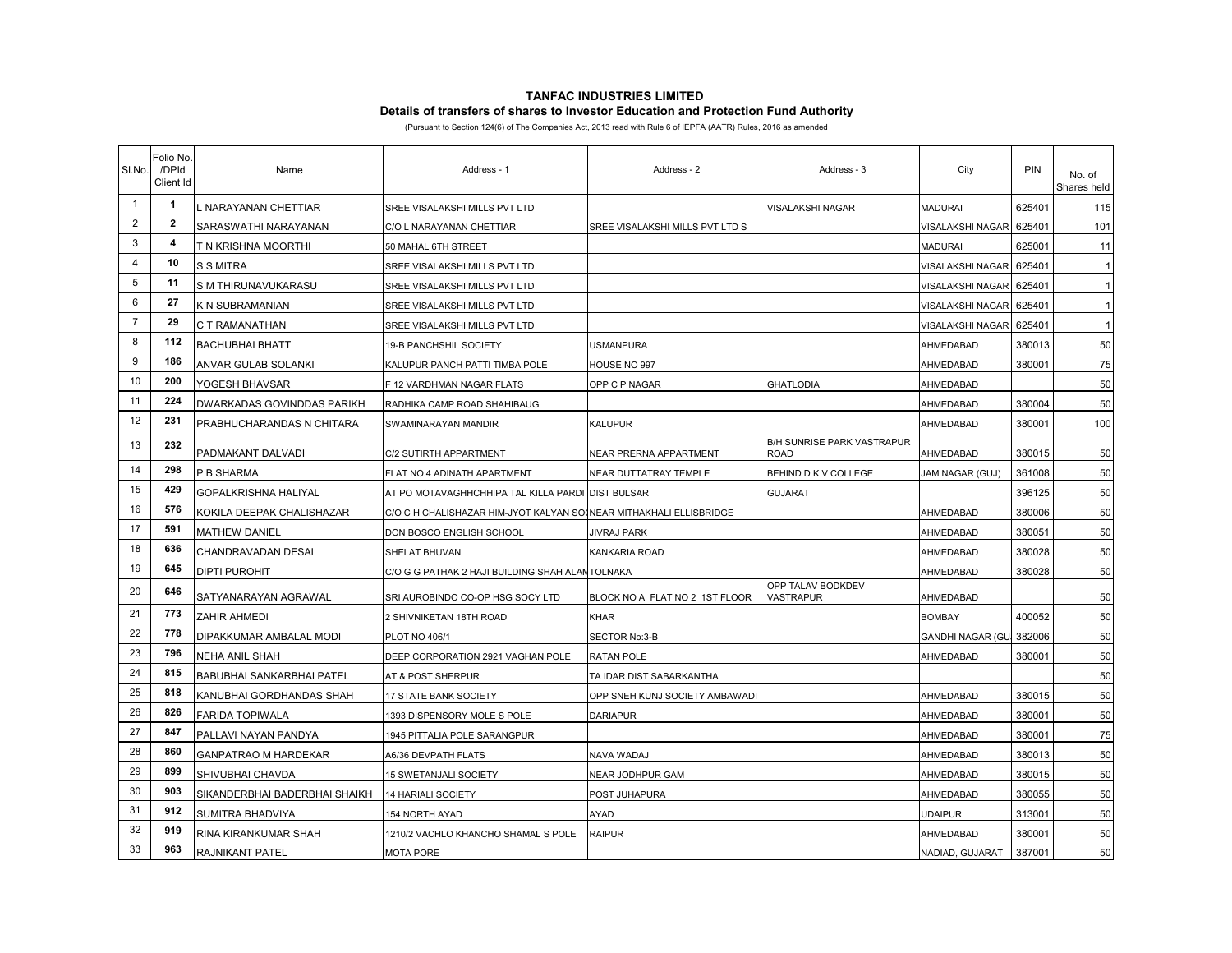| SI.No. | Folio No.<br>/DPId<br>Client Id | Name                                      | Address - 1                                                        | Address - 2                                              | Address - 3                          | City              | PIN    | No. of<br>Shares held |
|--------|---------------------------------|-------------------------------------------|--------------------------------------------------------------------|----------------------------------------------------------|--------------------------------------|-------------------|--------|-----------------------|
| 34     | 988                             | CHHAGAN LAL BHIMANI                       | C/O SARDAR NAGAR SOCIETY BLOCK NO 19 P O MANAVADAR                 |                                                          | DIST JUNAGADH                        | <b>GUJARAT</b>    | 362630 | 50                    |
| 35     | 1062                            | MOTIBHAI SOMABHAI ROHIT                   | DAVDA                                                              | TA NADIAD                                                | KHEDA                                |                   | 387350 | 50                    |
| 36     | 1071                            | JAGDISHCHANDRA PAREKH                     | 2 VADIPARA STREET                                                  |                                                          |                                      | SURENDERNAGAR     | 363001 | 50                    |
| 37     | 1102                            | CHANDRAKANT FULABHAIPATEL                 | 2 SAHYADRI APARTMENTS                                              | OPP STADIUM SWIMMING POOL                                | NAVRANGPURA                          | AHMEDABAD         | 380009 | 50                    |
| 38     | 1143                            | <b>GHANSHYAM GATTANI</b>                  | SOMA TEXTILES RAKHIAL ROAD                                         | AHMEDABAD 380023                                         |                                      |                   | 380023 | 50                    |
| 39     | 1153                            | MANCHHABHAI SAKARIA                       | 19 SURAKSHA SOCIETY NEAR SPINNING MILL                             | VISNAGAR DIST MEHSANA N GUJ 384315                       |                                      |                   | 384315 | 50                    |
| 40     | 1156                            | <b>HIRAGAURI BHATT</b>                    | G/1 NEW ASHIYANA FLATS BHIMJIPURA                                  | NAVA WADAJ AHMEDABAD 380013                              |                                      |                   | 380013 | 50                    |
| 41     | 1167                            | <b>GITA PRAKASH MODI</b>                  | C/O RAY ENGG WORKS OPP MIHIR TEXTILES NEAR ANUPAM CINEMA MITHIPUR  |                                                          |                                      | AHMEDABAD         | 380008 | 50                    |
| 42     | 1233                            | RAMABHAI MAGANDAS PATEL                   | OLD MARKET YARD KUKARWADA DIST MEHSANA                             |                                                          |                                      | <b>GUJARAT</b>    | 382830 | 50                    |
| 43     | 1292                            | <b>KRISHNA THAKER</b>                     | OPP KAPOL BOARDING                                                 | RAJMAHAL ROAD                                            |                                      | AMRELI            | 364601 | 50                    |
| 44     | 1479                            | KESHAVLAL DHARAMSHIBHAI PATEL             | H NO 1748 KADVA NAKA NAVA TALWANI POLEDARIAPUR AHMEDABAD 380001    |                                                          |                                      |                   | 380001 | 25                    |
| 45     | 1496                            | HARGOVANBHAI PATEL                        | AT & PO KUKARANA                                                   | TA SAMI DIST MEHSANA N G 384240                          |                                      |                   | 384240 | 50                    |
| 46     | 1555                            | MINAXI P SHAH                             | 7/42 AZAD APARTMENTS                                               | NEAR AZAD SOCIETY                                        | AMBAWADI                             | AHMEDABAD         | 380015 | 50                    |
| 47     | 1572                            | AMITKUMAR CHHAGANLAL DESAI                | C/O DR C G DESAI                                                   | 10/B NIRBHAY NAGAR COLONY                                | SHAHALAM TOLNAKA<br>AHMEDABAD 380028 |                   | 380028 | 50                    |
| 48     | 1614                            | SHARDABEN BABULAL SHAH                    | S/2 SWASTIK APARTMENT                                              | OPP BHAVNA APARTMENT                                     | <b>VARAYAN NAGAR ROAD</b>            | AHMEDABAD         | 380007 | 50                    |
| 49     | 1689                            | HAR NARAYAN SONI                          | C/O R R TRADING CO 48/2 KAUTARKHANA                                | CHOKHA BAZAR AHMEDABAD 380002                            |                                      |                   | 380002 | 50                    |
| 50     | 1720                            | VIRENDRA HIMATLAL DOSHI                   | 21 E SAMARTH SOCIETY                                               | MEMNAGAR AHMEDABAD 380052                                |                                      |                   | 380052 | 50                    |
| 51     | 1742                            | AMARUTLAL AMBARAM GAJJAR                  | NEAR THE BIG TEMPLE                                                | AT & POST SAMI TALUKE SAMI DIST MEI NORTH GUJARAT 384245 |                                      |                   | 384245 | 50                    |
| 52     | 1784                            | M NAGESWARA RAO                           | PHYSICAL RESEARCH LAB                                              | NAVARANGPURA AHMEDABAD 380009                            |                                      |                   | 380009 | 50                    |
| 53     | 1785                            | M SITA RAO                                | C/O PROF M N RAO PHYSICAL RESEARCH LAHNAVRANGPURA AHMEDABAD 380009 |                                                          |                                      |                   | 380009 | 50                    |
| 54     | 1797                            | BHAGWANDAS H ASNANI                       | M 52/309 PRAGATI NAGAR                                             |                                                          |                                      | AHMEDABAD         | 380013 | 50                    |
| 55     | 1826                            | RAMESHBHAI PRAHLADBHAI PATEL              | ADARSH VIDYALAY                                                    |                                                          |                                      | PALANPUR DIST B K | 385001 | 50                    |
| 56     | 1834                            | SANJEEV THAKORBHAI PATEL                  | C/O.SURENDRA C PATEL                                               | 804 SUYOJAN NR.PRESIDENT HOTEL                           | CHHATRALAYA MARG<br>OFF.C.G.ROAD     | AHMEDABAD         | 380009 | 50                    |
| 57     | 1844                            | CHAPABEN NATVERLAL BHALJA                 | CHOXI BAZAR THREE POLES                                            | POST BOX NO 1 UMRETH 388220                              |                                      |                   | 388220 | 50                    |
| 58     | 1855                            | NAVINCHANDRA J PAEL                       | NAVINMAMA                                                          | 5 PARAM HANSH SOCY                                       | MANJALPUR                            | <b>BARODA</b>     | 390001 | 50                    |
| 59     | 2008                            | JIENDRA THAKKAR                           | SHIV SHAKTI SADAN BAROT WADO DEHGAM                                |                                                          |                                      | DIST AHMEDABAD    | 382305 | 50                    |
| 60     | 2034                            | HARI VADANBHAI PARIKH                     | E/33-34 TARU NAGAR                                                 | <b>GURUKUL ROAD</b>                                      | NEAR SUBHASH CHOWK                   | AHMEDABAD         | 380052 | 50                    |
| 61     | 2073                            | KRISHNAVADAN JETLEY                       | 20 PRITAM NAGAR                                                    | P O ELLIS BRIDGE                                         |                                      | AHMEDABAD         | 380006 | 50                    |
| 62     | 2111                            | <b>GULABCHAND POPATLAL SHAH</b>           | <b>GURUKRIPA</b>                                                   | SANKDI SHERI VANIAWAD                                    | <b>BHUJ KACHCHK</b>                  |                   | 370001 | 50                    |
| 63     | 2119                            | ARVINDKUMAR SHANTILAL THAKKER RISALA LANE |                                                                    | AT NEW DEESA                                             | NORTH GUJARAT                        |                   | 385535 | 50                    |
| 64     | 2261                            | <b>BIPIN CHANDRA PATEL</b>                | 104 FAIRWAY AVE KINGS BURY                                         |                                                          |                                      | ONDON NWG         |        | 50                    |
| 65     | 2270                            | S P GUPTA                                 | 1045 SECTOR 17 B                                                   | <b>IFFCO COLONY</b>                                      |                                      | GURGAON           | 122001 | 25                    |
| 66     | 2381                            | <b>SUMITRA TRIVEDI</b>                    | 15 DHAVAL SOCIETY NO 2                                             | DRIVE IN CINEMA ROAD NAVRANG PUR AHMEDABAD 380009        |                                      |                   | 380009 | 100                   |
| 67     | 2382                            | VASUDEO TRIVEDI                           | 15 DHAVAL SOCIETY NO 2                                             | DRIVE IN CINEMA ROAD NAVRANGPURAAHMEDABAD 380009         |                                      |                   | 380009 | 100                   |
| 68     | 2456                            | SUDHANSHU PATHAK                          | A/2 NEW GIRDHAR PARK SOCIETY                                       | AMBAWADI                                                 | AHMEDABAD 380006                     |                   | 380006 | 50                    |
| 69     | 2485                            | SUMANTRAI GOVINDJI PATEL                  | NO 7 SHAH COLONY 7/449 NEAR TOWER                                  | OUT SIDE SHAHPUR GATE AHMEDABAD 380004                   |                                      |                   | 380004 | 50                    |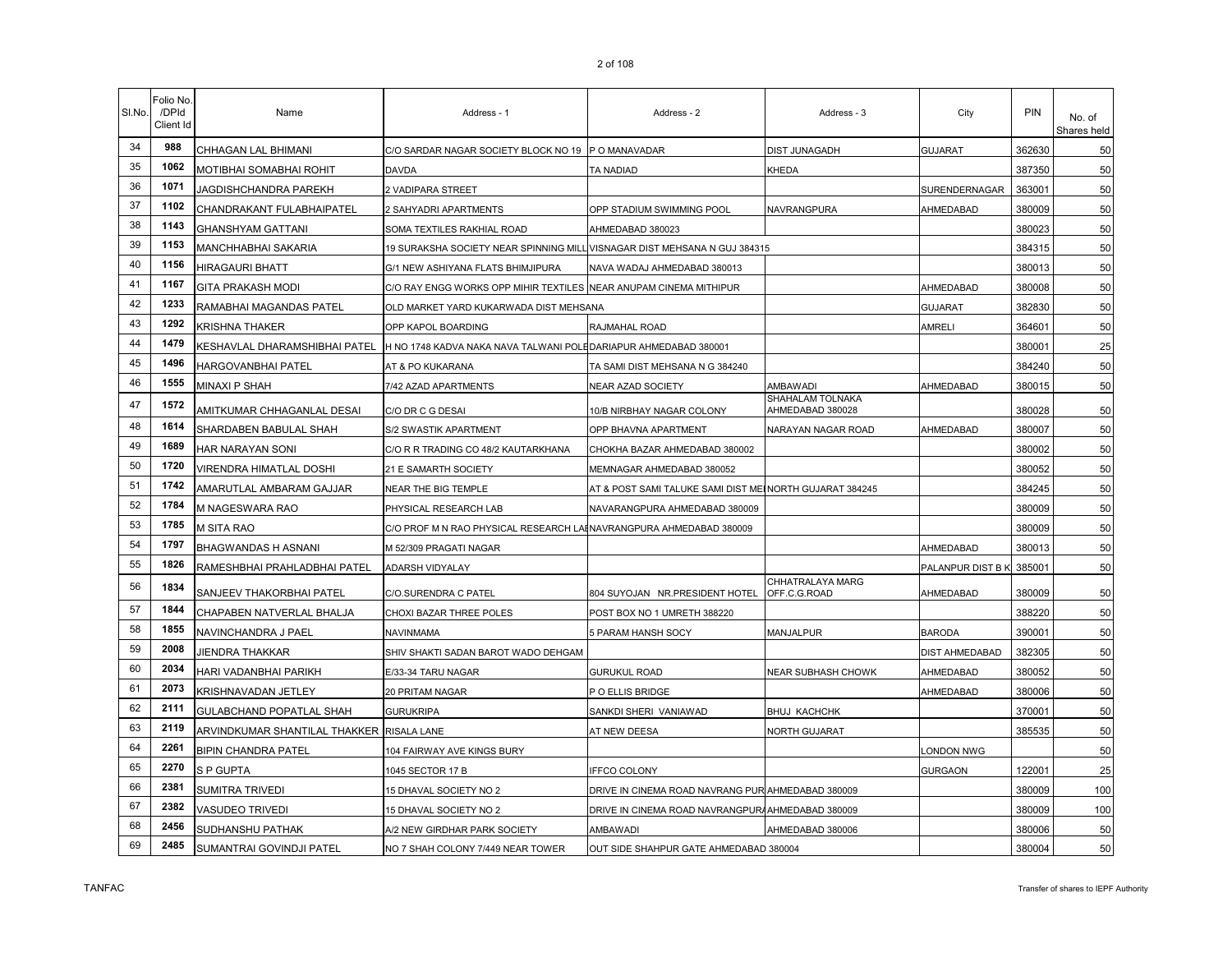| SI.No. | Folio No<br>/DPId<br>Client Id | Name                         | Address - 1                                                                              | Address - 2                             | Address - 3                      | City              | PIN    | No. of<br>Shares held |
|--------|--------------------------------|------------------------------|------------------------------------------------------------------------------------------|-----------------------------------------|----------------------------------|-------------------|--------|-----------------------|
| 70     | 2500                           | NATVARLAL MAFATLAL SHAH      | NO 7 SHAH COLONY SHAH SADAN                                                              | OUT SIDE SHAHPUR GATE AHMEDABAD 380004  |                                  |                   | 380004 | 50                    |
| 71     | 2501                           | CHANDULAL CHIMANLAL SHAH     | NO 7 SHAH COLONY SHAH SADAN                                                              | OUT SIDE SHAHPUR GATE AHMEDABAD 380004  |                                  |                   | 380004 | 50                    |
| 72     | 2505                           | RAMNIKLAL PREMCHAND MEHTA    | NO 7 SHAH COLONY SHAH SADAN                                                              | OUT SIDE SHAHPUR GATE AHMEDABAD 380004  |                                  |                   | 380004 | 50                    |
| 73     | 2588                           | MANIBEN DANABHAI MAHERIYA    | 74 NIHARIKA SOCIETY                                                                      | NEAR HIMATLAL PARK                      | AMBAWADI                         | AHMEDABAD         | 380015 | 50                    |
| 74     | 2708                           | RAJESH DESAI                 | SHELAT BHUVAN KANKARIA ROAD                                                              | AHMEDABAD 380028                        |                                  |                   | 380028 | 50                    |
| 75     | 2709                           | PANKAJ DESAI                 | SHELAT BHUVAN KANKARIA ROAD                                                              | AHMEDABAD 380028                        |                                  |                   | 380028 | 50                    |
| 76     | 2711                           | CHANDRAVADAN DESAI           | SHELAT BHUVAN KANKARIA ROAD                                                              | AHMEDABAD 380028                        |                                  |                   | 380028 | 50                    |
| 77     | 2713                           | MANISHA BHANUSHALI           | 2 GORDHAN NAGAR OPP OLD DHORBAZAR                                                        | AHMEDABAD 380028                        |                                  |                   | 380028 | 50                    |
| 78     | 2715                           | <b>NARENDRA SHAH</b>         | 2 GORDHAN NAGAR OPP OLD DHORBAZAR                                                        | AHMEDABAD 380028                        |                                  |                   | 380028 | 50                    |
| 79     | 2716                           | SUDHA SHAH                   | 2 GORDHAN NAGAR OPP OLD DHORBAZAR                                                        | AHMEDABAD 380028                        |                                  |                   | 380028 | 50                    |
| 80     | 2717                           | JAWAHAR PUROHIT              | C/O G G PATHAK 2 HAJI BUILDING                                                           | SHAH ALAM TOLNAKA AHMEDABAD 380028      |                                  |                   | 380028 | 50                    |
| 81     | 2826                           | KANUBHAI MANJIBHAI GAJERA    | 450/2610 BAPUNAGAR NIKOL ROAD                                                            | AHMEDABAD 380024                        |                                  |                   | 380024 | 50                    |
| 82     | 2843                           | ARATI MAFATLAL SHAH          | <b>PATWAPOLE</b>                                                                         |                                         |                                  | KADI              | 382715 | 50                    |
| 83     | 2852                           | VINODKUMAR KANJIBHAI PATEL   | C/O NEW ILAJ MEDICAL STORES                                                              | JAWAHAR CHAWK                           | <b>MANI NAGAR</b>                | AHMEDABAD         | 380008 | 50                    |
| 84     | 2874                           | RAMESHBHAI BALCHANDDAS PATEL | C/O M/S MANILAL BALCHANDDAS PATEL                                                        | PLOT 16 NEW MARKET YARD UNJHA NG 384170 |                                  |                   | 384170 | 50                    |
| 85     | 2909                           | JYOTSNA SHAH                 | <b>B/4 RAJGURU DUPLEX</b>                                                                | DHUMKETU MARG                           | PALDI                            | AHMEDABAD         | 380007 | 50                    |
| 86     | 2916                           | <b>DIPAK SHAH</b>            | C/O VASUDEV G DAPKI 2166 MANKODI S POLINAGJIBHUDER S POLE MANDVI S POLE AHMEDABAD 380001 |                                         |                                  |                   | 380001 | 50                    |
| 87     | 2934                           | SANDHYA SHAH                 | <b>B/4 RAJGURU DUPLEX</b>                                                                | DHUMKETU MARG                           | PALDI                            | AHMEDABAD         | 380007 | 50                    |
| 88     | 2959                           | <b>DIXIT SHAH</b>            | <b>B/4 RAJGURU DUPLEX</b>                                                                | DHUMKETU MARG                           | PALDI                            | AHMEDABAD         | 380007 | 50                    |
| 89     | 2992                           | N K MALAVIA                  | C/O R K MALAVIYA ENGSD                                                                   | BUILDING NO 23 MSAD/MSDG/SAC            | POST SPACE APPLICATION<br>CENTRE | AHMEDABAD         | 380053 | 100                   |
| 90     | 3002                           | BRIJENDRA DUTT KALE          | $E-11/12$                                                                                | VASANT VIHAR                            | NEW DELHI 110057                 |                   | 110057 | 50                    |
| 91     | 3011                           | SHYAMSUNDER ACHARYA          | N B 23 IFFCO TOWN SHIP P O GHIYANAGAR                                                    | ALLAHABAD 212404                        |                                  |                   | 212404 | 50                    |
| 92     | 3012                           | <b>ASHA BHATIA</b>           | C/O S S BHATIA                                                                           | 197 MUKHERJEE NAGAR                     |                                  | SRI GANGA NAGAR(I | 335001 | 50                    |
| 93     | 3017                           | PRAHLAD DAS AGARWAL          | 37                                                                                       | KUTCHERY ROAD                           |                                  | <b>ALLAHABAD</b>  | 211002 | 50                    |
| 94     | 3036                           | H SANKARAN                   | C/O BANK OF BARODA                                                                       | 30 M G MARG CIVIL LINE                  | ALLHABAD                         | U <sub>P</sub>    | 211001 | 50                    |
| 95     | 3052                           | KANTA MAHESHWARI             | 75 LEADER ROAD                                                                           |                                         |                                  | ALLAHABAD         | 211003 | 25                    |
| 96     | 3084                           | SARLA PAREKH                 | PAREKH BHAVAN                                                                            | SHIVBARI MOTICHOWK                      | PO JODHPUR                       | RAJASTHAN         | 342001 | 50                    |
| 97     | 3085                           | KARAMVEER SINGH PAREKH       | PAREKH BHAWAN                                                                            | SHIVBARI MOTICHOWK                      | JODHPUR PO                       | RAJASTHAN         | 342001 | 50                    |
| 98     | 3087                           | <b>VIRENDRANATH PANDEY</b>   | P 37/1 OLD M H AREA                                                                      | KANPUR CANTT                            |                                  |                   | 208004 | 50                    |
| 99     | 3121                           | DEEPMALA KOHLI               | A-102 U P AVAS VIKAS COLONY                                                              | MEHDAURI ALLAHABAD 211004               |                                  |                   | 211004 | 50                    |
| 100    | 3179                           | DEVINDER KUMAR AGGARWAL      | 5/48 MATHURA REFINERY NAGAR                                                              | MATHURA U P 281006                      |                                  |                   | 281006 | 50                    |
| 101    | 3180                           | ARUN KUMAR AGGARWAL          | 5/48 MATHURA REFINERY NAGAR                                                              | MATHURA 281006                          |                                  |                   | 281006 | 50                    |
| 102    | 3181                           | ASHOK ROHATGI                | HOUSE NO.170-C                                                                           | ROAD NO.4                               | <b>ASHOK NAGAR</b>               | RANCHI            |        | 100                   |
| 103    | 3199                           | P RAMACHANDRA MURTHY         | HOUSE NO 216 V `B' MAIN ROAD                                                             | YELAHANKA NEW TOWN                      | <b>BANGALORE</b>                 |                   | 560064 | 50                    |
| 104    | 3237                           | SRINIVAS SAMANTH M           | C/O CORPORATION BANK DURGADBAIL HUBL DHARWAR DIST 580028                                 |                                         |                                  |                   | 580028 | 50                    |
| 105    | 3238                           | LATHA SRINIVAS M             | DOOR NO B-3/2 HEGGERY COLONY                                                             | OLD HUBLI KARWAR ROAD                   | HUBLI DHARWAR DIST KNK<br>580024 |                   | 580024 | 50                    |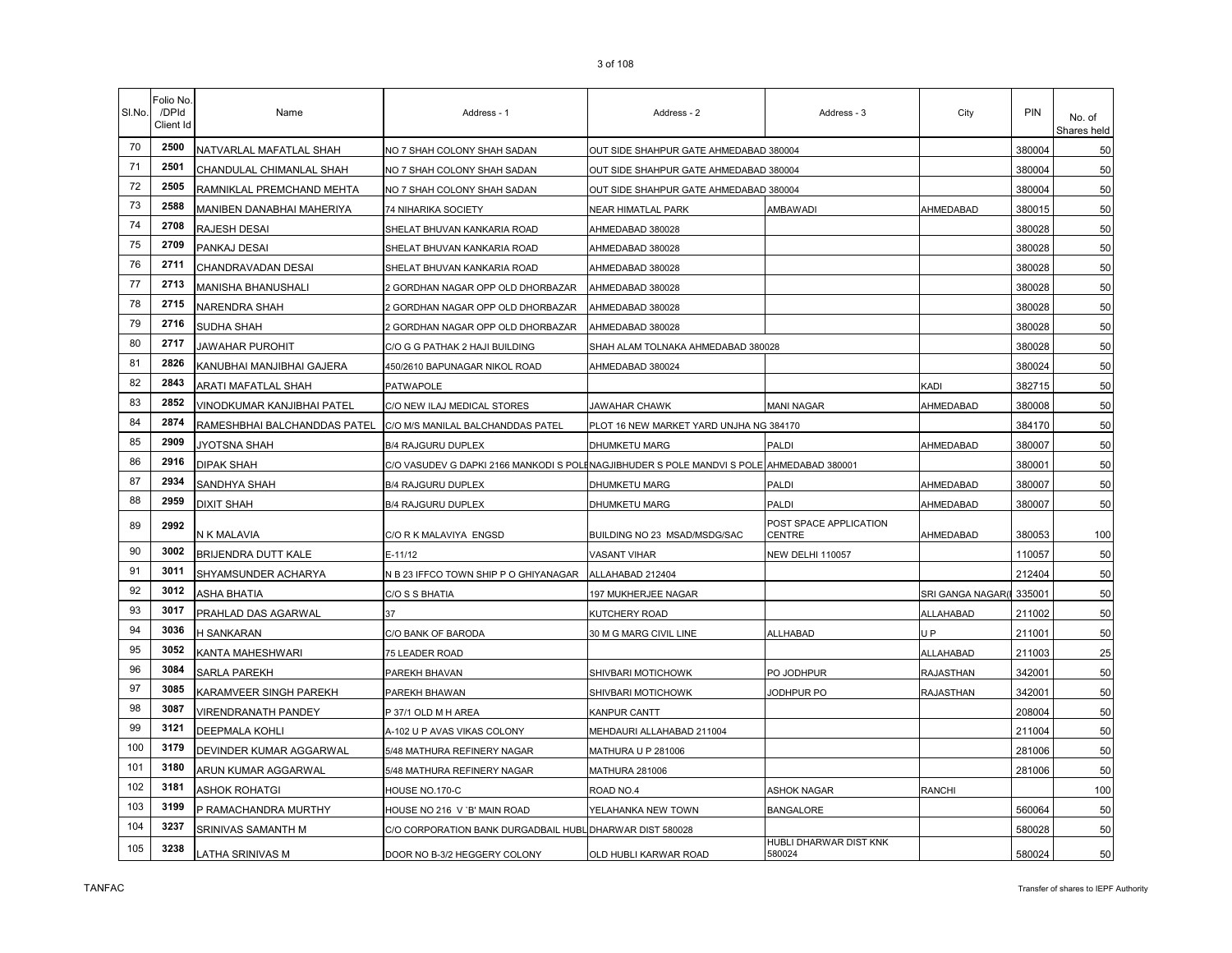| SI.No. | Folio No<br>/DPId<br>Client Id | Name                                             | Address - 1                                                                                       | Address - 2                                              | Address - 3                         | City             | PIN    | No. of<br>Shares held |
|--------|--------------------------------|--------------------------------------------------|---------------------------------------------------------------------------------------------------|----------------------------------------------------------|-------------------------------------|------------------|--------|-----------------------|
| 106    | 3258                           | PETER DENNIS ANTONY ALBUQUERQUE 23 RICHMOND ROAD |                                                                                                   |                                                          |                                     | <b>BANGALORE</b> | 560025 | 50                    |
| 107    | 3278                           | <b>BVRRAO</b>                                    | 71 DEFENCE COLONY                                                                                 | INDIRANAGAR BANGALORE 560038                             |                                     |                  | 560038 | 100                   |
| 108    | 3284                           | SANDHYA RANI                                     | C/O M R VIJAYA KUMAR                                                                              | 446 MIDDLE SCHOOL ROAD                                   | V V PURAM BANGALORE 560004          |                  | 560004 | 50                    |
| 109    | 3291                           | RAJIV PANCHAL                                    | KAUSHAL HOUSE GANESH COLONY                                                                       | PILANI RAJASTHAN 333031                                  |                                     |                  | 333031 | 50                    |
| 110    | 3295                           | NAGAR NAGABHUSHAN                                | 133 7TH MAIN ROAD 5TH BLOCK JAYANAGAR BANGALORE 560041                                            |                                                          |                                     |                  | 560041 | 50                    |
| 111    | 3300                           | S SUNDARARAJAN                                   | AISHWARRYA 295 SIXTH MAIN ROAD                                                                    | HAL SECOND STAGE INDIRA NAGAR                            | BANGALORE 560038                    |                  | 560038 | 50                    |
| 112    | 3327                           | N K VISWANATHAN                                  | 6 LWEIS ROAD COOKE TOWN                                                                           |                                                          |                                     | <b>BANGALORE</b> | 560005 | 50                    |
| 113    | 3335                           | N V VENKATESHA                                   | C/O CANARA BANK TUMKUR ROAD                                                                       | BANGALORE 560022                                         |                                     |                  | 560022 | 50                    |
| 114    | 3340                           | B V SEETHA RAMA RAO                              | 2230/83 ARUNADRI                                                                                  | SUBRAMANYA NAGAR 9TH MAIN ROAD E BLOCK R NAGAR 2ND STAGE |                                     | <b>BANGALORE</b> | 560010 | 75                    |
| 115    | 3343                           | KUNIGAL NARASIMHAIAH NARAYAN                     | NO 4 MALINI IV CROSS LAKSHMI ROAD                                                                 | SHANTINAGAR BANGALORE 560027                             |                                     |                  | 560027 | 50                    |
| 116    | 3357                           | KRISHNASWAMY NARASIMHALU NAIDI418 DOMLUR LAYOUT  |                                                                                                   |                                                          |                                     | <b>BANGALORE</b> | 560071 | 50                    |
| 117    | 3389                           | F FRANCIS PAULRAJ                                | AEE COMPUTER DEPT                                                                                 | INDIAN TELEPHONE INDUSTRIES LTD                          | BANGALORE 560016                    |                  | 560016 | 50                    |
| 118    | 3391                           | <b>GOPAL RAO</b>                                 | 14/1 FIRST FLOOR INFANTRY ROAD                                                                    | BANGALORE 560055                                         |                                     |                  | 560055 | 75                    |
| 119    | 3412                           | <b>G NARASIMHAN</b>                              | ASST CHEMIST AMSE - WING GSI                                                                      | 428 40TH CROSS 9TH MAIN                                  | BANGALORE 560041                    |                  | 560041 | 50                    |
| 120    | 3422                           | NIRANJAN MANEL                                   | 47 SHYAM VIHAR 15TH CROSS MARGOSA RO/MALLESWARAM BANGALORE 560003                                 |                                                          |                                     |                  | 560003 | 50                    |
| 121    | 3473                           | H B JAYASHREE                                    | 53 SHOP STREET BASAVANAGUDI                                                                       | BANGALORE 560004                                         |                                     |                  | 560004 | 50                    |
| 122    | 3477                           | <b>ASHOK KURIYAN</b>                             | <b>M M BUILDINGS</b>                                                                              | 29 INFANTRY ROAD                                         | BANGALORE 560001                    |                  | 560001 | 150                   |
| 123    | 3480                           | LAKSHMI NAGABHUSHAN                              | 133 7TH MAIN 5TH FLOOR JAYANAGAR                                                                  | BANGALORE 560041                                         |                                     |                  | 560041 | 50                    |
| 124    | 3490                           | PAGADALA DAMODARAM                               | FLAT NO.A-2 DEVAN APTS                                                                            | OLD NO.25 NEW NO.22                                      | CHOCKALINGAM NAGAR TEYNAM CHENNAI   |                  | 600086 | 200                   |
| 125    | 3501                           | LADAPURAM SOUNDARARAJAN                          | CHIEF MANAGER[ADMN] STATE BANK OF IND REHABILITATION & RECOVERY BRANCH 103-A ANNA SALAI 5TH FLOOR |                                                          |                                     | CHENNAI          | 600002 | 50                    |
| 126    | 3503                           | ABHAY NATH PATHAK                                | MARKETING MANAGER                                                                                 | TATA TIMKEN LTD TATA CENTRE                              | 15TH FLOOR 43 CHOWRINGHEE RCALCUTTA |                  | 700071 | 50                    |
| 127    | 3540                           | C N MALLAYYA                                     | <b>VRANDA</b>                                                                                     | <b>FRIENDS COLONY</b>                                    | <b>BHARATI NAGAR</b>                | DHANWAD          | 580001 | 50                    |
| 128    | 3555                           | C KRISHNA RAO                                    | SENIOR MANAGER CANARA BANK                                                                        | RACE COURSE ROAD BRANCH                                  | 32 RACE COURSE ROAD                 | <b>BANGALORE</b> | 560001 | 50                    |
| 129    | 3565                           | MALLIKARJUN BENDIGERI                            | C/O M/S V S HUBLI COTTON MERCHENT                                                                 | ANNIGERI KARNATAKA 582201                                |                                     |                  | 582201 | 50                    |
| 130    | 3573                           | M V MADHAVA RAO                                  | U 50/2 III CROSS MALLSWARAM PIPELINE                                                              | BANGALORE 560003                                         |                                     |                  | 560003 | 50                    |
| 131    | 3590                           | K VIJAYALAKSHMI                                  | C/O RAMANATHAN 1049 II CROSS SRIRAMPURBANGALORE 560021                                            |                                                          |                                     |                  | 560021 | 50                    |
| 132    | 3591                           | VASANTHA GOVINDAN                                | C/O INDROL LUBRICANTS AND SPECIALITIES                                                            | LTD 52 RAJAJI ROAD                                       | MADRAS 600001                       |                  | 600001 | 50                    |
| 133    | 3594                           | M KRISHNA MURTHY                                 | A G M CANARA BANK HEAD OFFICE                                                                     | CREDIT WING J C ROAD BANGALORE 560021                    |                                     |                  | 560021 | 50                    |
| 134    | 3600                           | <b>B V RAJASEKHAR</b>                            | C/O B V BHANU MURTHY                                                                              | BHARAT FRITZ WERNER P LTD                                | PEENYA BANGALORE 560022             |                  | 560022 | 50                    |
| 135    | 3605                           | D DEVARAJ                                        | N A L AERO BELUR                                                                                  |                                                          |                                     | <b>BANGALORE</b> | 560037 | 50                    |
| 136    | 3610                           | CHAKRAVARTHI SAMATH KRISHNAN                     | 155 2ND CROSS ROAD                                                                                | MICO AREKERE LAYOUT                                      | <b>BANNERGHETTA ROAD</b>            | <b>BANGALORE</b> | 560076 | 50                    |
| 137    | 3612                           | TRIAMBAK RAO SHAMARAO KASHYAP                    | 496 39TH CROSS 8TH BLOCK                                                                          | JAYANAGAR BANGALORE 560082                               |                                     |                  | 560082 | 50                    |
| 138    | 3618                           | <b>B S NEELAKANTA</b>                            | 57 PRATHIBA LOWER PALACE ORCHARDS                                                                 | BANGALORE 560003                                         |                                     |                  | 560003 | 50                    |
| 139    | 3650                           | P K MUSTAFA                                      | 329/4 17TH MAIN                                                                                   | VIJAYNAGAR BANGALORE 560040                              |                                     |                  | 560040 | 50                    |
| 140    | 3652                           | ASHOKA KUMAR KHETAN                              | C/O SUJATA TEXTILE MILLS                                                                          | NANJAN GUD KARNATAKA 571301                              |                                     |                  | 571301 | 50                    |
| 141    | 3655                           | <b>OMWATI SINHAL</b>                             | C/O R C SINHAL SUPDT CHIEF ENGINEER                                                               | B C I                                                    | BIRLA GRAM NAGDA 456331             |                  | 456331 | 50                    |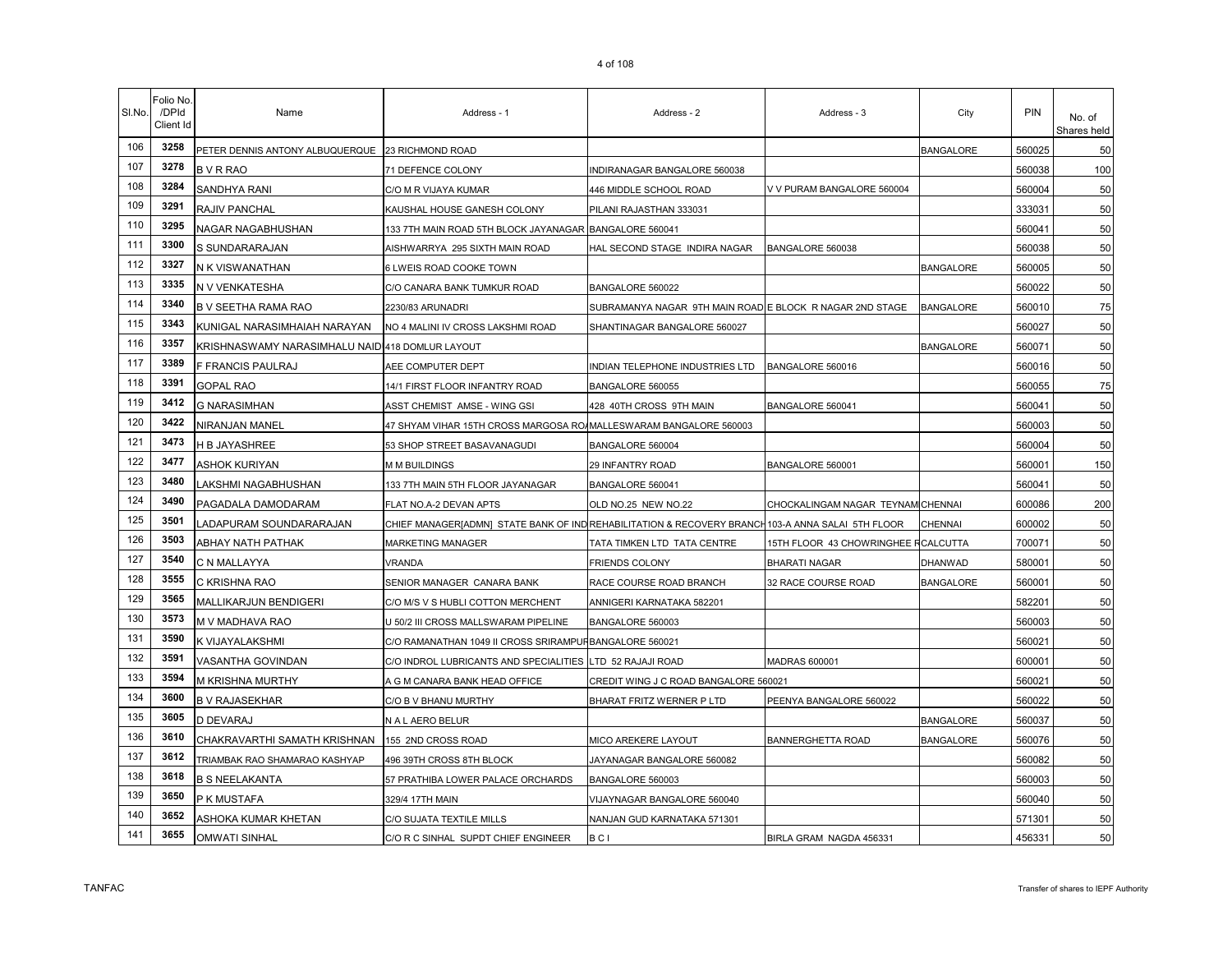| SI.No. | Folio No.<br>/DPId<br>Client Id | Name                                                    | Address - 1                                          | Address - 2                                      | Address - 3                 | City             | <b>PIN</b> | No. of<br>Shares held |
|--------|---------------------------------|---------------------------------------------------------|------------------------------------------------------|--------------------------------------------------|-----------------------------|------------------|------------|-----------------------|
| 142    | 3659                            | <b>VED PRAKASH AGARWAL</b>                              | C/O SUJATA TEXTILE MILLS NANJANGUD                   | DIST MYSORE KARNATAKA 571301                     |                             |                  | 571301     | 50                    |
| 143    | 3673                            | A V LOKENDRA RAO                                        | 140 DR D V G ROAD BASAVANAGUDI                       | BANGALORE 560004                                 |                             |                  | 560004     | 50                    |
| 144    | 3698                            | SUBRAMANIAN VALAVANUR VASUDEVAN 8/1 MUNISWAMAPPA LAYOUT |                                                      | ULSOOR BANGALORE 560008                          |                             |                  | 560008     | 50                    |
| 145    | 3699                            | JAYALAKSHMI SUBRAMANIAN                                 | 8/1 MUNISWAMAPPA LAY OUT                             | ULSOOR BANGALORE 560008                          |                             |                  | 560008     | 50                    |
| 146    | 3703                            | VIJAYA KRISHNA PRASAD BOPPANA                           | C/O B H MADHAVA RAO TAMIRISA P O                     | GUDIWADO T Q 521327                              |                             |                  | 521327     | 50                    |
| 147    | 3710                            | <b>SUSHEELA V MURTHY</b>                                | P 48 S M Q TRAINING COMMAND                          | BANGALORE 560006                                 |                             |                  | 560006     | 50                    |
| 148    | 3721                            | M BALACHANDRA GOWDA                                     | PRINCIPAL NEHRU MEMORIAL COLLEGE                     | <b>SULLIA</b>                                    | DΚ                          | KARNATAKA        | 574239     | 50                    |
| 149    | 3731                            | SANGEETA DATTATRAYA KULKARNI                            | C/O VENKATESH D SARNOBAT                             | 271 KRISHNA NIVAS                                | AGARKAR ROAD TILAKWADI      | <b>BELGAUM</b>   | 590006     | 50                    |
| 150    | 3743                            | DHARAMASHI RAGHAVJI LADHAD                              | 10/20/987 ANSARY ROAD BUNDER                         | MANGALORE D K 575001                             |                             |                  | 575001     | 100                   |
| 151    | 3744                            | CHANDA DHARAMASHI LADHAD                                | 10/20/987 ANSARY ROAD BUNDER                         | MANGALORE D K 575001                             |                             |                  | 575001     | 100                   |
| 152    | 3753                            | V SATYANARAYANA                                         | DEPUTY LAW OFFICER                                   | K S R T C HASSAN DIVISION                        | HASSAN KARNATAKA            |                  |            | 50                    |
| 153    | 3800                            | SUDHA THIRUVENGADAM                                     | 33/2 8TH MAIN ROAD                                   | MALLESWARAM BANGALORE 560003                     |                             |                  | 560003     | 50                    |
| 154    | 3802                            | N SUBRAMANYAN                                           | COMPUTER MAINTENANCE CORPORATION                     | MUTHRA TOWERS 10/3 KASTURBA ROA BANGALORE 560001 |                             |                  | 560001     | 50                    |
| 155    | 3806                            | <b>B RAJEEVA RAO</b>                                    | S/O B NAGAPPAYYA BAIKADY VILLAGE                     | BRAHMAVAR DT 576213                              |                             |                  | 576213     | 50                    |
| 156    | 3807                            | <b>B SMITHA U PAI</b>                                   | W/O DR B UPENDRA RAO VETY ASST SURGE(KOTA D K 576221 |                                                  |                             |                  | 576221     | 50                    |
| 157    | 3811                            | <b>SUDHA HEBBAR</b>                                     | 375 41ST CROSS VI BLOCK                              | KORAMANGALA LAYOUT BANGALORE 560034              |                             |                  | 560034     | 50                    |
| 158    | 3816                            | LUELLA LOBO                                             | 59 XAVIER LAYOUT                                     | 5TH CROSS BANGALORE 560047                       |                             |                  | 560047     | 50                    |
| 159    | 3827                            | MANJUNATH INDI                                          | 2918 E MAGADI CHORD ROAD                             | VIJAYNAGAR BANGALORE 560040                      |                             |                  | 560040     | 50                    |
| 160    | 3831                            | <b>BALAJI NARASIMHAN</b>                                | NO 15 SADANANDA NAGAR                                | <b>NGEF EAST</b>                                 |                             | <b>BANGALORE</b> | 560038     | 50                    |
| 161    | 3843                            | V HYMAVATHI                                             | FLAT NO.4 P G P (MARRIED ACOMMODATION) NITIE         |                                                  | VIHAR LAKE                  | <b>BOMBAY</b>    | 400087     | 50                    |
| 162    | 3845                            | M S SOUNDARARAJAN                                       | 22 SARASWATHY NAGAR                                  | CHITALAPAKKAM                                    |                             | <b>MADRAS</b>    | 600073     | 50                    |
| 163    | 3851                            | RAVINDRA D N                                            | <b>B 31 RUSTON COLONY</b>                            | CHINCHWAD                                        | PUNE 411033                 |                  | 411033     | 50                    |
| 164    | 3877                            | TIRUMALAI NARAYANASWAMY C SUNDARAM                      | C/O SRI SATHYANARAYANASWAMY OIL STO                  | 86/1 D DEVARAJA URS ROAD                         | MYSORE-1                    |                  | 570001     | 50                    |
| 165    | 3882                            | K JAYALAXMI P ADIGA                                     | C/O ARAVIND D BALERI                                 | <b>BALARI COMPOUND</b>                           | NEHIKERI KUMTA              | KARNATAKA        | 581343     | 50                    |
| 166    | 3915                            | RAVINDRA MALAGI                                         | H NO 28 MALTESH KRUPA BLDG                           | NEAR SHREE MAHALAKSHMI TEMPLE                    | RAICHUR PLOTS               | NARAYANAPUR DHA  | 580009     | 50                    |
| 167    | 3917                            | RADHA SUBRAMANIAN                                       | 8/1 MUNISWAMAPPA LAYOUT                              | ULSOOR BANGALORE 560008                          |                             |                  | 560008     | 50                    |
| 168    | 3952                            | M V NENMALL                                             | 13/50                                                | A 4 KAMALA NAGAR                                 |                             | ANANTAPUR        | 515001     | 50                    |
| 169    | 3969                            | <b>RAMESH KARE</b>                                      | C/O ARAVIND AUTO RINANE S                            | NO 6 SREENIVASA BUILDING HINDUPUR 515201         |                             |                  | 515201     | 50                    |
| 170    | 3974                            | <b>BINDURAO R INAMDAR</b>                               | DR B R INAMDAR AT SORTUR                             | DT DHARWAR 582213                                |                             |                  | 582213     | 50                    |
| 171    | 3982                            | KAMALAMMA YARLAGADDA                                    | C/O BASAVAIAH Y MALLAPUR                             | P O GANGAVATI TQ                                 | RAICHUR DIST KARNATAK STATE |                  |            | 100                   |
| 172    | 3983                            | <b>BASAVAIAH YARLAGADDA</b>                             | MALLUR PO GANGAVATI TQ RAICHUR DIST                  | KARNATAKA STATE                                  |                             |                  |            | 50                    |
| 173    | 3986                            | <b>RAGHUVIR BHANDARI</b>                                | C/O RAJENDRA BHANDARI                                | RAMAN RESEARCH INSTITUTE BANGALORE 56008         |                             |                  | 560080     | 100                   |
| 174    | 4000                            | SRI RAMACHANDRA MURTY AKELLA                            | C/O COMPUTER DIVISION                                | CENTRAL POWER RESEARCH INSTT                     | BANGALORE 560012            |                  | 560012     | 50                    |
| 175    | 4018                            | SELVI MURUGESAN                                         | PLOT NO 7 DOOR NO 26 A                               | CANAL ROAD                                       | THIRUVANMIYUR               | <b>MADRAS</b>    | 600041     | 50                    |
| 176    | 4023                            | M N VISWANATHA SETTY                                    | 851/B 5TH BLOCK RAJAJINAGAR                          | BANGALORE 560010                                 |                             |                  | 560010     | 50                    |
| 177    | 4024                            | P PARAMESWARI                                           | NO 708 6TH BLOCK RAJAJINAGAR                         | BANGALORE 560010                                 |                             |                  | 560010     | 50                    |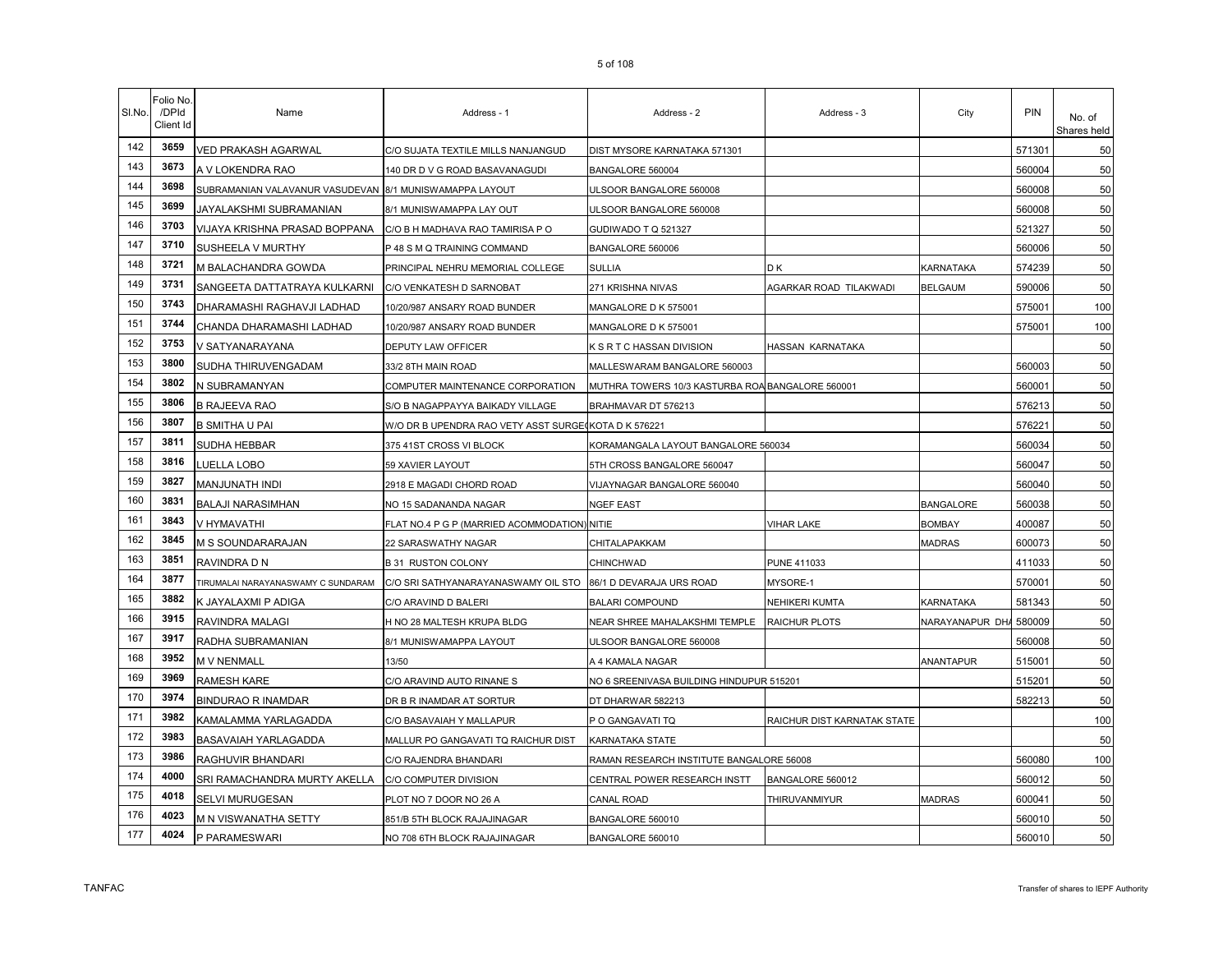| SI.No. | Folio No.<br>/DPId<br>Client Id | Name                          | Address - 1                                                 | Address - 2                                           | Address - 3                              | City                     | PIN    | No. of<br>Shares held |
|--------|---------------------------------|-------------------------------|-------------------------------------------------------------|-------------------------------------------------------|------------------------------------------|--------------------------|--------|-----------------------|
| 178    | 4049                            | KUMUDA PRAKASH CHITGUPI       | KATTI COMPOUND NEAR SRASWATPUR P O                          | DHARWAD 580002                                        |                                          |                          | 580002 | 50                    |
| 179    | 4071                            | NEETA JIVAJI SARDESH PANDE    | 1932 KADOLKAR GALLI                                         |                                                       |                                          | <b>BELGAUM</b>           | 590002 | 100                   |
| 180    | 4085                            | RUKMANI JAGANNATHAN           | C/O R JAGANNATHAN I P S MD S HOUSE                          | KSRTC STAFF QRS 26TH MAIN                             | IV T BLOCK JAYANAGAR<br>BANGALORE 560011 |                          | 560011 | 50                    |
| 181    | 4114                            | <b>KASTURI</b>                | 14 CHINMAYA MISSION HOSPITAL RD                             | LAXMIPURAM VLSOOR BANGALORE 560008                    |                                          |                          | 560008 | 50                    |
| 182    | 4124                            | A C ABRAHAM                   | <b>EJIPURAM</b>                                             | VIVEKANAGAR POST OFFICE                               | BANGALORE 560047                         |                          | 560047 | 100                   |
| 183    | 4125                            | SHANKARANARAYANA D S          | NANJUNDESWARA NILAYA                                        | 50 NARAYANA PILLAI STREET                             | BANGALORE 560001                         |                          | 560001 | 50                    |
| 184    | 4127                            | C ASHOK                       | 1112/D 8TH OLD CROSS                                        | ASHOK NAGAR                                           | BANASHANKARI IST STAGE                   | BANGALORE-560 050 560050 |        | 50                    |
| 185    | 4393                            | PARESH BHATT                  | A/5 E R I RESIDENCE RACE COURSE                             | <b>BARODA 390007</b>                                  |                                          |                          | 390007 | 50                    |
| 186    | 4856                            | HANSHABEN L PATEL             | AT PO KHAKHARIA                                             | TA SAVLI DIST BARODA 391520                           |                                          |                          | 391520 | 50                    |
| 187    | 4871                            | <b>DOLLYBEN SHAH</b>          | C/O NANDLAL MOHANLAL GANDHI                                 | OLD LAKKAD PITHA ROAD BARODA 390001                   |                                          |                          | 390001 | 50                    |
| 188    | 4872                            | <b>ANIKA SHAH</b>             | C/O NANDLAL MOHANLAL GANDHI                                 | OLD LAKKAD PITHA ROAD BARODA 390001                   |                                          |                          | 390001 | 50                    |
| 189    | 4873                            | <b>MUKUL SHAH</b>             | C/O NANDLAL MOHANLAL GANDHI                                 | OLD LAKKAD PITHA ROAD BARODA 390001                   |                                          |                          | 390001 | 50                    |
| 190    | 4874                            | <b>NATVERLAL SONI</b>         | C/O NANDLAL MOHANLAL GANDHI                                 | OLD LAKKAD PITHA ROAD BARODA 390001                   |                                          |                          | 390001 | 50                    |
| 191    | 4875                            | <b>GOPAL SONI</b>             | C/O NANDLAL MOHANLAL GANDHI                                 | OLD LAKKAD PITHA ROAD BARODA 390001                   |                                          |                          | 390001 | 50                    |
| 192    | 4876                            | <b>DAMINI SHAH</b>            | C/O NANDLAL MOHANLAL GANDHI                                 | OLD LAKKAD PITHA ROAD BARODA 390001                   |                                          |                          | 390001 | 50                    |
| 193    | 4878                            | CHANDRIKA GANDHI              | C/O NANDLAL MOHANLAL GANDHI                                 | OLD LAKKAD PITHA ROAD BARODA 390001                   |                                          |                          | 390001 | 50                    |
| 194    | 4880                            | <b>LATABEN GANDHI</b>         | C/O NANDLAL MOHANLAL GANDHI                                 | OLD LAKKAD PITHA ROAD BARODA 390001                   |                                          |                          | 390001 | 50                    |
| 195    | 4887                            | CHANDRAKANT SHAH              | C/O NARENDRA TRADERS OLD LAKKADPITHA BARODA 390001          |                                                       |                                          |                          | 390001 | 50                    |
| 196    | 4889                            | <b>CHATURBHAI PATEL</b>       | C/O NARENDRA TRADERS OLD LAKKADPITHA BARODA 390001          |                                                       |                                          |                          | 390001 | 50                    |
| 197    | 4898                            | <b>HANSA GANDHI</b>           | C/O NARENDRA GRAIN SHOP                                     | OLD LAKKADPITHA ROAD                                  | <b>BARODA</b>                            |                          | 390001 | 50                    |
| 198    | 4900                            | <b>MAHESH GANDHI</b>          | C/O NARENDRA GRAIN SHOP                                     | OLD LAKKADPITHA ROAD                                  | <b>BARODA</b>                            |                          | 390001 | 50                    |
| 199    | 4902                            | SHANTABEN S GANDHI            | C/O NARENDRA GRAIN SHOP                                     | OLD LAKKADPITHA ROAD                                  | <b>BARODA</b>                            |                          | 390001 | 50                    |
| 200    | 4903                            | SHANTILAL J GANDHI            | C/O NARENDRA GRAIN SHOP                                     | OLD LAKKADPITHA ROAD                                  | <b>BARODA</b>                            |                          | 390001 | 50                    |
| 201    | 4904                            | <b>ASHOK GANDHI</b>           | C/O NARENDRA GRAIN SHOP                                     | OLD LAKKADPITHA ROAD                                  | <b>BARODA</b>                            |                          | 390001 | 50                    |
| 202    | 4905                            | <b>CHAMPAKLAL GANDHI</b>      | C/O NARENDRA GRAIN SHOP                                     | OLD LAKKADPITHA ROAD                                  | <b>BARODA</b>                            |                          | 390001 | 50                    |
| 203    | 5088                            | SHANABHAI V PATEL             | AT PO KHAKHARIA TA SALVI                                    | DIST BARODA 391520                                    |                                          |                          | 391520 | 50                    |
| 204    | 5791                            | <b>KALPESH JOSHI</b>          | C/O M/S DALIA PATEL & CO OPP DENA BANK                      | CHOKHANDI BARODA 390017                               |                                          |                          | 390017 | 50                    |
| 205    | 5801                            | JAYANTILAL RAY                | 3 SHANTIRUN SOCIETY                                         | MAKARPARA ROAD BARODA 390010                          |                                          |                          | 390010 | 25                    |
| 206    | 5810                            | <b>BHAVARLAL DALAL</b>        | SONIWADA                                                    |                                                       |                                          | GODHRA DIST PMS          | 389001 | 50                    |
| 207    | 5941                            | <b>SANKAR BASU</b>            | QR NO C-755 PETROCHEMICALS TOWNSHIP FSECTOR I BARODA 391345 |                                                       |                                          |                          | 391345 | 50                    |
| 208    | 5943                            | <b>DIPAK KUMAR DAS</b>        | C/O S BASU C-755 SECTOR I                                   | PETROCHEMICALS TOWNSHIP VADODARA 391345               |                                          |                          | 391345 | 50                    |
| 209    | 5980                            | ASHOKKUMAR CHHOTABHAI PATEL   | C/O. SHAMITRON ENGINEERS PVT.LTD. PRO                       | 4/25 B.I.D.C. INDUSTRIAL ESTATE.                      | GORWA ROAD.                              | VADODARA GUJARA          | 390016 | 50                    |
| 210    | 5981                            | MEENAKSHIBEN ASHOKKUMAR PATEL | C/O CHANDAN METAL PRODUCTS PVT LTD                          | GORWA ROAD INDUSTRIAL ESTATE P OBARODA GUJARAT 390016 |                                          |                          | 390016 | 50                    |
| 211    | 6100                            | VIJAY GOVIND JOSHI            | A M LOKHANDWALA BUILDING IDGA ROAD                          | PRATAPNAGAR BARODA 390004                             |                                          |                          | 390004 | 50                    |
| 212    | 6104                            | JAYESHCHANDRA NAGINLAL JOSHI  | JANARDAN COLD STORAGE COMPOUND                              | CHHANI ROAD BARODA 390002                             |                                          |                          | 390002 | 50                    |
| 213    | 6116                            | PREMJIT SINGH GOHEL           | 10/C JANTANAGAR SOCIETY                                     | SYED VASNA ROAD BARODA 390015                         |                                          |                          | 390015 | 50                    |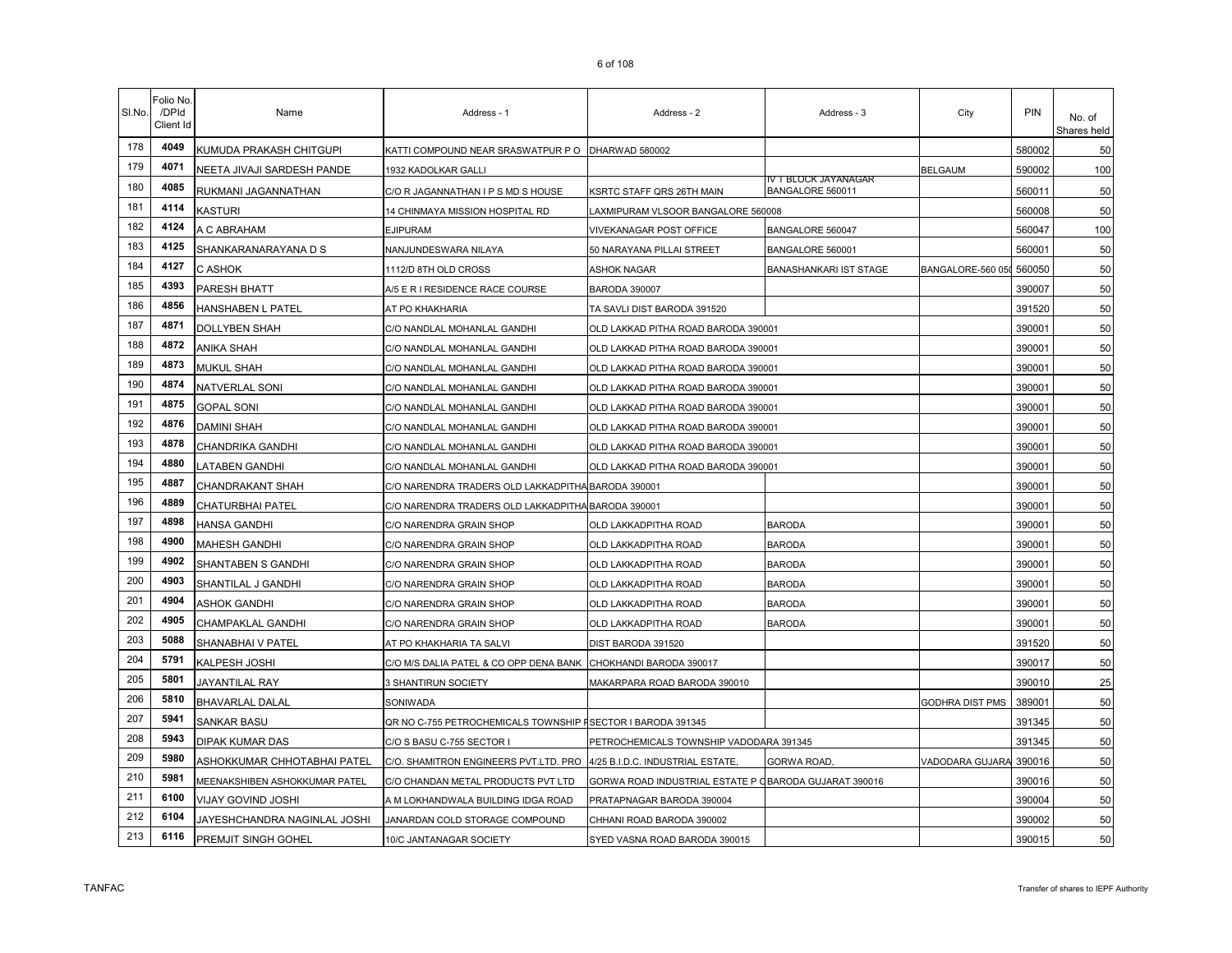| SI.No. | Folio No<br>/DPId<br>Client Id | Name                                                   | Address - 1                                                        | Address - 2                                     | Address - 3                          | City                     | PIN    | No. of<br>Shares held |
|--------|--------------------------------|--------------------------------------------------------|--------------------------------------------------------------------|-------------------------------------------------|--------------------------------------|--------------------------|--------|-----------------------|
| 214    | 6117                           | <b>MADHUBEN PATEL</b>                                  | MAIN ROAD P O BAJWA DIST                                           |                                                 |                                      | <b>BARODA</b>            | 390391 | 50                    |
| 215    | 6132                           | GITADAVI RAMNIVAS MUNDRA                               | C/O MUNDRA BROTHERS                                                | KANSARA BAZAR DABHOI 391110                     |                                      |                          | 391110 | 75                    |
| 216    | 6232                           | <b>BHUPENDRA SONI</b>                                  | C/O KISHOR TAILOR AT PO                                            | KALOL PANCHMAHALS                               |                                      | VIA DEROL W RLY          | 389330 | 50                    |
| 217    | 6235                           | CHANDAN SONI                                           | C/O KISHOR TAILOR AT PO                                            | KALOL PANCHMAHALS                               |                                      | VIA DEROL W RLY          | 389330 | 50                    |
| 218    | 6237                           | <b>ANIL SONI</b>                                       | C/O KISHOR TAILOR AT PO                                            | KALOL PANCHMAHALS                               |                                      | VIA DEROL W RLY          | 389330 | 50                    |
| 219    | 6609                           | AMARJITSING KARAMSING SAINI                            | AMAR RESTAURANT POR                                                |                                                 |                                      | BARODA                   | 391243 | 50                    |
| 220    | 6696                           | RAMESH KASHIKAR                                        | HB-677 SECTOR 1 PETROCHEMICALS TOWNS BARODA 391345                 |                                                 |                                      |                          | 391345 | 50                    |
| 221    | 6702                           | NIMISH AMRIT SHAH                                      | 33 CHETANCE SOCIETY                                                | NEAR SARDAR SOCIETY                             | SURENDRANAGAR                        |                          | 363001 | 50                    |
| 222    | 6744                           | ALIAHMED ISMAIL GHADIYALI                              | AT PO HALDARVA VIA PALEJ TAL KARJAN                                | DIST VADODRA 392220                             |                                      |                          | 392220 | 50                    |
| 223    | 6788                           | YOGESH HIMMATLAL PANDYA                                | 1196 GUJRAT HOUSING BOARD VISHALNAGAI TARSALI VADODARA 390009      |                                                 |                                      |                          | 390009 | 50                    |
| 224    | 6789                           | KANTABEN MAKWANA                                       | 5 UTTARA SOCIETY                                                   | NEAR SUBHAS BRIDGE ASHRAM ROAD AHMEDABAD 380027 |                                      |                          | 380027 | 50                    |
| 225    | 6820                           | M D PATEL                                              | MOTA DAVA KHANA QUARTERS                                           | AT & PO VADOD T A ANAND                         | GUJARAT 388370                       |                          | 388370 | 50                    |
| 226    | 6860                           | JAYABEN SHAH                                           | B T SHAH NAVABAZAR                                                 | PBNO4                                           | MIYAGAM KARJAN                       | <b>DIST BARODA</b>       | 391240 | 50                    |
| 227    | 6861                           | USHABEN SHAH                                           | <b>B T SHAH NAVABAZAR</b>                                          | <b>PBNO4</b>                                    | KARJAN MIYAGAM                       | <b>DIST BARODA</b>       | 391240 | 50                    |
| 228    | 6871                           | <b>DEVEN CHAUHAN</b>                                   | B4 SHABANAM APPARTMENT NEAR                                        | M S W COLLEGE                                   |                                      | FATEHGUNJ BAROD.         | 390002 | 50                    |
| 229    | 6896                           | ARVIND VALLABHDAS SHAH                                 | C-7 BALAJI APARTMENTS                                              | NEHRU PARK AREA                                 | SAD SOCIETY ROAD VASTRAPUR AHMEDABAD |                          | 380056 | 50                    |
| 230    | 6921                           | MANUBHAI CHHOTALAL BRAHMBHATT57 VIVEKANAND NAGAR CO OP |                                                                    | HOUSING SOCIETY                                 |                                      | MAKARPURA ROAD           | 390009 | 50                    |
| 231    | 6922                           | DEVILA KIRITKUMAR BRAHMBHATT                           | 57 VIVEKANAND NAGAR                                                | RLY CO OP HOUSING SOCIETY MAKARFBARODA 390009   |                                      |                          | 390009 | 50                    |
| 232    | 6930                           | RAMESHCHANDRA KANTILAL GANDHI KACHHIAWAD KOTHI FALIA   |                                                                    | VADODARA GUJARAT 390001                         |                                      |                          | 390001 | 50                    |
| 233    | 6992                           | SHREEKANT M AMIN                                       | OPP GRID SUB STATION                                               | GOTRI ROAD BARODA 390007                        |                                      |                          | 390007 | 100                   |
| 234    | 7018                           | KALPANA LAXMAN SHANGHVI                                | C/O AMUL APARTMENT                                                 | BLOCK 1 ELORA PARK ROAD                         | SUBHANPURA BARODA 390007             |                          | 390007 | 50                    |
| 235    | 7019                           | BHOGILAL VALLABHJI SHANGHVI                            | 12 SAMARPAN 2ND FLOOR                                              | 26 HARIBHAKTI COLONY                            | RACE COURSE CIRCLE                   | <b>BARODA</b>            | 390005 | 50                    |
| 236    | 7106                           | TARUNABEN GIRISHCHANDRA SHAH 32 ANKUR BUNGLOWS         |                                                                    | BEHIND CENTRAL BANK OF INDIA                    | PANCH BATTI                          | BHARUCH SOUTH G 392001   |        | 50                    |
| 237    | 7138                           | SAVITABEN PATEL                                        | VILLAGE & POST GORIAD                                              | TALUKA PADRA                                    | VACHALI KHADAKI                      | <b>DIST BARODA</b>       | 391440 | 50                    |
| 238    | 7151                           | CHHOTABHAI PATEL                                       | <b>VILLAGE &amp; POST GORIAD</b>                                   | <b>TALUKA PADRA</b>                             | VACHALI KHADAKI                      | <b>DIST BARODA GUJAI</b> | 391440 | 50                    |
| 239    | 7161                           | JAGDISH SHARAN MITTAL                                  | B-277 VIVEK VIHAR                                                  | DELHI-110 032                                   |                                      |                          | 110032 | 150                   |
| 240    | 7179                           | GOWTHAM DAS SHAW                                       | HB 653 PETROCHEMICAL TOWNSHIP                                      | <b>BARODA 391345</b>                            |                                      |                          | 391345 | 50                    |
| 241    | 7183                           | SUSHIL KUMAR SAHAI                                     | D.66 GOLDEN ENCLAVE                                                | AIRPORT ROAD                                    |                                      | <b>BANGALORE</b>         | 560017 | 50                    |
| 242    | 7205                           | SONAL J PATEL                                          | 6 ALAKNANDA SOCIETY SUBHANPURA ROAD RACE COURSE BARODA 390007      |                                                 |                                      |                          | 390007 | 100                   |
| 243    | 7252                           |                                                        | NATWERLAL KUBERDAS UPADHYAYA SACHIMATA STREET P O DAKOR DIST KAIRA | ST GUJRAT 388225                                |                                      |                          | 388225 | 50                    |
| 244    | 7288                           | MADHUSUDAN JUGALBHAI DESAI                             | <b>GHANHADR GHADIALI POLE</b>                                      | <b>BARODA</b>                                   |                                      |                          |        | 50                    |
| 245    | 7351                           | RATAMAMBA VELLANKI                                     | FLAT 201 PLOT 31                                                   | SAI SHAKTI'S CHALAPATI RESIDENCY                | SRI NAGAR COLONY MAIN ROAD           | <b>HYDERABAD</b>         | 500073 | 50                    |
| 246    | 7354                           | KAILAH CHANDRA GUPTA                                   | FLAT NO 4 RAVISHANKER SUKLA MARKET                                 | SHIVAJI NAGAR BHOPAL                            |                                      |                          |        | 100                   |
| 247    | 7359                           | K N SHARMA                                             | NEAR RLY STATION BAZARIA                                           | BHOPAL M P 462010                               |                                      |                          | 462010 | 50                    |
| 248    | 7373                           | V K AGARWAL                                            | C-1/7, GOVT. OFFICER'S COLONY                                      | (NEAR SAI TEMPLE)                               | <b>DEVENDRA NAGAR</b>                | RAIPUR (C.G.)            | 492009 | 50                    |
| 249    | 7375                           | SURENDRA LAL                                           | C/O HINDUSTAN ELECTRO GRAPHITES LTD                                | P B NO 5 RAVISHANKER NAGAR BHOPAL 462016        |                                      |                          | 462016 | 50                    |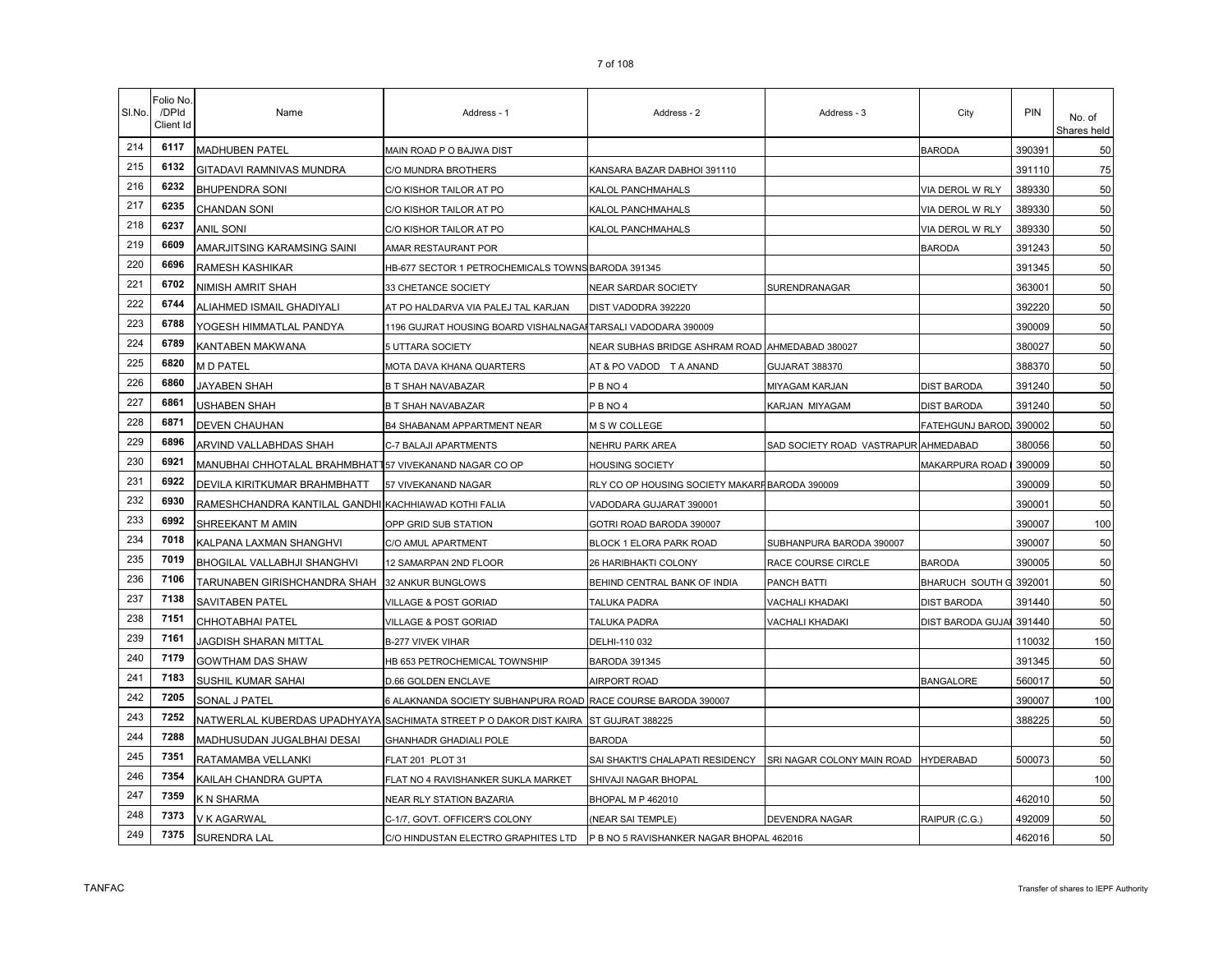| SI.No. | Folio No<br>/DPId<br>Client Id | Name                        | Address - 1                                                          | Address - 2                                  | Address - 3                | City                    | PIN    | No. of<br>Shares held |
|--------|--------------------------------|-----------------------------|----------------------------------------------------------------------|----------------------------------------------|----------------------------|-------------------------|--------|-----------------------|
| 250    | 7391                           | <b>EAPEN NINAN</b>          | C/O INDIAN SEWING MACHINE CO                                         | 8 HAMIDIA ROAD BHOPAL M P 462001             |                            |                         | 462001 | 50                    |
| 251    | 7480                           | RAMESH CHAND SURANA         | C-29 PAMPOSH ENCLAVE                                                 | 1st FLOOR                                    |                            | <b>NEW DELHI</b>        | 110048 | 50                    |
| 252    | 7497                           | PREETI JAIN                 | C/O RAHUL JAIN                                                       | TIRUPATI BALAJI APARTMENTS                   | PLOT NO 437 FLAT NO 10     | 14TH ROAD KHAR W        | 400052 | 50                    |
| 253    | 7506                           | KUSUM DEVI AGARWALLA        | FLAT NO.801 TOWER-10                                                 | CLOSE SOUTH SECTOR-50                        | NIRVANA COUNTRY            | <b>GURGAON</b>          | 122018 | 50                    |
| 254    | 7525                           | SRI KUMAR KOTHARI           | C/O KOHINOOR KNITTING MILLS                                          | 113 MANOHAR DAS KATRA CALCUTTA 700007        |                            |                         | 700007 | 50                    |
| 255    | 7537                           | SURESH KUMAR PILANIWALA     | 34 A RATU SARKAR LANE                                                |                                              |                            | CALCUTTA                | 700073 | 50                    |
| 256    | 7539                           | SHIV KUMAR KEDIA            | C/O M/S ANURAG                                                       | NO 1 ACHARYA JAGDISH CHANDRABOSE ROAD        |                            | CALCUTTA                | 700020 | 100                   |
| 257    | 7557                           | <b>BIRENDRAPAL JAIN</b>     | GOVIND STEEL CO.LTD.                                                 | NO.219 CHITTARANJAN AVENUE                   | CALCUTTA 700006            |                         | 700006 | 50                    |
| 258    | 7614                           | KHUKU BASU                  | 1/30 BRAHMAPUR SHIBMANDIR ROAD                                       | POST BANSDRONI                               | CALCUTTA                   |                         | 700070 | 50                    |
| 259    | 7619                           | A K SRIVASTAVA              | E-60                                                                 | ASIAN GAMES VILLAGE                          | NEW DELHI 110049           |                         | 110049 | 50                    |
| 260    | 7639                           | CHHANDA ROY                 | C/OSOUMEN ROY                                                        | SWARNA KUTHIR                                | 217 KALI BAZAR             | POST BURDWAN DIS 713101 |        | 50                    |
| 261    | 7661                           | NARESH KUMAR BAGARIA        | 14 KALAKAR STREET                                                    |                                              |                            | CALCUTTA                | 700070 | 50                    |
| 262    | 7662                           | SURESH KUMAR BAGARIA        | 14 KALAKAR STREET                                                    |                                              |                            | CALCUTTA                | 700070 | 50                    |
| 263    | 7676                           | SURATH CHANDRA ROY          | 56 CHOWRINGHEE ROAD                                                  |                                              |                            | CALCUTTA                | 700071 | 100                   |
| 264    | 7694                           | <b>BHAGIRATHI WAGHELA</b>   | C/O DAYAL CREDIT CORPORATION CINEMA R P O BANKURA W B 712101         |                                              |                            |                         | 712101 | 50                    |
| 265    | 7696                           | <b>RATNA BOSE</b>           | ABODH BHABAN BAR MANIKPUR                                            | PO & DIST MIDNAPUR W BENGAL 721101           |                            |                         | 721101 | 50                    |
| 266    | 7697                           | RAMALA SEN                  | B3, SCHOOL ROAD,                                                     | iti Town Ship                                | DOORAVANI NAGAR            | <b>BANGALORE</b>        | 560016 | 75                    |
| 267    | 7708                           | PRAJESH RAWAT               | 23-A NETAJI SUBHAS ROAD                                              |                                              |                            | CALCUTTA                | 700001 | 300                   |
| 268    | 7716                           | <b>INDIRA INGUVA</b>        | C/O SRI I L N MURTY 118 OFFICER S COLONY KANCHRAPARA 24 PARAGANAS    |                                              | WEST BENGAL 743145         |                         | 743145 | 50                    |
| 269    | 7717                           | YAGNANARAYANA SARMA INGUVA  | C/O SRI I L N MURTY 118 OFFICER S COLONY KANCHRAPARA 24 PARAGANAS DT |                                              | <b>W BENGAL 743145</b>     |                         | 743145 | 50                    |
| 270    | 7718                           | L N MURTY                   | 118 OFFICERS COLONY                                                  | KANCHRAPARA 24 PARAGANAS DT                  | WEST BENGAL 743145         |                         | 743145 | 50                    |
| 271    | 7724                           | URMILA GUPTA                | 58/68 LAKE GARDENS                                                   |                                              |                            | CALCUTTA                | 700045 | 50                    |
| 272    | 7796                           | ARUN KUMAR AGNIHOTRY        | 444 B C ROAD BURRA BAZAR                                             | BURDWAN TOWN PO & DT BURDWAN W BENGAL 713101 |                            |                         | 713101 | 50                    |
| 273    | 7832                           | <b>NAND LALL RAM</b>        | 20 RAJANI KUMAR SEN LANE                                             |                                              |                            | <b>HOWRAH</b>           | 711101 | 50                    |
| 274    | 7851                           | <b>KRISHNA PAL</b>          | KRISHNABAZAR PO SONAMUKHI                                            | DT BANKURA 722207                            |                            |                         | 722207 | 50                    |
| 275    | 7870                           | JAICHANDLALL BANTHIA        | ALLIED HOUSING SOCIETY                                               | NEAR MAYURI THEATRE                          | PO VIZIANAGARAM A P 531203 |                         | 531203 | 50                    |
| 276    | 7871                           | PARAMJIT SINGH              | 61 KUSUM APARTMENTS                                                  | 11 GURUSADAY ROAD                            | CALCUTTA 700019            |                         | 700019 | 50                    |
| 277    | 7890                           | SHANKARLAL KEYAL            | 2E RAJNIGANDHA 25 BALLYGUNGE PARK                                    | CALCUTTA 700019                              |                            |                         | 700019 | 100                   |
| 278    | 7912                           | <b>BAKRA PRATISTHAN LTD</b> | 51 STEPHEN HOUSE                                                     | 3RD FLOOR                                    | 4 B B D BAG EAST           | <b>CALCUTTA</b>         | 700001 | 100                   |
| 279    | 7931                           | SHANKAR DEVI PANDEY         | 705A BLOCK P NEW ALIPORE                                             |                                              |                            | CALCUTTA                | 700053 | 50                    |
| 280    | 7939                           | POONAM CHAND DUJARI         | 5-B BASANTI VIHAR 17/S BLOCK A                                       | NEW ALIPORE CALCUTTA 700053                  |                            |                         | 700053 | 50                    |
| 281    | 7959                           | MARYANN SHOHAL              | KAILASHPUR TEA ESTATE                                                | POST RAJADANGA                               | DIST JALPAIGURI            | <b>WEST BENGAL</b>      | 735218 | 25                    |
| 282    | 7971                           | <b>BIMLA A DEBI JOSHI</b>   | C/O G D JOSHI 1DN MUKHERJEE ROAD                                     | BALLY HOWRAH W BENGAL                        |                            |                         |        | 50                    |
| 283    | 7972                           | <b>SUSAMA RUDRA</b>         | 6 B SANKAER GHOSH LANE                                               |                                              | CALCUTTA                   |                         | 700006 | 50                    |
| 284    | 8004                           | HIMANGSU KUMAR BASU         | C/O. MR N K MITRA                                                    | 18/26, DOVER LANE                            |                            | KOLKATA                 | 700029 | 100                   |
| 285    | 8012                           | ANIL KUMAR HARLALKA         | 9 PRETORIA STREET                                                    | FLAT NO 8 2ND FLOOR CALCUTTA 700071          |                            |                         | 700071 | 100                   |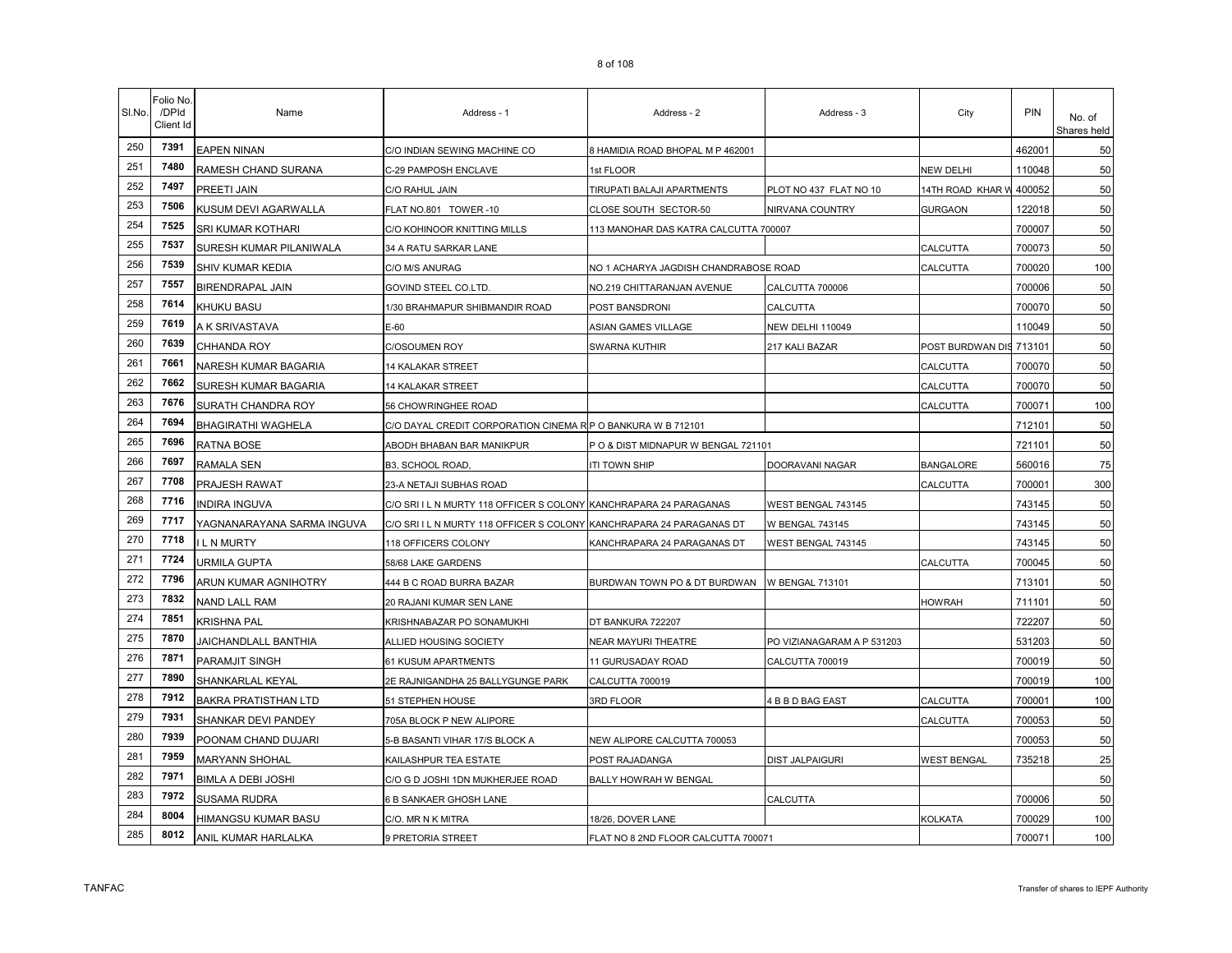| SI.No. | Folio No<br>/DPId<br>Client Id | Name                      | Address - 1                                                         | Address - 2                                                             | Address - 3                          | City                | PIN    | No. of<br>Shares held |
|--------|--------------------------------|---------------------------|---------------------------------------------------------------------|-------------------------------------------------------------------------|--------------------------------------|---------------------|--------|-----------------------|
| 286    | 8016                           | KAMALESH CHANDRA MALLICK  | P-55 C I T ROAD SCHEME 52                                           |                                                                         |                                      | CALCUTTA            | 700014 | 50                    |
| 287    | 8022                           | M G SUBRAMANIAN           | 19 PARK SIDE ROAD                                                   | FIRST FLOOR                                                             |                                      | CALCUTTA            | 700026 | 50                    |
| 288    | 8028                           | MADAN LAL ASSOPA          | C/O ORIENT GENERAL INDUSTRIES LTD                                   | 6 GHORE BIBI LANE CALCUTTA 700054                                       |                                      |                     | 700054 | 50                    |
| 289    | 8030                           | <b>SAMAR MUKHERJEE</b>    | FLAT NO 5                                                           | 34/1P BALLYGUNGE CIRCULAR ROAD                                          | CALCUTTA-700 019                     |                     | 700019 | 50                    |
| 290    | 8033                           | RAJENDRA PRASAD SWAIKA    | C/O S K SWAIKA WINDOW GLASS LTD                                     | P O ADCCONAGAR DIST HOOGHLY                                             | WEST BENGAL 712121                   |                     | 712121 | 50                    |
| 291    | 8045                           | HIRENDRA MOHAN GHATAK     | UTTA RAYAN HOUSING ESTATE FLAT NO C/14 102 B T ROAD CALCUTTA 700035 |                                                                         |                                      |                     | 700035 | 75                    |
| 292    | 8048                           | AMIYA MUKERJEE            | 139 SIBPUR ROAD                                                     |                                                                         | HOWRAH                               | <b>WEST BENGAL</b>  | 711102 | 50                    |
| 293    | 8055                           | SUNIL GADHIA              | C/O. S. K. ENTERPRISES                                              | NO.19 PATEL ESTATE                                                      | B/H.ANAND RESTAURANT ISANPUAHMEDABAD |                     | 382443 | 50                    |
| 294    | 8057                           | SUBHADRA MALLICK          | P-55 C I T ROAD SCHEME 52                                           |                                                                         |                                      | CALCUTTA            | 700014 | 50                    |
| 295    | 8058                           | SALILESH MALLICK          | P-55 C I T ROAD SCHEME 52                                           |                                                                         |                                      | CALCUTTA            | 700014 | 50                    |
| 296    | 8070                           | BENOY BHUSHON BANERJEE    | C/O SHRI N MAITRA                                                   | 31 BALLYGUNJI TERRACE                                                   | <b>GOL PARK</b>                      | KOLKATA             | 700029 | 50                    |
| 297    | 8075                           | KEYA KUNDU                | KUNDU HOUSE 11/1 PROTAP CHATTERJEE LA CALCUTTA 700012               |                                                                         |                                      |                     | 700012 | 50                    |
| 298    | 8076                           | PROBIN CHANDRA KUNDU      | KUNDU HOUSE 11/1 PROTAP CHATTERJEE LA CALCUTTA 700012               |                                                                         |                                      |                     | 700012 | 50                    |
| 299    | 8086                           | PRASANTA KUMAR SARKAR     | AMARBATI BYE LANE                                                   | NABAPALLI                                                               |                                      | <b>WEST BENGAL</b>  | 743203 | 50                    |
| 300    | 8098                           | LAKSHMI KANTA SEN         | SENCO PAINTS & HARDWARES                                            | SAMDI ROAD                                                              | POST RUPNARAINPUR BAZAR              | <b>DIST BURDWAN</b> | 713364 | 50                    |
| 301    | 8135                           | O P GERA                  | 713 SECTOR 29                                                       | NOIDA                                                                   |                                      |                     | 201302 | 50                    |
| 302    | 8140                           | AMITAVA CHAKRABORTY       | CANARA BANK                                                         | <b>BARI BAZAR</b>                                                       | MUNGER-811 201                       |                     | 811201 | 50                    |
| 303    | 8142                           | CHELLAM RAGHAVAN          | 3 C THAKURBARI ROAD                                                 |                                                                         |                                      | CALCUTTA            | 700026 | 50                    |
| 304    | 8160                           | K CHANDRAN                | <b>KRISHNA KUNJ</b>                                                 | WEST OF NEW POLICE STATION                                              | KODUNGALLUR                          |                     | 680664 | 50                    |
| 305    | 8162                           | <b>K RATNAM</b>           | KRISHNA KUNJ                                                        | WEST OF TOWN POLICE STATION                                             | KODUNGALLUR                          |                     | 680664 | 50                    |
| 306    | 8165                           | M P RADHAKRISHNAN         | <b>GENERAL MANAGER (OPERATIONS)</b>                                 | STATE BANK OF INDIA LOCAL HEAD OFIJUDGE'S COURT ROAD PATNA BIHAR 800001 |                                      |                     | 800001 | 50                    |
| 307    | 8167                           | JASKARAN DOSI             | C/O PADMARAM OMPRAKASH                                              | MARWARI PATTY JORHAT 785001                                             |                                      |                     | 785001 | 50                    |
| 308    | 8172                           | NITA GUPTA                | 256/1 VIJAY PARK EXTENSION                                          | <b>BALLUPUR ROAD</b>                                                    |                                      | DEHRADUN            | 248001 | 100                   |
| 309    | 8207                           | PURNENDU BIKASH DAS GUPTA | NANDAN KANAN DESHAPRIYA ROAD                                        | POST NABAPALLY BARASAT                                                  | 24 PARGANAS NORTH                    | WEST BENGAL         | 743203 | 50                    |
| 310    | 8219                           | <b>RUNU BISWAS</b>        | C/O A ROY                                                           | 21/A PEARY MOHAM RAJ ROAD                                               | CALCUTTA                             |                     | 700027 | 50                    |
| 311    | 8222                           | <b>SOVA PAUL</b>          | 17 KESHAB CHANDRA SEN STREET                                        | CALCUTTA 700009                                                         |                                      |                     | 700009 | 50                    |
| 312    | 8239                           | ARUN GANGULEE             | JAIMINI 17 B LAKE VIEW RD                                           |                                                                         |                                      | CALCUTTA            | 700029 | 50                    |
| 313    | 8262                           | UJJAL KUMAR DAS           | 14 DESHPRAN SASMAL ROAD                                             | P O & DIST HOWRAH W BENGAL 711101                                       |                                      |                     | 711101 | 80                    |
| 314    | 8332                           | KUNJAVARA E O             | C/O BRENTFORD ELECTRIC INDIA LTD                                    | P 25 TRANSPORT DEPOT ROAD CALCUTTA 70008                                |                                      |                     | 700088 | 50                    |
| 315    | 8333                           | ANNIE KUNJAVARA           | C/O BRENTFORD ELECTRIC INDIA LTD                                    | P 25 TRANSPORT DEPOT ROAD CALCUTTA 70008                                |                                      |                     | 700088 | 50                    |
| 316    | 8392                           | YOGESH KUMAR SARAWGEE     | SARAWGEE HOUSE                                                      | 29 INDRA BISWAS ROAD CALCUTTA 700037                                    |                                      |                     | 700037 | 50                    |
| 317    | 8393                           | ASIT KUMAR MUKHERJEE      | 69/2 GHOL SAHAPUR RLY QUATER                                        | BEHALA CALCUTTA 700034                                                  |                                      |                     | 700034 | 50                    |
| 318    | 8402                           | PARVINDER SINGH DANG      | 214/14 ACHARYA JAGDISH CH BOSE ROAD                                 |                                                                         |                                      | CALCUTTA            | 700017 | 50                    |
| 319    | 8408                           | <b>BIMALENDU SAHA</b>     | PURBA PALLI P O HALTU                                               |                                                                         |                                      | CALCUTTA            | 700078 | 50                    |
| 320    | 8417                           | NISHA RANJAN MUKERJEE     | 278/1 NETAJI SUBHASH CHANDRA BOSE RD                                | ASHOKE AVENUE TOLLYGUNGE CALCUTTA 700047                                |                                      |                     | 700047 | 50                    |
| 321    | 8431                           | ANUP CHAKRABORTTY         | 12-A MONA LISA 17 CAMAC STREET                                      | CALCUTTA 700017                                                         |                                      |                     | 700017 | 50                    |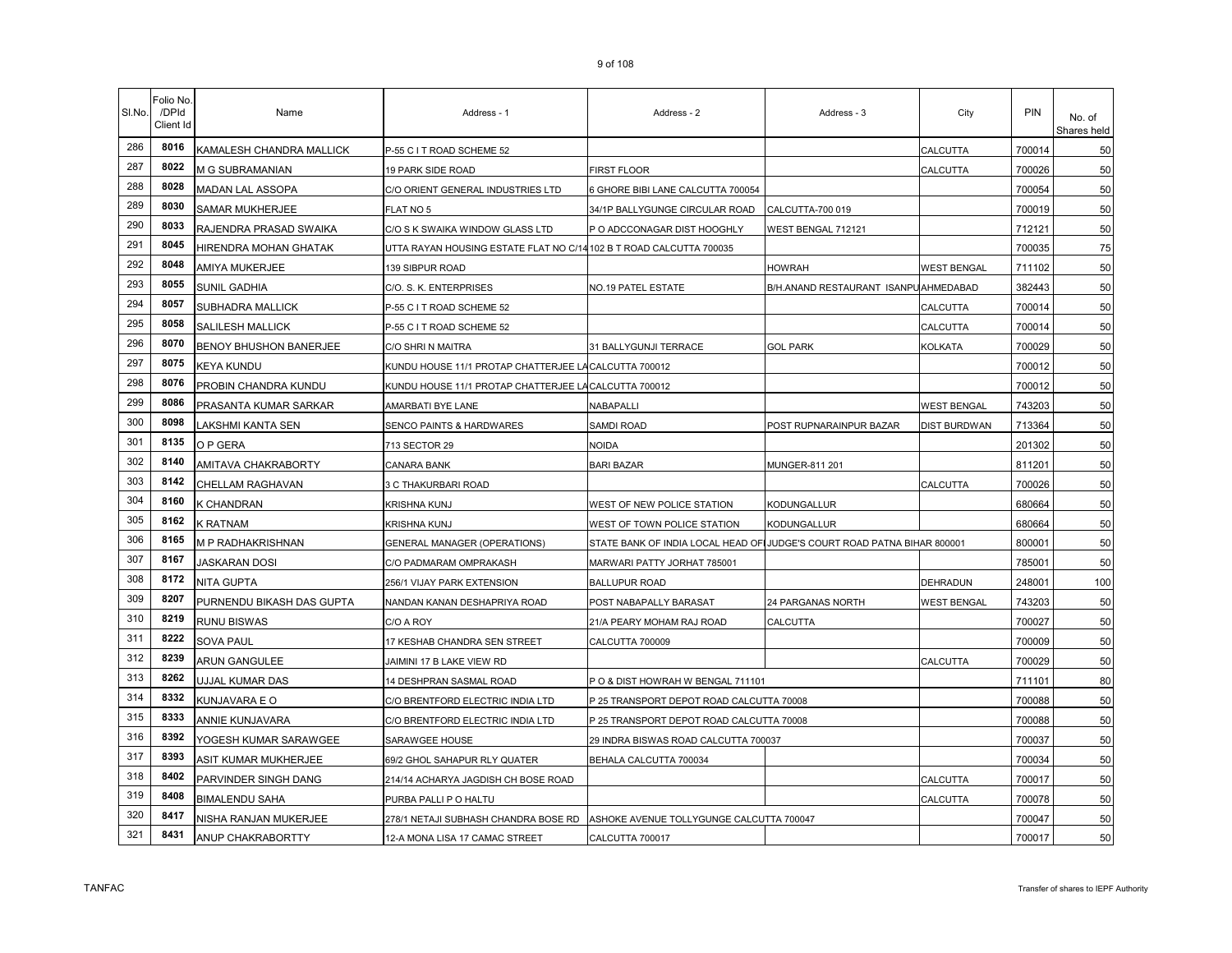| SI.No. | Folio No<br>/DPId<br>Client Id | Name                       | Address - 1                     | Address - 2                                                                   | Address - 3         | City                      | PIN    | No. of<br>Shares held |
|--------|--------------------------------|----------------------------|---------------------------------|-------------------------------------------------------------------------------|---------------------|---------------------------|--------|-----------------------|
| 322    | 8440                           | JOGINDER JIT SINGH         | 30 CIRCUIT HOUSE AREA EAST      | JAMSHEDPUR 831001                                                             |                     |                           | 831001 | 50                    |
| 323    | 8446                           | MOHAMED HOSSAIN            | 17/A HOSSAIN SHAH ROAD          |                                                                               |                     | CALCUTTA                  | 700023 | 100                   |
| 324    | 8453                           | SANKARA RAO DONTAMSETTI    | BHEL SITE OFFICE KOLAGHAT T P P | P O MECHADA DT MIDNAPORE                                                      | WEST BENGAL 721137  |                           | 721137 | 50                    |
| 325    | 8454                           | MOHAMMED SHAHABUDDIN       | FLAT NO 404 AMINTOWERS          | 11-5-44 RED HILLS                                                             |                     | <b>HYDERABAD</b>          | 500004 | 50                    |
| 326    | 8463                           | DEEPALI GHOSE              | 23/B SARDAR SANKAR ROAD         |                                                                               |                     | CALCUTTA                  | 700029 | 50                    |
| 327    | 8481                           | <b>INDU MOHNOT</b>         | 162/41/1 LAKE GARDENS           |                                                                               |                     | CALCUTTA                  | 700045 | 50                    |
| 328    | 8552                           | K SWAMINATHAN              | INSPECTOR OF CENTRAL EXCISE     | OFFICE OF THE SUPT OF CENTRAL EXCRANGE III OLD POLICE QUARTERSVENKATA NAGAR P |                     |                           | 605011 | 50                    |
| 329    | 8576                           | B M SUNDARAM               | HOUSE NO 580                    | SECTOR 9 PANCHKULA                                                            | DIST AMBALA HARYANA |                           |        | 25                    |
| 330    | 8600                           | SATYAVATI                  | 113 MODEL TOWN                  | AMBALA CITY HARYANA STATE 134003                                              |                     |                           | 134003 | 50                    |
| 331    | 8601                           | TILAK RAJ BAJAJ            | HOUSE NO 1002                   | SECTOR-4                                                                      | PANCHKULA           | <b>HARYANA</b>            | 134112 | 50                    |
| 332    | 8618                           | RAKESH KUMAR MISRA         | DIST WOMEN HOSPITAL             |                                                                               | <b>JHANSI</b>       | UP                        | 284002 | 50                    |
| 333    | 8623                           | SURINDER KUMAR             | 61 B I BAZAR                    |                                                                               | AMBALA CANTT        | <b>HARYANA</b>            | 133001 | 50                    |
| 334    | 8653                           | ARUN SAXENA                | MIG B/211 TRANS YAMUNA COLONY   | <b>NEAR RAM BAG</b>                                                           | <b>AGRA</b>         | UP                        | 282006 | 50                    |
| 335    | 8654                           | CHITRA SAXENA              | MIG B/211 TRANS YAMUNA COLONY   | NEAR RAM BAG                                                                  | <b>AGRA</b>         | U <sub>P</sub>            | 282006 | 50                    |
| 336    | 8662                           | ASHA MIGLANI               | H NO 471                        | <b>SECTOR 7</b>                                                               | PANCHKULA           | <b>HARYANA</b>            | 134109 | 50                    |
| 337    | 8687                           | <b>BRIJ MOHAN BAKSHI</b>   | NO.485-R MODEL TOWN             | YAMUNA NAGAR                                                                  |                     | <b>HARYANA</b>            | 135001 | 50                    |
| 338    | 8688                           | ARVIND MALHOTRA            | H.NO.932                        | SECTOR 40-A                                                                   |                     | CHANDIGARH                | 160040 | 50                    |
| 339    | 8690                           | <b>NALIN KAPIL</b>         | C/O SH D S CHANDEL              | H NO 1567/22B CHANDIGARH 160022                                               |                     |                           | 160022 | 50                    |
| 340    | 8758                           | MOHINDER SINGH SIDHU       | C/O SH G S BAKSHI               | 3346 SECTOR 15-D CHANDIGARH 160015                                            |                     |                           | 160015 | 50                    |
| 341    | 8773                           | SATWANT REDDY              | 52 SECTOR 7A                    | CHANDIGARH-160 019                                                            |                     |                           | 160019 | 50                    |
| 342    | 8789                           | LACHHMAN DAS AGARWAL       | 605 SECTOR 10-D                 |                                                                               |                     | CHANDIGARH                | 160010 | 50                    |
| 343    | 8793                           | RAJESH SHARMA              | 1641/3 RGHO MAJRA               |                                                                               |                     | PATIALA PB                | 147001 | 50                    |
| 344    | 8827                           | AMRIK SINGH BARHOK         | 44-A/373                        | CHANDIGARH                                                                    |                     |                           | 160022 | 50                    |
| 345    | 8830                           | <b>MANOHAR LALL KHOSLA</b> | 41 DELITE COLONY                |                                                                               |                     | <b>PATIALA</b>            | 147001 | 50                    |
| 346    | 8836                           | PARMODH SINGH              | 1070 SECTOR 27-B                |                                                                               |                     | CHANDIGARH                | 160019 | 50                    |
| 347    | 8866                           | SHIVBIR SINGH GREWAL       | 286                             | SECTOR 10-A                                                                   | CHANDIGARH 160011   |                           | 160011 | 50                    |
| 348    | 8900                           | <b>UMAR HAIDAR</b>         | P B NO 940                      |                                                                               |                     | SHARJAH U A E             |        | 100                   |
| 349    | 8926                           | A SRINIVASAN               | 38 B 3 & 4 VENKATESWARA APPTS   | ANNA STREET                                                                   | COIMBATORE          | 641025                    | 641025 | 50                    |
| 350    | 8930                           | <b>HARIDAS GOVINDAN</b>    | DOOR NO 11 7TH LAYOUT           | 5TH CROSS RAMALINGA NAGAR                                                     | <b>COIMBATORE</b>   |                           | 641038 | 50                    |
| 351    | 8951                           | <b>V PAULOSE</b>           | SNCO S MESS AIR FORCE SULUR     | KANGAYAMPALAYAM P O COIMBATORE T N 64140                                      |                     |                           | 641401 | 50                    |
| 352    | 8953                           | ANNAMMA PAULOSE            | 129/6 KALPAVIHAR A F SULUR      | KANGAYAMPALAYAM P O COIMBATORE T N 64140                                      |                     |                           | 641401 | 50                    |
| 353    | 8959                           | MANONMANI SHANMUGHAM       | C/O PERUMAL SHANMUGHAM          | SOUTHWIND MARINE SERVICES                                                     | P O BOX 21426       | DUBAI UNITED ARAB EMIRATI |        | 50                    |
| 354    | 8960                           | SHANMUGHAM PERUMAL         | C/O SOUTHWIND MARINE SERVICES   | P O BOX 21426                                                                 | <b>DUBAI</b>        | UNITED ARAB EMIRATES      |        | 100                   |
| 355    | 8979                           | V SUBRAMANIAN              | 43 3RD STREET GANDHIPURAM EXTN  | COIMBATORE 641012                                                             |                     |                           | 641012 | 50                    |
| 356    | 8985                           | M MEENAMBIKA               | 21 TEPPAKULAM STREET POLLACHI   | TAMILNADU 642001                                                              |                     |                           | 642001 | 50                    |
| 357    | 9008                           | HARIDAS MOOLCHAND          | NO 70 MEGRICAR ROAD R S PURAM   | COIMBATORE 641002                                                             |                     |                           | 641002 | 50                    |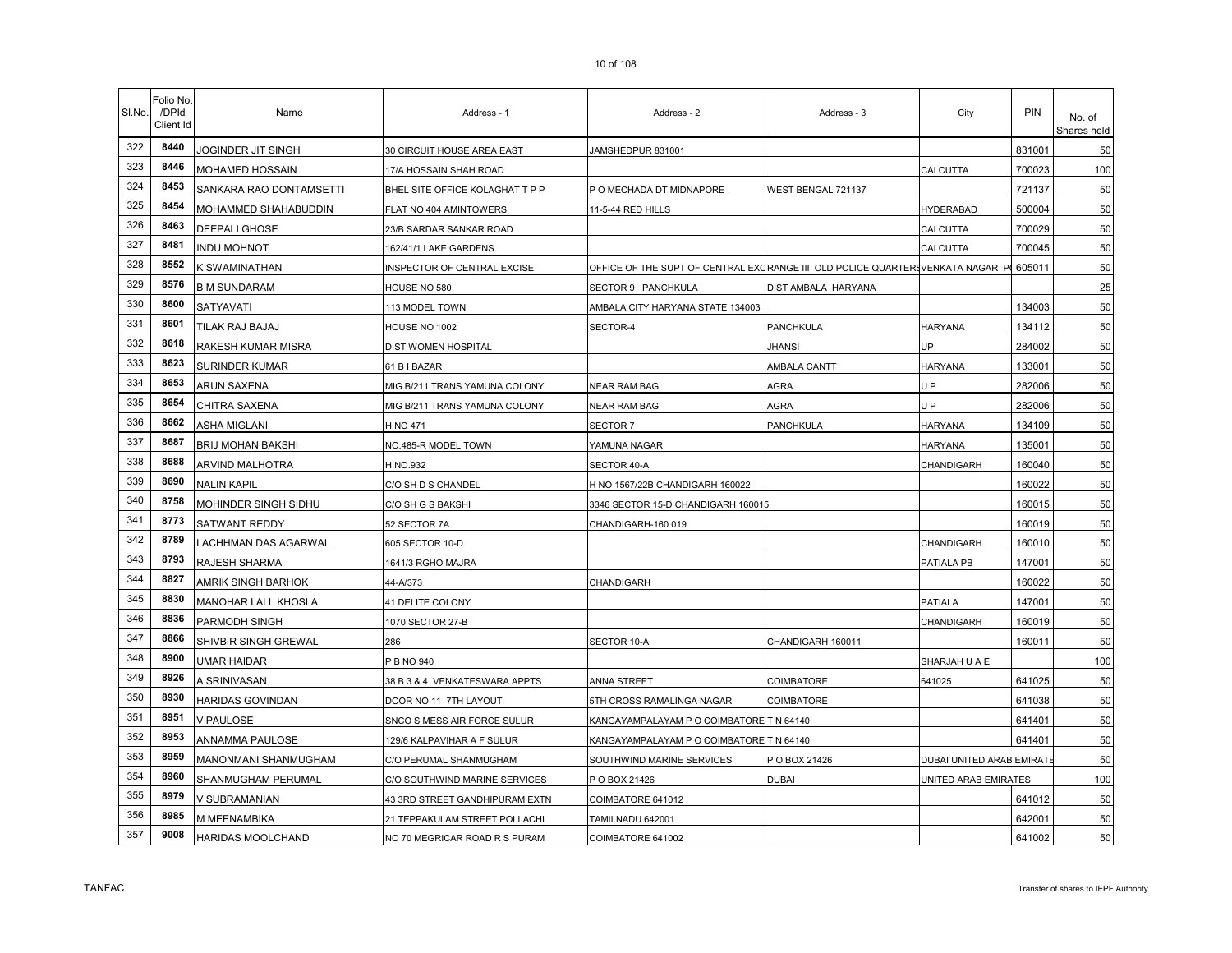|  | . |  |
|--|---|--|
|  |   |  |
|  |   |  |
|  |   |  |
|  |   |  |
|  |   |  |
|  |   |  |
|  |   |  |
|  |   |  |
|  |   |  |
|  |   |  |
|  |   |  |

۰.

 $\mathbf{r}$ 

| SI.No. | Folio No.<br>/DPId<br>Client Id | Name                                                      | Address - 1                                                         | Address - 2                                                    | Address - 3             | City            | PIN    | No. of<br>Shares held |
|--------|---------------------------------|-----------------------------------------------------------|---------------------------------------------------------------------|----------------------------------------------------------------|-------------------------|-----------------|--------|-----------------------|
| 358    | 9021                            | V MARAGATHAMMAL                                           | 8/26 RACE COURSE                                                    |                                                                |                         | COIMBATORE      | 641018 | 50                    |
| 359    | 9022                            | ZAHOOR AHMED                                              | 17 100 FEET ROAD VI BLOCK                                           | BANASHANKARI III STAGE III PHASE                               | BANGALORE 560085        |                 | 560085 | 25                    |
| 360    | 9031                            | L SHANMUGAM                                               | 33 KAMATCHIAMMAN KOIL STREET                                        | <b>TIRUPUR 638604</b>                                          |                         |                 | 638604 | 50                    |
| 361    | 9047                            |                                                           | MARTHANDA CHALAPATHIRAO NANDURI 3A METTUPALAYAM ROAD G N MILLS POST | COIMBATORE 641029                                              |                         |                 | 641029 | 50                    |
| 362    | 9048                            | RAVICHANDRAN SWAMINATHAN                                  | 1/4 A THADAGAM ROAD                                                 |                                                                |                         | COIMBATORE      | 641013 | 50                    |
| 363    | 9053                            | V V RATHNAM                                               | OLD DOOR NO 30 NEW DOOR NO 42                                       | VYSIAL STREET COIMBATORE 641001                                |                         |                 | 641001 | 75                    |
| 364    | 9060                            | R K VENKATACHALAM                                         | 8/26 RACE COURSE                                                    |                                                                |                         | COIMBATORE      | 641018 | 50                    |
| 365    | 9085                            | RENGAPATHI CHANDRASEKARAN                                 | ACCOUNTANT CANARA BANK                                              |                                                                |                         | KOLAPPALUR      | 638456 | 50                    |
| 366    | 9111                            | MALLESWARI VELLIANGIRI                                    | M/S THIRUMURUGHAN ENTERPRISES                                       | 854 SATHY ROAD GANDHIPURAM                                     | COIMBATORE 641012       |                 | 641012 | 50                    |
| 367    | 9112                            | RAJAMANI SIVASHANMUGHAM                                   | M/S THIRUMURUGHAN MINERAL AGENCIES                                  | 854 SATHY ROAD GANDHIPURAM                                     | COIMBAJORE 641012       |                 | 641012 | 50                    |
| 368    | 9194                            | SEETHA PARTHASARATHY                                      | 65/2 PLATINUM APARTMENTS                                            | ANNA NAGAR WEST                                                |                         | MADRAS          | 600101 | 50                    |
| 369    | 9197                            | NEELIMA SANE                                              | C-15A GANGOTRI ENCLAVE                                              | ALAKNANDA B KALKAJI                                            | <b>NEW DELHI 110019</b> |                 | 110019 | 50                    |
| 370    | 9198                            | D RAJASEKARAN                                             | MIG FLATS A BLOCK                                                   | C 4 M/F A 1/6 NANDINI LAYOUT                                   | <b>BANGALORE</b>        |                 | 560096 | 50                    |
| 371    | 9238                            | KALYANARAMAN SATHANUR RAMASWAM 52 MARIASUSAI NAGAR        |                                                                     |                                                                |                         | CUDDALORE       | 607001 | 50                    |
| 372    | 9241                            | N DHARANIDARAN                                            | S/O S V NARAYANASWAMY                                               | NO 1 KUMARAN KOIL VALLUVAR STREE SUTTHUKKULAM CADDALORE 607003 |                         |                 | 607003 | 50                    |
| 373    | 9245                            | R VELMURUGAN                                              | 47 VNS NAGAR                                                        | THENPATHI                                                      | SIRKALI                 |                 | 609111 | 50                    |
| 374    | 9247                            | S KOTHANDAPANI D SUBURAMANIAN NO 18 APPAVUCHCHETTY STREET |                                                                     | CUDDALORE 607003                                               |                         |                 | 607003 | 50                    |
| 375    | 9254                            | NIHAL CHAND D K DHANDHA                                   | 8 VENKATESWARA NAGAR                                                |                                                                |                         | CUDDALORE       | 607002 | 50                    |
| 376    | 9261                            | <b>G S SUNDARAM</b>                                       | 6 SEETHARAM NAGAR                                                   |                                                                |                         | CUDDALORE       | 607001 | 50                    |
| 377    | 9262                            | R RAJASEKARAN                                             | 9 THIRUVARSAMY PILLAI THOTTAY                                       | THIRUPAULIYUR CUDDALORE 607002                                 |                         |                 | 607002 | 50                    |
| 378    | 9265                            | R RAJESWARY                                               | W/O K RANGANAATHAN                                                  | 2/62 RADHAKRISHNAGAR ARIANKUPPAI PONDICHERRY 605007            |                         |                 | 605007 | 50                    |
| 379    | 9266                            | A THIAGARAJAN                                             | PLOT NO 77 THOZAMBOO STREET                                         | N G G O NAGAR                                                  | GUNDU UPPALAVADI POST   | CUDDALORE       | 607002 | 75                    |
| 380    | 9268                            | <b>SEKAR RAMASAMY</b>                                     | 4 ANNAMALAI NAGAR                                                   | CUDDALORE                                                      |                         |                 | 607002 | 50                    |
| 381    | 9274                            | BHASKARAN GOVINDARAJULU                                   | 53 SITARAM NAGAR                                                    |                                                                |                         | SA.DT CUDDALORE | 607001 | 100                   |
| 382    | 9275                            | S SUNDARAMABAL                                            | 32 KATTIMUTHU MUDALI STREET                                         | BROLLSPET S A DT CUDDALORE 607004                              |                         |                 | 607004 | 50                    |
| 383    | 9276                            | S SAKUNTALA                                               | 8 B KATTIMUTHU MUDALI STREET                                        | BROKKSPET S A DT CUDDALORE 607004                              |                         |                 | 607004 | 50                    |
| 384    | 9277                            | K U GOVINDHARAJAN                                         | 26 PALAMALAI MUDALIAR STREET                                        | BROOKSPET CUDDALORE 607004                                     |                         |                 | 607004 | 50                    |
| 385    | 9279                            | S NATARAJAN                                               | <b>46 CHINNAPPAMUDALIAR STREET</b>                                  | BHUVANAGIRI 608601                                             |                         |                 | 608601 | 50                    |
| 386    | 9280                            | SIVAKUMAR DURAISAMY                                       | 36 KATTAIMUTHU MUDALI STREET                                        | BROOKSPET CUDDALORE 607004                                     |                         |                 | 607004 | 50                    |
| 387    | 9281                            | GOVINDARAJULU DORAIRAJULU                                 | 52 SITARAM NAGAR CUDDALORE                                          | TAMIL NADU 607001                                              |                         |                 | 607001 | 100                   |
| 388    | 9282                            | G BALABASKARAM                                            | 8 SUBRAMANIA SWAMY KOIL ST                                          | NEW VANDIPALAYAM 607004                                        |                         |                 | 607004 | 50                    |
| 389    | 9284                            | V P PALANI VELLATHUR CHACKRAPAM                           | NO 18A F4 GOWSALYA ILLAM                                            | SIKKATHUR STEET PUDUPALAYAM                                    | CUDDALORE 607001        |                 | 607001 | 50                    |
| 390    | 9285                            | SAHADEVAN KANAGAMUDALIAR                                  | NO 10 1 23A                                                         | <b>GANDHI ROAD</b>                                             | CHITTOOR TOWN A P       |                 | 571001 | 50                    |
| 391    | 9288                            | A LOURDS MARY JOSEPH                                      | 13 A 1 SUBBARAYA STREET                                             |                                                                |                         | VILLUPURAM      | 605602 | 50                    |
| 392    | 9289                            | R KANNAN                                                  | 38 ERUSAPPA CHEETY ST CUDDALORE                                     | TAMILNADU 607003                                               |                         |                 | 607003 | 75                    |
| 393    | 9290                            | <b>G MANI CHETTIYAR</b>                                   | GHANDI SILAI ROAD NATHAPATTU                                        | CUDDALORE 607002                                               |                         |                 | 607002 | 50                    |

 $\mathbf{r}$ 

 $\mathbf{\tau}$ 

 $\overline{\phantom{a}}$ 

÷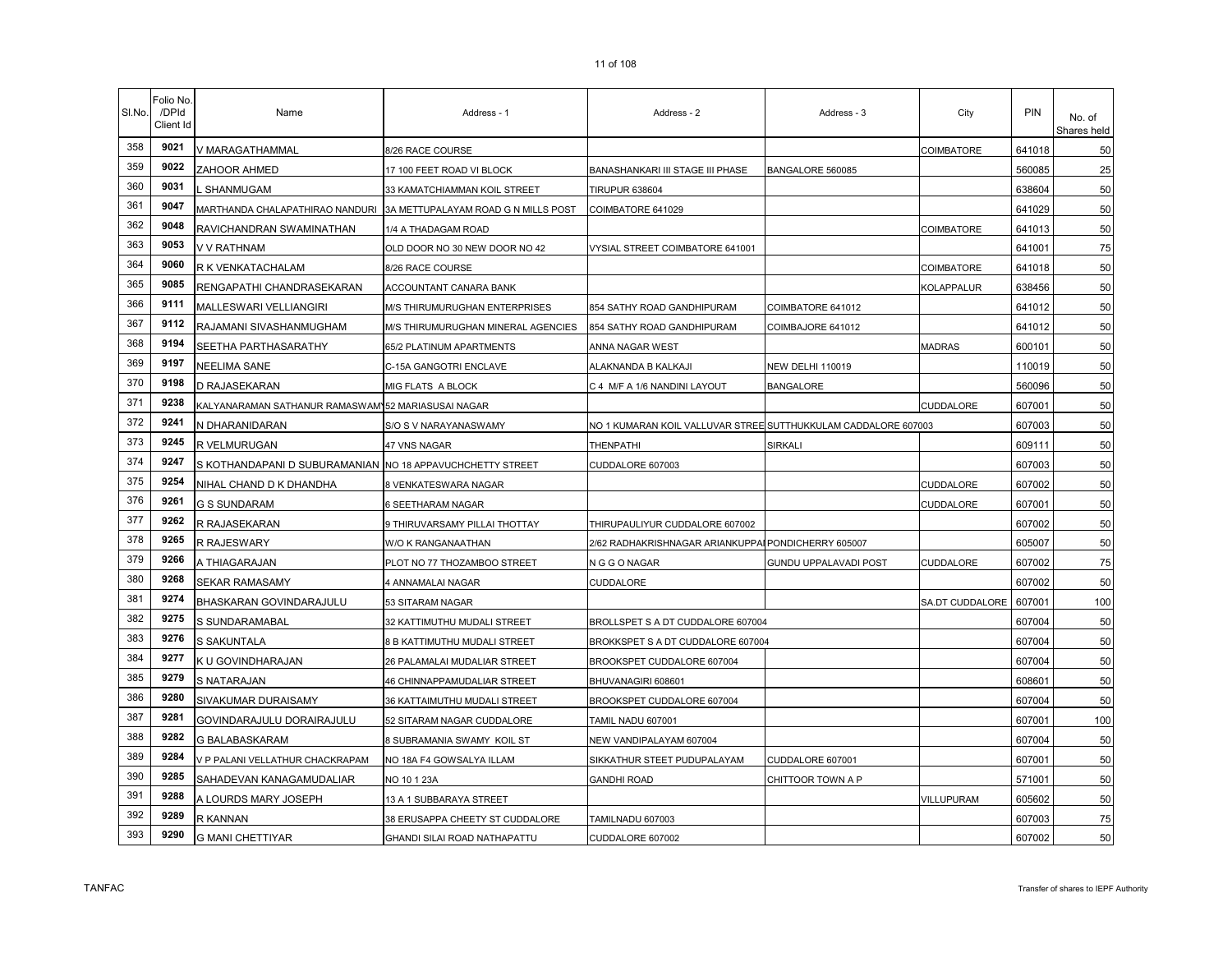| SI.No. | <sup>=</sup> olio No<br>/DPId<br>Client Id | Name                                               | Address - 1                                                            | Address - 2                                           | Address - 3            | City                    | <b>PIN</b> | No. of<br>Shares held |
|--------|--------------------------------------------|----------------------------------------------------|------------------------------------------------------------------------|-------------------------------------------------------|------------------------|-------------------------|------------|-----------------------|
| 394    | 9291                                       | S MANISANKAR                                       | 143 CATTHEDRAL STREET                                                  |                                                       |                        | PONDICHERRY             | 605001     | 100                   |
| 395    | 9293                                       | A THAVAMANI                                        | 184 PARK STREET MARIAPPA NAGAR                                         | CHIDAMBARAM 608002                                    |                        |                         | 608002     | 50                    |
| 396    | 9294                                       | S AMIRTHALINGAM                                    | P KADUVETTI                                                            | PADANILAI POST                                        | MEENSURUTTI            | TRICHY DIST             | 612903     | 50                    |
| 397    | 9354                                       | SHANTA MADHAVAN M D                                | XXXVI/370 MG ROAD                                                      |                                                       |                        | ERNAKULAM               | 682011     | 50                    |
| 398    | 9363                                       | K T AUGUSTINE                                      | KADUMGAM PARAMBIL HOUSE                                                | XVI/1560 THOPPUMPADI COCHIN 680005                    |                        |                         | 680005     | 50                    |
| 399    | 9463                                       | K S ROY                                            | MANAGER FINANCE O/E/N INDIA LTD                                        | ELECTROGIRI MULANTHURUTHY 682314                      |                        |                         | 682314     | 50                    |
| 400    | 9465                                       | S K DIXIT                                          | 22-2-428 NOORKHAN BAZAR                                                | <b>HYDERABAD</b>                                      |                        |                         | 500024     | 100                   |
| 401    | 9469                                       | K P PARAMESWARAN NAMBUDIRIPAD 36/405 LAYAM ROAD    |                                                                        |                                                       |                        | ERNAKULAM               | 682011     | 75                    |
| 402    | 9496                                       | CHANDRASHEKARA PRABHU B                            | MERCHANT BADIADKA P O PERDALA KASARA KERALA 670551                     |                                                       |                        |                         | 670551     | 50                    |
| 403    | 9515                                       | SUNNY C A                                          | III/332 CASTLE ROCK                                                    | <b>WEST COMBARA</b>                                   | RINJALAKUDA            | KERALA                  | 680121     | 50                    |
| 404    | 9526                                       | VIDYA KARTHIKEYAN                                  | SRI GOVINDAM                                                           | AYYAPPAN KAV                                          |                        | <b>COCHIN</b>           | 682018     | 50                    |
| 405    | 9528                                       | PANDARINATHA PANDURENG                             | PAVITHR T C NO 36/1502/7                                               | JAYA PRAKASH NAGAR WEST FORT VAIP O TRIVANDRUM 695008 |                        |                         | 695008     | 50                    |
| 406    | 9532                                       | BARU NARAHARI RAO                                  | FLAT NO.201                                                            | PUSHPAK APARTMENTS                                    | 1-1-648/3 GANDHI NAGAR | <b>HYDERABAD</b>        | 500380     | 50                    |
| 407    | 9579                                       | MANJU KOCHHAR                                      | NO.17 SRI RAM NAGAR COLONY                                             | <b>FIRST FLOOR</b>                                    | ADYAR                  | <b>MADRAS</b>           | 600113     | 50                    |
| 408    | 9620                                       | A J DANIEL                                         | P O THOLUR PARAPPUR                                                    | DIST TRICHUR KERALA 680552                            |                        |                         | 680552     | 100                   |
| 409    | 9643                                       | C VENUGOPALAN                                      | KOKKAPPILLIL HOUSE                                                     | LAYAM ROAD COCHIN 682011                              |                        |                         | 682011     | 50                    |
| 410    | 9646                                       | <b>GNATIUS MALCOLM NETTO</b>                       | NETTO S COTTAGE PALLI THOTTAM                                          | QUILON KERALA 691006                                  |                        |                         | 691006     | 50                    |
| 411    | 9667                                       | NARENDRA KUMAR L GAUR                              | HOUSE NO 31/625A JANATA ROAD                                           | VYTHILA COCHIN KERALA STATE 682019                    |                        |                         | 682019     | 50                    |
| 412    | 9694                                       | KOODARAPPILLIL ENASI CLEETUS                       | MECHANICAL ENGINEER                                                    | P O BOX 456                                           |                        | <b>ABUDHABI</b>         |            | 50                    |
| 413    | 9697                                       | ALEXANDER LUKE KOIPURAM                            | A-5, SUNDARAM FLATS,                                                   | D.ENGINEERING COLLEGE COMPOUN NAVRANGPURA             |                        | AHMEDABAD               | 390015     | 50                    |
| 414    | 9703                                       | DAKSHAYANI KUTTYAMMA KIZKEPAT CHINGANA DIYIL HOUSE |                                                                        |                                                       |                        | KARALMANNA              | 679506     | 50                    |
| 415    | 9785                                       | SURESH MEHENDALE                                   | C/O MRS L P APTE SAVITRI SADAN MLB ROAD LASHKAR GWALIOR 474009         |                                                       |                        |                         | 474009     | 50                    |
| 416    | 9787                                       | ASHOK KUMAR BANERJEE                               | <b>GALI TEJENDRA NATH</b>                                              | LOHIA BAZAR                                           |                        | <b>GWALIOR</b>          | 474009     | 50                    |
| 417    | 9801                                       | P N RAIZADA                                        | 427 TANSEN NAGAR                                                       | <b>GWALIOR</b>                                        | MP 474002              |                         | 474002     | 50                    |
| 418    | 9835                                       | OM PRAKASH NOWAL                                   | C/OMRSUSHIL NOWAL JINDAL ENCLAVE                                       | B/H MARATHE UDYOG BHAVAN                              | <b>PRABHADEVI</b>      | <b>MUMBAI</b>           | 400025     | 50                    |
| 419    | 9855                                       | ASHOK KUMAR BHATNAGAR                              | NAGAR NIGAM COLONY                                                     | MORAR GWALIOR M P 474006                              |                        |                         | 474006     | 25                    |
| 420    | 9861                                       | ASHOK KUMAR SINGHAL                                | <b>DAHI MANDI</b>                                                      | DAULATGANJ                                            |                        | GWALIOR (M.P.)          | 474001     | 50                    |
| 421    | 9870                                       | <b>ALOK BHARGAVA</b>                               | B 33 RAJENDRA PRASAD COLONY                                            | TANSEN ROAD GWALIOR 474002                            |                        |                         | 474002     | 50                    |
| 422    | 9886                                       | SOHAN SINGH MAROO                                  | LINE NO 3 Q NO 90/91                                                   | BIRLANAGAR GWALIOR 474004                             |                        |                         | 474004     | 50                    |
| 423    | 9887                                       | MAHENDERA KUMAR MARU                               | INE NO 3 Q NO 90/91                                                    | BIRLANAGAR GWALIOR 474004                             |                        |                         | 474004     | 50                    |
| 424    | 9893                                       | SATYARAKASH GUPTA                                  | E 5/119 ARERA COLONY                                                   |                                                       | <b>BHOPAL</b>          |                         |            | 50                    |
| 425    | 9901                                       | SHASHI DHINGRA                                     | C/O N PARTHASARATHY                                                    | DEVAKOTTAI HOUSE                                      | 18 T P KOIL STREET     | <b>TRIPLICANE CHENN</b> | 600005     | 50                    |
| 426    | 9902                                       | HARVINDER DHINGRA                                  | G-29 GANDHI NAGAR                                                      |                                                       | <b>GWALIOR</b>         |                         | 474002     | 50                    |
| 427    | 9958                                       | <b>AXMI RANI</b>                                   | C/O G C SHARMA TEJENDRA NATH GALI                                      | LOHIA BAZAR GWALIOR 474001                            |                        |                         | 474001     | 50                    |
| 428    | 9964                                       | RAM MOHANLAL ASHDHIR                               | ISHWARI BHAWAN MAJOR KARTAR SINGH COKAMPOO LASHKER GWALIOR M P 474001  |                                                       |                        |                         | 474001     | 50                    |
| 429    | 9965                                       | SIDDHANTA ASHDHIR                                  | ISHWARI BHAWAN MAJOR KARTAR SINGH CO KAMPOO LASHKER GWALIOR M P 474001 |                                                       |                        |                         | 474001     | 50                    |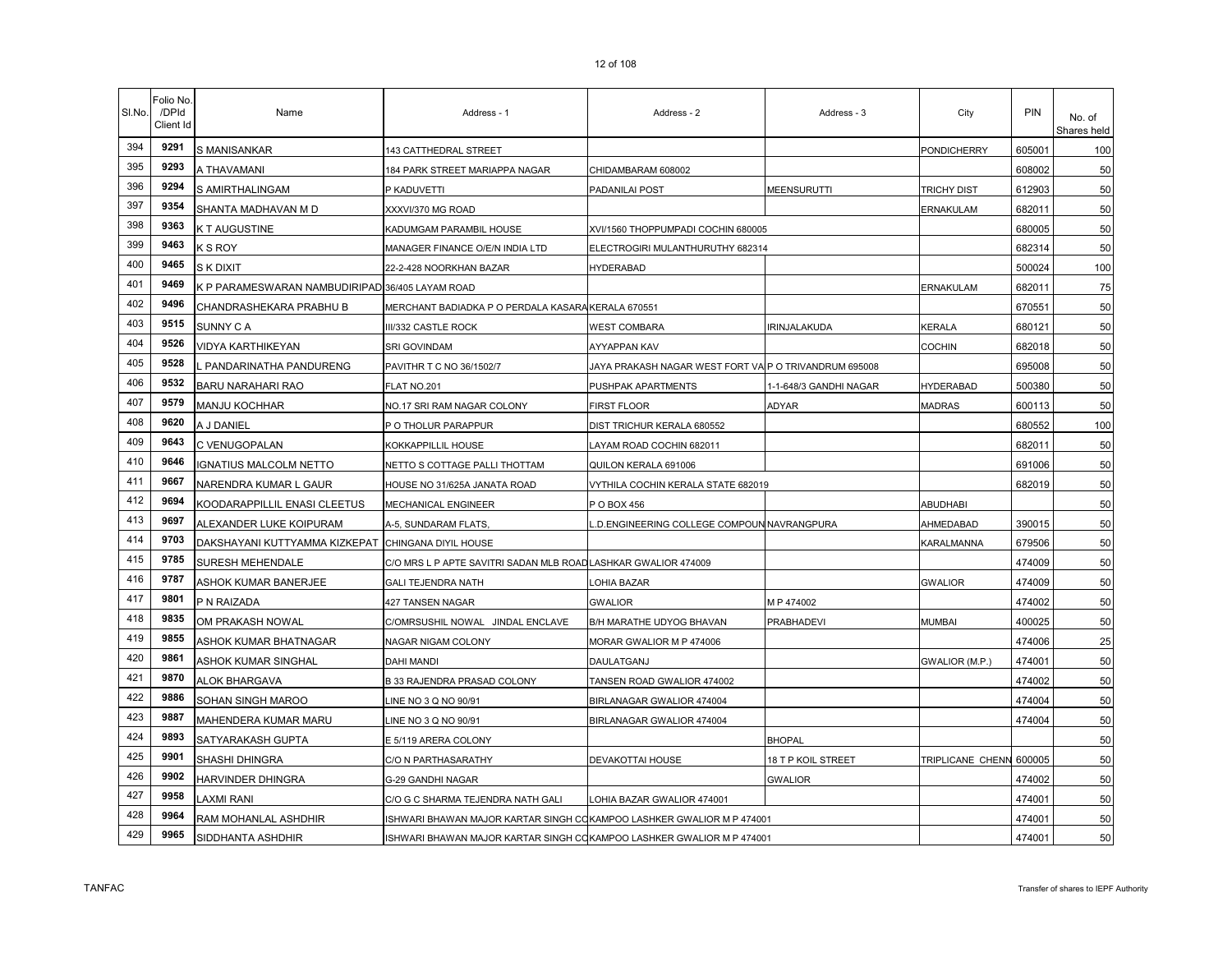| SI.No. | Folio No.<br>/DPId<br>Client Id | Name                                                          | Address - 1                                                           | Address - 2                                     | Address - 3                                 | City              | PIN    | No. of<br>Shares held |
|--------|---------------------------------|---------------------------------------------------------------|-----------------------------------------------------------------------|-------------------------------------------------|---------------------------------------------|-------------------|--------|-----------------------|
| 430    | 9989                            | GOWRIKANTA VENKATA SITADEVI MANTENA                           | MIG BLOCK NO 14 FLAT NO 6                                             | BAGH LINGAMAPALLY HYDERABAD 500044              |                                             |                   | 500044 | 50                    |
| 431    | 10004                           | PARVATHISWARARAO BADAGALA                                     | <b>C/O DIRECTOR</b>                                                   | COLLEGE OF MANAGEMENT STUDIES                   | GANBHI INSTITUTE OF TECHNOLO AND MANAGEMENT |                   | 530045 | 50                    |
| 432    | 10020                           | P A NABHA SHARMA                                              | <b>HOUSE NO 2-100</b>                                                 | PRATAP NAGAR                                    | KAKINADA 533004                             |                   | 533004 | 50                    |
| 433    | 10038                           | U RAMALINGAYYA MENTA                                          | PLOT NO 14 L I C COLONY                                               | <b>HYDERABAD</b>                                | 500873                                      |                   | 500873 | 50                    |
| 434    | 10045                           | SRIPADARAJAN RAGHAVENDRARAO                                   | 8-3-315/10 A G S OFFICE COLONY                                        | MARUTINAGAR YOUSUF GUDA HYDERABAD 500045        |                                             |                   | 500045 | 50                    |
| 435    | 10064                           | N VENKAT RAMANAN                                              | 3-5-269 VITTALWADI                                                    | NARAYAN GUDA HYDERABAD 500029                   |                                             |                   | 500029 | 50                    |
| 436    | 10089                           | PRABHAKARA RAO PATNAIK SADASIVUNI QUARTER NO 2C/79 MOTHUGUDEM |                                                                       | LOWER SILERU PROJECT KHAMMAM DIST 507113        |                                             |                   | 507113 | 50                    |
| 437    | 10120                           | SUMATHI S                                                     | 301 GOURI APARTMENTS                                                  | 3-6-195/B BEHIND C D R HOSPITALS                | <b>HIMAYATH NAGAR</b>                       | HYDERABAD         | 500029 | 25                    |
| 438    | 10132                           | VENKATA RAMA RAO KOMARRAJU                                    | H NO 2 2 1144/19/C                                                    | NEW NALLAKUNTA HYDERABAD 500044                 |                                             |                   | 500044 | 50                    |
| 439    | 10150                           | VENKATESWARLU BITLA                                           | H NO 18-6-266                                                         | O/S GOWLIPURA HYDERABAD 500253                  |                                             |                   | 500253 | 50                    |
| 440    | 10155                           | <b>&lt; ARUN AGARWAL</b>                                      | H NO 21-7-103 KHOKHERWADI GHANSI BAZAHHYDERABAD ANDHRA PRADESH 500002 |                                                 |                                             |                   | 500002 | 50                    |
| 441    | 10156                           | KAILASH NATH                                                  | H NO 21-7-103 KHOKHERWADI GHANSI BAZAHHYDERABAD ANDHRA PRADESH 500002 |                                                 |                                             |                   | 500002 | 50                    |
| 442    | 10157                           | KESHAVULU REDDI SETTI                                         | H NO 12-1-331/93                                                      | FIRST FLOOR                                     | DATTATSE COLONY                             | ASIF NAGAR HYDER  | 500028 | 50                    |
| 443    | 10164                           | P M DUBE                                                      | MEDICAL OFFICER AIR FORCE ACADEMY                                     | HYDERABAD ANDHRA PRADESH 500043                 |                                             |                   | 500043 | 50                    |
| 444    | 10165                           | <b>ASHA DUBE</b>                                              | C/O WG CDR P M DUBE MEDICAL OFFICER                                   | AIR FORCE ACADEMY HYDERABAD 500043              |                                             |                   | 500043 | 50                    |
| 445    | 10167                           | SARASWATHI BOPPANA                                            | 3-5-476 VITHALWADI NARAYANA GUDA                                      | HYDERABAD ANDHRA PRADESH 500029                 |                                             |                   | 500029 | 50                    |
| 446    | 10171                           | /ENKATA KAMESWARA RAMAKRISHNA<br><b>SARMA</b>                 | DIVNL ENGR APSE BOARD H NO 22-84                                      | JAYANAGAR COLONY                                | OPP TO K.P.H.B COLONY KUKATP HYDERABAD      |                   | 500827 | 50                    |
| 447    | 10206                           | SATYAVATI VELAGAPUDI                                          | PJ-1 OFFICERS COLONY                                                  | PANJAGUTTA                                      | <b>HYDERABAD</b>                            |                   | 500482 | 50                    |
| 448    | 10230                           | KRISHNA HUNASGI                                               | 191 SRIPURAM COLONY                                                   | MALAKPET HYDERABAD A P 500036                   |                                             |                   | 500036 | 50                    |
| 449    | 10234                           | LAXMIDAS GOVINDJI MAJETHAIA                                   | C/O A K C CONTRACTING                                                 | P B NO 1991 DOHA QATAR A G                      |                                             |                   |        | 50                    |
| 450    | 10240                           | <b>B VENKATA LAKSHMI</b>                                      | 68 MIGH SANTHOSHNAGAR                                                 |                                                 |                                             | <b>HYDERABAD</b>  | 500659 | 50                    |
| 451    | 10305                           | AMARAVANI KOKKONDA                                            | H NO 5-1-885 KOTI                                                     |                                                 |                                             | HYDERABAD A P     | 500001 | 50                    |
| 452    | 10329                           | SUGANA DEVI MADDULA                                           | BESIDE MOTOR WORKERS UNION OFFICE                                     | NEAR YERRAMEDA MOGALRAJAPURAM VIJAYAWADA 520010 |                                             |                   | 520010 | 50                    |
| 453    | 10330                           | MURALIDHARA RAO MADDULA                                       | BESIDE MOTOR WORKERS UNION OFFICE                                     | <b>NEAR YERRAMEDA</b>                           | MOGALARAJAPURAM VIJAYAWADA 520010           |                   | 520010 | 50                    |
| 454    | 10332                           | MADHUSUDHAN RAO PATALAY                                       | Q NO ADE/62 C COLONY KTPS                                             |                                                 |                                             | PALONCHA          | 507115 | 50                    |
| 455    | 10333                           | <b>BAI PATALAY</b>                                            | Q NO ADE/62 C COLONY KTPS                                             |                                                 |                                             | PALONCHA          | 507115 | 50                    |
| 456    | 10364                           | DEBASISH BANERJEE                                             | C/O M/S SUPERDOT SCAN PVT LTD                                         | 6-3-1094/B RAJ BHAVAN ROAD                      | SOMAJIGUDA                                  | <b>HYDERABAD</b>  | 500482 | 50                    |
| 457    | 10374                           | SUBHASH BABU RAVURI                                           | THE HYDERABAD PUBLIC SCHOOL                                           | BEGAMPET HYDERABAD 500016                       |                                             |                   | 500016 | 50                    |
| 458    | 10376                           | MEENAKSHI NANDIVADA                                           | C/O B B SANKARA RAO                                                   | A1/42 MAYURI APARTMENT                          | BEGAMPET HYDERABAD 500016                   |                   | 500016 | 50                    |
| 459    | 10381                           | ROMESH CHAND                                                  | 90 VAYUPURI                                                           |                                                 |                                             | SECUNDERABAD A    | 500594 | 100                   |
| 460    | 10382                           | SHANTI MALHOTRA                                               | 90 VAYUPURI                                                           |                                                 |                                             | SECUNDERABAD      | 500594 | 100                   |
| 461    | 10394                           | GENGAIYA KULA SEKHAR                                          | 33 1ST STREET                                                         | SREE SAYEE NAGAR                                | VIRUGAMBAKKAM                               | MADRAS-600 092    | 600092 | 50                    |
| 462    | 10430                           | SHANKAR JAIGOPALAN                                            | CHANDRODAYA                                                           | 6-4-489/5 BHOLAKPUR                             | GANDHI NAGAR POST                           | HYDERABAD-500 380 | 500380 | 100                   |
| 463    | 10431                           | MARAGATHAVALLI JAIGOPALAN                                     | CHANDRAO DAYA 6-4-489/5                                               | <b>GHANDHI NAGAR POST</b>                       | <b>BHOLAKPUR</b>                            | <b>HYDERABAD</b>  | 500380 | 100                   |
| 464    | 10435                           | <b>SATYANARAYANA KARANAM</b>                                  | $1 - 1 - 261/15$                                                      | <b>CHIKKADPALLY</b>                             | <b>HYDERABAD AP</b>                         |                   |        | 50                    |

**10439** SATYANARAYANA GANTI QR NO 2C/73 MOTHUGUDEM P O LOWER SILERU PROJECT KHAMMAM DT A P 507113 507113 507113 50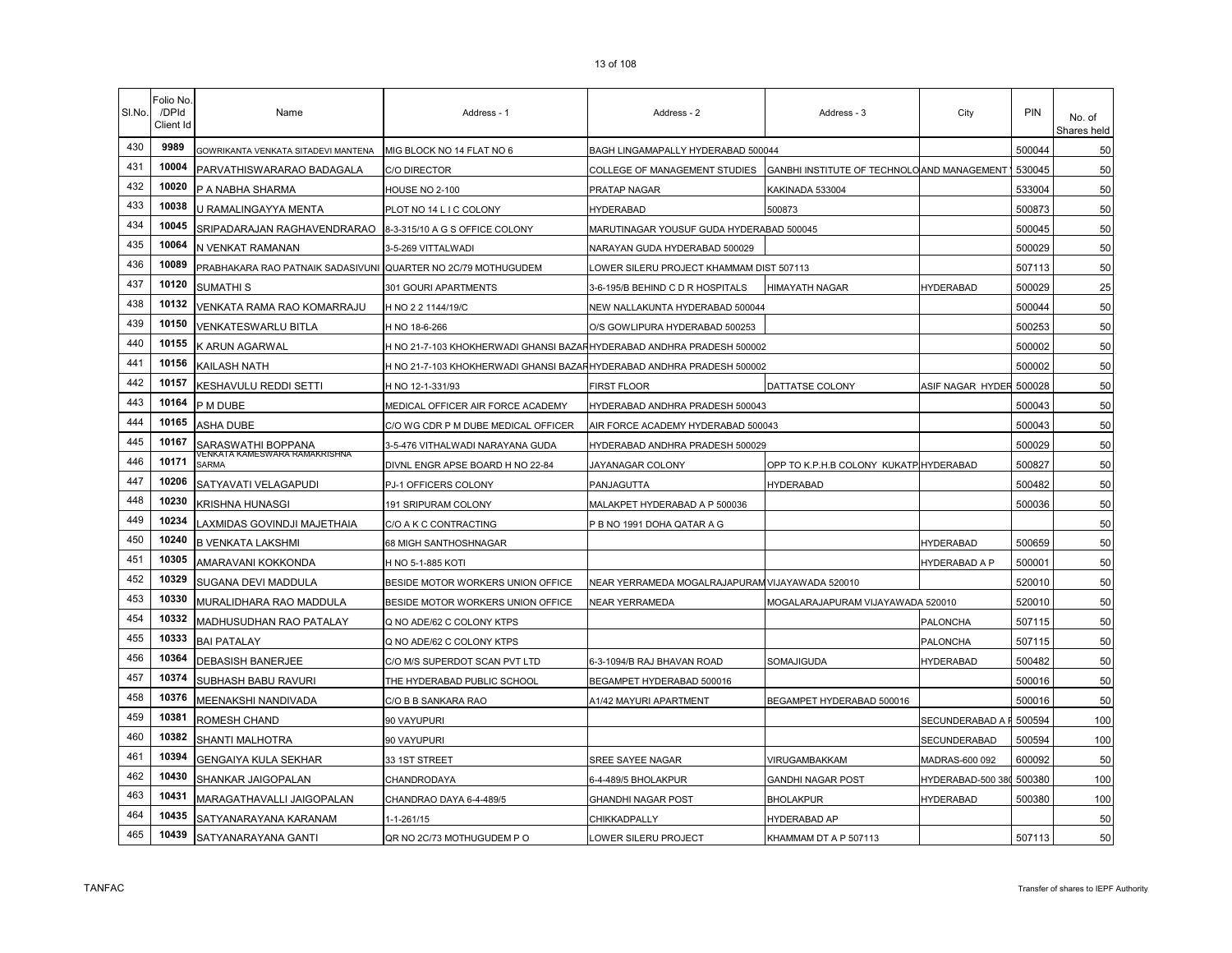| SI.No. | Folio No<br>/DPId<br>Client Id | Name                                             | Address - 1                                                           | Address - 2                              | Address - 3                                        | City                 | <b>PIN</b> | No. of<br>Shares held |
|--------|--------------------------------|--------------------------------------------------|-----------------------------------------------------------------------|------------------------------------------|----------------------------------------------------|----------------------|------------|-----------------------|
| 466    | 10440                          | SURENDAR REDDY KUNDURU                           | C/O ASST. DIRECTOR OF AGRIL                                           | POST KARIM NAGAR                         | DIST. KARIM NAGAR                                  | ANDHRA PRADESH       | 505001     | 25                    |
| 467    | 10443                          | T V S SHARMA                                     | 10 1 18/49 SHYAMNAGAR                                                 |                                          |                                                    | <b>HYDERABAD</b>     | 500004     | 50                    |
| 468    | 10457                          | TAMMI RAJU VEGESNA                               | C/O DR V T RAJU DEPT OF AG ECONOMICS                                  | AGRICULTURAL COLLEGE                     | JUNAGADH GUJARAT 362001                            |                      | 362001     | 50                    |
| 469    | 10461                          | <b>G P DARSHANLAL</b>                            | IV/78 FOREST LANE                                                     |                                          |                                                    | <b>ADONI</b>         | 518301     | 50                    |
| 470    | 10463                          | MARY NIRMALA MOHAN                               | C/O S C MOHAN                                                         | M S L BHEL R & D CORPORATE               | VIKAS NAGAR                                        | <b>HYDERABAD</b>     | 500593     | 50                    |
| 471    | 10474                          | VARA AUTAR DANDOTIKAR                            | H NO 12 1 795 ASIFNAGAR P O HUMAYUN NACHYDERABAD A P 500028           |                                          |                                                    |                      | 500028     | 75                    |
| 472    | 10476                          | NARESH KUMAR DANDOTIKAR                          | H NO 12 1 795 ASIFNAGAR PO HUMAYUN NAG HYDERABAD A P 500028           |                                          |                                                    |                      | 500028     | 75                    |
| 473    | 10478                          | <b>VERSHA TANEJA</b>                             | H NO 3 5/3 ST NO 4 OPP S B H HABSI GUDA                               | HYDERABAD 500007                         |                                                    |                      | 500007     | 50                    |
| 474    | 10514                          | M SURESH REDDY                                   | 6-3-1106 SOMAJIGUDA                                                   |                                          |                                                    | <b>HYDERABAD</b>     | 500004     | 50                    |
| 475    | 10529                          | RAJA REDDY KANDAKATLA VENKAT                     | 18-4-411 ALIABAD                                                      |                                          |                                                    | HYDERABAD A P        | 500253     | 50                    |
| 476    | 10584                          | INDU NARAYAN RAO JOSHI                           | F-27 JAWAHARLAL NEHRU SALAI                                           | BLOCK 26                                 | NEYVELI-607 803                                    |                      | 607803     | 50                    |
| 477    | 10585                          | <b>INDERJIT SINGH SODHI</b>                      | 5-9-1110/3 KING KOTHI ROAD                                            | HYDERABAD 500001                         |                                                    |                      | 500001     | 50                    |
| 478    | 10597                          | <b>GURUDATHA PAI S</b>                           | 153 29TH CROSS                                                        | 17TH MAIN                                | BANASHANKARI II STAGE                              | <b>BANGALORE</b>     | 560070     | 50                    |
| 479    | 10599                          | SHEILA SHEKAR                                    | C/O CANARA BANK DIVISIONAL OFFICE                                     | BASHIRBAGH HYDERABAD 500029              |                                                    |                      | 500029     | 50                    |
| 480    | 10616                          | RABINDRA PRASAD SINHA                            | 411 4TH FLOOR                                                         | RAGHAVA RATNA TOWERS                     | CHIRAG ALI LANE                                    | <b>HYDERABAD</b>     | 500001     | 50                    |
| 481    | 10618                          | CHANDA DEVI DAGA                                 | 3-5-955 NARAYAN GUDA                                                  |                                          |                                                    | <b>HYDERABAD</b>     | 500029     | 50                    |
| 482    | 10625                          | KURUTHUKULANGARE LAZAR SEBASTIAN                 | FLAT NO.29/2198-C                                                     | K T APARTMENT                            | K T ROAD KADAVANTHARA POST COCHIN (KERALA)         |                      | 682020     | 50                    |
| 483    | 10663                          | KUPPUSWAMY BALASUBRAMANIAN                       | ASSISTANT DESIGN ENGINEER                                             | D D P E DEPARTMENT I D P L COLONY        | HYDERABAD 500037                                   |                      | 500037     | 50                    |
| 484    | 10693                          | SAMPATH T                                        | 11-137/7 LAKSHMI NAGAR                                                | PALAMANER                                |                                                    | <b>CHITTOOR DIST</b> | 517408     | 50                    |
| 485    | 10700                          | Y S N MOORTHY                                    | C/O L I C OF INDIA CLAIMS DEPT                                        | DIVISIONAL OFFICE HYDERABAD 500463       |                                                    |                      | 500463     | 50                    |
| 486    | 10710                          | RAMABRAHMAN POPURI                               | 1-1-724/2/5 PADMAJA APARTMENTS                                        | <b>GANDHI NAGAR</b>                      |                                                    | <b>HYDERABAD</b>     | 500380     | 50                    |
| 487    | 10751                          | GOPAL KRISHNA BANDYOPADHYAY                      | <b>B 409 BRINDAVAN APTS</b>                                           | LAKDI KA PUL                             | <b>HYDERABAD</b>                                   |                      | 500004     | 50                    |
| 488    | 10754                          | SAYI SATCHIDANANDA BABU DASARI RETIRED PRINCIPAL |                                                                       | PLOT NO:A 394, ROAD NO:7                 | GREEN PARK COLONY, KARMANGHHYDERABAD . ANDE 500035 |                      |            | 50                    |
| 489    | 10761                          | BOHARA SHANTILAL JAIN                            | C/O BOHRA S J & CO CHARTERED ACCTS                                    | NEAR KATI DHARWAJA                       | RAICHUR 584101                                     |                      | 584101     | 50                    |
| 490    | 10763                          | SUREKHA S BOHARA                                 | C/O BOHARA S J & CO CHARTERED ACCOUNTNEAR KATI DARWAJA RAICHUR 584101 |                                          |                                                    |                      | 584101     | 50                    |
| 491    | 10791                          | <b>BELIDE JAYASHREE</b>                          | 9-9-80 GIRMAJEPET                                                     |                                          |                                                    | WARANGAL             | 506002     | 50                    |
| 492    | 10806                          | S VINAYAKUMAR                                    | DEPT VTS BHEL R & D                                                   | VIKASNAGAR HYDERABAD 500593              |                                                    |                      | 500593     | 50                    |
| 493    | 10822                          | KARAN SINGH THAKUR                               | 5-10-86 KISHANPURA                                                    | HANAM KONDA WARANGAL A P 506001          |                                                    |                      | 506001     | 25                    |
| 494    | 10878                          | SATYANARAYANA MURTY CHAMARTY                     | 22 B-10-6 ADAVI COLNUVARI STREET                                      | POWERPET                                 | ELURU                                              | A <sub>P</sub>       | 534002     | 50                    |
| 495    | 10880                          | NARASIMHACHARYULU MARIMGANTI                     | 370 LCH SAIDABAD COLONY                                               |                                          |                                                    | <b>HYDERABAD</b>     | 500659     | 50                    |
| 496    | 10881                          | NARAYANA RAVIKANTI                               | C/O STATE BANK OF HYDERABAD                                           | WARANGAL 506002                          |                                                    |                      | 506002     | 50                    |
| 497    | 10891                          | RAJENDRA R SHARMA                                | 21 AMAR SINGH MARG UJJAIN M P                                         | MADHAVNAGAR 456001                       |                                                    |                      | 456001     | 50                    |
| 498    | 10902                          | LATAKA KAUSHIK                                   | 13 RACE COURSE ROAD                                                   | <b>INDORE MP</b>                         |                                                    |                      |            | 50                    |
| 499    | 10916                          | PRAMOD BALWANT RAO MULEY                         | OFFICE ASSTT GR II                                                    | ST RECONST DIVISION M PE SHIVPURI 473551 |                                                    |                      | 473551     | 50                    |
| 500    | 10917                          | NARIMAN DARASHAW ELAVIA                          | 12/2 NEW PALASIA                                                      |                                          |                                                    | INDORE               | 452001     | 100                   |
| 501    | 10926                          | <b>BIMLA SHARMA</b>                              | C/O SHRI RP SHARMA                                                    | HOUSE NO 8 SECTOR E 3                    | ARERA COLONY                                       | <b>BHOPAL</b>        | 462008     | 50                    |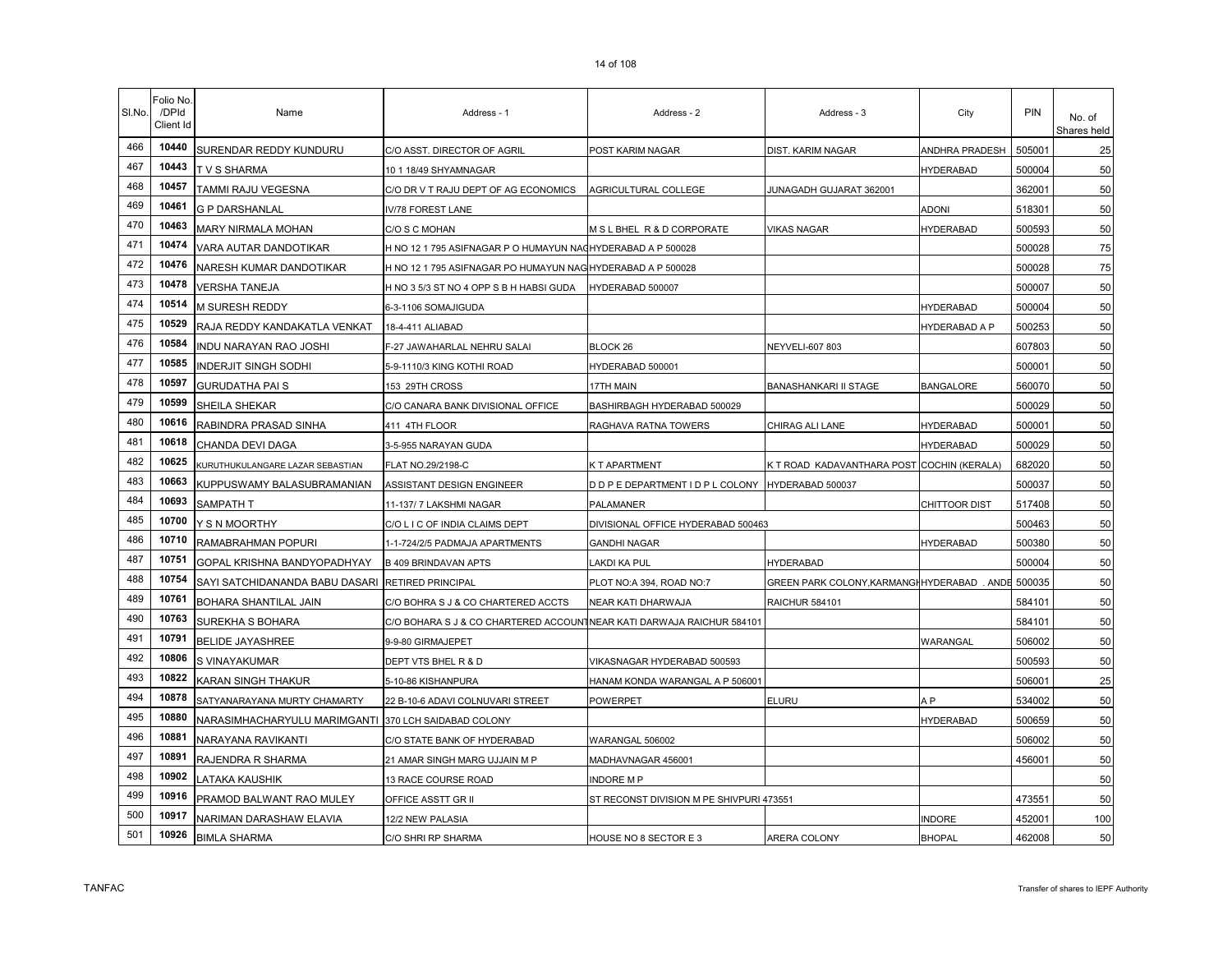| SI.No. | Folio No<br>/DPId<br>Client Id | Name                         | Address - 1                                              | Address - 2                                    | Address - 3           | City                | <b>PIN</b> | No. of<br>Shares held |
|--------|--------------------------------|------------------------------|----------------------------------------------------------|------------------------------------------------|-----------------------|---------------------|------------|-----------------------|
| 502    | 10968                          | JAGDISH CHAND SINGLA         | 13 DATRAHAR COLONY                                       | <b>INDORE</b>                                  | MADHYA PRADESH 452003 |                     | 452003     | 50                    |
| 503    | 11010                          | <b>RAKESH GOYAL</b>          | 20 INDRA LOK NAGAR                                       | RATLAM                                         |                       |                     | 457001     | 50                    |
| 504    | 11025                          | VANDANA JAIN                 | C/O SARAF ASHOKKUMAR CHANDMAL                            | PORWAL GAROTH                                  | DIST MANDSAUR         | M P                 | 458880     | 50                    |
| 505    | 11029                          | <b>BALWANTSINGH MUCHHAL</b>  | 6 ABHISHAKE                                              | 9 GOPAL BAGH                                   |                       | <b>INDORE</b>       |            | 50                    |
| 506    | 11031                          | PRADEEP KUMAR SAKLECHA       | MILIRATY HOSPITAL                                        | 3 EME CENTRE                                   | <b>BAIRAGARH</b>      | <b>BHOPAL</b>       | 402031     | 50                    |
| 507    | 11043                          | SHEFALI GHOSH                | C/O IISCO STANTON PIPE & FDY CO LTD                      | UJJAIN MP 456010                               |                       |                     | 456010     | 50                    |
| 508    | 11134                          | CHANDRAKANTA PATNI           | 2/33 MALVIYA NAGAR                                       |                                                |                       | <b>JAIPUR [RAJ]</b> | 302017     | 50                    |
| 509    | 11190                          | SUSHILA JAIN                 | 20 PARSHWA NATH JAIN COLONY                              | OPP DAULAT BAGH AJMER RAJ 305001               |                       |                     | 305001     | 50                    |
| 510    | 11203                          | SHIVENDRA RATNU              | AKSHAYA KRIPA PAREEK COLLEGE ROAD                        | BENI PARK JAIPUR 302006                        |                       |                     | 302006     | 50                    |
| 511    | 11205                          | <b>OMENDRA RATNU</b>         | AKSHAYA KRIPA PAREEK COLLEGE ROAD                        | BENI PARK JAIPUR 302006                        |                       |                     | 302006     | 50                    |
| 512    | 11211                          | <b>BHANWARLAL SHAH</b>       | C/O B L SHAH BANKWALA H NO 2653                          | SHAH BHAWAN RASTA GHEE WALONKA JAIPUR 302003   |                       |                     | 302003     | 50                    |
| 513    | 11212                          | SHANTILAL JAIN               | C/O B L SHAH BANKWALA H NO 2653                          | SHAH BHAWAN RASTA GHEE WALONKA JAIPUR 302003   |                       |                     | 302003     | 50                    |
| 514    | 11218                          | <b>B L SHAH HUF</b>          | C/O B L SHAH BANKWALA                                    | H NO 2653 SHAH BHAWAN RASTA GHEE JAIPUR 302003 |                       |                     | 302003     | 50                    |
| 515    | 11276                          | GHANSHYAM LADIWALA           | <b>155 JOHARI BAZAR</b>                                  |                                                |                       | <b>JAIPUR</b>       | 302003     | 50                    |
| 516    | 11331                          | <b>D DAVID</b>               | A1 'C' ROAD SARDAR PURA                                  | JODHPUR 342003                                 |                       |                     | 342003     | 50                    |
| 517    | 11333                          | <b>BRIJ GOPAL PUROHIT</b>    | F 104-105 AMBIKA NAGAR                                   | OPP SHAHAD RLY STATION                         | POST SHAHAD           |                     | 421103     | 50                    |
| 518    | 11387                          | HIRA CHAND KOTHARI           | 3969 M S B STREET                                        | JOHARI BAZAR JAIPUR 302003                     |                       |                     | 302003     | 50                    |
| 519    | 11452                          | <b>JINENDRA JAIN</b>         | 3/3 LOTUS HSG SOC                                        | <b>ASHRAM ROAD</b>                             | AHMEDABAD             |                     | 380014     | 50                    |
| 520    | 11517                          | <b>BASHISTH NARAIN SINGH</b> | RAJ BHAWAN CIVIL LINES                                   |                                                |                       | <b>JAIPUR</b>       | 302006     | 100                   |
| 521    | 11552                          | <b>INDRA GOYAL</b>           | C/O M G GUPTA                                            | CENTRAL BANK OF INDIA                          | JOHRI BAZAR           | <b>JAIPUR</b>       | 302003     | 50                    |
| 522    | 11553                          | SUBHASH GOYAL                | C/O M K GUPTA                                            | CENTRAL BANK OF INDIA                          | JOHRI BAZAR           | <b>JAIPUR</b>       | 302003     | 50                    |
| 523    | 11624                          | SHANTI CHAND KOTHARI         | 1996 PEETLIYON KA CHOWK                                  | JOHARI BAZAR JAIPUR 302003                     |                       |                     | 302003     | 50                    |
| 524    | 11639                          | VIMALA DEVI JOSHI            | JOSHI BHAWAN F-2 KANTI CHANDRA ROAD                      | JAIPUR RAJ 302006                              |                       |                     | 302006     | 50                    |
| 525    | 11640                          | RAGHAVENDRA JOSHI            | JOSHI BHAWAN F-2 KANTI CHANDRA ROAD                      | JAIPUR RAJ 302006                              |                       |                     | 302006     | 50                    |
| 526    | 11849                          | ANAND GOSWAMI                | C/O G P QAMRA                                            | C 129 TILAK NAGAR                              | DAYANAND MARG         | <b>JAIPUR</b>       | 302004     | 50                    |
| 527    | 11876                          | RAGHBIR SINGH BHATIA         | 2262 HUDSON LINES                                        | <b>GTB NAGAR</b>                               | KINGSWAY CAMP         | <b>NEW DELHI</b>    |            | 50                    |
| 528    | 11924                          | RAM AUTAR GUPTA              | A-23 AMBA BARI JHOTWARA ROAD                             | JAIPUR RAJ 302012                              |                       |                     | 302012     | 50                    |
| 529    | 11949                          | <b>GANPAT LAL AGRAWAL</b>    | D-113                                                    | PANCH SHEEL ENCLAVE                            | NEW DELHI             |                     | 110007     | 50                    |
| 530    | 12000                          | RADHEYSHYAM GUPTA            | A-16 GUPTA BHAWAN RAM NAGAR COLONY                       | SHASTRINAGAR JAIPUR 302016                     |                       |                     | 302016     | 50                    |
| 531    | 12026                          | LAXMINARAIN AGARWAL          | C/O STATE BANK OF BIKANER & JAIPUR                       | <b>RAIPUR</b>                                  |                       | <b>MARWAR</b>       | 306304     | 50                    |
| 532    | 12038                          | PRAHLAD RAI SHARMA           | C/O SHARAMA FINI BHANDAR SHOP NO 61                      | K G B KA RASTA JOHARI BAZAR JAIPUR 30200       |                       |                     | 302003     | 50                    |
| 533    | 12047                          | RAJEEV RAWAT                 | 59 RAM NAGAR SHOPING CENTRE                              |                                                |                       | <b>JAIPUR</b>       | 302016     | 50                    |
| 534    | 12084                          | HARI MOHAN SETHI             | SB 3 VASUDEV MARG NEAR T B SANATORIUM SUBHASH NAGAR      |                                                | <b>JAIPUR</b>         |                     |            | 50                    |
| 535    | 12279                          | SHAMSHER SINGH               | C-28 KRISHNA KUTIR JYOTIMARG BAPU NAGA JAIPUR RAJ 302015 |                                                |                       |                     | 302015     | 50                    |
| 536    | 12280                          | <b>BIMLA KUMARI SHARMA</b>   | C-28 KRISHNA KUTIR JYOTIMARG BAPU NAGA JAIPUR RAJ 302015 |                                                |                       |                     | 302015     | 50                    |
| 537    | 12282                          | SAWAT RAJ BHANSALI           | 7-JHA-11 JAWAHAR NAGAR                                   |                                                |                       | JAIPUR              | 302004     | 50                    |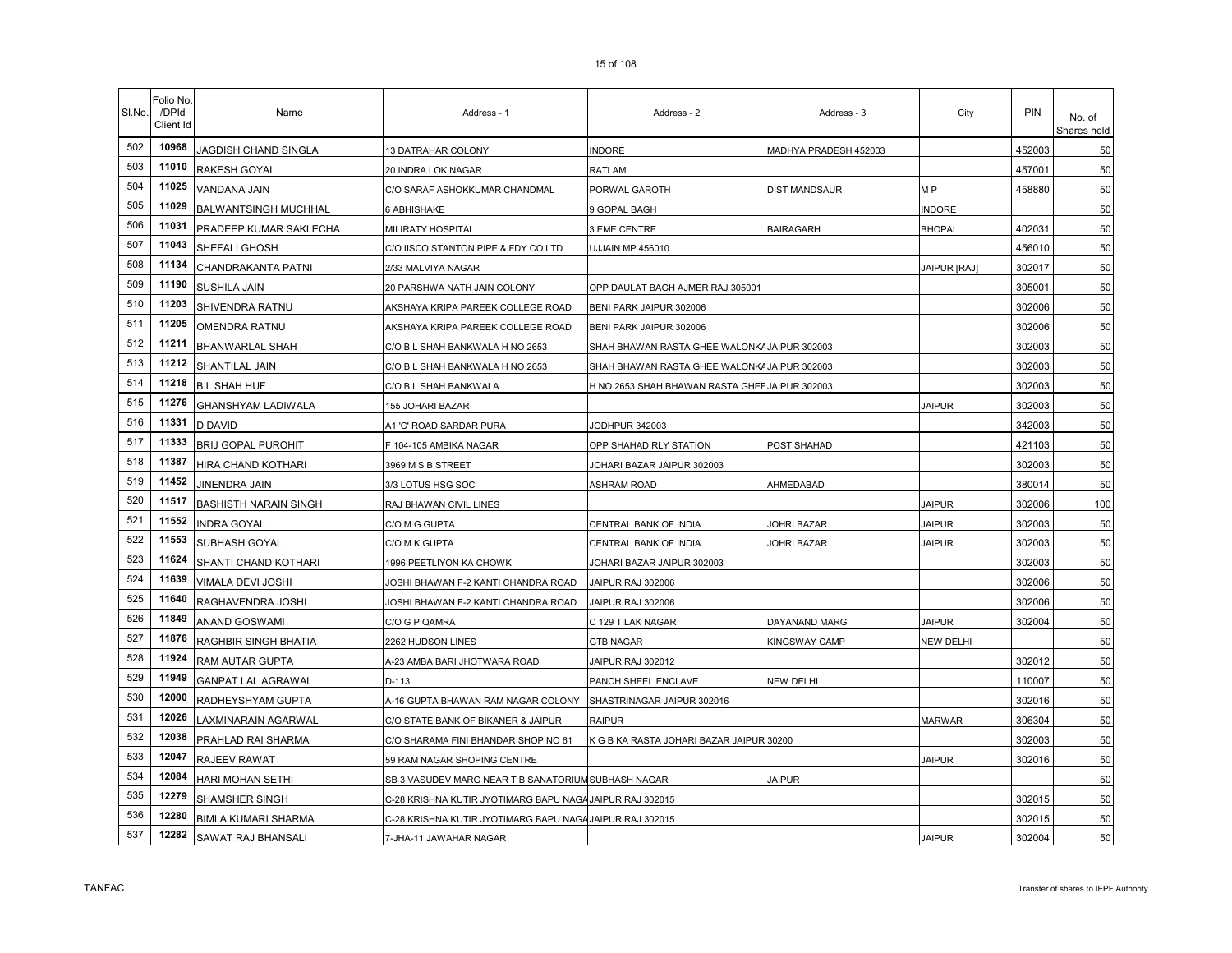| SI.No. | Folio No.<br>/DPId<br>Client Id | Name                              | Address - 1                                          | Address - 2                                   | Address - 3                              | City                     | <b>PIN</b> | No. of<br>Shares held |
|--------|---------------------------------|-----------------------------------|------------------------------------------------------|-----------------------------------------------|------------------------------------------|--------------------------|------------|-----------------------|
| 538    | 12283                           | <b>RENU BHANSALI</b>              | 7-JHA-11 JAWAHAR NAGAR                               |                                               |                                          | <b>JAIPUR</b>            | 302004     | 50                    |
| 539    | 12304                           | RAM CHANDRA BHARGAVA              | 33 POLO I FIRST FLOOR                                | <b>PAOTA</b>                                  | JODHPUR 342006                           |                          | 342006     | 50                    |
| 540    | 12349                           | <b>BRIJ MOHAN SHARMA</b>          | C/O MAHESH RAJWANSHI VAKILON KI GALI                 | BIKANER 334001                                |                                          |                          | 334001     | 50                    |
| 541    | 12353                           | SHANKER DEO JOSHI                 | D 27 SAHUNAGAR SAWAI                                 |                                               |                                          | <b>MADHOPUR</b>          | 322022     | 50                    |
| 542    | 12566                           | RADHA MOHAN KHANDELWAL            | C/O KEDAR NATH RAMESH CHAND                          | P O KHERLI ALWAR RAJ 321606                   |                                          |                          | 321606     | 50                    |
| 543    | 12628                           | NARESH KUMAR JAIN                 | C/O NAKODA INVESTMENTS                               | NAYA BAZAR                                    |                                          | <b>AJMER</b>             | 305001     | 50                    |
| 544    | 12661                           | <b>SATJIT DHILLON</b>             | 4-BHA-4                                              | JAWAHAR NAGAR                                 |                                          | <b>JAIPUR</b>            | 302004     | 100                   |
| 545    | 12684                           | <b>SUDHA AGARWAL</b>              | C/O B L AGARWAL                                      | CHARTERED ACCOUNTANT                          | SARKARI DARWAZA                          | BHUPAL GANJ BHILL 311001 |            | 50                    |
| 546    | 12708                           | <b>HEM LATA AGARWAL</b>           | H N529 SECTOR 23.                                    | PALAMVIHAR                                    | <b>GURGOAN</b>                           | <b>HARYANA</b>           | 122017     | 100                   |
| 547    | 12721                           | <b>VEENA MEHROTRA</b>             | K 541 KIDWAI NAGAR                                   | <b>KANPUR</b>                                 |                                          |                          | 208011     | 50                    |
| 548    | 12723                           | SARLA GUPTA                       | C/O MEDICINE CENTRE                                  | GOPAL GANJ ORIA 285001                        |                                          |                          | 285001     | 25                    |
| 549    | 12743                           | <b>VEENA BAIJAL</b>               | FLAT 105 F BLOCK                                     | <b>VAIHBAV APARTMENT</b>                      | SURENDER PLACE                           | <b>BHOPAL</b>            | 462026     | 50                    |
| 550    | 12752                           | <b>RAMESH KUMAR GUPTA</b>         | 3 AE-36 PROJECT COLONY                               | OBRA MIRZAPUR 231219                          |                                          |                          | 231219     | 50                    |
| 551    | 12796                           | <b>RAM NARAIN TRIPATHI</b>        | 107/91 B                                             | JAWAHER NAGAR                                 |                                          | <b>KANPUR</b>            | 208001     | 50                    |
| 552    | 12804                           | <b>B K GUPTA</b>                  | 105/730 GANDHI CHOWK                                 | <b>GANDHI NAGAR</b>                           |                                          | <b>KANPUR</b>            | 208001     | 50                    |
| 553    | 12835                           | <b>EKHA GUPTA</b>                 | 119/51 NASIMABAD                                     |                                               |                                          | KANPUR                   | 208012     | 50                    |
| 554    | 12856                           | SATYA NARAYAN PODDAR              | P O NIDHAULI KALAN DISTT                             |                                               |                                          | ETAH U P                 | 207122     | 50                    |
| 555    | 12905                           | LAL BAHADUR SINGH                 | 80/4 SAFED COLONY JUHI                               |                                               |                                          | KANPUR U P               | 208014     | 50                    |
| 556    | 12944                           | <b>RANIOMAR</b>                   | 48/72 GENERAL GANJ                                   |                                               |                                          | KANPUR                   | 208001     | 50                    |
| 557    | 13002                           | JAI KARAN DUBEY                   | MAKARAND NAGAR                                       | KANNUAUJ                                      | DIST FARRUKHABAD                         | U P                      |            | 50                    |
| 558    | 13015                           | <b>VIJAY KHARE</b>                | 7/56 TILAK NAGAR                                     |                                               |                                          | <b>KANPUR</b>            |            | 50                    |
| 559    | 13023                           | <b>SUDHIR KAPUR</b>               | 133/244 M BLOCK                                      | KIDWAI NAGAR KANPUR 208011                    |                                          |                          | 208011     | 50                    |
| 560    | 13048                           | RAJENDRA KUMAR SHUKLA             | 71/86 SUTAR KHANA                                    |                                               |                                          | <b>KANPUR</b>            | 208001     | 50                    |
| 561    | 13051                           | RANJANA RANI MEHROTRA             | 10/433 KHALASI LINES                                 | UPPER FLAT OF GAYA KUTEER                     | KANPUR                                   |                          | 208001     | 50                    |
| 562    | 13054                           | <b>UMA GARG</b>                   | 49/85 GOPAL HOUSE NAUGHARA                           |                                               |                                          | <b>KANPUR</b>            | 208001     | 50                    |
| 563    | 13060                           | <b>RAM KRISHNA</b>                | 124 PINKI GANGA GANJ PANKI POWER HOUSI KANPUR 208020 |                                               |                                          |                          | 208020     | 50                    |
| 564    | 13062                           | AMBER                             | TYPE IV/65 OFFICERS COLONY                           | PANKI POWER THERMAL STATION PANIKANPUR 208020 |                                          |                          | 208020     | 50                    |
| 565    | 13165                           | <b>HARDEV AURORA</b>              | ORDINANCE OFFICER CIVILIAN                           | FORMERLY ASST DIRECTOR NCC                    | DIRECTORATE 8/231 ARYA NAGAFKANPUR       |                          | 208002     | 50                    |
| 566    | 13216                           | <b>ARUNA JAIN</b>                 | 76/269 SABZI MANDI                                   |                                               |                                          | <b>KANPUR</b>            |            | 50                    |
| 567    | 13230                           | VISHVESH BAVEJA                   | 120/904 LAJPAT NAGAR                                 |                                               |                                          | <b>KANPUR</b>            | 208005     | 50                    |
| 568    | 13238                           | SHARDA VERMA                      | C/O VEDRAM SINGH VERMA                               | AE-166 F.G.U.T.P.P UNCHAHAR                   | P O MASTAFABAD DIST RAEBARELI (U.P) 2294 |                          | 229404     | 50                    |
| 569    | 13242                           | OM PRAKASH GUPTA                  | S/O.B.P.GUPTA                                        | NO.1110 T-2 ROYAL PARK RAMPRASTH/             | SECTOR-9 VAISHALI                        | .E.SAHIBABAD GHA         | 201010     | 100                   |
| 570    | 13272                           | MANJU AGARWAL                     | 113/244 SWAROOP NAGAR                                |                                               |                                          | <b>KANPUR</b>            | 208002     | 50                    |
| 571    | 13291                           | <b>CHITRA SINGH</b>               | C/O DR N B SINGH                                     | D-24 MEDICAL COLLEGE CAMPUS                   | KANPUR U P 208002                        |                          | 208002     | 50                    |
| 572    | 13340                           | CHANDRIKA PRASAD PANDEY           | C/O AJANTA PRODUCTS SHUKLA GANJ                      | <b>UNNAO 209861</b>                           |                                          |                          | 209861     | 50                    |
| 573    | 13400                           | <b>BHAGAWATI PRASAD TOSHNIWAL</b> | 64 MOTI BHAWAN COLLECTOR GANJ                        | <b>KANPUR 208001</b>                          |                                          |                          | 208001     | 50                    |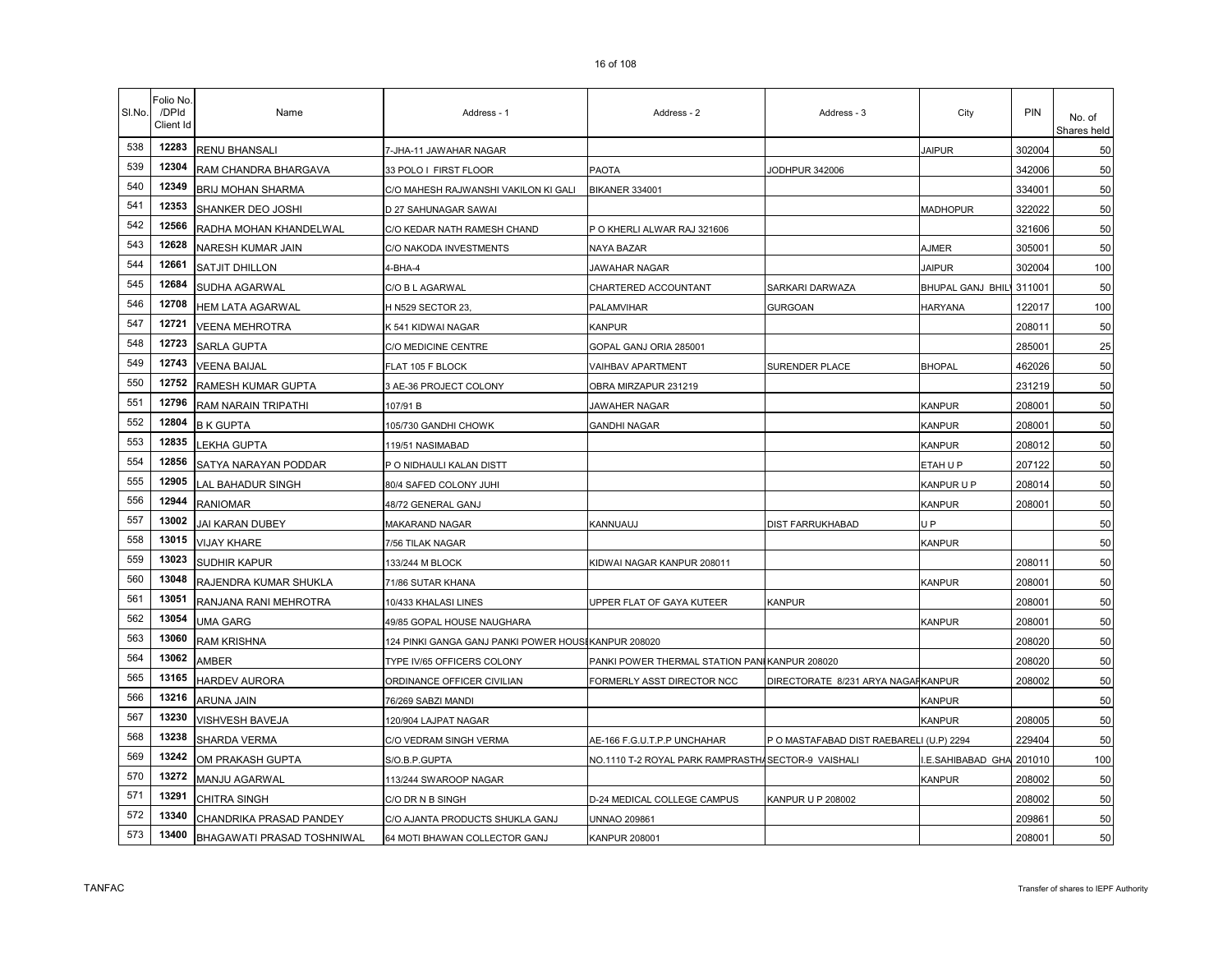| SI.No. | Folio No.<br>/DPId<br>Client Id | Name                    | Address - 1                                                 | Address - 2                                             | Address - 3                | City           | <b>PIN</b> | No. of<br>Shares held |
|--------|---------------------------------|-------------------------|-------------------------------------------------------------|---------------------------------------------------------|----------------------------|----------------|------------|-----------------------|
| 574    | 13415                           | RADHA DUBEY             | 268 H BLOCK KIDWAI NAGAR                                    |                                                         |                            | KANPUR         | 208011     | 50                    |
| 575    | 13441                           | KAMLA RANI MEHROTRA     | 128/193 K BLOCK                                             | KIDWAI NAGAR                                            | <b>KANPUR</b>              |                | 208001     | 50                    |
| 576    | 13442                           | <b>ALOK MEHROTRA</b>    | 128/193 K BLOCK                                             | <b>KIDWAI NAGAR</b>                                     | <b>KANPUR</b>              |                | 208001     | 50                    |
| 577    | 13478                           | SHYAM GOPAL SRIVASTAVA  | 3A/82 AZAD NAGAR                                            |                                                         |                            | KANPUR         | 208002     | 50                    |
| 578    | 13479                           | CHANDRA PRAKASH SAKSENA | DR C P SAKSENA 16/32 CIVIL LINES                            | <b>KANPUR 208001</b>                                    |                            |                | 208001     | 550                   |
| 579    | 13480                           | <b>INDERJIT</b>         | 184-N KIDWAI NAGAR                                          |                                                         |                            | KANPUR         | 208011     | 50                    |
| 580    | 13512                           | ASHIT KUMAR GHOSH       | 445/B CIVIL LINES UNNAO                                     |                                                         |                            |                |            | 50                    |
| 581    | 13513                           | KRISHNA BEHARI AGARWAL  | 7/183 I SWARUP NAGAR                                        |                                                         |                            | KANPUR         | 208002     | 50                    |
| 582    | 13531                           | RAJIV KUMAR AGARWAL     | 59/43 BIRHANA ROAD                                          |                                                         |                            | KANPUR         | 208001     | 50                    |
| 583    | 13541                           | ASHOK KUMAR AWASTHI     | 218-C SHYAM NAGAR                                           | PACROAD                                                 |                            | KANPUR         | 208013     | 50                    |
| 584    | 13543                           | KUSUM DIXIT             | PLOT NO 56 O BLOCK GEETA NAGAR KAKADE KANPUR U P 208024     |                                                         |                            |                | 208024     | 50                    |
| 585    | 13559                           | <b>BALVIR SAHAI</b>     | IV/62 OFFICER S COLONY                                      | PANKI POWER STATION KANPUR 208020                       |                            |                | 208020     | 50                    |
| 586    | 13606                           | CHIRUS BHUSHAN LAKRA    | C/O CANARA BANK 51 MAHAVIR MARG                             | JALANDHAR PB 144001                                     |                            |                | 144001     | 50                    |
| 587    | 13622                           | TARLOCHAN SINGH UPPAL   | 611-R MODEL TOWN                                            |                                                         |                            | <b>UDHIANA</b> |            | 50                    |
| 588    | 13625                           | AMRIT SAGAR PURI        | PARAMJIT GANJ                                               |                                                         | <b>KAPURTHALA</b>          | PUNJAB         | 144601     | 300                   |
| 589    | 13651                           | <b>BRIJLAL BHUTIANI</b> | S/O SH LAKHIRAM NANAK VILLA LIC MARG                        | DHANGU ROAD PATHANKOT 145001                            |                            |                | 145001     | 50                    |
| 590    | 13666                           | <b>NEELAM SHARMA</b>    | 297-R MODEL TOWN                                            |                                                         |                            | JALANDHAR CITY |            | 50                    |
| 591    | 13667                           | RAJENDRA KUMAR CHOTIA   | C/O M/S CENTURY TUBES LIMITED                               | BHAGWAN CHOWK LUDHIANA                                  |                            |                |            | 50                    |
| 592    | 13684                           | <b>SURJIT SINGH</b>     | NEAR DIST CONGRESS I OFFICE                                 | OPP CLOCK TOWER LUDHIANA                                |                            |                |            | 50                    |
| 593    | 13686                           | NAROTTAM LAL TULSIAN    | C/O M/S CHANAB TEXTILE MILLS                                | P O KATHUA J&K 184102                                   |                            |                | 184102     | 50                    |
| 594    | 13746                           | AMRISH KUMAR AGGARWAL   | PRIVATE SECRETARY TO GEN.MANAGER (VI& STATE BANK OF PATIALA |                                                         | HEAD OFFICE THE MALL       | <b>PATIALA</b> | 147001     | 50                    |
| 595    | 13747                           | PRAVIN KUMAR OBHRAI     | 61 ENGINEER REGIMENT C/O 56 APO                             |                                                         |                            |                |            | 50                    |
| 596    | 13784                           | JOGINDER NATH GOEL      | 26 PARTAP ROAD                                              |                                                         |                            | MOGA           | 142001     | 50                    |
| 597    | 13814                           | <b>GEETA AGGARWAL</b>   | <b>GEETHA STEEL INDUS</b>                                   | RAILWAY ROAD                                            | PUNJAB                     | <b>BATALA</b>  | 143505     | 50                    |
| 598    | 13815                           | RANJIT SINGH SOOD       | C/O PARTAP COLD STORE TARN TARAN                            | <b>PUNJAB 143401</b>                                    |                            |                | 143401     | 50                    |
| 599    | 13826                           | SULOCHANA DEVI          | W/O SH MOTI RAM                                             | C/O M/S GAINDA MAL PUNU MAL GRAIN MALER KOTLA PB 148023 |                            |                | 148023     | 50                    |
| 600    | 13835                           | JANAK KUMARI            | C/O GANPATI ENTERPRISES                                     | RAMESH MARKET                                           | <b>BAZAR SIRKIWALAN</b>    | DELHI          | 110006     | 50                    |
| 601    | 13843                           | HANS RAJ MANGAL         | M/S HANS RAJ & CO CLOTH MERCHANTS                           | MANDI NIHAL SINGH WALA                                  | TEHSIL MOGA DISTT FARIDKOT |                |            | 50                    |
| 602    | 13869                           | VIKRANT RAI MEHTA       | HOUSE NO 680                                                | SECTOR 7                                                |                            | PANCHKULA      |            | 50                    |
| 603    | 13870                           | SANDEEP MEHTA           | 121                                                         | SECTOR 8                                                | PANCHKULA                  |                |            | 50                    |
| 604    | 13878                           | SUDESH PURI             | 1002 DEEP NAGAR                                             | ST N 3 LUDHIANA                                         |                            |                | 141001     | 100                   |
| 605    | 13945                           | A P THANKACHEN          | 58 PYCROFTS I STREET ROYAPETTAH                             | MADRAS 600014                                           |                            |                | 600014     | 50                    |
| 606    | 13954                           | <b>V MANICKAM</b>       | STOREKEEPER REGIONAL BRAILLE PRESS                          | POONAMALE MADRAS 600056                                 |                            |                | 600056     | 50                    |
| 607    | 13980                           | t savithri              | 11 KRISHNA RAO NAIDU ST T NAGAR                             | MADRAS 600017                                           |                            |                | 600017     | 100                   |
| 608    | 13981                           | M K ANANDAR             | 3 MANDAVALLI ST                                             |                                                         |                            | <b>MADRAS</b>  | 600028     | 100                   |
| 609    | 13987                           | M C DHANAPAL NAIDU      | NO 39 SESHACHALA MUDALI ST                                  | SAIDAPET MADRAS 600015                                  |                            |                | 600015     | 50                    |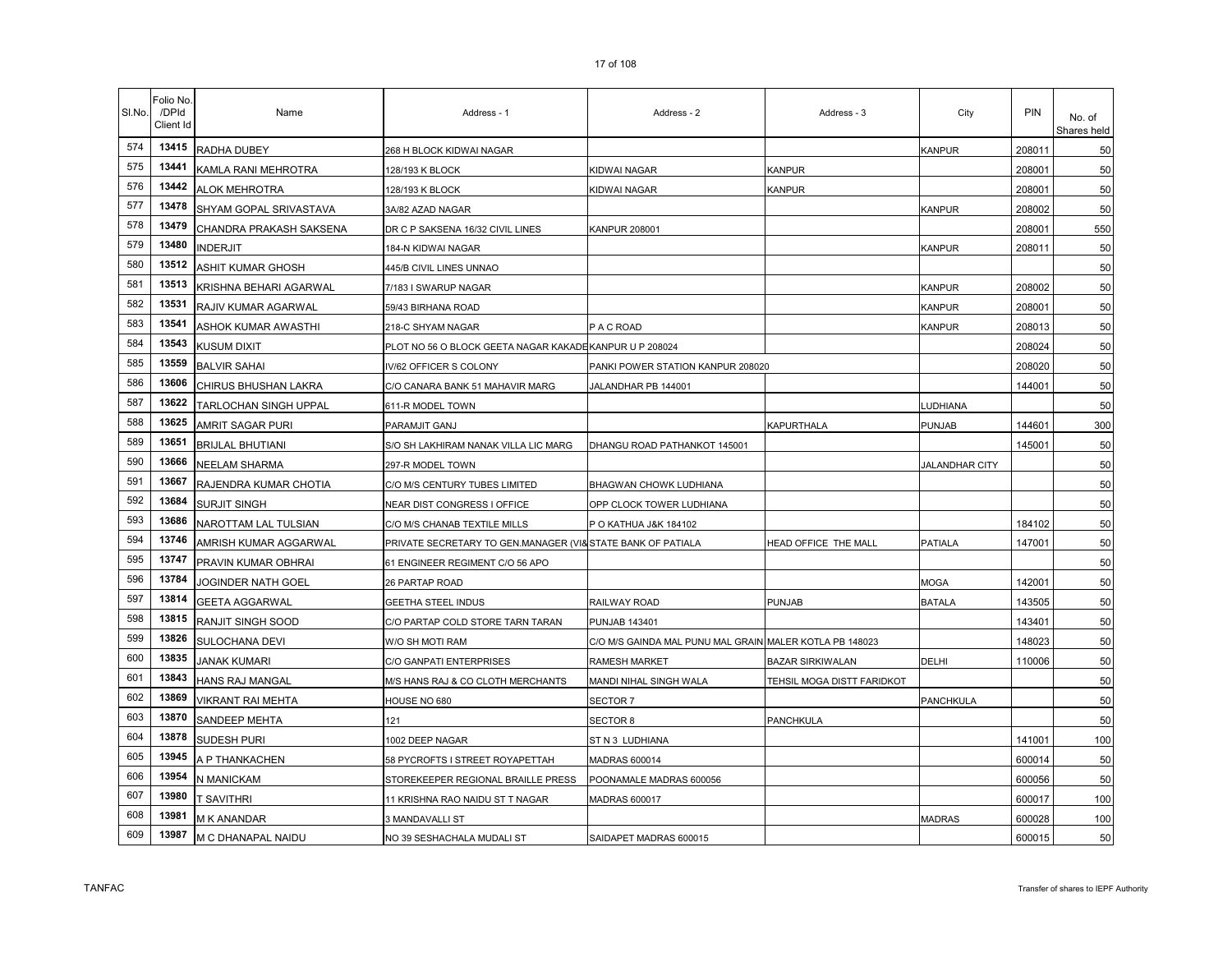| SI.No. | Folio No.<br>/DPId<br>Client Id | Name                        | Address - 1                                          | Address - 2                              | Address - 3                         | City                   | PIN    | No. of<br>Shares held |
|--------|---------------------------------|-----------------------------|------------------------------------------------------|------------------------------------------|-------------------------------------|------------------------|--------|-----------------------|
| 610    | 14009                           | <b>SENGOLE ESTHAKI</b>      | 233 3RD STREET SHASTRI NAGAR                         | VYASARPADI MADRAS 600039                 |                                     |                        | 600039 | 50                    |
| 611    | 14082                           | T L KRISHNA MURTHY          | SREE NIVASAM 29 SUNDARAM COLONY                      | WEST TAMBARAM MADRAS 600045              |                                     |                        | 600045 | 50                    |
| 612    | 14090                           | BABU NAGESWARARAO VALLURUP  | 10/197 ELURU ROAD                                    | GUDIVADA KRISHNA DT 521301               |                                     |                        | 521301 | 50                    |
| 613    | 14130                           | CHENNA KESAVA REDDY GUNTURU | MAIN ROAD MACHERLA                                   |                                          |                                     | <b>GUNTUR DIST A P</b> | 522426 | 50                    |
| 614    | 14138                           | VALLIAMMAI MEYYAPPAN        | NO 6 SECOND FLOOR                                    | BANK OF MADURA OFFICERS QTRS             | 16 SUBASH ROAD VILE PARLE EA MUMBAI |                        | 400057 | 100                   |
| 615    | 14148                           | <b>HARIKRISHNAN KANNAN</b>  | 1-16 LAKSHMINAGAR COLONY                             | CHITTOOR AP 517001                       |                                     |                        | 517001 | 50                    |
| 616    | 14149                           | M A RAJAGOPALAN             | 28 EAST MAIN ROAD NO 1                               | GAINDHI NAGAR VELLORE 632006             |                                     |                        | 632006 | 50                    |
| 617    | 14155                           | <b>GOPALAN P</b>            | 298/A RAILWAY QUARTERS                               | JOLARPETTAI                              |                                     |                        | 635851 | 50                    |
| 618    | 14163                           | RAMAMANI GOPAL              | NO 20 VELU STREET                                    | WEST MAMBALAM MADRAS 600033              |                                     |                        | 600033 | 50                    |
| 619    | 14164                           | VASANTHALAKSHMI GOPAL       | 3 VYASAR STREET                                      | TAMBARAM EAST                            | <b>MADRAS</b>                       |                        | 600059 | 50                    |
| 620    | 14165                           | R GOPAL                     | 20 VELU STREET                                       | WEST MAMBALAM MADRAS 600033              |                                     |                        | 600033 | 50                    |
| 621    | 14231                           | SHASHI BALA BANTA           | C/O BANTA JEE RAILWAY ROAD                           | HARDWAR U P 249401                       |                                     |                        | 249401 | 50                    |
| 622    | 14232                           | PAWAN PRAKASH BANTA         | C/O BANTA JEE RAILWAY ROAD                           | HARDWAR U P 249401                       |                                     |                        | 249401 | 50                    |
| 623    | 14239                           | <b>VENKOBARAO RAMU</b>      | DOOR NO 31 MANIYAKAR MISSION HILL COONNILGIRI 643102 |                                          |                                     |                        | 643102 | 50                    |
| 624    | 14253                           | S RAJASEKAR                 | B 346                                                | FERTILIZER TOWNSHIP                      | <b>ROURKELA</b>                     |                        | 769007 | 50                    |
| 625    | 14284                           | ELLAPPAN CHELLAPPAN         | ELANEERKUNDRAM P O VIA ANAKKAVOOR                    | CHEYYAR TALUK NORTH ARCOT DISTRICT 60440 |                                     |                        | 604401 | 50                    |
| 626    | 14313                           | RAVINDRA REDDY B            | H NO.E7-8                                            | DRDL COLONY                              |                                     | SULLURPET (A.P.)       | 524121 | 50                    |
| 627    | 14327                           | <b>KRISHNA MALLIKA</b>      | 44 WEST UTTRA STREET                                 |                                          | SRIRANGAM                           | <b>TRICHY</b>          | 620006 | 50                    |
| 628    | 14334                           | <b>K P GANGADHARAN</b>      | D115/III SECTOR II HALTOWNSHIP                       | SUNABEDA 763002                          |                                     |                        | 763002 | 50                    |
| 629    | 14335                           | MANJULA SADASIVAM           | 3-R AV E RUSSIAN BLOCKS SECTOR 6                     | <b>BHILAI M P 490006</b>                 |                                     |                        | 490006 | 50                    |
| 630    | 14338                           | C S PATRA                   | ASSISTANT ENGINEER MECH KOLABNAGAR                   | KORAPUT DIST 764011                      |                                     |                        | 764011 | 50                    |
| 631    | 14343                           | <b>M S GANESAN</b>          | C/O J M S LORRY SERVICE                              | N KOSAVAMPATTI P O NAMAKKAL 637002       |                                     |                        | 637002 | 50                    |
| 632    | 14344                           | M S JAGADEESAN              | C/O J M S LORRY SERVICE                              | N KOSAVAMPATTI P O NAMAKKAL 637002       |                                     |                        | 637002 | 50                    |
| 633    | 14404                           | MEENA J JADHAV              | SAYANAK BLOCKS                                       | ANAGOL MAL TILAKWADI BELGAUM             | BELGAUM 590006                      |                        | 590006 | 50                    |
| 634    | 14409                           | KUTUMBARAO BHAGAVATULA      | 20 1 17 1 FRANCHPET CHILAKALAPUDI PO                 | KRISHNA DT A P 521002                    |                                     |                        | 521002 | 50                    |
| 635    | 14434                           | <b>HARISH KUMAR PURSANI</b> | OIL INDUSTRIES PVT LTD PO BOX 46                     | ALUR ROAD ADONI 518301                   |                                     |                        | 518301 | 50                    |
| 636    | 14453                           | <b>G INDIRA</b>             | C-100 BELL NAGAR                                     | REC(PO)                                  | <b>TRICHY 620015</b>                |                        | 620015 | 50                    |
| 637    | 14471                           | <b>UMA YAGA SUNDARAM</b>    | NO A-31 ANNA NAGAR                                   |                                          |                                     | CHINGLEPUT             | 603001 | 50                    |
| 638    | 14476                           | JAYASUDHA KAKARLA           | 9-B VEENUS COLONY II STREET                          |                                          |                                     | <b>MADRAS</b>          | 600018 | 50                    |
| 639    | 14477                           | R RAMACHANDRAN              | NO.18 THIRUMURTHY STREET                             | <b>F NAGAR</b>                           | <b>MADRAS</b>                       |                        | 600017 | 50                    |
| 640    | 14481                           | T N KRISHNAN                | <b>432 EIGHTEENTH STREET</b>                         | KORATTUR                                 |                                     | CHENNAI                | 600080 | 75                    |
| 641    | 14491                           | A P RAJAGOPALAN             | SUPERINTENDING ENGINEER CIVIL                        | <b>F-3/4 THERMAL COLONY</b>              |                                     | METTUR DAM             | 636401 | 75                    |
| 642    | 14496                           | R SETHURAMAN                | PLOT NO.1                                            | FIRST MAIN ROAD                          | THIRUPATHI NAGAR KOLATHUR           | <b>MADRAS</b>          | 600099 | 50                    |
| 643    | 14498                           | K VENKATESAN                | 3 KASTURI ESTATES GOPALAPURAM                        | MADRAS 600086                            |                                     |                        | 600086 | 50                    |
| 644    | 14507                           | C S ELANGOVAN               | <b>B 8 RAJARAM COLONY</b>                            | KODAMBAKKAM                              | <b>MADRAS 600024</b>                |                        | 600024 | 100                   |
| 645    | 14517                           | CHAKRAVARTHY D              | G 46 ANNA NAGAR EAST                                 |                                          |                                     | <b>MADRAS</b>          | 600102 | 50                    |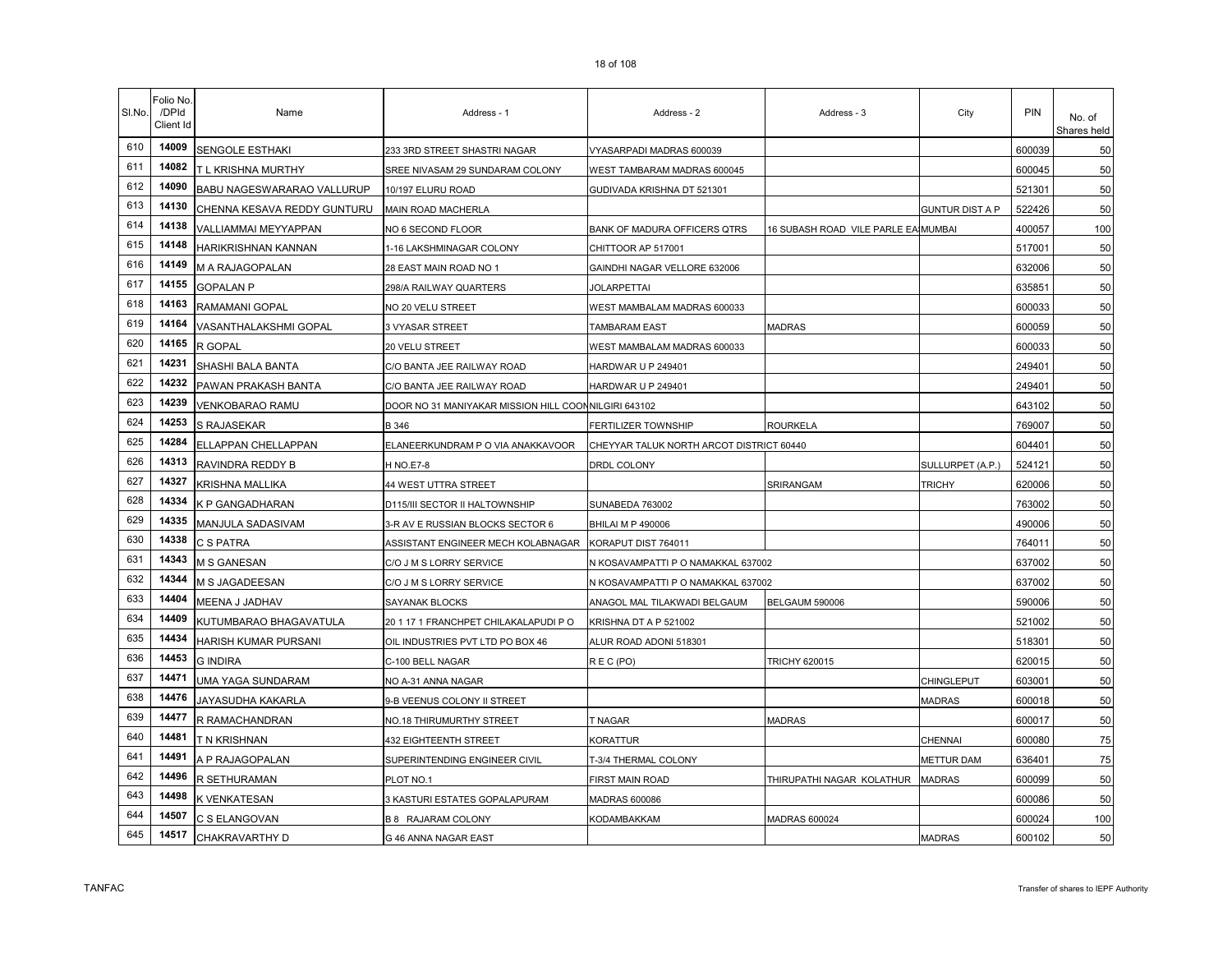| SI.No. | Folio No.<br>/DPId<br>Client Id | Name                                                | Address - 1                                                                | Address - 2                                                          | Address - 3                                   | City             | <b>PIN</b> | No. of<br>Shares held |
|--------|---------------------------------|-----------------------------------------------------|----------------------------------------------------------------------------|----------------------------------------------------------------------|-----------------------------------------------|------------------|------------|-----------------------|
| 646    | 14579                           | <b>KANTILAL M SHAH</b>                              | <b>C/O P KANTILAL</b>                                                      | GALA NO A 1 APMC YARD                                                | ONION POTATO MARKET                           | VASHI TURBHE NEV | 400705     | 50                    |
| 647    | 14582                           | CHANDRAKANT V KULKARNI                              | ANDHRUTKAR-WADA 2089 GANGAKOTH                                             | <b>NEAR GADAGE</b>                                                   | <b>MAHARAJ BRIDGE</b>                         | NASIK            | 242201     | 50                    |
| 648    | 14618                           | <b>K VASU</b>                                       | Y 22 PLOT NO 4513 FIFTH AVENUE ANNA NAG MADRAS 600040                      |                                                                      |                                               |                  | 600040     | 100                   |
| 649    | 14652                           | P GOPAL                                             | <b>BANK OF MADURA LTD</b>                                                  | 76 SEKKALAI ROAD                                                     |                                               | <b>KARAIKUDI</b> | 623001     | 50                    |
| 650    | 14695                           | LALITHAMBAL NARAYANSAMY                             | M33-D M I G FLAT PARK VIEW FLATS                                           | RAJAMANNAR SALAI K K NAGAR MADRAS 600078                             |                                               |                  | 600078     | 50                    |
| 651    | 14710                           | <b>KUNTAL DESAI</b>                                 | <b>B B T C MUDIS GROUP</b>                                                 | POST MUDIS                                                           | CBE TN                                        |                  | 643101     | 50                    |
| 652    | 14711                           | <b>C M MATHEW</b>                                   | OTHINILKUNNATHIL ASHIRVAD                                                  | EDAYARANMULA POST,                                                   | VIA, CHENGANNUR,                              | KERALA STATE     | 689121     | 50                    |
| 653    | 14716                           | GOPAL CH CHAKRABORTY                                | C/O GARGANDA TEA GARDEN                                                    | P O RAMJHORA DIST JALPAIGURI 735228                                  |                                               |                  | 735228     | 50                    |
| 654    | 14724                           | <b>G RAGOTHAMAN</b>                                 | 25 KATCHERI OPPOSITE LANE                                                  | VRIDDHACHALAM 606001                                                 |                                               |                  | 606001     | 75                    |
| 655    | 14742                           | <b>BADRI PRASAD GARODIA</b>                         | GARODIA MEDICAL STORES CHAMBER ROAD P O TINSUKIA ASSAM 786125              |                                                                      |                                               |                  | 786125     | 25                    |
| 656    | 14743                           | CHANDRAKALA PUNDALIK GANORKAR                       | CONRT ROAD OPP GIRLS HIGH SCHOOL                                           | AMRAOTI 444602                                                       |                                               |                  | 444602     | 50                    |
| 657    | 14752                           | <b>VISHWA NATH DROLIA</b>                           | M S 37 P O BRAJRAJ NAGAR                                                   | DIST SAMBALPUR ORISSA 768216                                         |                                               |                  | 768216     | 50                    |
| 658    | 14756                           | <b>S SIVAGAMY</b>                                   | D/O J M SUBBU CHETTY                                                       | N KOSAVAMPATTI P O NAMAKKAL 637002                                   |                                               |                  | 637002     | 50                    |
| 659    | 14770                           | <b>K NATARAJAN</b>                                  | KAMAL A1/6/2 23RD CROSS STREET                                             | BESANT NAGAR MADRAS 600090                                           |                                               |                  | 600090     | 50                    |
| 660    | 14782                           | <b>SUBASH CHANDER</b>                               | BHARAT SEED STORE SABZI MANDI                                              |                                                                      |                                               | <b>AMRITSAR</b>  |            | 50                    |
| 661    | 14843                           | N VALAYAPATHI                                       | 8 KUTTITHAMBIRAN STREET                                                    | PERAMBUR BARRACKS MADRAS 600012                                      |                                               |                  | 600012     | 50                    |
| 662    | 14896                           | PUSHPAMMAL KURAM NARASIMHAN NEW 84 N S C BOSE ROAD  |                                                                            |                                                                      |                                               | <b>MADRAS</b>    | 600079     | 50                    |
| 663    | 14916                           | HIRANMAYI SRINIVASAN                                | NO 287 R M V EXTENSION                                                     | 15TH MAIN                                                            | NEAR NAGASENA SCHOOL                          | <b>BANGALORE</b> | 560080     | 75                    |
| 664    | 14927                           | SUNDARAM VAIDYANATHASAMI                            | 31 EAST 7TH MAIN ROAD                                                      | GANDHI NAGAR VELLORE 632006                                          |                                               |                  | 632006     | 100                   |
| 665    | 14931                           | <b>INDUMATI AUDHUT BHURE</b>                        | 222 BALIRAM PETH                                                           |                                                                      |                                               | <b>JALGAO</b>    | 425001     | 50                    |
| 666    | 14938                           | M VIJAYA KUMAR H U F                                | E 6 GROUND FLOOR                                                           | <b>GEMINI PARSN APARTMENTS</b>                                       | 599 ANNA SALAI                                | CHENNAI          | 600006     | 50                    |
| 667    | 14944                           | S ARAMUTHAN                                         | OLD NO.38                                                                  | LUZ AVENUE                                                           | MYLAPORE                                      | <b>MADRAS</b>    | 600004     | 50                    |
| 668    | 14968                           | ARVIND MANOHAR BHALERAO                             | 222 BALIRAM PETH                                                           |                                                                      |                                               | <b>JALGAON</b>   | 425001     | 50                    |
| 669    | 14991                           | PAGADALA BANGARU DAMODARAM                          | C/O SHANKAR S L                                                            | FLAT 2 SRI GANESH APARTMENTS                                         | 29- B JAYARAM NAGAR IIND CROS TEACHERS COLONY |                  | 600041     | 150                   |
| 670    | 15010                           | KANAKA BADRINATHAN                                  | 21 VENKETRATNAM NAGAR                                                      |                                                                      | ADYAR                                         | <b>MADRAS</b>    | 600020     | 50                    |
| 671    | 15041                           | JAGADISH CHANDRA CHATURVEDI                         | <b>ASSISTANT ENGINEER</b>                                                  | PRILLING AND HAND PUMP SUB DIVISO 123 DASHERA SCHEME KOTA RAJ 324009 |                                               |                  | 324009     | 50                    |
| 672    | 15088                           | KUMARI SUBRAMANIAN                                  | C/O SEETHARAMA RODDIAR KUSAVANPARAV SOMASPADI VILLAGE T V NALAI T K 606611 |                                                                      |                                               |                  | 606611     | 100                   |
| 673    | 15089                           | K S BALASUBRAMANIYA IYER                            | NEW NO.22 OLD NO.20                                                        | G-2 12TH STREET                                                      | VANGANALUR                                    | CHENNAI          | 600061     | 50                    |
| 674    | 15094                           | KIDAMBI SUDARSANA VENUGOPALAN                       | H NO 26/15                                                                 | PODALAKUR ROAD Z P COLONY                                            | A K NAGAR                                     | NELLORE A P      | 524004     | 50                    |
| 675    | 15095                           | THIRUMATHI KOKILA KANNAN                            | REDDIAR STREET KANJI & POST CHENGAM T.                                     | NORTHARCOT DIST 606702                                               |                                               |                  | 606702     | 50                    |
| 676    | 15100                           | B THAIYAL NAYAGI ALIAS HEMALATHA                    | B THAIYAL NAYAGI ALIAS HEMALATHA                                           | 29 SANJEEVI STREET MANNARGUDI 614001                                 |                                               |                  | 614001     | 50                    |
| 677    | 15103                           | P RATHANA SABABATHY                                 | S/O PERIASAMY ANUMANTHEERTHAM                                              | DHARMAPURI DT 636909                                                 |                                               |                  | 636909     | 50                    |
| 678    | 15112                           | JANARDHAN KUMMATHI                                  | HOUSE NO C8/552                                                            | KENDIRYA VIHAR                                                       | YELAHANKA PO                                  | <b>BANGALORE</b> | 560064     | 50                    |
| 679    | 15117                           | PRAVINKUMAR SHANKERBHAI PATEL C/O N G PATEL         |                                                                            | <b>B-506 SAI MANDIR</b>                                              | S V ROAD DAHISAR EAST                         | <b>BOMBAY</b>    | 400068     | 100                   |
| 680    | 15153                           | <b>SJOHN</b>                                        | TELECOMMUNICATION SECTION                                                  | PHQ PB 92D DOHA STATE OF QATAR                                       |                                               |                  |            | 50                    |
| 681    | 15166                           | KARAPPANVEETTIL ABDULKADER HAMZA P O BOX 2911 SAFAT |                                                                            | <b>KUWAIT</b>                                                        | STATE OF KUWAIT                               |                  |            | 150                   |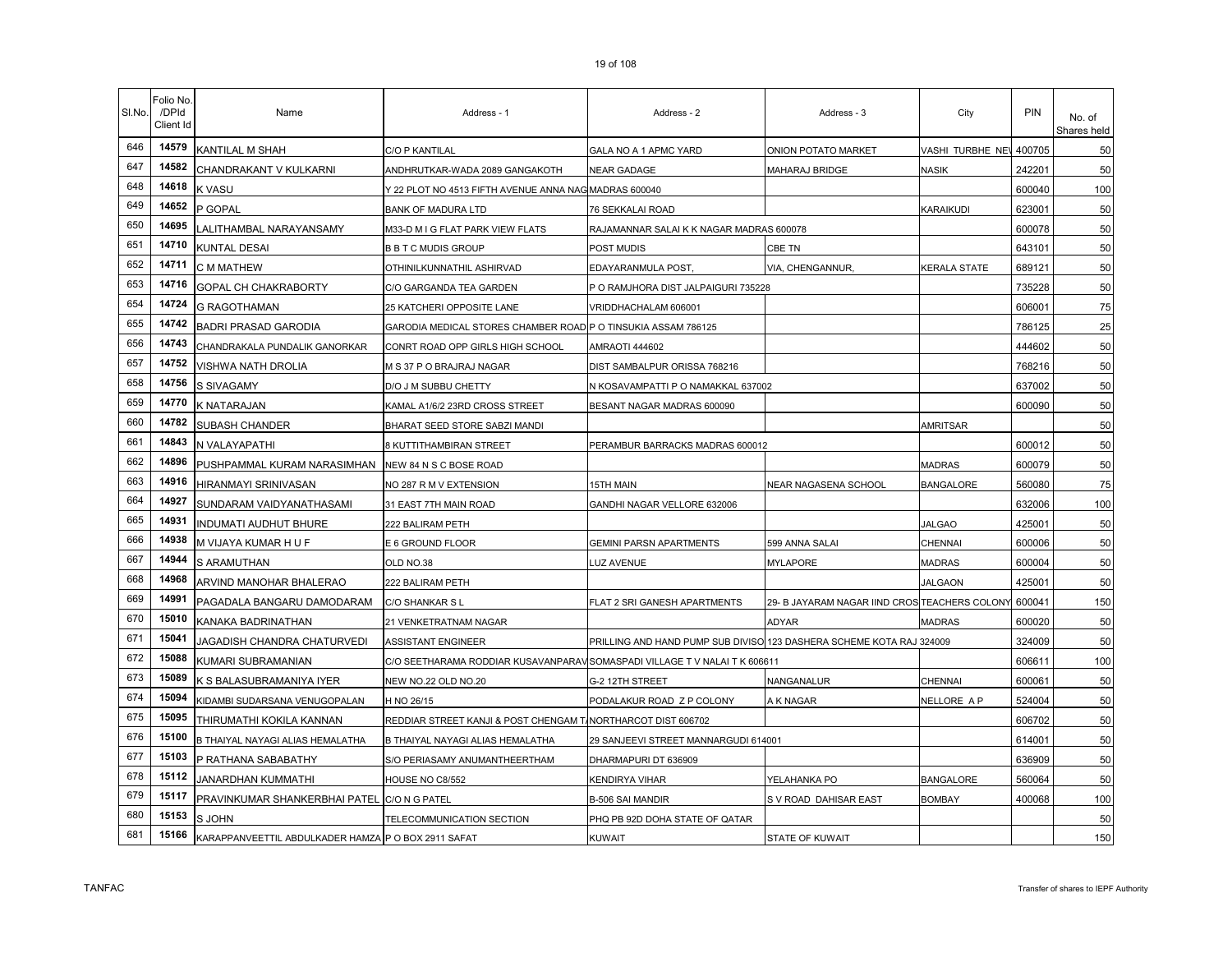|  | 20 OT 108 |  |
|--|-----------|--|
|  |           |  |

| SI.No. | Folio No.<br>/DPId<br>Client Id | Name                                                  | Address - 1                                                                                  | Address - 2                                             | Address - 3                          | City                    | <b>PIN</b> | No. of<br>Shares held |
|--------|---------------------------------|-------------------------------------------------------|----------------------------------------------------------------------------------------------|---------------------------------------------------------|--------------------------------------|-------------------------|------------|-----------------------|
| 682    | 15170                           | JOSEPHRAJ MADALAIMUTHU                                | PLOT NO.7                                                                                    | SRI VENKATESWARA NAGAR                                  | MEDAWAKKAM MAIN ROAD KEELI MADRAS    |                         | 601303     | 50                    |
| 683    | 15171                           | R SARAFFUZZAMAN                                       | $3/53-A$                                                                                     | P M HOUSE                                               | NIDUR                                | MAYILADUTHURAI (T       | 609203     | 50                    |
| 684    | 15193                           | LOURDU RAJA VASAGAM                                   | MOUNT LOURDES                                                                                | RAMANPUTHOOR EAST                                       | NAGERKOIL-629 002                    |                         | 629002     | 50                    |
| 685    | 15194                           | KAKKIDI HAMEED                                        | OMC/2 P D O LLC BOX 81 MUSCAT                                                                | SULTANATE OF OMAN                                       |                                      |                         |            | 100                   |
| 686    | 15214                           | SUHAS SADASHIV SUDAME                                 | C/O MAINT DEPT                                                                               | Q G P C OFF SHORE OPERATIONS P O EDOHA QATAR A G        |                                      |                         |            | 25                    |
| 687    | 15215                           |                                                       | GEORGE ANICKATTU THANNIKUNNIL MATHEW HQ FMS HQ SOLF MAM P O BOX 897 MUSCAT SULTANATE OF OMAN |                                                         |                                      |                         |            | 100                   |
| 688    | 15220                           | N M JOY                                               | MANSOURI MANSIONS                                                                            | P O BOX 5587                                            | MANAMA                               | <b>BAHRAIN</b>          |            | 50                    |
| 689    | 15228                           | CHANDRAKANT DAHYA JANSARI                             | 5 GLOVER CLOSE                                                                               | <b>HALL GREEN</b>                                       | BIRMINGHAM B 28 OJG                  | UNITED KINGDOM          |            | 50                    |
| 690    | 15236                           | PRAFUL R PATEL                                        | 9448 POTTER ROAD                                                                             | <b>DES PLAINES</b>                                      | LLINOIS 60016                        | USA                     |            | 100                   |
| 691    | 15241                           | JOHN CRYSOSTUM BLABE FERNANDEZ                        | KANOG TRVEL AGENCY P O BOX 7005                                                              | RIYADH SAUDI ARABIA 11462                               |                                      |                         |            | 100                   |
| 692    | 15244                           | A N RAMACHANDRAN PILLAI                               | QATAR STEEL CO LTD                                                                           | P B NO 50090 QD-2                                       | UMMSAID QATAR                        |                         |            | 50                    |
| 693    | 15246                           | ROZARIO CORERA                                        | C/O SALES & RESERVATION OFFICER                                                              | TRANS ORIENT AIR SERVICES P O BOX KAHRABA ST DOHA QATAR |                                      |                         |            | 100                   |
| 694    | 15247                           | VELLAMAKKEL ABOOBACKER                                | R M S P O BOX 5348                                                                           |                                                         |                                      | DOHA QATAR A G          |            | 100                   |
| 695    | 15268                           | <b>KARTIK A PATEL</b>                                 | 225 COUNTISS AVE LINDENWOLD NJ                                                               | U S A 08021                                             |                                      |                         |            | 50                    |
| 696    | 15280                           | SIDDHARTH RAMKRISHNA PATEL                            | OXNEAD MARSHAM WAY GERRARDS CROSS BUCKS ENGLAND SL98AW                                       |                                                         |                                      |                         |            | 100                   |
| 697    | 15297                           | JAYALAKSHMI                                           | NO 25 L I C COLONY                                                                           |                                                         |                                      | SALEM                   | 636004     | 50                    |
| 698    | 15308                           | N FARATHALI                                           | C/O SALMAN A ALRAJEH EST P O BOX NO 402 DAMMAM 31491 SAUDI ARABIA                            |                                                         |                                      |                         |            | 50                    |
| 699    | 15313                           | N GOPALAKRISHNAN NAIR                                 | ALGOSAIBI GRANDMET SERVICES LTD                                                              | POBOX 4131                                              | DAMMAM 31491                         | KINGDOM OF SAUDI ARABIA |            | 50                    |
| 700    | 15314                           | VAIDYANATHAN T SOMANATHAIYER                          | FIN ADVISER P O BOX 1435 FREETOWN                                                            | SIERRALEONE WEST AFRICA                                 |                                      |                         |            | 50                    |
| 701    | 15321                           | KIRIT MANILAL SURA                                    | 2075 STONELAKE RD 112                                                                        | WOODSTOCK IL U S A 60098                                |                                      |                         |            | 50                    |
| 702    | 15380                           | P CHINNASAMI                                          | 45 BLOCK AA                                                                                  | PLOT 4771 ANNA NAGAR MADRAS 600040                      |                                      |                         | 600040     | 50                    |
| 703    | 15436                           | <b>BELKHIS BECUM</b>                                  | FLAT A-2 SUNRISE APARTMENT                                                                   | 10 TANK BUND ROAD                                       | <b>MADRAS 600034</b>                 |                         | 600034     | 50                    |
| 704    | 15441                           | J VASUMATHY                                           | NO 10 MURUGAN STREET                                                                         | SAIDAPET MADRAS 600015                                  |                                      |                         | 600015     | 50                    |
| 705    | 15444                           | A SEKAR                                               | 36 LOGANATHAN COLONY                                                                         | FIRST FLOOR                                             | <b>MYLAPORE</b>                      | MADRAS-600 004          | 600004     | 50                    |
| 706    | 15449                           | R NARAYANAN                                           | NO 10 LOGANATHAN COLONY                                                                      | <b>MYLAPORE</b>                                         | <b>MADRAS</b>                        |                         | 600004     | 100                   |
| 707    | 15475                           | VIJAYA VENKATASUBBAN                                  | W/O S VENKATASUBBAN PROC ENGR                                                                | SAFCO PO BOX 553                                        | DAMMAM SAUDI ARABIA 31421            |                         |            | 100                   |
| 708    | 15506                           | SANTHANANAGALAKSHMI                                   | 5 KENNEDY FIRST STREET                                                                       | MYLAPORE MADRAS 600004                                  |                                      |                         | 600004     | 25                    |
| 709    | 15518                           | <b>GEORGE SAMUEL</b>                                  | QUARTER NO 157/4 CORDITE FACTORY ESTA ARUVANKADU PO                                          |                                                         | THENILGIRIS TAMILNADU 643202         |                         | 643202     | 50                    |
| 710    | 15524                           | SP AR SUBRAMANIAN                                     | NO 1 M A MEYAPPAN AMBALAM ST                                                                 | NEW TOWN KARAIKUDI 623001                               |                                      |                         | 623001     | 50                    |
| 711    | 15556                           | S THANGARAJAN                                         | 10 BANK COLONY IVTH STREET                                                                   | MADHAVARAM MILK PROJECT MADRAS 600051                   |                                      |                         | 600051     | 50                    |
| 712    | 15564                           | THANKAMANY E                                          | TULASI APTS 1/13                                                                             | 7TH CROSS STREET (W)                                    | SHENOY NAGAR                         | CHENNAI                 | 600030     | 50                    |
| 713    | 15565                           | KUNHI KANNAN NAIR V                                   | TULASI APTS 1/13                                                                             | 7TH CROSS STREET (W)                                    | <b>SHENOY NAGAR</b>                  | CHENNAI                 | 600030     | 50                    |
| 714    | 15593                           | V MOHAN                                               | 35 S S DEVAR 2ND STREET                                                                      | 1ST FLOOR                                               | AYANAVARAM                           | <b>MADRAS</b>           | 600023     | 50                    |
| 715    | 15615                           | KAMALA SHANKER MISHRA                                 | C/O ENNORE STEEL ENTERPRISE LTD                                                              | 593/1 T H ROAD MADRAS 600057                            |                                      |                         | 600057     | 50                    |
| 716    | 15621                           | C RAJALAKSHMI                                         | W/O MR W P SAMBAMDAM                                                                         | <b>IDBI STAFF QUARTERS</b>                              | S 35 A PONNAMBALA SALAI WEST CHENNAI |                         | 600078     | 50                    |
| 717    | 15622                           | KRISHNAMACHARI VEERARAGHAVAN A 106 HIRABAUG TENAMENTS |                                                                                              | SUESSEN TARSALI ROAD                                    | VADODARA                             | <b>GUJARAT</b>          | 390009     | 50                    |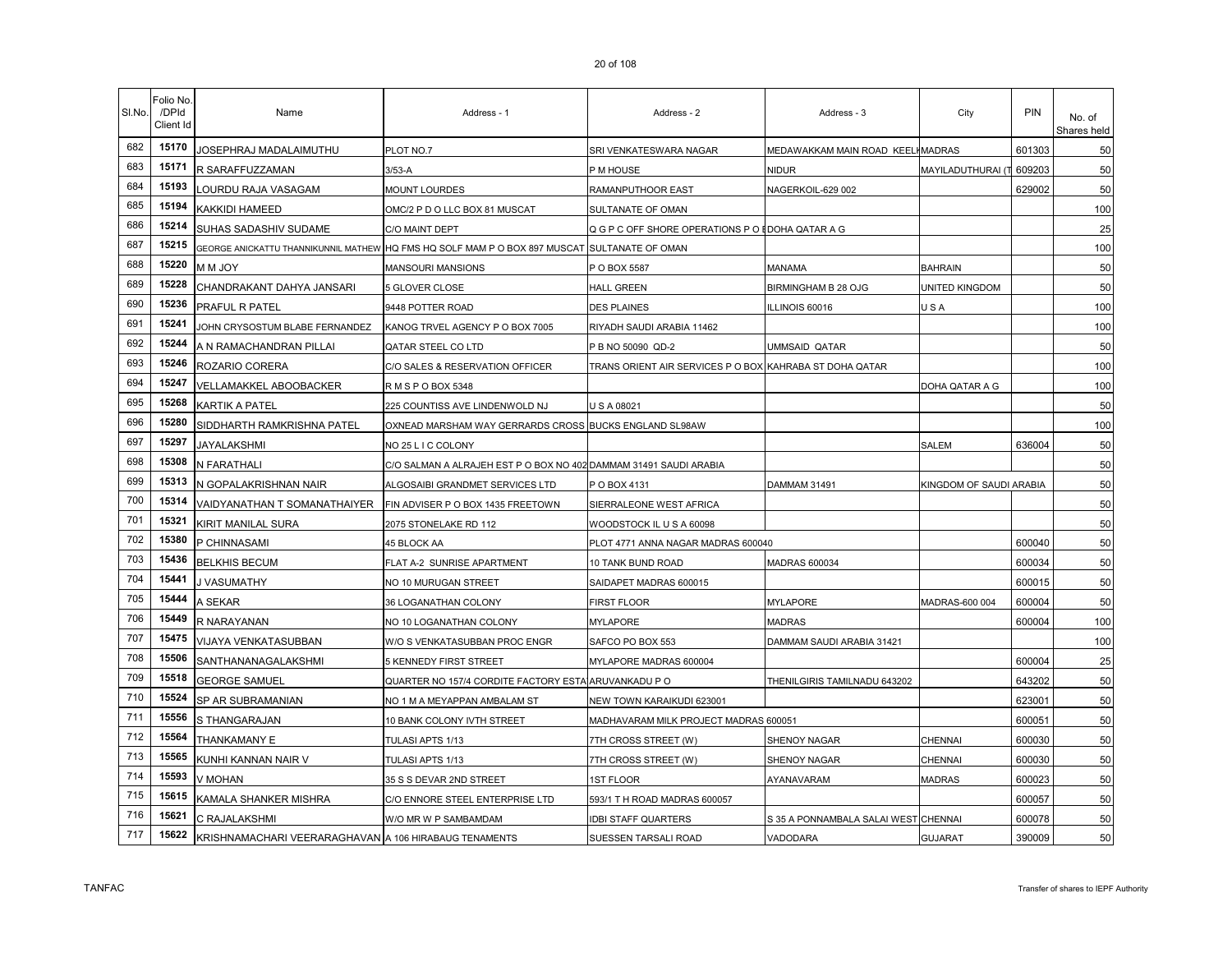| SI.No. | Folio No.<br>/DPId<br>Client Id | Name                                                | Address - 1                                                    | Address - 2                                  | Address - 3                         | City             | <b>PIN</b> | No. of<br>Shares held |
|--------|---------------------------------|-----------------------------------------------------|----------------------------------------------------------------|----------------------------------------------|-------------------------------------|------------------|------------|-----------------------|
| 718    | 15696                           | <b>B G LATHA BALLAL</b>                             | MALAR BHAVAN 16 MARKET STREET                                  | 2ND FLOOR AYNAVARAM                          | MADRAS 600023                       |                  | 600023     | 50                    |
| 719    | 15706                           | CHANDRIKA SETHURAMAN                                | ANUGRAHAH 24 SECOND STREET                                     | PERMABUR HIGH ROAD PERMABUR BAIMADRAS 600012 |                                     |                  | 600012     | 50                    |
| 720    | 15729                           | M MEENAKSHI SOMA SUNDARAM                           | 33 VAGEESA NAGAR                                               | CHIDAMBARAM S A DT 608001                    |                                     |                  | 608001     | 300                   |
| 721    | 15730                           | M MEENAKSHI MEYYAPPAN                               | 33 VAGEESA NAGAR                                               | CHIDAMBARAM S A DT 608001                    |                                     |                  | 608001     | 300                   |
| 722    | 15731                           | S MEYYAPPAN SHANMUGAM                               | 33 VAGEESA NAGAR                                               | CHIDAMBARAM S A DT 608001                    |                                     |                  | 608001     | 450                   |
| 723    | 15732                           | V SAI NARAYANAN                                     | TERRITORY SALES MANAGER PROMAR SALE 19-D MYSORE DEVIATION ROAD |                                              | NEAR MINERVA MILLS BANGALORE 560023 |                  | 560023     | 50                    |
| 724    | 15783                           | SWAMINATHA IYER RAMASWAMY                           | 12 25TH STREET                                                 | THILLAI GANGA NAGAR MADRAS 600061            |                                     |                  | 600061     | 50                    |
| 725    | 15821                           | <b>M S BASKARAN</b>                                 | FLAT NO 11 BLDG 16 A BRINDAVAN                                 | MAJEWADE THANE                               | <b>BOMBAY 400601</b>                |                  | 400601     | 50                    |
| 726    | 15848                           | RAMAKOTI REDDY BOMMAREDDY                           | MUNICIPAL COLONY ROAD GANDHIGARAM                              | VIJAYAWADA A P 520003                        |                                     |                  | 520003     | 50                    |
| 727    | 15857                           | SATYANARAYANA RAJU DANDU                            | C/O SATYANARAYAN TALKIES                                       | RAMAKRISHNAPURAM VIJAYAWADA 520003           |                                     |                  | 520003     | 50                    |
| 728    | 15860                           | AHAMED MOHAMED AFINIA                               | NO 6 GOPAL CHETTY STREET                                       | G T MADRAS 600001                            |                                     |                  | 600001     | 50                    |
| 729    | 15870                           | SAROJINI PAUL MANICKAM                              | 1/65 THANGAVEL NAGAR                                           | <b>ALAGAPURAM</b>                            | FAIRLANDS P.O                       | SALEM            | 636016     | 75                    |
| 730    | 15900                           | R SETHALAKSHMI                                      | 9 PALAT NARAYANI AMMA ROAD                                     | MAHALINGAPURAM                               | MADRAS-600 034                      |                  | 600034     | 50                    |
| 731    | 15904                           | YERRAMREDDY MATLI                                   | D NO 28-16/7-1                                                 | KOTHA INDLU                                  | PUNGANNUR                           | CHITTOR DIST A P | 517247     | 50                    |
| 732    | 15924                           | KARAN SAMPATHRAJ MEHTA                              | X 4 5TH MAIN ROAD ANNA NAGAR                                   | <b>MADRAS 600040</b>                         |                                     |                  | 600040     | 50                    |
| 733    | 15933                           | <b>B RAJESHWARI RAJU</b>                            | 12A CHAMIERS ROAD                                              |                                              | NANDANAM                            | <b>MADRAS</b>    | 600035     | 50                    |
| 734    | 15956                           | S KRISHNAN                                          | ASSISTANT ENGINEER METTUR CHEMICALS                            | AKKAMAPATI SANKARIDURG 637301                |                                     |                  | 637301     | 50                    |
| 735    | 15983                           | R SHANMUGA VADIVU                                   | PLOT NO 1702 6TH AVENUE ANNANAGAR                              | <b>MADRAS 600040</b>                         |                                     |                  | 600040     | 50                    |
| 736    | 15991                           | <b>C S VENKATACHARI</b>                             | <b>13 IIICROSS STREET</b>                                      | KARPAGAM GARDENS                             | ADYAR                               | MADRAS-600 020   | 600020     | 50                    |
| 737    | 15992                           | <b>V SAIKUMAR</b>                                   | C/O CANARA BANK                                                |                                              | <b>NERKUNDRAM</b>                   | <b>MADRAS</b>    | 600107     | 25                    |
| 738    | 16023                           | V N VEMBU                                           | 15 RAMAKRISHNAPURAM II STREET W MAMBAMADRAS 600033             |                                              |                                     |                  | 600033     | 25                    |
| 739    | 16062                           | SURYANARAYANAN SUSVARAM VENKATA 7/3 INDIAN AIRLINES |                                                                | <b>HOUSING COLONY</b>                        | <b>MEENAMBAKKAM</b>                 | MADRAS-600 027   | 600027     | 50                    |
| 740    | 16065                           | V S KAMAKSHI                                        | <b>18 PUDUPET GARDEN STREET</b>                                | ROYAPETTAH MADRAS 600014                     |                                     |                  | 600014     | 50                    |
| 741    | 16217                           | AMBALAL CHANDULAL MEHTA                             | 22 BANK OF INDIA SOCY NO 2 NAVRANGPURA AHMEDABAD 380009        |                                              |                                     |                  | 380009     | 50                    |
| 742    | 16293                           | V E RAMACHANDRAN                                    | PLOT NO.38-B                                                   | MADIPPAKKAM MAIN ROAD                        | MADIPPAKKAM                         | <b>CHENNAI</b>   | 600091     | 50                    |
| 743    | 16311                           | <b>RAJESWARI SEETHARAM</b>                          | 12/1 PETERS COLONY                                             | <b>ROYAPETTAH</b>                            | <b>MADRAS 600014</b>                |                  | 600014     | 50                    |
| 744    | 16312                           | RAMANLAL J PARIKH                                   | 26 SOUTH MADA STREET TRIPLICANE                                | <b>MADRAS 600005</b>                         |                                     |                  | 600005     | 100                   |
| 745    | 16438                           | NARAYANAN P K                                       | 29 SECOND FLOOR 1ST CROSS STREET                               | KASTURBA NAGAR ADYAR                         | MADRAS 600020                       |                  | 600020     | 50                    |
| 746    | 16511                           | S VENKATA SUBRAMANIAM                               | 18 KOTTAIANNAN KOIL STREET                                     | <b>KARUR</b>                                 | TAMILNADU                           |                  | 639001     | 50                    |
| 747    | 16515                           | <b>S RAMAIAH</b>                                    | 68                                                             | SOUTH MASI STREET                            | <b>TENKASI 627811</b>               |                  | 627811     | 50                    |
| 748    | 16530                           | S PONNURAJAR                                        | EVERTEM P O HOUSE 38 38A PETCHIAMMAN                           | NORTH VELI STREET MADURAI 625001             |                                     |                  | 625001     | 50                    |
| 749    | 16549                           | KATHATHARAN                                         | MALAIPATTY P O ARUPPUKOTTAI T K                                | RAMNAD DT TAMILNADU 626054                   |                                     |                  | 626054     | 50                    |
| 750    | 16552                           | H RAMA RAO                                          | 2/358 GANDHIJI ROAD                                            |                                              |                                     | PARAMAKKUDI      | 623707     | 100                   |
| 751    | 16559                           | P NARAYANAN                                         | 15 HARVEYPATTY COLONY THIRUPPARANKUI MADURAI 625005            |                                              |                                     |                  | 625005     | 50                    |
| 752    | 16576                           | S BHARATHA DEVI                                     | W/O G K SWAMINATHAN                                            | C4E POCEKT-8                                 | <b>ELAT NO.56</b>                   | JANAKPURI NEW DE | 110058     | 50                    |
| 753    | 16587                           | <b>B SARASWATHI AMMA</b>                            | PUTHOOR THICKENAMCODE P O                                      | KANYAKUMARI DIST 629804                      |                                     |                  | 629804     | 50                    |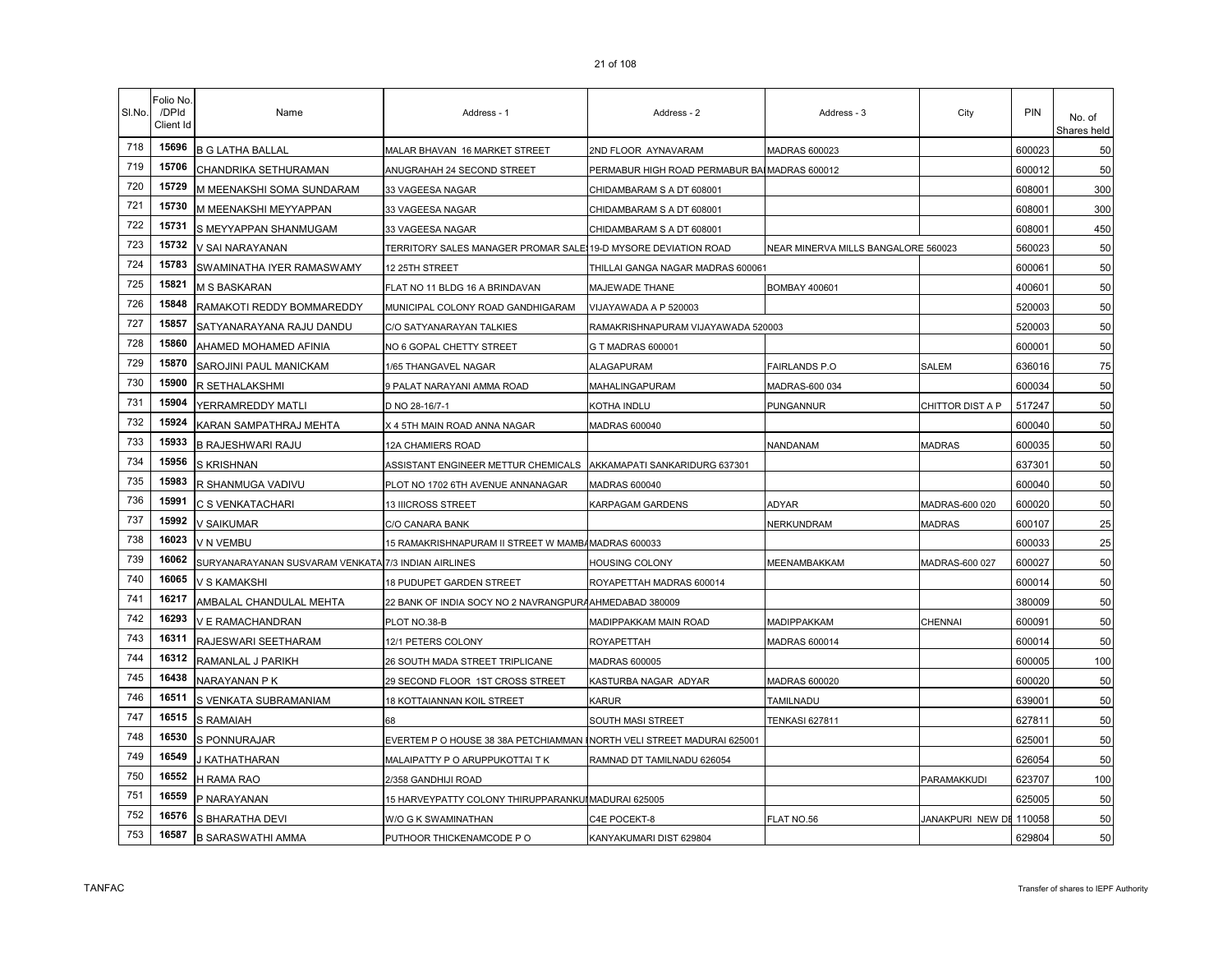| SI.No. | Folio No<br>/DPId<br>Client Id | Name                        | Address - 1                        | Address - 2                              | Address - 3                              | City                    | PIN    | No. of<br>Shares held |
|--------|--------------------------------|-----------------------------|------------------------------------|------------------------------------------|------------------------------------------|-------------------------|--------|-----------------------|
| 754    | 16599                          | P GNANAMBAL                 | 8 16/3 WILSON SODA FACTORY STREET  | CHINNALAPATTI MADURAI DT 624301          |                                          |                         | 624301 | 50                    |
| 755    | 16613                          | M MOHAMED NASURUDEEN        | C/O EVEREST TOBACCO CO             | VELVAR KOTTAI P O DINDIGUL               | MADURAI D T 624803                       |                         | 624803 | 50                    |
| 756    | 16703                          | <b>INDER JIT</b>            | 3/70 ROOP NAGAR                    |                                          |                                          | DELHI                   | 110007 | 100                   |
| 757    | 16719                          | MOHINDER SINGH BHASIN       | 328 RAM NAGAR                      |                                          |                                          | <b>ROORKEE</b>          | 247667 | 50                    |
| 758    | 16742                          | IAGDISH PRASAD GUPTA        | RAMESH CHAND PURSHOTTAM DAS        | 4527 CLOTH MARKET DELHI 110006           |                                          |                         | 110006 | 50                    |
| 759    | 16749                          | SHRI KANT SAHAI             | M R BROTHERS 4508 CLOTH MARKET     | DELHI 110006                             |                                          |                         | 110006 | 50                    |
| 760    | 16781                          | USHA KAPURIA                | B-47 N D S E PART II               |                                          |                                          | <b>NEW DEHI</b>         | 110049 | 50                    |
| 761    | 16802                          | DINESH CHANDRA MAJUMDAR     | A/515 H.B.TOWN                     | PURBAYAN                                 | P.O.SODEPUR                              | <b>KOLKATA</b>          | 700110 | 50                    |
| 762    | 16810                          | AMAL KUMAR BANERJEE         | <b>B7/49 GANDHI NAGAR</b>          | <b>BANDRA E</b>                          | BOMBAY-400 051                           |                         | 400051 | 50                    |
| 763    | 16847                          | URMILLA PARYANI             | 1596 SECTOR 15                     | ESCORT FORD ROAD FARIDABAD HARYANA 12100 |                                          |                         | 121005 | 50                    |
| 764    | 16875                          | RAJNI MALHOTRA              | <b>B-47 NDSE PART II</b>           |                                          |                                          | <b>NEW DELHI</b>        | 110049 | 50                    |
| 765    | 16876                          | JAGDISH RAJ KAPURIA         | B-47                               | NDSE-II                                  | <b>NEW DELHI 110049</b>                  |                         | 110049 | 50                    |
| 766    | 16895                          | SURENDRA KUMAR MANGLIK      | C/O MUNNAN LAL PARMESH KUMAR       | CHHAVNI BAZAR BAHRAICH UP                |                                          |                         |        | 50                    |
| 767    | 16964                          | K M ANANTHARAMAN            | C/O AUTOMOBILE PRODUCTS OF INDIA   | 911 ANSAL BHAWAN LTD 16 K G MARG         |                                          | <b>NEW DELHI</b>        | 110001 | 50                    |
| 768    | 16985                          | <b>RAMNATH BATRA</b>        | C/O UDAY ELEC EQUIPMENT CO K BLOCK | CONNAUGHT CIRCUS NEW DELHI 110001        |                                          |                         | 110001 | 100                   |
| 769    | 16990                          | SARLA MUJOO                 | C/O P N PADROO                     | H NO.1944                                | SECTOR-9                                 | <b>FARIDABAD</b>        |        | 50                    |
| 770    | 17009                          | KAILASH POPLI               | 2875 KUCHA CHELLAN                 | DARYA GANJ                               |                                          | <b>NEW DELHI</b>        | 110002 | 50                    |
| 771    | 17010                          | <b>MANOJ POPLI</b>          | 2875 KUCHA CHELLAN                 | DARYA GANJ                               |                                          | <b>NEW DELHI</b>        | 110002 | 50                    |
| 772    | 17011                          | <b>NEERU POPLI</b>          | 2875 KUCHA CHELLAN                 | DARYA GANJ                               |                                          | <b>NEW DELHI</b>        | 110002 | 50                    |
| 773    | 17022                          | SHRI KANT SAHAI             | C/O M R BROTHERS                   | 4508 CLOTH MARKET DELHI 110006           |                                          |                         | 110006 | 50                    |
| 774    | 17247                          | <b>SHANTI DEVI JAIN</b>     | 2942 KATRA KHUSHAL RAI             | KINARI BAZAR DELHI 110006                |                                          |                         | 110006 | 50                    |
| 775    | 17266                          | JITENDER KUMAR SURI         | FLAT NO 34 PKTB ALAKNANDA          | D D A FLATS KALKAJI NEW DELHI 110019     |                                          |                         | 110019 | 50                    |
| 776    | 17267                          | AVINASH CHANDER GUPTA       | HOUSE NO 777 NEAR MAIN BUS STAND   | <b>TIMARPUR</b>                          | DELHI 110007                             |                         | 110007 | 50                    |
| 777    | 17268                          | RAKESH KUMAR GUPTA          | M/S MAHESH GUPTA AND CO            | CHARTERED ACCOUNTANT                     | 102 PANKAJ CHAMBER 3<br>COMMUNITY CENTRE | PREET VIHAR DELH 110092 |        | 50                    |
| 778    | 17299                          | RADHA AGARWAL               | C/O MR M S AGARWAL                 | 12-B PUSHPANJALI APTS                    | PRIYADARSHINI NAGAR                      | <b>BAREILY</b>          | 243122 | 50                    |
| 779    | 17312                          | VIJAYA KRISHNAMURTHY        | C/O SMT ALAMELU AMMAL              | 29 III CROSS ROAD FIRST FLOOR            | RAMAKRISHNA NAGAR                        | <b>MADRAS</b>           | 600028 | 25                    |
| 780    | 17343                          | <b>BEENA</b>                | C/O DR S SWAROOP 41 ESI COLONY     | BASAI DARA PUR NEW DELHI 110015          |                                          |                         | 110015 | 50                    |
| 781    | 17364                          | HAMESH CHANDER SHARMA       | 33/29 EAST PATEL NAGAR             |                                          |                                          | <b>NEW DELHI</b>        | 110008 | 50                    |
| 782    | 17389                          | HAR SIMRAN SINGH MENDIRATTA | H 9/39 RAJOURI GARDEN EXTN         | NEW DELHI 110027                         |                                          |                         | 110027 | 50                    |
| 783    | 17431                          | <b>BHOLA NATH</b>           | C/O DR H N PRASAD SINGHAL          | C-28 SECTOR 26                           | <b>GAUTAMBUDHNAGAR</b>                   | NOIDA (U.P.)            | 201301 | 100                   |
| 784    | 17446                          | SOPRIYO ROYCHOWDHURY        | HOUSE NO 661                       | SECTOR 21 A                              | FARIDABAD                                | <b>HARYANA</b>          | 121002 | 100                   |
| 785    | 17448                          | <b>BALA PRASAD SHARMA</b>   | 1360 KATRA LEHSWAN CHANDANI CHOWK  | DELHI 110006                             |                                          |                         | 110006 | 50                    |
| 786    | 17471                          | <b>GAJINDAR KUMAR DUA</b>   | HQ WESTERN COMMAND                 |                                          |                                          | CHANDMANDIR             | 134107 | 50                    |
| 787    | 17510                          | ZAHEER UDDIN                | DEPT OF STATISTICS                 | A M U ALIGARH I P 202001                 |                                          |                         | 202001 | 75                    |
| 788    | 17511                          | AMALENDU SARKAR             | C/O HINDUSTAN SANITARYWARE &       | <b>INDUSTRIES LIMITED</b>                | BAHADURGARH DIST ROHTAK HR 124507        |                         | 124507 | 150                   |
| 789    | 17556                          | <b>JANARDAN KULWAL</b>      | B 3/12 RAJASTHALI APARTMENT        | PITAMPURA                                | MADHUBAN CHOWK                           | DELHI                   | 110034 | 50                    |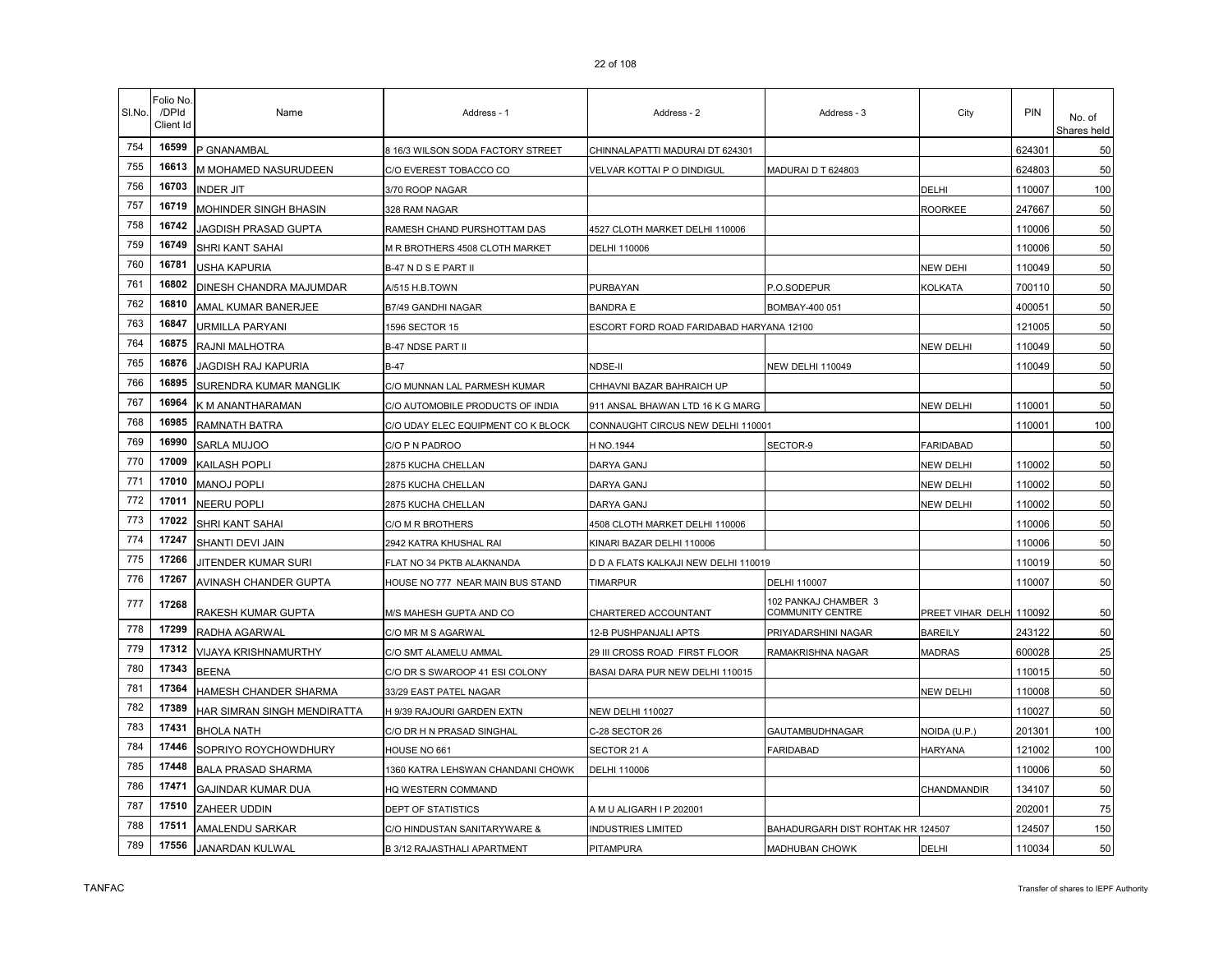|  | <b>ZJUITUO</b> |  |
|--|----------------|--|
|  |                |  |
|  |                |  |

| SI.No. | Folio No.<br>/DPId<br>Client Id | Name                        | Address - 1                                                       | Address - 2                                    | Address - 3                | City        | <b>PIN</b> | No. of<br>Shares held |
|--------|---------------------------------|-----------------------------|-------------------------------------------------------------------|------------------------------------------------|----------------------------|-------------|------------|-----------------------|
| 790    | 17584                           | NISHI BALI                  | 281-L NEW COLONEY                                                 | PALWAL DISTT FARIDABAD 121102                  |                            |             | 121102     | 50                    |
| 791    | 17585                           | <b>MADAN LAL</b>            | 281-C NEW COLONEY                                                 | PALWAL DISTT FARIDABAD 121102                  |                            |             | 121102     | 50                    |
| 792    | 17644                           | MEENAKSHI SAWHNEY           | 109 B LAWYERS LANE                                                | NEW MANDI MUZZAFAR NAGAR U P                   |                            |             |            | 100                   |
| 793    | 17710                           | SHAM MOHAN DEWAN            | HOUSE NO.115                                                      | <b>GROUND FLOOR</b>                            | SECOT 38-A                 | CHANDIGARH  | 160036     | 100                   |
| 794    | 17751                           | PREM LATA                   | B 649 SECTOR 6                                                    | VASANT KUNJ NEW DELHI                          |                            |             | 110070     | 75                    |
| 795    | 17763                           | SATISH CHANDER RATTAN       | A-3/60 JANAK PURI                                                 |                                                |                            | NEW DELHI   | 110058     | 50                    |
| 796    | 17772                           | M K RAJ MOHAN               | K-26B SAKET                                                       |                                                |                            | NEW DELHI   | 110017     | 50                    |
| 797    | 17781                           | <b>ANIL MAHAJAN</b>         | 11-B EVERSHINE APTS                                               | <b>VIKAS PURI</b>                              | NEW DELHI                  |             | 110018     | 100                   |
| 798    | 17812                           | RAJINDER KUMAR SINGAL       | SENIOR RESIDENT ST STEPHEN S HOSPITAL                             | TIS HAZARI DELHI 110054                        |                            |             | 110054     | 50                    |
| 799    | 17815                           | POONAM SINGAL               | W/O DR R K SINGAL SENIOR RESIDENT                                 | ST STEPHENS HOSPITAL TIS HAZARI                | <b>DELHI 110054</b>        |             | 110054     | 50                    |
| 800    | 17859                           | MANORANJAN WALIA            | C/O COLOUR CHEM LTD 905 NEW DELHI HOU!                            | 27 BARAKHAMBA ROAD NEW DELHI 110001            |                            |             | 110001     | 50                    |
| 801    | 17860                           | SHARDA WALIA                | C/O R.C.MEENA                                                     | 2A/002 KALYANI APTS                            | UNIT-8                     | BHUBANESWAR | 751012     | 50                    |
| 802    | 17871                           | <b>GEETHA TOOLEY</b>        | 02/05/2003                                                        | <b>EAST PATEL NAGAR</b>                        | <b>NEW DELHI</b>           |             | 110008     | 50                    |
| 803    | 17875                           | <b>GULZAR SINGH</b>         | III/C 18 LAJPAT NAGAR 3                                           |                                                |                            | NEW DELHI   | 110024     | 50                    |
| 804    | 17919                           | JAGDISH PRASHAD GUPTA       | D C M RETAIL STORE SARAI ROHILLIA                                 | NEW ROHTAK ROAD NEW DELHI 110005               |                            |             | 110005     | 50                    |
| 805    | 17975                           | <b>G M G SARAN DASS</b>     | C/O SH BHAGWAN DASS                                               | 2 G/80 N I T FARIDABAD HARYANA 121001          |                            |             | 121001     | 50                    |
| 806    | 17992                           | <b>DEVI PRASAD</b>          | 12/8 MALVIYA NAGAR EXTN SAKET PUSHP VII M B ROAD NEW DELHI 110017 |                                                |                            |             | 110017     | 50                    |
| 807    | 18037                           | SUMITRA DEVI SHARMA         | C/O PRAKASH TUBES LTD PRAKASH NAGAR                               | BAHADUR GARH 124507                            |                            |             | 124507     | 50                    |
| 808    | 18042                           | <b>SUNITA GOEL</b>          | D-36 SATAYAWATI COLONY                                            | ASHOK VIHAR PHASE III DELHI 110052             |                            |             | 110052     | 50                    |
| 809    | 18052                           | ABDUL QADIR SIDDIQUI        | 1695 GALI TAKHAT WALI SUIWALAN                                    | DELHI 110002                                   |                            |             | 110002     | 50                    |
| 810    | 18054                           | SWINDER KUMAR NIRWANI       | A-92 SATISH PARK MODINAGAR                                        | DIST GHAZIABAD U P 201204                      |                            |             | 201204     | 50                    |
| 811    | 18055                           | <b>VIPIN SHARMA</b>         | C/O INDIAN COMMERCIAL CO P LTD                                    | 8 SHAHEED BHAGAT SINGH MARG                    | NEW DELHI 110001           |             | 110001     | 50                    |
| 812    | 18056                           | JOYASHREE BHATTACHARYA      | <b>B-190 SECTOR 19</b>                                            | NOIDA                                          | DIST GHAZIABAD (UP) 201301 |             | 201301     | 100                   |
| 813    | 18106                           | RAMESH KUMAR KANSAL         | H NO WZ77 OLD VILL SHAKUR PUR                                     | DELHI 110034                                   |                            |             | 110034     | 50                    |
| 814    | 18107                           | <b>KRISHAN LAL KANSAL</b>   | H NO WZ77 OLD VILL SHAKUR PUR                                     | DELHI 110034                                   |                            |             | 110034     | 50                    |
| 815    | 18175                           | <b>SOM DATTA</b>            | 71/72 PREM NAGAR P O JANAKPURI                                    | <b>NEW DELHI 110058</b>                        |                            |             | 110058     | 50                    |
| 816    | 18184                           | SATISH CHANDRA KAUSHIK      | DII/40 KAKA NAGAR                                                 |                                                |                            | NEW DELHI   | 110003     | 50                    |
| 817    | 18245                           | RAJESH GAUR                 | K27E SAKET                                                        |                                                |                            |             | 110017     | 50                    |
| 818    | 18279                           | <b>AMRIK SINGH</b>          | C/O SUNIL DATT UPPAL F-5 NIZAMUDDIN WESNEW DELHI 110013           |                                                |                            |             | 110013     | 50                    |
| 819    | 18280                           | SOM PARKASH CHAWLA          | C/O SUNIL DATT UPPAL F-5 NIZAMUDDIN WESNEW DELHI 110013           |                                                |                            |             | 110013     | 50                    |
| 820    | 18281                           | HARISH CHANDRA MAKRANDI     | C/O SUNIL DATT UPPAL F-5 NIZAMUDDIN WESNEW DELHI 110013           |                                                |                            |             | 110013     | 50                    |
| 821    | 18282                           | THAKUR DAS                  | C/O SUNIL DATT UPPAL F-5 NIZAMUDDIN WESNEW DELHI 110013           |                                                |                            |             | 110013     | 50                    |
| 822    | 18292                           | RASHMI PRIYADARSHANI BHUTTA | <b>DIRECTOR (IAS)</b>                                             | ROOM NO.368-A MINISTRY OF RURAL DKRISHI BHAVAN | DEPT OF RURAL DEVELOPMENT  | NEW DELHI   | 110001     | 50                    |
| 823    | 18412                           | JAGDISH NARAYAN MATHUR      | ADVOCATE SHRIPURA WEST                                            | KOTA RAJASTHAN 324006                          |                            |             | 324006     | 50                    |
| 824    | 18448                           | <b>D BANERJEE</b>           | C-9/9677 VASANT KUNJ                                              | NEW DELHI                                      |                            |             | 110070     | 50                    |
| 825    | 18456                           | N V RAMAN                   | 18 F JAIN LINES GAUSHALA MARG KISHAN GA DELHI 110006              |                                                |                            |             | 110006     | 50                    |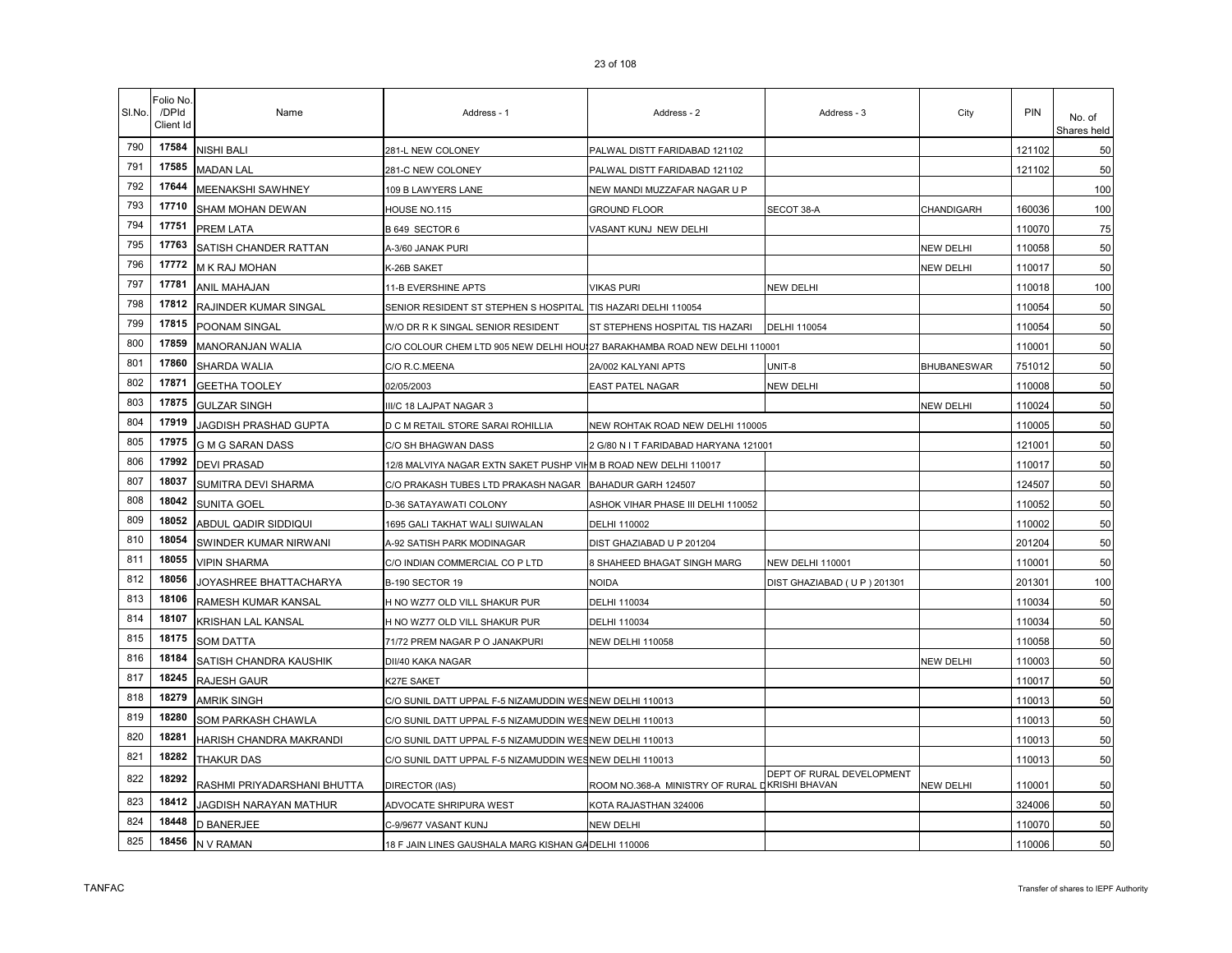| SI.No. | Folio No<br>/DPId<br>Client Id | Name                     | Address - 1                         | Address - 2                        | Address - 3                | City             | PIN    | No. of<br>Shares held |
|--------|--------------------------------|--------------------------|-------------------------------------|------------------------------------|----------------------------|------------------|--------|-----------------------|
| 826    | 18463                          | <b>REKHA GUPTA</b>       | 410-E DEV NAGAR KAROL BAGH          | <b>NEW DELHI 110005</b>            |                            |                  | 110005 | 50                    |
| 827    | 18483                          | <b>BINA SANGAL</b>       | SECTOR-14                           | HOUSE NO 185                       | VASUNDHARA                 | GHAZIABAD        | 201010 | 50                    |
| 828    | 18510                          | <b>BHARAT BHUSHAN</b>    | C/O WG CDR R M VERMA HQ WAC I A F   | SPSO SUBROTO PARK NEW DELHI 110010 |                            |                  | 110010 | 50                    |
| 829    | 18589                          | UPINDRA KRISHEN KAUL     | <b>B 2/71 SAFDARJUNG ENCLAVE</b>    |                                    |                            | DELHI            | 110029 | 50                    |
| 830    | 18606                          | SUSHIL KAUR              | 74 SECTOR 16 A                      |                                    |                            | <b>FARIDABAD</b> | 121002 | 50                    |
| 831    | 18641                          | RAMAN AGGARWAL           | R-37                                | NEW RAJINDER NAGAR                 | <b>NEW DELHI</b>           |                  |        | 50                    |
| 832    | 18661                          | SHAKUNTALA BANSAL        | G2 893 SAROJINI NAGAR               |                                    |                            | <b>NEW DELHI</b> | 110023 | 50                    |
| 833    | 18662                          | <b>RAM NIWAS</b>         | G2 893 SAROJINI NAGAR               |                                    |                            | <b>NEW DELHI</b> | 110023 | 50                    |
| 834    | 18871                          | ANITA GUPTA              | C/O SH NAVIN KUMAR GUPTA            | ABHAY KHAND-1/43, HIG DOUBLE       | STOREY, INDIRAPURAM        | GHAZIABAD U.P    | 201010 | 50                    |
| 835    | 18901                          | OM PRAKASH SAHU          | KOTHI OF LATE SAHU RAM KISHAN       | 26 SAHUKARA PILIBHIT U P 262001    |                            |                  | 262001 | 50                    |
| 836    | 18905                          | PRAKASH CHANDER UPADHYAY | H N 573/19 VIJAY PARK               | MAUJPUR DELHI 110053               |                            |                  | 110053 | 50                    |
| 837    | 18947                          | MONA JAIN                | 1-17 RANI JHANSI ROAD               |                                    |                            | <b>NEW DELHI</b> | 110055 | 50                    |
| 838    | 18948                          | NARENDRA KUMAR JAIN      | 1/17 RANI JHANSI ROAD               |                                    |                            | <b>NEW DELHI</b> | 110055 | 50                    |
| 839    | 18952                          | ARUP BHATTACHARYA        | B1/1123 VASANT KUNJ                 | NEW DELHI                          |                            |                  | 110070 | 50                    |
| 840    | 18956                          | <b>RAHUL SUD</b>         | A-151 VIKASPURI BODELLA             |                                    |                            | NEW DELHI        | 110018 | 50                    |
| 841    | 18968                          | <b>RAJKUMARI SIKRI</b>   | 31 CHANDER NAGAR A BLOCK JANAKPURI  | <b>NEW DELHI 110058</b>            |                            |                  | 110058 | 50                    |
| 842    | 18973                          | SURINDER NATH KAPUR      | Q 2 RAJOURI GARDEN                  |                                    |                            | NEW DELHI        | 110027 | 75                    |
| 843    | 19003                          | RAJESH MATHUR            | C/O M P MATHUR                      | RAJESH BHAWAN CHACHA WALIGALI      | GANJ BASODA 464221         |                  | 46422  | 50                    |
| 844    | 19006                          | POONAM AGGARWAL          | B-175 GREATER KAILASH I             |                                    |                            | <b>NEW DELHI</b> | 110048 | 50                    |
| 845    | 19093                          | VIRENDRA KUMAR NARANG    | <b>B-6 GOLDEN PARK SHIV PURI</b>    |                                    |                            | DELHI            | 110051 | 50                    |
| 846    | 19121                          | PUSHPA SINGH             | 68-C                                | TYPE-II SECTOR-IV                  | <b>DIZ AREA</b>            | <b>NEW DELHI</b> | 110001 | 50                    |
| 847    | 19150                          | KEDIA KRISHNA            | SECOND FLOOR MAHALAXMI MARKET       | <b>BHAGIRATH PALACE</b>            | CHANDNI CHOWK DELHI 110006 |                  | 110006 | 100                   |
| 848    | 19154                          | S S MANCHANDA            | 1/304 KASHMERE GATE                 |                                    |                            | DELHI            | 110006 | 50                    |
| 849    | 19157                          | NIRMAL SHARMA            | 17/69 THAN SINGH NAGAR              | NEW ROHTAK ROAD N DELHI 110005     |                            |                  | 110005 | 50                    |
| 850    | 19288                          | VIDYA VATI JAUHAR        | D-15 CHAITRABAN SOCIETY             | <b>ITI ROAD</b>                    | AUNDH                      | <b>PUNE</b>      | 411007 | 50                    |
| 851    | 19297                          | S N MATHUR               | FLAT NO. 49-A                       | POCKET-C                           | SIDHARTHA EXTENTION        | <b>NEW DELHI</b> | 110014 | 50                    |
| 852    | 19330                          | PREM NATH VERMA          | C/O STATE BANK OF INDIA JAMA MASJID |                                    |                            | DELHI            |        | 50                    |
| 853    | 19350                          | NITA CHOPRA              | <b>439 MATHURA ROAD</b>             | JANGPURA NEW DELHI 110014          |                            |                  | 110014 | 50                    |
| 854    | 19352                          | <b>ANJLA KOHLI</b>       | <b>B-5 JUNGPURA EXTENSION</b>       |                                    |                            | <b>NEW DELHI</b> | 110014 | 50                    |
| 855    | 19360                          | AMAR NATH MONGA          | 3/13 KALKAJI EXTENSION              |                                    |                            | <b>NEW DELHI</b> | 110019 | 50                    |
| 856    | 19372                          | <b>SHAKUNTLA SINGAL</b>  | C/O JAGDISH & CO                    | 24-E KAMLA NAGAR                   | <b>DELHI 110007</b>        |                  | 110007 | 50                    |
| 857    | 19373                          | <b>ANITA SINGAL</b>      | C/O JAGDISH & CO 24E KAMLA NAGAR    | DELHI 110007                       |                            |                  | 110007 | 50                    |
| 858    | 19374                          | NIHAL CHAND SINGAL       | C/O JAGDISH & CO 24E KAMLA NAGAR    | DELHI 110007                       |                            |                  | 110007 | 50                    |
| 859    | 19377                          | SURINDER MOHAN CHUGH     | H NO. 143-R                         | MODEL TOWN                         | P O SONEPAT                | <b>HARYANA</b>   |        | 50                    |
| 860    | 19394                          | NINA GUPTA               | C II/114 MOTI BAGH I                | SHANTI PATH NEW DELHI 110021       |                            |                  | 110021 | 100                   |
| 861    | 19399                          | VINOD KUMAR CHAWLA       | HOUSE NO 9-A BLOCK F                | SAKET NEW DELHI 110017             |                            |                  | 110017 | 50                    |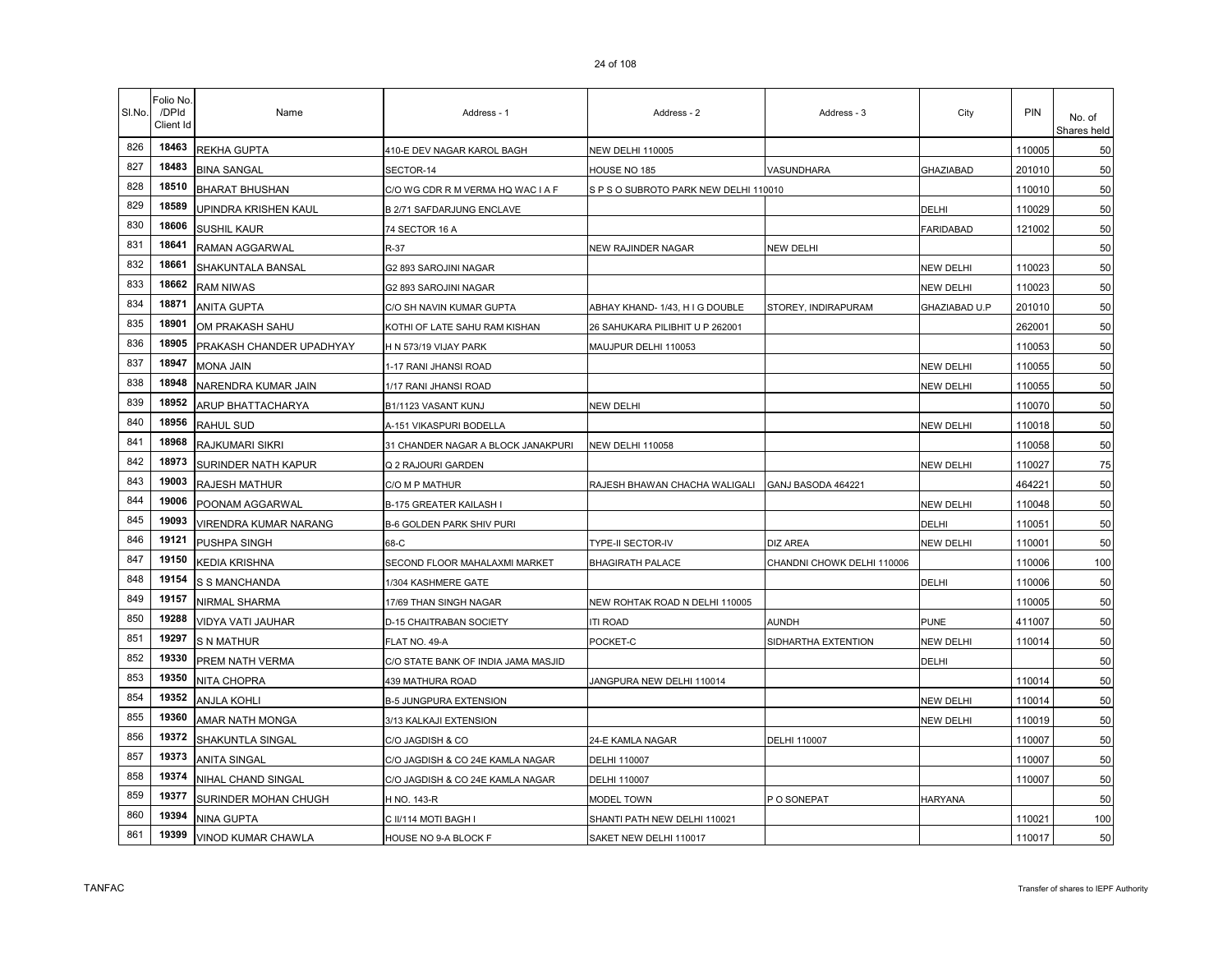| SI.No. | Folio No.<br>/DPId<br>Client Id | Name                   | Address - 1                                                   | Address - 2                                                | Address - 3                                    | City                    | <b>PIN</b> | No. of<br>Shares held |
|--------|---------------------------------|------------------------|---------------------------------------------------------------|------------------------------------------------------------|------------------------------------------------|-------------------------|------------|-----------------------|
| 862    | 19468                           | ASHOK KUMAR RAKSHIT    | 126A/D GANDHI NAGAR                                           |                                                            |                                                | <b>UMMAL</b>            | 180004     | 50                    |
| 863    | 19489                           | SHOMENDRA NARAIN ROY   | A-62, SUDHARSHAN CHS,                                         | PLOT NO:38,SECTOR-17,                                      | VASHI                                          | NAVI MUMBAI MAHA 400705 |            | 50                    |
| 864    | 19502                           | <b>GEETHA VASAN</b>    | E-208 NEW RAJENDRA NAGAR                                      |                                                            |                                                | NEW DELHI               | 110060     | 50                    |
| 865    | 19529                           | DEB DAS BHATTACHARYA   | D-114 VIVEK VIHAR SHAHDARA                                    |                                                            |                                                | DELHI                   | 110032     | 50                    |
| 866    | 19563                           | DHANRAJ KUMAR GIDWANI  | C/O DHANLAXMI VASTRALYA DALAL STREET                          | SANT ROAD PMS GUJ 389120                                   |                                                |                         | 389120     | 50                    |
| 867    | 19582                           | C L MALHOTRA           | FLAT NO I ELECT SUB STATION                                   | SAN MARTIN MARG                                            | <b>BAPU DHAM</b>                               | NEW DELHI               | 110021     | 50                    |
| 868    | 19626                           | OM PRAKASH SONI        | C/O COMPUTRONICS INDIA 16 RING ROAD                           | LAJPAT NAGAR IV NEW DELHI 110024                           |                                                |                         | 110024     | 50                    |
| 869    | 19638                           | TEJINDER SINGH OBEROI  | 6/50 OLD DOUBLE STOREY                                        | LAJPAT NAGAR IV N DELHI 110024                             |                                                |                         | 110024     | 100                   |
| 870    | 19646                           | JAG ROSHAN LAL BANSAL  | SUPER GENRAL STORE CHOWK SARVAT GAT MUZAFFAR NAGAR U P 251002 |                                                            |                                                |                         | 251002     | 50                    |
| 871    | 19655                           | SEEMA GROVER           | D-1037 NEW FRIENDS COLONY                                     | <b>NEW DELHI 110065</b>                                    |                                                |                         | 110065     | 50                    |
| 872    | 19690                           | RAM PRAKASH OBEROI     | D11/48 KIDWAI NAGAR EAST                                      |                                                            |                                                | NEW DELHI               | 110023     | 100                   |
| 873    | 19736                           | KANTA VIJ              | D 3/12 VASANT VIHAR                                           |                                                            |                                                | NEW DELHI               | 110057     | 50                    |
| 874    | 19810                           | SARLA SRIVASTAVA       | C/O SHRI M B SRIVASTAVA                                       | C/D 355 SECTOR III                                         | H E C COLONY JAGANNATH NAGAIRANCHI BIHAR 83400 |                         | 834004     | 50                    |
| 875    | 19820                           | <b>VEENA MALLIK</b>    | SECTOR III-228 SADIQ NAGAR                                    | NEW DELHI 110049                                           |                                                |                         | 110049     | 50                    |
| 876    | 19836                           | <b>ASHOK BHATIA</b>    | 145 LAXMI BAI NAGAR                                           | NEW DELHI-110 023                                          |                                                |                         | 110023     | 50                    |
| 877    | 19861                           | RAVINDER PAL SINGH     | H-17/14 MALVIYA NAGAR                                         |                                                            |                                                | NEW DELHI               | 110017     | 50                    |
| 878    | 19886                           | <b>HARI PARKASH</b>    | G-3 DESU COLONY OLD JEEWAN NAGAR KILONEW DELHI 110014         |                                                            |                                                |                         | 110014     | 50                    |
| 879    | 19915                           | JATINDER KAUR REKHI    | II-F-26 LAJPAT NAGAR                                          |                                                            |                                                | NEW DELHI               | 110024     | 50                    |
| 880    | 19921                           | NARENDAR KUMAR JAIN    | 419 TURAB NAGAR RAMNAGAR KIRANA MAND GHAZIABAD 201001         |                                                            |                                                |                         | 201001     | 50                    |
| 881    | 19922                           | UMA SHANKER PANDEY     | 419 KIRYANA MANDI RAM NAGAR                                   |                                                            |                                                | GHAZIABAD U P           |            | 50                    |
| 882    | 19962                           | <b>MANJUL MATHUR</b>   | 1 C/43 NEW ROHTAK ROAD                                        |                                                            |                                                | NEW DELHI               | 110005     | 50                    |
| 883    | 19971                           | SNEH LATA GUPTA        | 413 A RAM NAGAR                                               |                                                            |                                                | GHAZIABAD UP            | 201001     | 50                    |
| 884    | 19976                           | KEWAL KRISHAN NARULA   | C/O 44/2899 ARYA SAMAJ ROAD                                   | <b>BEADON PURA</b>                                         | KAROL BAGH                                     | NEW DELHI               | 110005     | 50                    |
| 885    | 19978                           | LAKSHMI GUPTA          | Y 12 NARAINA WARE HOUSING AREA                                | <b>NEW DELHI 110028</b>                                    |                                                |                         | 110028     | 25                    |
| 886    | 20032                           | JASVEENA KOHLI         | 191 MADHU BAN                                                 | DELHI (EAST)                                               |                                                |                         | 110092     | 75                    |
| 887    | 20118                           | ABDUL MAJID KHAN       | HOUSE NO 2001 KUCHA CHAITAN DARYA GANNEW DELHI 110002         |                                                            |                                                |                         | 110002     | 50                    |
| 888    | 20121                           | <b>RAJKALI</b>         | M/S S P SINGHAL 156 PAKKI MORI                                | GHAZIABAD UP 201001                                        |                                                |                         | 201001     | 50                    |
| 889    | 20164                           | VED PRAKASH BOHNTHIYAL | E-4 AYURVIGYAN NAGAR                                          | ANDREWS GANJ                                               |                                                | NEW DELHI               |            | 50                    |
| 890    | 20264                           | YASHPAL SAPRA          | 33 DR MUKERJI NAGAR WEST                                      | P O KINGS WAY DELHI 110009                                 |                                                |                         | 110009     | 50                    |
| 891    | 20289                           | CHANCHAL NARANG        | II B/45 LAJPAT NAGAR                                          |                                                            |                                                | N DELHI                 | 110024     | 50                    |
| 892    | 20303                           | VIRENDER KUMAR DUA     | C-51 JHILMILLA COLONY                                         | SHAHDARA DELHI 110032                                      |                                                |                         | 110032     | 50                    |
| 893    | 20386                           | ARUN KUMAR GUPTA       | D-58 EAST OF KAILASH                                          |                                                            |                                                | <b>NEW DELHI</b>        | 110065     | 50                    |
| 894    | 20387                           | P DEVADAS SHENOY       | SENIOR MANAGER CANARA BANK                                    | ROOM NO 2 4&5 LSC COMPLEX SHEIKH PHASE II NEW DELHI 110017 |                                                |                         | 110017     | 50                    |
| 895    | 20500                           | OM PRAKASH AGARWAL     | C/O SHRI ASHOK KUMAR EXECUTIVE ENGINE A-8 MANSAROVAR COLONY   |                                                            | RAMGHAT ROAD                                   | ALIGARH                 | 202001     | 50                    |
| 896    | 20583                           | CHANDER PRABHA SASAN   | S-263                                                         | <b>GREATER KAILASH II</b>                                  |                                                | NEW DELHI               | 110048     | 50                    |
| 897    | 20605                           | JASBIR SINGH BAVEJA    | C3/70 JANAKPURI                                               | <b>NEW DELHI</b>                                           | 110058                                         |                         | 110058     | 50                    |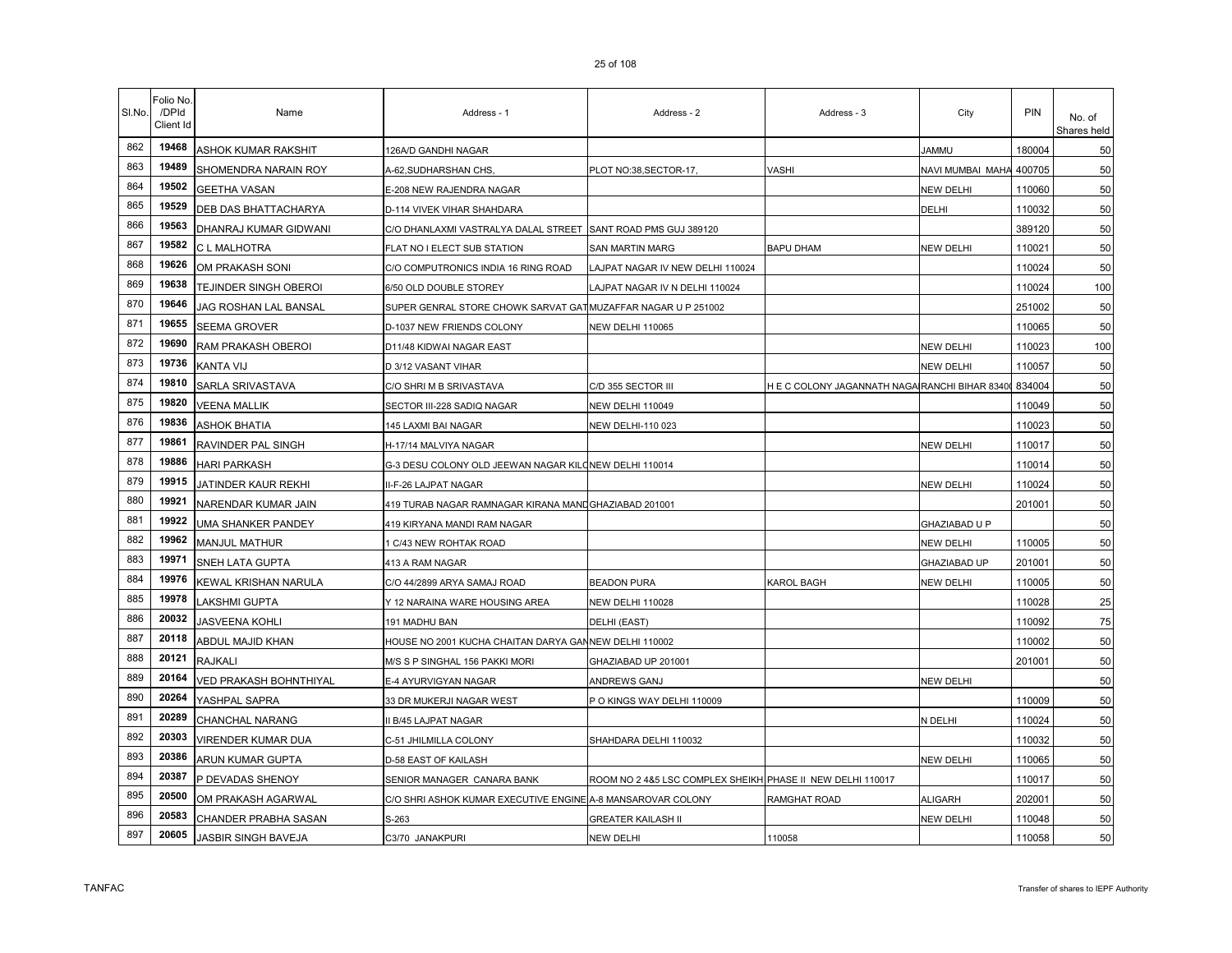| SI.No. | <sup>=</sup> olio No<br>/DPId<br>Client Id | Name                         | Address - 1                                           | Address - 2                             | Address - 3             | City                 | <b>PIN</b> | No. of<br>Shares held |
|--------|--------------------------------------------|------------------------------|-------------------------------------------------------|-----------------------------------------|-------------------------|----------------------|------------|-----------------------|
| 898    | 20662                                      | UDAI PARKASH SINGH           | B-I-B/16 JANAK PURI                                   |                                         |                         | NEW DELHI            | 110058     | 50                    |
| 899    | 20727                                      | <b>BALGOPAL MISRA</b>        | C-II/71 BAPA NAGAR                                    |                                         |                         | NEW DELHI            |            | 50                    |
| 900    | 20769                                      | <b>SUBHASH ARORA</b>         | 18-C BASANT LOK                                       | VASANT VIHAR NEW DELHI 110057           |                         |                      | 110057     | 100                   |
| 901    | 20770                                      | ARVINDA ARORA                | 18-C BASANT LOK                                       | VASANT VIHAR NEW DELHI 110057           |                         |                      | 110057     | 100                   |
| 902    | 20782                                      | SAROJ ARORA                  | C/O S C ARORA                                         | A-458 DEFENCE COLONY                    |                         | NEW DELHI            | 110008     | 50                    |
| 903    | 20786                                      | SAVITRI DEVI JAIN            | PREM BHAWAN KOTHI NO C-136                            | EAST OF KAILASH PART I NEW DELHI 110065 |                         |                      | 110065     | 50                    |
| 904    | 20788                                      | ARJAN KUMAR                  | A-3 GREATER KAILASH                                   | <b>ENCLAVE-I</b>                        | <b>NEW DELHI 110048</b> |                      | 110048     | 50                    |
| 905    | 20789                                      | SUSHMA MAHESHWARI            | 1947 KATRA KHUSHAL RAI                                | KINARI BAZAR DELHI 110006               |                         |                      | 110006     | 50                    |
| 906    | 20808                                      | ANIL KUMAR MAHESHWARI        | 1947 KATRA KHUSHAL RAI                                | KINARI BAZAR DELHI 110006               |                         |                      | 110006     | 50                    |
| 907    | 20842                                      | KIRANJIT KAUR                | RATRA BUILDING                                        | SADAR BAZAR                             | GURDASPUR (PB)          |                      |            | 50                    |
| 908    | 20855                                      | VIJAY KUMAR MAHESHWARI       | 1947 KATRA KHUSHAL RAI                                | KINARI BAZAR DELHI 110006               |                         |                      | 110006     | 50                    |
| 909    | 20902                                      | <b>AMARJIT SINGH</b>         | 16/41 JOSHI ROAD                                      | KAROL BAGH N DELHI 110005               |                         |                      | 110005     | 50                    |
| 910    | 20903                                      | <b>C K MITTAL</b>            | C/O MANISH TYPE CENTER                                | H NO C-219 GALI NO 10                   | <b>BHAJANPURA</b>       | DELHI                | 110053     | 100                   |
| 911    | 20905                                      | AMAR NATH SONI               | 8A/93 W E A KAROL BAGH                                |                                         |                         | NEW DELHI            | 110005     | 50                    |
| 912    | 20906                                      | <b>VIDYA VATI</b>            | 8A/93 W E A KAROL BAGH                                |                                         |                         | NEW DELHI            | 110005     | 50                    |
| 913    | 20910                                      | D K MITTAL                   | C/O MANISH TYPE CENTER                                | H NO C-219 GALI NO 10                   | BHAJANPURA              | DELHI                | 110053     | 50                    |
| 914    | 20942                                      | <b>SANT KUMAR</b>            | 77 KOTLA BAZAR                                        | KAILASH DAIRY                           | MEERUT CITY             | <b>JTTAR PRADESH</b> | 250002     | 50                    |
| 915    | 20954                                      | <b>B K KANWALIA</b>          | 12SAHEED BHAGAT SINGH MARG                            | <b>NEW DELHI 110001</b>                 |                         |                      | 110001     | 50                    |
| 916    | 20962                                      | <b>MANJIT BHULLAR</b>        | FLAT NO 25/200 DESU COLONY JANAKPURI                  | NEW DELHI 110058                        |                         |                      | 110058     | 50                    |
| 917    | 20971                                      | DHANWANTI MALHOTRA           | 87 PREM NAGAR SUBZIMANDI                              |                                         |                         | NEW DELHI            | 110007     | 75                    |
| 918    | 21016                                      | KRISHAN LAL AUL              | M/S M K AGENCIES INDIA                                | 66 KHURSHID MARKET SADAR BAZAR          | DELHI 110006            |                      | 110006     | 50                    |
| 919    | 21021                                      | <b>ANITA PALTA</b>           | HOUSE NO 260                                          | SECTOR 14                               |                         | <b>FARIDABAD</b>     | 121007     | 50                    |
| 920    | 21180                                      | TRIBHAWAN KUMAR              | G 111 H T M COLONY HISSAR TEXTILE MILLS HISSAR 125002 |                                         |                         |                      | 125002     | 50                    |
| 921    | 21188                                      | KIRAN KUMAR CHOWDHRY         | C/O DR S L MEHRA 10 BIRBAL ROAD                       | JANGPURA EXTN NEW DELHI 110014          |                         |                      | 110014     | 50                    |
| 922    | 21189                                      | SATYA PAUL MEHRA             | C/O DR S L MEHRA 10 BIRBAL ROAD                       | JANGPURA EXTN NEW DELHI 110014          |                         |                      | 110014     | 50                    |
| 923    | 21304                                      | <b>FAINA DEVI</b>            | 3000 KUCHA NEEL KANTH DARYA GANJ                      | <b>NEW DELHI</b>                        |                         |                      |            | 100                   |
| 924    | 21419                                      | T G GOPALASWAMY              | 6-1-133/4/1 GROUND FLOOR                              | PADMA RAO NAGAR                         | SECUNDERABAD 500025     |                      | 500025     | 50                    |
| 925    | 21481                                      | MANJU                        | A-69-A MAYUR VIHAR                                    | PHASE-II                                | <b>NEW DELHI 110091</b> |                      | 110091     | 50                    |
| 926    | 21494                                      | <b>VIJAY KUMAR</b>           | K 49 GURDAWRA ROAD                                    | KOTLA MUBRAK PUR N DELHI 110003         |                         |                      | 110003     | 50                    |
| 927    | 21516                                      | DHARAM PAL GOYAL             | <b>B 53 SOAMI NAGAR</b>                               |                                         |                         | <b>NEW DELHI</b>     | 110017     | 100                   |
| 928    | 21519                                      | NEERA GOYAL                  | 114 NEW QUTAB ROAD                                    | <b>MARKET</b>                           | SADAR BAZAR             | DELHI                | 110006     | 100                   |
| 929    | 21545                                      | ASHA LATA SABHERWAL          | 10 HOSPITAL ROAD                                      | KIRBY PLACE DELHI CANTT 110010          |                         |                      | 110010     | 100                   |
| 930    | 21620                                      | HARICHAND VINODKUMAR PVT LTD | 16 OLD SEWA NAGAR MKT                                 |                                         |                         | N DELHI              |            | 50                    |
| 931    | 21648                                      | <b>BHATIA TARASINGH</b>      | 2750                                                  | RANJIT NAGAR                            | NEW DELHI               |                      | 110008     | 50                    |
| 932    | 21651                                      | SUKHVINDER SINGH             | 3260 RANJIT NAGAR                                     |                                         |                         | <b>NEW DELHI</b>     | 110008     | 50                    |
| 933    | 21652                                      | SANTOKH SINGH                | 2750 RANJIT NAGAR                                     |                                         |                         | <b>NEW DELHI</b>     | 110008     | 50                    |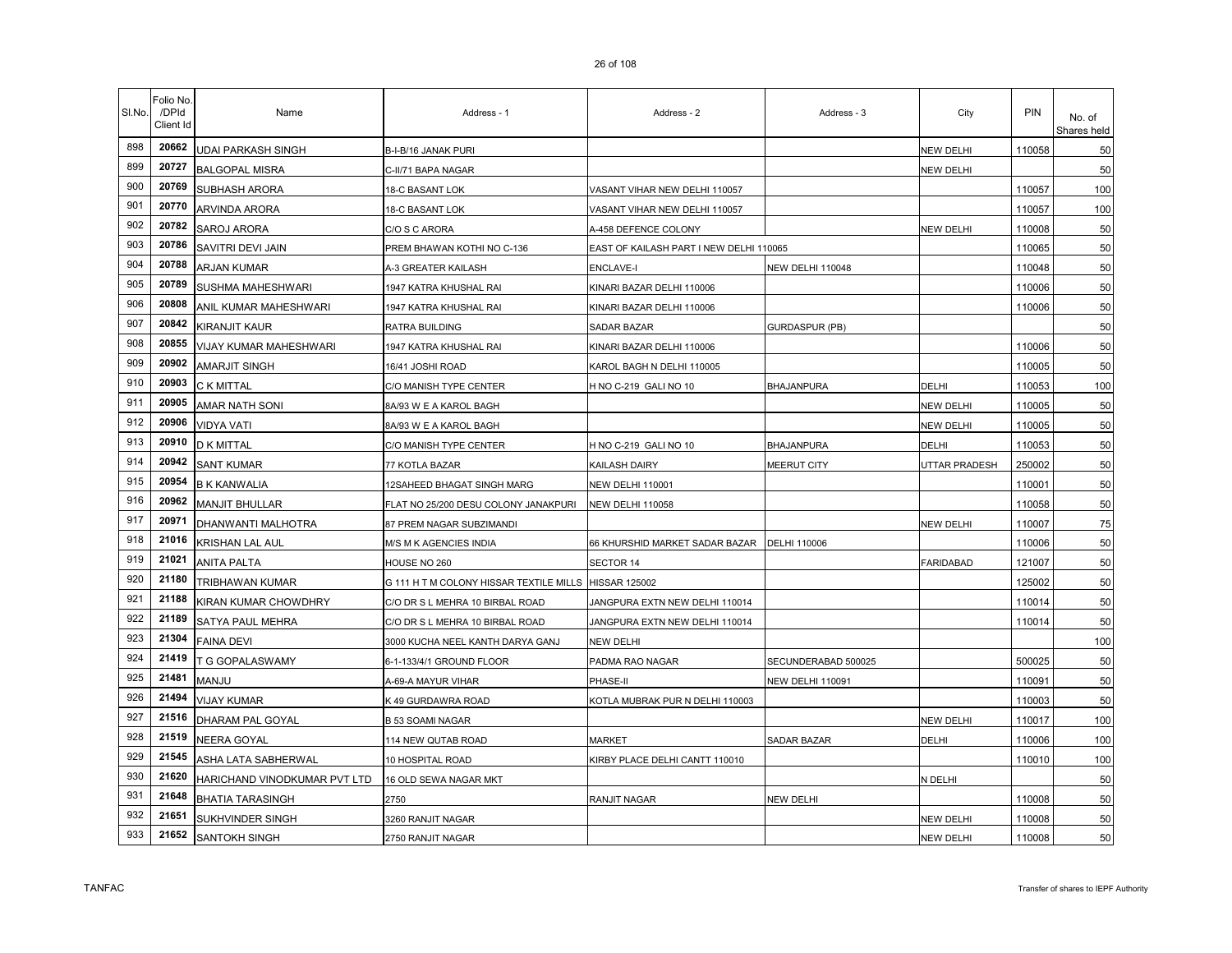| SI.No. | Folio No.<br>/DPId<br>Client Id | Name                                                 | Address - 1                                                      | Address - 2                      | Address - 3                           | City                    | <b>PIN</b> | No. of<br>Shares held |
|--------|---------------------------------|------------------------------------------------------|------------------------------------------------------------------|----------------------------------|---------------------------------------|-------------------------|------------|-----------------------|
| 934    | 21656                           | UPKAR SINGH KOHLI                                    | J-170 RAJOURI GARDEN                                             |                                  |                                       | NEW DELHI               | 110027     | 50                    |
| 935    | 21658                           | <b>SHIV KUMAR BHATIA</b>                             | C/O M/S JIWAN OIL TRADERS                                        |                                  | 2662 NAYA BAZAR                       | DELHI                   | 110006     | 100                   |
| 936    | 21683                           | JYOTI GUPTA                                          | SHYAM LALL EYE HOSPITAL MALKA GANJ                               | DELHI 110007                     |                                       |                         | 110007     | 50                    |
| 937    | 21684                           | PREM LATA GUPTA                                      | SHYAM LALL EYE HOSPITAL                                          | MALKA GANJ                       |                                       | DELHI                   | 110007     | 50                    |
| 938    | 21730                           | SURINDER ANAND                                       | 3047/DI                                                          | STREET NO 21                     | RANJIT NAGAR SOUTH PATEL NAINEW DELHI |                         | 110008     | 50                    |
| 939    | 21749                           | <b>RANBIR SINGH</b>                                  | 3/17 VIKRAM VIHAR LAJPAT NAGAR IV                                | NEW DELHI 110024                 |                                       |                         | 110024     | 100                   |
| 940    | 21823                           | Y RAGHAVAN                                           | 22 W E U C/O 56 A P O                                            |                                  |                                       |                         |            | 50                    |
| 941    | 21866                           | SUSHIL KUMAR AGARWAL                                 | KRISHNA MEDICAL STORE KOTHI GATE HAPU DISST GHAZIABAD U P 245101 |                                  |                                       |                         | 245101     | 50                    |
| 942    | 21946                           | <b>INDER JIT BHALLA</b>                              | 619 SECTOR 17                                                    | HOUSING BOARD COLONY             | <b>GURGAON</b>                        |                         | 122001     | 50                    |
| 943    | 21951                           | <b>AMNA BEGUM</b>                                    | C/O CHOWDHRY MODH KHAN                                           | 124 MIRCHOOTOLA                  | QASAIWARA                             | <b>BULAND SAHAR U P</b> | 203001     | 50                    |
| 944    | 21987                           | <b>VARINDER MALHOTRA</b>                             | C/O PARVEEN CHOPRA                                               | WZ 265 SRI NAGAR                 | SHAKUR BASTI                          | <b>NEW DELHI</b>        | 110034     | 50                    |
| 945    | 21989                           | ASHWANI KUMAR SHARMA                                 | BLOCK 34 QRT NO 335                                              | TYPE-II D F S V COLONY JANAKPURI | NEW DELHI                             |                         |            | 50                    |
| 946    | 21990                           | SHILA TANDON                                         | C/O MRS RITA SEHGAL H M T LTD                                    | BHARAT YUVAK BHAWAN              | 1 JAI SINGH RD N DELHI 110001         |                         | 110001     | 50                    |
| 947    | 21991                           | <b>CIRILO FERMINO RODRIGUES</b>                      | C/O STATE BANK OF PATIALA                                        | MANDI DABWALI-125 104            |                                       |                         | 125104     | 50                    |
| 948    | 22030                           | <b>DIWAN CHAND ARORA</b>                             | KC 83 KAVI NAGAR                                                 |                                  |                                       | GHAZIABAD               | 201002     | 100                   |
| 949    | 22119                           | ASIF FINANCE & INVESTMENT CO LTD 29A/1 ASAF ALI ROAD |                                                                  |                                  |                                       | NEW DELHI               | 110002     | 50                    |
| 950    | 22134                           | JITENDRA KUMAR TYAGI                                 | VETERINARY OFFICER                                               | MALEHARA                         | DIST HARDOI                           | U P                     |            | 50                    |
| 951    | 22146                           | <b>NEERA</b>                                         | C/O SHRI R P SHARMA                                              | HOUSE NO 1081 SECTOR III         | R K PURAM NEW DELHI 110022            |                         | 110022     | 50                    |
| 952    | 22147                           | <b>ANSHULI SARIN</b>                                 | C/O SHRI R P SHARMA                                              | HOUSE NO 1081 SECTOR III         | R K PURAM NEW DELHI 110022            |                         | 110022     | 50                    |
| 953    | 22151                           | HARBANS SINGH PRUTHI                                 | 2C/3 NEW ROHTAK ROAD                                             |                                  |                                       | <b>NEW DELHI</b>        | 110005     | 50                    |
| 954    | 22198                           | MITHILA JHA                                          | C/O HANUMAN MANDIR                                               | OPP 15A/19 EAST PATEL NAGAR      | <b>NEW DELHI 110008</b>               |                         | 110008     | 15                    |
| 955    | 22308                           | VEENA P SINGH                                        | 55 KOT KARNAIL SINGH                                             | SULTAN WIND ROAD                 | AMRITSAR                              | <b>PUNJAB</b>           | 143006     | 150                   |
| 956    | 22347                           | PRADEEP AHUJA                                        | D-61 HAUZ KHAS                                                   |                                  |                                       | <b>NEW DELHI</b>        | 110016     | 50                    |
| 957    | 22425                           | RAJESH CHANDRA AGARWAL                               | SUPERINTENDING ENGINEER                                          | TUBEWELL WORLD BANK COLONY       | PAKRI KA PUL POST LDA                 | <b>LUCKNOW</b>          | 226012     | 50                    |
| 958    | 22494                           | <b>GIRISH CHANDRA TEWARY</b>                         | 29 A POCKET A 11                                                 | KALKAJI EXTENSION                | <b>NEW DELHI 110019</b>               |                         | 110019     | 50                    |
| 959    | 22556                           | PRADEEP KUMAR TALUJA                                 | 170 ANAND VIHAR                                                  | PITAMPURA                        | DELHI                                 |                         | 110034     | 50                    |
| 960    | 22562                           | <b>INDRARANI</b>                                     | 54G SHEIKH SARAI II                                              |                                  |                                       | <b>NEW DELHI</b>        | 110017     | 50                    |
| 961    | 22563                           | <b>OMPARKASH</b>                                     | 54G SHEIKH SARAI II                                              |                                  |                                       | <b>NEW DELHI</b>        | 110017     | 50                    |
| 962    | 22605                           | NARESH CHANDRA DUBLISH                               | 228 SOTI GANJ                                                    | MEERUT-250 001 UP                |                                       |                         | 250001     | 50                    |
| 963    | 22636                           | <b>DWARKA DAS SURI</b>                               | BUNGLOW NO 7 ROAD NO 72 PUNJABI BAGH N DELHI 110026              |                                  |                                       |                         | 110026     | 50                    |
| 964    | 22658                           | PRATAP CHAND                                         | 6 AURANGZEB ROAD                                                 |                                  |                                       | <b>NEW DELHI</b>        | 110011     | 300                   |
| 965    | 22668                           | RAVINDRA KUMAR                                       | 72 KATRA MOCHIYAN LOHIA BAZAR                                    | MUZAFFAR NAGAR U P 251002        |                                       |                         | 251002     | 50                    |
| 966    | 22700                           | SATYA PRAKASH BANSAL                                 | 222-C POCKET - 1                                                 | MAYUR VIHAR PHASE - I            |                                       | <b>NEW DELHI</b>        | 110091     | 50                    |
| 967    | 22745                           | PARDEEP RUSTAGI                                      | <b>B 4/8 B KRISHAN NAGAR</b>                                     |                                  |                                       | <b>NEW DELHI</b>        | 110051     | 50                    |
| 968    | 22747                           | RAJENDRA PRASAD PANDAY                               | AL OTAIBA FSE P O BOX 5009                                       | DUBAI SHARJAH ROAD DUBAI U A E   |                                       |                         |            | 50                    |
| 969    | 22752                           | AKHAN SINGH                                          | S/O SRI PITAM SINGH                                              | VIA KHUSUM KHERA                 | P O HARIPUR NAYAK                     | <b>HALAWANI</b>         | 263139     | 50                    |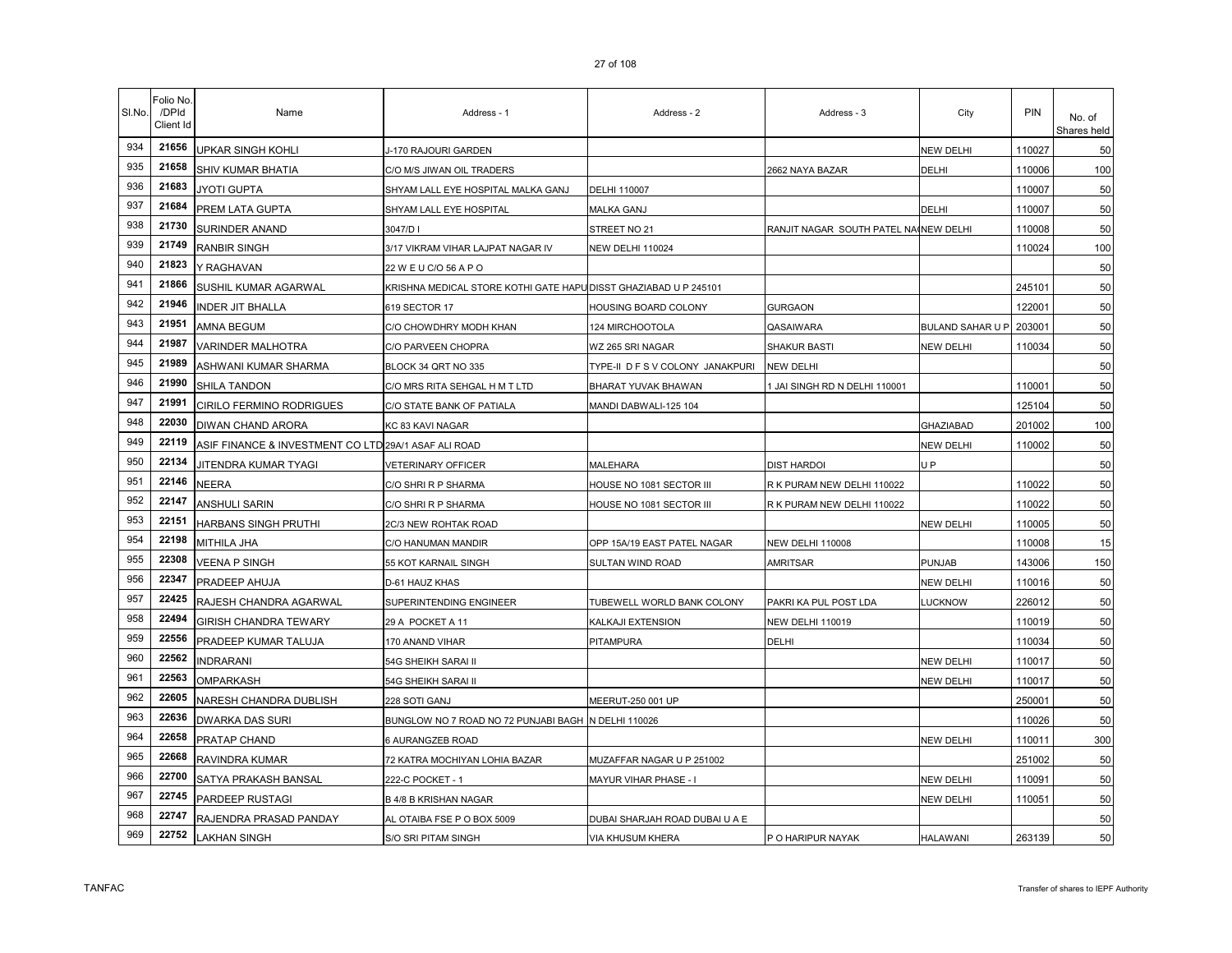| SI.No. | Folio No<br>/DPId<br>Client Id | Name                                                 | Address - 1                                       | Address - 2                    | Address - 3                | City             | <b>PIN</b> | No. of<br>Shares held |
|--------|--------------------------------|------------------------------------------------------|---------------------------------------------------|--------------------------------|----------------------------|------------------|------------|-----------------------|
| 970    | 22756                          | MOOL NARAIN MEHROTRA                                 | STELLA QUARTER                                    | THE MALL MUSSOORIE U P 248179  |                            |                  | 248179     | 75                    |
| 971    | 22787                          | JAGROOP CHAND KATOCH                                 | E6/C DDA FLATS MUNIRKA                            |                                |                            | NEW DELHI        | 110067     | 50                    |
| 972    | 22806                          | MAKHAN LAL JINDAL                                    | NDIAN BANK G-41 CANNAUGHT CIRCUS                  | <b>NEW DELHI 110001</b>        |                            |                  | 110001     | 50                    |
| 973    | 22822                          | KARUNA SHARMA                                        | C/O RAM AUTAR SHARMA                              | LONI TOWN DIST GHAZIABAD U P   |                            |                  |            | 100                   |
| 974    | 22827                          | HARSHDEEP KAUR                                       | RATRA BUILDING                                    | SADAR BAZAR                    | GURDASPUR PUNJAB           |                  |            | 50                    |
| 975    | 22873                          | <b>VINEET NAYYAR</b>                                 | 5 U F COLLEGE ROAD                                |                                |                            | <b>NEW DELHI</b> | 110005     | 50                    |
| 976    | 22903                          | RAM AUTAR SHARMA                                     | OPP RAMLILA GROUND LONI TOWN                      | DISTRICT GHAZIABAD U P         |                            |                  |            | 100                   |
| 977    | 22917                          | RAMESH CHANDRA JAGDISH CHANDRA                       | 104 OCEANIC CARTER ROAD BANDRA WEST BOMBAY 400050 |                                |                            |                  | 400050     | 50                    |
| 978    | 22928                          | AMAR NATH SAH                                        | NIRMAL SADAN                                      | <b>KAPINA</b>                  | ALMORE                     | U <sub>P</sub>   | 263601     | 100                   |
| 979    | 23013                          | RAJ RANI SOOD                                        | 2397 TILAK STREET                                 | PAHAR GANJ NEW DELHI 110055    |                            |                  | 110055     | 50                    |
| 980    | 23036                          | KULWANT RAI KANWAL                                   | HQ 24 ARTY BDE                                    | C/O 56 APO                     |                            |                  |            | 100                   |
| 981    | 23048                          | SHADI LAL UPPAL                                      | BLOCK NO GG1/FLAT 122 B VIKASPURI                 | NEW DELHI 110018               |                            |                  | 110018     | 50                    |
| 982    | 23083                          | <b>VED PRAKASH BHATNAGAR</b>                         | E-43 JAGJIT                                       |                                |                            | NEW DELHI        | 110053     | 50                    |
| 983    | 23115                          | <b>SHANTI DEVI</b>                                   | NO.1/22 SARVAPRIYA VIHAR                          | NEW DELHI 110016               |                            |                  | 110016     | 25                    |
| 984    | 23136                          | SHREENATH INDUSTRIAL INSVESTMENT COMP 3-4 SAGAR APTS |                                                   | 6 TILAK MARG N DELHI 110001    |                            |                  | 110001     | 250                   |
| 985    | 23139                          | V LAKSHMANAN                                         | E-1205                                            | RAJENDRA NAGAR                 | <b>ZAT NAGAR</b>           | U <sub>P</sub>   | 243122     | 50                    |
| 986    | 23146                          | INSHA ULLAH KHAN                                     | MOH PATHANPURA                                    |                                |                            | SAHARANPUR       | 247001     | 50                    |
| 987    | 23167                          | AMIR ULLAH KHAN                                      | S/O SH INSHAULLAH KHAN                            | MOH PATHANPURA                 |                            | SAHARANPUR       | 247001     | 50                    |
| 988    | 23208                          | SWAPAN KUMAR GHOSH                                   | C/O MRS MOHINI GHOSH                              | MOTILAL NEHRU SCHOOL OF SPORTS | RAI SONEPAT HARYANA 131029 |                  | 131029     | 50                    |
| 989    | 23210                          | MOHINI GHOSH                                         | MOTILAL NHERU SCHOOL OF SPORTS RAI                | SONEPAT HARYANA 131029         |                            |                  | 131029     | 50                    |
| 990    | 23289                          | KUNTI MENDIRATTA                                     | 427 INDIRA NAGAR COLONY                           | DEHRADUN                       |                            |                  |            | 50                    |
| 991    | 23290                          | JAGDISH SINGH HANJRA                                 | 16 TYPE IV                                        | SECTOR IV                      | NAYA NANGAL                | DIST ROPAR PUNJA | 140126     | 100                   |
| 992    | 23314                          | SUDHIR CHANDRA CHAKRAVORTY                           | O/47 VIJAY VIHAR                                  | UTTAM NAGAR                    | NEW DELHI                  |                  | 110059     | 75                    |
| 993    | 23315                          | PRATIBHA MAINI                                       | C/O SH A C MAINI P W D B & R COLONY               | PALWAL DISTT FARIDABAD 121102  |                            |                  | 121102     | 50                    |
| 994    | 23336                          | PARWEZ S KAUL                                        | TYNDALE - BISCOE SCHOOL                           | SRI NAGAR KASHMIR 190001       |                            |                  | 190001     | 100                   |
| 995    | 23348                          | HARISH KUMAR MADAN                                   | DS 4 I I P HOSTEL P O I I P MOHKAMPUR             | DEHRADUN 248005                |                            |                  | 248005     | 50                    |
| 996    | 23366                          | MUKHTAR AHMAD KHAN                                   | INSTITUTE OF PAPER TECHNOLOGY                     | SAHARANPUR 247001              |                            |                  | 247001     | 50                    |
| 997    | 23388                          | SURYA PRAKASH GUPTA                                  | S 9 GREEN PARK MAIN                               |                                |                            | <b>NEW DELHI</b> | 110016     | 50                    |
| 998    | 23403                          | <b>SUREKHA GUPTA</b>                                 | A-1/284A LAWRENCE ROAD                            |                                |                            | <b>NEW DELHI</b> | 110035     | 50                    |
| 999    | 23412                          | <b>PREM KUMAR</b>                                    | A-69-A MAYUR VIHAR                                | PHASE-2                        | <b>NEW DELHI 110091</b>    |                  | 110091     | 50                    |
| 1000   | 23415                          | SPSDHAM                                              | GP 28 MAURYA ENCLAVE                              |                                |                            | <b>NEW DELHI</b> | 110034     | 50                    |
| 1001   | 23434                          | KAILASH CHANDER CHAWLA                               | D-264 VIVEK VIHAR SHAHDARA                        |                                |                            | NEW DELHI        | 110032     | 100                   |
| 1002   | 23466                          | T N SWAMINATHAN                                      | 12/2286 G A CANAL WEST BANK                       | THANJAVUR TAMILNADU 613001     |                            |                  | 613001     | 50                    |
| 1003   | 23615                          | KRISHAN KUMAR KAKAR                                  | 6A/53 W E A                                       | KAROL BAGH                     |                            | NEW DELHI        | 110005     | 50                    |
| 1004   | 23625                          | <b>MADHU MITTAL</b>                                  | 39 MODEL BASTI                                    |                                |                            | NEW DELHI        | 110005     | 50                    |
| 1005   | 23735                          | KANTABEN KOTHARI                                     | AJANTA PARK NO 80                                 | B/H JANAKPURI UNIVERSITY ROAD  | <b>RAJKOT</b>              |                  | 360005     | 50                    |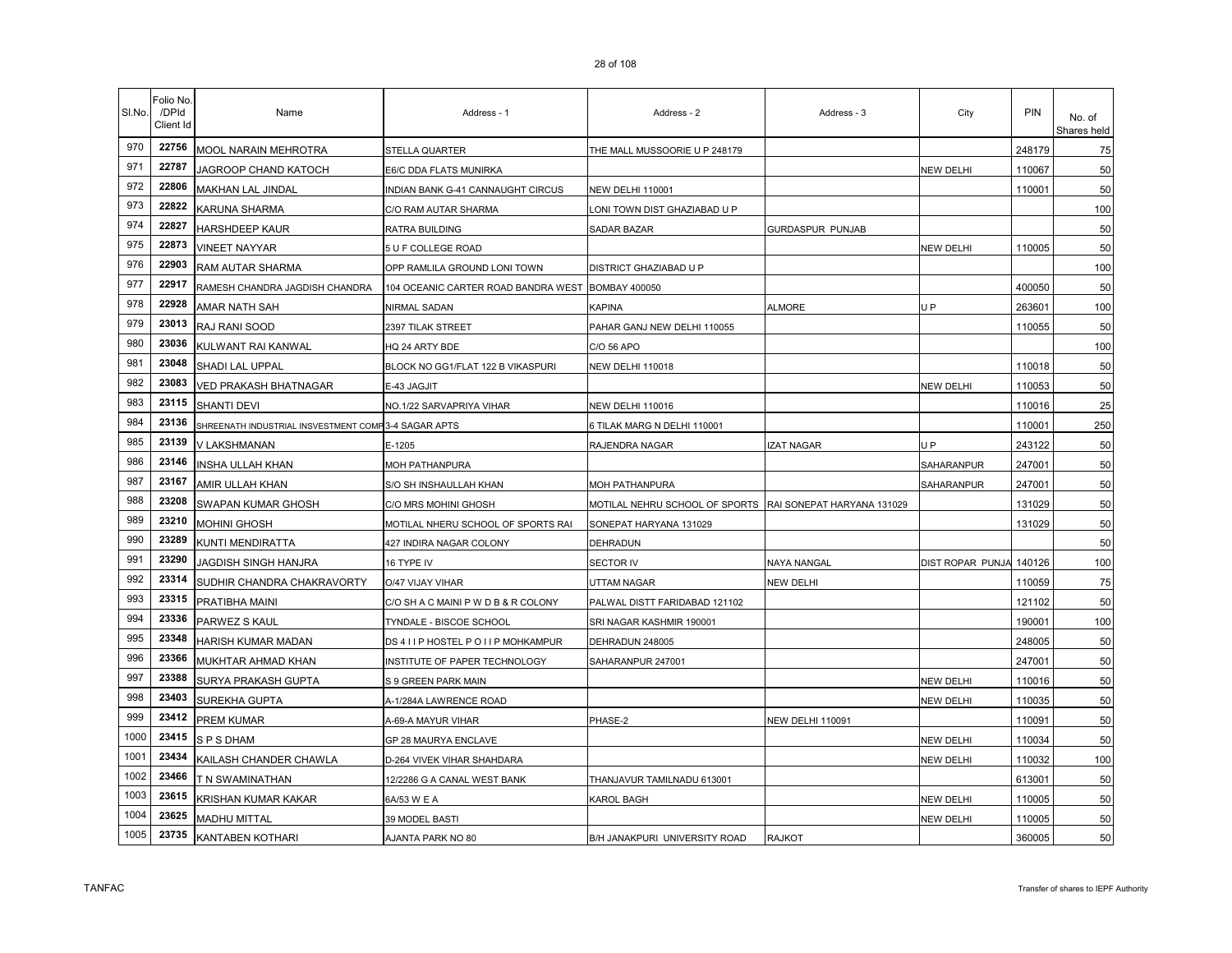| SI.No. | Folio No<br>/DPId<br>Client Id | Name                         | Address - 1                                       | Address - 2                                                           | Address - 3                 | City                   | PIN                | No. of<br>Shares held |
|--------|--------------------------------|------------------------------|---------------------------------------------------|-----------------------------------------------------------------------|-----------------------------|------------------------|--------------------|-----------------------|
| 1006   | 23797                          | RAVJIBHAI PATOLIA            | C/O D R PATOLIA                                   | OFFICE OF THE RESEARCH SCIENTIST O F 13/10 JAGNATH PLOT RAJKOT 360001 |                             |                        | 360001             | 50                    |
| 1007   | 23939                          | ASHOK M GAGLANI              | D 9 NAWAB MANZIL                                  | 4 IRANIWADI                                                           | KANDIWALI WEST              | <b>BOMBAY</b>          | 400067             | 50                    |
| 1008   | 23973                          | <b>ILLA PAREKH</b>           | AADINATH TOWERS OPP ALL INDIAN RADIO              | SITA RAM PANDIT MARG RAJKOT 360001                                    |                             |                        | 360001             | 50                    |
| 1009   | 23984                          | <b>HASMUKH PARMAR</b>        | MOCHI STREET BHANVAD                              | DIST JAMNAGER WEST ZONE SAURASTRA 360510                              |                             |                        | 360510             | 50                    |
| 1010   | 24037                          | <b>GEETA VYAS</b>            | RAILWAY HOUSING SOCIETY                           | PLOT NO 4 PUNIT                                                       | BHAVNAGAR PARA-364 003      | <b>GUJARAT</b>         | 364003             | 50                    |
| 1011   | 24204                          | <b>ILA KHUNT</b>             | C/O K P DESAI                                     | DIAMOND OPTICAL MART                                                  | SIR LAKHAJIRAJ ROAD         | <b>RAJKOT</b>          | 360001             | 50                    |
| 1012   | 24205                          | PRABHUDAS GHEDIA             | MAHESH KUNJ KAMDAR STREET MANDVI CHORAJKOT 360001 |                                                                       |                             |                        | 36000 <sup>-</sup> | 50                    |
| 1013   | 24256                          | PRAMILABA G RANA             | AT LATUDA PO KATUDA VIA SURENDRANAGA GUJARAT      |                                                                       |                             |                        |                    | 50                    |
| 1014   | 24262                          | KANTILAL NARANBHAI PATEL     | NANDANVAN SOCIETY RANJIT SAGAR ROAD               | JAMNAGAR 361005                                                       |                             |                        | 361005             | 50                    |
| 1015   | 24264                          | VASANT NARANBHAI PATEL       | NANDANVAN SOCIETY RANJIT SAGAR ROAD               | JAMNAGAR 361005                                                       |                             |                        | 361005             | 50                    |
| 1016   | 24331                          | <b>SONAL PATEL</b>           | C/O B N PATEL SRI RAM NIWAS                       | 7 BHAKTINAGAR SOCIETY RAJKOT 360002                                   |                             |                        | 360002             | 50                    |
| 1017   | 24354                          | MAHENDRA VANRAVANDAS CHOKSHI | PINZARA STREET SONI BAZER                         | MORVI D RAJKOT 363641                                                 |                             |                        | 363641             | 50                    |
| 1018   | 24394                          | DHIRAJ KUMARI JADEJA         | GITANJALI CRICKET BUNGLOW ROAD                    | STREET NO 1 JAMNAGAR 361001                                           |                             |                        | 361001             | 50                    |
| 1019   | 24510                          | <b>GAJENDRA C JOSHI</b>      | 4/22 MIG COLONY                                   | SUMMAIR CLUB ROAD                                                     | NEAR ST BUS STATION         | JAM NAGAR              | 361005             | 50                    |
| 1020   | 24533                          | BHUPENDRA GOKALDAS PATEL     | PUNAM BHAKTINAGAR SOCIETY DHEBAR ROA              | <b>RAJKOT 360002</b>                                                  |                             |                        | 360002             | 50                    |
| 1021   | 24645                          | KUMUDBEN ADALJA              | BUILDING NO 87 JAN KALYAN SOCIETY                 | MARG NO 6 RAJKOT GUJARAT STATE 360001                                 |                             |                        | 360001             | 100                   |
| 1022   | 24687                          | SAIFUDDIN KAPADIA            | 41 LOHA BAZAR                                     | CHAMAN PURA                                                           |                             | <b>UDAIPUR</b>         | 313001             | 100                   |
| 1023   | 24713                          | <b>BRAJ SUNDER KABRA</b>     | 2 B 2 ZINC COLONY                                 | POST HURDA                                                            |                             | DIST BHILWARA RAJ      | 311022             | 50                    |
| 1024   | 24763                          | ANIL KUMAR BHARGAVA          | 64 PANCHWATI                                      |                                                                       |                             | UDAIPUR RAJ            | 313001             | 50                    |
| 1025   | 24779                          | SITAL DAS PAUL               | B 8/21 BARA GAMBHIR SINGH                         |                                                                       |                             | <b>VARANASI</b>        | 221001             | 50                    |
| 1026   | 24790                          | <b>MOHD RAFIQUE</b>          | <b>WATER RESOURCES &amp;</b>                      | FLOOD FORECASTING DIVISION                                            | 3 TELIABAGH VARANASI 221002 |                        | 221002             | 100                   |
| 1027   | 24804                          | RAGHUNATH PRASAD GINODIA     | C-26/35 A 1-B GHANSHYAM NIWAS                     | RAM KATORA ROAD                                                       | VARANASI                    |                        | 221001             | 350                   |
| 1028   | 24805                          | CHHATRA DHARI SINGH          | <b>VILLAGE PATER</b>                              | P O KURU                                                              | VARANASI-221 201            |                        | 221201             | 100                   |
| 1029   | 24806                          | SUBHASH CHANDRA              | 67 PANDEY BAZAR                                   |                                                                       |                             | <b>AZAMGARH</b>        | 276001             | 50                    |
| 1030   | 24826                          | <b>BUL BUL RANI</b>          | C/O PREM KRISHNA                                  | JSQ-4/1 ABL COLONY                                                    | P O SHAHABAD ACC            | <b>GULBARGA KARNAT</b> | 585229             | 100                   |
| 1031   | 24873                          | HARI PRASAD OMAR             | C 27/99 B 1 II FLOOR JAGATGANJ                    | VARANASI 221001                                                       |                             |                        | 221001             | 50                    |
| 1032   | 24877                          | D K SHARMA                   | <b>NEW G-30</b>                                   | ARBINDO COLONY                                                        | BHU                         | <b>VARNASI</b>         | 221005             | 50                    |
| 1033   | 24883                          | USHA GUPTA                   | C-10/102 JIAPURA CHETGANJ                         |                                                                       |                             | VARANASI               |                    | 50                    |
| 1034   | 24924                          | PRASIDH NARAIN RAI           | IN THE HOUSE OF LOLARAK SINGH                     | AT CHAKIA POST CHAKIA DISTT VARANASI U P                              |                             |                        |                    | 50                    |
| 1035   | 24932                          | ABDUL SHAKOOR                | 129 MOHAMAD SHAHEED                               |                                                                       |                             | VARANASI               | 221001             | 50                    |
| 1036   | 24948                          | RAKESH AGRAWAL               | K 25/63 SOOT TOLA                                 |                                                                       |                             | VARANASI U P           | 221001             | 50                    |
| 1037   | 24950                          | <b>BINOD KUMAR GUPTA</b>     | D5/126 TRIPURA BHAIRVI MEER GHAT                  | VARANASI 221001                                                       |                             |                        | 221001             | 50                    |
| 1038   | 25059                          | MARUTI VISHNU THOPTE         | <b>B-17 BIBVEWADI</b>                             | RAMYANAGIRI                                                           | <b>PUNE 411037</b>          |                        | 411037             | 50                    |
| 1039   | 25070                          | VASANT NARAYAN DUDHANE       | <b>B-17 BIBVEWADI</b>                             | RAMYANAGIRI                                                           | <b>PUNE 411037</b>          |                        | 411037             | 50                    |
| 1040   | 25071                          | MANGALA NARAYAN DUDHANE      | <b>B-17 BIBVEWADI</b>                             | RAMYANAGIRI                                                           | <b>PUNE 411037</b>          |                        | 411037             | 50                    |
| 1041   | 25076                          | <b>ARVIND GOVANDE</b>        | 681 A PULACHI WADI                                | DECCAN GYMKHANA PUNE 411004                                           |                             |                        | 411004             | 50                    |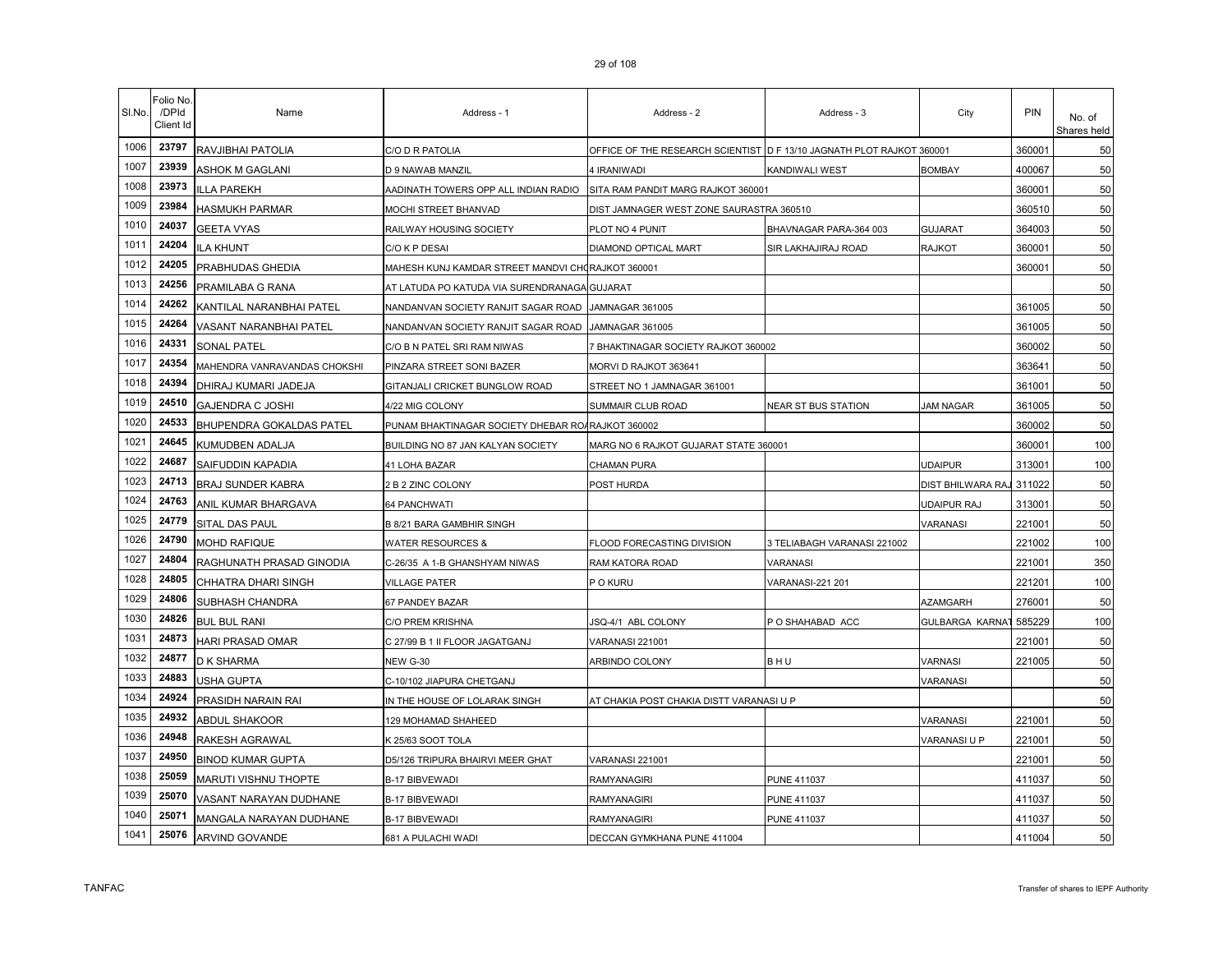| SI.No. | Folio No<br>/DPId<br>Client Id | Name                                             | Address - 1                                                     | Address - 2                     | Address - 3                            | City               | PIN    | No. of<br>Shares held |
|--------|--------------------------------|--------------------------------------------------|-----------------------------------------------------------------|---------------------------------|----------------------------------------|--------------------|--------|-----------------------|
| 1042   | 25092                          | VATSALA K NERKAR                                 | <b>B-6 PUSHPANJALI COOP HSG SOCIETY</b>                         | MAHATMA GANDHI ROAD EXTN        | <b>VILE PARLE EAST</b>                 | BOMBAY-400 057     | 400057 | 50                    |
| 1043   | 25120                          | KATHLEEN BISWAS                                  | C/O BRIJ S BISWAS                                               | CONSULTANT NEURO SURGERY        | ARMY HOSPITAL DELHI CANTT              | <b>DELHI CANTT</b> | 110010 | 50                    |
| 1044   | 25130                          | SHEILA PRADEEP KASBEKAR                          | COTTAGE HOSPITAL BUNGLOW                                        | KARAD DIST SATARA 415110        |                                        |                    | 415110 | 50                    |
| 1045   | 25139                          | SHANTA NARAYAN PHADKE                            | 5/196 PMC COLONY                                                | RAJENDRANAGAR PUNE 411030       |                                        |                    | 411030 | 100                   |
| 1046   | 25154                          | JOSHI GIREESH MADHUKAR                           | 101 NEW SHUKRAWAR PETH                                          | PANTSACHIV PICHADI PUNE 411002  |                                        |                    | 411002 | 50                    |
| 1047   | 25201                          | MOHAN SHANKERDAS THADANI                         | 363/1 SHIVAJINAGAR                                              |                                 |                                        | <b>PUNE</b>        | 411005 | 50                    |
| 1048   | 25215                          | PRAKASH SHAMRAO KARVE                            | ROOM NO 9 NEW HOSTEL WALCHAND NAGAHDIST PUNE MAHARASHTRA 413114 |                                 |                                        |                    | 413114 | 50                    |
| 1049   | 25228                          | ASHOK SIDRAMAPPA BANDA                           | C/O S G BANDA 444 MANIK CHOWK                                   | SHOLAPUR 413002                 |                                        |                    | 413002 | 50                    |
| 1050   | 25240                          | MALINI KAMALESH PRABHU                           | 1971 C LAXMIPURI                                                |                                 |                                        | <b>KOLHAPUR</b>    | 416002 | 50                    |
| 1051   | 25244                          | KAMALESH PANDURANG PRABHU                        | 1971C LAXMIPURI                                                 |                                 |                                        | KOLHAPUR           | 416002 | 50                    |
| 1052   | 25249                          | SHASHANK SATHE                                   | 1039 SHUKRAWAR PETH VIHAR TILAK ROAD                            | POONA 411002                    |                                        |                    | 411002 | 50                    |
| 1053   | 25255                          | PRADEEP DESHPANDE                                | B-54/525 M I G COLONY                                           | BANDRA EAST BOMBAY 400051       |                                        |                    | 400051 | 50                    |
| 1054   | 25357                          | ASHA GOPWANI                                     | NILKONTH NAGAR HSG CO OP SOCY                                   | NILKANTH VIEW B E 6             | 384 BHAWANI PETH CAMP                  | <b>PUNE</b>        | 411042 | 50                    |
| 1055   | 25365                          | CHANDRAKUMAR AJMERE                              | S/25 BAJAJ TEMPO COLONY                                         | AKURDI PUNE 411035              |                                        |                    | 411035 | 50                    |
| 1056   | 25369                          | RANGANATH LAXMAN KORADE                          | 538 SHANWAR PETH                                                |                                 |                                        | <b>PUNE</b>        | 411030 | 50                    |
| 1057   | 25384                          | RAJSHEKHAR B SRIVASTAVA                          | RB III RE SS 4A RAILWAY COLONY                                  | <b>MISSION ROAD</b>             |                                        | JHANSI (UP.)       | 284003 | 50                    |
| 1058   | 25400                          | PRADEEP DESHPANDE                                | 134/7 RANGE HILLS WELBECK ROAD                                  | OLD H TYPE KHADKI PUNE 411020   |                                        |                    | 411020 | 100                   |
| 1059   | 25405                          | KUSUM VITHAL DESHPANDE                           | 10/131 M H B LOKMANYA NAGAR                                     |                                 |                                        | <b>PUNE</b>        | 411030 | 50                    |
| 1060   | 25406                          | RAMCHANDRA VAMAN KULKARNI                        | 588/4 TILAK ROAD NEW 1020 SHUKRAWAR PEPOONA 411002              |                                 |                                        |                    | 411002 | 50                    |
| 1061   | 25414                          | VAMAN PARSHURAM KHAMBETE                         | 1187/1 SHIVAJINAGAR                                             |                                 |                                        | <b>PUNE</b>        | 411005 | 50                    |
| 1062   | 25422                          | LATA VIJAY GANGAWARE                             | S NO . 13/4 PLOT NO.7-A                                         | HOUSE NO.485 SHITOLE NAGAR      | SANGAVI(TAL) HAVELI PUNE DISTRICT 4000 |                    | 400027 | 50                    |
| 1063   | 25424                          | DHANANJAY PURANIK                                | 54 ANAND PARK                                                   | AUNDH POONA MAHARASHTRA 411007  |                                        |                    | 411007 | 50                    |
| 1064   | 25449                          | SHANTILAL POKHARNA                               | 1258 PITRUCHHAYA JANGALI MAHARAJ ROAD DECCAN GYM KHANA          |                                 | OPP NATARAJ CINEMA                     | <b>PUNE</b>        | 411004 | 50                    |
| 1065   | 25494                          | YOGENDRA SHAH H U F                              | 358 MARKET YARD GULTEKADI                                       |                                 |                                        | <b>PUNE</b>        | 411037 | 50                    |
| 1066   | 25540                          | JASODA LAXMINARAYAN TIWARI                       | E/3 KALYAN SOCIETY                                              | SHANKAR SETH ROAD PUNE 411002   |                                        |                    | 411002 | 50                    |
| 1067   | 25542                          | LAXMINARAYAN JAYANRAYAN TIWAR∥E/3 KALYAN SOCIETY |                                                                 | SHANKAR SETH ROAD PUNE 411002   |                                        |                    | 411002 | 50                    |
| 1068   | 25568                          | ABHAY SURESH CHAUBAL                             | 501 RASTA PETH                                                  | ALKA BLDG FLAT NO 6 PUNE 411011 |                                        |                    | 411011 | 50                    |
| 1069   | 25569                          | LATIKA SURESH CHAUBAL                            | 501 RASTA PETH                                                  | ALKA BLDG FLAT NO 6 PUNE 411011 |                                        |                    | 411011 | 50                    |
| 1070   | 25572                          | PADMA GHANSHAM SARDA                             | 557/2 SHUKRAWAR PETH                                            |                                 |                                        | <b>PUNE</b>        | 411002 | 50                    |
| 1071   | 25584                          | <b>NILKANTH DAMLE</b>                            | D/3 MANTRI HSG COMPLEX                                          | <b>DAPODI</b>                   |                                        | <b>PUNE</b>        | 411012 | 50                    |
| 1072   | 25587                          | SHEELA MATHEW                                    | 24/139 P C N TDA NIGADI                                         | AKURDI P O POONA 411035         |                                        |                    | 411035 | 50                    |
| 1073   | 25588                          | <b>SAJI THOMAS</b>                               | KUTTIPLAKKAL HOUSE                                              | PRAKANAM P.O                    | PATHANAMTHIKA                          | KERALA STATE       | 689675 | 50                    |
| 1074   | 25607                          | <b>VIPAN KUMAR PRANNATH ABROL</b>                | A 5/4B BURMON HORIZON                                           | KUBERA PARK                     | KONDWA ROAD                            | <b>PUNE</b>        | 411048 | 50                    |
| 1075   | 25642                          | SHANTINATH BAHUBALI UPADHYE                      | UPADHYE BUNGALOW                                                | VISHRAM BAG                     |                                        | SANGLI DIST M.S.   | 416415 | 75                    |
| 1076   | 25679                          | <b>VILAS KELKAR</b>                              | C/O MRS A V KELKAR                                              | T/10 DECCAN COLLEGE CAMPUS      | YERAWADA PUNE 411006                   |                    | 411006 | 50                    |
| 1077   | 25691                          | <b>DILIP KAUTIK MAHAJAN</b>                      | D-143 MISSION ROAD NEAR G TO                                    | BHUSAWAL M S 425201             |                                        |                    | 425201 | 100                   |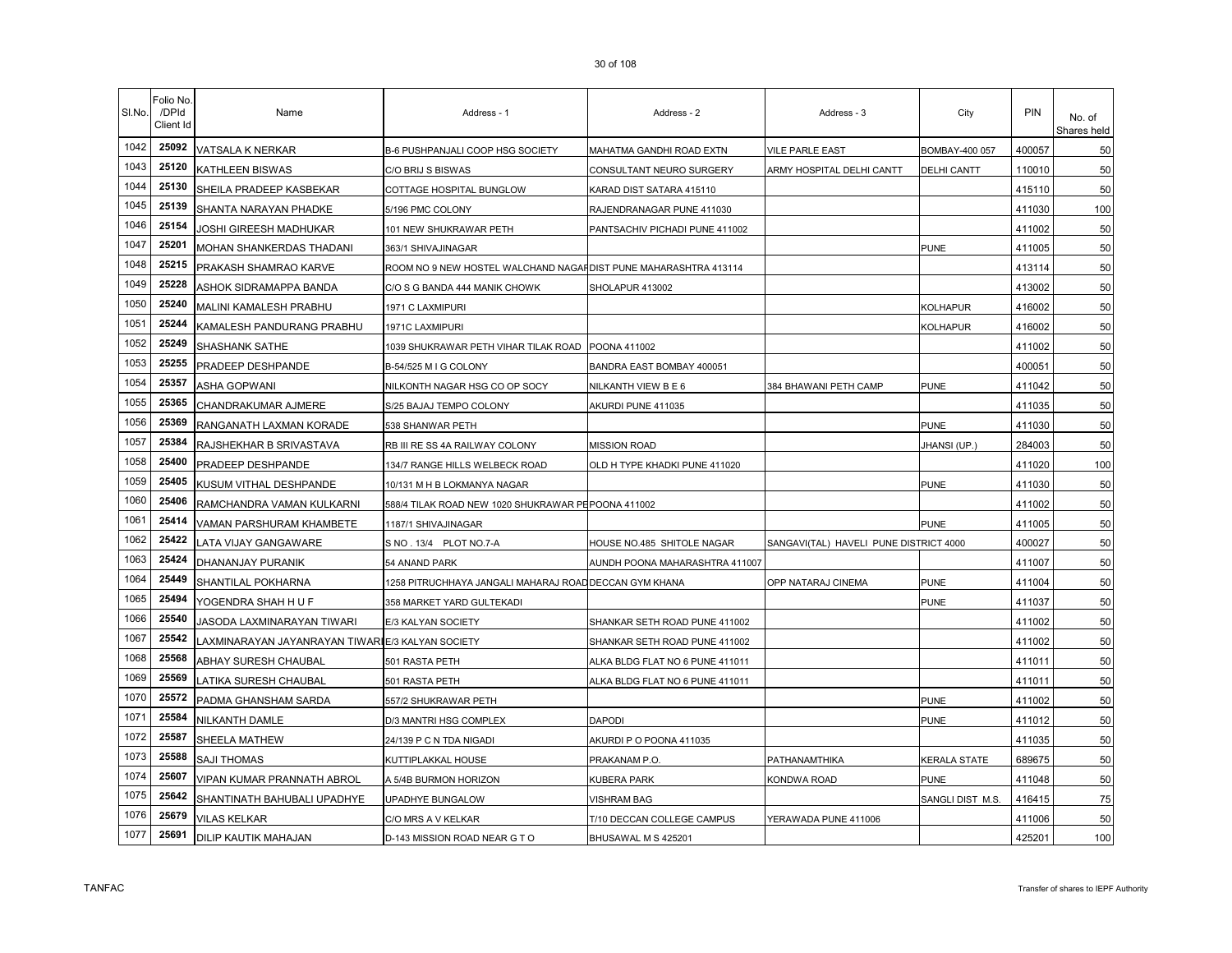| Name | Address - 1      | Address - 2     | Address - 3         | City                      | <b>PIN</b> | No. of<br>Shares he |
|------|------------------|-----------------|---------------------|---------------------------|------------|---------------------|
| RE   | 7 RED WOOD CROFT | <b>WUNEATON</b> | <b>WARWICKSHIRE</b> | CV 10 7 HY UNITED KINGDON |            |                     |
|      |                  |                 |                     |                           |            |                     |

|      | Client Id |                                             |                                                                |                                                                  |                                                    |                           |        | Shares held |
|------|-----------|---------------------------------------------|----------------------------------------------------------------|------------------------------------------------------------------|----------------------------------------------------|---------------------------|--------|-------------|
| 1078 | 25714     | S N CHANDRATRE                              | 7 RED WOOD CROFT                                               | WUNEATON                                                         | WARWICKSHIRE                                       | CV 10 7 HY UNITED KINGDOI |        | 50          |
| 1079 | 25715     | PARVEEN BHUTANI                             | 61                                                             | <b>EODE</b>                                                      | CME                                                | <b>PUNE</b>               | 411031 | 50          |
| 1080 | 25757     | KALYANI ALKUTKAR                            | 585 NEW SADASHIV PETH NEAR UMBRYA GAI PUNE 411030              |                                                                  |                                                    |                           | 411030 | 100         |
| 1081 | 25765     | <b>TRIPTA DIDDEE</b>                        | A-4 5 & 7 SILVER SPURS                                         | N I B M ROAD                                                     | <b>KONDWA</b>                                      | <b>PUNE</b>               | 411048 | 50          |
| 1082 | 25768     | BHALCHANDRA RAGHUNATH BADWE PLOT 15 B       |                                                                | SHREE NAGAR SOCIETY                                              | MANDRA ROAD                                        | AMBAJOGAI                 | 431517 | 50          |
| 1083 | 25779     | ASHWINI ASHOK PENDSE                        | GULMOHAR PUNE SOLAPUR ROAD                                     | POST INDAPUR PUNE 413106                                         |                                                    |                           | 413106 | 50          |
| 1084 | 25795     | BHALCHANDRA PARASHRAM MEHENDALE             | C/O P P MEHENDALE SAPTASHRI PANVEL                             | DIST RAIGAD MAHARASHTRA 410206                                   |                                                    |                           | 410206 | 75          |
| 1085 | 25796     | VINOD DATTATRAYA SURNIS                     | <b>B17 MAIN COLONY</b>                                         | WALCHANDNAGAR DIST PUNE 413114                                   |                                                    |                           | 413114 | 50          |
| 1086 | 25806     | <b>SMITA SURESH PARIKH</b>                  | PUNIT APARTMENTS 2ND FLOOR                                     | OPP. ST. JOSEPH HIGH SCHOOL                                      | STATION ROAD                                       | <b>SHOLAPUR</b>           | 413001 | 50          |
| 1087 | 25816     | <b>VIVEK GULAVANE</b>                       | 6 SUKHSHANTI APARTMENT NO.2                                    | MRUTYUNJAY COLONY                                                | BEHIND ANAND NAGR OF PAUD RIKOTHRUD PUNE           |                           | 411029 | 50          |
| 1088 | 25820     | VASANT DAMODAR DATAR                        | SUSHEELA 109/17 ERANDAWANE                                     |                                                                  |                                                    | <b>PUNE</b>               | 411004 | 50          |
| 1089 | 25853     | <b>GULAB GHULE</b>                          | 6/72 NETAJINAGAR WANAURI CAMP                                  |                                                                  |                                                    | <b>PUNE</b>               | 411001 | 50          |
| 1090 | 25854     | CHHAYA GHULE                                | 6/72 NETAJINAGAR WANAURI CAMP                                  |                                                                  |                                                    | <b>PUNE</b>               | 411001 | 50          |
| 1091 | 25866     | SHRIDHARA SHETTY                            | NIRMAL BHAWAN CINEMA ROAD                                      | BARAMATI PUNE 413102                                             |                                                    |                           | 413102 | 50          |
| 1092 | 25870     | <b>VIKRAM JADHAV</b>                        | FLAT NO.A-2                                                    | SWOJAS COMPLEX                                                   | OPP. POLICE VEHICLE WORK SHOBANNER ROAD AUN 411007 |                           |        | 50          |
| 1093 | 25885     | KUSUM RAMCHANDRA CHIMBALKAR 31 MUKUND NAGAR |                                                                |                                                                  |                                                    | <b>PUNE</b>               | 411037 | 50          |
| 1094 | 25895     | SHRINIWAS TORVI                             | 308 SOMWAR PETH B 12 SUNDER NAGAR                              | <b>PUNE 411011</b>                                               |                                                    |                           | 411011 | 50          |
| 1095 | 25927     | <b>NDRANI SEN</b>                           | DII-18 NCL COLONY                                              |                                                                  |                                                    | PUNE                      | 411008 | 50          |
| 1096 | 25928     | SANTOSH                                     | C/O MR DEEP CHAND CENTURY ENKA LTD                             | POONA 411026                                                     |                                                    |                           | 411026 | 50          |
| 1097 | 25929     | SANJEEV KUMAR KHATRI                        | C/O MR DEEP CHAND CENTURY ENKA LTD                             | POONA 411026                                                     |                                                    |                           | 411026 | 50          |
| 1098 | 25950     | SHAKUNTALA SADASHIV GORE                    | 180 PASHAN                                                     |                                                                  |                                                    | PUNE                      | 411045 | 50          |
| 1099 | 25968     | <b>NEENA PALSULE</b>                        | 727 D SADASHIV PETH                                            |                                                                  |                                                    | PUNE                      | 411030 | 50          |
| 1100 | 25969     | SHYAMBIHARI AGARWAL                         | C/O SHRIRAM TEXTILES 54 BUDHWARPETH                            | KAKAKUWA MANSION LAXMI RD PUNE 411002                            |                                                    |                           | 411002 | 50          |
| 1101 | 25986     | MADHAVI MADHAW GUJAR                        | UNMESH 4/9 KRUTARTH SOCIETY                                    | SATARA ROAD PUNE 411037                                          |                                                    |                           | 411037 | 50          |
| 1102 | 26045     | SUSHAMA KEVALCHAND BORA                     | 484/6 MITRAMANDAL COLONY PARVATI PUNE MAHARASHTRA STATE 411009 |                                                                  |                                                    |                           | 411009 | 50          |
| 1103 | 26047     | SURESH SAKHARAM BHONSALE                    | AT & POST BHAVANINAGAR                                         | TAL INDAPUR DIST PUNE                                            | BHAVANINAGAR MAHARASHTRA 413104                    |                           | 413104 | 50          |
| 1104 | 26059     | <b>GOPAL GANESH NAIK</b>                    | 1025/2-C SADASHIV PETH                                         | VISHAL SOCIETY NAGNATH PAR                                       | PUNE C RLY MAH 411030                              |                           | 411030 | 50          |
| 1105 | 26118     | ASHWINI NEELKANTH UDGAONKAR                 | 61 BHOSALE NAGAR                                               |                                                                  |                                                    | PUNE                      | 411007 | 200         |
| 1106 | 26136     | VILAS RANGANATH DOLASKAR                    | MODIFIED D24 ROOM NO 3 MAIN COLONY                             | WALCHANDNAGAR DIST PUNE M S 413114                               |                                                    |                           | 413114 | 50          |
| 1107 | 26156     | VISHVAS GANESH JOSHI                        | B17B MAIN COLONY WALCHANDNAGAR                                 | DIST PUNE M S 413114                                             |                                                    |                           | 413114 | 50          |
| 1108 | 26158     | SITARAM VARMA                               | 1224 DHANRAJ APARTMENT                                         | APTE ROAD PUNE 411004                                            |                                                    |                           | 411004 | 50          |
| 1109 | 26167     | <b>S KRISHNAMURTHY</b>                      | 69-C POCKET A & B                                              | <b>GROUP-II</b>                                                  | <b>DILSHED GARDEN</b>                              | DELHI                     | 110095 | 50          |
| 1110 | 26195     | RAMESHCHANDRA V GUJARATHI                   | C/O GOPALDAS GOKULDAS & SONS                                   | NEW CLOTH MARKET AHMEDNAGAR M S 414001                           |                                                    |                           | 414001 | 50          |
| 1111 | 26249     | T KRISHNAN                                  | NO.117 MANJURANGA TOWER 1ST FLOOR                              | VIMALA DEVI NAGAR                                                | ANAND BAGH MALKAJGIRI                              | <b>HYDERABAD TELAN</b>    | 500047 | 25          |
| 1112 | 26250     | <b>BARUN MAJUMDAR</b>                       | PEEF MATERIAL MANAGEMENT                                       | C/O PEICO ELECTRONICS & ELECTRICA BHOSARI IND ESTATE PUNE 411026 |                                                    |                           | 411026 | 100         |
| 1113 | 26265     | <b>VIJAY JOSHI</b>                          | 747 SADASHIV PETH NEAR SADASHIV PETH H PUNE 411030             |                                                                  |                                                    |                           | 411030 | 50          |

Sl.No.

Folio No. /DPId Client Id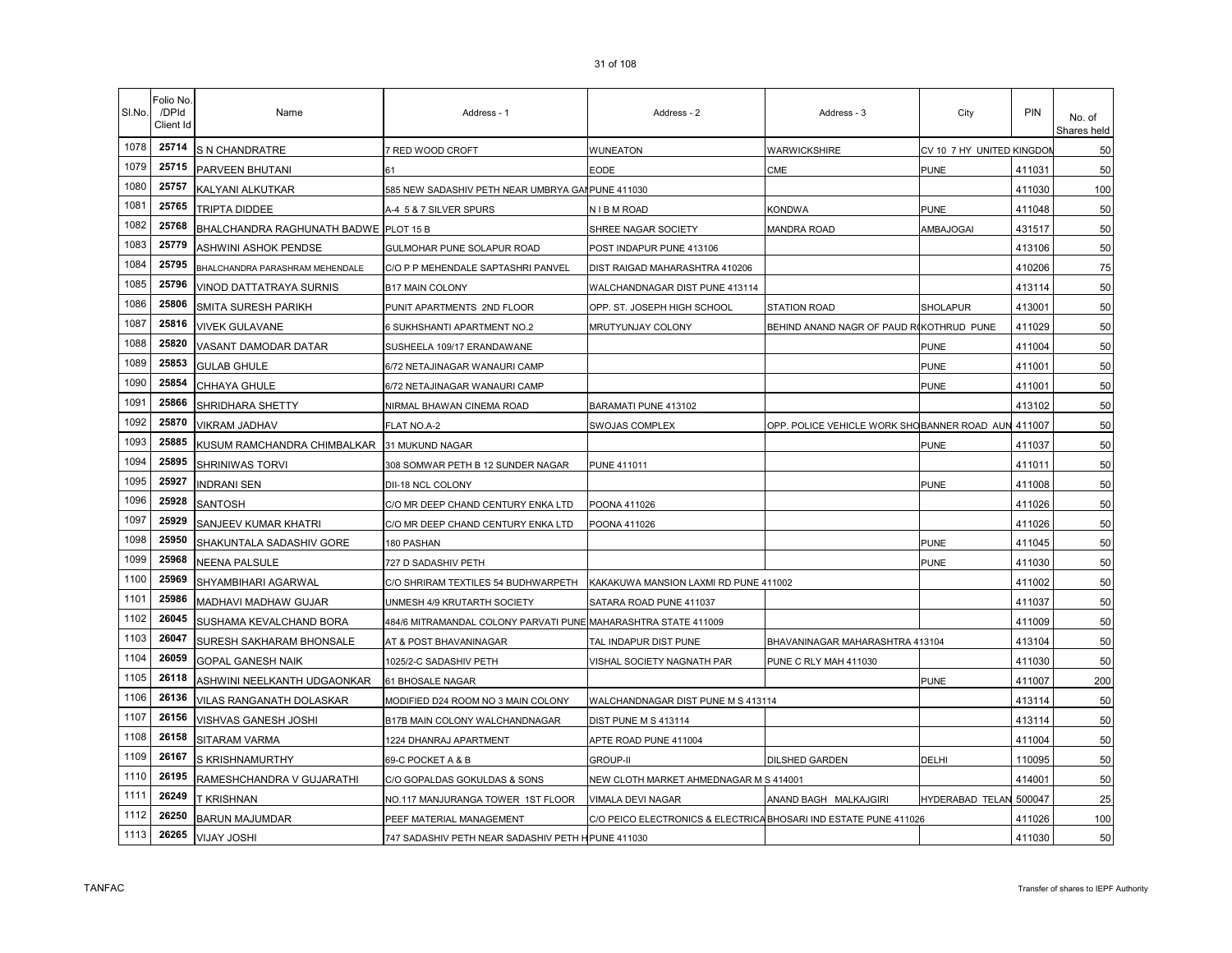| SI.No. | Folio No.<br>/DPId<br>Client Id | Name                                         | Address - 1                                                 | Address - 2                                              | Address - 3              | City                   | <b>PIN</b> | No. of<br>Shares held |
|--------|---------------------------------|----------------------------------------------|-------------------------------------------------------------|----------------------------------------------------------|--------------------------|------------------------|------------|-----------------------|
| 1114   | 26266                           | VASANTI JOSHI                                | 747 SADASHIV PETH NEAR SADASHIV PETH HPUNE 411030           |                                                          |                          |                        | 411030     | 50                    |
| 1115   | 26270                           | VIJAYA RAMCHANDRA KULKARNI                   | 429 KIRLOSKARVADI                                           |                                                          |                          | <b>DIST SANGLI</b>     | 416308     | 50                    |
| 1116   | 26271                           | HEMLATA SANJEEV DATE                         | 403 KIRLOSKARVADI DIST SANGLI                               | MAHRASHTRA 416308                                        |                          |                        | 416308     | 50                    |
| 1117   | 26276                           | <b>GANAPAT SHRIPATRAO SHINDE</b>             | HOUSE NO 885 B WARD                                         | RAVIWAR PETH                                             | <b>KOLHAPUR</b>          | MAHARASHTRA            | 416012     | 50                    |
| 1118   | 26283                           | KALA DADASAHEB PATIL                         | C/O D M PATIL SHANTASADAN                                   | R P D COLLEGE ROAD TILAKWADI                             | BELGAUM KARNATAKA 590006 |                        | 590006     | 50                    |
| 1119   | 26301                           | <b>BALKRISHNA BAUSKAR</b>                    | RAMDOOT VIHAR                                               | BLOCK NO 9 MARUTI MANDIR                                 | S NO 154 C T S NO 700    | KOTRYD M K ROAD        |            | 50                    |
| 1120   | 26309                           | NAMADEO PANDURANG NIKAM                      | D 38/6 RANGE HILLS KIRKEE                                   |                                                          |                          | PUNE                   | 411020     | 50                    |
| 1121   | 26344                           | KHUSHAL RATANSHI DHAROD                      | C/O M/S M R DHAROD & CO                                     | 11 SEVA SADAN BLDG 613/614 SADASHILAXMI ROAD PUNE 411030 |                          |                        | 411030     | 100                   |
| 1122   | 26356                           | K S VISWANATHAN                              | NO.460 RASTA PETH                                           | <b>PUNE 411011</b>                                       |                          |                        | 411011     | 50                    |
| 1123   | 26360                           | OMPRAKASH SARDA                              | 237 SHUKRAWAR PETH NEAR CHINCH TALIM                        | <b>PUNE 411002</b>                                       |                          |                        | 411002     | 50                    |
| 1124   | 26404                           | MADHAV GANESH SHENDYE                        | 561 SADASHIV PETH                                           |                                                          |                          | <b>PUNE</b>            | 411030     | 50                    |
| 1125   | 26427                           | PRABHAKAR BHAGWAN DHARURKAR M1/5 MAIN COLONY |                                                             | WALCHANDNAGAR DIST PUNE 413114                           |                          |                        | 413114     | 50                    |
| 1126   | 26429                           | SANJAY KESHAVRAO GAVDE                       | C/O BANK OF INDIA AT & PO ASU TAL PHALTA DIST SATARA 415523 |                                                          |                          |                        | 415523     | 50                    |
| 1127   | 26446                           | <b>GANI GULAB SAYYAD</b>                     | 38 MAGAR ALI HADAPSAR                                       |                                                          |                          | PUNE                   | 411028     | 50                    |
| 1128   | 26460                           | <b>VAMAN POOJARY</b>                         | C/O N B AMIN FRANCIS ESTATE                                 | 2/8 INDIRA GANDHI NAGAR KANJUR E BHANDUP BOMBAY 400078   |                          |                        | 400078     | 50                    |
| 1129   | 26480                           | ABITURAB JARIWALA                            | 44 A NES BIT ROAD                                           | MAZAGAON                                                 | <b>BOMBAY 400010</b>     |                        | 400010     | 50                    |
| 1130   | 26492                           | RADHAKRISHNAN MOORKOTH                       | 1 ANGELA CHARLI HOUSE                                       | KOLIVARY KALINA BOMBAY 400098                            |                          |                        | 400098     | 50                    |
| 1131   | 26496                           | GEETA GANESH GAIKAR                          | RAGHUNATH MAHARAJ SH 38                                     | DR BEHRANWALA BLDG 1ST FLOOR                             | ROOM NO 7                | <b>BOMBAY</b>          | 400003     | 50                    |
| 1132   | 26502                           | PRITA REGE                                   | 17 MAYA VILLA OLD KHAR                                      |                                                          |                          | <b>BOMBAY</b>          | 400052     | 50                    |
| 1133   | 26509                           | SUBHENDRA NATH DAS                           | 117/6 NEW CUSTOM QUARTERS                                   | ADENWALA ROAD                                            | FIVE GARDENS MATUNGA     | <b>BOMBAY</b>          | 400019     | 50                    |
| 1134   | 26524                           | <b>DINESH SOLANKI</b>                        | C/O ZAVERI KAPOORCHAND LALCHAND                             | SHOP NO 2 DAGINA BAZAR                                   | MUMBADEVI ROAD           | <b>BOMBAY</b>          | 400002     | 50                    |
| 1135   | 26531                           | JIVANLAL CHHOTALAL SHAH                      | 2 ADARSH 94 WALKESHWAR ROAD                                 |                                                          |                          | <b>BOMBAY</b>          | 400006     | 50                    |
| 1136   | 26578                           | RAJENDRA SINGH RATHORE                       | C P O MESS                                                  | INS AGNIBAHU II                                          | C/O F M O BOMBAY 400001  |                        | 400001     | 50                    |
| 1137   | 26582                           | KAMAL VASANT GADGIL                          | 27 JALKIRAN CUFFE PARADE                                    | COLABA BOMBAY 400005                                     |                          |                        | 400005     | 50                    |
| 1138   | 26583                           | VASANT DINKAR GADGIL                         | 27 JALKIRAN CUFFE PARADE                                    | COLABA BOMBAY 400005                                     |                          |                        | 400005     | 50                    |
| 1139   | 26592                           | HAROON UMER CHANDIWALLA                      | <b>TAKARI BANGLOW</b>                                       | IST FLOOR 6 DARGA STREET MAHIM                           | <b>BOMBAY 400016</b>     |                        | 400016     | 50                    |
| 1140   | 26638                           | JOSEPH DIAS                                  | SHIVAJI COLONY NEAR MOHAN STUDIO                            | SIR M V ROAD ANDHERI E BOMBAY 400099                     |                          |                        | 400099     | 50                    |
| 1141   | 26639                           | ROSELINDA DIAS                               | SHIVAJI COLONY NEAR MOHAN STUDIO                            | SIR M V ROAD ANDHERI E BOMBAY 400099                     |                          |                        | 400099     | 50                    |
| 1142   | 26649                           | LAXMAN TULSIRAM RAHOT                        | MUKKAM POST KATHI                                           | TALUKA INDAPUR                                           | ZILLA PUNE               |                        | 413120     | 50                    |
| 1143   | 26660                           | PRASAD SARVOTTAM DHANORKAR                   | 62 SAHAWAS SOCIETY                                          | KARVE NAGAR                                              |                          | PUNE                   | 411052     | 50                    |
| 1144   | 26665                           | HARGOBIND C BAWEJA                           | BLOCK NO 382/4 O T SECTION ULHASNAGAR                       | DISTT THANA 421001                                       |                          |                        | 421001     | 50                    |
| 1145   | 26676                           | NARAYANAN AVUDAIYAPPA CHELLIAH               | 4/29 TIRUVALLUVAR STREET                                    | RAJAVALLIPURAM POST                                      | TIRUNELVELI DIST         | TAMIL NADU             | 627359     | 75                    |
| 1146   | 26685                           | V V SUBRAMANIAN                              | NO 7 LAXMAN ROAD                                            | KANDAN CHAVADI                                           | OLD MAHABALIPURAM ROAD   | PERUNGUDI MADRA 600096 |            | 50                    |
| 1147   | 26687                           | VIPIN CHANDULAL GUNDERIA                     | C/O NARENDRA THAKORLAL SHAH                                 | HIRAMANEK BUILDING                                       | 2ND FLOOR ROOM NO. 32-33 | 182 DADYSETH AGIA      | 400002     | 50                    |
| 1148   | 26692                           | SARAH ANDAZ                                  | 7/74 MONLISA APARTMENTS                                     | ST JOHN BAPTIST ROAD BANDRA W                            | <b>BOMBAY 400050</b>     |                        | 400050     | 50                    |
| 1149   | 26705                           | INDIRA NAGIN GOPANI                          | PITALE PRASAD 17 SHANKAR SHETH LANE                         | NANA CHOWK BOMBAY 400007                                 |                          |                        | 400007     | 50                    |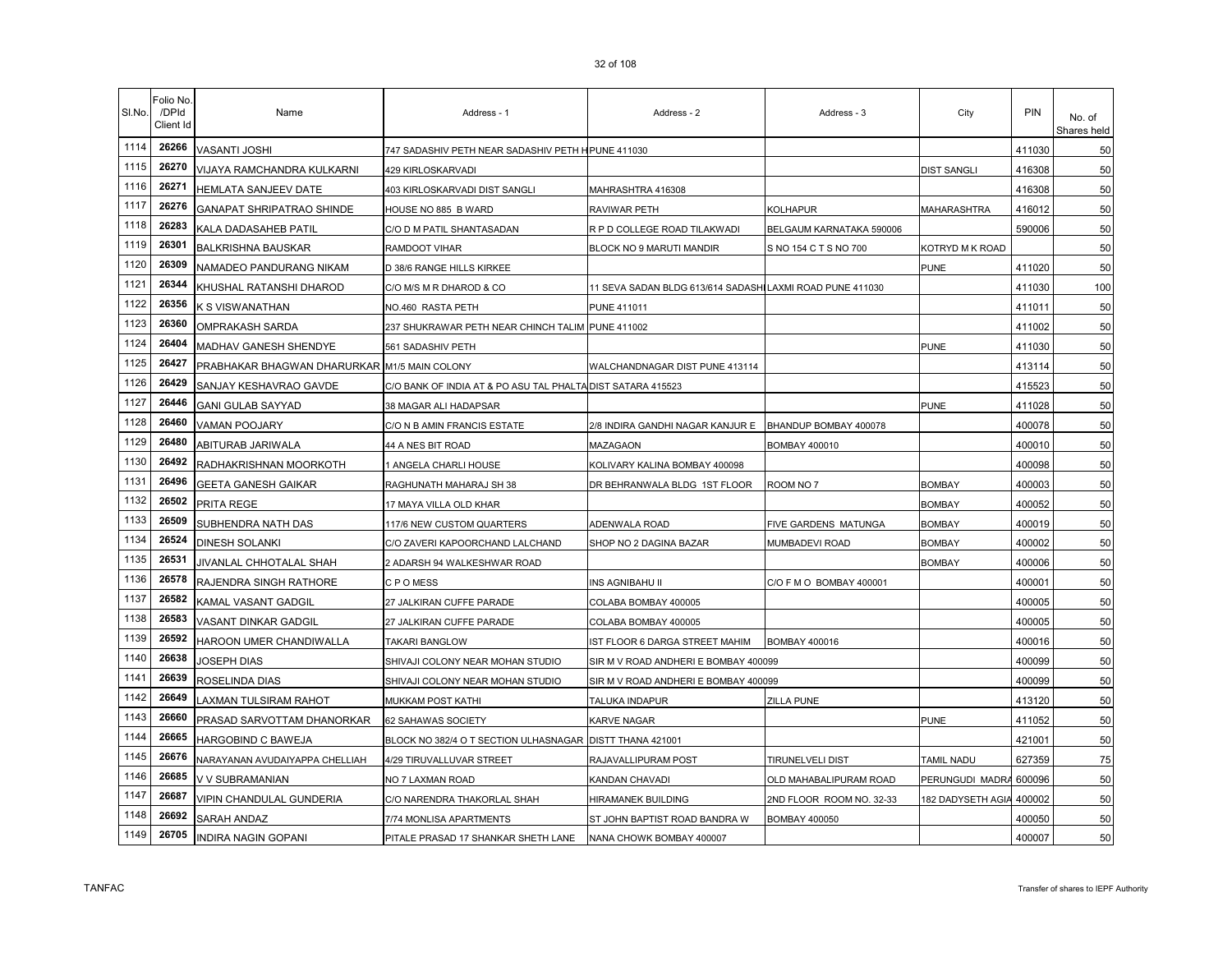| SI.No. | Folio No<br>/DPId<br>Client Id | Name                          | Address - 1                                                        | Address - 2                                           | Address - 3              | City          | <b>PIN</b> | No. of<br>Shares held |
|--------|--------------------------------|-------------------------------|--------------------------------------------------------------------|-------------------------------------------------------|--------------------------|---------------|------------|-----------------------|
| 1150   | 26748                          | SANJAY KUMAR                  | KOTHI NO 3103                                                      | SECTOR 32 D                                           |                          | CHANDIGARH    |            | 50                    |
| 1151   | 26749                          | SUNIL H BAWEJA                | 301 GLAMOUR APARTMENTS                                             | 3RD FLOOR                                             | GOL MAIDAN               | ULHAS NAGAR   | 421001     | 50                    |
| 1152   | 26752                          | CHANDA SUREKHA                | 'SRIPAL' 3 'A' WING ROOM NO 411                                    | PARASH NAGAR P O BHAYANDAR WES DIST THANE MAHARASHTRA |                          |               |            | 50                    |
| 1153   | 26763                          | JITENDRA M BHOMAWAT           | 310 FIRST LANE CORNER                                              | MANGALDAS MARKET                                      |                          | <b>BOMBAY</b> | 400002     | 50                    |
| 1154   | 26768                          | ARUN KUMAR JAIN               | 33 BUROTTA STREET                                                  |                                                       |                          | CALCUTTA      | 700007     | 50                    |
| 1155   | 26806                          | PRABHAKARAN M V               | 14/535 NIRMAL NAGAR                                                | KHAR (EAST) BOMBAY 400051                             |                          |               | 400051     | 50                    |
| 1156   | 26823                          | KULKARNI RAJENDRA LAXMAN      | FLAT NO 5 LALIT RAJ PARK                                           | NEAR DARSHAN HALL                                     | TANAJI NAGAR CHINCHWAD   | <b>PUNE</b>   | 411003     | 50                    |
| 1157   | 26948                          | <b>HEMLATA R LANDE</b>        | 7 NANDA DEEP CO OP HSG SOCY                                        | PENDSE NAGAR DOMBIVILI E                              | DIST THANA 402201        |               | 402201     | 50                    |
| 1158   | 26950                          | HARISH VIJAYKUMAR SHAH        | 377 PYDHONIE                                                       | NEMINATH JAIN CHAWL 3RD FLOOR                         | BOMBAY 400003            |               | 400003     | 50                    |
| 1159   | 26951                          | INDUMATI VIJAYKUMAR SHAH      | 377 PYDHONIE                                                       | NEMINATH JAIN CHAWL 3RD FLOOR                         | BOMBAY 400003            |               | 400003     | 50                    |
| 1160   | 26952                          | SUNITA SHARMA                 | B-302 VERSOVILLE CO OP HSG SOCY                                    | 4 BUNGLOWS ROAD ANDHERI WEST                          | <b>BOMBAY 400058</b>     |               | 400058     | 150                   |
| 1161   | 27385                          | LALIT KUMAR RANKA             | C/O SATYAM JEWELLERS                                               | 19 TELGALLY SHOP NO 24 PITTIE BHAW BOMBAY 400002      |                          |               | 400002     | 50                    |
| 1162   | 27387                          | SAMPATRAJ T JAIN H U F        | SATYAM JEWELLERS 19 PITTIE BHAVAN                                  | SHOP NO 24 VITHAKWADI BOMBAY 400002                   |                          |               | 400002     | 50                    |
| 1163   | 27429                          | BALKRISHNA VIKRAM MADGAVKAR   | 12 GREENFIELDS                                                     | 134 MAHARSHI KARVE MARG                               | CHURCHGATE               | <b>BOMBAY</b> | 400020     | 50                    |
| 1164   | 27442                          | Y K YADAV                     | N C C DIRECTORATE                                                  | COLABA BOMBAY MAHARASHTRA 400005                      |                          |               | 400005     | 50                    |
| 1165   | 27446                          | JAI KRISHAN CHANDNA           | 1 BHAWESHWAR DARSHAN                                               | ALTAMOUNT ROAD BOMBAY 400026                          |                          |               | 400026     | 50                    |
| 1166   | 27487                          | NURANI EASWARAN PADMANABHAN   | 2/5 SHREE DURGA CO OP HSG SOC                                      | TILAK VIDYALAYA ROAD VILE PARLE E BOMBAY 400057       |                          |               | 400057     | 75                    |
| 1167   | 27567                          | VIBHAVARI DHAIRYAKANT SHETH   | 5 RUKHIA MANZIL SOPHIA COLLEGE LANE                                | 61A WARDEN ROAD BEACH CANDY BOMBAY 40002              |                          |               | 400026     | 50                    |
| 1168   | 27573                          | PADMAJA PADMAKAR LUMAN        | A/21 MATRU KRUPA                                                   | OPP DON BOSCO SCHOOL                                  | . T ROAD BORIVLI WEST    | <b>BOMBAY</b> | 400092     | 50                    |
| 1169   | 27582                          | JAMSHED DARABSHAN KATRAK      | RATI HOUSE 1ST FL                                                  | 17 GOLA LANE FORT BOMBAY 400001                       |                          |               | 400001     | 100                   |
| 1170   | 27621                          | <b>QUAIDZOHER ADENWALA</b>    | 98 SETH MOTISHAH ROAD FATEH MANSION                                | 2ND FLOOR MAZAGAON BOMBAY 400010                      |                          |               | 400010     | 50                    |
| 1171   | 27639                          | EARATH KIZHAKKEYIL MOHANDAS   | C/O C V JACOB                                                      | 250/9695 VSNL STAFF QTRS                              | (OGS QTRS) VIKHROLI EAST | <b>BOMBAY</b> | 400083     | 50                    |
| 1172   | 27665                          | RAJEEV KUMAR                  | 7-D EVEREST ANUSHAKTI NAGAR                                        |                                                       |                          | <b>BOMBAY</b> | 400094     | 50                    |
| 1173   | 27734                          | SMITA ADHIA                   | 13 JAYBHARAT SOCIETY 64-A 3RD ROAD KHA BOMBAY 400052               |                                                       |                          |               | 400052     | 50                    |
| 1174   | 27751                          | MUKUND BALKRISHNA GONDHALEKAR | 1/23 SHAH BUILDING 115 KATARIA MARG                                | BHAGAT GALLI MAHIM BOMBAY 400016                      |                          |               | 400016     | 50                    |
| 1175   | 27776                          | SHAIKH ABDUL RAHIM            | RAJ CLOTHING CO 70/72 CHAKLA STREET                                | BOMBAY 400003                                         |                          |               | 400003     | 50                    |
| 1176   | 27815                          | USHA RAJENDRA PRASAD          | B-16 JAMUNA MIDTH CHOWKY                                           | EVERSHINE NAGAR MALAD WEST BOMBAY 400064              |                          |               | 400064     | 50                    |
| 1177   | 27897                          | PRAKASH PADHYE                | FLAT NO.305, TULSI SHYAM                                           | <b>HIGHWAY JUNCTION</b>                               |                          | THANE         | 400604     | 50                    |
| 1178   | 27898                          | <b>VINAYA PADHYE</b>          | FLAT NO 305 TULSI SHYAM                                            | HIGHWAY JUNCTION                                      | <b>THANE</b>             |               | 400604     | 50                    |
| 1179   | 28113                          | JAYANTILAL C MEHTA            | 4-PRABHU NIWAS VITALBHAI PATEL ROAD                                | <b>BOMBAY 400004</b>                                  |                          |               | 400004     | 50                    |
| 1180   | 28139                          | SITA S AVADHANY               | C/O SRI LAKSHMI VENKATESHWARA INDUSTFB-13 HEBBAL INDUSTRIAL ESTATE |                                                       | <b>MYSORE</b>            |               | 570016     | 50                    |
| 1181   | 28178                          | RAKESH KUMAR KALRA            | G-4/4 PAPER MILL COLONY                                            | LUCKNOW-226 006                                       |                          |               | 226006     | 50                    |
| 1182   | 28226                          | ANAGHA GHAG                   | F/25 SCINDIA COLONY M V ROAD                                       | ANDHERI EAST BOMBAY 400069                            |                          |               | 400069     | 50                    |
| 1183   | 28227                          | GOPAL RAO MANGU               | 64/5 CHANDAR NIVAS SINDHI SOCIETY                                  | <b>BOMBAY 400071</b>                                  |                          |               | 400071     | 50                    |
| 1184   | 28232                          | MOHOMED EBRAHIM PATEL         | 104-106 SAIDA MARG 4TH FLOOR                                       | ROOM NO 12 BOMBAY 400009                              |                          |               | 400009     | 50                    |
| 1185   | 28261                          | DASHRATH TUKARAM GANDHI       | GANDHI WHOLESALE BIDI SHOP T J ROAD                                | OPP SWAN MILLS SEWRI BOMBAY 400015                    |                          |               | 400015     | 50                    |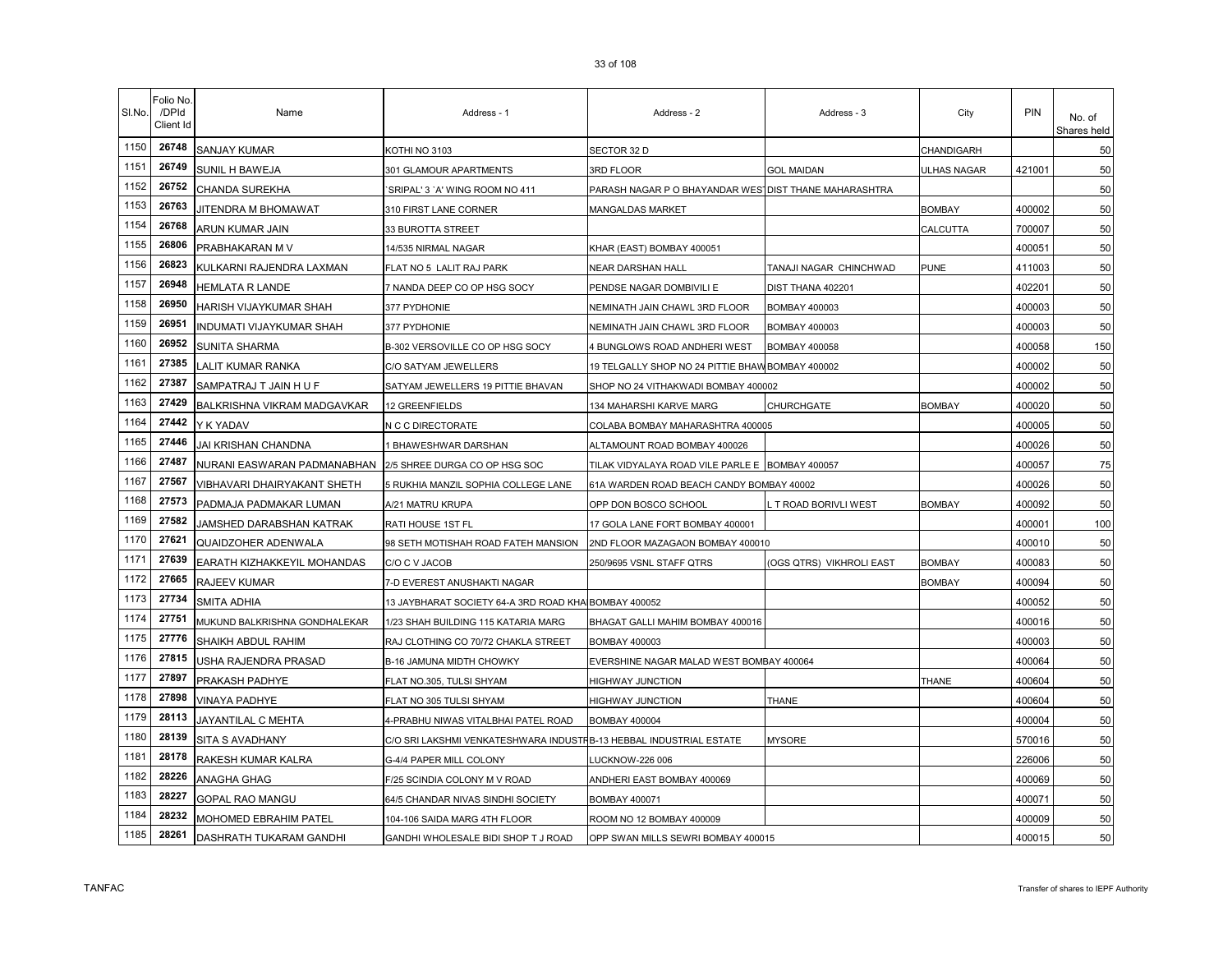| SI.No. | Folio No.<br>/DPId<br>Client Id | Name                                                             | Address - 1                                                  | Address - 2                                            | Address - 3                            | City              | PIN    | No. of<br>Shares held |
|--------|---------------------------------|------------------------------------------------------------------|--------------------------------------------------------------|--------------------------------------------------------|----------------------------------------|-------------------|--------|-----------------------|
| 1186   | 28434                           | ADIL BOKDAWALA                                                   | 779 DARUWALLA HOUSE MUNCHERJEE JOSH DADAR BOMBAY 400014      |                                                        |                                        |                   | 400014 | 50                    |
| 1187   | 28435                           | NERGISH BOKDAWALA                                                | 779 DARUWALLA HOUSE                                          | PARSI COLONY DADAR BOMBAY 400014                       |                                        |                   | 400014 | 50                    |
| 1188   | 28460                           | VAIJAYANTI ALTEKAR                                               | JOSHI BUNGALOW                                               | 24/3 T P                                               | SHIVAJI NAGAR                          | PUNE              | 411005 | 50                    |
| 1189   | 28465                           | <b>BHAGWATI PRASAD MITTAL</b>                                    | HOTEL KAVERI                                                 | MAIN ROAD RAXAUL BIHAR 845305                          |                                        |                   | 845305 | 50                    |
| 1190   | 28473                           | <b>BHANUMATI PARIKH</b>                                          | 40-C RIDGE ROAD MALABAR HILL                                 | <b>BOMBAY 400006</b>                                   |                                        |                   | 400006 | 100                   |
| 1191   | 28497                           | RAM BABU AGGARWALA                                               | PRIVATE OFFICE SAMPLA                                        | <b>SAMPLA</b>                                          |                                        | <b>NDIA</b>       | 124501 | 50                    |
| 1192   | 28500                           | MOHAMMED MOINUDDIN GHORI                                         | P O BOX NO 12216                                             | <b>DUBAI</b>                                           | UAE                                    |                   |        | 150                   |
| 1193   | 28515                           | SHANKAR DIGAMBAR BAGADE                                          | MSEB OFFICERS QTRS BLDG NO 19                                | FLAT NO 72 KRISHNACHANDRA PATH                         | INFRONT OF LILAVATI HOSPITAL           | RECLAMATION BAND  | 400050 | 50                    |
| 1194   | 28530                           | <b>INDERPAL SINGH</b>                                            | C/O JAIPUR UDYOG LTD INST DEPTT                              | PO SAWAIMADHOPUR RAJ 322022                            |                                        |                   | 322022 | 50                    |
| 1195   | 28547                           | DILIPBHAI BABUBHAI PATEL                                         | RAM NAGAR MANOHAR COLONY ROAD                                | NEAR BAGICHA POST GONDIA CITY 441614                   |                                        |                   | 441614 | 50                    |
| 1196   | 28576                           | N R SHESHADRI                                                    | 110/01 GARUDA SECTOR-I                                       | SHRUSHTI HOUSING COMPLEX                               | PENKAR PADA KASHI MIRA ROAD THANE DIST |                   | 401104 | 50                    |
| 1197   | 28583                           | SHAILA SARDESAI                                                  | DR NARENDRA SARDESAI                                         | SAYLEE APARTMENTS                                      | RATANLAL PLOTS                         | AKOLA , MADHARAS  | 444001 | 100                   |
| 1198   | 28667                           | SHARDA L VYAS                                                    | 472 MOHAN NIVAS THIRD FLOOR                                  | OPP MAHESHWARI UDYAN BOMBAY 400019                     |                                        |                   | 400019 | 50                    |
| 1199   | 28677                           | CARL SOARES                                                      | 56 MOUNT CARMEL ROAD                                         | <b>BANDRA</b>                                          |                                        | <b>BOMBAY</b>     | 400050 | 100                   |
| 1200   | 28724                           | KRISHNA KISHORE UDESHI                                           | A/28 RAMKUTIR OPP MAHIM BAZAR P O MAHII BOMBAY 400016        |                                                        |                                        |                   | 400016 | 50                    |
| 1201   | 28727                           | ANIL R KHANDELWAL                                                | 1/26 GOLDEN VALLEY                                           | KALINA                                                 |                                        | <b>BOMBAY</b>     | 400098 | 100                   |
| 1202   | 28728                           | ATUL RAJINDER PRASAD KHANDELWAL                                  | C-502 SUN N DEW BLDG                                         | KALINA                                                 | MUMBAI                                 |                   | 400098 | 50                    |
| 1203   | 28744                           | KHANTILAL KESHAVLAL MODY                                         | JETHIBAI BUILDING 1ST FLOOR                                  | OPP NAPOO GARDEN B A KHIMJI MARG MATUNGA BOMBAY 400019 |                                        |                   | 400019 | 50                    |
| 1204   | 28853                           | JAI PARKASH GANDHI                                               | 53/45 RAMJAS ROAD                                            | KAROL BAGH                                             |                                        | NEW DELHI         | 110005 | 50                    |
| 1205   | 28863                           | MADHUSUDAN VITTHAL GOKHALE                                       | ROOM NO 7 LAXMAN THAKUR CHAUAL                               | KANDAR PADA DAHISAR W BOMBAY                           |                                        |                   |        | 50                    |
| 1206   | 28882                           | SHEELA GARWARE                                                   | C/O MONIKA TRADING COMPANY                                   | 37 C C I CHAMBERS DINSHAW VACHHA BOMBAY 400020         |                                        |                   | 400020 | 50                    |
| 1207   | 28906                           | RAJESH JAYENDRA SHAH                                             | C/O JAYDEEP CORPORATION                                      | 47 TAMBAKANTA                                          | 37 MAHAKALI MANSION                    | <b>BOMBAY</b>     | 400003 | 100                   |
| 1208   | 28934                           | MAKARAND SHRINIVAS DEO                                           | 4/23 MALAD CO-OP HSG SOCY LTD                                | PODAR PARK                                             | <b>MALAD EAST</b>                      | <b>BOMBAY</b>     | 400097 | 50                    |
| 1209   | 28935                           | JOY K G VARGHESE                                                 | 8/120 ADARSH NAGAR OPP BENGAL CHEMICA WORLI BOMBAY 400025    |                                                        |                                        |                   | 400025 | 50                    |
| 1210   | 28938                           | <b>BADRI PRASAD</b>                                              | 384 K 2ND FLOOR JITENDRA MANSION                             | DABHOLKAR WADI KALBADEVI ROAD                          | <b>BOMBAY 400002</b>                   |                   | 400002 | 100                   |
| 1211   | 29179                           | RAMESH JHAVERI                                                   | 497 S V P ROAD ROOP RAJ BLDG                                 |                                                        |                                        | <b>BOMBAY</b>     | 400004 | 50                    |
| 1212   | 29208                           | SURESH PATEL                                                     | 205 VIKAS APARTMENT                                          | JANKI KUTIR JUHU BOMBAY 400054                         |                                        |                   | 400054 | 200                   |
| 1213   | 29241                           | SADASHIV RAMKRISHNA GURJAR                                       | MANGAL PRASAD 34 VINCENT SQUARE                              | DADAR BOMBAY 400014                                    |                                        |                   | 400014 | 100                   |
| 1214   | 29246                           | VIJAY GOVINDRAO GAWAND                                           | C/O VIJAY J BHAGAT                                           | C G S QTRS SECTOR 7                                    | 14/336 ANTOP HILL BOMBAY 400037        |                   | 400037 | 100                   |
| 1215   | 29250                           | ARUTA VIJAY GAWAND                                               | C/O VIJAY J BHAGAT                                           | C G S QTRS SECTOR 7                                    | 14/336 ANTOP HILL BOMBAY 400037        |                   | 400037 | 100                   |
| 1216   | 29252                           | PUSHPALATA BHALCHANDRA CHITNIS                                   | DAVE BUILDING BLOCK NO 1 S V ROAD                            | GOREGAON WEST BOMBAY 400062                            |                                        |                   | 400062 | 50                    |
| 1217   | 29264                           | S SUBBA IYER                                                     | NO 4/6 SRI RANJINI                                           | <b>GANDHI STREET</b>                                   | T NAGAR                                | <b>MADRAS</b>     | 600017 | 50                    |
| 1218   | 29272                           | VIJAYALAKSHMI BALASUBRAMANIAN   9/8 JAWAHAR JYOTI LUISWADI THANE |                                                              | MAHARASHTRA STATE 400604                               |                                        |                   | 400604 | 50                    |
| 1219   | 29280                           | ILAVATI DAHYALAL PARIKH                                          | 19 ASHIANA                                                   | MAHALAXMI TEMPLE COMPOUND                              | 3RD FLOOR BLOCK NO 7                   | BHULABHAI DESAI R | 400026 | 50                    |
| 1220   | 29298                           | <b>SARLA TEWARI</b>                                              | C/O K K TIWARI MILLER                                        | <b>GAUHATI FLOUR MILL LTD</b>                          | DISPUR GAUHATI                         | ASSAM             | 781005 | 50                    |
| 1221   | 29324                           | MOHOMMAD SALIM MULLA                                             | MOHD YASIN CHAWL 2/2 SANGHANI ESTATE GHATKOPAR BOMBAY 400086 |                                                        |                                        |                   | 400086 | 50                    |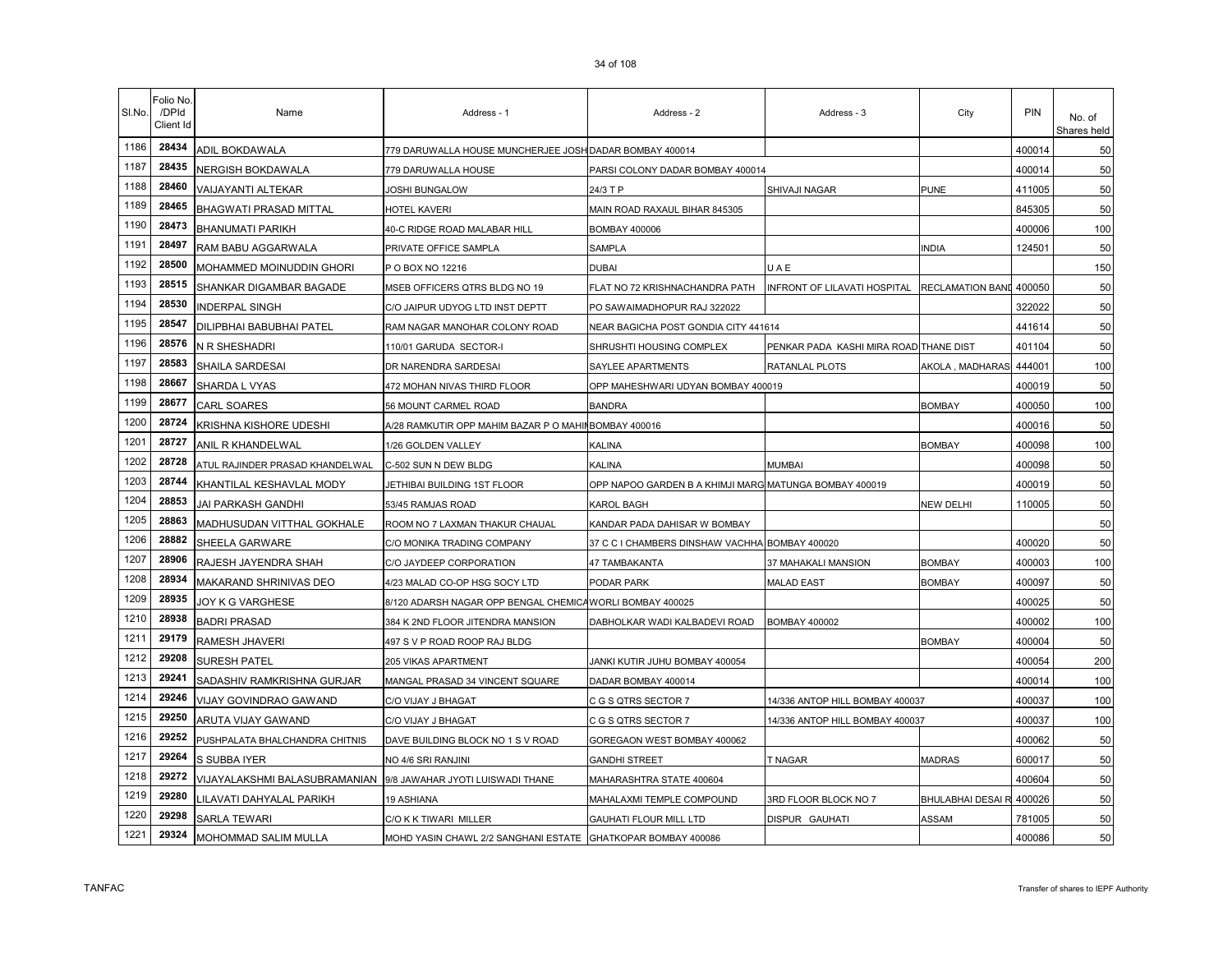| SI.No. | Folio No.<br>/DPId<br>Client Id | Name                                                 | Address - 1                                                                       | Address - 2                                                              | Address - 3              | City          | <b>PIN</b> | No. of<br>Shares held |
|--------|---------------------------------|------------------------------------------------------|-----------------------------------------------------------------------------------|--------------------------------------------------------------------------|--------------------------|---------------|------------|-----------------------|
| 1222   | 29370                           | <b>MANJULA DHAMI</b>                                 | 3 E UTKARSH CO OP SOCIETY                                                         | MADHAVDAS AMERSEY ROAD ANDHERIBOMBAY 400058                              |                          |               | 400058     | 50                    |
| 1223   | 29371                           | RAJU DHAMI                                           | 3E UTKARSH CO OP SOCIETY                                                          | MADHAVDAS AMERSEY ROAD ANDHERIBOMBAY 400058                              |                          |               | 400058     | 50                    |
| 1224   | 29409                           | PAYYALLUR RAMASETHU VISWANATHAN 20/262 PARADISE NO 2 |                                                                                   | <b>SION EAST</b>                                                         | BOMBAY                   |               | 400022     | 75                    |
| 1225   | 29546                           | <b>ASHIT ROY</b>                                     | <b>402 PALM BEACH APARTMENTS</b>                                                  | <b>VERSOVA ROAD</b>                                                      | 30MBAY                   |               | 400061     | 50                    |
| 1226   | 29641                           | <b>NISHESH MEHTA</b>                                 | H-11 SICKA NAGAR                                                                  | V P ROAD                                                                 |                          | <b>BOMBAY</b> | 400004     | 50                    |
| 1227   | 29657                           | KISHIN CHATOOMAL PHERWANI                            | BLDG NO 12-A FLAT NO 22                                                           | TAKSHILA MAHAKALI CAVES ROAD                                             | ANDHERI EAST             | <b>BOMBAY</b> | 400093     | 50                    |
| 1228   | 29659                           | <b>RAJIV BAHL</b>                                    | C/O GEO CHEM LABORATORIES P LTD                                                   | 294 SHAHID BHAGAT SINGH ROAD                                             | FORT                     | <b>BOMBAY</b> | 400001     | 50                    |
| 1229   | 29704                           | MALLAPPA BASAVARAJ                                   | 16/1265 M H B COLONY GORAI ROAD                                                   | BORIVLI W BOMBAY 400092                                                  |                          |               | 400092     | 50                    |
| 1230   | 29742                           | CHITRA PRAKASH BHAVNANI                              | FLAT NO.201D 2ND FLOOR SARATHI APT                                                | [K T APT NO.28] 13TH CROSS 8TH MAINNEAR KRISHNA ACADEMY MALLE BANGALORE  |                          |               | 560003     | 50                    |
| 1231   | 29743                           | PRAKASH HIRANAND BHAVNANI                            | FLAT NO.201D 2ND FLR SARATHI APT                                                  | [K T APT NO.28] 13TH CROSS 8TH MAIN NR KRISHNA ACADEMY MALLESW BANGALORE |                          |               | 560003     | 50                    |
| 1232   | 29770                           | RAVINDRA PARDESHI                                    | R/S 7-6 ROOM NO 128 N R C QUARTERS MOHIDIST THANE 421102                          |                                                                          |                          |               | 421102     | 50                    |
| 1233   | 29776                           | JAYANT KALE                                          | C/O J G KALE FLAT NO 3 BLDG NO 4                                                  | RLY OFFICER S FLATS OPP RUIA COLLEDADAR BOMBAY 400014                    |                          |               | 400014     | 50                    |
| 1234   | 29836                           |                                                      | SURENDRA PAMDHARINATH TAVADE 128 R S JEEVADANI DARSHAN CO-OP HSG SOARUNODAY NAGAR |                                                                          | NAVGHAR ROAD MULUND EAST | <b>BOMBAY</b> | 400081     | 50                    |
| 1235   | 29837                           | <b>PRAKASH TAVADE</b>                                | 128 R S JEEVADANI DARSHAN CO-OP HSG SOARUNODAY NAGAR NAVGHAR ROAD                 |                                                                          | <b>MULUND EAST</b>       | <b>BOMBAY</b> | 400081     | 50                    |
| 1236   | 29843                           | AJAY DEBOOR                                          | A-1 203 VEENA NAGAR L B S MARG                                                    | MULUND WEST BOMBAY 400080                                                |                          |               | 400080     | 50                    |
| 1237   | 29861                           | <b>VIJAY ANNASAHEB PATIL</b>                         | GOVT COLONY BUILDING NO 8                                                         | ROOM NO 1405 BANDRA E BOMBAY 400051                                      |                          |               | 400051     | 50                    |
| 1238   | 29879                           | <b>EUGENE THOMAS RODRIGUES</b>                       | GREEN VILLA 1ST FLOOR                                                             | 72 BHAWANI SHANKER ROAD                                                  | DADAR BOMBAY 400028      |               | 400028     | 50                    |
| 1239   | 29880                           | <b>EUGENE THOMAS ROORIGUES</b>                       | GREEN VILLA 1ST FLOOR                                                             | 72 BHAWANI SHANKER ROAD                                                  | DADAR BOMBAY 400028      |               | 400028     | 50                    |
| 1240   | 29887                           | <b>DIGAMBER KARAVADE</b>                             | KISHORE NIWAS KALAN CHAWL PATHARLI                                                | DOMBIVLI EAST 421201                                                     |                          |               | 421201     | 50                    |
| 1241   | 30006                           | SATISH NARAYAN KALAN                                 | 603 SHREE GURUKRUPA CHS                                                           | NEAR S T WORK SHOP                                                       | AGRA ROAD                | THANE [W]     | 400601     | 50                    |
| 1242   | 30066                           | DAVASIA KARIMATTAN JOSEPH                            | B 121 VISHNU BAUG 137 S V ROAD ANDHERI BOMBAY 400058                              |                                                                          |                          |               | 400058     | 50                    |
| 1243   | 30067                           | KARIMATTAN JOSEPH DAVASIA                            | VISHNU BAUG B 121 137 S V ROAD ANDHERI VBOMBAY 400058                             |                                                                          |                          |               | 400058     | 50                    |
| 1244   | 30100                           | PRAKASH SAWANT                                       | A/15 KAMAL NIKETAN HARSHA PARK                                                    | CHANDAWARKAR ROAD BORIVLI WEST BOMBAY 400092                             |                          |               | 400092     | 50                    |
| 1245   | 30120                           | NARENDRA MORARJI TANNA                               | 9 RIDGE ROAD OPP W I I A CLUB                                                     | BOMBAY 400006                                                            |                          |               | 400006     | 50                    |
| 1246   | 30121                           | MORARJI BHAVAN TANNA                                 | 195 WALKESHWAR ROAD                                                               |                                                                          |                          | <b>MUMBAI</b> | 400006     | 50                    |
| 1247   | 30134                           | <b>SUNEETA PRAKASH GAWAS</b>                         | 3 SHEIKH CHAWL MALPA DONGARI NO 3                                                 | ANDHERI EAST BOMBAY 400093                                               |                          |               | 400093     | 50                    |
| 1248   | 30135                           | MADHUSUDAN SADASHIV BHIDE                            | <b>49 OCS STAFF QUARTERS</b>                                                      | 2ND FLOOR NITYANAND ROAD ANDHER BOMBAY 400069                            |                          |               | 400069     | 50                    |
| 1249   | 30147                           | SEETA RAM SHENDE                                     | TYPE 4/1 E S I S HOSPITAL QTRS                                                    | ANDHERI EAST BOMBAY 400093                                               |                          |               | 400093     | 50                    |
| 1250   | 30148                           | <b>RAM WASUDEO SHENDE</b>                            | TYPE 4/1 E S I S HOSPITAL QTRS                                                    | ANDHERI EAST BOMBAY 400093                                               |                          |               | 400093     | 50                    |
| 1251   | 30165                           | <b>SUHAS K GONDHALEKAR</b>                           | 9/137 SARDAR NAGAR NO 4                                                           | KOLIWADA ANTOPHILL POST OFFICE                                           | <b>BOMBAY 400037</b>     |               | 400037     | 50                    |
| 1252   | 30190                           | <b>BIPIN N JOYSHER</b>                               | C/O B-108 PANCHSHEEL-I                                                            | RAHEJA TOWNSHIP MALAD EAST                                               | BOMBAY 400097            |               | 400097     | 50                    |
| 1253   | 30222                           | CHANDRAKANT S SHARANGDHAR                            | 8 PIPE LINE VAKOLA                                                                | SANTA CRUZ EAST BOMBAY 400055                                            |                          |               | 400055     | 50                    |
| 1254   | 30273                           | PURNIMA VELJI SOMAIYA                                | 341/8 CHANDAVARKAR CROSS LANE                                                     | MATUNGA C R BOMBAY 400019                                                |                          |               | 400019     | 50                    |
| 1255   | 30275                           | KUSUM VELJI SOMAIYA                                  | 341/8 CHANDAVARKAR CROSS LANE                                                     | MATUNGA C R BOMBAY 400019                                                |                          |               | 400019     | 50                    |
| 1256   | 30277                           | SUSHILA RAJNIKANT VORA                               | C/O SANJAYKUMAR & CO HORNBY BLDG 2ND 172/74 DR D N ROAD FORT BOMBAY 400001        |                                                                          |                          |               | 400001     | 50                    |
| 1257   | 30279                           | <b>DHIREN HIRUBHAI BHATT</b>                         | 341/8 CHANDAVARKAR CROSS LANE                                                     | MATUNGA C R BOMBAY 400019                                                |                          |               | 400019     | 50                    |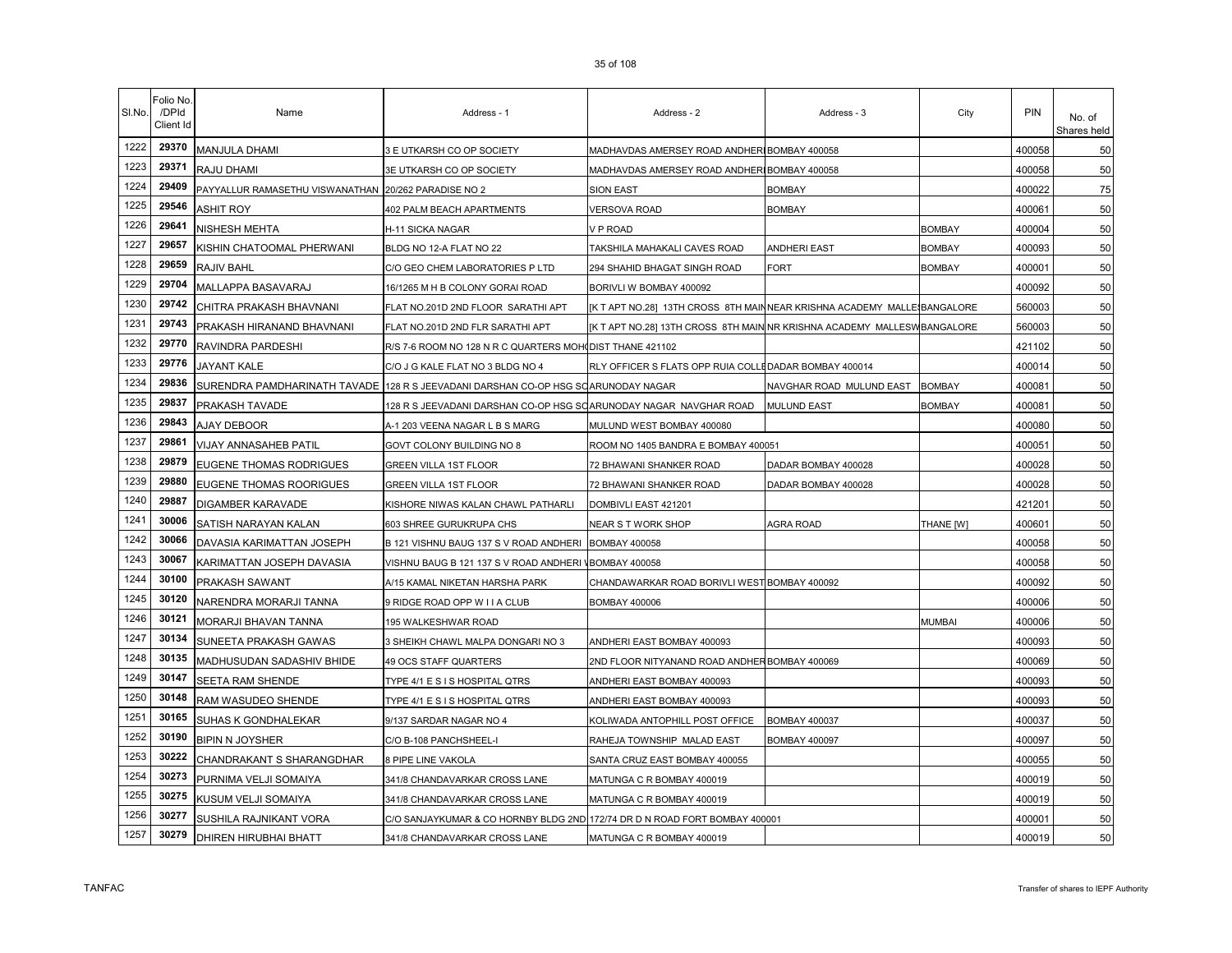| SI.No. | Folio No<br>/DPId<br>Client Id | Name                                                          | Address - 1                                               | Address - 2                                         | Address - 3                | City                | PIN    | No. of<br>Shares held |
|--------|--------------------------------|---------------------------------------------------------------|-----------------------------------------------------------|-----------------------------------------------------|----------------------------|---------------------|--------|-----------------------|
| 1258   | 30284                          | RAJESHREE PRANLAL BADRIKIYA                                   | 341/8 CHANDAVARKAR CROSS LANE                             | MATUNGA C R BOMBAY 400019                           |                            |                     | 400019 | 50                    |
| 1259   | 30304                          | <b>VASANT M NAIK</b>                                          | D-36 GANESH BAUG DR AMBEDKAR ROAD                         | MATUNGA BOMBAY 400019                               |                            |                     | 400019 | 50                    |
| 1260   | 30341                          | R DATTA                                                       | $13-B$                                                    | <b>SUJAN SINGH PARK</b>                             | NEW DELHI                  |                     | 110003 | 100                   |
| 1261   | 30392                          | <b>GULAB P ALIMCHANDANI</b>                                   | FLAT NO 21 B BUILDING NO 28                               | TAKSHILA MAHAKALI CAVES ROAD AND BOMBAY 400093      |                            |                     | 400093 | 50                    |
| 1262   | 30414                          | VASANT BALAJI RAKHUNDE                                        | 37/1031 NEHRU NAGAR                                       |                                                     | KURLA E                    | <b>BOMBAY</b>       | 400024 | 50                    |
| 1263   | 30459                          | <b>KESHAVARAM ENDURI</b>                                      | 1 AGRAWAL NAGAR DR BABASAHEB AMBEDK MATUNGA BOMBAY 400019 |                                                     |                            |                     | 400019 | 80                    |
| 1264   | 30549                          | SUSHILA JAYANTILAL GANDHI                                     | 2/4 VINA VIHAR                                            | DAYAL DAS ROAD VILE PARLE E BOMBAY 40005            |                            |                     | 400057 | 100                   |
| 1265   | 30550                          | <b>BHAGIRATH KAMAT</b>                                        | C/O MALL PROCESSORS                                       | 33A SENAPATI BAPAT MARG BOMBAY 400013               |                            |                     | 400013 | 50                    |
| 1266   | 30566                          | PUNDALIK VITHAL RAJADHYAX                                     | G17 BLOCK NO 5 SHAHU NAGAR MAHIM EAST BOMBAY 400017       |                                                     |                            |                     | 400017 | 50                    |
| 1267   | 30588                          | PRAFULBALA RAVAL                                              | 7 SURAJ APARTMENTS SHIMPOLI ROAD                          | KASTUR PARK BORIVLI WEST BOMBAY 400092              |                            |                     | 400092 | 50                    |
| 1268   | 30597                          | PADMA J PANJWANI                                              | BLDG NO.7 FLAT NO.8                                       | PRINCE APTS NEAR NAVAL COAST BTY BEACH ROAD         |                            | VISAKHAPATNAM (A    | 530002 | 50                    |
| 1269   | 30602                          | <b>BAL GANESH PIMPALKHARE</b>                                 | 3 BALIRAM PETH                                            |                                                     |                            | <b>JALGAON DIST</b> | 425001 | 50                    |
| 1270   | 30605                          | VIMLA DEVENDRA KHONA                                          | SAHYOG BUILDING 1445 TIMBER AREA                          | <b>SANGLI 416416</b>                                |                            |                     | 416416 | 50                    |
| 1271   | 30655                          | NEMI CHAND JAIN                                               | K 11                                                      | SECTOR 9                                            | CBD                        | <b>NEW BOMBAY</b>   | 400614 | 50                    |
| 1272   | 30659                          | SADANANDA ACHAARYYA                                           | MATERIALS DEPARTMENT                                      | BHARAT PETROLEUM CORPN LTD                          | 'A' INSTALLATION SEWRI (E) | <b>BOMBAY</b>       | 400015 | 50                    |
| 1273   | 30663                          | MENATH RAMANKUTTY MENON                                       | SHANTI NAGAR SECTOR-5                                     | BLDG NO B-27 BLOCK 302 MIRA ROAD ETHANE DIST 401104 |                            |                     | 401104 | 75                    |
| 1274   | 30689                          | <b>GERTRUDE LOBO</b>                                          | AMRIT NIVAS ROOM NO 1 KALINA                              | SANTACRUZ EAST BOMBAY 400098                        |                            |                     | 400098 | 50                    |
| 1275   | 30690                          | <b>GEORGE LOBO</b>                                            | AMRIT NIVAS ROOM NO 1 KALINA                              | SANTACRUZ EAST BOMBAY 400098                        |                            |                     | 400098 | 50                    |
| 1276   | 30691                          | <b>IGNATIUS LOBO</b>                                          | AMRIT NIVAS ROOM NO 1 KALINA                              | SANTACRUZ EAST BOMBAY 400098                        |                            |                     | 400098 | 50                    |
| 1277   | 30707                          | SURENDRAKUMAR NARANDAS SHAH YASH PRABHA B-203/204 KASTUR PARK |                                                           | SIMPOLI ROAD BORIVALI WEST BOMBAY 400092            |                            |                     | 400092 | 50                    |
| 1278   | 30744                          | <b>KULWANT SINGH</b>                                          | C/O PUNJAB & SIND BANK                                    | B S MARG VIKHROLI BOMBAY 400083                     |                            |                     | 400083 | 50                    |
| 1279   | 30869                          | KUSUM LAXMAN GULAVANI                                         | B-10 OM KHUSHAL TEJPAL SCHEME                             | RD NO 3 PARLE EAST BOMBAY 400057                    |                            |                     | 400057 | 50                    |
| 1280   | 30897                          | POONAM VIJAY HARIANI                                          | C-783/1566 NIJDHAM ROAD                                   |                                                     |                            | ULHASNAGAR          | 421005 | 50                    |
| 1281   | 30907                          | OM KUMAR KHURANA                                              | 131 MADHUBAN B 5TH FLOOR WORLI HILL ROBOMBAY 400018       |                                                     |                            |                     | 400018 | 50                    |
| 1282   | 30908                          | SHANTA KHURANA                                                | 131 MADHUBAN B WORLI HILL RD                              | BOMBAY 400018                                       |                            |                     | 400018 | 50                    |
| 1283   | 30920                          | NAINA KIRIT PATEL                                             | PATEL SADAN BABHAI L TILAK ROAD                           | BORIVLI BOMBAY 400092                               |                            |                     | 400092 | 50                    |
| 1284   | 31017                          | RAM TAHILRAMANI                                               | 7 EVERGREEN 207 WATER FIELD ROAD                          | BANDRA BOMBAY 400050                                |                            |                     | 400050 | 50                    |
| 1285   | 31055                          | K RAMACHANDRAN MENON                                          | 17/134 ASHA VILLA                                         | GARODIA NAGAR GHATKOPAR EAST                        | <b>BOMBAY 400077</b>       |                     | 400077 | 50                    |
| 1286   | 31103                          | CHHAYA BANTHIA                                                | MANAK LAL BANTHIA (ADVOCATE)                              | RTC BUILDING                                        | <b>GE ROAD</b>             | RAIPUR (CHHATTIS    | 492001 | 50                    |
| 1287   | 31170                          | BHARAT ANANDRAO JUMALE                                        | AT & POST ANJANGAON SURJI                                 | DIST AMRAVATI MP 444705                             |                            |                     | 444705 | 50                    |
| 1288   | 31192                          | RAMANBHAI Z PATEL                                             | 2 ANNAPURNA CO SOCIETY                                    | PANCHWATI DINDORI ROAD NASIK MS                     |                            |                     |        | 50                    |
| 1289   | 31257                          | ANAND NAIMPALLY                                               | C-214 ANAND JUHU LANE CO-OP HSG SOCY L                    | 17 JUHU LANE                                        | ANDHERI WEST               | <b>BOMBAY</b>       | 400058 | 50                    |
| 1290   | 31285                          | MANGALAM NATARAJAN                                            | 10 SNEHDEEP CO OP HSG SOCIETY                             | R P ROAD TILAK NAGAR DOMBIVLI EAST 42120            |                            |                     | 421201 | 50                    |
| 1291   | 31356                          | CHARUDATTA DABHOLKAR                                          | 5/24 DATTATRAYA BLDGS T J ROAD GRANT RIBOMBAY 400007      |                                                     |                            |                     | 400007 | 50                    |
| 1292   | 31357                          | SHEELA DABHOLKAR                                              | 5/24 DATTATRAYA BLDGS T J ROAD GRANT R BOMBAY 400007      |                                                     |                            |                     | 400007 | 50                    |
| 1293   | 31361                          | MANSUKHLAL LALJEE SHAH                                        | 1A VELLARD VIEW                                           | 14 TARDEO ROAD BOMBAY 400034                        |                            |                     | 400034 | 100                   |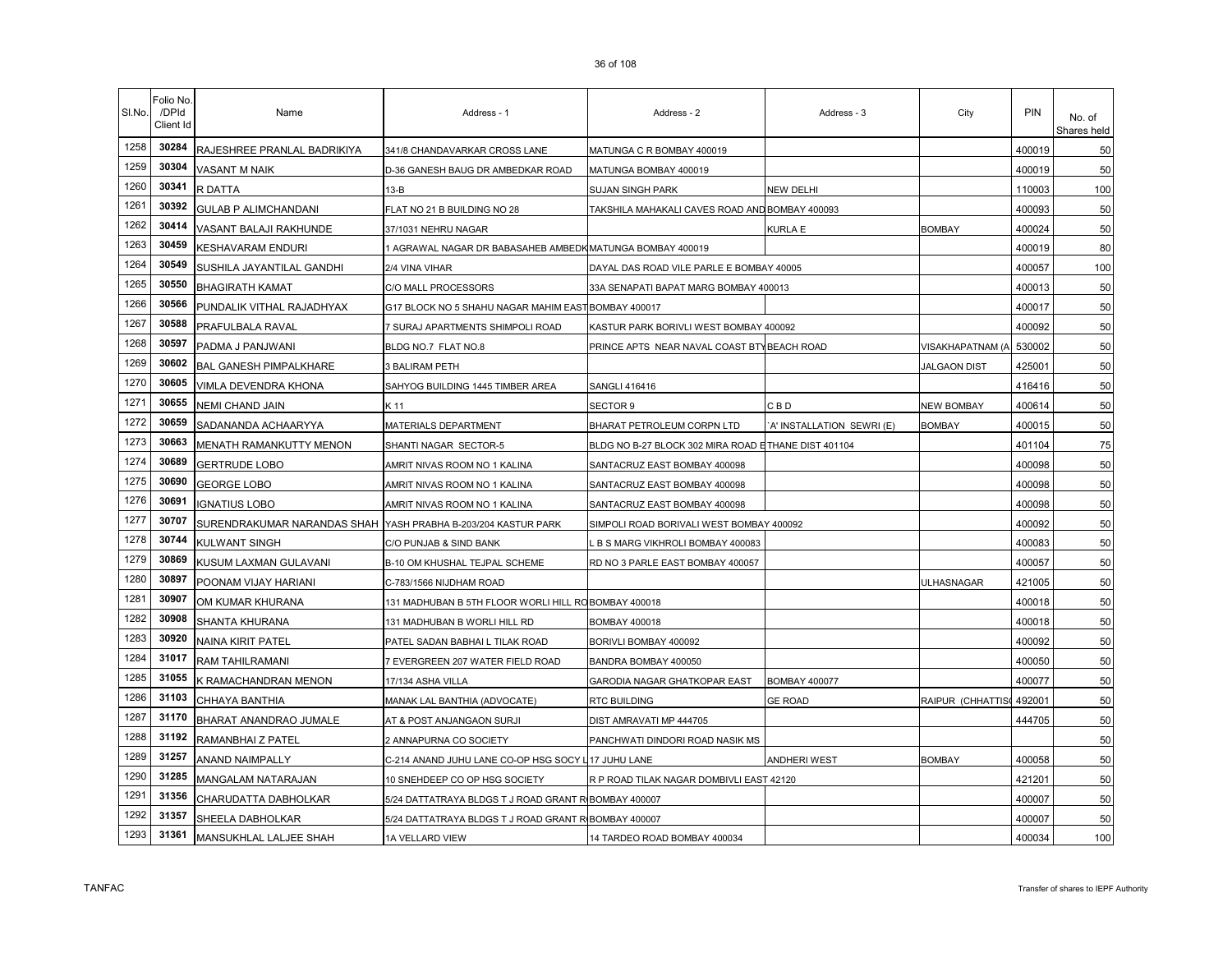| SI.No. | Folio No<br>/DPId<br>Client Id | Name                                                  | Address - 1                                                                                 | Address - 2                                                               | Address - 3                     | City          | PIN    | No. of<br>Shares held |
|--------|--------------------------------|-------------------------------------------------------|---------------------------------------------------------------------------------------------|---------------------------------------------------------------------------|---------------------------------|---------------|--------|-----------------------|
| 1294   | 31393                          | SUHAS VASANT GADKARI                                  | ADVOCATE NEAR DEVI S TEMPLE                                                                 | TILAK CHOWK H NO 22/2 KALYAN 421301                                       |                                 |               | 421301 | 50                    |
| 1295   | 31399                          | <b>UMA KAILAJE</b>                                    | C/O ARUN G BIJUR                                                                            | SPB PROJECTS & CONSULTANCY LTD ESVIN HOUSE PERUNGUDI                      |                                 | <b>MADRAS</b> | 600096 | 100                   |
| 1296   | 31447                          | <b>JAYESH DOSHI</b>                                   | A/9 DHARMA NAGAR CO OP HSG SOCY                                                             | SHIV SHRUSTY S G BARVE MARG KURL BOMBAY 400024                            |                                 |               | 400024 | 50                    |
| 1297   | 31536                          | <b>NAVIN JUTHANI</b>                                  | 6TH ROAD BAPUJI NIVAS                                                                       | SANTACRUZ EAST BOMBAY 400055                                              |                                 |               | 400055 | 50                    |
| 1298   | 31617                          | <b>ADESH PATIL</b>                                    | 92/22 JERBAI WADIA RD                                                                       | OPP TATA HOSPITAL 3RD FLOOR                                               | PAREL BOMBAY 400012             |               | 400012 | 50                    |
| 1299   | 31645                          | HARSHAD NYALCHAND KOTHARI                             | MOTA DUDH NAKA APTE WADA                                                                    | KALYAN DIST THANE 421301                                                  |                                 |               | 421301 | 50                    |
| 1300   | 31665                          | CYRUS JAL BHARUCHA                                    | 543 HAL III STAGE                                                                           | 6TH CROSS 8TH MAIN                                                        | <b>BANGALORE</b>                |               | 560075 | 50                    |
| 1301   | 31697                          | NITIN RAMESH DESAI                                    | NAVNIT H/81 BANK OF BARODA HSG SOCIETYBHARDAWADI ANDHERI WEST BOMBAY 400058                 |                                                                           |                                 |               | 400058 | 50                    |
| 1302   | 31698                          | AJIT RAMESH DESAI                                     | NAVNIT H/81 BANK OF BARODA HSG SOCIETY                                                      | BHARDAWADI ANDHERI WEST BOMBAY 400058                                     |                                 |               | 400058 | 50                    |
| 1303   | 31723                          | SHERRY RUTH PEREIRA                                   | 203 BEACH APARTMENTS                                                                        | VERSOVA BEACH ROAD BOMBAY 400061                                          |                                 |               | 400061 | 50                    |
| 1304   | 31764                          | LEELA SURESH PILLAI                                   | 302 KUNDAN APARTMENTS                                                                       | 3RD FLOOR VINAYAK MANDIR ROAD BHITHANA DIST MAH 401101                    |                                 |               | 401101 | 50                    |
| 1305   | 31775                          | LEELA NAINAN MAYALIL                                  | RB II 124/23                                                                                | C RLY QTRS                                                                | WENDEN AVENUE MATUNGA WESBOMBAY |               | 400019 | 50                    |
| 1306   | 31788                          | LEENA MADHAV PAI                                      | 201 ASHOK NAGAR                                                                             | VAZIRA NAKA                                                               | 179 L T ROAD BORIVLI WEST       | <b>MUMBAI</b> | 400092 | 50                    |
| 1307   | 31887                          | A K NAIR                                              | C/O PRECISION FASTENERS LTD 3RD FLOOR NEW INDIA CENTRE 17 COOPERAGE ROBOMBAY 400039         |                                                                           |                                 |               | 400039 | 50                    |
| 1308   | 31952                          | HANSA CHANDRAKANT JAVERI                              | 347 PANCHRATNA MAMA PARMANAND MARG OPERA HOUSE BOMBAY 400004                                |                                                                           |                                 |               | 400004 | 200                   |
| 1309   | 31954                          |                                                       | CHANDRAKANT HARIKRISHNA JAVERI 347 PANCHRATNA MAMA PARMANAND MARG OPERA HOUSE BOMBAY 400004 |                                                                           |                                 |               | 400004 | 200                   |
| 1310   | 32007                          | RAJINDER KAUR GHATEHORDE                              | 10 PREM SAGAR 17TH RD END SANTACRUZ W                                                       | <b>BOMBAY 400054</b>                                                      |                                 |               | 400054 | 50                    |
| 1311   | 32038                          | VANDANA GAJANAN DESHPANDE                             | 608 MANGAL TOWER MANGAL NIWAS CO-OP                                                         | HSG SOCY SECTOR-17 PLOT NO 53 VANEW BOMBAY 400703                         |                                 |               | 400703 | 50                    |
| 1312   | 32046                          | RASHMIKANT P KOTHARI                                  | C/O GARRISON ENGINEER                                                                       | NORTH DEOLALI ON SLOW ROAD                                                | P O DEOLALI DIST NASIK 422401   |               | 422401 | 50                    |
| 1313   | 32107                          | NAUSHAD IMAM                                          | ADVOCATE                                                                                    | WELLESLY GUNJ                                                             | RAM BAGH                        | MIRZAPUR UP   |        | 100                   |
| 1314   | 32116                          | DINA BEHRAMSHAH KHUMBATTA                             | CHANDRA KANTMANSION 4TH FLOOR                                                               | URANWALAL STREET GRANT ROAD BOMBAY 40000                                  |                                 |               | 400007 | 75                    |
| 1315   | 32266                          | FIRDOSH B SUKHADIA                                    | HOTEL PANCHVATI YATRI                                                                       | 430 VAKIL WADI                                                            | CHANDAK WADI                    | <b>NASHIK</b> | 422001 | 50                    |
| 1316   | 32283                          | GOPALJI NENSHI THAKKAR                                | 353/28 VALLABHBAUG LANE                                                                     | 16 VANI SOCY OPP ODEON GHATKOPAFBOMBAY 400077                             |                                 |               | 400077 | 50                    |
| 1317   | 32286                          | PRAVINCHANDRA GOPALJI THAKKAR 353/28 VALLABHBAUG LANE |                                                                                             | 16 VANI SOCY OPP ODEON GHATKOPAFBOMBAY 400077                             |                                 |               | 400077 | 50                    |
| 1318   | 32287                          | NIRMALA PRAVIN THAKKAR                                | 353/28 VALLABHBAUG LANE                                                                     | 16 VANI SOCY OPP ODEON GHATKOPAI BOMBAY 400077                            |                                 |               | 400077 | 50                    |
| 1319   | 32288                          | JAGRUTI GOPALJI THAKKAR                               | 353/28 VALLABHBAUG LANE                                                                     | 16 VANI SOCY OPP ODEON GHATKOPAFBOMBAY 400077                             |                                 |               | 400077 | 50                    |
| 1320   | 32289                          | VISHNU BABAJI PATIL                                   | 103 PRIYADARSHINI OPP TEL EX                                                                | NANDA PATKAR MARG VILE PARLE                                              | <b>BOMBAY 400057</b>            |               | 400057 | 50                    |
| 1321   | 32405                          | NETRA YOGENDRA CHHAPWALE                              | C/O MR. VIKAS Y MURUDKAR                                                                    | SHREE YASHODHAN CO OP HSG SOCY FLAT 465 SITALADEVI TEMPLE RO/MAHIM BOMBAY |                                 |               | 400016 | 50                    |
| 1322   | 32491                          | VIMLABEN JAYANTILAL MEHTA                             | SURYADARSHAN FLAT NO 3                                                                      | 44/50 WALKESHAWAR RD BOMBAY 400006                                        |                                 |               | 400006 | 50                    |
| 1323   | 32507                          | <b>MADAN LAL ARORA</b>                                | A/E-34                                                                                      | SHALIMAR BAGH                                                             | DELHI                           |               | 110052 | 50                    |
| 1324   | 32533                          | RAJENDRA KUMAR KHARE                                  | 446 HMT LAYOUT                                                                              | ANANDNAGAR                                                                | <b>BANGALORE</b>                |               |        | 50                    |
| 1325   | 32550                          | <b>HARISH S UCHIL</b>                                 | C-70 VENUS APARTMENTS                                                                       | WORLI SEA FACE BOMBAY 400018                                              |                                 |               | 400018 | 50                    |
| 1326   | 32559                          | PADMAKAR NARAYAN CHAWAN                               | 22/616 NEHRU NAGAR                                                                          | KURLA EAST BOMBAY 400024                                                  |                                 |               | 400024 | 50                    |
| 1327   | 32626                          | MUKESH SHAH                                           | 6A MEHTA BUILDING KIROL ROAD                                                                | CAMA LANE GHATKOPAR W BOMBAY 400086                                       |                                 |               | 400086 | 50                    |
| 1328   | 32627                          | SMITA SHAH                                            | 6A MEHTA BUILDING KIROL ROAD                                                                | CAMA LANE GHATKOPAR WEST BOMBAY 400086                                    |                                 |               | 400086 | 50                    |
| 1329   | 32706                          | <b>RAVI WARRIER</b>                                   | 513 13TH CROSS                                                                              | 7TH MAIN ISRO LAYOUT                                                      | <b>BANGALORE</b>                |               | 560078 | 50                    |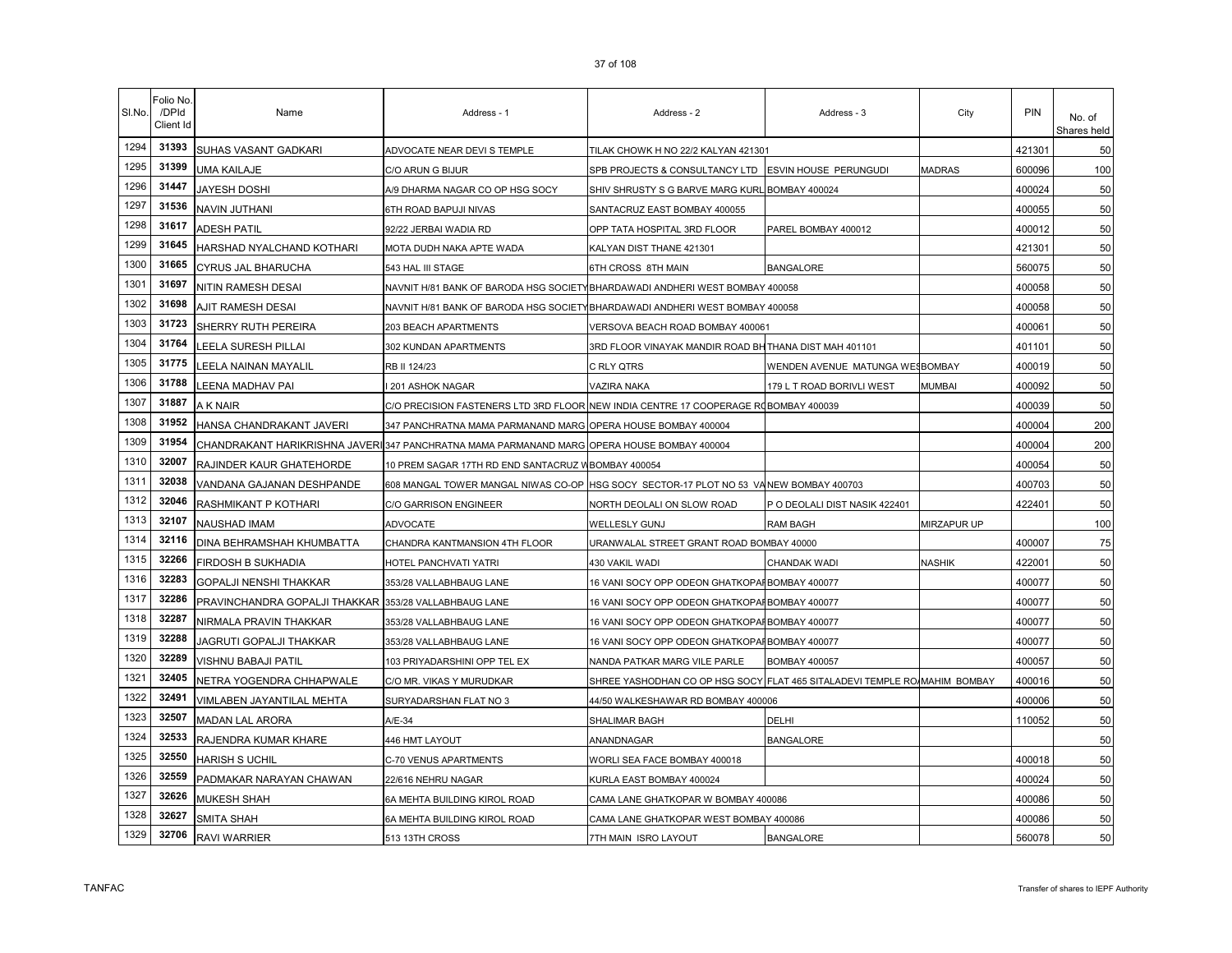| SI.No. | Folio No<br>/DPId<br>Client Id | Name                             | Address - 1                                                     | Address - 2                                     | Address - 3                       | City                    | PIN    | No. of<br>Shares held |
|--------|--------------------------------|----------------------------------|-----------------------------------------------------------------|-------------------------------------------------|-----------------------------------|-------------------------|--------|-----------------------|
| 1330   | 32723                          | PRAVINKUMAR AMBELAL DESAI        | 4 MATANDANI CLOSE                                               | PO BOX 31381 LUSAKA ZAMBIA                      |                                   |                         |        | 50                    |
| 1331   | 32771                          | <b>GUNVANTI DAMJI GADA</b>       | ETHABHAI BLDG 3RD FLOOR ROOM NO 36                              | OFF BAMANJI PITIT ROAD BOMBAY 400036            |                                   |                         | 400036 | 50                    |
| 1332   | 32807                          | PRADEEP RAHEJA                   | FLAT NO 6 PEOPLES SOCY                                          | PLOT NO 446 ROAD NO 14                          | BANDRA BOMBAY 400050              |                         | 400050 | 50                    |
| 1333   | 32870                          | RASHMINKUMAR B PATEL             | 329/11 JAWAHAR NAGAR                                            | GOREGAON WEST BOMBAY 400062                     |                                   |                         | 400062 | 50                    |
| 1334   | 33004                          | JITENDRA MANILAL VACHRAJANI      | 12 INDRAPURI COOP HSG SOCY NAYPADA                              | RAVI INDUSTRY COMPOUND                          | <b>NAUPADA</b>                    | <b>THANE</b>            | 400602 | 50                    |
| 1335   | 33018                          | SATURINE MACHADO                 | A/4 JAIRAMESHWAR SOCY S V ROAD                                  | GOREGAON WEST BOMBAY 400062                     |                                   |                         | 400062 | 50                    |
| 1336   | 33019                          | <b>EENA ANTHONY MACHADO</b>      | A/4 JAIRAMESHWAR SOCY S V ROAD                                  | GOREGAON WEST BOMBAY 400062                     |                                   |                         | 400062 | 50                    |
| 1337   | 33060                          | SHANKARLAL JETHMAL MAHESHWARY    | 11 SBI COLONY                                                   | VALLASH NAGAR                                   |                                   | RAIPUR, MADHYAPR 492001 |        | 100                   |
| 1338   | 33100                          | ULLAS TRABAKLAL SHAH             | ILA NIVAS BLOCK NO 8                                            | CHANDAVARKAR CROSS LANE                         | MATUNGA C R BOMBAY 400019         |                         | 400019 | 50                    |
| 1339   | 33104                          | DIPIKA TRAMBAKLAL SHAH           | LILA NIVAS BLOCK NO 8                                           | CHANDAVARKAR CROSS LANE                         | MATUNGA C R BOMBA 400019          |                         | 400019 | 50                    |
| 1340   | 33119                          | <b>MANOHAR RAO</b>               | ASHER MANSION B BLOCK GROUND FLOOR                              | FORJETT STREET CROSS LANE GOWAL BOMBAY 400036   |                                   |                         | 400036 | 50                    |
| 1341   | 33161                          | SEPHALI SEN                      | 401 POOJA APARTMENT                                             | 42 VITTAL MALLYA ROAD                           | <b>BANGALORE</b>                  |                         | 560001 | 50                    |
| 1342   | 33167                          | VISHNU SITARAM GHOLKAR           | NEAR BHANU WADA BRAHMANPURI                                     |                                                 |                                   | <b>MIRAJ</b>            | 416410 | 50                    |
| 1343   | 33202                          | <b>SAM MANEKSHAH BILLIMORIA</b>  | PATEL BLDG OPP CENTRAL CINEMA GIRGAOI BOMBAY 400004             |                                                 |                                   |                         | 400004 | 50                    |
| 1344   | 33204                          | VRINDA VIJAY DHARAP              | A8 ANANDCHHAYA P BALU MARG PRABHADE'                            | <b>BOMBAY 400025</b>                            |                                   |                         | 400025 | 50                    |
| 1345   | 33216                          | SYED AFSAR SHAH                  | C/O CROWN WATCH CO 75 ABDUL REHMA ST BOMBAY 400003              |                                                 |                                   |                         | 400003 | 100                   |
| 1346   | 33226                          | <b>BHAGWATI KANODIA</b>          | SAMUDRA TARANG KELUSKAR ROAD NORTH BOMBAY 400028                |                                                 |                                   |                         | 400028 | 50                    |
| 1347   | 33321                          | RANJAN KUMAR SINHA               | NAV SIG SCHOOL                                                  | AIR FORCE STATION                               | <b>BEGUMPET</b>                   | HYDERABAD (A P)         | 500016 | 50                    |
| 1348   | 33350                          | RAVI CHADHA                      | 7 SUDHA BUILDING 20 NEPEAN SEA ROAD                             | <b>BOMBAY 400036</b>                            |                                   |                         | 400036 | 50                    |
| 1349   | 33468                          | RUPA BHUPATRAI SANGHVI           | 8 H D KAPOLE NIVAS KHETWADI 4TH LANE                            | R NO 5 S V P ROAD BOMBAY 400004                 |                                   |                         | 400004 | 50                    |
| 1350   | 33477                          | CHINTAMAN SHRIDHAR MAHAJAN       | 18-B RAJYOG SOCIETY LT ROAD VAZIRA NAK                          | BORIVLI WEST BOMBAY 400092                      |                                   |                         | 400092 | 50                    |
| 1351   | 33482                          | FARIDA OZER KHAMBATI             | 70 SARANG STREET                                                |                                                 |                                   | <b>BOMBAY</b>           | 400003 | 100                   |
| 1352   | 33483                          | MALIKA ZAINUDIN KHAMBATI         | 70 SARANG STREET                                                |                                                 | <b>BOMBAY</b>                     |                         | 400003 | 50                    |
| 1353   | 33491                          | PINNU AJAY JHAVERI               | A 1/2/8 OCEAN PARK                                              | S M ROAD NR NEHRU NAGAR CIRCLE                  | AHMEDABAD                         |                         | 380015 | 50                    |
| 1354   | 33503                          | VISHAMBERDAS TIRATHDAS SAJWANI   | C/O KAMLA R SHARMA                                              | 2149 D N NAGAR                                  | OPP PETROL PUMP J P ROAD          | ANDHERI WEST BOI        | 400058 | 50                    |
| 1355   | 33504                          | K S ANANTHALAKSHMI               | B/14 SRI SAI APARTMENTS                                         | <b>M.D.KENI ROAD</b>                            | <b>BHANDUP EAST</b>               | <b>BOMBAY</b>           | 400042 | 25                    |
| 1356   | 33518                          | BALWANT KUVERJI VORA             | 7 DEVKARAN MANSION                                              | 24 VITHALDAS ROAD                               | PRINCESS STREET                   | <b>BOMBAY</b>           | 400002 | 50                    |
| 1357   | 33533                          | <b>GOPAL VARAHAMURTI</b>         | 4/111 3RD FLOOR SIDHARTH NAGAR III                              | S V ROAD GOREGAON W BOMBAY 400104               |                                   |                         | 400104 | 50                    |
| 1358   | 33560                          | ANAGHA CHANDRASHEKHAR PATWARDHAN | CHANDRAMA RAM MARUTI CROSS RD NO 4                              | <b>THANE 400602</b>                             |                                   |                         | 400602 | 200                   |
| 1359   | 33622                          | SUSHILA GUPTA                    | 80 NEPEANSEA ROAD                                               | DARIYA MAHAL NO 1 15TH FLOOR FLAT BOMBAY 400006 |                                   |                         | 400006 | 50                    |
| 1360   | 33623                          | DRONACHARYA MADHAV CHATI         | C/O FERMENTAPHARMA BIOTECH LTD                                  | <b>VILLAGE TAKOLI</b>                           | P O NAGWAIN                       | <b>DIST MANDI</b>       | 175121 | 50                    |
| 1361   | 33733                          | RAMESH DHARMU LOTLIKAR           | A/16 MEDHAVI SOCIETY CROSS ROAD NO.2                            | OKHANDWALA COMPLEX                              | ANDHERI WEST                      | <b>BOMBAY</b>           | 400053 | 50                    |
| 1362   | 33752                          | REKHA BHAGWAN CHAPHEKAR          | 15/2 HASMUKH BHUVAN ACHARYA DONDE MAPAREL BOMBAY 400012         |                                                 |                                   |                         | 400012 | 50                    |
| 1363   | 33791                          | PUSHPAVATI PATEL                 | ANJALI 604 P D HINDUJA MARG                                     | BANDRA BOMBAY 400050                            |                                   |                         | 400050 | 50                    |
| 1364   | 33800                          | <b>INDER M LUTHRA</b>            |                                                                 | 25 SUNDER APARTMENTS                            | 569 V N PURAV MARG CHEMBUR BOMBAY |                         | 400071 | 50                    |
| 1365   | 33833                          | SUDHAKAR ACHARYA                 | VISHWAKARMA VISHRANTI BHUVAN WALBHA GOREGOAN EAST BOMBAY 400063 |                                                 |                                   |                         | 400063 | 50                    |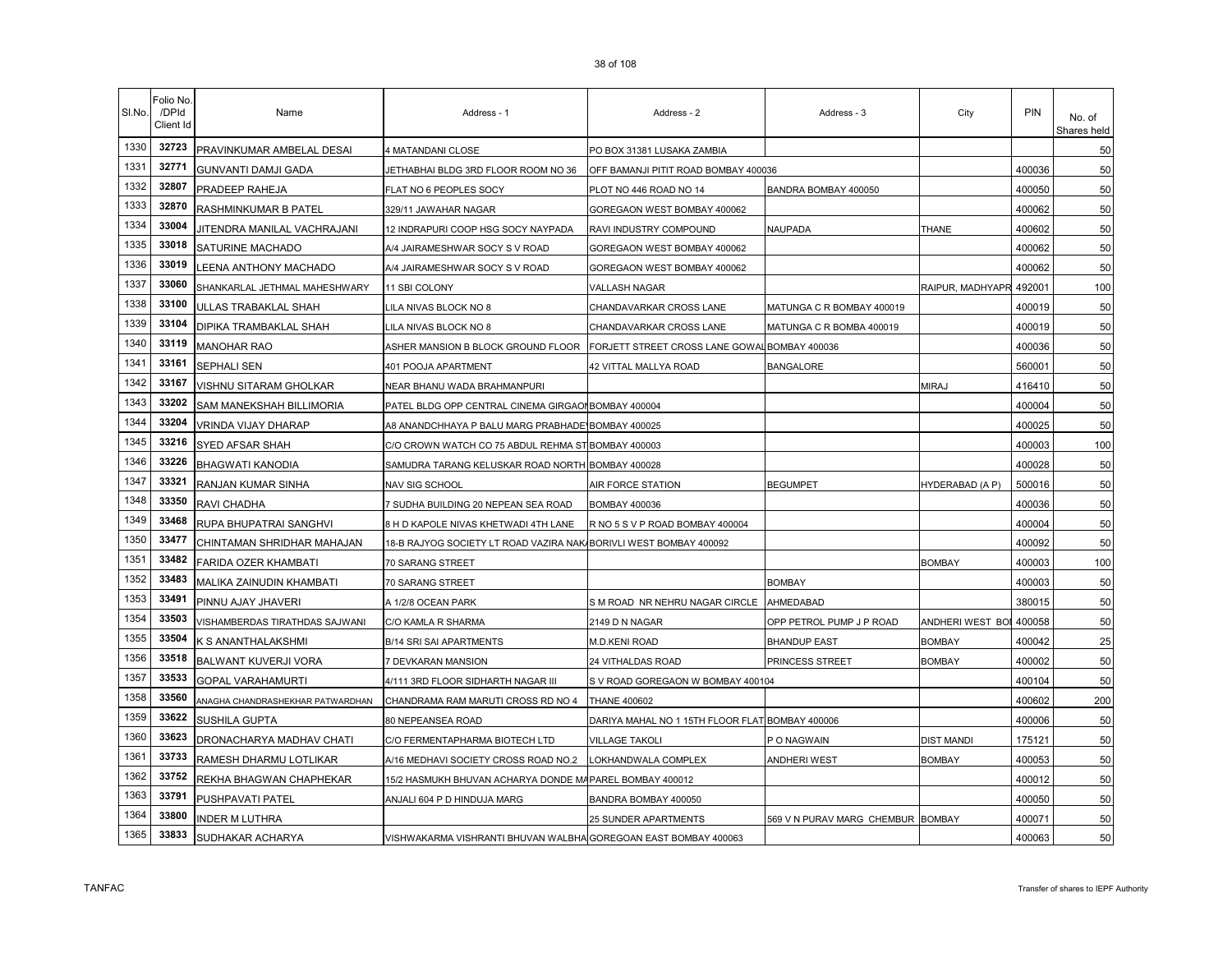| SI.No. | Folio No<br>/DPId<br>Client Id | Name                          | Address - 1                                                                                                    | Address - 2                                  | Address - 3                         | City               | <b>PIN</b> | No. of<br>Shares held |
|--------|--------------------------------|-------------------------------|----------------------------------------------------------------------------------------------------------------|----------------------------------------------|-------------------------------------|--------------------|------------|-----------------------|
| 1366   | 33835                          | ASARAM VISTARI RAMTEKE        | 1405 R N A HEIGHTS                                                                                             | APP FANTASY LAND GREEN FIELDS                | ANDHERI (E)                         | MUMBAI             | 400093     | 50                    |
| 1367   | 33857                          | <b>KRISHNA GUHA</b>           | FLAT NO 5/2 PRANTIK CO-OP HSG SOCY                                                                             | 2/2-B BURDWAN ROAD                           | ALIPUR                              | CALCUTTA           | 700027     | 50                    |
| 1368   | 33873                          | HASMUKHLAL VARDHAMANDAS MEHTA | 66 PARSI GULLY MIRZA STREET                                                                                    |                                              |                                     | <b>BOMBAY</b>      | 400003     | 50                    |
| 1369   | 33923                          | MAHINDAR PARKASH KHURANA      | 3 F VAIBHAV IRLA S V RD                                                                                        | VILLE PARLE W BOMBAY 400056                  |                                     |                    | 400056     | 50                    |
| 1370   | 33987                          | R P BHATIA                    | HITECH ALUMINIUM                                                                                               | F-64 SECTOR B                                | NOIDA                               | U <sub>P</sub>     | 201301     | 100                   |
| 1371   | 34000                          | PRABHAKAR DIKSHIT             | BLOCK 11 C-WING 3RD FLOOR BLDG NO 12 O SPARSH SWAPAN BLDG JANAKALYAN NKHARODI MARVE RD MALVANI MALAD(W) BOMBAY |                                              |                                     |                    |            | 50                    |
| 1372   | 34022                          | VASANT SHAMRAO BURSE          | HOUSE NO.9                                                                                                     | THANE-BELAPUR ROAD                           | POST BOX NO.73                      | THANE (MAHARASH)   | 400601     | 75                    |
| 1373   | 34039                          | ANIL KESHAV SHENOY            | <b>BUILDING NO 21 A</b>                                                                                        | FLAT NO 4 GROUND FLOOR                       | BRINDABAN MAJIWADE                  | THANE WEST         | 400601     | 50                    |
| 1374   | 34058                          | JASBIR KAUR SAHNI             | 402 SUNFLASH                                                                                                   | <b>VRISHI COMPLEX</b>                        | HOLY X ROAD BORIVLI[W]              | MUMBAI             | 400103     | 50                    |
| 1375   | 34059                          | PRADEEP SINGH SAHNI           | 402 SUNFLASH                                                                                                   | VRISHI COMPLEX                               | HOLY X ROAD BORIVLI [W]             | <b>MUMBAI</b>      | 400103     | 50                    |
| 1376   | 34077                          | SHYAM SUNDER SARDA            | C/O DINESH CEMENT WORKS                                                                                        | SARDAR PURA 5TH ROAD JODHPUR RAJASTHAN       |                                     |                    |            | 50                    |
| 1377   | 34158                          | DAKSHAYANI RAMADAS SHANBHAG   | 56/1427 MIG COLONY ADARSH NAGAR                                                                                | WORLI BOMBAY 400025                          |                                     |                    | 400025     | 50                    |
| 1378   | 34166                          | RAMADAS K SHANBHAG            | 56/1427 MIG COLONY                                                                                             | ADARSH NAGAR WORLI BOMBAY 400025             |                                     |                    | 400025     | 50                    |
| 1379   | 34167                          | SHARDABEN A SHAH              | H 503 VISHAL APARTMENT SIR M V ROAD                                                                            | ANDHERI E BOMBAY 400069                      |                                     |                    | 400069     | 50                    |
| 1380   | 34210                          | <b>VERINDRA PAUL KAPOOR</b>   | 14 DIAMOND APARTMENTS MOUNT MARY RO BANDRA BOMBAY 400050                                                       |                                              |                                     |                    | 400050     | 50                    |
| 1381   | 34236                          | PUNAMCHAND DIPCHAND SHAH      | 51 MANGALDAS ROAD SHREEJI BHUVAN                                                                               | 5TH FLOOR ROOM NO 8 BOMBAY 400002            |                                     |                    | 400002     | 50                    |
| 1382   | 34264                          | ARJANDAS C GULANI             | 10 D HIGH PEAK APARTMENTS                                                                                      | 20 A S V ROAD                                | <b>BANDRA</b>                       | <b>BOMBAY</b>      | 400050     | 100                   |
| 1383   | 34266                          | H S MATHROO                   | HOUSE NO 3214 SECTOR NO 27 D                                                                                   |                                              |                                     | CHANDIGARH         |            | 100                   |
| 1384   | 34294                          | KEKI JEHANGIR VAKHARIA        | SHAPUR BAUG G-8 V P ROAD                                                                                       |                                              |                                     | <b>BOMBAY</b>      | 400004     | 100                   |
| 1385   | 34331                          | SHYAM PAHLAJRAI BHATIA        | 49 F VENUS APTS FLAT NO 38 10TH FLOOR                                                                          | WORLI SEA FACE BOMBAY 400018                 |                                     |                    | 400018     | 50                    |
| 1386   | 34332                          | SHYAM PAHLAJRAI BHATIA        | 49 F VENUS APTS FLAT NO 38 10TH FLOOR                                                                          | WORLI SEA FACE BOMBAY 400018                 |                                     |                    | 400018     | 50                    |
| 1387   | 34400                          | <b>VIMALA MANTRI</b>          | 4 INDUS COURT A ROAD                                                                                           | CHURCH GATE                                  | <b>BOMBAY</b>                       |                    | 400020     | 50                    |
| 1388   | 34428                          | NARENDRA DHRUNA               | 308 A PATEL SHOPPING CENTRE                                                                                    | CHANDAVARKAR ROAD BORIVALI WESTBOMBAY 400092 |                                     |                    | 400092     | 75                    |
| 1389   | 34453                          | SUDHA GANGADHAR PHADKE        | MADHAV NIVAS PLOT NO 40                                                                                        | SIR BHALCHANDRA ROAD DADAR BOMBAY 400014     |                                     |                    | 400014     | 50                    |
| 1390   | 34476                          | HANUMAN PRASAD VARMA          | C/O REMI GROUP 52 MITTAL COURT A                                                                               | NARIMAN POINT BOMBAY 400021                  |                                     |                    | 400021     | 50                    |
| 1391   | 34482                          | UDAY DATTATRAY PATKI          | 742 W TIERRA BUENA LN                                                                                          | PHOENIX                                      | AZ 85023                            | USA                |            | 50                    |
| 1392   | 34483                          | ASHA UDAY PATKI               | 742 W TIERRA BUENA LN                                                                                          | PHOENIX                                      | AZ 85023                            | USA                |            | 50                    |
| 1393   | 34493                          | LAKSHMI SANKARAN              | A/14/2 SHREE RAM NAGAR                                                                                         | ANDHERI WEST BOMBAY 400058                   |                                     |                    | 400058     | 100                   |
| 1394   | 34545                          | SHRIRANG RAMARAO RAOTE        | RAOTE BLDG 106 R B C K BOLE ROAD                                                                               | DADAR BOMBAY 400028                          |                                     |                    | 400028     | 50                    |
| 1395   | 34547                          | NITINA PAREKH                 | C/3 VIRAL APARTMENT                                                                                            | OPP AMBER OSCAR CINEMA                       | S V ROAD ANDHERI WEST BOMBAY 400058 |                    | 400058     | 50                    |
| 1396   | 34553                          | SHAHINA M Y TAHSEEN           | 16 SULEMAN CHAMBERS BATTERY STREET                                                                             | ALOLLO BUNDER BOMBAY 400039                  |                                     |                    | 400039     | 50                    |
| 1397   | 34580                          | VASANT RAJARAM JOSHI          | B/23 EVERGREEN CO-OP HSG SOCY LTD                                                                              | <b>FATEH ALI ROAD</b>                        | DOMBIVLI EAST                       | <b>DIST. THANE</b> | 421201     | 75                    |
| 1398   | 34638                          | ADIL SOHRABJI TODDYWALLA      | C/O MRS RATI K IRANI 18/A DURLABH BHUWA 2ND FLOOR JALBHAI STREET                                               |                                              | CHARNI ROAD JUNCTION BOMBAY 400004  |                    | 400004     | 100                   |
| 1399   | 34641                          | KRISHNAIYER RAMAKRISHNAN      | BLOCK 3 BHARAT KUNJ CHANDAVARKAR ROAMATUNGA BOMBAY 400019                                                      |                                              |                                     |                    | 400019     | 50                    |
| 1400   | 34649                          | FRENY PESI UDVADIA            | MANCHER MANZIL A BLOCK 1ST FLOOR                                                                               | 35 C JAIRAJBHOY STREET BOMBAY 400008         |                                     |                    | 400008     | 50                    |
| 1401   | 34722                          | <b>SANJAY TANDON</b>          | R B III 6/5                                                                                                    | CENTRAL RAILWAY QUARTERS                     | <b>BYCULLA</b>                      | <b>BOMBAY</b>      | 400008     | 50                    |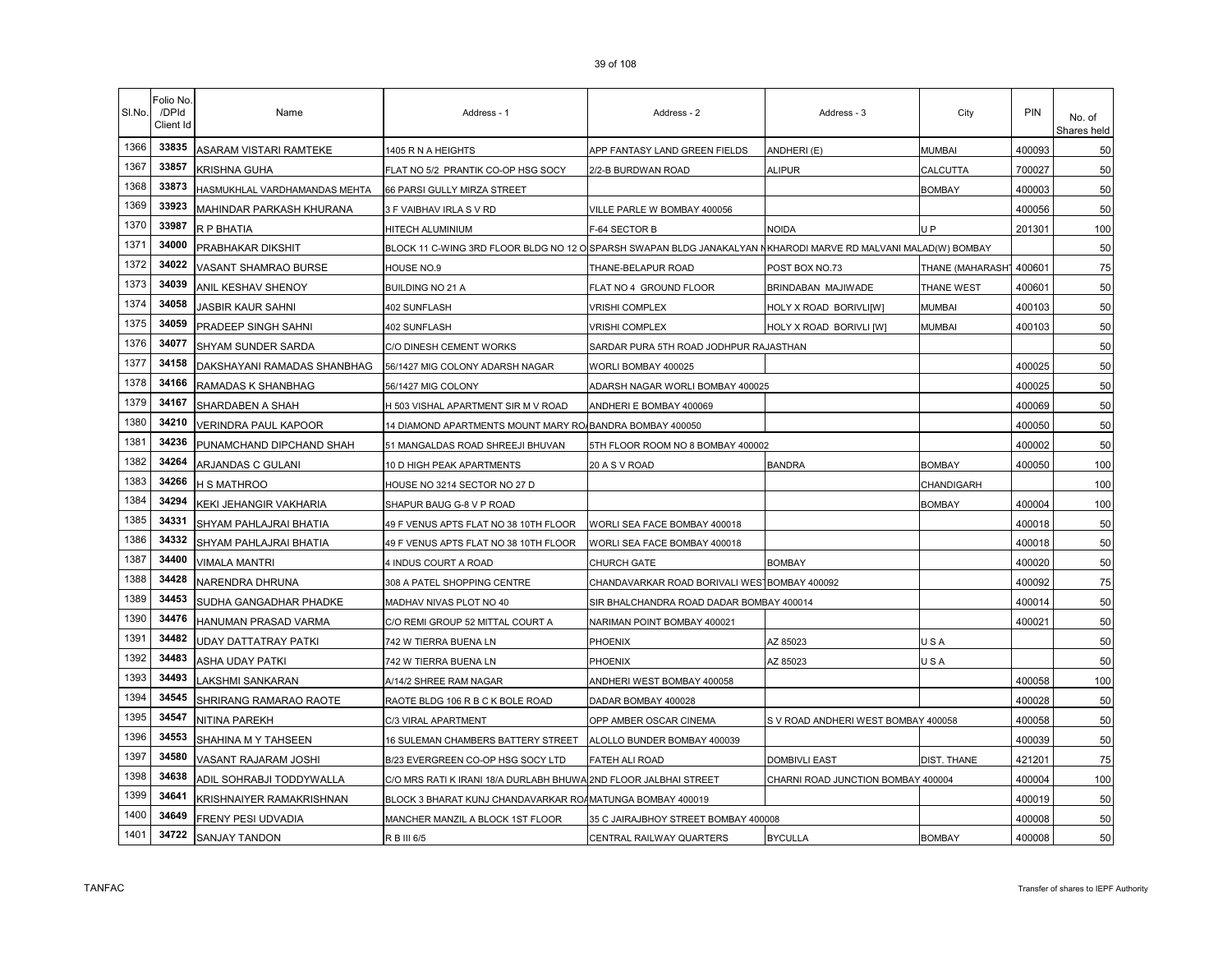| SI.No. | Folio No.<br>/DPId<br>Client Id | Name                                                        | Address - 1                                                     | Address - 2                                                        | Address - 3                              | City                 | PIN    | No. of<br>Shares held |
|--------|---------------------------------|-------------------------------------------------------------|-----------------------------------------------------------------|--------------------------------------------------------------------|------------------------------------------|----------------------|--------|-----------------------|
| 1402   | 34804                           | C P BATRA                                                   | FLAT NO.15 4TH FLOOR                                            | A-1 WING GAUTAM CENTRE                                             | RAUT ROAD                                | THANE EAST           | 400603 | 50                    |
| 1403   | 34805                           | PREETI BATRA                                                | FLAT NO.15 4TH FLOOR                                            | A1 WING GAUTAM CENTRE                                              | RAUT ROAD THANE EAST 400603              |                      | 400603 | 50                    |
| 1404   | 34950                           | ARUN GULAVANE                                               | 6 SUKHSHANTI APARTMENT NO.2                                     | MRUTYUNJAY COLONY                                                  | BEHIND ANAND NAGAR OF PAUD FKOTHRUD PUNE |                      | 411029 | 50                    |
| 1405   | 34954                           | PRATIBHA V BANSAL                                           | 10 C SAGAR SANGEET                                              | 58 COLABA RD BOMBAY 400005                                         |                                          |                      | 400005 | 150                   |
| 1406   | 34974                           | CHANDRAKANT RAMCHANDRA SONALKAR                             | KALEWAR BUILDING DADYSETH ROAD CHOW BOMBAY 400007               |                                                                    |                                          |                      | 400007 | 50                    |
| 1407   | 35014                           | YASH PAL MALHOTRA                                           | E-1 ADITYA APARTMENT OLD NAGARDAS ROAANDHERI E BOMBAY 400069    |                                                                    |                                          |                      | 400069 | 100                   |
| 1408   | 35025                           | GOPAL PANKAJ KUMAR                                          | 5 NAYAN CO OP HSG SOC LTD                                       | KHANDURBHAI DESAI ROAD VILE PARLI BOMBAY 400056                    |                                          |                      | 400056 | 50                    |
| 1409   | 35037                           | ASOK CHAUDHURI                                              | 3/33 NIRMAL JIWAN CO OP HSG SOC                                 | THANE EAST 400603                                                  |                                          |                      | 400603 | 100                   |
| 1410   | 35077                           | DATTATRAYA SITARAM HALBE                                    | C-2/10 MUNCIPAL TENEMENTS A G KHAN ROAWORLI BOMBAY 400018       |                                                                    |                                          |                      | 400018 | 50                    |
| 1411   | 35082                           | <b>BOMAN HIRAJI KAPADIA</b>                                 | <b>D HIRRUS &amp; CO</b>                                        | DHAN-NUR 4TH FLOOR                                                 | 15 PHEROZESHAH MEHTA ROAD                | <b>BOMBAY</b>        | 400001 | 100                   |
| 1412   | 35117                           | <b>VICTOR RODRIGUES</b>                                     | C/O CHIKA LTD MEHTA CHAMBERS                                    | 13TH MATHEW ROAD 4TH FLOOR P O 31 BOMBAY 400004                    |                                          |                      | 400004 | 50                    |
| 1413   | 35150                           | KAMLESH DHIMAN                                              | F2-21 NAVY NAGAR                                                | COLABA                                                             | <b>BOMBAY 400005</b>                     |                      | 400005 | 50                    |
| 1414   | 35182                           | PRAMOD N AGARWAL                                            | JAI HIND NO 2 4TH FLR                                           | WEST WING BHULESHWAR BOMBAY 400002                                 |                                          |                      | 400002 | 50                    |
| 1415   | 35224                           | <b>GURMUKH ADVANI</b>                                       | 3 PANCHSHEEL                                                    | 213 WATER FIELD ROAD                                               | <b>BANDRA</b>                            | <b>BOMBAY</b>        | 400050 | 50                    |
| 1416   | 35277                           | HARMINDER SINGH TONDON                                      | 7-A GREENLAND SOCY PANT NAGAR                                   | GHATKOPAR BOMBAY 400075                                            |                                          |                      | 400075 | 50                    |
| 1417   | 35324                           | USHA V SHETTY                                               | C/O K JATHAPPA RAI POST DARBE PUTTUR                            | VIA MANGALORE KARNATAKA                                            |                                          |                      |        | 50                    |
| 1418   | 35329                           | <b>HRISHIKESH GHIVALIKAR</b>                                | 8 MANKAME BUILDING SITALADEVI TEMPLE R MAHIM BOMBAY 400016      |                                                                    |                                          |                      | 400016 | 50                    |
| 1419   | 35344                           | PURUSHOTTAM PERMANAND NIRMEL 3RD FLOOR 58 BAPU KHOTE STREET |                                                                 | BOMBAY 400003                                                      |                                          |                      | 400003 | 50                    |
| 1420   | 35353                           | YAGNESH RATILAL PARIKH                                      | 7 JAI CHAMUNDA NIWAS                                            | GR FLOOR OPP 5TH CARTER ROAD                                       | BORIVLI EAST BOMBAY 400066               |                      | 400066 | 50                    |
| 1421   | 35375                           | MANDAKINI RAJARAM RALEGAONKAR                               | 3 NARIMAN ROAD DHANUKA COTTAGE                                  | VILE PARLE E BOMBAY 400057                                         |                                          |                      | 400057 | 50                    |
| 1422   | 35423                           | VEENA CHANDRAKANT VARDE                                     | B/4 RAMANIKA PLOT NO 26-27                                      | T P S VI SANTACRUZ W BOMBAY 400054                                 |                                          |                      | 400054 | 50                    |
| 1423   | 35424                           | <b>CHANDRAKANT S VARDE</b>                                  | B/4 RAMANIKA PLOT NO 26-27                                      | T P S VI SANTACRUZ W BOMBAY 400054                                 |                                          |                      | 400054 | 50                    |
| 1424   | 35429                           | ABDULWAHAB MOHAMED DALVI                                    | 7/2"AARZU", RBI STAFF CO-OP HOUSING SOC                         | K.P. PRAJAPATI MARG, OFF.L.B.S MARG   BEHIND STATE BANK], KURLA[W] |                                          | <b>MUMBAI</b>        | 400070 | 50                    |
| 1425   | 35435                           |                                                             | INDUMATI RAMESHCHANDRA KARNIK 128/9 W RLY COLONY SANTACRUZ WEST | <b>BOMBAY 400054</b>                                               |                                          |                      | 400054 | 50                    |
| 1426   | 35454                           | MANJU PRAVIN KENIA                                          | 701, TULIP SAINATH GARDEN                                       | TATA COLONY, NAVGHAR ROAD                                          | MULUND (E)                               | MUMBAI               | 400081 | 50                    |
| 1427   | 35485                           | SHEILA ISAAC                                                | 102 SPENCER ROAD                                                | <b>BANGALORE</b>                                                   | 560005                                   |                      | 560005 | 200                   |
| 1428   | 35491                           | KARUMATHIL SIVASHANKARA MENON                               | 17/81 SHEETAL NIWAS ROAD NO 25 SION WE BOMBAY 400022            |                                                                    |                                          |                      | 400022 | 50                    |
| 1429   | 35511                           | JOYCE MARY FERNANDES                                        | C/O UNIVERSAL FILTRATION CO                                     | 202 COMMERCE HOUSE 2ND FLOOR                                       | 140 NAGINDAS MASTER RD BOMBAY 400023     |                      | 400023 | 50                    |
| 1430   | 35555                           | SUNIL NAVNIT MEHTA                                          | 4 ISMAIL MANZIL SRADDHANAND                                     | RD EXTN VILE PARLE EAST BOMBAY 400057                              |                                          |                      | 400057 | 75                    |
| 1431   | 35576                           | <b>JOHN INNOCENT</b>                                        | FLAT NO 4 PRAKASH CO OP HSG SOCY                                | DAULAT NAGAR RELIEF ROAD                                           | SANTACRUZ WEST                           | <b>BOMBAY</b>        | 400054 | 50                    |
| 1432   | 35598                           | ASHOK B SHARMA                                              | ROOM NO 6/B NIHANGISTAN CHAWL IRANI W                           | KANDIVLI BOMBAY 400067                                             |                                          |                      | 400067 | 50                    |
| 1433   | 35652                           | PREM S CHHABRA                                              | 6E VENUS APARTMENTS                                             | WORLI SEA FACE BOMBAY 400018                                       |                                          |                      | 400018 | 50                    |
| 1434   | 35665                           | PETER NADUVATH JESUNATHADAS                                 | C\O S JESUNATHADAS                                              | ROOM NO.11,84 APOLLO HOUSE                                         | 2ND FLOOR B S MARG                       | FORT MUMBAI          | 400023 | 200                   |
| 1435   | 35680                           | SUSHIL KUMAR CHOMAL                                         | C/12 G S C L COLONY                                             | OFF VERAVAL KODINAR HIGHWAY                                        | SIDHEEGRAM                               | JUNAGADH DIST        | 362276 | 50                    |
| 1436   | 35681                           | VIMLA S CHOMAL                                              | C/12 G S C L COLONY                                             | OFF VERAVAL KODINAGAR HIGHWAY                                      | SIDHEEGRAM                               | <b>JUNAGADH DIST</b> | 362276 | 50                    |
| 1437   | 35701                           | SANJAY MUDNANEY                                             | 202 PRATIK RISHI COMPLEX                                        | C COLONY HOLY CROSS ROAD                                           | <b>BORIVALI WEST</b>                     | <b>BOMBAY</b>        | 400103 | 50                    |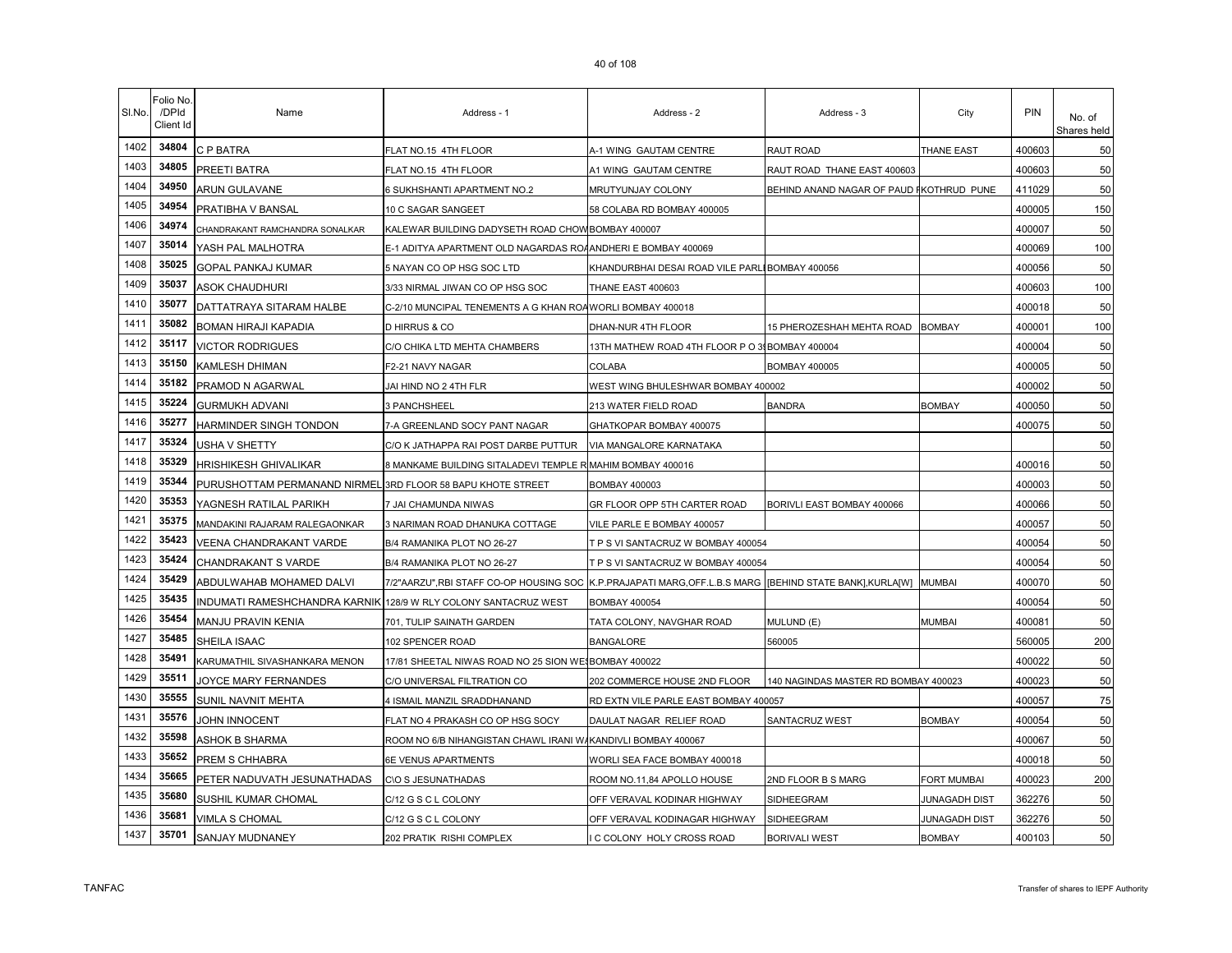| SI.No. | Folio No<br>/DPId<br>Client Id | Name                         | Address - 1                                                                     | Address - 2                                              | Address - 3                           | City           | PIN    | No. of<br>Shares held |
|--------|--------------------------------|------------------------------|---------------------------------------------------------------------------------|----------------------------------------------------------|---------------------------------------|----------------|--------|-----------------------|
| 1438   | 35736                          | SURESHKUMAR R CHHABRA        | 782/4 EAST VIEW THIRD ROAD KHAR                                                 | <b>BOMBAY 400052</b>                                     |                                       |                | 400052 | 50                    |
| 1439   | 35778                          | RAJESH BALVANTRAI SHAH       | 51 MANGALDAS ROAD SHREEJI BHUVAN                                                | 5TH FLOOR ROOM NO 4 BOMBAY 400002                        |                                       |                | 400002 | 50                    |
| 1440   | 35790                          | NAGINDAS KALYANJI SHAH       | 3/4 DANGAT BHUVAN                                                               | 22 OLD HANUMAN 1ST CROSS LANE                            | <b>BOMBAY 400002</b>                  |                | 400002 | 50                    |
| 1441   | 35832                          | KANCHANBEN HARSUKHLAL SHAH   | 76/30 MARINE DRIVE F ROAD                                                       | PANCHASAR BLDG                                           |                                       | <b>BOMBAY</b>  | 400020 | 50                    |
| 1442   | 35856                          | SNEHALATA BANGERA            | 904 VSP SHREE VASTU ENCLAVE                                                     | <b>JIJABAI ROAD</b>                                      | PUMP HOUSE ANDHERI (EAST)             | <b>MUMBAI</b>  | 400093 | 50                    |
| 1443   | 35873                          | <b>BHANU DHANSUKH PAREKH</b> | A/4 VASANT PURAM THEOSOPHICAL COLONY JUHU BOMBAY 400049                         |                                                          |                                       |                | 400049 | 50                    |
| 1444   | 35884                          | HAZARILAL JAIN               | C-4 SUNITA CO OP HSG SOC LTD KOPRI COL(NEAR MANGLA HIGH SCHOOL THANA EAST 40060 |                                                          |                                       |                | 400603 | 50                    |
| 1445   | 35885                          | ROHAN BHAUSALI               | C/O BHALCHANDRA ENTERPRISE                                                      | EVEREST E-10 6TH FLOOR                                   | TARDEO BOMBAY 400034                  |                | 400034 | 50                    |
| 1446   | 35919                          | ASHOKKUMAR TOLARAM TOTLANI   | 601 MANGAL AARTI ST ABDREWS RIAD                                                | NEAR MACRONELLS ROOF GARDEN                              | <b>BANDRA WEST</b>                    | <b>MUMBAI</b>  | 400050 | 50                    |
| 1447   | 35959                          | SHAILA BHALCHANDRA BHAGWAT   | 7 DWARKA BRAHMIN SOC NAUPADA                                                    |                                                          |                                       | <b>THANE</b>   | 400602 | 50                    |
| 1448   | 36065                          | CLARENCE J D SOUZA           | 35 DADI HOUSE SOCIETY ROAD                                                      | <b>IRLA</b>                                              | VILE PARLE W                          | <b>BOMBAY</b>  | 400056 | 50                    |
| 1449   | 36139                          | <b>ALPHONSO FERNANDES</b>    | SHANKAR RAMDAS YADAV CHAWL                                                      | R NO 11 AVRI PADA S V ROAD DAHISAR BOMBAY 400068         |                                       |                | 400068 | 50                    |
| 1450   | 36166                          | SUNITA LALCHAND BAFNA        | 2D/21 RAMMANOHAR LOHIA NAGAR                                                    | 306 L B SHASTRI MARG                                     | KURLA W BOMBAY 400070                 |                | 400070 | 50                    |
| 1451   | 36190                          | UPENDRA VASANT TIPNIS        | 267 BHARAT PETROLEUM STAFF COLONY                                               | VASI NAKA CHEMBUR                                        | <b>BOMBAY</b>                         |                | 400074 | 50                    |
| 1452   | 36219                          | SADHANA WAZAVALKAR           | 1/3 MATRUSHRI CO P HSG SOCIETY M G ROA                                          | GOREGAON W BOMBAY 400062                                 |                                       |                | 400062 | 100                   |
| 1453   | 36240                          | RAMESH V HOSABETTU           | 79/579 OM CO OP HSG SOC LTD                                                     | DINDOSHI M H B COLONY                                    | NEAR HIGHWAY MALAD EAST               | <b>BOMBAY</b>  | 400097 | 50                    |
| 1454   | 36304                          | MANORAMA DINESH PATEL        | C/O SANJAYKUMAR & CO                                                            | HORNBY BLDG 2ND FLOOR 172/74 DR D FORT BOMBAY 400001     |                                       |                | 400001 | 50                    |
| 1455   | 36305                          | <b>SUMITRA NITIN PAREKH</b>  | C/O SANJAYKUMAR & CO                                                            | HORNBY BLDG 2ND FLOOR                                    | 172/74 DR D N ROAD FORT BOMBAY 400001 |                | 400001 | 50                    |
| 1456   | 36310                          | HIRUBHAI MAGANBHAI BHATT     | C/O SANJAYKUMAR & CO                                                            | HORNBY BLDG 2ND FLOOR                                    | 172/74 DR D N ROAD FORT BOMBAY 400001 |                | 400001 | 50                    |
| 1457   | 36439                          | RAM NARAYAN SINGH            | BLDG NO 185 ROOM NO 5154 PANTH NAGAR                                            | GHATKOPER EAST BOMBAY 400075                             |                                       |                | 400075 | 50                    |
| 1458   | 36440                          | SHAKUNTALA SINGH             | B13/4 P & T COLONY SAHAR                                                        |                                                          |                                       | <b>BOMBAY</b>  | 400099 | 50                    |
| 1459   | 36441                          | <b>MALA SINGH</b>            | B-13/4 P & T COLONY SAHAR                                                       |                                                          |                                       | <b>BOMBAY</b>  | 400099 | 50                    |
| 1460   | 36442                          | PREM NARAYAN SINGH           | RANI SATINAGAR BLOCK G 7/13 S V ROAD                                            | MALAD W BOMBAY 400064                                    |                                       |                | 400064 | 50                    |
| 1461   | 36443                          | RAM AWADH SINGH              | B 13/4 P & T COLONY SAHAR                                                       |                                                          |                                       | <b>BOMBAY</b>  | 400099 | 50                    |
| 1462   | 36452                          | <b>DEEPTI KUNDE</b>          | TYPE IV/15 ESIS                                                                 | ESIS HOSPITAL ANDHERI EAST BOMBAY 400093                 |                                       |                | 400093 | 50                    |
| 1463   | 36453                          | SHYAMA RANADE                | <b>B12 CENTRAL AREA</b>                                                         | IIT.                                                     | POWAI                                 | <b>MUMBAI</b>  | 400076 | 50                    |
| 1464   | 36454                          | MADHUVANTI RANADE            | C/O DR R Y AGARKAR MEDICAL SECTION                                              | TATA INST OFF FUNDAMENTAL RESEAR HOMI BHABHA ROAD COLABA |                                       | <b>BOMBAY</b>  | 400005 | 50                    |
| 1465   | 36456                          | <b>GORAKHNATH RANADE</b>     | <b>MATRONS QTRS</b>                                                             | E S I S HOSPITAL                                         | Worli                                 | BOMBAY-400 018 | 400018 | 50                    |
| 1466   | 36457                          | <b>GOPAL</b>                 | T4 B6 ESIS HOSPITAL ANDHERI E                                                   | <b>BOMBAY 400093</b>                                     |                                       |                | 400093 | 50                    |
| 1467   | 36460                          | <b>ARVIND KUNDE</b>          | TYPE IV/15 ESIS HOSPITAL                                                        | ANDHERI E BOMBAY 400093                                  |                                       |                | 400093 | 50                    |
| 1468   | 36461                          | MADHURI ASHOK PADHYE         | RUKHMANI BAUG ATHAVALE BLDG                                                     | 3RD FLOOR CHITALE PATH                                   | OFF B S ROAD DADAR WEST               | <b>BOMBAY</b>  | 400028 | 75                    |
| 1469   | 36486                          | JASWANT MEGHJI RAJANEY       | 17A/2 SINDHI COLONY                                                             | OPP S I ES COLLEGE SION W BOMBAY 400022                  |                                       |                | 400022 | 50                    |
| 1470   | 36487                          | RUSTOM HORMAZDIYAR           | NEW INDIA CENTRE                                                                | SEVENTH FLOOR WEST                                       | COOPERAGE ROAD                        | <b>MUMBAI</b>  | 400039 | 50                    |
| 1471   | 36493                          | <b>VIJAY KOTHARI</b>         | D/7 HYDERABAD ESTATE NEPEAN SEA ROAD BOMBAY 400036                              |                                                          |                                       |                | 400036 | 50                    |
| 1472   | 36575                          | SHRIDHAR BALKRISHNA NIBANDHE | 8/58 UNNATNAGAR III                                                             | GOREGAON WEST                                            |                                       | <b>BOMBAY</b>  | 400062 | 50                    |
| 1473   | 36626                          | DNYANDEO SHRIPATRAO PATIL    | AT BODAWAD DIST JALGAON                                                         |                                                          |                                       | MAHARASTRA     | 425310 | 50                    |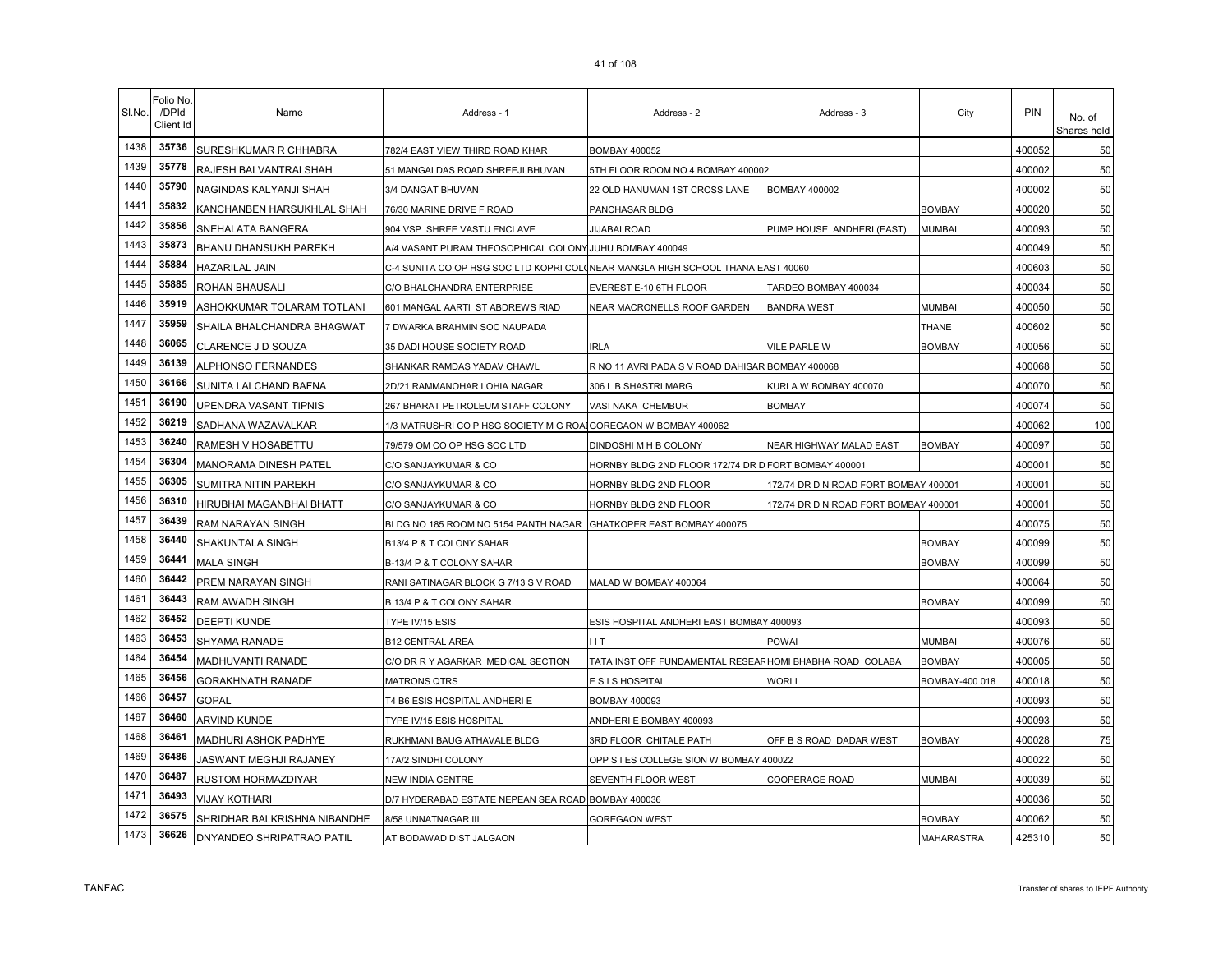| SI.No. | Folio No.<br>/DPId<br>Client Id | Name                        | Address - 1                                                                 | Address - 2                                                   | Address - 3                                          | City                    | PIN    | No. of<br>Shares held |
|--------|---------------------------------|-----------------------------|-----------------------------------------------------------------------------|---------------------------------------------------------------|------------------------------------------------------|-------------------------|--------|-----------------------|
| 1474   | 36628                           | MEENA HARI FALARI           | HOUSE NO 111 DATTAWADI MAPUSA                                               |                                                               |                                                      | GOA                     | 403507 | 50                    |
| 1475   | 36735                           | CHANDRA VAZIRANI            | DAVYONS 25 RUSTON BLDG VIRNARIMAN RO FORT BOMBAY 400023                     |                                                               |                                                      |                         | 400023 | 50                    |
| 1476   | 36757                           | RENUKA RAJARAM              | W/O G RAJARAM                                                               | DY GM COOPERAGE TELEPHONE EXCH BOMBAY 400021                  |                                                      |                         | 400021 | 50                    |
| 1477   | 36811                           | MRIDULA YOGESH SHAH         | G-302 SAIDHAM                                                               | P K ROAD EXTENSION                                            | <b>MULUND WEST</b>                                   | <b>BOMBAY</b>           | 400080 | 50                    |
| 1478   | 36892                           | PRAVINCHANDRA MEHTA         | 3/203 NAVJIVAN SOCIETY LAMINGTON ROAD BOMBAY 400008                         |                                                               |                                                      |                         | 400008 | 50                    |
| 1479   | 37005                           | SUBODH T THAKAR             | SARDAR PATEL CO OP HSG SOCY LTD                                             | PATEL BAUG BLDG B 2ND FLOOR                                   | NEHRU ROAD VILE PARLE EAST                           | <b>BOMBAY</b>           | 400057 | 50                    |
| 1480   | 37006                           | SUBODH T THAKAR             | SARDAR PATEL CO OP HSG SOCY LTD                                             | PATEL BAUG                                                    | BUILDING B SECOND FLOOR NEHIVILE PARLE EAST B 400057 |                         |        | 50                    |
| 1481   | 37049                           | SUNDEEP MADHUSUDAN LANJEKAR | 25 DATTA BHUVAN RAMMANDIR ROAD                                              | VILE PARLE E BOMBAY 4000057                                   |                                                      |                         | 400005 | 50                    |
| 1482   | 37132                           | SANJAY NICHLANI             | 8 B HIRABAD MANSION SITLADEVI TEMPLE ROMAHIM BOMBAY 400016                  |                                                               |                                                      |                         | 400016 | 50                    |
| 1483   | 37163                           | PRABHAKAR WAMAN NADKARNI    | C/O REVATI P NERURKAR                                                       | 118/2 A ERANDAWANA                                            |                                                      | POONA                   | 411004 | 100                   |
| 1484   | 37205                           | RAMESH N SHETTY             | 9/317 IND HSG COLONY M G ROAD                                               | GOREGAON WEST BOMBAY 400062                                   |                                                      |                         | 400062 | 50                    |
| 1485   | 37218                           | JINESH SHAH                 | 11 KESHAV KUNJ 2ND FLOOR                                                    | ADARSH MARVE ROAD MALAD BOMBAY 400064                         |                                                      |                         | 400064 | 50                    |
| 1486   | 37219                           | SHOBHA SHAH                 | 11 KESHAV KUNJ 2ND FLOOR ADARSH                                             | MARVE ROAD MALAD BOMBAY 400064                                |                                                      |                         | 400064 | 50                    |
| 1487   | 37320                           | SHANTA HARI BHOBE           | A-5 JALADA                                                                  | RBI OFFICERS QUARTERS                                         | PRABHADEVI                                           | <b>BOMBAY</b>           | 400025 | 50                    |
| 1488   | 37370                           | VIJAYA VINAYAK SOMAN        | BEDEKAR SADAN NO 6 R NO 7-8                                                 | MOGAL LANE                                                    | MAHIM                                                | <b>BOMBAY</b>           | 400016 | 50                    |
| 1489   | 37371                           | VINAYAK R SOMAN             | BEDEKAR SADAN NO 6                                                          | R NO 7-8 MOGAL LANE                                           | MAHIM                                                | BOMBAY                  | 400016 | 50                    |
| 1490   | 37393                           | SUMAN VENKATESH SHENOY      | C-12 SHREE SARASWATI COOP HSG SOC LTDN G ACHARYA MARG CHEMBUR BOMBAY 400071 |                                                               |                                                      |                         | 400071 | 50                    |
| 1491   | 37394                           | MEERA VENKATESH SHENOY      | C 12 SHREE SARASWATI CO OP HSG SOCY LING ACHARYA MARG                       |                                                               | <b>CHEMBUR</b>                                       | <b>BOMBAY</b>           | 400071 | 50                    |
| 1492   | 37402                           | GOVIND DAMODAR VAZE         | <b>B 11 PASCHIM APARTMENTS</b>                                              | KASHINATH DHURU ROAD BOMBAY 400028                            |                                                      |                         | 400028 | 50                    |
| 1493   | 37490                           | MADHUKAR GUNWANT MANJREKAR  | 10 YASH CO OP HOUSING SOCIETY                                               | 649 RANADE ROAD EXTN                                          | SHIVAJI PARK DADAR                                   | <b>BOMBAY</b>           | 400028 | 50                    |
| 1494   | 37547                           | BEHRAMJI NUSSERWANJI JIJINA | GANDHI MANSION 1ST FLOOR                                                    | WADIA STREET TARDEO BOMBAY 400034                             |                                                      |                         | 400034 | 50                    |
| 1495   | 37548                           | TEHMINA BEHRAMJI JIJINA     | <b>GANDHI MANSION 1ST FLOOR</b>                                             | WADIA STREET TARDEO BOMBAY 400034                             |                                                      |                         | 400034 | 50                    |
| 1496   | 37549                           | JEMI BEHRAMJI JIJINA        | GANDHI MANSION 1ST FLOOR                                                    | WADIA STREET TARDEO BOMBAY 400034                             |                                                      |                         | 400034 | 50                    |
| 1497   | 37550                           | TAPAS KUMAR MONDAL          | 283 RAJOURI APPARTMENTS                                                     | DDA SFS FLATS                                                 | OPP G D I PRESS MAYAPURI                             | NEW DELHI               | 110027 | 50                    |
| 1498   | 37646                           | MIRJI SHARAD DHRUVARAO      | FLAT NO 7 3RD FLOOR                                                         | NAVSHIVNERI CO OP HSG SOCY                                    | SECTOR 9 A VASHI                                     | NEW BOMBAY              | 400703 | 50                    |
| 1499   | 37840                           | NARBHERAM NAGJI BAVISHI     | 8 JANJIRA HOUSE RAJAWADI RD GHATKOPAF BOMBAY 400077                         |                                                               |                                                      |                         | 400077 | 50                    |
| 1500   | 37856                           | ROSHAN SINGH                | TARAPORE TOWERS CHS LTD                                                     | FLAT NO.L349, 8TH FLOOR                                       | NEW LINK ROAD, OSHIWARA                              | ANDHERI WEST, MU 400053 |        | 100                   |
| 1501   | 37864                           | SUHAS KARMARKAR             | C/O R K JAIN                                                                | 162 UIGYAN VIHAR                                              | 1ST FLOOR VIVEK VIHAR                                | NEW DELHI               | 110092 | 50                    |
| 1502   | 38006                           | <b>MURTI DEVI</b>           | C/O N K GUPTA                                                               | P-86 BADHWAR PARK                                             | WODE HOUSE ROAD COLABA                               | <b>BOMBAY</b>           | 400005 | 50                    |
| 1503   | 38016                           | LAXMINARAYANA UPPOOR        | 2 BLUE STAR HOLY CROSS ROAD                                                 | C COLONY BORIVLI W                                            |                                                      | <b>BOMBAY</b>           | 400103 | 50                    |
| 1504   | 38025                           | THOOMIMAL C ADVANI          | 6/4 MAHALAXMI CO OP HSG SCY LTD                                             | 120 MANMALA TANK ROAD MAHIM BOMBAY 40001                      |                                                      |                         | 400016 | 50                    |
| 1505   | 38029                           | DEVILA AKHIL DALAL          | MANGAL PRANAM PLOT NO.59 5TH FLOOR                                          | NORTH OF IRLANALA GULMOHAR ROAI J.V.P.D. SCHEME BOMBAY 400056 |                                                      |                         | 400056 | 50                    |
| 1506   | 38044                           | DRAKE CHACKO                | 4/12 BLOSSOM MILITARY RD                                                    | MAROL ANDHERI E BOMBAY 400059                                 |                                                      |                         | 400059 | 200                   |
| 1507   | 38057                           | ARIF RAMZAN NURI            | 295 SAKINA MANZIL 3RD FLOOR                                                 | OPP BANDRA TALKIES S V ROAD BANDI BOMBAY 400050               |                                                      |                         | 400050 | 50                    |
| 1508   | 38107                           | <b>GULKANDIBAI GUPTA</b>    | C/O RAJASTHAN SWEET MEAT MART L B S MANEAR A P I BHANDUP BOMBAY 400078      |                                                               |                                                      |                         | 400078 | 100                   |
| 1509   | 38109                           | DILEEPKUMAR P GUPTA         | C/O RAJASTHAN SWEET MEAT MART L B S MANEAR A P I BHANDUP BOMBAY 400078      |                                                               |                                                      |                         | 400078 | 100                   |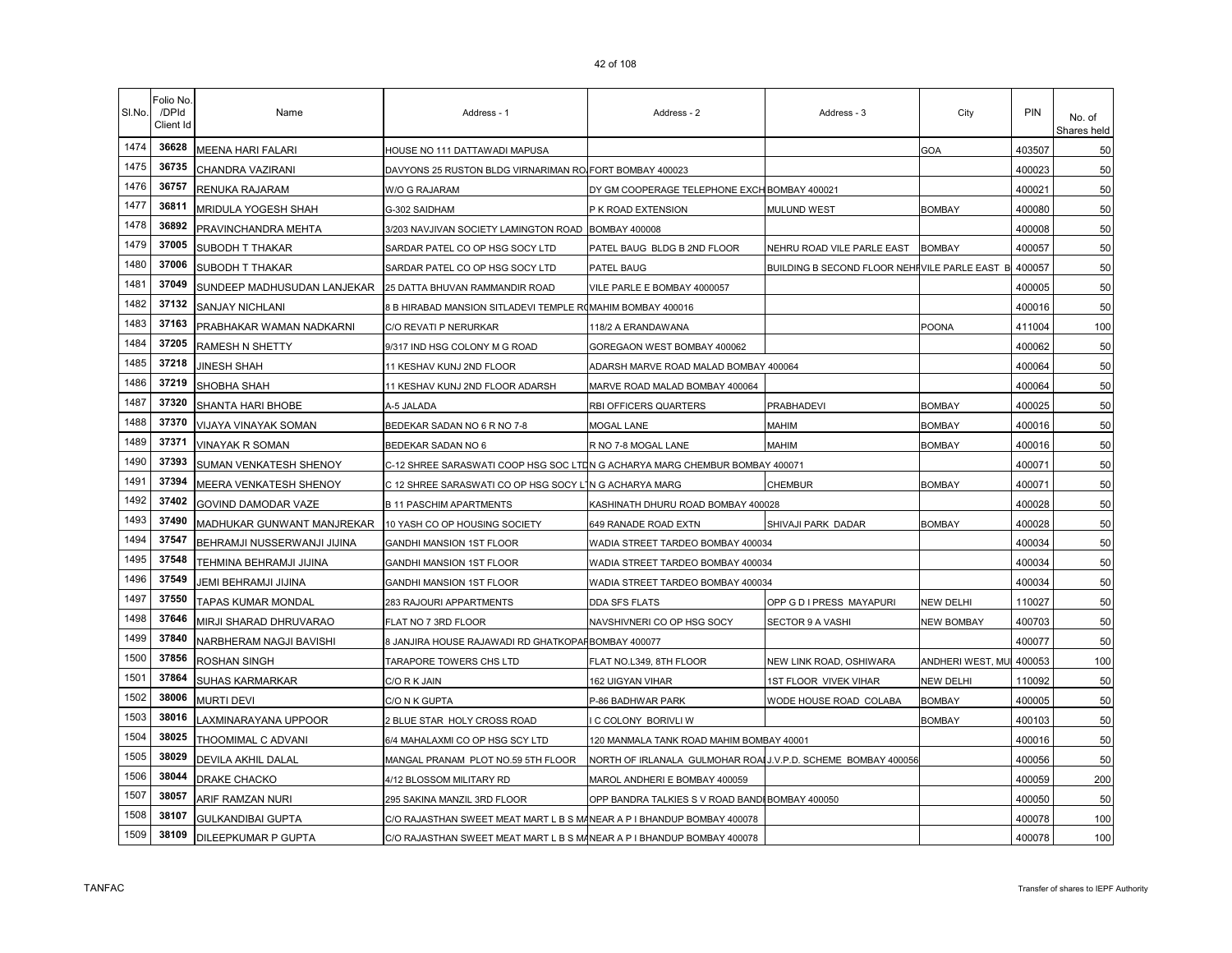| SI.No. | Folio No<br>/DPId<br>Client Id | Name                                                       | Address - 1                                                          | Address - 2                                          | Address - 3                           | City                  | PIN    | No. of<br>Shares held |
|--------|--------------------------------|------------------------------------------------------------|----------------------------------------------------------------------|------------------------------------------------------|---------------------------------------|-----------------------|--------|-----------------------|
| 1510   | 38110                          | RAMESH CHAND JAIN                                          | C/O SURESH PAINT & HARDWARE STORES                                   | PIPERMINT WALA CHAWL L B S MARG EBOMBAY 400078       |                                       |                       | 400078 | 50                    |
| 1511   | 38155                          | HARISHCHANDRA SHARMA                                       | B-302 VERSOVILLE CO-OP HSG SOCY                                      | FOUR BUNGLOWS ANDHERI WEST                           | <b>BOMBAY 400058</b>                  |                       | 400058 | 50                    |
| 1512   | 38158                          | <b>VIVEK V PANWALKAR</b>                                   | PUROSHOTTAM SOCIETY 3RD FLOOR                                        | CHARAI LOKMANYA ALI APP                              | AHILYA BAG                            | THANE WEST            | 400601 | 100                   |
| 1513   | 38159                          | EKNATH SONOO DALVI                                         | 7 ANITA VIHAR 253 MOGAL LANE                                         | MAHIM BOMBAY 400016                                  |                                       |                       | 400016 | 50                    |
| 1514   | 38162                          | RAMAKANT GANGARAM CHANDANE                                 | A-9 SUJATA 90 FEET ROAD MULUND E                                     | BOMBAY 400081                                        |                                       |                       | 400081 | 50                    |
| 1515   | 38175                          | <b>OLIVIA M GONSALVES</b>                                  | 66-A/32 VANSIVAT C H S LTD                                           | <b>BRINDABAN COMPLEX</b>                             |                                       | <b>THANE WEST</b>     | 400601 | 50                    |
| 1516   | 38176                          | ALICE MARY FERNANDES                                       | 55 MORELAND ROAD 1ST FLOOR                                           |                                                      |                                       | <b>BOMBAY</b>         | 400008 | 50                    |
| 1517   | 38178                          | SURAIYA S GULAMHUSEIN                                      | DHARAM JYOT NO 1 FLAT NO 42                                          | ST ALEXIUS ROAD BANDRA BOMBAY 400050                 |                                       |                       | 400050 | 100                   |
| 1518   | 38189                          | HEMCHAND SHOBHAGYACHAND GANTHANI                           | C/O HEMCHAND SHOBHAGYACHAND                                          | SOPARIVALA PATIL TERRACE                             | DADAR BOMBAY 400028                   |                       | 400028 | 50                    |
| 1519   | 38287                          | ATMARAM RAMCHANDRA NAIK                                    | 5/226 SHIVAJI NAGAR DR ANNIE BESANT ROA WORLI BOMBAY 400025          |                                                      |                                       |                       | 400025 | 50                    |
| 1520   | 38324                          | ASHOK SHANTILAL PAREKH                                     | C-13 TRUPTI APARTMENT MAHATMA PHULE RMULUND EAST BOMBAY 400081       |                                                      |                                       |                       | 400081 | 50                    |
| 1521   | 38331                          | SIMPLICIO ALMEIDA                                          | 2/A MERRY BLESSINGS 65 CEASOR ROAD                                   | AMBOLI ANDHERI WEST BOMBAY 400058                    |                                       |                       | 400058 | 50                    |
| 1522   | 38336                          | USHA DATTARAY DESAI                                        | GURU CHAYA BLOCK NO 1                                                | 2ND FLOOR SUBHASH ROAD VILE PARL BOMBAY 400057       |                                       |                       | 400057 | 75                    |
| 1523   | 38337                          | DATTATRAY VASUDEO DESAI                                    | GURU CHAYA BLOCK NO 1                                                | IND FLOOR SUBHASH ROAD VILE PARL BOMBAY 400057       |                                       |                       | 400057 | 75                    |
| 1524   | 38338                          | RAKHAMAJI SHINGOTE                                         | 307/22 JAWAHAR NAGAR ROAD NO 16                                      | GOREGAON WEST BOMBAY 400062                          |                                       |                       | 400062 | 50                    |
| 1525   | 38354                          | K J SHANKAR                                                | <b>B 901 MIG FLATS</b>                                               | EAST OF LONI ROAD                                    | SHAHADRA                              | DELHI                 | 110093 | 50                    |
| 1526   | 38476                          | RAMTIRTH R KUSHE                                           | 3/6 SHANTI NIVAS FRENCH BRIDGE                                       | <b>BOMBAY 400007</b>                                 |                                       |                       | 400007 | 50                    |
| 1527   | 38508                          | DILJIT KAUR SETHI                                          | C/O INDIAN OVERSEAS COMMERCIAL CORPN 27 KENNEDY BRIDGE BOMBAY 400004 |                                                      |                                       |                       | 400004 | 50                    |
| 1528   | 38515                          | PRAMOD SHARMA                                              | 601 B HILL VIEW                                                      | MILITARY ROAD                                        | MAROL ANDHERI EAST                    | <b>BOMBAY</b>         | 400059 | 50                    |
| 1529   | 38557                          | PAWANKUMAR KALA                                            | 503 RAJANMOL III                                                     | OFF.LAXMAN MHATRE ROAD                               | SHIVAJI NAGAR BORIVLI (W)             | <b>MUMBAI</b>         | 400103 | 50                    |
| 1530   | 38558                          | NILAM AJMERA                                               | DEEPAK AJMERA                                                        | MARWADI GALLI OSMANABAD 413501                       |                                       |                       | 413501 | 50                    |
| 1531   | 38604                          | ASHOK AGRAWAL                                              | C/O ASHOK AGRAWAL FAMILY TRUST                                       | ROOM NO 7 1ST FLOOR VENKATESH W.29 SECOND FANAS WADI |                                       | LANE BOMBAY<br>400002 | 400002 | 50                    |
| 1532   | 38642                          | <b>VILAS VASUDEO PHATAK</b>                                | A-1 GANESH BHUVAN S B MARG MAHIM W                                   | BOMBAY 400016                                        |                                       |                       | 400016 | 50                    |
| 1533   | 38656                          | SHRIDHAR KRISHNARAO DESHKULKARNI                           | C/O MOHAN SAHAIL 6 SHANKAR NIVAS                                     | SHIVAJI PARK ROAD NO 3                               | DADAR BOMBAY 400028                   |                       | 400028 | 50                    |
| 1534   | 38675                          | CHELLARAM FATEHCHAND NIHALANI C RLY BLDG NO MS/RB/II/48/10 |                                                                      | NEW SION HOSPITAL GARDEN                             | SION WEST BOMBAY 400022               |                       | 400022 | 50                    |
| 1535   | 38707                          | PRAKASH KEWALRAMANI                                        | 9 GULAB 14B CARTER ROAD                                              | BANDRA BOMBAY 400050                                 |                                       |                       | 400050 | 50                    |
| 1536   | 38825                          | MANUBHAI SOMESHWAR DESAI                                   | 306 USHANAGAR                                                        | SARDAR VALLABHBHAI PATEL ROAD                        | BORIVLI WEST BOMBAY 400092            |                       | 400092 | 50                    |
| 1537   | 38842                          | USHA NAMDED KHANDKE                                        | C/O MR R G KHANDKE                                                   | H/2 POPULAR HEIGHTS NO.4                             | 301 KOREGAON PARK                     | <b>PUNE</b>           | 411001 | 50                    |
| 1538   | 38861                          | INDIRA RAMESHCHANDRA SHAH                                  | NAVYOUG NAGAR SHALIMAR 8/C S V ROAD                                  | DAHISAR EAST BOMBAY 400068                           |                                       |                       | 400068 | 50                    |
| 1539   | 38874                          | SHESHAGIRI RAO                                             | 105 VIJAYSREE TOWERS                                                 | OFFICERS' COLONY                                     | SAINATHAPURAM DR A S RAO NA HYDERABAD |                       | 500062 | 50                    |
| 1540   | 38877                          | VASANT GOPALRAO PENDHARKAR                                 | 5/14 CENTRAL RAIL OFFICER S FLATS                                    | COADAR MATUNGA DADAR BOMBAY 400014                   |                                       |                       | 400014 | 100                   |
| 1541   | 38894                          | LAXMAN BHODHARCHARYA NARAHARI                              | FLAT NO 881 BLOCK NO 94                                              | SECTOR NO 1 C G S QTRS                               | KOLIWADA BOMBAY 400037                |                       | 400037 | 50                    |
| 1542   | 38926                          | KASTURI SANTHANAM                                          | 25-I HIG FLATS                                                       | SANTHI AVENUE KAMARAJ NAGAR                          | TIRUVANMIYUR                          | <b>MADRAS</b>         | 600041 | 50                    |
| 1543   | 39040                          | <b>MONISHA R POREDI</b>                                    | JAGIR APARTMENTS APT NO 9                                            | P NO 7 TURNER ROAD                                   | BANDRA BOMBAY 400050                  |                       | 400050 | 25                    |
| 1544   | 39083                          | <b>BPOZA</b>                                               | 705-A BENZER OPP RAJASTHAN BANK                                      | OKHANDWALA COMPLEX                                   | OPP FOUR BUNGLOWS ANDHERI BOMBAY      |                       | 400058 | 50                    |
| 1545   | 39093                          | <b>HARINDER BAGAI</b>                                      | NO 10 IRIS CUFFE PARADE                                              | COLABA BOMBAY 400005                                 |                                       |                       | 400005 | 100                   |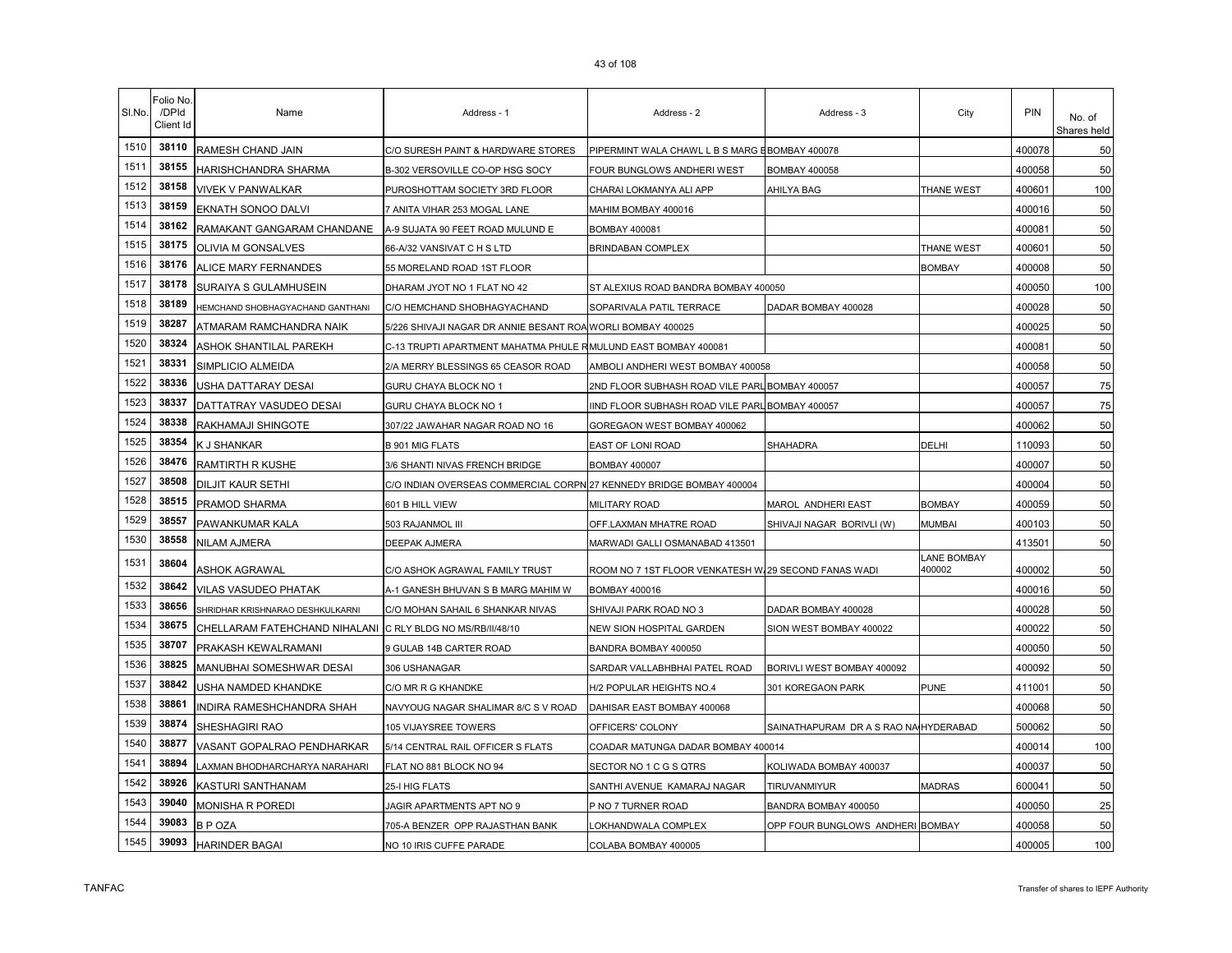| SI.No. | Folio No<br>/DPId<br>Client Id | Name                              | Address - 1                                      | Address - 2                                                                     | Address - 3                        | City                | PIN    | No. of<br>Shares held |
|--------|--------------------------------|-----------------------------------|--------------------------------------------------|---------------------------------------------------------------------------------|------------------------------------|---------------------|--------|-----------------------|
| 1546   | 39103                          | NARAYANAN K B                     | C/O PROGRAMMING OFFICER E D P                    | BHARAT PETROLEUM CORPORATION L'IBALLARD ESTATE BOMBAY 400038                    |                                    |                     | 400038 | 50                    |
| 1547   | 39230                          | YASMIN MOHAMMED IQBAL SHAIKH      | 3 DHOBI STREET 1ST FLOOR                         | OPP SAKARIA MASJID BOMBAY 400003                                                |                                    |                     | 400003 | 50                    |
| 1548   | 39255                          | ANANTRAI SHELAT                   | 223-A SHIVAJI NAGAR N M JOSHI MARG               | OWER PAREL BOMBAY 400013                                                        |                                    |                     | 400013 | 50                    |
| 1549   | 39260                          | LALLA SHOBHA JAIKISHIN            | 199/5459 MADHUMAHAL                              | NEAR PANT NAGAR POST OFFICE GHATBOMBAY 400075                                   |                                    |                     | 400075 | 50                    |
| 1550   | 39331                          | KUMUD JAIN                        | BLDG. 1 FLAT 18                                  | ATOMICA COOP HSG SOCY LTD                                                       | P L LOKHANDE MARG CHEMBUR MUMBAI   |                     | 400089 | 50                    |
| 1551   | 39365                          | JAGANMOHAN ANNAVARAPU             | FLAT G 1 SANTOSHI APTS                           | B BLOCK 108 BAZAR ROAD                                                          | JYOTI COLONY NEAR AOC GATE         | SECUNDERABAD CA     | 500015 | 50                    |
| 1552   | 39371                          | PADMINI JAGANNATH SHINDE          | 26/7 SHANTINAGAR S G ROAD                        |                                                                                 |                                    | <b>BOMBAY</b>       | 400011 | 50                    |
| 1553   | 39408                          | <b>CLEMENTE PIADADE DE SOUZA</b>  | 86 MUNICIPAL MARKET                              |                                                                                 | <b>MAPUSA</b>                      | GOA                 | 403507 | 50                    |
| 1554   | 39436                          | SIDDANAGOUDA BIRADAR              | SPECIAL PLOT NO 2 POST BOX NO 2                  | INDUSTRIAL ESTATE BIJAPUR 586101                                                |                                    |                     | 586101 | 50                    |
| 1555   | 39513                          | HUSAIN HAMZA                      | SHIFT CHARGE ENGINEER                            | LAYYAH STEAM POWER STATION                                                      | P BOX 135 SHARJAH U A E            |                     |        | 350                   |
| 1556   | 39596                          | SHAILAJA SURESH MANERIKAR         | HENDRE MANSION 4TH FLOOR                         | <b>B BLOCK 21 WADIA STREET</b>                                                  | <b>TARDEO</b>                      | <b>MUMBAI</b>       | 400034 | 50                    |
| 1557   | 39688                          | ALIT SHANTILAL ASHANI             | JANSUKH APT 4TH FLR BLOCK NO 43                  | 2 KASTURBA ROAD                                                                 | KANDIVLI [WEST]                    | <b>BOMBAY</b>       | 400067 | 50                    |
| 1558   | 39691                          | ELWYN D COSTA                     | C/O MRS REGINA D COSTA                           | JOSEPH HOUSE FLAT NO 1                                                          | MAROSHI MAROL ROAD OPP SARAMUMBAI  | <b>ANDHERI EAST</b> | 400059 | 100                   |
| 1559   | 39713                          | <b>VRAJLAL BRIJLANI</b>           | 4 OMKAR BLDG 1ST FLR OPP PRADEEP SOCY            | NEAR ARADHANA CINEMA PANCHAPAK THANE 400062                                     |                                    |                     | 400062 | 50                    |
| 1560   | 39742                          | SHASHIKANT RAWAL                  | C/O J SHASHI & CO 158 SOHAN CHAWL                | VANJI GOKALDAS BLDG BOMBAY 400002                                               |                                    |                     | 400002 | 50                    |
| 1561   | 39785                          | SUDIPTA GAUTAM                    | 186-B DAYANAND PATH                              |                                                                                 | MEERUT CANTT                       |                     | 250001 | 50                    |
| 1562   | 39786                          | CHANDRASHEKHAR DESHPANDE          | MADHAV NIWAS BLOCK NO 2                          | 40 SIR BHALCHANDRA ROAD                                                         | DADAR BOMBAY 400014                |                     | 400014 | 50                    |
| 1563   | 39804                          | <b>JAYSHREE SHARMA</b>            | 33/542 AZAD NAGAR                                | VEERA DESAI ROAD                                                                | <b>ANDHERI WEST</b>                | <b>BOMBAY</b>       | 400058 | 50                    |
| 1564   | 39876                          | YOGESH JAYANTILAL KHANDHAR        | 101 BHARAT APARTMENT                             | KHAJURIA TANK ROAD                                                              | BHADRAN NAGAR ROAD NO 2 MALMUMBAI  |                     | 400064 | 100                   |
| 1565   | 39898                          | NARENDRA SINGH SENGAR             | DEPUTY CONTROLLER                                | CQA (T&C) P B NO 294                                                            | KANPUR                             |                     | 208004 | 50                    |
| 1566   | 40007                          | NIDHI BHATIA                      | HOUSE NO.2631                                    | SECTOR-16                                                                       | <b>FARIDABAD</b>                   |                     | 121002 | 50                    |
| 1567   | 40041                          | ANILKUMAR BALVANTRAI DESAI        | 2/4617 BURMA BUILDINGS                           | SAGRAMPURA MAIN ROAD                                                            | SURAT 395002                       |                     | 395002 | 50                    |
| 1568   | 40054                          | NATVERLAL K BAMAN                 | 3/193 NAVAPURA GANCHI SHERI                      | OPP CLOCK TOWER                                                                 | <b>SURAT 395003</b>                |                     | 395003 | 100                   |
| 1569   | 40061                          | TARULATA KRISHNAKANT SHASTRI      | C/O ANAND INVESTMENTS                            | <b>BONSIDHAR NIVAS</b>                                                          | 9/610 WADIFALIA GHANDBRAK STISURAT |                     | 395003 | 100                   |
| 1570   | 40067                          | <b>CHETNABEN PARIKH</b>           | C/24 APSARA FLATS BEHIND ANI BESANT HALGOPI PURA |                                                                                 | SURAT 395003                       |                     | 395003 | 50                    |
| 1571   | 40097                          | AVINASH MANOHAR KHALATKAR         | LAXMI VILLA                                      | <b>KELKAR WADI</b>                                                              | WARDHA                             |                     | 442001 | 50                    |
| 1572   | 40115                          | DEVENDRA PURUSHOTAMDAS BRAHMBHATT | A-12 DIVYA HOUSING COMPLEX                       | NEAR ESI HOSPITAL RACE COURSE GO BARODA-15                                      |                                    |                     | 390015 | 50                    |
| 1573   | 40120                          | NALINKUMAR KAPILRAM PUROHIT       | 22 SURYANAGAR SOC                                | WAGHODIA ROAD                                                                   | VADODARA                           | <b>GUJARAT</b>      | 390019 | 50                    |
| 1574   | 40151                          | PERVIZ PALLANZI WADIA             | C/O LALLU RAIZIES WEDA MIRZA PUR ROAD            | AHMEDABAD                                                                       |                                    |                     |        | 50                    |
| 1575   | 40158                          | GITABEN ASHOKKUMAR PATEL          | <b>B 18 ONGC COLONY</b>                          | MAKARPURA ROAD                                                                  |                                    | <b>BARODA</b>       | 390009 | 50                    |
| 1576   | 40160                          | ASHOKKUMAR RATILAL PATEL          | <b>B 18 ONGC COLONY</b>                          | MAKARPURA ROAD                                                                  |                                    | <b>BARODA</b>       | 390009 | 50                    |
| 1577   | 40168                          | <b>USHA THAKORE</b>               | PLOT NO 287 BEHIND GH 6                          | SECTOR 29 GANDHINAGAR GUJ 382029                                                |                                    |                     | 382029 | 50                    |
| 1578   | 40180                          | SARLA GYANCHANDANI                | 3/17 SHRI RAM PARK                               | NEAR KIRAN PARK                                                                 | NAVA WADAJ                         | AHMEDABAD           | 380013 | 50                    |
| 1579   | 40186                          | SUBHASHCHANDRA DALSUKHRAM RAVAL   | 21 PARASMANI GHATLODIA NARAYANPURA               | AHMEDABAD 380061                                                                |                                    |                     | 380061 | 50                    |
| 1580   | 40196                          | ANANTRAY CHHOTALAL AJVALIA        | C/O RAMESHCHANDRA P MISTRY                       | MITTAL APAT BLOCK C-11/12 GROUND FOPP TALWADI BUS STAND JIVRAJ AHMEDABAD (GUJAF |                                    |                     | 380051 | 50                    |
| 1581   | 40231                          | <b>MAHESHKUMAR MEHTA</b>          | 2 YASH SAGAR SOCIETY                             | OPP MODI HALL CHANKYA PURI ROAD GHATLODIYA                                      |                                    | AHMEDABAD           | 380061 | 75                    |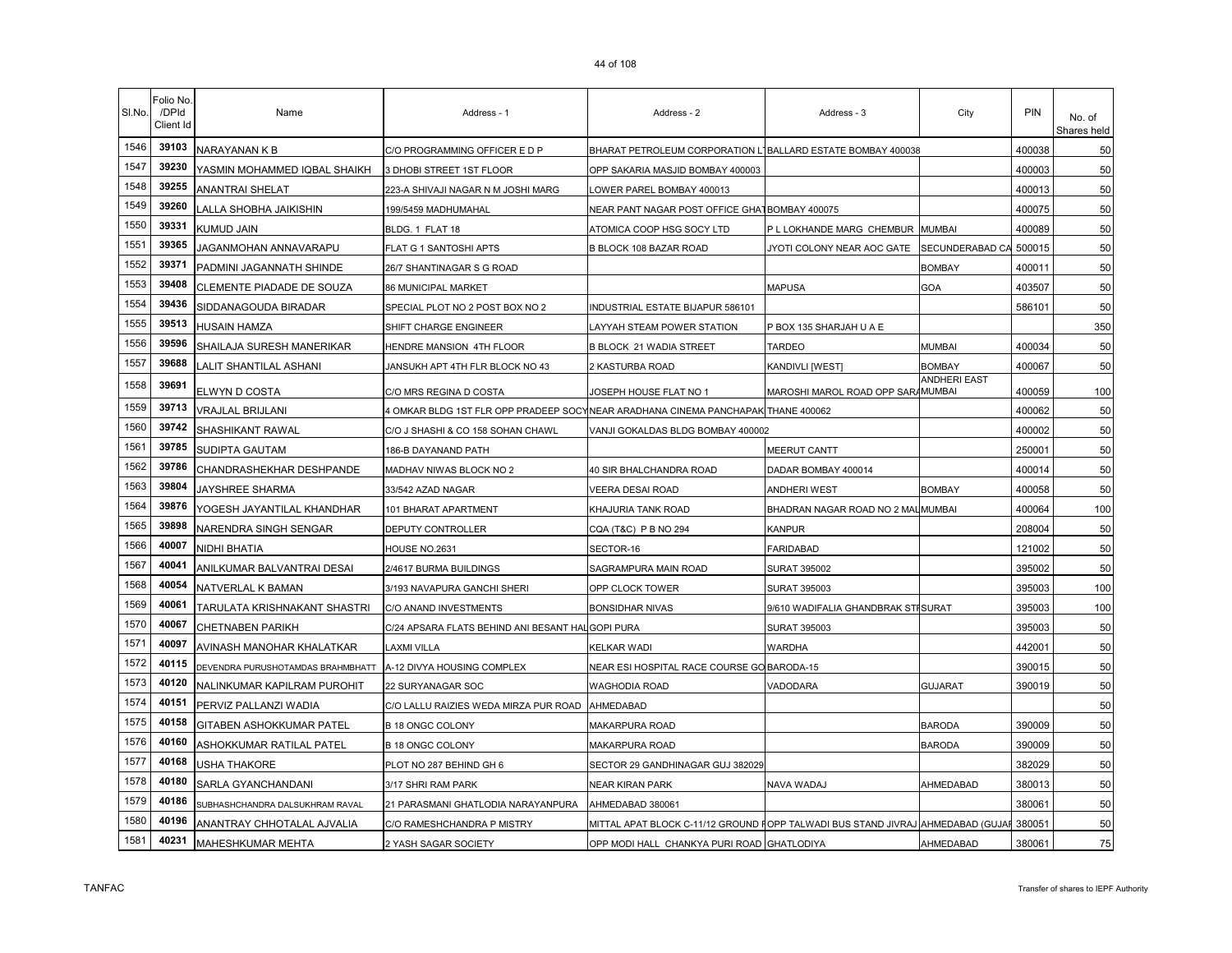| SI.No. | Folio No.<br>/DPId<br>Client Id | Name                                   | Address - 1                                                                                                      | Address - 2                                             | Address - 3                              | City             | PIN    | No. of<br>Shares held |
|--------|---------------------------------|----------------------------------------|------------------------------------------------------------------------------------------------------------------|---------------------------------------------------------|------------------------------------------|------------------|--------|-----------------------|
| 1582   | 40325                           | NATVAR SHANKARLAL PANCHAL              | NO 7 SHAH SADAN SHAH COLONY                                                                                      | OUTSIDE SHAHPUR GATE AHMEDABAD 380004                   |                                          |                  | 380004 | 50                    |
| 1583   | 40327                           | NANDLAL AMBALAL SHAH                   | NO 7 SHAH SADAN SHAH COLONY                                                                                      | OUTSIDE SHAHPUR GATE AHMEDABAD 380004                   |                                          |                  | 380004 | 50                    |
| 1584   | 40335                           | MAHENDRA SHANKARCHAND SHAH             | NO 7 SHAH COLONY SHAH SADAN                                                                                      | OUTSIDE SHAHPUR GATE AHMEDABAD 380004                   |                                          |                  | 380004 | 50                    |
| 1585   | 40336                           | KIRIT KANTILAL SHAH                    | NO 7 SHAH COLONY SHAH SADAN                                                                                      | OUT SIDE SHAHPUR GATE AHMEDABAD 380004                  |                                          |                  | 380004 | 50                    |
| 1586   | 40353                           | NARENDRA RAMANLAL SHAH                 | NO 7 SHAH SADAN SHAH COLONY                                                                                      | OUTSIDE SHAHPUR GATE AHMEDABAD 380004                   |                                          |                  | 380004 | 50                    |
| 1587   | 40585                           | DIPAL SHRENIK SHAH                     | 11 NAVMANGAL FLAT BEHIND SHARDA SOCIE AHMEDABAD 380007                                                           |                                                         |                                          |                  | 380007 | 50                    |
| 1588   | 40588                           | HITENDRA BHOGILAL PARIKH               | KAMLESH K SHAH 3RD FLOOR                                                                                         | STOCH EXCHANGE BLDG MANEK CHOW AHMEDABAD 380001         |                                          |                  | 380001 | 50                    |
| 1589   | 40592                           | AMI BAKUL SHETH                        | 11 NAVMANGAL FLATS BEHIND SHARDA SOCIAHMEDABAD 380007                                                            |                                                         |                                          |                  | 380007 | 50                    |
| 1590   | 40679                           | PRAVIN POPATLAL SHAH                   | C/O POPATLAL KALIDAS                                                                                             | AT PURNIM GUEST HOUSE                                   | RATANPOLE AHMEDABAD 380001               |                  | 380001 | 50                    |
| 1591   | 40683                           | ANIL C SHAH                            | C/O POPATLAL KALIDAS AT PURNIMA GUEST                                                                            | RATANPOLE AHMEDABAD 380001                              |                                          |                  | 380001 | 50                    |
| 1592   | 40685                           | <b>DASIBEN SHAH</b>                    | C/O PRAVIN P SHAH                                                                                                | SHETH S POLE FIRST GAPE                                 | <b>RATANPOLE</b>                         | AHMEDABAD        | 380001 | 50                    |
| 1593   | 40692                           | RAJENDRA SHAH                          | C/O PRAVIN P SHAH SHETH S POLE                                                                                   | FIRST GAPE RATANPOLE AHMEDABAD 380001                   |                                          |                  | 380001 | 50                    |
| 1594   | 40715                           | <b>MAHESH SHAH</b>                     | C/O PRAVIN P SHAH SHETH S POLE                                                                                   | FIRST GAPE RATANPOLE AHMEDABAD 380001                   |                                          |                  | 380001 | 50                    |
| 1595   | 40716                           | NATVARLAL SHAH                         | C/O PRAVIN P SHAH SHETH S POLE                                                                                   | FIRST GAPE RATANPOLE AHMEDABAD 380001                   |                                          |                  | 380001 | 50                    |
| 1596   | 40717                           | PRAVINCHANDRA SHAH                     | C/O PRAVIN P SHAH SHETH S POLE                                                                                   | FIRST GAPE RATANPOLE AHMEDABAD 380001                   |                                          |                  | 380001 | 50                    |
| 1597   | 40720                           | PRAVINCHANDRA POPATLAL SHAH            | NO 7 SHAH COLONY SHAH SADAN                                                                                      | OUT SIDE SHAHPUR GATE AHMEDABAD 380004                  |                                          |                  | 380004 | 50                    |
| 1598   | 40723                           | <b>BACHIBEN SHAH</b>                   | C/O PRAVIN P SHAH SHETHS POLE                                                                                    | FIRST GAPE RATANPOLE AHMEDABAD 380001                   |                                          |                  | 380001 | 50                    |
| 1599   | 40724                           | <b>MANISH P SHAH</b>                   | C/O PRAVIN P SHAH SHETHS POLE                                                                                    | FIRST GAPE RATANPOLE AHMEDABAD 380001                   |                                          |                  | 380001 | 50                    |
| 1600   | 40841                           | SURYAKANT AMRATLAL                     | 370 KHETERPALS POLE                                                                                              | MANEK CHAWK AHMEDABAD 380001                            |                                          |                  | 380001 | 50                    |
| 1601   | 40854                           | NATAWARLAL TRIBHOVANDAS SWAMI          | 198 MAHADEV NO KHANCHO                                                                                           | PATWA POLE MANDVI ROAD AHMEDABAD 380001                 |                                          |                  | 380001 | 50                    |
| 1602   | 40861                           | SANYUKTA SURYAKANT                     | 370 KHETERPALS POLE                                                                                              | MANEK CHAWK AHMEDABAD 380001                            |                                          |                  | 380001 | 50                    |
| 1603   | 40982                           | RAJNIKANT AMRITLAL SHAH                | 11 NIMISH APARTMENT                                                                                              | NEAR SHANTIVAN BUS STAND                                | NARAYANNAGAR ROAD PALDI AHMEDABAD 380007 |                  | 380007 | 100                   |
| 1604   | 41037                           | ASHWIN PATEL                           | 9 AJIT SOCIETY PALDI                                                                                             |                                                         |                                          | AHMEDABAD        |        | 50                    |
| 1605   | 41088                           | N VISWANATHA                           | NO 549 VII MAIN ROAD VIJAYANAGAR EXTN                                                                            | BANGALORE 560040                                        |                                          |                  | 560040 | 50                    |
| 1606   | 41123                           | NANDLAL MURLIDHAR                      | 1ST FLOOR NO 956 7TH MAIN                                                                                        | 9TH CROSS 2ND STAGE                                     | WEST OF CHORD ROAD                       | BANGALORE        | 560086 | 50                    |
| 1607   | 41156                           | H N ANANTHA SWAMY                      | NO 11 IST CROSS IIIRD BLOCK                                                                                      | KUMARA PARK WELL EXTN BANGALORE 560020                  |                                          |                  | 560020 | 100                   |
| 1608   | 41167                           | DASTAGIR MOHAMMED HIDAYATH             | 68 P T STREET CHIKBALLAPUR                                                                                       | KARNATAKA 562101                                        |                                          |                  | 562101 | 50                    |
| 1609   | 41204                           | SHRIVALLABH NANDLAL RATHI              | CLOTH MERCHANT SHIVAJI ROAD                                                                                      | POST JAMKHANDI 587301                                   |                                          |                  | 587301 | 50                    |
| 1610   | 41211                           |                                        | BANGALORE VENKATARAMIAH SREENIVASIAH NO 1696 41ST CROSS ROAD 22ND MAIN ROAL 4TH BLOCK JAYANAGAR BANGALORE 560011 |                                                         |                                          |                  | 560011 | 50                    |
| 1611   | 41215                           | DASTAGIR MOHAMMED SHOUKATH             | 89 P T STREET                                                                                                    | CHIKBALLAPUR KARNATAKA 562101                           |                                          |                  | 562101 | 50                    |
| 1612   | 41219                           | <b>DEVAKI V K</b>                      | FLAT NO.303 KASHI KIRAN REGENCY                                                                                  | 1851/3/1 1ST CROSS ROAD PRAKASH NRAJAJI NAGAR III STAGE |                                          | <b>BANGALORE</b> | 560021 | 50                    |
| 1613   | 41227                           | <b>B S SHIVANNA</b>                    | C/O SHIVANNA & CO CHARTERED ACCOUNTA                                                                             | 29/9 CHOWDESWARI TEMPLE STREET   BANGALORE 560002       |                                          |                  | 560002 | 50                    |
| 1614   | 41241                           | VASANTHI BAI                           | D NO AI KASTHUR BAINAGAR                                                                                         | I MAIN ROAD BANGALORE 560003                            |                                          |                  | 560003 | 25                    |
| 1615   | 41250                           | TUMKUR NAGARAJIAH VIJAYAKUMAR CHICKPET |                                                                                                                  |                                                         |                                          | tumkur           | 572101 | 50                    |
| 1616   | 41255                           | SHOBHA CHITTAL                         | NO 358 15TH A CROSS ROAD                                                                                         | WEST OF CHORD ROAD II STAGE                             | II PHASE MAHALAXMI LAYOUT RA BANGALORE   |                  | 560086 | 75                    |
| 1617   | 41257                           | C S VENKATESHA                         | C/O SRI VEULEATESHA COFFEC WORKS                                                                                 | AZAD ROAD TIRTHAHALLI SHMIOGA DIST 57743                |                                          |                  | 577432 | 50                    |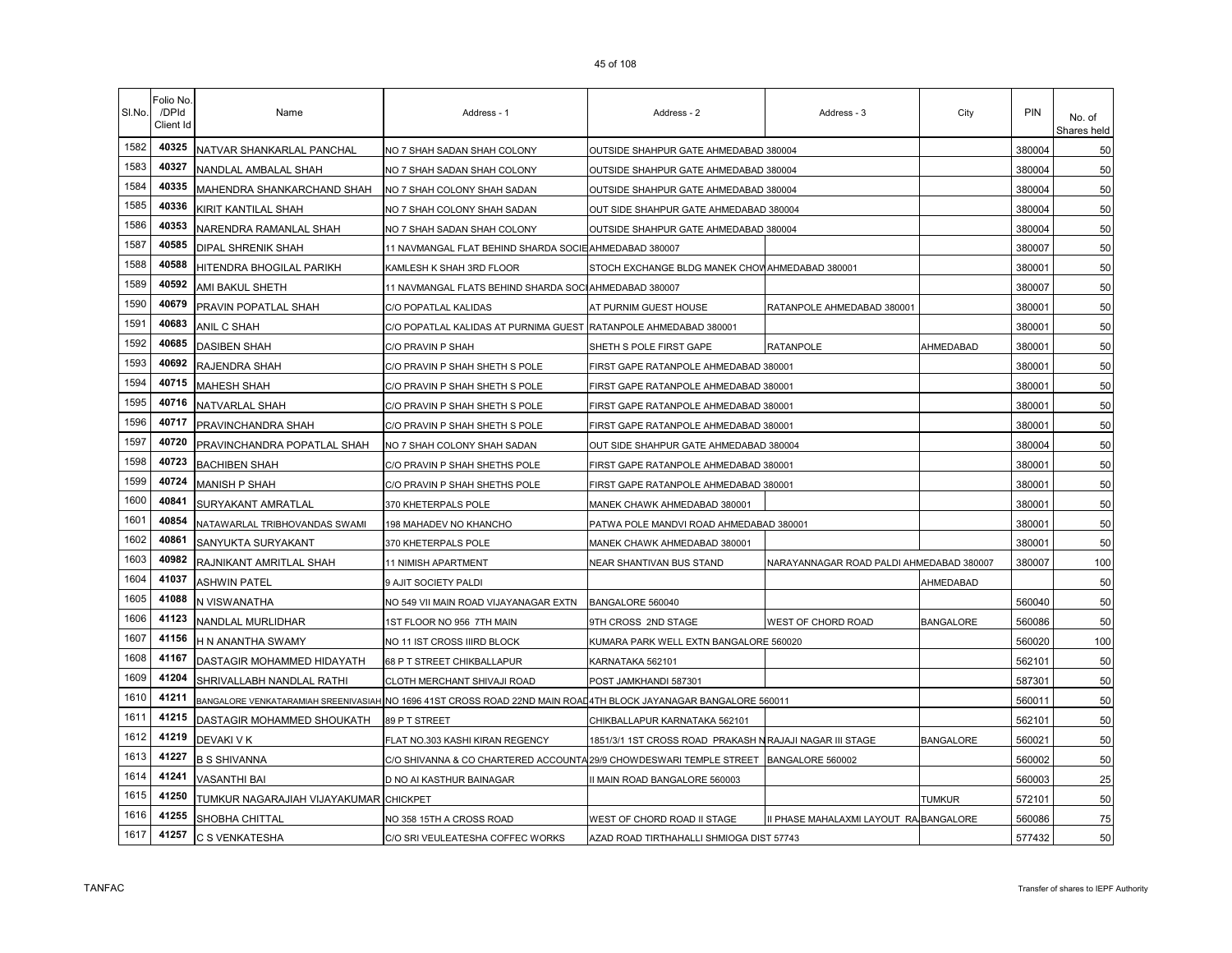| SI.No. | <sup>=</sup> olio No<br>/DPId<br>Client Id | Name                        | Address - 1                                             | Address - 2                                         | Address - 3                          | City                    | PIN    | No. of<br>Shares held |
|--------|--------------------------------------------|-----------------------------|---------------------------------------------------------|-----------------------------------------------------|--------------------------------------|-------------------------|--------|-----------------------|
| 1618   | 41263                                      | VAMAN VASUDEV BHAT          | C\O RAJESH VAMAN BHAT                                   | "SHOBHAM" PLAT NO 33 BHARAT HOUS SOCIETY LAXMINAGAR | NEAR SAMNARTH CO-OP                  | HINDALGE BELGAUN 591108 |        | 50                    |
| 1619   | 41265                                      | S RAVINDRA                  | NO 53 VISHAK 7TH MAIN ROAD                              | BETWEEN 8TH & 10TH CROSS SARASW MYSORE 570009       |                                      |                         | 570009 | 50                    |
| 1620   | 41291                                      | SNIGDHA GHOSH               | C/O MR SUBRATA GHOSH I R C I T C LTD                    | PEENYA BANGALORE 560058                             |                                      |                         | 560058 | 50                    |
| 1621   | 41316                                      | SUMERMAL LUNKER             | 313 AVENUE ROAD                                         |                                                     |                                      | <b>BANGALORE</b>        | 560002 | 50                    |
| 1622   | 41350                                      | T RAMESH                    | 1391 PLUMMER ROAD                                       | <b>OORGAUM</b>                                      |                                      | K G F                   | 563120 | 50                    |
| 1623   | 41356                                      | VAKKETHUR PRABHAKER RAO     | 129 V MAIN ROAD JAYAMAHAL EXTENSION                     | BENSON TOWN PO BANGALORE 560046                     |                                      |                         | 560046 | 50                    |
| 1624   | 41369                                      | R GEETHA LAKSHMI            | NO 9 IST MAIN 10TH CROSS                                | BASAPPA LAY OUT ANJANADRI                           | GAVIPURAM EXTENSION BANGALORE 560019 |                         | 560019 | 50                    |
| 1625   | 41383                                      | MARGARET JOSEPH             | 9/2 SWASTHI ROAD CROSS                                  | SHANTINAGAR BANGALORE 560027                        |                                      |                         | 560027 | 100                   |
| 1626   | 41384                                      | P KURIAN JOSEPH             | 9/2 SWASTHI ROAD CROSS                                  | SHANTINAGAR BANGALORE 560027                        |                                      |                         | 560027 | 100                   |
| 1627   | 41416                                      | ANN JOSEPH                  | 9-2 SWASTHI ROAD CROSS                                  | SHANTHINAGAR BANGALORE 560027                       |                                      |                         | 560027 | 100                   |
| 1628   | 41453                                      | RAGHU NANDAN R V            | NO 1 3RD CROSS LAKSHMI ROAD SHANTI NA(BANGARLORE 560027 |                                                     |                                      |                         | 560027 | 50                    |
| 1629   | 41481                                      | J MUNIRATHNAM               | SRIDARA SWAMY NILAYAM                                   | <b>ANJAN EXTN</b>                                   | CHINTHAMANI                          |                         | 563125 | 50                    |
| 1630   | 41498                                      | KARALI PRASAD DUTT          | 157-1-C UPPER CIRCULER ROAD P O BEADON CALCUTTA 700006  |                                                     |                                      |                         | 700006 | 50                    |
| 1631   | 41506                                      | JYOTI PRAKAS GHOSH          | 115 UNIQUE PARK                                         | BEHALA                                              |                                      | KALKATA                 | 700034 | 50                    |
| 1632   | 41518                                      | PRATIBHA PRAVINCHANDRA SHAH | C/O J NAGARDAS & CO                                     | 55/3 B R B B ROAD CALCUTTA 700001                   |                                      |                         | 700001 | 75                    |
| 1633   | 41592                                      | SAIFUDDIN HARARWALLA        | C/O SENFAIZ COMPANY                                     | 28 STRAND ROAD CALCUTTA 700001                      |                                      |                         | 700001 | 50                    |
| 1634   | 41593                                      | HUSAINEE HARARWALLA         | C/O SENFAIZ CO                                          | 28 STRAND ROAD                                      | CALCUTTA-700 001                     |                         | 700001 | 50                    |
| 1635   | 41596                                      | KAMALA DAS                  | 88 A MOTILAL NEHRU ROAD                                 |                                                     |                                      | CALCUTTA                | 700029 | 50                    |
| 1636   | 41597                                      | OMPRAKASH SINGHANIA         | C/O RAJ ENGINEERING CO                                  | 25 STRAND ROAD 7TH FLOOR                            | ROOM NO.721 MARSHALL HOUSE CALCUTTA  |                         | 700001 | 50                    |
| 1637   | 41599                                      | SHAKUNTALA SHAH             | C/O MAYUR PLYWOOD INDUSTRIES PVT LT                     | P O TAPESIA                                         | <b>VIA SONAPUR</b>                   | <b>DIST KAMRUP</b>      |        | 50                    |
| 1638   | 41614                                      | PUSHPA DEVI SANCHETI        | C/O RAMLALL PANNALALL NAHAR                             | 35 JAMUNALALL BAJAJ ST CALCUTTA 700007              |                                      |                         | 700007 | 50                    |
| 1639   | 41645                                      | SHYAM LAL PAREEK            | 147 NETAJI SUBHASH ROAD                                 | 4TH FLOOR R NO 23 CALCUTTA 700001                   |                                      |                         | 700001 | 50                    |
| 1640   | 41663                                      | P V L SHARMA                | 1-9-52/F RAM NAGAR                                      | HYDERABAD                                           | 500048                               |                         | 500048 | 150                   |
| 1641   | 41672                                      | CHANCHAL KUMAR DEY          | 6/3 KAIPUKUR LANE HOWRAH                                |                                                     | CALCUTTA                             | WEST BENGAL             | 711102 | 50                    |
| 1642   | 41727                                      | PRASANTA KUMAR PADHI        | C/O S C PADHI MINEOWNER AT & PO JODA                    | DT KEONJHAR ORISSA 758034                           |                                      |                         | 758034 | 25                    |
| 1643   | 41728                                      | SUSHIL KUMAR DAGA           | 19 SHIV THAKUR LANE                                     |                                                     |                                      | CALCUTTA                | 700070 | 50                    |
| 1644   | 41754                                      | SUBHKARAN CHHAWCHHARIA      | 1 ANANDA MULLICK LANE                                   |                                                     |                                      | CALCUTTA                | 700006 | 100                   |
| 1645   | 41768                                      | <b>ASHOKE BANERJEE</b>      | P-71 UNIQUE PARK RANI KUTIR 1ST FLOOR                   | BEHALA CALCUTTA 700034                              |                                      |                         | 700034 | 50                    |
| 1646   | 41796                                      | PARIMAL KUMAR GUHA          | PHASE 2 MIG 2 FLAT NO 10/4                              | GOLF GREEN CALCUTTA 700045                          |                                      |                         | 700045 | 50                    |
| 1647   | 41805                                      | <b>SUKUMAR DUTTA</b>        | 82 SALKIA SHCOOL ROAD                                   | SALKIA HOWRAH 711106                                |                                      |                         | 711106 | 50                    |
| 1648   | 41806                                      | SANTIMAYEE DUTTA            | 82 SALKIA SCHOOL ROAD                                   | SALKIA HOWRAH 711106                                |                                      |                         | 711106 | 50                    |
| 1649   | 41810                                      | RAJMAL LODHA                | C/O BHARAT BOATING CO                                   | 199/5 MAHATMA GANDHI ROAD CALCUTTA 70000            |                                      |                         | 700007 | 50                    |
| 1650   | 41819                                      | NARENDRA KUMAR LIHALA       | 19/6 NAYAN CHAND DUTTA STREET                           | CALCUTTA WEST BENGAL 700006                         |                                      |                         | 700006 | 75                    |
| 1651   | 41831                                      | <b>MAITREYI SANYAL</b>      | SARADA MANDIR                                           | 2/3C KEYATALA ROAD IST FLOOR                        | CALCUTTA 700029                      |                         | 700029 | 50                    |
| 1652   | 41902                                      | RAJENDRA KUMAR SETT         | 571 `N' BLOCK                                           | FLAT NO.402                                         | NEW ALIPUR                           | CALCUTTA                | 700053 | 100                   |
| 1653   | 41918                                      | NEMICHAND PAREEK            | C/O ANIL STEEL                                          | NEAR CITY CLOCK TOWER                               | CIRCULAR ROAD                        | <b>DIMAPUR</b>          | 797112 | 75                    |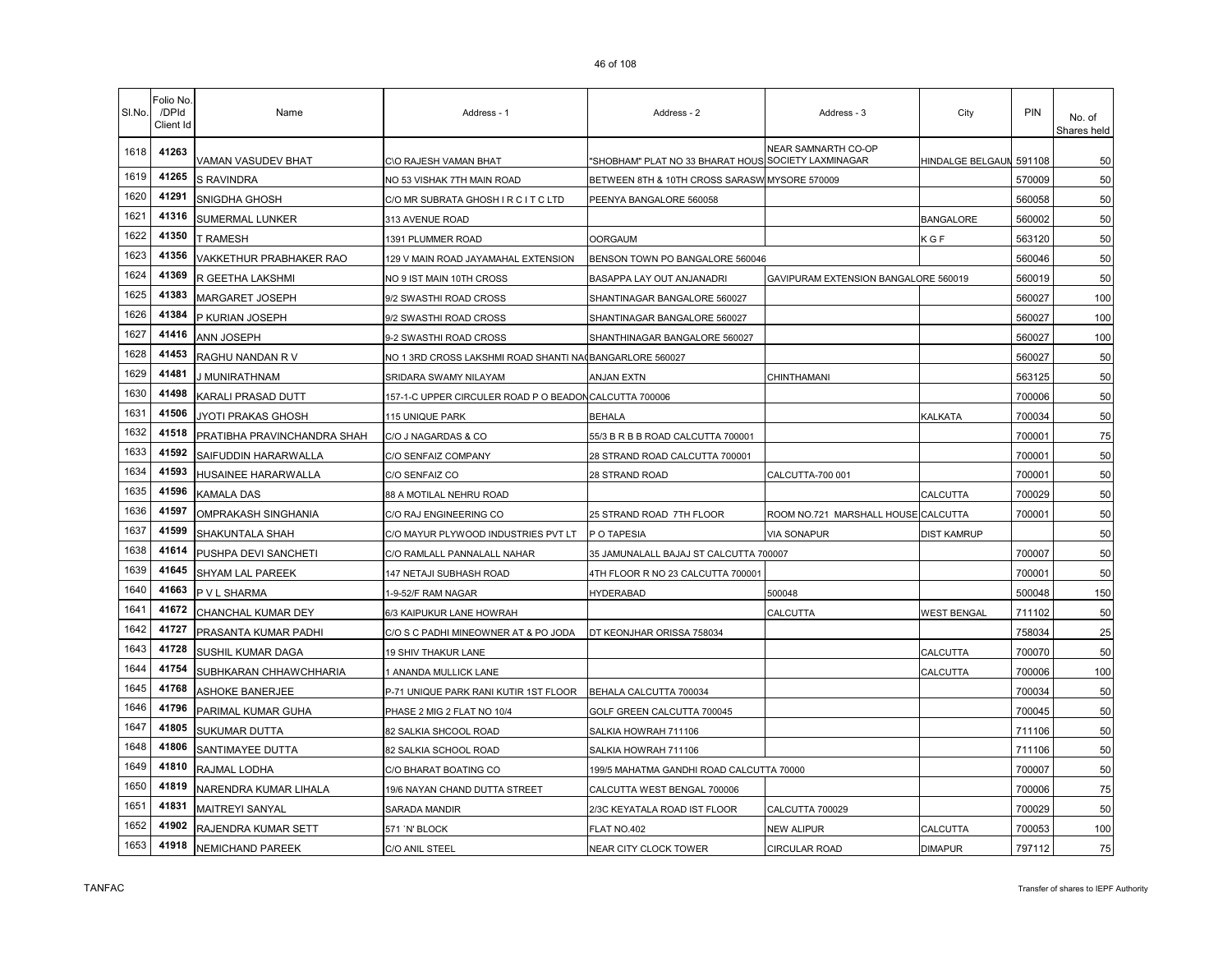| SI.No. | 0.110110<br>/DPId<br>Client Id | Name                         | Address - 1                       | Address - 2                       | Address - 3          | City                   | PIN    | No. of<br>Shares held |
|--------|--------------------------------|------------------------------|-----------------------------------|-----------------------------------|----------------------|------------------------|--------|-----------------------|
| 1654   | 41947                          | <b>BIMAL KUMAR OSWAL</b>     | NO.19 PATEL ESTATE                | <b>B/H ANAND RESTAURANT</b>       | <b>ISANPUR</b>       | AHMEDABAD GUJAR 382443 |        | 50                    |
| 1655   | 42029                          | SANTOSH AHLUWALIA            | E-6 VIKRAM COLONY                 | <b>ALIGARH</b>                    | <b>UTTAR PRADESH</b> |                        |        | 50                    |
| 1656   | 42043                          | SUMAT PRASADA JAIN           | 59 ELLIOT ROAD                    |                                   |                      | <b>CALCUTTA</b>        | 700016 | 200                   |
| 1657   |                                | 42051 AJAY KUMAR PARWAL      | P-88 C.I.T SCHEME VI M            | NEAR PHOOLBAGAN P S               |                      | <b>CALCUTTA</b>        | 700054 | 50                    |
| 1658   | 42066                          | <b>HIRALAL SHARMA</b>        | <b>8 MANDIR STREET</b>            | (BIRLA BUILDING)                  | CALCUTTA 700073      |                        | 700073 | 100                   |
| 1659   | 42097                          | NIRMAL ARORA                 | C/O K K SETHI C-11 P O 1 E GOMIA  | <b>DISTT GIRIDIH BIHAR 829112</b> |                      |                        | 829112 | 50                    |
| 1660   | 42158                          | <b>BIJAYALAXMI SINGHANIA</b> | FLAT NO 13 244 UPPER CHITPUR ROAD | CALCUTTA 700003                   |                      |                        | 700003 | 50                    |

| 1656 | 42043 | SUMAT PRASADA JAIN        | 59 ELLIOT ROAD                                                        |                                                |                                                   | CALCUTTA                 | 700016 | 200 |
|------|-------|---------------------------|-----------------------------------------------------------------------|------------------------------------------------|---------------------------------------------------|--------------------------|--------|-----|
| 1657 | 42051 | AJAY KUMAR PARWAL         | P-88 C.I.T SCHEME VI M                                                | NEAR PHOOLBAGAN P S                            |                                                   | CALCUTTA                 | 700054 | 50  |
| 1658 | 42066 | HIRALAL SHARMA            | 8 MANDIR STREET                                                       | (BIRLA BUILDING)                               | CALCUTTA 700073                                   |                          | 700073 | 100 |
| 1659 | 42097 | NIRMAL ARORA              | C/O K K SETHI C-11 P O 1 E GOMIA                                      | DISTT GIRIDIH BIHAR 829112                     |                                                   |                          | 829112 | 50  |
| 1660 | 42158 | BIJAYALAXMI SINGHANIA     | FLAT NO 13 244 UPPER CHITPUR ROAD                                     | CALCUTTA 700003                                |                                                   |                          | 700003 | 50  |
| 1661 | 42166 | RAJU DEVI DUGAR           | 1/A BARANASHI GHOSH 2ND LANE                                          | CALCUTTA 700001                                |                                                   |                          | 700001 | 50  |
| 1662 | 42186 | R KRISHNAMURTHY           | 91 NEW BARADUARY EAST                                                 | SAKCHI JAMSHEDPUR 831001                       |                                                   |                          | 831001 | 50  |
| 1663 | 42194 | MUNNA SINGH               | C/O M/S KAMLA TIMBER SUPPLY & WOOD WO 19 DUM DUM ROAD CALCUTTA 700030 |                                                |                                                   |                          | 700030 | 50  |
| 1664 | 42202 | ARCHANA SARAF             | 22B MOHINI MOHAN ROAD                                                 |                                                |                                                   | CALCUTTA                 | 700020 | 50  |
| 1665 | 42210 | <b>RAMSINGH THAKUR</b>    | C/O DR RAJENDRA SINGH                                                 | <b>GANGA NURSING HOME</b>                      | SHAMSABAD                                         | AGRA                     | 283125 | 50  |
| 1666 | 42250 | SURENDRA KUMAR DUGAR      | C/O M/S SURENDRA KUMAR JAIN                                           | 113 B MANOHARDAS KATRA CALCUTTA 700007         |                                                   |                          | 700007 | 50  |
| 1667 | 42269 | <b>SUKETU SHAH</b>        | C/O RATANSINH RUNCHORDAS                                              | 25 SWALOOW LANE                                |                                                   | CALCUTTA                 | 700001 | 50  |
| 1668 | 42274 | ELVIN COHEN               | 6/1 SUDDER STREET                                                     |                                                |                                                   | CALCUTTA                 | 700016 | 50  |
| 1669 | 42291 | BIJAY KUMAR DHANUKA       | UDAYAN                                                                | APPT.NO.UD 01 0807                             | 1050/1 SURVEY PARK                                | KOLKATA                  | 700075 | 100 |
| 1670 | 42292 | SHANTI PRAKASH NAHATA     | C/O VIKRANT UDYOG 33/1 N S ROAD                                       | 6TH FLOOR ROOM NO 615 CALCUTTA 700001          |                                                   |                          | 700001 | 50  |
| 1671 | 42320 | MANOJ AGARWAL             | C/O NEW ASHOK WATERPROOF WORKS                                        | 181 MAHATMA GANDHI ROAD CALCUTTA 700007        |                                                   |                          | 700007 | 50  |
| 1672 | 42321 | SHANTI DEVI AGARWAL       | C/O NEW ASHOK WATERPROOF WORKS                                        | 181 MAHATMA GANDHI ROAD CALCUTTA 700007        |                                                   |                          | 700007 | 50  |
| 1673 | 42332 | SATINATH BHADRA           | SRIRAM JYOTI APARTMENT                                                | 148 TELECOM NAGAR                              |                                                   | <b>NAGPUR</b>            | 440022 | 50  |
| 1674 | 42357 | RATAN LAL DOOGAR          | 24 BRABOURNE ROAD                                                     |                                                |                                                   | CALCUTTA                 | 700001 | 50  |
| 1675 | 42358 | SATYARANJAN MITRA         | C/O MR CHITTA RANJAN MITRA P O KODALIA SUBHASGRAM DURGABARI           |                                                | 24 PARGANAS W B 743350                            |                          | 743350 | 100 |
| 1676 | 42381 | KESHAR DEVI BHOJNAGARWALA | C/O SATYAVRAT NARESHKUMAR                                             | P-10 HOWRAH BRIDGE APPROACH ROACALCUTTA 700001 |                                                   |                          | 700001 | 50  |
| 1677 | 42382 | SATYAVRAT BHOJNAGARWALA   | AMAR BHAWAN P-10 HOWRAH BRIDGE                                        | APPROACH ROAD                                  | CALCUTTA                                          |                          | 700001 | 50  |
| 1678 | 42407 | KRISHNA GOPAL TEWARI      | SUBHASPALLY BENACHITY                                                 |                                                |                                                   | <b>DURGAPUR</b>          | 713213 | 50  |
| 1679 | 42419 | KALICHARAN SAHA           | I CANAL STREET                                                        |                                                |                                                   | CALCUTTA                 | 700048 | 50  |
| 1680 | 42428 | RADHA KRISHNA KEJRIWAL    | C/O SURESH KUMAR KEJRIWAL                                             | 36 SHRINAGAR EXTENSION                         | 1 AMRUTSHREE APARTMENT                            | <b>INDORE MP</b>         | 452001 | 50  |
| 1681 | 42445 | PUSHPA DEVI JHALANI       | C/O DAMANI PHOTOGRAPHICS                                              | 3 WATERLOO STREET                              | CALCUTTA                                          |                          | 700069 | 50  |
| 1682 | 42464 | RITA KAUL                 | 74-J BONDEL ROAD                                                      | CALCUTTA                                       | <b>WEST BENGAL</b>                                |                          | 700019 | 50  |
| 1683 | 42538 | <b>BISWAJIT DATTA</b>     | 16/7 DOVER LANE BLOCK C 1 FLAT 3                                      | CALCUTTA 700029                                |                                                   |                          | 700029 | 50  |
| 1684 | 42557 | PREMA CHAKRAPANI          | C/O S R CHAKRAPANI                                                    | SHANTINIKETAN                                  | 320 15TH MAIN ROAD<br><b>BANASHANKARI 1ST STA</b> | <b>BLOCK-II BANGALOI</b> | 560050 | 50  |
| 1685 | 42581 | ASHA GUPTA                | KRISHNA KUTIR MUNGERI GANJ                                            | P O BEGUSARAI BIHAR 851101                     |                                                   |                          | 851101 | 50  |
| 1686 | 42582 | <b>VIPULA GUPTA</b>       | KRISHNA KUTIR MUNGERI GANJ P O BEGUSA BIHARI 851101                   |                                                |                                                   |                          | 851101 | 50  |
| 1687 | 42597 | BEJOY KRISHNA GOSWAMI     | 64 SUBHAS NAGAR ROAD                                                  | DUM DUM CANTONMENT CALCUTTA 700065             |                                                   |                          | 700065 | 50  |
| 1688 | 42607 | SATYA RANJAN KONAR        | 18 D LAKE VIEW ROAD                                                   |                                                |                                                   | CALCUTTA                 | 700029 | 525 |
| 1689 | 42659 | SATYAKISHAN SARDA         | CHOUDHARY BAGAN GAPI KHANA                                            |                                                |                                                   | <b>RANCHI</b>            | 834001 | 50  |

Folio No. /DPId Client Id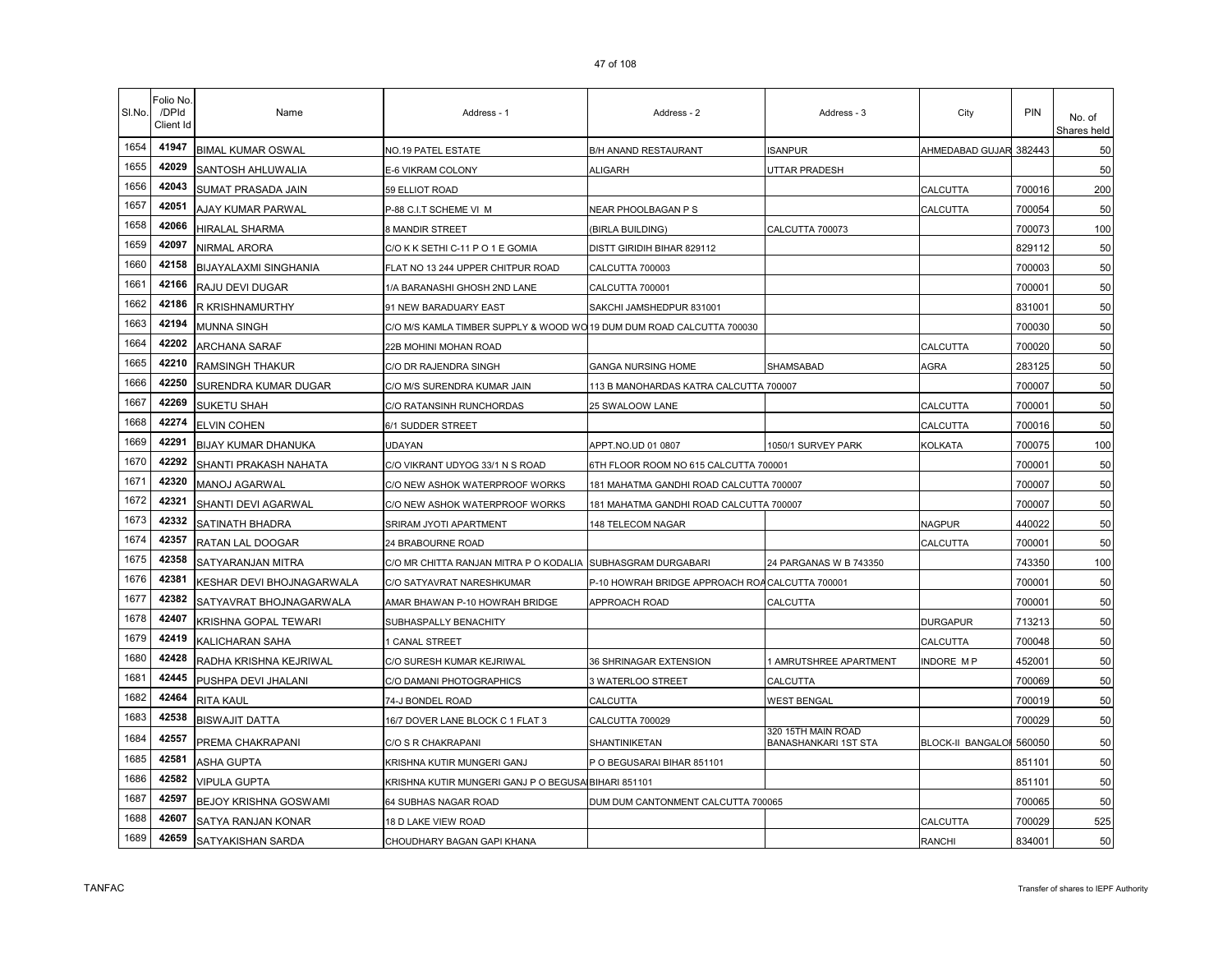| SI.No. | Folio No.<br>/DPId<br>Client Id | Name                           | Address - 1                           | Address - 2                              | Address - 3                         | City               | <b>PIN</b> | No. of<br>Shares held |
|--------|---------------------------------|--------------------------------|---------------------------------------|------------------------------------------|-------------------------------------|--------------------|------------|-----------------------|
| 1690   | 42662                           | ANIMA CHOUDHURY                | 49 JUSTICE CANDRA MADHAB ROAD         | CALCUTTA 700020                          |                                     |                    | 700020     | 50                    |
| 1691   | 42665                           | ASOK KUMAR GHOSH               | C/O LATE H N GHOSH H A B L PO BARAKAR | DIST BURDWAN W B                         |                                     |                    |            | 50                    |
| 1692   | 42727                           | PRATAPKUMAR ROY                | 5 KABI MUKUNDA DASS ROAD              | DUM DUM CANTONMENT CALCUTA 700065        |                                     |                    | 700065     | 50                    |
| 1693   | 42766                           | MAHENDRA SINHA                 | 21F GORACHAND ROAD                    |                                          |                                     | CALCUTTA           | 700014     | 50                    |
| 1694   | 42767                           | PUSHPA SINHA                   | C/O DR MAHENDRA SINHA                 | 21 F GORACHAND ROAD                      |                                     | CALCUTTA           | 700014     | 50                    |
| 1695   | 42795                           | BHUWANESHWAR PD GUPTA          | 56/10 PATHAK PARA ROAD                | <b>BEHALA</b>                            |                                     | CALCUTTA           | 700060     | 50                    |
| 1696   | 42802                           | <b>HARIPADA SAHA</b>           | NETAJI SUBHAS ROAD P O PANIHATI       | DIST 24 PARGANAS 743176                  |                                     |                    | 743176     | 50                    |
| 1697   | 42905                           | SATANLAL MISHRA                | C/O MISHRA STORES                     | 26H GRANT STREET                         |                                     | KOLKATA            | 700013     | 50                    |
| 1698   | 42925                           | PREETI JAIN                    | C/O RAHUL JAIN                        | TIRUPATI BALAJI APARTMENTS               | PLOT NO 437 FLAT NO 10              | 14TH ROAD KHAR W   | 400052     | 50                    |
| 1699   | 42936                           | RAM LAKHAN AGARWAL             | <b>M/S AGARWAL TRADERS</b>            | 115 MISHRA RAJAJIKA RASTA                | CHAND POLE BAZAR                    | <b>JAIPUR</b>      |            | 50                    |
| 1700   | 42942                           | SINNASAMY THAMBYAIAH           | FOREIGN DEPTT STAFF BANK OF INDIA     | TATA CENTRE J N ROAD CALCUTTA 700071     |                                     |                    | 700071     | 50                    |
| 1701   | 42943                           | SUDIP MUKHOPADHYAY             | 30/1 BANEJREE PARA LANE               | DHAKRIA CALCTTA 700031                   |                                     |                    | 700031     | 50                    |
| 1702   | 42996                           | <b>RAMA KHULLAR</b>            | 13/1 A MADHAB LANE                    |                                          |                                     | CALCUTTA           | 700025     | 50                    |
| 1703   | 43023                           | SAROJ MAHESHWARI               | C/O SUSHIL KUMAR PERIWAL              | 54/5A STRAND ROAD OM BHAWAN              | CALCUTTA 700070                     |                    | 700070     | 50                    |
| 1704   | 43028                           | MADHURI MAHESHWARI             | C/O SUSHIL KUMAR PERIWAL              | 54/5 A STRAND ROAD OM BHAWAN             | CALCUTTA 700006                     |                    | 700006     | 50                    |
| 1705   | 43032                           | BHANWAR LAL SHARMA             | C/O SUSHIL KUMAR PERIWAL              | 54/5A TRAND RD OM BHAWAN CALCUTTA 700070 |                                     |                    | 700070     | 50                    |
| 1706   | 43049                           | RENUBALA MOHANTY               | C/O MR M K MOHANTY                    | <b>ECC APARTMENT</b>                     | 36-C NORTH BOAG ROAD T NAGA CHENNAI |                    | 600017     | 50                    |
| 1707   | 43079                           | KRISHNA PROVAT MITTRA          | C/O MR C L GHOSH NETAJI SUBHASH ROAD  | P O CHINSURA DIST HOOGHLY 712101         |                                     |                    | 712101     | 50                    |
| 1708   | 43080                           | MANJUSHREE CHATTERJEE          | ANTER BAGAN                           | P O CHINUSRAH DIST HOOGHLY 712101        |                                     |                    | 712101     | 50                    |
| 1709   | 43092                           | <b>BACHHRAJ JAIN</b>           | 19 HINDUSTAN ROAD                     | FLAT 7 BLOCK B CALCUTTA 700029           |                                     |                    | 700029     | 50                    |
| 1710   | 43130                           | ABHYUDAYA KANORIA              | <b>KRISHNA BLDG</b>                   | 224 ACHARYA J C BOSE ROAD                | 10TH FLOOR                          | CALCUTTA           | 700017     | 50                    |
| 1711   | 43198                           | SURESH KUMAR AGARWAL           | C/O SHIV VASTRALAYA                   | MARWANI CHOWK                            | <b>DUMKA</b>                        | <b>BIHAR</b>       | 814109     | 50                    |
| 1712   | 43216                           | BIMALESH KUMAR RAMUKA          | BA/30 DESHBANDHU NAGAR                | JHEELPAR BAGUHATI                        | CALCUTTA 700059                     |                    | 700059     | 50                    |
| 1713   | 43238                           | PRAMILA GUPTA                  | 81 SARAT BOSE ROAD                    | CALCUTTA                                 | WEST BENGAL 700029                  |                    | 700029     | 50                    |
| 1714   | 43243                           | KHUSHI RAM GUPTA               | C/O SUPREME TRADERS                   | 146 RAI MARKET                           | AMBALA CANTT                        |                    | 133001     | 50                    |
| 1715   | 43273                           | BRIJLALL JHUNJHUNWALA          | 10/1 SYED SALLEY LANE                 |                                          |                                     | CALCUTTA           | 700073     | 50                    |
| 1716   | 43287                           | ASOKE KUMAR DUTTA              | 30B BALLYGANJ 2ND LANE                |                                          |                                     | CALCUTTA           | 700019     | 50                    |
| 1717   | 43330                           | SAJJAN KUMAR JAJODIYA          | W/O WEST BENGAL STORE SUPPLIERS       | PO BARAKAR STATION ROAD                  | DIST BURDWAN W B 713324             |                    | 713324     | 50                    |
| 1718   | 43331                           | SHANKARLALL SINGHEE            | C/O M/S B R AGENCIES                  | 576 M.G.ROAD                             | GOLDSTAR BUILDING                   | <b>NDORE (M.P)</b> |            | 50                    |
| 1719   | 43333                           | EDLINA WALTER                  | ARDEER HOSPITAL                       | PO INDIAN EXPLOSIVES GOMIA               | DIST GIRIDIH BIHAR 829112           |                    | 829112     | 50                    |
| 1720   | 43351                           | ANNAPURNA SATAPATHY            | SARANGI HOUSE NEW RAUSAPATNA CUTTAO   | ORISSA 753001                            |                                     |                    | 753001     | 50                    |
| 1721   | 43352                           | INDRAJIT SINGH                 | PLOT NO 1566 SECTOR 6                 | UTKAL CO OP GROUP HSG SOCY LTD           | <b>ABHINAV BIDANASI</b>             | CUTTACK ORISSA     | 753002     | 50                    |
| 1722   | 43359                           | A C JACOB                      | FLAT NO 24/9                          | CHIT NIVIS NAGAR LAYOUT                  | <b>BYRAMJI TOWN</b>                 | NAGPUR             | 440013     | 50                    |
| 1723   | 43367                           | SAJAN KUMAR AGARWALLA          | C/O ONKAR MAL AGARWALLA A/P KARANJIA  | MAYURBHANJ ORISSA 757037                 |                                     |                    | 757037     | 50                    |
| 1724   | 43389                           | <b>BRAJA KISHORE MANAPATRA</b> | C 2 UNIT VIII                         |                                          | BHUBANESWAR                         | ORISSA             | 751012     | 50                    |
| 1725   | 43407                           | SHAKUNTALA KHEMANI             | C/O ASSAM MARKETING CORPN             | MARWARIPATTY DIBRUGARH 786001            |                                     |                    | 786001     | 75                    |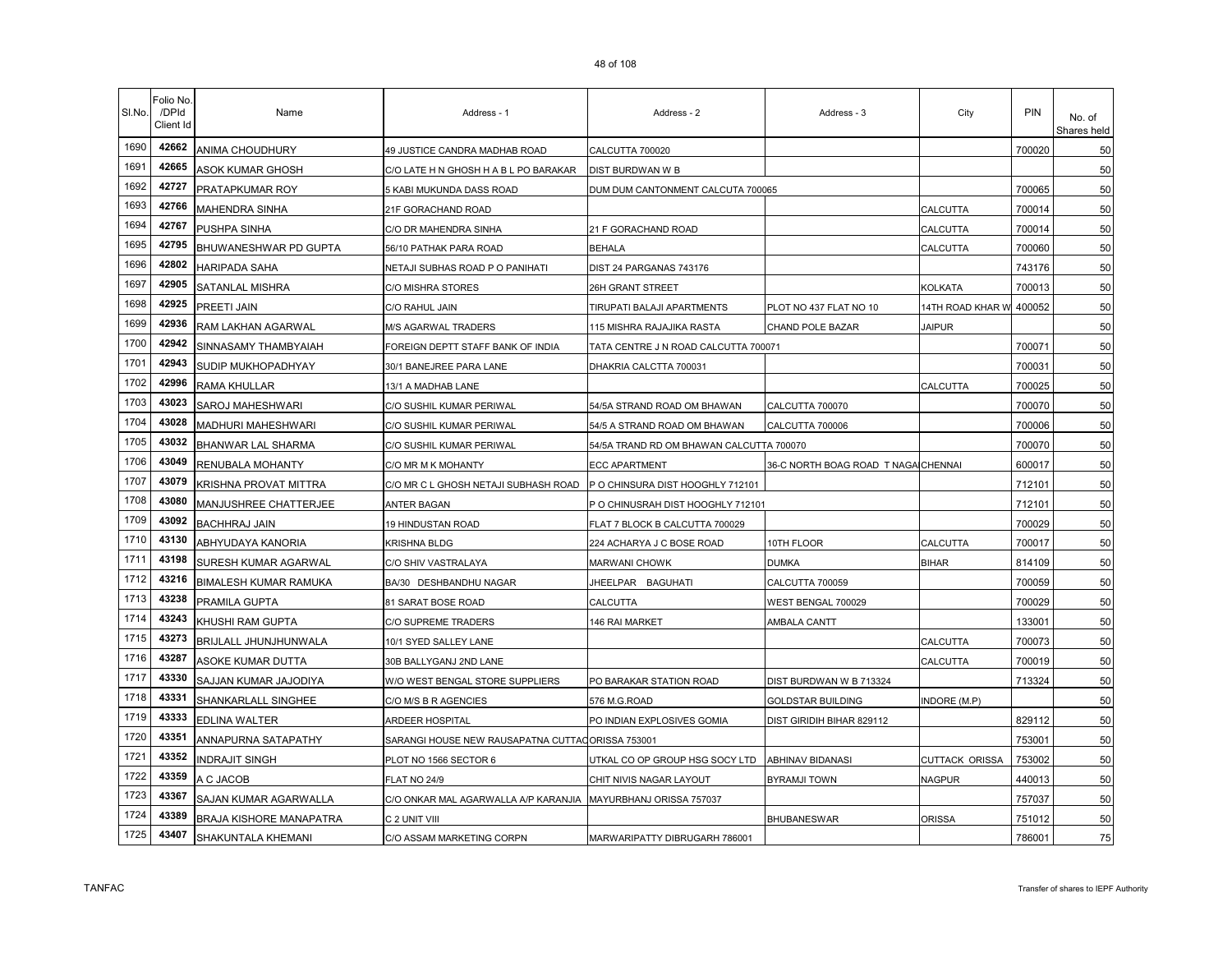| SI.No. | Folio No<br>/DPId<br>Client Id | Name                                              | Address - 1                                          | Address - 2                              | Address - 3                                        | City                 | <b>PIN</b> | No. of<br>Shares held |
|--------|--------------------------------|---------------------------------------------------|------------------------------------------------------|------------------------------------------|----------------------------------------------------|----------------------|------------|-----------------------|
| 1726   | 43408                          | POONAM KHEMANI                                    | C/O ASSAM MARKETING CORPN                            | MARWARIPATTY DIBRUGARH 786001            |                                                    |                      | 786001     | 75                    |
| 1727   | 43432                          | <b>BRIJ KISHORE AGARWALLA</b>                     | KAMARPATTY MASZID LANE                               |                                          |                                                    | GAUHATI              | 781001     | 50                    |
| 1728   | 43449                          | JOGENDRA NATH SAIKIA                              | RAJAPAM MANGALDAI 9 P O MANGALDAI                    | DISTRICT DARRANG ASSAM 784125            |                                                    |                      | 784125     | 50                    |
| 1729   | 43462                          | TULSIRAM KOTHARI                                  | C/O M/S KOTHARI BROTHERS A T ROAD JORHASSAM 785001   |                                          |                                                    |                      | 785001     | 50                    |
| 1730   | 43471                          | SHANKER LAL AJITSARIA                             | CHILDREN S CORNER FANCY BAZAR                        | GAUHATI 781001                           |                                                    |                      | 781001     | 50                    |
| 1731   | 43479                          | MOHAN SINGH PASRICHA                              | H.NO.411                                             | PHASE - 4                                |                                                    | <b>MOHALI (PB)</b>   | 160059     | 100                   |
| 1732   | 43607                          | RAMESH CHAND GOYAL                                | 15 LODHIPURA NO 3                                    |                                          | <b>INDORE</b>                                      | M <sub>P</sub>       | 452002     | 50                    |
| 1733   | 43697                          | HOAT CHAND SONI                                   | C/O STATE BANK OF BIKANER & JAIPUR                   | DHORIMANA DIST BARMER RAJASTHAN 344704   |                                                    |                      | 344704     | 50                    |
| 1734   | 43721                          | BRIJ MOHAN SHARMA                                 | COMMISSIONER OF INCOME TAX                           | C-32/B WEST END                          | RAO TULARAM MARG                                   | NEW DELHI            |            | 50                    |
| 1735   | 43776                          | GHANSHYAM DAS GOLKIYA                             | C/O SRI KISHANDAS GOLKIYA                            | GOLKIYA PARA JAISALMER 345001            |                                                    |                      | 345001     | 50                    |
| 1736   | 43777                          | SRIKISHAN DAS GOLKIYA                             | <b>GOLKIYA PARA</b>                                  |                                          |                                                    | <b>JAISALMER RAJ</b> | 345001     | 50                    |
| 1737   | 43778                          | <b>BADRI NARAYAN GOLKIYA</b>                      | C/O SRI KISHAN DAS GOLKIYA                           | GOLKIYA PARA JAISALMER 345001            |                                                    |                      | 345001     | 50                    |
| 1738   | 43809                          | KEWAL CHAND SANCHETI                              | C/O JAIN TRANSPORT COMPANY                           | M G HOSPITAL ROAD JODHPUR RAJ 342001     |                                                    |                      | 342001     | 50                    |
| 1739   | 43846                          | AJAY KUMAR JAIN                                   | C/O HAZARI LAL SHYAM LAL JAIN                        | 77/3 COOLIE BAZAR KANPUR 208001          |                                                    |                      | 208001     | 50                    |
| 1740   | 43914                          | <b>SUNITA GUPTA</b>                               | 29I/7 THAPAR NAGAR                                   |                                          |                                                    | MEERUT,U P           | 250001     | 50                    |
| 1741   | 43915                          | ANIL KUMAR GUPTA                                  | 29I/7 THAPAR NAGAR                                   |                                          |                                                    | <b>MEERUT-UP</b>     | 250001     | 50                    |
| 1742   | 43918                          | VIJAY KUMAR KHANDELWAL                            | 8/43 ARYA NAGAR                                      |                                          |                                                    | KANPUR               | 208002     | 50                    |
| 1743   | 43925                          | JAGAN WATI KULSHRESTHA                            | C/O SRI SATYA NARAIN PODAR                           | P O NIDHAOLI KALAN DISTT ETAH UP 207122  |                                                    |                      | 207122     | 50                    |
| 1744   | 43977                          | KAMALA GUPTA                                      | 83/31 B M MARKET                                     | PARAMPURWA                               |                                                    | KANPUR               | 208014     | 25                    |
| 1745   | 43997                          | SUBRAMANIAM RAMIAH                                | C/O INDIAN BANK 502 MOURT ROAD TEYNAMI MADRAS 600018 |                                          |                                                    |                      | 600018     | 50                    |
| 1746   | 44032                          | m m Ismail                                        | 8 JUSTICE SUNDARAM ROAD                              | <b>MYLAPORE</b>                          | <b>MADRAS</b>                                      |                      | 600004     | 100                   |
| 1747   | 44040                          | BAKTHAVATSALU BUNDI                               | NO 4 GAJAPATHY ROAD                                  | KILPAUK                                  |                                                    | <b>MADRAS</b>        | 600010     | 100                   |
| 1748   | 44048                          | SAMEER INDUKUMAR SHAH                             | 1 FRANCIS JOSEPH ST                                  |                                          |                                                    | <b>MADRAS</b>        | 600001     | 50                    |
| 1749   | 44081                          | DHIRAJLAL NAGARDAS SHAH                           | C/O BHARAT MOTORS                                    | KATRAS ROAD DHANBAD 826001               |                                                    |                      | 826001     | 50                    |
| 1750   | 44214                          | <b>G LAKSHMANAN</b>                               | 83 THIRUNAVAKKARA S STREET                           | GNANAMURTHY NAGAR AMBATTUR MADRAS 600053 |                                                    |                      | 600053     | 50                    |
| 1751   | 44233                          | R SATHYANARAYANAN                                 | 3 JOSEPH STREET NANGANLLUR                           |                                          |                                                    | <b>MADRAS</b>        | 600061     | 50                    |
| 1752   | 44245                          | VENGANDUR SADASIVA SRIKUMAR                       | PLOT NO 1489 J BLOCK 13TH MAIN ROAD                  | ANA NAGAR W MADRAS 600040                |                                                    |                      | 600040     | 75                    |
| 1753   | 44283                          | VASUNDHARA SRIDHARAN                              | FLAT NO.504 GARDENIA                                 | A WING VASANT VALLEY                     | FILM CITY ROAD MALAD [EAST]                        | MUMBAI               | 400097     | 50                    |
| 1754   | 44284                          | SRIDHARAN VEERARAGHAVAN                           | NO 6 ACRO POLIES                                     | COLOBA                                   | BOMBAY-400 005                                     |                      | 400005     | 50                    |
| 1755   | 44304                          | S BALASUBRAMANIAN                                 | SHARJAH PORT AUTHORITY                               | POBOX 510                                | <b>SHARJAH</b>                                     | JAE                  |            | 50                    |
| 1756   | 44312                          | KODAGANELLORE SUNDARAM IYER NATARAJA VIDYAVILASOM |                                                      | NO 13 7TH CROSS ST                       | INDIRA NAGAR                                       | <b>MADRAS</b>        | 600020     | 50                    |
| 1757   | 44323                          | M BURHANUDDIN                                     | NO.754, OPP. MARUTI SAW MILL                         | 2ND MAIN, 3RD CROSS, SARAIPALAYA         | THANISANDRA MAIN RD, ARABIC<br><b>COLLEGE POST</b> | <b>BANGALORE</b>     | 560045     | 50                    |
| 1758   | 44350                          | JAYALAKSHMI SIVASUBRAMONIAN                       | <b>5 CANAL BANK ROAD</b>                             | EAST ABIRAMAPURAM MYLAPORE MADRAS 600004 |                                                    |                      | 600004     | 50                    |
| 1759   | 44358                          | MANJU SURANA                                      | NO.68/28 THIRUPALLI STREET                           | FIRST FLOOR                              | SOWCARPET                                          | CHENNAI              | 600079     | 50                    |
| 1760   | 44359                          | <b>JAICHAND JAIN</b>                              | 67 MULLA SAHIB STREET IS FLOOR                       | SOWCARPET MADRAS 600079                  |                                                    |                      | 600079     | 50                    |
| 1761   | 44370                          | SUDHA JAIN                                        | W/O MRHARSH V JAIN                                   | PLOT NO 27C AMBADI ROAD                  | KOTTURPURAM MADRAS 600083                          |                      | 600083     | 50                    |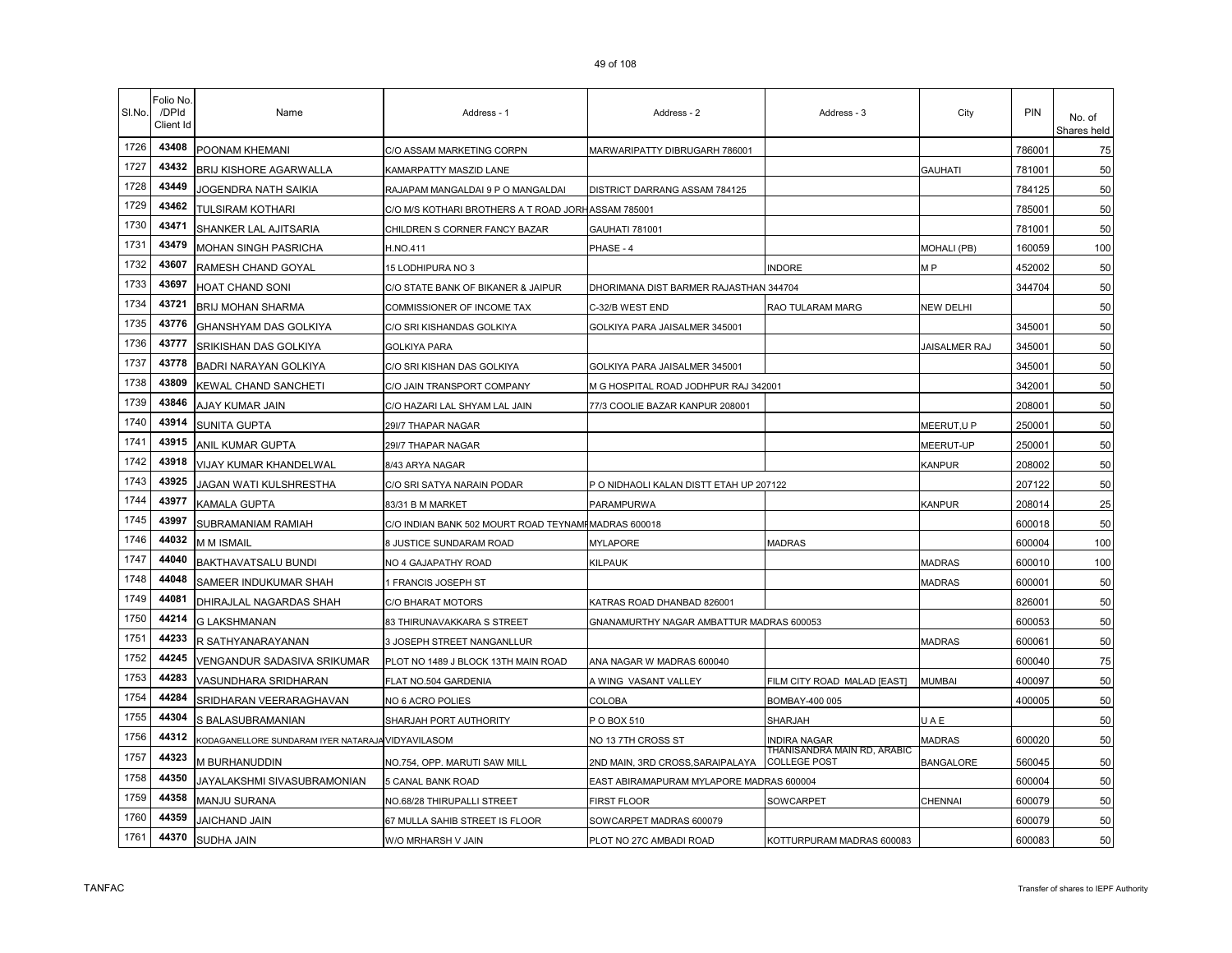| SI.No. | Folio No<br>/DPId<br>Client Id | Name                                     | Address - 1                                                      | Address - 2                                      | Address - 3             | City                  | PIN    | No. of<br>Shares held |
|--------|--------------------------------|------------------------------------------|------------------------------------------------------------------|--------------------------------------------------|-------------------------|-----------------------|--------|-----------------------|
| 1762   | 44393                          | VENKATALA KSHMAMMA VADLAMUDI H.NO.19-4-3 |                                                                  | DAYANANDA STREET                                 | MUTHEMSETTI PALEM       | <b>TENALI</b>         | 522201 | 50                    |
| 1763   | 44413                          | <b>UMAKANT BHAGWAT</b>                   | 8 MURARJI PETH                                                   | KIRTI MANDIR SOLAPUR 413001                      |                         |                       | 413001 | 50                    |
| 1764   | 44419                          | A G CHOCKALINGAM                         | NO 3 VEPPAMARAN STREET                                           | VELAPPADI VELLORE NADI TAMIL NADU 632001         |                         |                       | 632001 | 50                    |
| 1765   | 44429                          | RAJ KUMAR LAKHOTIA                       | <b>MERLIN - NIKET</b>                                            | 88E, BABURAM GHOSH ROAD                          |                         | <b>KOLKATA</b>        | 700040 | 50                    |
| 1766   | 44488                          | JONNALAGADDA VENKATAPPAYYA SASTRY        | C 23/E DDA MIG FLATS                                             | MAYAPURI NEW DELHI 110064                        |                         |                       | 110064 | 50                    |
| 1767   | 44489                          | DEVENDRA DATT UPRETI                     | 48-L MODEL TOWN                                                  |                                                  |                         | SONEPET               | 131001 | 100                   |
| 1768   | 44502                          | <b>BALESHWAR NATH</b>                    | 74 BASTI HARPHOOL SINGH                                          | SOUTH SADAR THANA ROAD DELHI 110006              |                         |                       | 110006 | 75                    |
| 1769   | 44504                          | DIPAK ANAND                              | C/O NEWMAN IMPEX PRIVATE LTE                                     | 22 DAYAL NAGAR OPP HOTEL REGENT AVTAR NAGAR ROAD |                         | <b>JALANDHAR CITY</b> |        | 50                    |
| 1770   | 44530                          | K C GUPTA                                | 91 PANCHKUIN ROAD                                                |                                                  |                         | N DELHI               | 110001 | 50                    |
| 1771   | 44534                          | A L GUPTA                                | SHWETAMBER                                                       | 189 NAI BASTI                                    | <b>OKHLA</b>            | <b>NEW DELHI</b>      | 110025 | 50                    |
| 1772   | 44543                          | UMA DEVI GUPTA                           | BISHAMBER MODEL FARM V & PO KUNDLI                               | DIST SONEPAT HARYANA 131028                      |                         |                       | 131028 | 50                    |
| 1773   | 44545                          | DAULAT RAM KAPUR                         | 169 KAROLAN BEHARIPUR                                            |                                                  |                         | <b>BAREILLY</b>       | 243003 | 100                   |
| 1774   | 44554                          | <b>AMITABH GUPTA</b>                     | SHWETAMBER                                                       | 189 NAI BASTI                                    | <b>OKHLA</b>            | <b>NEW DELHI</b>      | 110025 | 100                   |
| 1775   | 44563                          | KAMAL KUMAR KHAITAN                      | C/O M/S NATRAJ ELECTRONICS PVT LTD                               | B-13 MAYAPURI PHASE IN DELHI 110064              |                         |                       | 110064 | 100                   |
| 1776   | 44576                          | RAKESH CHANDER GARGA                     | HOUSE NO WZ-A-56 GALI NO 4                                       | UTTAM NAGAR                                      | <b>NEW DELHI 110059</b> |                       | 110059 | 50                    |
| 1777   | 44619                          | MUKUL RAJ BHATNAGAR                      | C/O M/S AGGARWAL TRADERS                                         | 3315 KUCHA KASH GIRI BAZAR SITA RAI DELHI 110006 |                         |                       | 110006 | 50                    |
| 1778   | 44621                          | <b>AJAY JAIN</b>                         | C/O JANE & JONES P LTD 487/18 PEERAGARH ROHTAK ROAD DELHI 110041 |                                                  |                         |                       | 110041 | 50                    |
| 1779   | 44646                          | K D WADHWANI                             | HARI SHEWA KUNJ 301 D STOREY                                     | NEW RAJINDER NAGAR N DELHI 110060                |                         |                       | 110060 | 50                    |
| 1780   | 44647                          | LEELA WADHWANI                           | HARI SHEWA KUNJ 301 D STOREY                                     | NEW RAJINDER NAGAR N DELHI 110060                |                         |                       | 110060 | 50                    |
| 1781   | 44649                          | SHOBHA KAPAHI                            | 721 DOUBLE STOREY                                                | NEW RAJINDER NAGAR N DELHI 110060                |                         |                       | 110060 | 100                   |
| 1782   | 44671                          | PRITAM SINGH                             | J 104 VIKASPURI                                                  | NEW DELHI                                        |                         |                       |        | 150                   |
| 1783   | 44675                          | <b>BHUVNESH KUMAR</b>                    | C 188 SURAJMAL VIHAR                                             | DELHI                                            |                         |                       | 110092 | 100                   |
| 1784   | 44700                          | <b>VEENA KUMARI</b>                      | QTR NO 114/2 ANDREWS GANJ                                        |                                                  |                         | N DELHI               | 110049 | 50                    |
| 1785   | 44701                          | <b>BEHARI LAL KUMAR</b>                  | HOUSE NO ZED/8 WEST PATEL NAGAR                                  | <b>NEW DELHI 110008</b>                          |                         |                       | 110008 | 50                    |
| 1786   | 44714                          | <b>SAROJ DARGAN</b>                      | W/O LT CDR M C DARGAN                                            | 31-33 JODHPUR OFFICERS HOSTEL                    | PANDARA ROAD N DELHI    |                       |        | 50                    |
| 1787   | 44736                          | PREM KUMAR BAJAJ                         | Q NO 114/2 ANDREWS GANJ                                          |                                                  |                         | N DELHI               | 110049 | 50                    |
| 1788   | 44737                          | ATUL BAJAJ                               | Q NO 114/2 ANDREWS GANJ                                          |                                                  |                         | N DELHI               | 110049 | 50                    |
| 1789   | 44740                          | <b>ANUP KUMAR</b>                        | 1890 LAXMI BAI NAGAR                                             |                                                  |                         | N DELHI               | 110023 | 50                    |
| 1790   | 44747                          | <b>VED PRAKASH TYAGI</b>                 | 1/2868 LASHMI BLOCKS                                             | OUI ROAD RAM NAGAR                               | SHAHDRA DELHI 110032    |                       | 110032 | 50                    |
| 1791   | 44749                          | <b>SNEH AGNIHOTRI</b>                    | 4/60 ROOP NAGAR                                                  |                                                  |                         | N DELHI               | 110007 | 75                    |
| 1792   | 44768                          | SATYA DEVA TREHAN                        | BLOCK G POCKET GGI FLAT NO 34 C                                  | VIKASPURI BODELLA N DELHI 110018                 |                         |                       | 110018 | 50                    |
| 1793   | 44813                          | VINOD KUMAR SABHARWAL                    | 36/27 EAST PATEL NAGAR                                           |                                                  |                         | N DELHI               | 110008 | 50                    |
| 1794   | 44844                          | AVADH BIHARI LAL DEXHIT                  | 98 SAIDAGRAM                                                     | <b>BAREILLY</b>                                  | U P                     |                       | 243003 | 50                    |
| 1795   | 44846                          | SATISH CHANDRA PACHAUREE                 | 98 SAUDAGRAN                                                     | <b>BAREILLY</b>                                  | U P                     |                       | 243003 | 50                    |
| 1796   | 44867                          | VIJIA KUMAR JAIN                         | F 102 ANUPAM APARTMENTS                                          | EAST ARJUN NAGAR                                 |                         | DELHI                 | 110032 | 50                    |
| 1797   | 44891                          | KANWAR BHAN DHAMIJA                      | K-5/12 1ST FLOOR                                                 | MODEL TOWN                                       |                         | DELHI                 | 110009 | 50                    |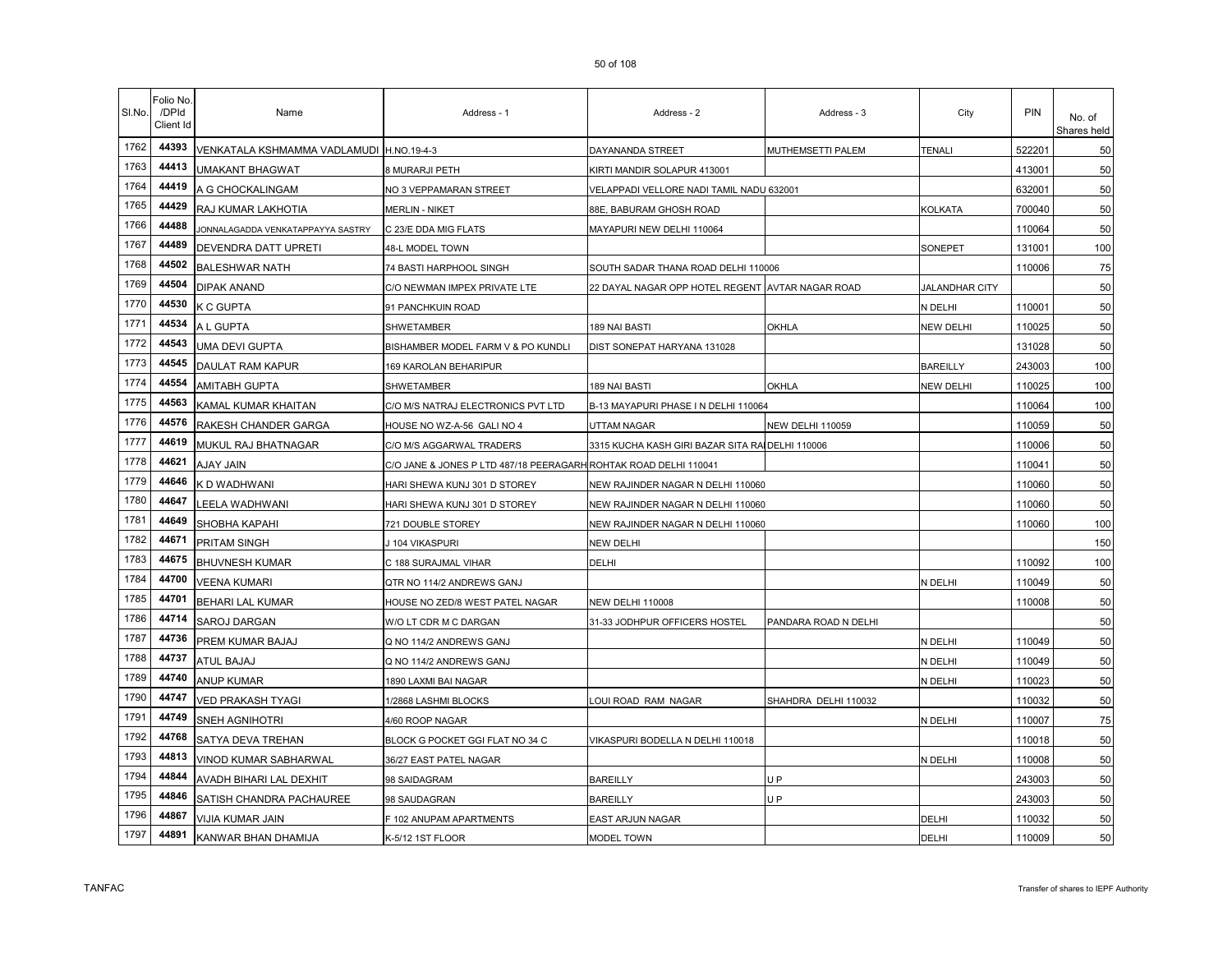|  | 51 of 108 |  |
|--|-----------|--|
|  |           |  |

| SI.No. | Folio No.<br>/DPId<br>Client Id | Name                                                | Address - 1                           | Address - 2                                     | Address - 3                     | City              | <b>PIN</b> | No. of<br>Shares held |
|--------|---------------------------------|-----------------------------------------------------|---------------------------------------|-------------------------------------------------|---------------------------------|-------------------|------------|-----------------------|
| 1798   | 44892                           | NIRMAL DHAMIJA                                      | K-5/12, 1ST FLOOR                     | MODEL TOWM                                      |                                 | DELHI             | 110009     | 50                    |
| 1799   | 44927                           | SHOPAT RAI AGGARWAL                                 | AGGARWAL HOSPITAL                     | HANUMAN GARH TOWN RAJASTHAN 335513              |                                 |                   | 335513     | 50                    |
| 1800   | 44942                           | SARABJEET KAUR                                      | AD 44 D MIG FLATS                     | SHALIMAR BAGH DELHI 110033                      |                                 |                   | 110033     | 50                    |
| 1801   | 44961                           | ANIL KUMAR AGGARWAL                                 | B-1-151 GURU NANAK PURA               | CIVIL LINES                                     | <b>LUDHIANA</b>                 |                   |            | 25                    |
| 1802   | 45013                           | NIRMAL MEHRA                                        | C/O SHR V N MEHRA 2 FA 6 VIGYAN NAGAR | KOTA 324005                                     |                                 |                   | 324005     | 100                   |
| 1803   | 45016                           | SHUBH LATA                                          | J-5/147 RAJOURI GARDEN                |                                                 |                                 | N DELHI           | 110027     | 100                   |
| 1804   | 45019                           | <b>MADAN MOHAN</b>                                  | J-5/147 RAJOURI GARDEN                |                                                 |                                 | N DELHI           | 110027     | 100                   |
| 1805   | 45079                           | <b>KUSUM SINGHAL</b>                                | W/O S P SINGHAL 156 PAKKI MORI        | GHAZIABAD 201001                                |                                 |                   | 201001     | 50                    |
| 1806   | 45109                           | RAMESH CHANDER                                      | C/O D K GOEL                          | 1734 NAI BASTI BEHIND NOVELTY CINENDELHI 110006 |                                 |                   | 110006     | 50                    |
| 1807   | 45152                           | SHAKUNTALA SEHGAL                                   | C/O MRS RITA SEHGAL H M T LTD         | BHARAT YUVAK BHAVAN                             | 1 JAI SINGH RD NEW DELHI 110001 |                   | 110001     | 50                    |
| 1808   | 45165                           | SATISH JASSAL                                       | C-106 SECOND FLOOR N D S E PART II    | NEW DELHI 110049                                |                                 |                   | 110049     | 50                    |
| 1809   | 45203                           | <b>MADHU MALIK</b>                                  | W-12 RAJOURI GARDEN                   |                                                 |                                 | N DELHI           | 110027     | 50                    |
| 1810   | 45221                           | RAJ KUMAR TANEJA                                    | 279 BHARAT NAGAR BHOOR                |                                                 |                                 | <b>GHAZIABAD</b>  | 201001     | 50                    |
| 1811   | 45229                           | URMILA DEVI                                         | C/O K KAPOOR HOUSE NO 1489            | WAZIR NAGAR NEW DELHI 110003                    |                                 |                   | 110003     | 50                    |
| 1812   | 45247                           | <b>USHA SHARMA</b>                                  | QR NO A-139 NFL TOWNSHIP PANIPAT      | DISTT KARNAL HARYANA 132106                     |                                 |                   | 132106     | 50                    |
| 1813   | 45258                           | SEEMA NAYYAR                                        | C 86 MOTI NAGAR                       |                                                 |                                 | NEW DELHI         | 110015     | 50                    |
| 1814   | 45302                           | SUDARSHAN KUMAR                                     | C/O SMT PREM KAPOOR AHUJA RADIOS      | 215 OKHLA INDUSTRIAL ESTATE                     | NEW DELHI 110020                |                   | 110020     | 50                    |
| 1815   | 45390                           | SURESH CHANDER BHATIA                               | 53 RESERVE BANK FLATS                 | HAUZ KHAS                                       | NEW DELHI 110016                |                   | 110016     | 50                    |
| 1816   | 45392                           | RAJ KRISHAN KAPUR                                   | C/O UNITED COMMERCIAL BANK            | CONNAUGHT PLACE NEW DELHI 110001                |                                 |                   | 110001     | 50                    |
| 1817   | 45465                           | <b>DHARAM PAL SURI</b>                              | P-96 VIJAY VIHAR                      | UTTAM NAGAR                                     | <b>NEW DELHI 110059</b>         |                   | 110059     | 50                    |
| 1818   | 45510                           | K VENKETRAMAN KRISHNAMURTHY                         | POCKET I BLOCK 19 B MAYUR VIHAR       | DELHI 110091                                    |                                 |                   | 110091     | 50                    |
| 1819   | 45515                           | <b>MANJIT SINGH</b>                                 | FLAT NO 25/200 DESU COLONY JANAK PURI | NEW DELHI 110058                                |                                 |                   | 110058     | 50                    |
| 1820   | 45533                           | SUDESH JASSAL                                       | C 106 2ND FLOOR                       | <b>NDSE PART II</b>                             | NEW DELHI                       |                   | 110049     | 50                    |
| 1821   | 45571                           | ASHOK PODUVAL                                       | C/O MR B N D GHOSH                    | D-275 NIRMAN VIHAR SHAKARPUR                    | <b>NEW DELHI 110092</b>         |                   | 110092     | 50                    |
| 1822   | 45573                           | SUDARSHAN KUMAR KAPUR                               | HOUSE NO 1489 WAZIR NAGAR             | NEW DELHI 110003                                |                                 |                   | 110003     | 50                    |
| 1823   | 45577                           | VENKATARAMAN NATARAJAN                              | DY FINANCE MANAGER                    | ENGINEERING PROJECTS INDIA LTD                  | KAILASH K G MARG N DELHI 110001 |                   | 110001     | 50                    |
| 1824   | 45647                           | JAGDISH KUMAR                                       | B-3/339                               | PASCHIM VIHAR                                   | NEW DELHI                       |                   | 110063     | 100                   |
| 1825   | 45678                           | <b>NARINDAR NATH</b>                                | B-146 KALKAJI                         |                                                 |                                 | NEW DELHI         | 110019     | 100                   |
| 1826   | 45686                           | AJIT RAMAKANT PRADHAN                               | COMMANDER WORKS ENGINEER (P)          | PORT BLAIR                                      | MANNIEBAY POST JUNGLIGHT        | PORT BLAIR (ANDAI | 744103     | 50                    |
| 1827   | 45690                           | <b>M V RAMANI</b>                                   | C/O SRI RAJARAMAN                     | 13 UPSTAIRS 10TH STREET                         | TATABAD COIMBATORE 641012       |                   | 641012     | 50                    |
| 1828   | 45803                           | HARI PRASAD BHANDARI                                | C/O PROGRESSIVE INDUSTRIAL CORP       | EXHIBITION ROAD PATNA 800001                    |                                 |                   | 800001     | 50                    |
| 1829   | 45804                           | PREM LATA BHANDARI                                  | C/O PROGRESSIVE INDUSTRIAL CORP       | EXHIBITION ROAD PATNA 800001                    |                                 |                   | 800001     | 50                    |
| 1830   | 45823                           | ANANT PRASAD SINGH                                  | ROAD NO 8 RAJENDRA NAGAR              |                                                 |                                 | PATNA             | 800016     | 75                    |
| 1831   | 45827                           | URMILA SINHA                                        | C/O POORANMAL JAIN AND SONS           | BEHIND ANANDMAYEE ASHRAM                        | Main Road                       | RANCHI            | 834001     | 150                   |
| 1832   | 45828                           | SHANKAR LAL PODDAR                                  | <b>EXHIBITION ROAD</b>                |                                                 |                                 | PATNA             | 800001     | 300                   |
| 1833   | 45831                           | MADANMOHAN GOPIKRISHNA NARAYAN F 186 PCC KANKAR BAG |                                       | POST LOHIA NAGAR                                | PATNA BIHAR                     |                   | 800020     | 200                   |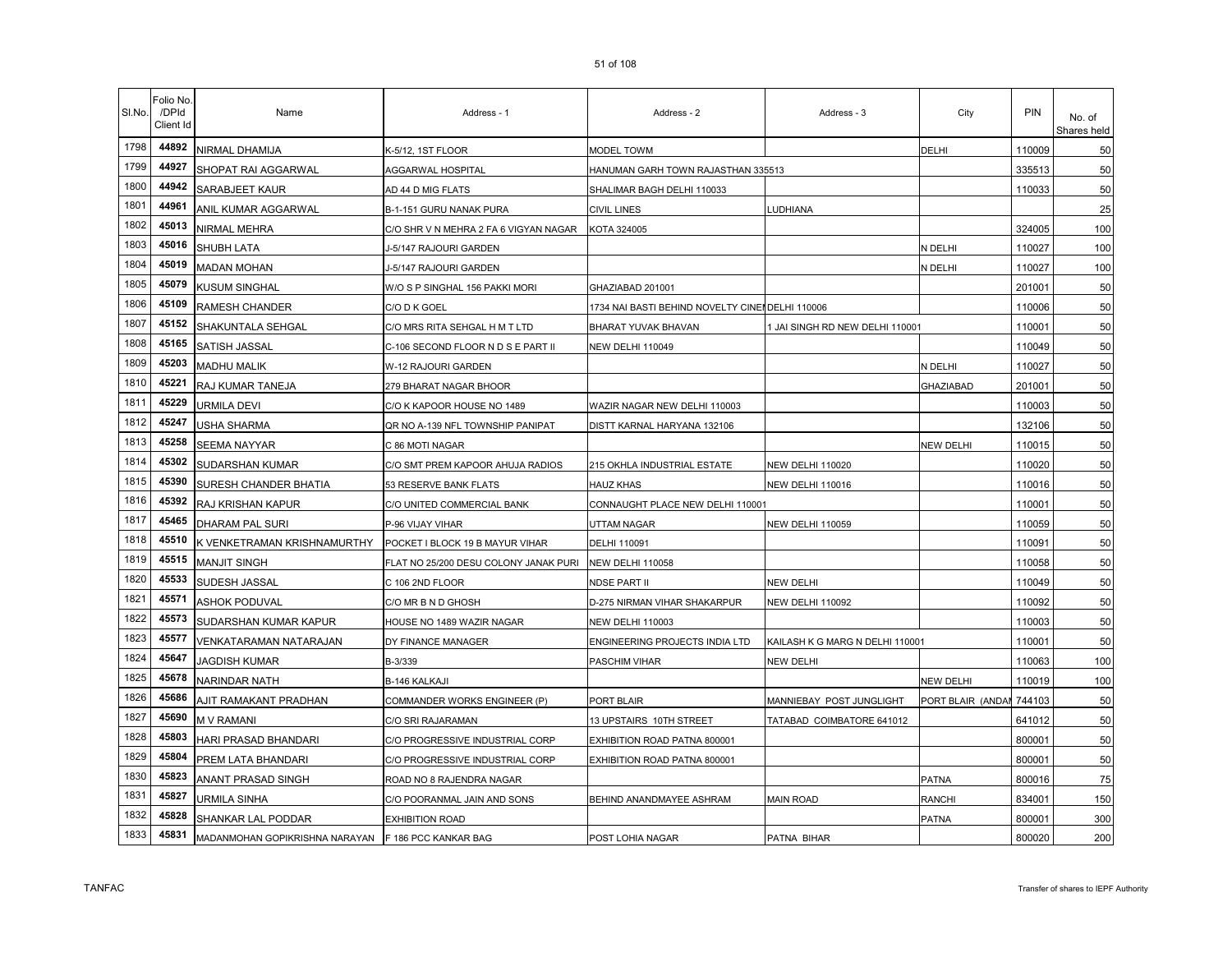| SI.No. | Folio No<br>/DPId<br>Client Id | Name                         | Address - 1                                                            | Address - 2                                                       | Address - 3               | City                    | <b>PIN</b> | No. of<br>Shares held |
|--------|--------------------------------|------------------------------|------------------------------------------------------------------------|-------------------------------------------------------------------|---------------------------|-------------------------|------------|-----------------------|
| 1834   | 45859                          | <b>ONKAR BARAT</b>           | C/O RESERVE BANK OF INDIA                                              | P D O PATNA 800001                                                |                           |                         | 800001     | 50                    |
| 1835   | 45861                          | MAJOR R N JHA                | ASHA KUTIR 1ST FLOOR                                                   | BORING ROAD                                                       | PATNA 800001              |                         | 800001     | 50                    |
| 1836   | 45862                          | URMILA CHATURVEDI            | C/O U N CHATURVEDI                                                     | 75/4 A KALI BARI MARG                                             | SECTOR II DIZ AREA        | NEW DELHI               | 110001     | 50                    |
| 1837   | 45866                          | <b>BASANT NARAIN SINGH</b>   | AT DAUDBIGHA PO KUMHARAR                                               | PATNA BIHAR 800016                                                |                           |                         | 800016     | 50                    |
| 1838   | 45880                          | <b>GOPI RAM GUPTA</b>        | STATE BANK COLONY                                                      | BEHIND BIRLA MANDIR                                               | <b>DARIYAPUR</b>          | PATNA                   | 800004     | 50                    |
| 1839   | 45892                          | <b>BINAY KUMAR SINHA</b>     | C/O RESERVE BANK OF INDIA                                              |                                                                   |                           | <b>PATNA</b>            | 800001     | 50                    |
| 1840   | 45904                          | <b>NDU AGRAWAL</b>           | C/O RAMRASAL AGRAWAL                                                   | 29/5 PURANI BASTI                                                 | <b>BANIAPARA</b>          | RAIPUR [MP]             | 492001     | 50                    |
| 1841   | 45936                          | THOMAS C T                   | QR NO 1 D STREET 65                                                    | SECTOR 6 BHILAI 490006                                            |                           |                         | 490006     | 50                    |
| 1842   | 45951                          | HARBANSLAL BAHRI             | 349 C SECTOR 1 P O BALCO TOWNSHIP                                      | KORBA DIST BILASPUR M P 495684                                    |                           |                         | 495684     | 50                    |
| 1843   | 45952                          | RAMA GULATI                  | QTR NO 5-A//24                                                         | SECTOR 5                                                          | BHILAI                    | M <sub>P</sub>          | 490006     | 50                    |
| 1844   | 45953                          | SOHAN LAL GULATI             | HOUSE NO 4 BLOCK N8 NEHRU NAGAR EAST SAF LINES DURG M P 490022         |                                                                   |                           |                         | 490022     | 50                    |
| 1845   | 45979                          | <b>VIJAY PRATAP SAHNI</b>    | I E D NEW G S BUILDING TISCO LTD                                       | JAMSHEDPUR 831001                                                 |                           |                         | 831001     | 50                    |
| 1846   | 45985                          | <b>HARNARAIN SAHNI</b>       | NO 3 NEAR RAILWAY CROSSING                                             | CIVIL LINES                                                       |                           | RAIPUR MP               |            | 50                    |
| 1847   | 45990                          | <b>ARCHANA KHEMKA</b>        | CENTURY CEMENT SWAPNA SAKAR                                            | 47 HSG SOCY SAHUR NAGAR                                           | JALGAON BOMBAY 425001     |                         | 425001     | 100                   |
| 1848   | 46003                          | NARENDRA KUMAR SHARMA        | C/O SHRI J L SHARMA                                                    | H NO 34/2 MUKUT NAGAR                                             | MAHADEOGHAT ROAD          | <b>RAIPUR MP</b>        | 492001     | 50                    |
| 1849   | 46010                          | KAMLESH KUMAR JAIN           | NEAR LAXMAN SANGIT VIDYALAYA DAROGAP RAIGARH MP 496001                 |                                                                   |                           |                         | 496001     | 50                    |
| 1850   | 46022                          | PRATEEK KUMAR SINHA          | M-19 HOUSING COLONY                                                    | BARIATU RANCHI BIHAR 834009                                       |                           |                         | 834009     | 50                    |
| 1851   | 46026                          | RAM PRASAD BUDHIA            | OPP RANCHI CLUB SHOPPING CENTRE                                        | MAIN ROAD RANCHI                                                  |                           |                         |            | 50                    |
| 1852   | 46030                          | PARMESHWARI DEVI PODDAR      | C/O SRI KISHAN LAL PODDAR                                              | HOUSE NO 16 CHHATA COMPANY COLOBARALAL STREET BYE LANE UPPERANCHI |                           |                         | 834001     | 100                   |
| 1853   | 46034                          | KISHANLAL PODDAR             | HOUSE NO 16                                                            | CHHATA COMPANY COLONY                                             | BARALAL ST BYE LANE       | UPPER BAZAR RANI 834001 |            | 50                    |
| 1854   | 46102                          | MAHESHWAR SINGH              | BHARAT EARTH MOVERS LTD                                                | 3 BURNPUR ROAD                                                    | ASANSOL                   |                         | 713304     | 50                    |
| 1855   | 46103                          | NARAYANA BHAT                | 92 AMRUTHA 11TH CROSS                                                  | GIRI NAGAR 3RD PHASE                                              | <b>BANGALORE</b>          |                         | 560085     | 50                    |
| 1856   | 46143                          | AXMI SOMAIAH SERI            | W/O S SOMAIAH SENIOR MANAGER                                           | BHEL 110 EAST HIGH COURT ROAD                                     | DHARAMPETH                | <b>NAGPUR</b>           | 440010     | 50                    |
| 1857   | 46151                          | BAJARANG LALL DAYAMA         | <b>BOMPAS TOWN</b>                                                     | P O DEVSANGH                                                      | DT B DEOGHAR BIHAR 814113 |                         | 814113     | 50                    |
| 1858   | 46154                          | KOSHI HOLARAM GOGIA          | A-63 ACHARYA NIWAS                                                     | NAVY NAGAR COLABA                                                 | BOMBAY 400005             |                         | 400005     | 50                    |
| 1859   | 46179                          | GAJANAN BALKRISHNA KHANOLKAR | 81 ARAM NAGAR I SQ LDR HARMINDER RD                                    | ANDHERI BOMBAY 400061                                             |                           |                         | 400061     | 50                    |
| 1860   | 46201                          | RAGHURAM M SHETTY            | GAGANGIRI FLAT NO.505                                                  | SECTOR-17 PLOT NO.47                                              | VASHI NEW BOMBAY          |                         |            | 50                    |
| 1861   | 46210                          | RAINA MUKESH PUNJABI         | DIAGO D FLAT NO 101                                                    | SHERLY RAJAN ROAD                                                 | OFF CARTER ROAD BANDRA    | <b>BOMBAY</b>           | 400050     | 100                   |
| 1862   | 46247                          | YESODHA V GOPAL CARNI        | 23 LOTUS R B MEHTA MARG GHATKOPAR EASBOMBAY 400077                     |                                                                   |                           |                         | 400077     | 50                    |
| 1863   | 46284                          | <b>VIVEK B SHENOY</b>        | 202 MANGALAM APTS B                                                    | IRLA LANE IRLA VILE PARLE WEST                                    | BOMBAY 400056             |                         | 400056     | 100                   |
| 1864   | 46369                          | MOHAMMED ALI HUSSAIN SHAIKH  | BLDG NO 5 ROOM NO 17 YAKUB ST IIND FLOONEAR J J HOSPITAL BOMBAY 400003 |                                                                   |                           |                         | 400003     | 50                    |
| 1865   | 46373                          | HARESH BHAGWANDAS SHAH       | C/O MANJULA BHAGWANDAS 87 HANUMAN SHFLAT NO 36 BOMANJI PETIT ROAD      |                                                                   | BOMBAY 400026             |                         | 400026     | 50                    |
| 1866   | 46415                          | SOSAMMA PLAMOOJJIL CHACKO    | 35/27 MANISH NAGAR                                                     | ANDHERI WEST BOMBAY 400058                                        |                           |                         | 400058     | 50                    |
| 1867   | 46443                          | DINESH P RATHI               | MAL GODOWN ROAD                                                        | BARMER (RAJ) 344001                                               |                           |                         | 344001     | 50                    |
| 1868   | 46457                          | BHIVAJI KESHAV NIBRE         | KUSUM KUNJ 2ND FLOOR KHAMKAR LANE                                      | OPP COLLECTOR S OFFICE THANE MAHARASTRA                           |                           |                         |            | 50                    |
| 1869   | 46466                          | MALABIKA CHAKRABORTY         | <b>GROUND FLOOR</b>                                                    | 154 PRINCE GELAM HOSSAIN SHAH RO/CALCUTTA                         |                           |                         | 700032     | 50                    |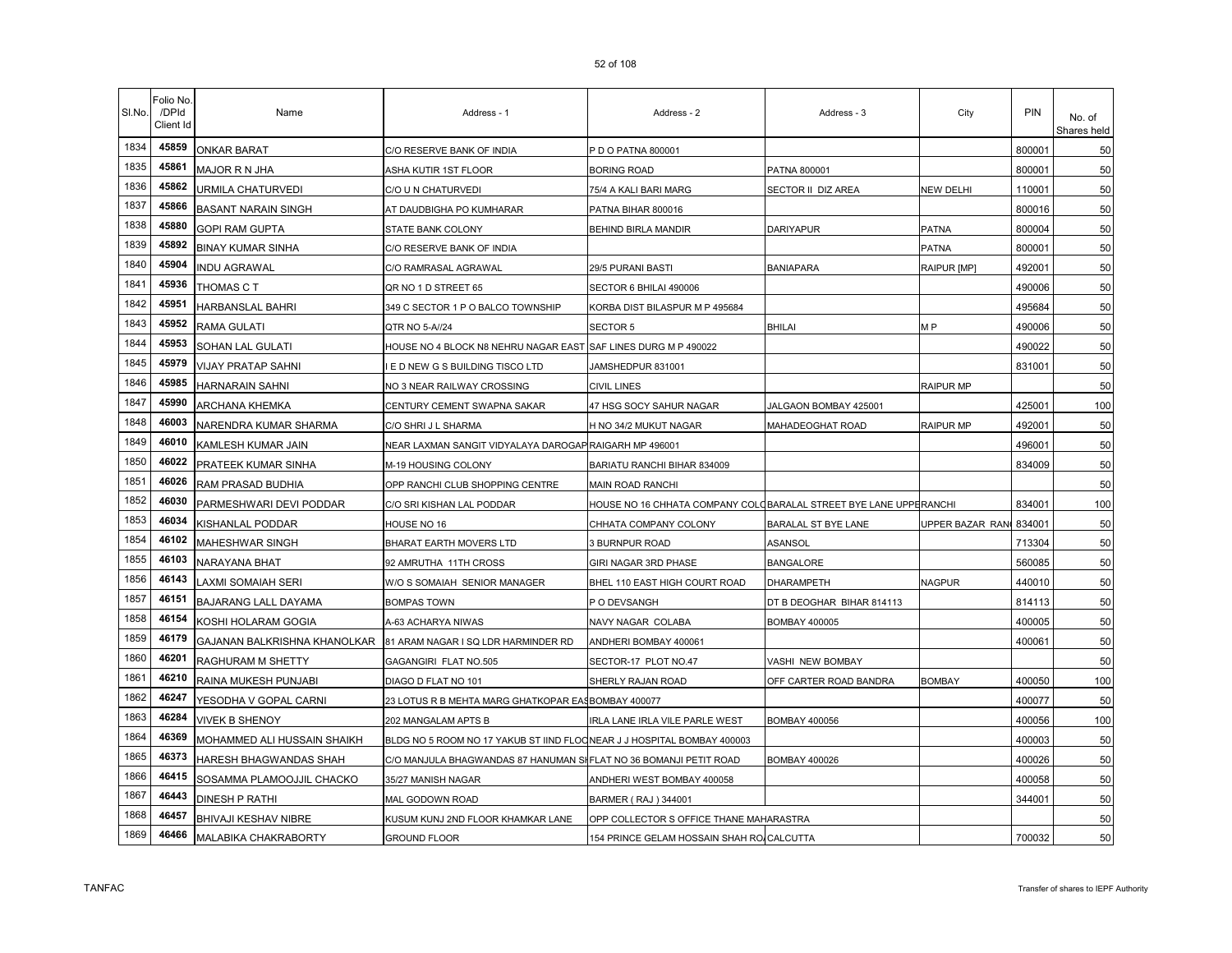| SI.No. | Folio No<br>/DPId<br>Client Id | Name                        | Address - 1                                                         | Address - 2                                                        | Address - 3           | City                    | PIN    | No. of<br>Shares held |
|--------|--------------------------------|-----------------------------|---------------------------------------------------------------------|--------------------------------------------------------------------|-----------------------|-------------------------|--------|-----------------------|
| 1870   | 46478                          | P K PARAMESWARAN NAIR       | 2823 G G S QRS SECTOR III KANE NAGAR                                | <b>BOMBAY 400037</b>                                               |                       |                         | 400037 | 50                    |
| 1871   | 46518                          | BHUPATRAI VIRJIBHAI PADIA   | SHANKAR LANE HARI SADAN                                             | 2ND FLOOR ROOM NO 50 KANDIVLI WESBOMBAY 400067                     |                       |                         | 400067 | 50                    |
| 1872   | 46520                          | REENA DEVASSY               | QTR NO 214 BLDG NO C-14 1ST FLOOR                                   | CENTURY RAYON COLONY                                               | DHOBIGHAT POST SHAHAD | DIST THANE MAHAR 421103 |        | 50                    |
| 1873   | 46588                          | TIKAM GULABANI              | 203                                                                 | <b>GOLDEN TOWER CHS</b>                                            | <b>NEW LINK ROAD</b>  | ULHARNAGAR              | 421002 | 50                    |
| 1874   | 46624                          | <b>BHARATI B GOSALIA</b>    | 31 LAXMI BLDG 3RD FLOOR NARAYAN WADI                                | STN ROAD KALYAN 421301                                             |                       |                         | 421301 | 50                    |
| 1875   | 46625                          | <b>BHARAT GOSALIA</b>       | 31 LAXMI BLDG 3RD FLOOR NARAYAN WADI                                | STN ROAD KALAYAN 421301                                            |                       |                         | 421301 | 50                    |
| 1876   | 46658                          | MOHAN ALIMCHANDANI          | 24 ANJALI NEAR RADIO CLUB                                           | COLABA BOMBAY 400005                                               |                       |                         | 400005 | 100                   |
| 1877   | 46670                          | MADHAVAN KUTTY NAIR         | G-10/6 JAN KALYAN HSG SOCIETY                                       | BANGUR NAGAR M G ROAD BOMBAY 400090                                |                       |                         | 400090 | 50                    |
| 1878   | 46681                          | MOHAMED ILYAS M MITHAWALA   | C/O MOHAMMED SIDDIK KADERBHAI                                       | SHAFFI BLDG 2ND FLOOR ROOM NO 37 DHARAVI BOMBAY 400017             |                       |                         | 400017 | 50                    |
| 1879   | 46682                          | AYSHA M KADIAWALA           | C/O MOHAMED SIDDIK K MITHAWALA                                      | MOTI VOHERWAD VAGDA PO                                             | KADI DIST MEHSANA     | N GUJARAT               | 382715 | 50                    |
| 1880   | 46683                          | MOHAMED ALI M MITHAWALA     | C/O MOHAMED SIDDIK K MITHAWALA                                      | MOTI VOHERWAD VAGDA PO                                             | KADI DIST MEHSANA     | N GUJARAT               | 382715 | 50                    |
| 1881   | 46684                          | MOHAMMED SALIM M MITHAWALA  | C/O MOHAMED SIDDIK K MITHAWALA                                      | MOTI VOHERWAD VAGDA PO                                             | KADI DIST MEHSANA     | N GUJARAT               | 382715 | 50                    |
| 1882   | 46699                          | USHA JAYANTILAL MEHTA       | YOGESHWAR BLDG BLOCK NO 13 II FLOOR                                 | BHADARAN NAGAR ROAD MALAD WESTBOMBAY 400064                        |                       |                         | 400064 | 50                    |
| 1883   | 46708                          | <b>DIKSHA PATEL</b>         | C/O M L PATEL                                                       | 12 BANNET VILLA                                                    | 27 WODEHOUSE ROAD     | <b>BOMBAY</b>           | 400039 | 50                    |
| 1884   | 46757                          | SUNITA AGNANI               | 174/4863 PANT NAGAR                                                 | GHATKOPAR EAST BOMBAY 400075                                       |                       |                         | 400075 | 50                    |
| 1885   | 46794                          | DIGAMBAR VIDYADHAR DEOKAR   | C/O SANJAYKUMAR & CO HORNBY BLDG                                    | 2ND FLOOR 172/74 DR D N ROAD                                       | FORT BOMBAY 400001    |                         | 400001 | 50                    |
| 1886   | 46798                          | DIPAK LILACHAND SHAH        | ILANIWAS BLOCK NO 8.                                                | CHANDAVARKAR CROSS LANE                                            | MATUNGA               | C R BOMBAY              | 400019 | 50                    |
| 1887   | 46810                          | PUSHPAGAURI NATVERLAL BHATT | B 30 KAILAS NAGAR 61 SHANKAR LANE                                   | KANDIVLI W BOMBAY 400067                                           |                       |                         | 400067 | 50                    |
| 1888   | 46868                          | VISHNU KUMAR SHUKLA         | 7-C DHAWALGIRI                                                      | ANUSHAKTI NAGAR                                                    | MUMBAI                |                         | 400094 | 100                   |
| 1889   | 46897                          | FARHAD HUSEINALI PATNI      | 35 NAVROJ MANAR 44 CLAVE ROAD BYCULLA BOMBAY 400008                 |                                                                    |                       |                         | 400008 | 100                   |
| 1890   | 46906                          | PRATAP TRIKAMDAS THAKKER    | B/4 BHAVESHWAR NAGAR NO 4 30 TILAK ROA GHATKOPAR EAST BOMBAY 400077 |                                                                    |                       |                         | 400077 | 50                    |
| 1891   | 46941                          | SIRIKONDA LAKSHMIKANTARAO   | C/O MR K MADHAVARAO                                                 | PLOT NO 68 AYODHYA COLONY                                          | KAPRA ECIL            | <b>HYDERABAD</b>        | 560002 | 50                    |
| 1892   | 46948                          | ANJU K MELVANI              | FLAT NO 2 6TH FLOOR B BLOCK                                         | SKY SCRAPER BHULABHAI DESAI ROAD BOMBAY 400026                     |                       |                         | 400026 | 100                   |
| 1893   | 47020                          | SANTOSH DEVI KOTHARI        | C/O K C TEXTILES 59 BABU GENU RD                                    | 3RD FLOOR BOMBAY 400002                                            |                       |                         | 400002 | 50                    |
| 1894   | 47021                          | ALUMMUTIL KURIEN MATHEW     | GROUND FLOOR 31A/1111 SECTOR 7                                      | C G S QUARTERS ANTOPHILL BOMBAY 400037                             |                       |                         | 400037 | 50                    |
| 1895   | 47072                          | DEEPAK K GUPTA              | FLAT NO 43 PLOT NO 215                                              | SHERE E PUNJAB COLONY                                              | ANDHERI EAST          | <b>MUMBAI</b>           | 400093 | 50                    |
| 1896   | 47122                          | ARUN KUMAR JAIN             | 33 BURTOLLA STREET                                                  |                                                                    |                       | CALCUTTA                | 700007 | 50                    |
| 1897   | 47156                          | HIRABEN MEGJI JARADI        | OPP RAJGOR DELI KHATRI CHAKLA ROAD                                  | BHUJ KUTCH 370001                                                  |                       |                         | 370001 | 50                    |
| 1898   | 47181                          | RAMKRISHNA UDIAVER          | KRISHNA KUNJ OPPOSITE DATTA MANDIR                                  | VAKOLA PIPELINES BOMBAY 400055                                     |                       |                         | 400055 | 50                    |
| 1899   | 47223                          | <b>GURPUR RAMESH PRABHU</b> | FLAT NO.10 GROUND FLOOR AMER JIWAN CO                               | HSG SOCY LTD NO.275 SENAPATI BAPA MATUNGA ROAD (W.R) BOMBAY 400016 |                       |                         | 400016 | 50                    |
| 1900   | 47337                          | TANVIR UDDIN                | QUARTER NO 123/6 RAILWAY TYPE ONE                                   | KHERWADI ROAD BANDRA EAST BOMBAY 400051                            |                       |                         | 400051 | 50                    |
| 1901   | 47341                          | K NEELAKANTAN IYER          | NO 21 GARODIA PALACE                                                | GARODIA NAGAR GHATKOPAR EAST                                       | BOMBAY 400077         |                         | 400077 | 50                    |
| 1902   | 47342                          | <b>GUDEP RANGA RAO</b>      | H NO 310 `C' CIB QUARTERS                                           | NEW MALAKKET                                                       | HYDERABAD 500036      |                         | 500036 | 50                    |
| 1903   | 47424                          | MEENA LAKHPAT PANJABI       | C/O MRS VANDANA DASWANI                                             | 51 CASABLANCA BUILDING                                             | <b>CUFFE PARADE</b>   | MUMBAI                  | 400005 | 100                   |
| 1904   | 47454                          | JOSE PATROCINIO DE SOUZA    | MOHAMEDI MANZIL                                                     | S V ROAD KHAR BOMBAY 400052                                        |                       |                         | 400052 | 50                    |
| 1905   | 47492                          | <b>JAGDISH RAJAN</b>        | 125 J V P D SCHEME                                                  | GULMOHAR CROSS ROAD NO 10                                          | JUHU BOMBAY 400049    |                         | 400049 | 50                    |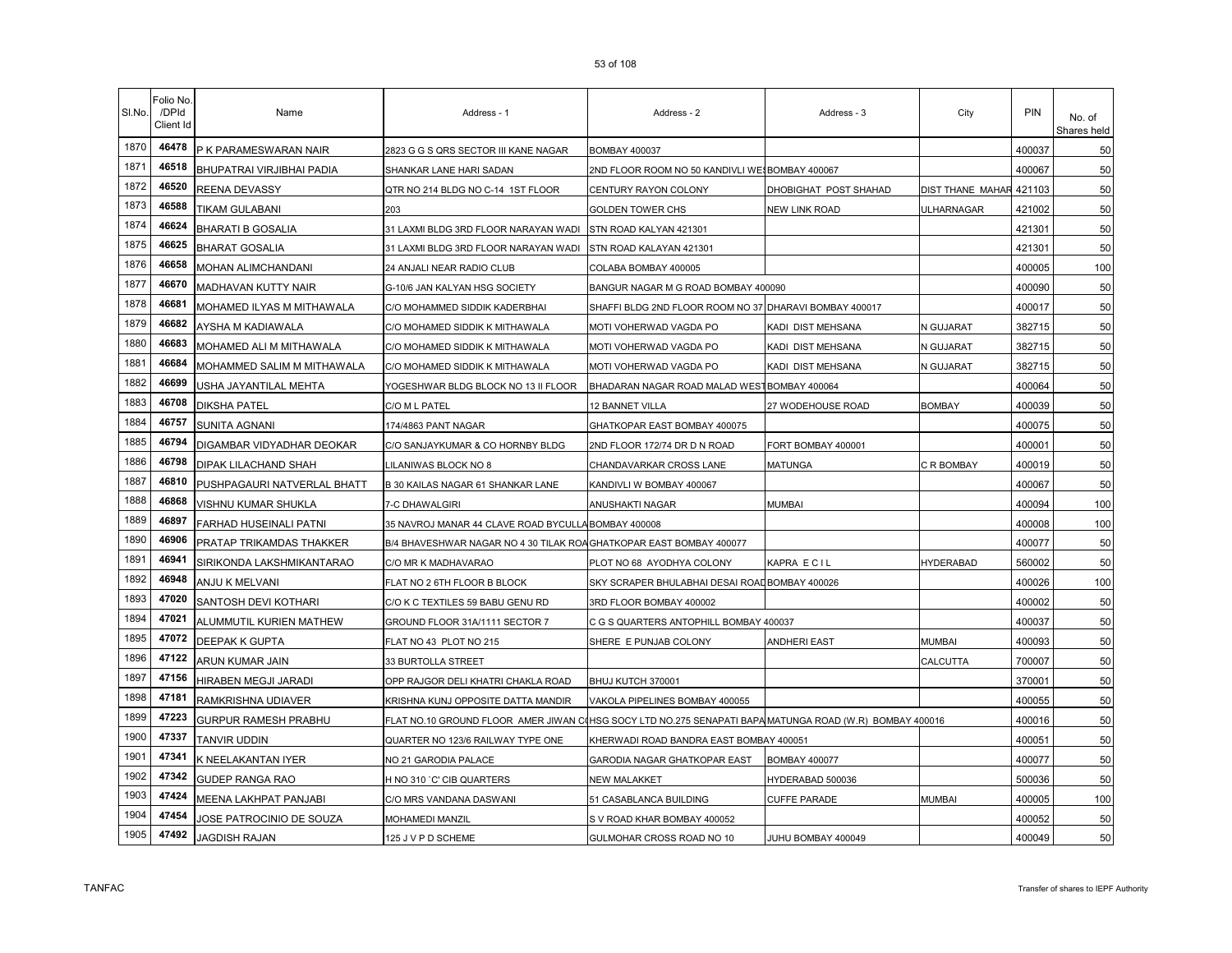| SI.No. | Folio No<br>/DPId<br>Client Id | Name                         | Address - 1                                                        | Address - 2                                               | Address - 3                        | City              | PIN    | No. of<br>Shares held |
|--------|--------------------------------|------------------------------|--------------------------------------------------------------------|-----------------------------------------------------------|------------------------------------|-------------------|--------|-----------------------|
| 1906   | 47511                          | <b>DILIP GIRDHARLAL MODI</b> | C/O RAVINDRA J SHAH                                                | 19 RAMNIKETAN TAMBE NAGAR                                 | S N ROAD MULUND WEST BOMBAY 400080 |                   | 400080 | 50                    |
| 1907   | 47513                          | PRAKASH THAKORBHAI GANDHI    | C/O RAVINDRA J SHAH                                                | 19 RAMNIKETAN TAMBE NAGAR                                 | S N ROAD MULUND WEST BOMBAY 400080 |                   | 400080 | 50                    |
| 1908   | 47547                          | <b>BRIJMOHAN MUNDRA</b>      | 7,SAI PALACE,2ND FLOOR CHATRAPATI NAG OPP:DURGA GARDEN, M G ROAD,  |                                                           |                                    | <b>NASIK ROAD</b> | 422101 | 100                   |
| 1909   | 47637                          | <b>ROHINI PARIKH</b>         | 136 SAMRAT ASHOK SOCIETY 4TH FLOOR                                 | RATILAL R THAKKAR MARG                                    | MALBAR HILL BOMBAY 400006          |                   | 400006 | 50                    |
| 1910   | 47685                          | DAXA DILIP GALA              | B 26 SUBHASH NAGAR III FLOOR                                       | 384/B N M JOSHI MARG BOMBAY 400011                        |                                    |                   | 400011 | 50                    |
| 1911   | 47701                          | HARI H HOTWANI               | 7/A-4 BASANT PARK                                                  | CHEMBUR                                                   | <b>BOMBAY</b>                      |                   | 400071 | 50                    |
| 1912   | 47864                          | YESHAWANT SANGHAVI           | 403/404 VISHWA NANAK APT                                           | CHAKALA OPP HIND LEVER RESERCH CANDHERI EAST              |                                    | <b>MUMBAI</b>     | 400099 | 50                    |
| 1913   | 47876                          | AMITA B BHARGAVA             | 18 ANDHERI HSG COOP SOC V P ROAD                                   | ANDHERI W BOMBAY 400058                                   |                                    |                   | 400058 | 50                    |
| 1914   | 47882                          | SHABBIR S WAKHARIYA          | 605 VAISHALI B                                                     | SETH MOTISHAH ROAD                                        |                                    | <b>MUMBAI</b>     | 400010 | 50                    |
| 1915   | 47930                          | RAJNI H HOTWANI              | 7/C1 BASANT PARK CHEMBUR                                           |                                                           |                                    | <b>BOMBAY</b>     | 400071 | 50                    |
| 1916   | 47941                          | MUKESHKUMAR GURSINGH         | FLAT NO 3 PLOT NO 11 SHIV NIWAS                                    | NEAR BANK OF MADURA LTD M G ROADGHATKOPAR E BOMBAY 400077 |                                    |                   | 400077 | 50                    |
| 1917   | 47999                          | <b>GEETA H SUGHAND</b>       | 10/2 SHRI RAMAKRISHNA SOCY LTD ROAD NOJ V P D SCHEME BOMBAY 400049 |                                                           |                                    |                   | 400049 | 50                    |
| 1918   | 48049                          | PARAG KISHANLAL SHAH         | 4/43 BADODARIA BHAVAN                                              | I B NAGAR SIR M V ROAD                                    | ANDHERI EAST BOMBAY 400059         |                   | 400059 | 50                    |
| 1919   | 48053                          | SAMPAT MORESHWAR MOHILE      | THE UNIQUE CO OP HSG SOCY S BLDG A                                 | 2ND FLOOR CHHOTANI CROSS RD                               | MAHIM BOMBAY 400016                |                   | 400016 | 50                    |
| 1920   | 48123                          | HAJI JABBAR USMAN KHAKHU     | J K HOUSE NEAR SATIDERI                                            | <b>UPLETA</b>                                             | GUJARAT 360490                     |                   | 360490 | 50                    |
| 1921   | 48131                          | SATINDER KAUR ANAND          | 13 JAI MAHAL 2ND FLOOR LINKING ROAD KHA                            | <b>BOMBAY 400052</b>                                      |                                    |                   | 400052 | 100                   |
| 1922   | 48152                          | VINOD KUMAR MITTAL           | 230/1A NEHRU NAGAR                                                 |                                                           |                                    | AGRA              |        | 50                    |
| 1923   | 48156                          | ISHWAR CHANDRA VIDYASAGAR    | 47 NEHRU NAGAR                                                     |                                                           |                                    | AGRA U P          | 282002 | 50                    |
| 1924   | 48164                          | SURESH CHAND CHANDGOTHIA     | C/O NATTHI MAL CHANDGOHIA                                          | CIRCULAR ROAD HATRAS U P                                  |                                    |                   |        | 50                    |
| 1925   | 48167                          | KALIVARAPRASADA RAO PADALA   | FLAT NO 6 SREE MANSION                                             | PLOT NO 104 JYOTHI COLONY PH I                            | <b>NEAR AOC CENTRE</b>             | SECUNDERABAD      | 500015 | 50                    |
| 1926   | 48170                          | N S ASTHANA                  | 24 JANAK PURI NEW SHAHGANJ                                         | AGRA U P 282010                                           |                                    |                   | 282010 | 50                    |
| 1927   | 48243                          | <b>NEENA KAKKAR</b>          | KAKKARSONS 10 RAJENDRA MARKET                                      |                                                           |                                    | <b>AGRA</b>       | 282003 | 100                   |
| 1928   | 48250                          | ASHISH GOPAL                 | 183 SHAHRARA BAGH                                                  |                                                           |                                    | ALLAHABAD U P     | 211003 | 75                    |
| 1929   | 48298                          | MUNISHAWAR LAL MARWAHA       | 9 HAWELI HOUSE                                                     | TAMTA MOHALLA ALMORA 263601                               |                                    |                   | 263601 | 50                    |
| 1930   | 48322                          | ABHILASH C SHAH              | 18 PARSHUANATH NAGAR SOCY                                          | NARANPURA CHAR RASTA AHMEDABAD 380013                     |                                    |                   | 380013 | 50                    |
| 1931   | 48351                          | SHANTA MANEKLAL TRIVEDI      | 127/1517 GANESH HOUSING APTS                                       | NEAR SHRINAGAR BHUYANGDEV                                 | SOLA ROAD NARANPURA                | AHMEDABAD         | 380013 | 75                    |
| 1932   | 48384                          | ANTIM HARSHAD SHAH           | A/3/18 AMRAPALI FLATS                                              | <b>SUKHIPURA</b>                                          | PALDI                              | AHMEDABAD         | 380007 | 50                    |
| 1933   | 48385                          | SULTAN NAZARALI GANDHI       | 64 MOHAMEDALI ROAD EBY CASTLE                                      | 4TH FLOOR R NO 30 BOMBAY 400003                           |                                    |                   | 400003 | 50                    |
| 1934   | 48421                          | ATEKA MOHAMADI PATEL         | 13/B 2ND FLOOR                                                     | MOHAMADI SOCIETY                                          | SHAH E-ALAM DARWAJA                | AHMEDABAD         | 380028 | 50                    |
| 1935   | 48451                          | M H LAKSHMINARAYANA          | C/O NARAIN & COMPANY 88/1 BALEPET                                  | BANGALORE KARNATAKA 560053                                |                                    |                   | 560053 | 25                    |
| 1936   | 48460                          | P N MANJUNATH                | B-470-5158 ASST PURCHASE OFFICER B E M I                           | K G F K S 563115                                          |                                    |                   | 563115 | 50                    |
| 1937   | 48463                          | K V RAMACHANDRA              | OFFICER BANK OF BARODA                                             | CHICKMAGALUR 577101                                       |                                    |                   | 577101 | 50                    |
| 1938   | 48488                          | SHAMALA K                    | NO 285 1ST FLOOR                                                   | 6 B MAIN ROAD                                             | HMT LAYOUT GANGA NAGAR             | <b>BANGALORE</b>  | 560032 | 50                    |
| 1939   | 48505                          | MADHAV VASUDEV PAI           | C/O PAI MEDICALS                                                   | AKKIPETH NEAR BUS STAND                                   | DHARWARD 580001                    |                   | 580001 | 75                    |
| 1940   | 48530                          | VENKATESH BHIMAJI KULKARNI   | NO 28 B IST FLOOR IST BLOCK                                        | RAJAJINAGAR BANGALORE 560010                              |                                    |                   | 560010 | 100                   |
| 1941   | 48584                          | M EDWARD RAJA                | SCIENTIST S-1                                                      | I I OF MORTICULTURAL RESEARCH                             | 255 UPPER PALACE ORCARD            | <b>BANGALORE</b>  | 560006 | 50                    |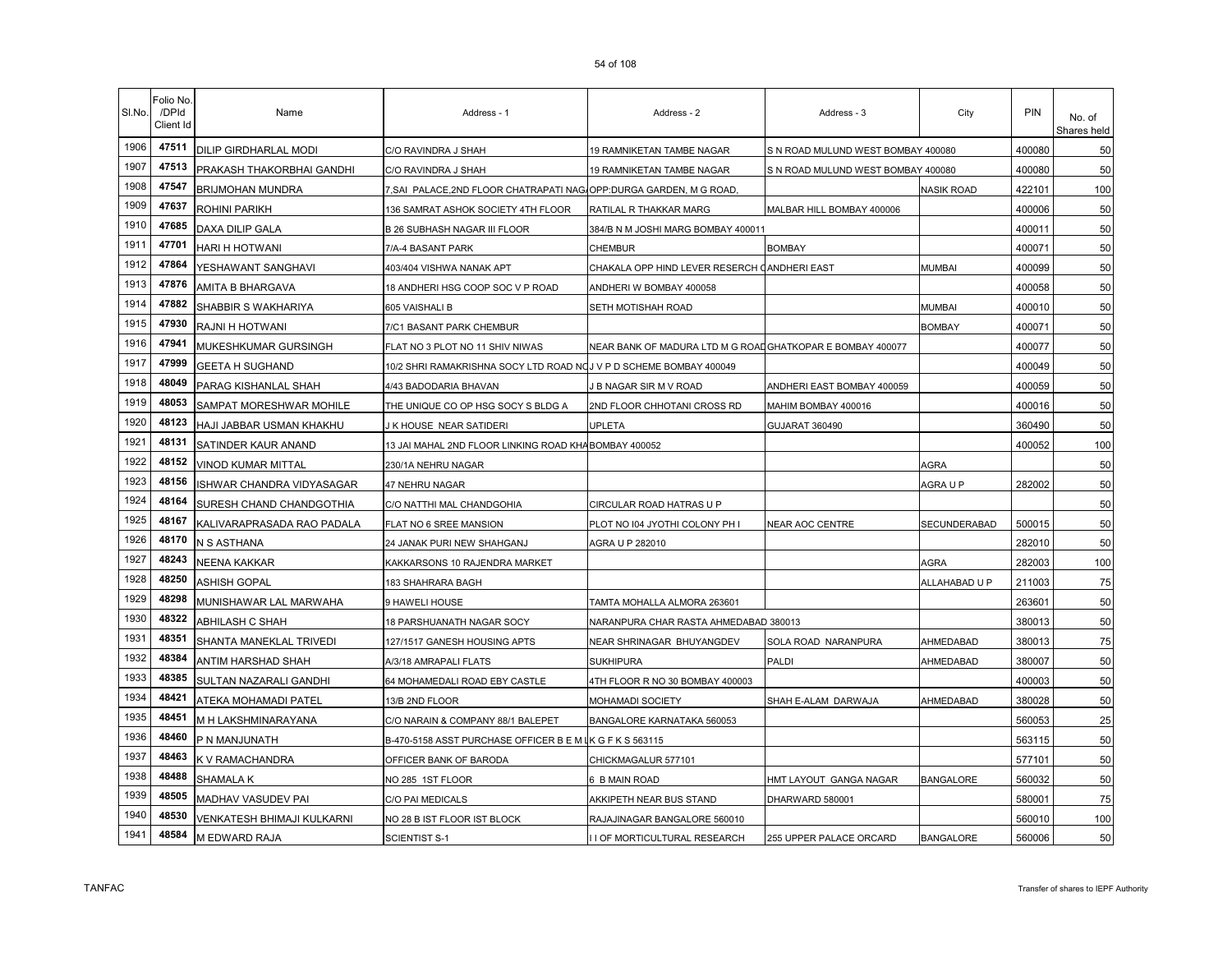| SI.No. | Folio No<br>/DPId<br>Client Id | Name                           | Address - 1                                                         | Address - 2                                      | Address - 3                                  | City                     | <b>PIN</b> | No. of<br>Shares held |
|--------|--------------------------------|--------------------------------|---------------------------------------------------------------------|--------------------------------------------------|----------------------------------------------|--------------------------|------------|-----------------------|
| 1942   | 48588                          | SANDHYA B JOSHI                | NO 124 26TH CROSS 6TH BLOCK                                         | JAYANAGAR BANGALORE 560082                       |                                              |                          | 560082     | 50                    |
| 1943   | 48604                          | RAMA GOPINATH                  | C/O K GOPINATH FLAT NO 9 A-WING                                     | 3RD FLOOR SEVEN BUNGALOWS                        | CANARA BANK OFFICERS QTRS AIVERSOA ROAD ANDI |                          | 400061     | 25                    |
| 1944   | 48609                          | M V KODANDA RAMA SASTRY        | NO 1765 34TH CROSS B S K II STAGE                                   | BANGALORE 560070                                 |                                              |                          | 560070     | 50                    |
| 1945   | 48622                          | SHUBHADA S GOKHALE             | 57 KOPPIKAR ROAD                                                    | HUBLI KARNATAKA STATE 580020                     |                                              |                          | 580020     | 50                    |
| 1946   | 48634                          | SATYANARAYAN BALKRISHNA KAMATH | 501 RAHEJA PARK                                                     | MAGADI MAIN ROAD                                 | BANGALORE                                    |                          | 560079     | 50                    |
| 1947   | 48648                          | ARVINDA N RAYKAR               | SRI VINAYAKA SADAN B H ROAD                                         | BHADRAVATI KARNATAKA 577303                      |                                              |                          | 577303     | 50                    |
| 1948   | 48653                          | RAVI KANTH N RAYKAR            | ASHOKA LODGE B H ROAD                                               | BHADRAVATI KARNATAKA 577303                      |                                              |                          | 577303     | 50                    |
| 1949   | 48665                          | EMMA DIAS                      | C/O H T MANORAMA RAO                                                | NEW KARBLA CROSS ROAD                            | MANGALORE                                    |                          | 575003     | 50                    |
| 1950   | 48666                          | RAMESH MALALI ANANTHA          | NO 87 OLD NO 10 NEW FIRST FLOOR                                     | THIRD CROSS GAVIPURAM EXTN                       | BANGALORE 560019                             |                          | 560019     | 50                    |
| 1951   | 48732                          | <b>B V RAMAKRISHNA SETTY</b>   | S/O VENKATARANGAIAH SETTY MEDICAL OFFIMANCHACHAHALLI GOWRIBIDNUR TQ |                                                  | KOLAR DIST                                   |                          | 561211     | 50                    |
| 1952   | 48740                          | BASHEER AHMED H S              | NO 17/1 UPSTAIRS                                                    | RESALDAR STREET                                  | SESHADRIPURAM POST                           | <b>BANGALORE</b>         | 560020     | 50                    |
| 1953   | 48741                          | <b>SARAH KERKAR</b>            | B-35 R B I STAFF QUARTERS OSBORNE ROAD BANGALORE 560042             |                                                  |                                              |                          | 560042     | 50                    |
| 1954   | 48749                          | <b>M NIRMALA</b>               | FLAT NO.34                                                          | ROHINI APARTMENTS                                | 7-1-32/A AMEERPET                            | <b>HYDERABAD</b>         | 500016     | 75                    |
| 1955   | 48800                          | <b>SURENDRA K TOL</b>          | HG 4 HUTHA COLONY                                                   | NEAR CONVENT BHADRAVATI 577301                   |                                              |                          | 577301     | 50                    |
| 1956   | 48810                          | N GOWRISHANKAR                 | C/O KWALITY BISCUITS PVT LTD                                        | 72/1 B H S MAIN ROAD                             | P B NO 461 SHANKARAPURAM BANGALORE 56000     |                          | 560004     | 50                    |
| 1957   | 48812                          | T V VISWANATH GUPTA            | C/O KWALITY BISCUITS PVT LTD                                        | 72/1 B H S MAIN ROAD                             | B NO 461 SHANKARAPURAM BANGALORE 56000       |                          | 560004     | 50                    |
| 1958   | 48815                          | T V MUKUND                     | C/O KWALITY BISCUITS PVT LTD                                        | 72/1 B H S MAIN ROAD                             | B NO 461 SHANKARAPURAM BANGALORE 56000       |                          | 560004     | 50                    |
| 1959   | 48819                          | R VINOD KUMAR KINI             | 56/3 SAPTHAGIRI                                                     | CHURCH ROAD P J EXTENSION                        | DAVANGERE                                    |                          | 577002     | 50                    |
| 1960   | 48835                          | SHANTA PRABHU                  | NO 972 MAHA MANE SECOND MAIN ROAD                                   | FOURTH BLOCK RAJAJI NAGAR                        | BANGALORE 560010                             |                          | 560010     | 50                    |
| 1961   | 48880                          | NAGESH RAO HATTIANGADY         | 2196/2 11TH MAIN ROAD A BLOCK                                       | II STAGE RAJAJI NAGAR                            | SUBRAMANIA NAGAR MAIN                        | <b>BANGALORE</b>         | 560010     | 50                    |
| 1962   | 48903                          | BABURAO MALLAPPA RAJMANE       | 65/18 BHANDUR GALLI                                                 | BELGAUM KARNATAK 590001                          |                                              |                          | 590001     | 50                    |
| 1963   | 48920                          | K SATHYANRARAYANA              | NO.4 OLD TOWN                                                       | TANK BUND ROAD                                   | MANDYA                                       | KARNATAKA                | 571401     | 150                   |
| 1964   | 48969                          | K V PADMAVATHI                 | DOOR NO.10 SECOND CROSS                                             | SECOND MAIN ROAD LAKKASANDRA                     | BANGALORE 560030                             |                          | 560030     | 50                    |
| 1965   | 48972                          | <b>DEORAJ NAHAR</b>            | C/O MAHENDRA DRUG AGENCIES                                          | NAHAR TOWERS 115/3 B T STREET                    | 8TH CROSS P B NO 7116                        | SULTANPET BANGA          | 560053     | 50                    |
| 1966   | 48979                          | SHARADA VENKATARAMANIAH        | 13 BLOCK IV VTH CROSS KUMARAPARK WES BANGALORE 560020               |                                                  |                                              |                          | 560020     | 100                   |
| 1967   | 48981                          | SULOCHANA H HOLLA              | LADY MEDICAL OFFICERS QTRS                                          | NEAR GOVT MATENITY & CHILDREN HO UDUPI           |                                              | D K DIST KARNATAH 576101 |            | 100                   |
| 1968   | 48982                          | HEMACHANDRA HOLLA              | LADY MEDICAL OFFICERS QTRS                                          | NEAR GOVT MATERNITY & CHILDREN H UDUPI           |                                              | D K DIST KARNATAK        | 576101     | 100                   |
| 1969   | 49040                          | ANOOP KUMAR MURARKA            | HOUSE OF S K MOHANTY                                                | KANIKA VIP ROAD                                  | CUTTACK                                      | <b>ORISSA</b>            | 753008     | 50                    |
| 1970   | 49041                          | PUSHPA DEWAKINANDAN MURARKA    | HOUSE OF S K MOHANTY                                                | KAMKA VIP ROAD                                   | CUTTACK                                      | <b>ORISSA</b>            | 753008     | 50                    |
| 1971   | 49056                          | <b>ANIMESH PANDA</b>           | 36 A DR SARAT BANERJEE ROAD                                         | CALCUTTA                                         |                                              |                          | 700029     | 50                    |
| 1972   | 49057                          | BRAJA GOPAL PANDA              | 36 A DR SARAT BANERJEE ROAD                                         | CALCUTTA                                         |                                              |                          | 700029     | 50                    |
| 1973   | 49058                          | ABHOYESH PANDA                 | 36 A DR SARAT BANERJEE ROAD                                         |                                                  |                                              | CALCUTTA                 | 700029     | 50                    |
| 1974   | 49076                          | SAROJ GUPTA                    | C/O R K GUPTA PARKSONS PRINTERS                                     | ROOM NO 770 7TH FLOOR 25 STRAND RCALCUTTA 700001 |                                              |                          | 700001     | 50                    |
| 1975   | 49124                          | <b>BELA AGARWALA</b>           | 51/1 BON BEHARI BOSE ROAD                                           |                                                  |                                              | <b>HOWRAH</b>            | 711101     | 100                   |
| 1976   | 49136                          | JAI KHANNA                     | FLAT A06/161                                                        | PODDAR VIHAR                                     | 137 V I P ROAD                               | KOLKATA                  | 700052     | 50                    |
| 1977   | 49137                          | RAJESH KHANNA                  | B-304, PARSAVNATH PLATINUM                                          | SECTOR TAU, SWARN NAGARI                         |                                              | <b>GREATER NOIDA</b>     | 201310     | 50                    |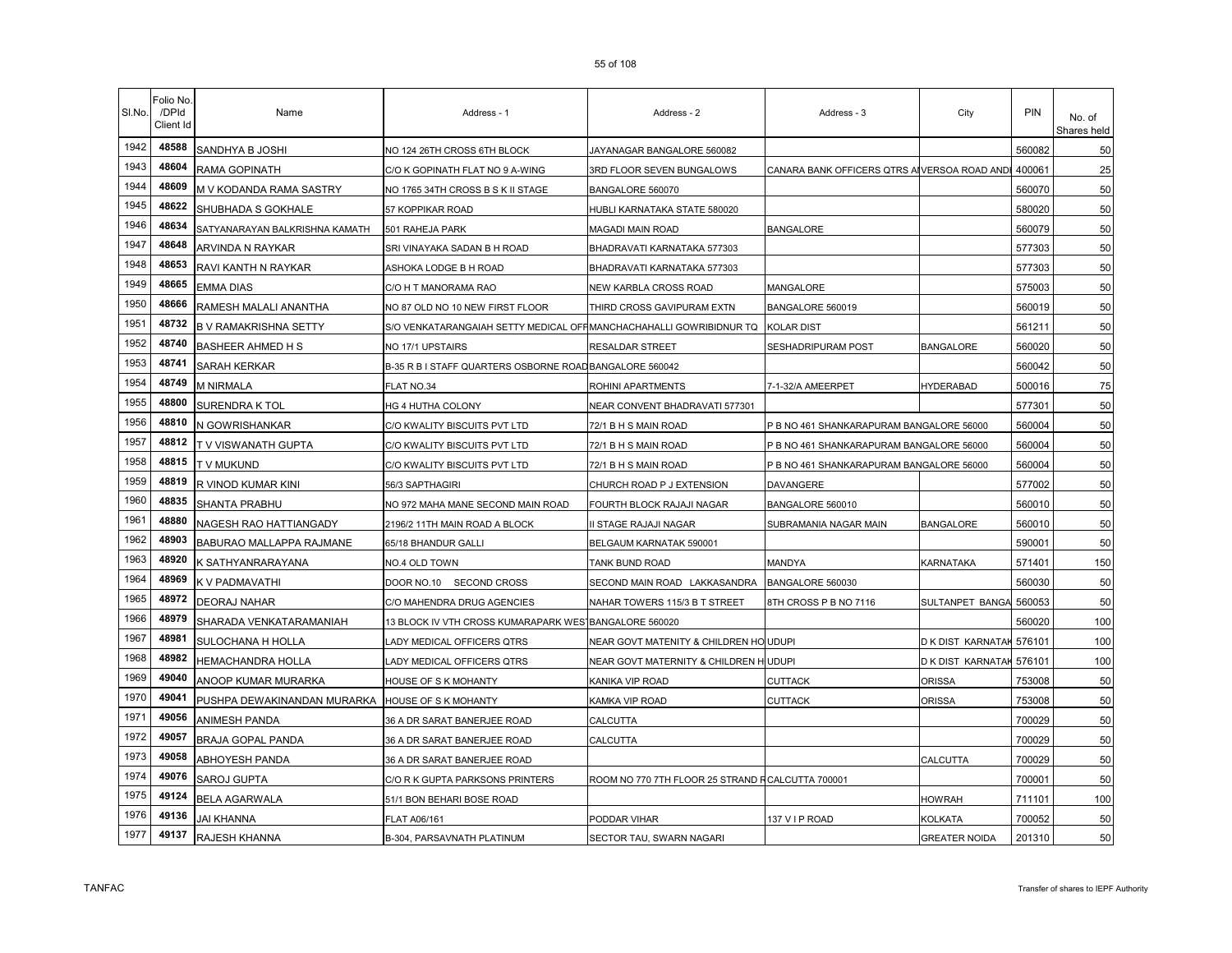| SI.No. | Folio No<br>/DPId<br>Client Id | Name                                                   | Address - 1                                           | Address - 2                           | Address - 3             | City             | PIN    | No. of<br>Shares held |
|--------|--------------------------------|--------------------------------------------------------|-------------------------------------------------------|---------------------------------------|-------------------------|------------------|--------|-----------------------|
| 1978   | 49146                          | <b>BINDU SARAWGEE</b>                                  | TRUST HOUSE                                           | 32-A CHITTARANJAN AVENUE              | CALCUTTA 700012         |                  | 700012 |                       |
| 1979   | 49151                          | MUKUL BANERJEE                                         | 5A PALM AVENUE                                        |                                       |                         | CALCUTTA         | 700019 | 100                   |
| 1980   | 49181                          | SANAT KUMAR GHOSH                                      | 168 MOTILAL GUPTA ROAD                                | SODEPORE PARK                         |                         | CALCUTTA         | 700082 | 50                    |
| 1981   | 49182                          | <b>SUKUMAR GHOSH</b>                                   | 168 MOTILAL GUPTA ROAD                                | SODEPHORE PARK                        |                         | CALCUTTA         | 700082 | 100                   |
| 1982   | 49200                          | PRAKASH CHANDRA DAS                                    | 27                                                    | SURJYASEN STREET                      | CALCUTTA 700001         |                  | 700001 | 50                    |
| 1983   | 49232                          | CHUNILAL PARJAPATI                                     | 20 KASSI DUTTO STREET                                 |                                       |                         | CALCUTTA         | 700006 | 50                    |
| 1984   | 49297                          | GOPENDRA NATH DUTT                                     | 4/2 COMMISSARIAT RD                                   |                                       |                         | CALCUTTA         | 700022 | 150                   |
| 1985   | 49381                          | KANAN BIHARI KAR                                       | 31 SANKAR GHOSH LANE                                  |                                       |                         | CALCUTTA         | 700006 | 50                    |
| 1986   | 49425                          | ASIM KUMAR MUKHERJEE                                   | 69/2 GHOL SAHAPUR RAILWAY QUARTER                     | P O BEHALA CALCUTTA 700034            |                         |                  | 700034 | 50                    |
| 1987   | 49436                          | NELAMANGAL NAGRAJ KOUSIK                               | P2 59/2 PURNA DAS ROAD                                |                                       |                         | CALCUTTA         | 700029 | 50                    |
| 1988   | 49455                          | RENUKA SUKHANI                                         | 122/B SOUTHERN AVENUE GROUND FLOOR                    | CALCUTTA 700029                       |                         |                  | 700029 | 50                    |
| 1989   | 49456                          | PRAKASH MAHESHWARI                                     | 122/B SOUTHERN AVENUE GROUND FLOOR                    | CALCUTTA 700029                       |                         |                  | 700029 | 50                    |
| 1990   | 49477                          | HILLUL KANTI GUHA                                      | 5/1 A MOORE AVENUE                                    |                                       |                         | CALCUTTA         | 700040 | 50                    |
| 1991   | 49541                          | <b>RAM NIBAS HAJRA</b>                                 | N S B ROAD NEAR ANJANA CINEMA                         | PO RANIGANJ 713347                    |                         |                  | 713347 | 50                    |
| 1992   | 49551                          | ARJUN KUMAR BHIWANIWALA                                | 3-B CHAMRU KHANSAMI LANE                              | 2ND FLOOR BECK BAGAN                  | CALCUTTA 700017         |                  | 700017 | 50                    |
| 1993   | 49556                          | SWAPAN KUMAR LAHIRI                                    | C/O B DAS                                             | 296 RADIO MAIDAN                      | NEW SITARAMDERA         | POST AGRIO JAMSH | 831009 | 50                    |
| 1994   | 49572                          | SUDHINDRA LOCHAN MAJUMDAR                              | 19/1 SELIMPUR ROAD                                    | P O DHAKURIA CALCUTTA W B 700031      |                         |                  | 700031 | 50                    |
| 1995   | 49585                          | ASHOK KUMAR MANDAL                                     | BHARAT MATA CHOWK                                     | <b><eshopur< b=""></eshopur<></b>     | POST JAMALPUR           | MUNGER BIHAR     | 811214 | 50                    |
| 1996   | 49727                          | NAND LAL AGARWALLA                                     | 83 BEADON STREET                                      |                                       |                         | CALCUTTA         | 700006 | 50                    |
| 1997   | 49728                          | USHA AGARWALLA                                         | 83 BEADON STREET                                      |                                       |                         | CALCUTTA         | 700006 | 50                    |
| 1998   | 49793                          | SHANTI KUMAR JAIN                                      | C/O PATNI & SONS                                      | 18/1 MAHARSHI DEBENDRA ROAD           | CALCUTTA 700007         |                  | 700007 | 50                    |
| 1999   | 49805                          | <b>SUSAN VERGHISE</b>                                  | MALAYIL - ARA 44                                      | MUNDAKKAL                             |                         | KOLLAM (KERALA)  | 691001 | 50                    |
| 2000   | 49806                          | SANJAY KUMAR PANDEY                                    | K 3-4 `A' ROAD                                        | <b>TELCO COLONY</b>                   | JAMSHEDPUR              |                  | 831004 | 50                    |
| 2001   | 49838                          | PRATIMA RANI                                           | 222 RABINDRA SARANI                                   |                                       |                         | CALCUTTA         | 700007 | 50                    |
| 2002   | 49870                          | PARMATMA DEVI TULSIAN                                  | TULSIAN BUILDING 23/6 N S B ROAD                      | OPPOSITE EYE HOSPITAL RANIGANJ 713347 |                         |                  | 713347 | 100                   |
| 2003   | 49897                          | SUWATI DEVI DAGA                                       | C/O M R DAGA & CO 11 CLIVE ROW                        | CALCUTTA 700001                       |                         |                  | 700001 | 50                    |
| 2004   | 49904                          | USHA KUMARI                                            | BUNGALOW NO 6 NAMDIH ROAD BURMAMINE JAMSHEDPUR 831007 |                                       |                         |                  | 831007 | 50                    |
| 2005   | 49912                          | SHWAR LAL AGGARWAL                                     | 16/18 EAST PATEL NAGAR                                | <b>1ST FLOOR</b>                      | <b>NEW DELHI 110008</b> |                  | 110008 | 50                    |
| 2006   | 49913                          | SANTOSH AGGARWAL                                       | C/O I L AGARWAL                                       | 16/18 EAST PATEL NAGAR 1ST FLOOR      | <b>NEW DELHI 110008</b> |                  | 110008 | 50                    |
| 2007   | 49915                          | MANJU LOHARUKA                                         | 12 OLD POST OFFICE STREET                             |                                       |                         | CALCUTTA         | 700001 | 75                    |
| 2008   | 49947                          | <b>SUNITA SAINI</b>                                    | 319 H MAHESH NAGAR                                    | AMBALA CANTT 133001                   |                         |                  | 133001 | 50                    |
| 2009   | 49964                          | VENKATARAMAKRISHNA DHENUVAKUNDA 143 A EAST NEHRU NAGAR |                                                       | SECUNDERABAD 500026                   |                         |                  | 500026 | 50                    |
| 2010   | 49966                          | R PONNAMBALAM                                          | 56 PATTARIYAR NEW STREET                              | NAGERCOIL-2                           | KANYAKUMARI DIST        | TAMILNADU        | 629002 | 50                    |
| 2011   | 49967                          | SUBBA RAO TIKKISETTY                                   | S/O T VENKATESWARA RAO 28/546 JALAL PET               | MACHILIPATNAM 521001                  |                         |                  | 521001 | 50                    |
| 2012   | 49995                          | KOMPALLI NAGESWARA RAO                                 | FLAT 7 GOLDEN DEWI                                    | <b>DENONAR BAUG</b>                   | <b>MUMBAI</b>           |                  | 400088 | 50                    |
| 2013   | 49997                          | BHAGWANDAS NERUSHWALIA                                 | PREM BAGH RD NO 12 BANJARA HILLS                      | HYDERABAD 500034                      |                         |                  | 500034 | 150                   |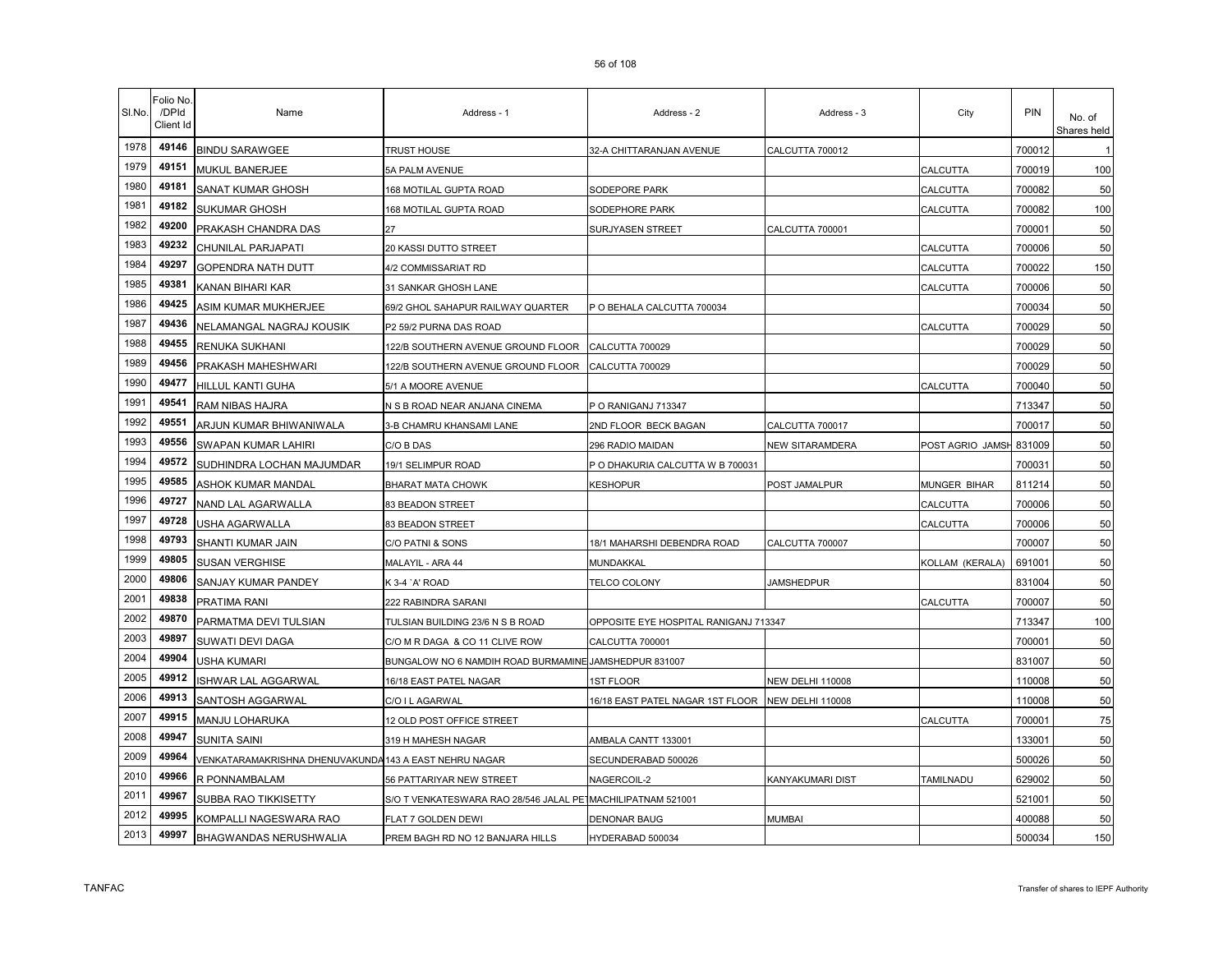| SI.No. | Folio No.<br>/DPId<br>Client Id | Name                                                    | Address - 1                            | Address - 2                              | Address - 3             | City            | PIN    | No. of<br>Shares held |
|--------|---------------------------------|---------------------------------------------------------|----------------------------------------|------------------------------------------|-------------------------|-----------------|--------|-----------------------|
| 2014   | 50003                           | CAPT. SUDHIR MENON                                      | 8 GUARDS                               | C/O 56 APO                               |                         |                 |        | 100                   |
| 2015   | 50031                           | PUNNACHALIL KUMAR NEELA KANTANC/O STATION WORK SHOP EME |                                        | SECUNDERABAD 500015                      |                         |                 | 500015 | 50                    |
| 2016   | 50056                           | <b>MAN SINGH</b>                                        | J-157 ALLENBY LINES                    | BOLARUM SECUNDERABAD 500010              |                         |                 | 500010 | 50                    |
| 2017   | 50100                           | THYAGARAJAN RAGHUNATHAN                                 | 21 VAYUNAGAR                           | <b>BOWENPALLY</b>                        | SECUNDERABAD 500011     |                 | 500011 | 50                    |
| 2018   | 50113                           | SURYANARAYANA MYNENI                                    | 40-15/2-9 BRINDAVAN COLONY             | LABBIPET                                 | VIJAYAWADA (AP) 520010  |                 | 520010 | 100                   |
| 2019   | 50151                           | SURESH CHANDRA RAI                                      | 1405 OPP HOW BAGH PO                   | GORAKHPUR JABALPUR 482001                |                         |                 | 482001 | 50                    |
| 2020   | 50164                           | AMRIT BALA BATRA                                        | C/O NATIONAL PURE FOOD SUPPLIERS       | POST BOX NO 293 CHERITAL JABALPUR 482002 |                         |                 | 482002 | 75                    |
| 2021   | 50188                           | SOWINDER SINGH MADDH                                    | C 2 352 JANAKPURI                      |                                          |                         | NEW DELHI       | 110058 | 50                    |
| 2022   | 50215                           | OM PRAKASH GUPTA                                        | QR NO C 12                             | MPEB COLONY                              | MAKRONIYA SAGAR         | M <sub>P</sub>  | 470004 | 50                    |
| 2023   | 50227                           | DEVBRAT BHATTACHARYA                                    | 3225 SECTOR 2 V F J ESTATE             | JABALPUR M P 482009                      |                         |                 | 482009 | 50                    |
| 2024   | 50228                           | <b>RAM BALI</b>                                         | 3306 SECTOR 2 V F J ESTATE             | JABALPUR M P 482009                      |                         |                 | 482009 | 50                    |
| 2025   | 50238                           | <b>GANESH PRASAD MISHRA</b>                             | 48/2 NAYAGAON HOUSING SOCIETY          | POST VIDYUT NAGAR                        |                         | <b>JABALPUR</b> | 482008 | 50                    |
| 2026   | 50265                           | SAMBAIAH BENDAPUDI                                      | SECWCLPO                               |                                          |                         | DHANPURI M P    | 484114 | 50                    |
| 2027   | 50271                           | V L KERHALKAR                                           | <b>HIG 45</b>                          | SECTOR-E                                 | ALI GANJ                | <b>LUCKNOW</b>  | 226020 | 50                    |
| 2028   | 50276                           | <b>SAVITRI LAL</b>                                      | 137/W WEST LAND KHAMARIA               | JABALPUR M P 482005                      |                         |                 | 482005 | 50                    |
| 2029   | 50279                           | <b>SUDHA MISHRA</b>                                     | 73/E WEST LAND KHAMARIA                |                                          |                         | <b>JABALPUR</b> | 482005 | 50                    |
| 2030   | 50281                           | PRABHA PRABHAKAR                                        | C/O S TIRLOCHAN SINGH                  | OWER ADHOIWALA                           | DEHRADUN 248001         |                 | 248001 | 50                    |
| 2031   | 50287                           | <b>BULBUL GHOSH</b>                                     | 205 GREEN PARK                         | NARENDRAPUR                              | 24 PARGANAS             | WEST BENGAL     | 743508 | 50                    |
| 2032   | 50312                           | <b>BALKRISHAN KOHLI</b>                                 | C 3/350 JANAKPURI                      |                                          |                         | NEW DELHI       | 110058 | 50                    |
| 2033   | 50331                           | LALJI SINGH                                             | 97/B-1                                 | SECTOR G                                 | ALIGANJ                 | <b>UCKNOW</b>   | 226024 | 50                    |
| 2034   | 50367                           | SHANTI ARORA                                            | C 1311 INDIRANAGAR                     |                                          |                         | <b>UCKNOW</b>   | 226016 | 50                    |
| 2035   | 50369                           | RAJNI KANT JAISWAL                                      | 403/165                                | KATRA BIZEN BAG                          | <b>LUCKNOW 226003</b>   |                 | 226003 | 75                    |
| 2036   | 50382                           | SUBHASH CHANDRA MALHOTRA                                | 696/C KAWABAGH RLY COLONY              | N E RLY GORAKHPUR U P 273001             |                         |                 | 273001 | 50                    |
| 2037   | 50383                           | PRAMILA MEHRA                                           | R-11/131                               | NEW RAJ NAGAR                            | GHAZIABAD               | U P             | 201002 | 50                    |
| 2038   | 50426                           | COL. J K CHADDA                                         | C/O BRIG (RETD) J K CHADDA             | KJ 77 KAVI NAGAR                         | <b>GHAZIABAD</b>        | U P             | 201001 | 100                   |
| 2039   | 50430                           | SHAUKAT JAHAN BEGAM                                     | KASHANA FAHIM GATE MALKA GETI          | BAISI KI MASJID LUCKNOW 226001           |                         |                 | 226001 | 50                    |
| 2040   | 50443                           | HEM CHANDRA AGARWAL                                     | C/O LAKSHMI MACHINERY CO               | 88 GAUTAM BUDH MARG LUCKNOW 226018       |                         |                 | 226018 | 100                   |
| 2041   | 50444                           | GOURI SHANKER AGARWAL                                   | C/O LAKSHMI MACHINERY CO               | RAILWAY CROSSING P O SANDILA             | DISTT HARDOI UP 241204  |                 | 241204 | 50                    |
| 2042   | 50445                           | BHAGWAN PRASAD AGARWAL                                  | C/O LAKSHMI MACHINERY CO               | 88 GAUTAM BUDH MARG LUCKNOW 226018       |                         |                 | 226018 | 50                    |
| 2043   | 50446                           | MOHAN LAL AGARWAL                                       | C/O LAKSHMI MACHINERY CO               | RAILWAY CROSSING P O SANDILA             | DISTT HARDOI UP 241204  |                 | 241204 | 50                    |
| 2044   | 50477                           | SHIV PRAKASH PANDEY                                     | HIG HOUSE NO C 1639                    | SECTOR 7 RAJAJIPURAM                     | AVAS VIKAS COLONY       | <b>UCKNOW</b>   | 226017 | 100                   |
| 2045   | 50485                           | SURAJ PRAKASH SAXENA                                    | C/O MR PANKAJ NIGAM                    | 7/85 LEELA PALACE                        | FLAT NO 308 TILAK NAGAR | <b>KANPUR</b>   | 208001 | 50                    |
| 2046   | 50500                           | RAJ VARDHAN                                             | C/O SRI S C RASTOGI C-158 NIRALA NAGAR | <b>LUCKNOW 226007</b>                    |                         |                 | 226007 | 50                    |
| 2047   | 50503                           | RUDRA KUMAR SHUKLA                                      | 85 NAYA GOAN EAST                      |                                          |                         | <b>UCKNOW</b>   |        | 50                    |
| 2048   | 50520                           | <b>ANIMESH NAGAR</b>                                    | 86 GAUTAM BUDHA MARG                   |                                          |                         | <b>UCKNOW</b>   | 226001 | 50                    |
| 2049   | 50532                           | MOOL CHAND AGRAWAL                                      | C/O SHRI RAKESH KUMAR SINGHAL          | 70 NAI BASTI KHURJA                      | BULANDSHAHAR DIST U P   |                 | 203131 | 50                    |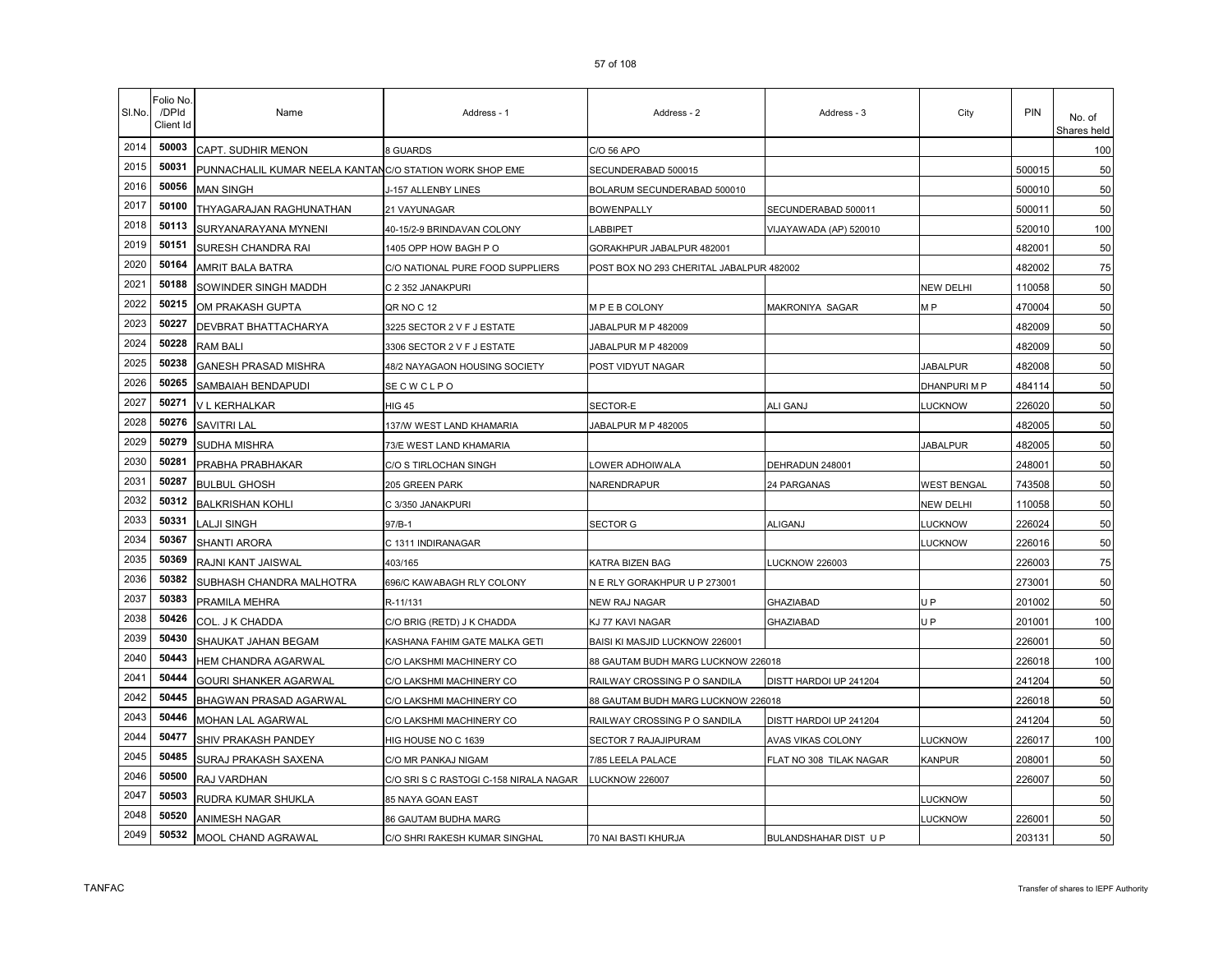| SI.No. | Folio No<br>/DPId<br>Client Id | Name                        | Address - 1                                                         | Address - 2                                                          | Address - 3                        | City              | PIN    | No. of<br>Shares held |
|--------|--------------------------------|-----------------------------|---------------------------------------------------------------------|----------------------------------------------------------------------|------------------------------------|-------------------|--------|-----------------------|
| 2050   | 50539                          | ANNAPURNA DEVI              | 4 CAPPER ROAD                                                       |                                                                      | LALBAGH                            | <b>LUCKNOW</b>    |        | 50                    |
| 2051   | 50545                          | VIMAL SAROOP JOSHI          | C/O STATION HEALTH ORGANISATION                                     | P O DILKUSHA LUCKNOW CANTT                                           |                                    |                   |        | 50                    |
| 2052   | 50554                          | ASHWINI KUMAR RASTOGI       | C/O M/S KACKARJEE & CO                                              | 12 HALWASIYA MARKET                                                  | HAZRATGANJ LUCKNOW 226001          |                   | 226001 | 50                    |
| 2053   | 50559                          | SAROJINI ELIZABETH SINHA    | OLD SCHOOL BUILDING PURI TOLA                                       | LUCKNOW 226003                                                       |                                    |                   | 226003 | 50                    |
| 2054   | 50564                          | <b>HARI S GARG</b>          | 3/169-A VIVEK KHAND                                                 | <b>GOMATI NAGAR</b>                                                  | LUCKNOW                            |                   | 226010 | 50                    |
| 2055   | 50598                          | <b>MANORAMA GUPTA</b>       | W/O P N GUPTA                                                       | 94 OFFICERS COLONY                                                   | PANKI THERMAL POWER STATION KANPUR |                   | 208020 | 50                    |
| 2056   | 50601                          | KARUNA SRIVASTAVA           | D-II / 593 SECTOR - F                                               | <b>JANKI PURAM</b>                                                   |                                    | LUCKNOW           | 226021 | 50                    |
| 2057   | 50613                          | SUBRAT MUKHERJEE            | RAILWAY STATION ROAD                                                | P O SISWA BAZAR                                                      |                                    | DT MAHRAJ GANJ    | 273153 | 50                    |
| 2058   | 50632                          | SATISH CHANDRA TEWARI       | 159 BARUNI KHANDAK KESHAB BHADURI ROALUCKNOW 226001                 |                                                                      |                                    |                   | 226001 | 50                    |
| 2059   | 50643                          | RAJ KUMARI AGARWAL          | C/O M/S MOTI RAM DAMODAR DASS                                       | SRI RAM ROAD LUCKNOW 226018                                          |                                    |                   | 226018 | 50                    |
| 2060   | 50658                          | URMILA SRIVASTAVA           | 41 SHANKER NAGAR NIRALA NAGAR                                       | LUCKNOW 226007                                                       |                                    |                   | 226007 | 50                    |
| 2061   | 50668                          | URMILA SINGH                | C/O SURENDRA SINGH MEMBER SECRETARY                                 | POLLUTION CTL BOARD PRAGATI KEND KAPOORTHALA COMPLEX ALIGANJ LUCKNOW |                                    |                   |        | 75                    |
| 2062   | 50688                          | RAMESH KUMAR MEHROTRA       | 17/8 CLYDE ROAD                                                     | HYDEL COLONY LUCKNOW 226001                                          |                                    |                   | 226001 | 50                    |
| 2063   | 50713                          | <b>MANJOO JHA</b>           | ASHA KUTIR 1ST FLOOR                                                | <b>BORING ROAD</b>                                                   | PATNA 800001                       |                   | 800001 | 100                   |
| 2064   | 50754                          | BRIJ MOHAN SHARMA           | FLAT NO 23 4A GOKHLE MARG                                           |                                                                      |                                    | <b>LUCKNOW</b>    | 226001 | 50                    |
| 2065   | 50786                          | <b>DINESH BHATNAGER</b>     | M/S SHAKTI TRADERS 6 NOVELTY BLDG                                   | LALBAGH LUCKNOW 226001                                               |                                    |                   | 226001 | 50                    |
| 2066   | 50788                          | LAXMAN PRASAD AGARWAL       | 124 JUPITER                                                         | <b>CUFFE PARADE</b>                                                  |                                    | MUMBAI            | 400005 | 150                   |
| 2067   | 50793                          | ARUN LATA MISRA             | 40 HYDEL COLONY VIVEKANAND PURI                                     | LUCKNOW 226007                                                       |                                    |                   | 226007 | 50                    |
| 2068   | 50809                          | <b>ANITA PANT</b>           | C/O B-744 SECTOR C                                                  | MAHA NAGAR                                                           | <b>LUCKNOW</b>                     |                   | 226006 | 50                    |
| 2069   | 50810                          | KAMLA BAHUGUNA              | C 9/50 BAIJ NATH BLDG KAMLA NEHRU RD                                | CHOWK LUCKNOW UP 226003                                              |                                    |                   | 226003 | 50                    |
| 2070   | 50842                          | ATHAR JAMAL                 | DRANWAR S CLINIC IZATNAGAR                                          | BAREILLY 243122                                                      |                                    |                   | 243122 | 50                    |
| 2071   | 50853                          | RAMANATHAN RAMAKRISHNAN     | 7/26 RAMAKRISHNAN CHETTIAR STREET                                   | NATTARASANKOTTAI RAMNAD DT                                           | TAMIL NADU 623556                  |                   | 623556 | 75                    |
| 2072   | 50889                          | P SHENBAGAVALLI             | 52 RAMU PILLAI LANE SOUTH VELI STREET                               | MADURAI 625001                                                       |                                    |                   | 625001 | 100                   |
| 2073   | 50911                          | R CHANDRA BOSE              | 40 V OORANI EAST                                                    |                                                                      |                                    | <b>DEVAKOTTAI</b> | 623302 | 50                    |
| 2074   | 50928                          |                             | ANTONY AUGUSTIN GOPALAKRISHNA CLINICIAN VETERINARY HOSPITAL MADURAI | TAMIL NADU 625020                                                    |                                    |                   | 625020 | 50                    |
| 2075   | 50932                          | M S MOHAMAD SIDDIQUE        | 3/150 VELLALA STREET                                                | VALUTHOOR                                                            |                                    | THANJAVUR         | 614210 | 75                    |
| 2076   | 50944                          | M SUBRAMANIAN               | 21 DHANAPPA MUDALI STREET                                           |                                                                      |                                    | <b>MADURAI</b>    | 625001 | 50                    |
| 2077   | 50967                          | <b>MURLIDHAR UPGANLAWAR</b> | C/O BHANDAKWALA SHOP SHREE BALAJI MAI CHANDRAPUR M S 442401         |                                                                      |                                    |                   | 442401 | 50                    |
| 2078   | 50970                          | SUDHINDRA SENGUPTA          | BLOCK NO 29 PLOT NO 16 NEHRUNAGAR EAS BHILAI 490022                 |                                                                      |                                    |                   | 490022 | 50                    |
| 2079   | 50978                          | HARISH CHANDER SAINI        | 9 KANNAMWAR NAGAR                                                   | WARDHA ROAD                                                          | NAGPUR-440 025                     | MAHARASTRA        | 440025 | 50                    |
| 2080   | 51018                          | RAMESH CHANDRA KHANDELWAL   | A-12 P O KHANDELWAL NAGAR                                           | DISTT NAGPUR 441402                                                  |                                    |                   | 441402 | 50                    |
| 2081   | 51034                          | RAMESH GOVINDRAO DESHMUKH   | NEW STATE BANK OF INDIA COLONY                                      | <b>\ISARG NAGARI</b>                                                 | NEAR PRIYADARSHINI COLLEGE         | WARDHA [M S]      | 442001 | 75                    |
| 2082   | 51092                          | NALINIBAI RAMRAO BARI       | <b>MAIN ROAD</b>                                                    |                                                                      | YAVATMAL                           | MAHARASHTRA       | 445001 | 100                   |
| 2083   | 51093                          | NALINIBAI RAMRAO BARI       | MAIN ROAD                                                           | YAVATMAL                                                             | MAHARASHTRA                        |                   | 445001 | 100                   |
| 2084   | 51132                          | AVINASH KESHAO BETOLE       | PLOT NO 162 SAHAKAR NAGAR                                           |                                                                      |                                    | <b>NAGPUR</b>     | 440025 | 50                    |
| 2085   | 51133                          | KANTA BETOLE                | PLOT NO 162 SAHAKAR NAGAR                                           |                                                                      |                                    | <b>NAGPUR</b>     | 440025 | 50                    |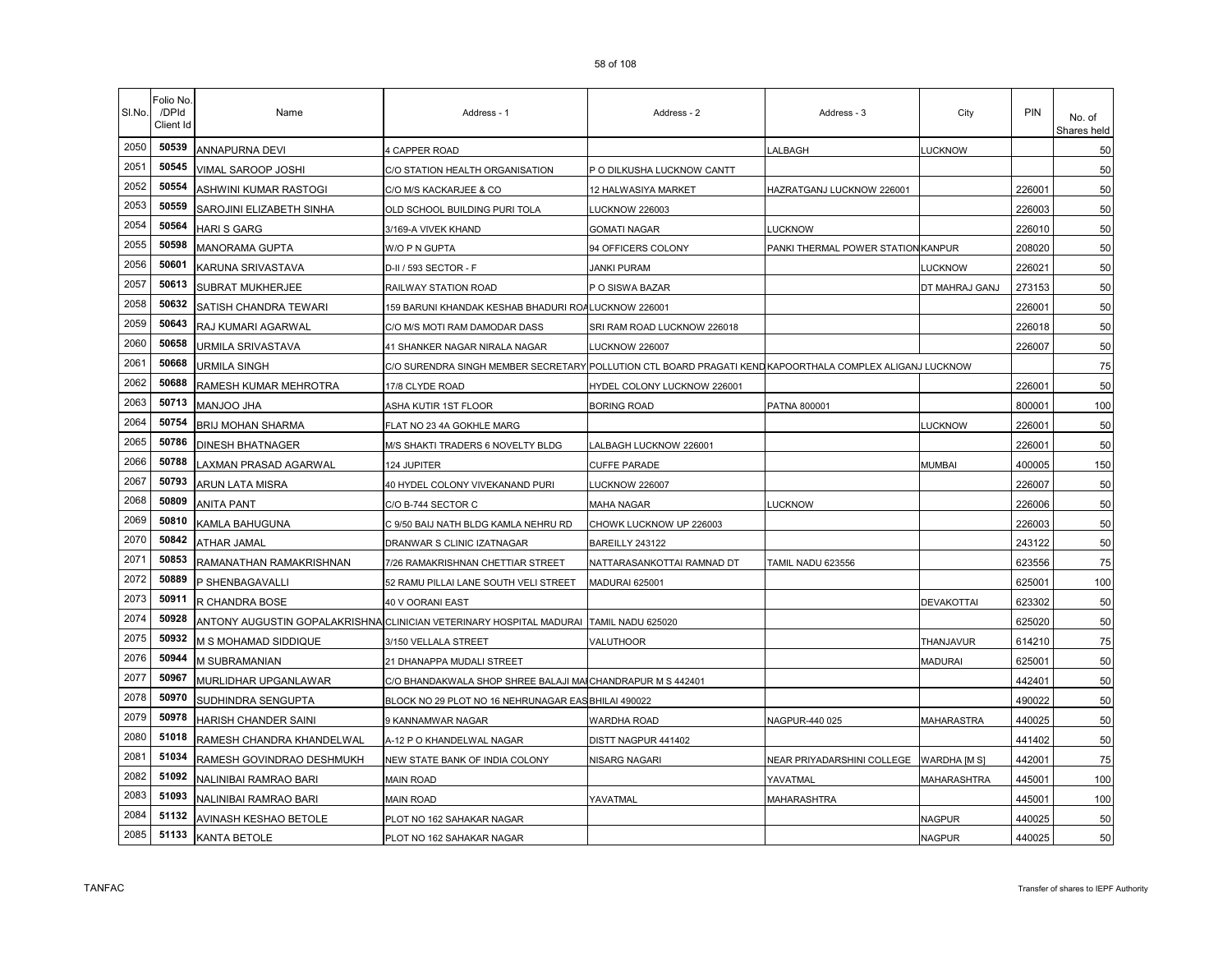| SI.No. | Folio No.<br>/DPId<br>Client Id | Name                          | Address - 1                                          | Address - 2                                   | Address - 3                 | City              | <b>PIN</b> | No. of<br>Shares held |
|--------|---------------------------------|-------------------------------|------------------------------------------------------|-----------------------------------------------|-----------------------------|-------------------|------------|-----------------------|
| 2086   | 51149                           | NEENA SHAH                    | POPULAR CLOTH MARKET GANDHIBAG BRAN NAGPUR 440002    |                                               |                             |                   | 440002     | 100                   |
| 2087   | 51154                           | <b>BALA R KALAMKAR</b>        | 176 DHARAMPETH EXTENSION                             |                                               |                             | NAGPUR            | 440010     | 100                   |
| 2088   | 51181                           | <b>ANIL KUMAR</b>             | <b>WORKS MANAGER</b>                                 | 1/6/3 TYPE IV DEFENCE PROJECT                 | AMBAJHARI NAGPUR 440021     |                   | 440021     | 50                    |
| 2089   | 51196                           | LALIT RAGUOBAJI DANDEKAR      | PARDESHI TELIPURA C N 18/24                          | NEAR SHUKLA LODGE BAJERIYA NAGPUR             |                             |                   |            | 50                    |
| 2090   | 51202                           | UMAKANT GOVINDRAO CHANIKAR    | SONI LINE SITABULDI                                  |                                               |                             | <b>NAGPUR</b>     | 440012     | 50                    |
| 2091   | 51204                           | MANNULAL MADANLALJI SHARMA    | C/O NOVELTY STATIONERY                               | WEST HIGH COURT ROAD                          | DHARMPETH NAGPUR 440010     |                   | 440010     | 50                    |
| 2092   | 51208                           | SADASHIV KISANJI MESHRAM      | RANI DURGAVATI NAGAR 434 BINAKHI LAYOU NAGPUR 440017 |                                               |                             |                   | 440017     | 50                    |
| 2093   | 51211                           | P MOHAN MUDALIAR              | 9 A BYRAMJEE TOWN                                    |                                               |                             | <b>NAGPUR</b>     | 440013     | 50                    |
| 2094   | 51219                           | <b>BALKRISHNA JHA</b>         | <b>B-10 SHASHTRI NAGAR</b>                           | CHANDRAPUR MAHARASHTRA 442401                 |                             |                   | 442401     | 50                    |
| 2095   | 51242                           | SAHIBRAM MADAN                | 6 KAILASH PARVAT SOCY GILLBERT HILL RD               | OPP BHAWANS COLLEGE ANDHERI (W) BOMBAY 400058 |                             |                   | 400058     | 50                    |
| 2096   | 51257                           | <b>MADHURI LALA</b>           | Q-9 LAXMI NAGAR                                      |                                               |                             | NAGPUR            | 440022     | 50                    |
| 2097   | 51307                           | ANUPAMA KHATRI                | WELCOMGROUP MAURYA PATNA                             | SOUTH GANDHI MAIDAN PATNA 800001              |                             |                   | 800001     | 50                    |
| 2098   | 51313                           | INDIRA CHOUDHURY              | C/O VEENA CHOUDHURY                                  | <b>SIKANDERPUR</b>                            | POST AND DIST MUZAFFARPUR   | <b>BIHAR</b>      | 842001     | 50                    |
| 2099   | 51320                           | CHANDA SRIVASTAVA             | FLAT NO 42 BLOCK NO C                                | HYDERABAD ESTATE                              | NAPEAN SEA ROAD CUMBALLA HI | MUMBAI            | 400026     | 50                    |
| 2100   | 51325                           | PREMLATA MAHESHWARI           | B-7/5089 VASANT KUNJ                                 |                                               |                             | NEW DELHI         | 110070     | 50                    |
| 2101   | 51326                           | RAM LAKHAN PRASAD SINGH       | C/O INDIAN BANK BOX 627 JHAUGANJ                     | MAIN ROAD PATNA CITY 800008                   |                             |                   | 800008     | 50                    |
| 2102   | 51327                           | PRADEEP KUMAR PHILLIPS        | <b>INDIAN BANK</b>                                   | SHANTI CHAMBERS 1ST FLOOR                     | REAR BLOCK 11/6 B PUSA ROAD | NEW DELHI         | 110005     | 50                    |
| 2103   | 51355                           | LAKSHMAN PRASAD               | AT SHIVAJI NAGAR                                     | NAI BASTI FATEHPUR                            |                             | SIWAN             | 841226     | 50                    |
| 2104   | 51356                           | SYED NASRUL HUDA              | <b>JAMAL ROAD</b>                                    |                                               |                             | PATNA             | 800001     | 50                    |
| 2105   | 51358                           | <b>GAURISHANKER PRASAD</b>    | BAILEY ROAD OPPOSITE GOVT DISPENSARY PATNA 800001    |                                               |                             |                   | 800001     | 100                   |
| 2106   | 51371                           | MOHINDER PAUL MEHTA           | <b>B-IV/37</b>                                       | PIPLES WALA                                   | NEAR STATE BANK OF PATIALA  | HOSHIARPUR PUNJAB |            | 50                    |
| 2107   | 51379                           | OM PRAKASH MISHRA             | NO.2 G BLOCK-F1                                      | NO.54 C-SCHEME VIJAYNAGAR                     | <b>INDORE 452008</b>        |                   | 452008     | 50                    |
| 2108   | 51385                           | KANTA BHATIA                  | H NO 122 NEHRU APARTMENTS                            | OUTER RING ROAD                               | KALKAJI                     | NEW DELHI         | 110019     | 50                    |
| 2109   | 51395                           | <b>BALENDU GOPAL RAWAT</b>    | 423 AWAS VIKAS COLONY                                | ROORKEE                                       | U P                         |                   | 247667     | 50                    |
| 2110   | 51419                           | SASIDHARAN SANKARAN           | C-3/160 BHE LTD                                      | KAILASAPURAM                                  | <b>TRICHY 620014</b>        |                   | 620014     | 50                    |
| 2111   | 51422                           | S RAMACHANDRAN                | 47/1 SUBBAIYER STORE N S B ROAD                      | NEAR MALAIVASAL TIRUCHIRAPALLI 620002         |                             |                   | 620002     | 50                    |
| 2112   | 51428                           | <b>B PREMILA BALAKRISHNAN</b> | 4 BALAMUTHU KRISHNA STREET                           | NORTH T NAGAR                                 |                             | <b>MADRAS</b>     | 600017     | 100                   |
| 2113   | 51436                           | V SANTHANAKRISHANAN           | NO F 10/2 RAILWAY COLONY                             |                                               |                             | PONMALAI          | 620004     | 100                   |
| 2114   | 51471                           | S P ANNAMALAI                 | NO.1123 PERIYAR NAGAR                                | RAJAGOPALAPURAM HOUSING UNIT                  |                             | PUDUKKOTTAI       | 622003     | 50                    |
| 2115   | 51489                           | T S CHANDRAMOHAN              | C-60 10 C                                            | THILLAINAGAR TIRCUHIRAPALLI 620018            |                             |                   | 620018     | 50                    |
| 2116   | 51514                           | C RAMAIAH                     | 5 SOUTH DHROWPATHY AMMAN KOIL STREE PUTHUR           |                                               | <b>TRICHY</b>               |                   | 620017     | 50                    |
| 2117   | 51527                           | R KUPPUSAMY                   | 31-A PATHRAKALI ST S P PUDUR                         | NAMAKKAL P O SALEM DT 637002                  |                             |                   | 637002     | 50                    |
| 2118   | 51530                           | K ARUMAI SELVAM               | C-14 V MAIN ROAD RAMALINGA NAGAR                     | TIRUCHIRAPALLI 620003                         |                             |                   | 620003     | 50                    |
| 2119   | 51534                           | P KANAGARAJ PERIASWAMY        | C-27 THIRD CROSS ROAD                                | THILLAI NAGAR TRICHY 620018                   |                             |                   | 620018     | 50                    |
| 2120   | 51556                           | <b>B BALASUBRAMANIAN</b>      | 34 RAJAJI STREET ALANGUDY POST                       | PUDUKKOTTAI DIST 622301                       |                             |                   | 622301     | 50                    |
| 2121   | 51557                           | R SARANGAN                    | C/O INDIAN BANK SUNDARAPERUMAL KOIL                  | TANJORE DIST 614208                           |                             |                   | 614208     | 50                    |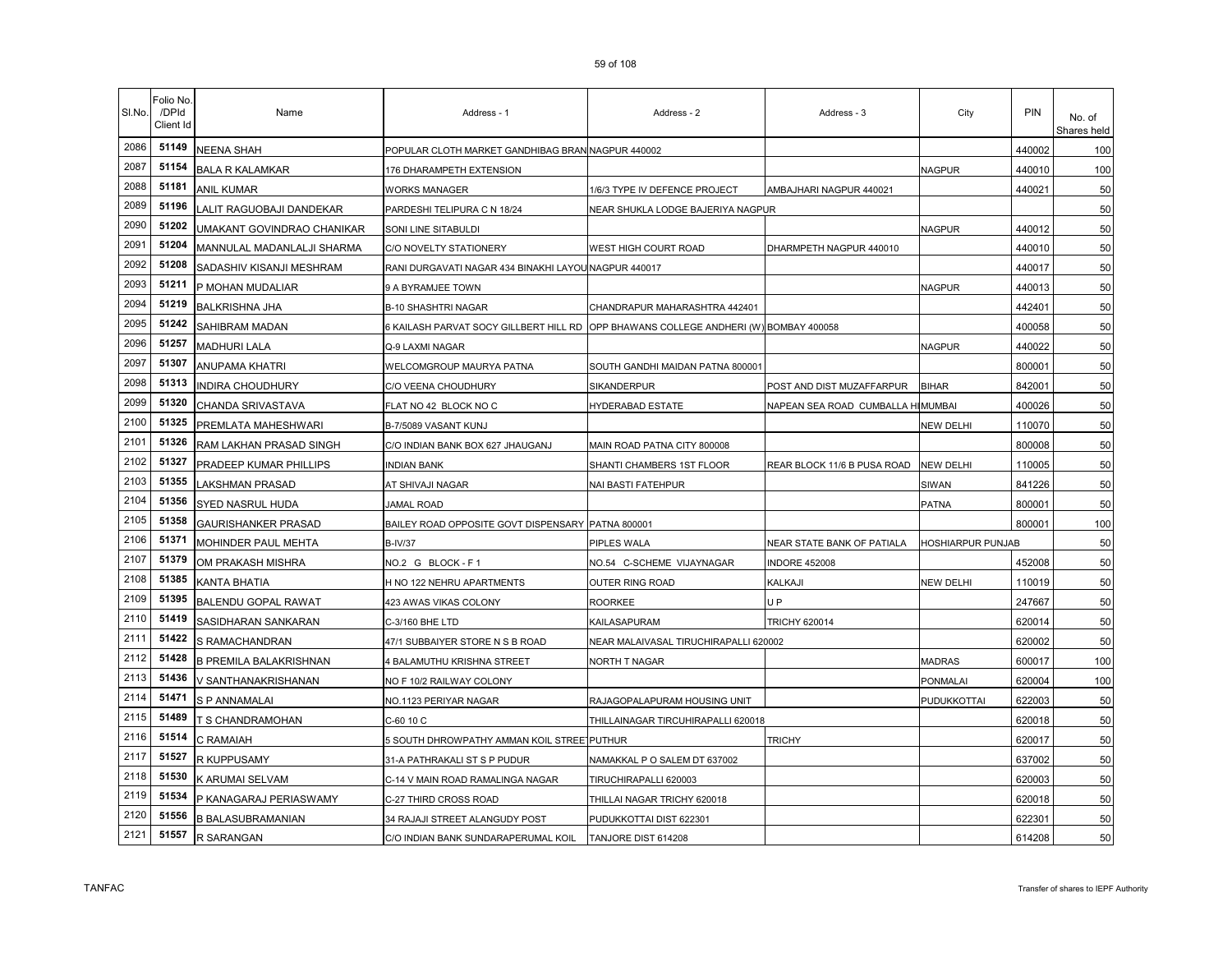| SI.No. | Folio No<br>/DPId<br>Client Id | Name                                                   | Address - 1                                                       | Address - 2                                     | Address - 3                            | City            | <b>PIN</b> | No. of<br>Shares held |
|--------|--------------------------------|--------------------------------------------------------|-------------------------------------------------------------------|-------------------------------------------------|----------------------------------------|-----------------|------------|-----------------------|
| 2122   | 51561                          | K RAMANA DANDAPANI                                     | C/O R KRISHNAN CHETTY & SONS                                      | THUVARANKURICHY 621314                          |                                        |                 | 621314     | 50                    |
| 2123   | 51562                          | K KANAGASUBRAMANIAN                                    | C/O R KRISHNAN CHETTY & SONS                                      | THUVARANKURICHI 621314                          |                                        |                 | 621314     | 50                    |
| 2124   | 51579                          | K RADHAKRISHNAN                                        | M A M PL HOUSE PUDUMANAI SECOND ST                                | RAYAURAM 622506                                 |                                        |                 | 622506     | 50                    |
| 2125   | 51580                          | SP PALANIAPPA CHETTIAR                                 | M A M PL HOUSE PADUMANAI SECOND ST                                | RAYAUARAM 622506                                |                                        |                 | 622506     | 50                    |
| 2126   | 51608                          | SYAMALA KODURI                                         | W/O DR T SUBRAMANYAM                                              | 68/BI BASIN BRIDGE RD KONDITHOPPU MADRAS 600021 |                                        |                 | 600021     | 50                    |
| 2127   | 51609                          |                                                        | CHANDRASEKARAN KRISHNASWAMY NO 8 ANNA STREET VIJAYA LAKSHMI PURAM | AMBATTUR MADRAS 600053                          |                                        |                 | 600053     | 50                    |
| 2128   | 51618                          | SHIVAKAMU THENKARAI MAHADEVAN PLOT NO.59-B 20TH STREET |                                                                   | BALAJI NAGAR EXTENSION PHASE II                 | PUZHUTHIVAKKAM                         | CHENNAI         | 600091     | 50                    |
| 2129   | 51639                          | MOHAMED HASHIN CASSIN SAIT                             | <b>469 PANTHEON ROAD</b>                                          |                                                 | EGMORE                                 | <b>MADRAS</b>   | 600008     | 50                    |
| 2130   | 51649                          | J SEETHALAKSHMI                                        | NO 5 ERULAPPAN STREET SOWCARPET                                   | MADRAS 600079                                   |                                        |                 | 600079     | 50                    |
| 2131   | 51702                          | OMPRAKASH SHARMA                                       | ODICEE CARRIERS PVT LTD                                           | NO 261 THAMBU CHETTY STREET                     |                                        | <b>MADRAS</b>   | 600001     | 50                    |
| 2132   | 51716                          | KULLAYASWAMY VARAKUTI                                  | SHAR CENTRAL DESIGNS                                              | SRIHARI KOTA A P 524124                         |                                        |                 | 524124     | 50                    |
| 2133   | 51717                          | SUGANTHI GANESAN                                       | 17 GURUMURTHY GARDEN ST                                           | PERAMBUR MADRAS 600011                          |                                        |                 | 600011     | 50                    |
| 2134   | 51757                          | MEYYAMMAI LAKSHMANAN                                   | 7/26 RAMAKRISHNAN CHETTIAR ST                                     | NATTARASAN KOTTAI PO RAMNAD DT                  | T NADU 623556                          |                 | 623556     | 100                   |
| 2135   | 51764                          | <b>R KARTHIK</b>                                       | 72 G KOIL ST                                                      |                                                 | <b>PURASAWALKAN</b>                    | <b>MADRAS</b>   | 600084     | 50                    |
| 2136   | 51765                          | T S RAMAKRISHNAN                                       | 72 G KOIL STREET PURASAWALKAM                                     | <b>MADRAS 600084</b>                            |                                        |                 | 600084     | 50                    |
| 2137   | 51766                          | <b>NALINI H SANGAVI</b>                                | NO.12 KONDI STREET                                                | MADRAS 600001                                   |                                        |                 | 600001     | 50                    |
| 2138   | 51816                          | SHRI HARILAV V SANGHVI                                 | NO.12                                                             | KONDI STREET                                    | <b>MADRAS</b>                          |                 | 600001     | 50                    |
| 2139   | 51823                          | AKSHMIPATHI SATYAUOLU                                  | 8-2-35 NALAM BHEEMARAJO STREET                                    | RAJAHMUNDRI 533101                              |                                        |                 | 533101     | 50                    |
| 2140   | 51826                          | CHELAM SRINIVASAN THEVANGUDI                           | NO.62 CAPE SOUTH STAR                                             | SOUTH ENCLAVE, SIVARAM NAGAR                    | RAMANAHAPURAM PO                       | COIMBATORE      | 641045     | 50                    |
| 2141   | 51828                          | SATYENDER KUMAR GUPTA                                  | 71 HOSPITAL MOHALLA                                               | SADAR BAZAR JHANSI U P 284001                   |                                        |                 | 284001     | 50                    |
| 2142   | 51830                          | <b>S GANESH</b>                                        | 72 AMBEDKAR NAGAR REDDIPATTI                                      | <b>SALEM DT 636302</b>                          |                                        |                 | 636302     | 50                    |
| 2143   | 51849                          | K SARASWATHY                                           | NO 12 BHARATHIAR STREET                                           | TIRUNELVELI TOWN 627006                         |                                        |                 | 627006     | 50                    |
| 2144   | 51874                          | <b>HARIKRISHNAN</b>                                    | 7 UMPHERSON STREET                                                |                                                 | <b>MADRAS</b>                          |                 | 600108     | 50                    |
| 2145   | 51904                          | PANKAJ KUMAR SHAH                                      | C/O BHARAT MOTORS KATRAS ROAD                                     | DHANBAD 826001                                  |                                        |                 | 826001     | 50                    |
| 2146   | 51917                          | M I SHAHUL HAMEED                                      | BIG STREET THITTUVILAI                                            | BHOOTHAPANDY P O 629852                         |                                        |                 | 629852     | 50                    |
| 2147   | 51998                          | LEELA BAI                                              | 940 POONAMALLE HIGH ROAD                                          | MADRRAS 600084                                  |                                        |                 | 600084     | 50                    |
| 2148   | 52007                          | NARASIMHA RAO PANUGANTI                                | PLOT NO LIC 148                                                   | LAWSONS BAY COLONY                              | VISAKHAPATNAM                          | A P             | 530017     | 50                    |
| 2149   | 52008                          | KRISHNAVENI PANUGANTI                                  | PLOT NO LIG 148                                                   | LAWSONS BAY COLONY                              | VISAKHAPATNAM                          | A P             | 530017     | 50                    |
| 2150   | 52033                          | KRISHNAMOHAN RAO PINNAMANENI                           | S/O P MALLIKHARJUNA RAO                                           | KURUMADDALI PAMARU TALUK                        | KRISHNA DIST A P 521157                |                 | 521157     | 50                    |
| 2151   | 52097                          | R SIVASANKARAN                                         | ON GULF TRADING (U K) LTD                                         | PRINCE ALBERT HOUSE                             | 2 KINGSMILL TERRACE ST.<br>JOHN'S WOOD | ONDON NW 86 AA  |            | 50                    |
| 2152   | 52182                          | SMITA GULABDAS SHAH                                    | G N SHAH & CO ADVOCATE                                            | 201 NAGDEVI STREET                              | 3RD FLOOR ROOM NO 21                   | MUMBAI          | 400003     | 50                    |
| 2153   | 52184                          | ANIL GULABDAS SHAH                                     | 6-F DHAN RATNA 6TH FLOOR                                          | <b>BHARDAWADI</b>                               | <b>ANDHERI [WEST]</b>                  | MUMBAI          | 400058     | 50                    |
| 2154   | 52187                          | SUMITRA KAMALAKAR WAGLE                                | BLOCK NO 1 BLDG NO 21 SARASWATI BAUG                              | JOGESHWARI EAST BOMBAY 400060                   |                                        |                 | 400060     | 75                    |
| 2155   | 52204                          | KRISHNADAS GABBAD                                      | AANGAN APARTMENT FLAT NO 203                                      | 52 SNEHLATA GANJ                                | VIP ROAD                               | <b>NDORE MP</b> | 452003     | 50                    |
| 2156   | 52210                          | LEELA BHARATHAN                                        | 401/B ALAKNANDA APTS                                              | 100 SHIVAJI NAGAR                               | DHARAMPETH                             | NAGPUR          | 440010     | 50                    |
| 2157   | 52219                          | SINDHU NADKARNI                                        | SONA 23 ASHOK NAGAR                                               |                                                 |                                        | HUBLI           | 580032     | 50                    |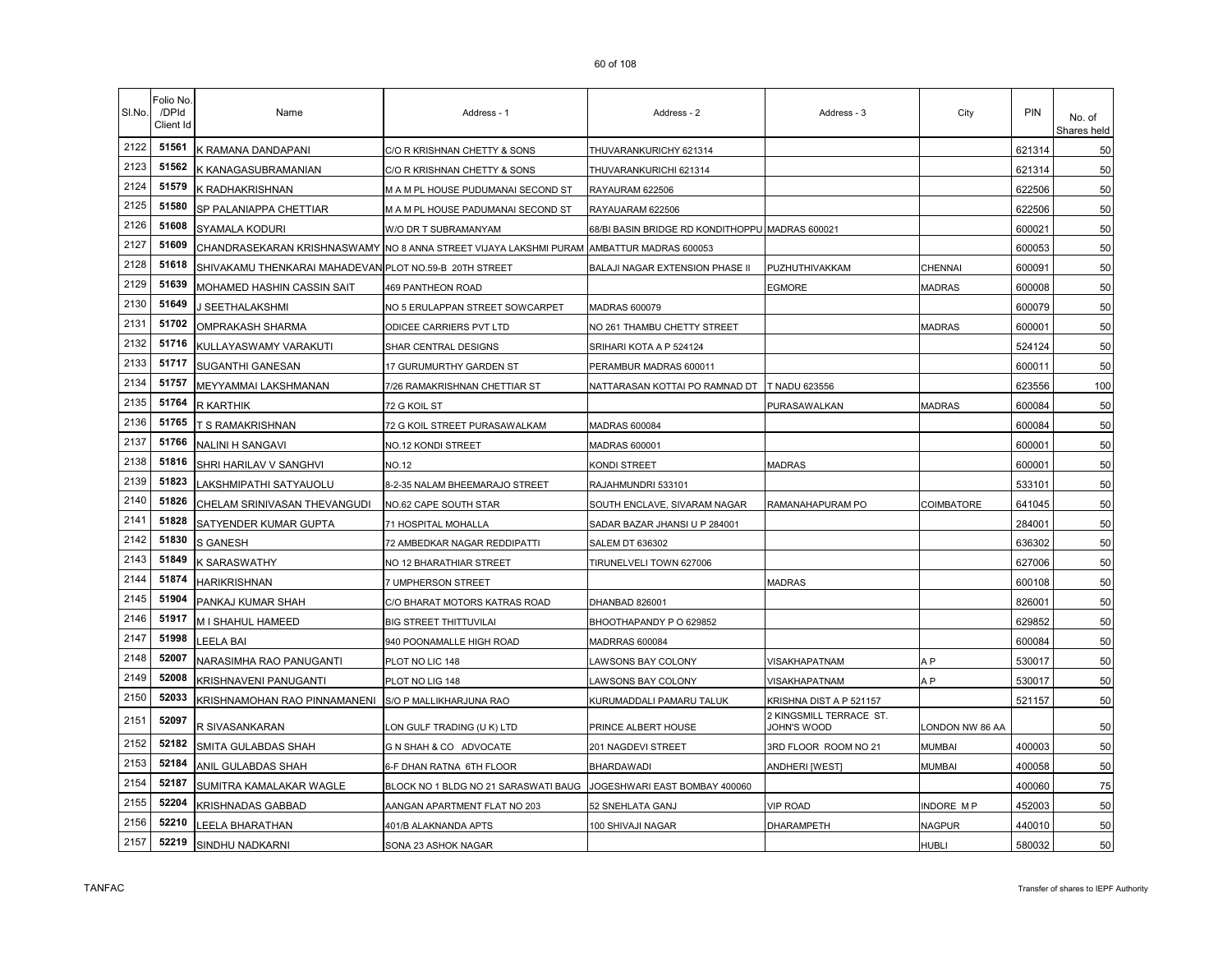| SI.No. | Folio No.<br>/DPId<br>Client Id | Name                                                           | Address - 1                                                                    | Address - 2                                          | Address - 3                   | City                   | PIN    | No. of<br>Shares held |
|--------|---------------------------------|----------------------------------------------------------------|--------------------------------------------------------------------------------|------------------------------------------------------|-------------------------------|------------------------|--------|-----------------------|
| 2158   | 52220                           | MAINA NADKARNI                                                 | SONA 23 ASHOK NAGAR                                                            |                                                      |                               | <b>HUBLI</b>           | 580032 | 50                    |
| 2159   | 52221                           | <b>GURUNATH NADKARNI</b>                                       | SONA 23 ASHOK NAGAR                                                            |                                                      |                               | HUBLI                  | 580032 | 50                    |
| 2160   | 52248                           | r Srinivasan                                                   | 13 SAVITHA CHHEDANAGAR CHEMBUR                                                 | BOMBAY 400089                                        |                               |                        | 400089 | 50                    |
| 2161   | 52260                           | KALYANARAMAN VEMBU V                                           | E/307 R B I ST                                                                 | QTRS M M MARG BOMBAY 400008                          |                               |                        | 400008 | 50                    |
| 2162   | 52314                           | <b>BALU PANDURANG PATIL</b>                                    | C/O SANJAYKUMAR & CO                                                           | HORNBY BLDG 2ND FLOOR 172/74 DR D FORT BOMBAY 400001 |                               |                        | 400001 | 50                    |
| 2163   | 52316                           | DATTARAM VITHAL PANCHAL                                        | C/O SANJAYKUMAR & CO                                                           | HORNBY BLDG 2ND FLOOR 172/74 DR D FORT BOMBAY 400001 |                               |                        | 400001 | 50                    |
| 2164   | 52317                           | TARULATA PRANLAL VORA                                          | 341/8 CHANDAVARKAR CROSS LANE                                                  | MATUNGA C R BOMBAY 400019                            |                               |                        | 400019 | 50                    |
| 2165   | 52319                           | PUSHPA MAVJI TANNA                                             | C/O SANJAYKUMAR & CO                                                           | HORNBY BLDG 2ND FLOOR 172/74 DR D FORT BOMBAY 400001 |                               |                        | 400001 | 50                    |
| 2166   | 52320                           | BHAICHAND NEMCHAND MEHTA                                       | 341/8 CHANDAVARKAR CROSS LANE                                                  | MATUNGA C R BOMBAY 400019                            |                               |                        | 400019 | 50                    |
| 2167   | 52372                           | CHANDRAKALA VITHAL PANGAM                                      | C/O SWAMIJI PRASAD BANDNADEKAR WADI                                            | 50 TUREL PAKHADI ROAD                                | MALAD WEST BOMBAY 400064      |                        | 400064 | 100                   |
| 2168   | 52374                           | AKALI DILIP SINGH HOLASINGH                                    | 9 DEEP GEET COOP HSG SOCY                                                      | PLOT 10/6 SECTOR 15                                  | NERUL                         | NAVI MUMBAI            | 400706 | 50                    |
| 2169   | 52497                           | C K JACOB                                                      | 2B/38 VIHARDARSHAN OPP SWIMMING POOL                                           | SIDDHARTH NAGAR                                      | GOREGAON WEST BOMBAY 400062   |                        | 400062 | 50                    |
| 2170   | 52513                           | KUMUDINI M KATHE                                               | <b>NO 133</b>                                                                  | SHIVAJI NAGAR NMJ ROAD                               | BOMBAY 400013                 |                        | 400013 | 50                    |
| 2171   | 52515                           | GIRISH ODHAVJI MALKAN                                          | 21 G V AROGYA BHUVAN MATHURADAS ROAI KANDIVLI W BOMBAY 400067                  |                                                      |                               |                        | 400067 | 50                    |
| 2172   | 52520                           | <b>GEETA PREMANAND NAIK</b>                                    | C/3 ANAMIK AKURLI CROSS ROAD                                                   | NO 1 KANDIVLI E BOMBAY 400101                        |                               |                        | 400101 | 50                    |
| 2173   | 52523                           | <b>SURESH BHAT</b>                                             | E/7 SHANTINIKETAN                                                              | OPP RAILWAY STATION THANE E 400603                   |                               |                        | 400603 | 50                    |
| 2174   | 52553                           | RAVJI S PATEL                                                  | UDHWADA R S                                                                    | RATLAW VILLAGE                                       | <b>DIST BALSAD</b>            | <b>GUJARAT</b>         | 396185 | 50                    |
| 2175   | 52559                           | SUSHIL KUMAR B DIXIT                                           | RAJHANS B NO 206 ROKADIA LANE BORIVLI W BOMBAY 400092                          |                                                      |                               |                        | 400092 | 50                    |
| 2176   | 52577                           | HEMANT MANUBHAI DAVE                                           | 48 MALANI ESTATE S V ROAD BORIVALI WEST                                        | <b>BOMBAY 400092</b>                                 |                               |                        | 400092 | 50                    |
| 2177   | 52617                           | VALSALA KARUNAKARA PANICKER                                    | <b>B-401 NABARD STAFF QUARTERS</b>                                             | DR PAI LANE                                          | POST PUJAPPURA                | THIRUVANANTHAPU 695012 |        | 50                    |
| 2178   | 52618                           | RAGINI UNNIKRISHNAN NAIR                                       | B-401 NABARD STAFF QUARTERS                                                    | DR PAI LANE                                          | POST PUJAPPURA                | THIRUVANANTHAPU        | 695012 | 50                    |
| 2179   | 52657                           | VISHWAS VASANT SOHANI                                          | 21 GURUPRASAD APARTMENTS BEHIND NANMANSION MANPADA ROAD DOMBIVAL BOMBAY 421201 |                                                      |                               |                        | 421201 | 50                    |
| 2180   | 52662                           | VIJAYKUMAR M KATHE                                             | 133 SHIVAJI NAGAR N M JOSHI ROAD                                               | BOMBAY 400013                                        |                               |                        | 400013 | 50                    |
| 2181   | 52876                           | <b>BALBHIM GYANBA SHINDE</b>                                   | 303 PRITI PLOT NO 21                                                           | OPP RANG SHARDA HOTEL                                | RECLAMATION BANDRA (WEST)     | <b>MUMBAI</b>          | 400050 | 50                    |
| 2182   | 52877                           | NIRMALA BALBHIM SHINDE                                         | 303 PRITI PLOT NO 21                                                           | OPP RANG SHARDA HOTEL                                | RECLAMATION BANDRA (WEST)     | MUMBAI                 | 400050 | 50                    |
| 2183   | 52907                           | RAJEEV MENON                                                   | CHAKKAMBATH HOUSE                                                              | P O KONATHUKUNNU                                     | TRICHUR (DT) KERALA STATE     |                        |        | 50                    |
| 2184   | 52934                           | PRAKASH GANDHI                                                 | C/O RAVINDRA J SHAH SHARE BROKER                                               | RAMNIKETAN BLOCK NO 19                               | S N RD MULUND W BOMBAY 400080 |                        | 400080 | 50                    |
| 2185   | 52937                           | SUDHIR DESAI                                                   | C/O RAVINDRA J SHAH SHARE BROKER                                               | RAMNIKETAN BLOCK NO 19                               | S N RD MULUND W BOMBAY 400080 |                        | 400080 | 50                    |
| 2186   | 53143                           | SHABAN IBRAHIM MUNDRAWALLA                                     | 58 NISHANPADA ROAD                                                             |                                                      | <b>DONGRI</b>                 | <b>BOMBAY</b>          | 400009 | 50                    |
| 2187   | 53144                           | MADHU KAMLESH AGARWALA                                         | P O BOX 939                                                                    | ABU DHABI                                            | UAE                           |                        |        | 25                    |
| 2188   | 53145                           | MRUDULA V SUBRAMANIAN                                          | 1405 DESHPANDE LAYOUT                                                          | WARDHMAN NAGAR                                       | <b>NAGPUR</b>                 | MAHARASHTRA            |        | 50                    |
| 2189   | 53147                           | KISHAN SINGH GEHLOT                                            | 11 TEJAPRABHA HOUSING SOCY                                                     | GANGAPUR ROAD                                        | NASIK-422 005                 |                        | 422005 | 100                   |
| 2190   | 53151                           | <b>GERALD STEPHEN JOSEPH</b>                                   | <b>INST DEPT GASCO</b>                                                         | BUHASA P B 665                                       | ABU DHABI                     | UAE                    |        | 50                    |
| 2191   | 53192                           | VENANTIOUS POLYCARPUS FRANCIS BRAGANIC/O MANNAI TRADING CO LTD |                                                                                | POBOX 76                                             | DOHA QATAR                    | ARABIAN GULF           |        | 50                    |
| 2192   | 53197                           | AMRITLAL JAMNADAS PARIKH                                       | C/O CEMENT MARKETING CO                                                        | P O BOX NO 196                                       | SALALAH P C 211               | SULTANATE OF OMAN      |        | 150                   |
| 2193   | 53213                           | TAHERA ABIDAGHORI                                              | C/O M M GHORI                                                                  | P O BOX NO 12216                                     | DUBAI U A E                   |                        |        | 150                   |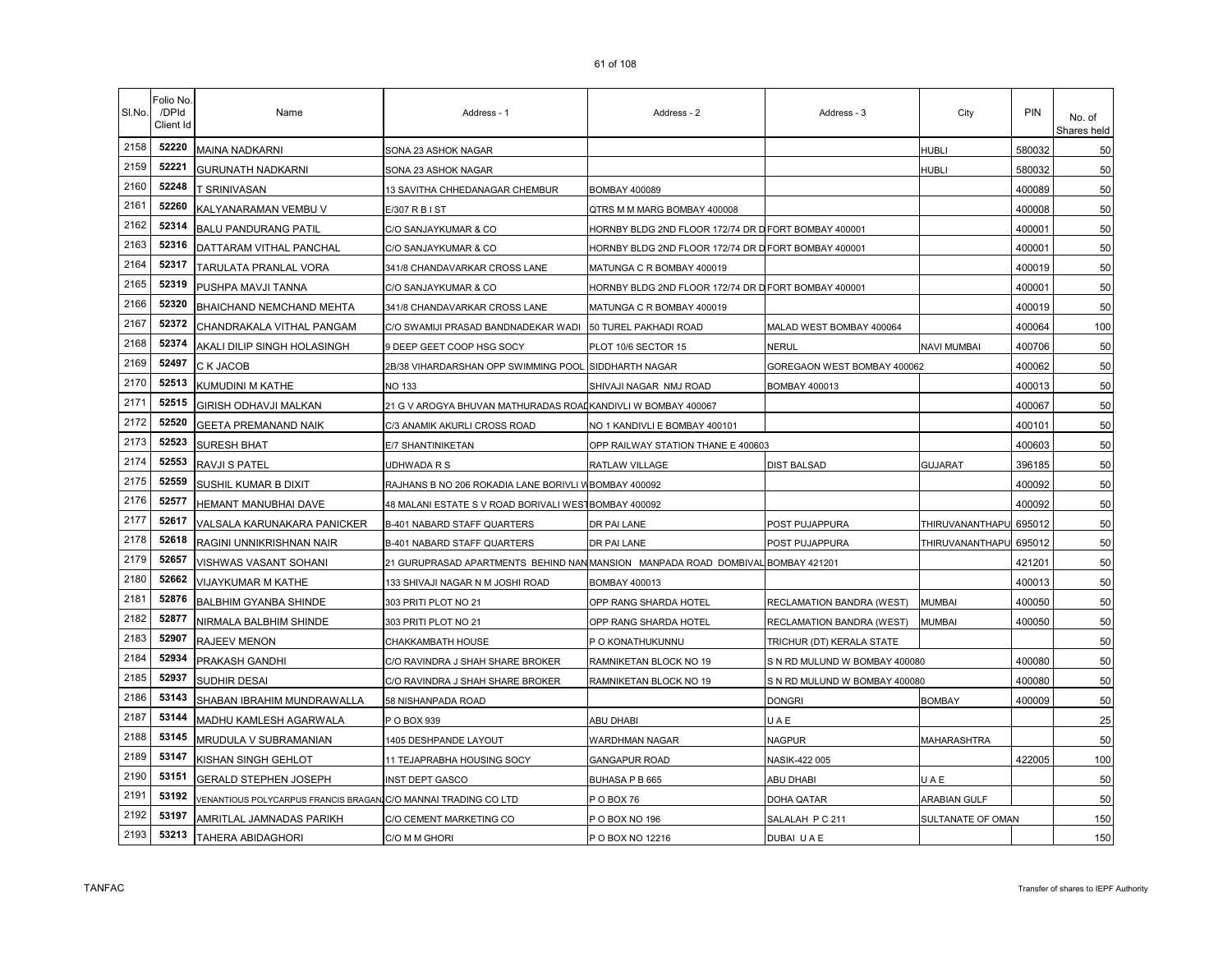|  | 62 of 108 |  |
|--|-----------|--|
|  |           |  |

| SI.No. | Folio No.<br>/DPId<br>Client Id | Name                                                 | Address - 1                                                   | Address - 2                          | Address - 3                          | City                    | <b>PIN</b> | No. of<br>Shares held |
|--------|---------------------------------|------------------------------------------------------|---------------------------------------------------------------|--------------------------------------|--------------------------------------|-------------------------|------------|-----------------------|
| 2194   | 53220                           | <b>MALTI SHAH</b>                                    | C/O NIRANJAN SHAH                                             | C/O PANKAJ SANGHVI                   | C-2/26 KHIRA NAGAR S V ROAD          | SANTACRUZ WEST          | 400054     | 50                    |
| 2195   | 53240                           | BHARAT HARIDAS BARAI                                 | 8206 OAKWOOD                                                  | MUNSTER INDIANA                      | U S A 46321                          |                         |            | 100                   |
| 2196   | 53247                           | SUNDER B BACHWANI                                    | TAYEB ENGINEERING                                             | P O BOX 3352 ABU DHABI               |                                      |                         |            | 50                    |
| 2197   | 53248                           | <b>RENE ALBAN D SOUZA</b>                            | C/O MR A E D SOUZA                                            | GAS OPERATIONS                       | P O BOX 10070                        | UMM SAID QATAR A G      |            | 50                    |
| 2198   | 53254                           | ROBERT LOUIS BRAGANZA                                | <b>DELMON PRESS</b>                                           | P O BOX 742 MANAMA BAHRAIN           |                                      |                         |            | 200                   |
| 2199   | 53256                           | JAVED MAZHAR                                         | C/O DR S M MAZHAR                                             | DEPT OF MATHEMATICS                  | KUWAIT UNIVERSITY                    | P O BOX 5969 KUWAIT     |            | 200                   |
| 2200   | 53279                           | <b>KSHAMA BHATIA</b>                                 | <b>BERLINER STR 41</b>                                        | 6310 GRUNBERG                        | <b>WEST GERMANY</b>                  |                         |            | 100                   |
| 2201   | 53293                           | R CHANDRA KUMAR                                      | BIN NAYFA AL SHAHWANI INTERNATIONAL ESP O BOX 5653 DOHA QATAR |                                      |                                      |                         |            | 50                    |
| 2202   | 53313                           | KANNANPUZHA OUSEPH MATHAI                            | P B 23060                                                     | POWER PLANT                          | <b>MASIRAH</b>                       | SULTANATE OF OMAN       |            | 50                    |
| 2203   | 53352                           | SUDHARSHAN KRISHNA ADYANTHAYAC/O MR P GOKULDAS NAYAK |                                                               | 22 BHAGAVAT BHAVAN 1ST FLOOR         | HALL ROAD ALAV POOL KURLA (VMUMBAI   |                         | 400070     | 50                    |
| 2204   | 53362                           | SHASHI KIRAN SINGH                                   | C/O ARAMCO BOX 9588                                           | DHAHRAN SAUDI ARABIA                 |                                      |                         |            | 100                   |
| 2205   | 53374                           | ASHOK KUMAR RASTOGI                                  | C/O CENTRAL BANK OF OMAN                                      | POBOX 4161 RUWI                      | SULTANATE OF OMAN                    |                         |            | 50                    |
| 2206   | 53382                           | M DAMODARAN NAIR                                     | KIZHAKKEDATHIL HOUSE                                          | BEHIND PERUNAI TEMPLE                | PERUNAI WEST                         | CHANGANACHERRY (KERALA  |            | 25                    |
| 2207   | 53389                           | THY THARAYIL CHACKO JOSEPH                           | CPIX/411 GRACE VILLA                                          | THYTHARAYIL                          | PERURKADA                            | TRIVANDRUM              | 695005     | 100                   |
| 2208   | 53416                           | <b>VIJAY GOVIND</b>                                  | 662                                                           | SECTOR 28                            | <b>NOIDA</b>                         | DIST GHAZIABAD U 201301 |            | 50                    |
| 2209   | 53421                           | KRISHAN KUMAR KAPUR                                  | C/O UNITED COMMERCIAL BANK                                    | <b>LEE HOUSE</b>                     | LONDON WAK                           | ONDON EC2 5DT U K       |            | 50                    |
| 2210   | 53433                           | MOHAMED SIDDIQUE WADIWALLA                           | P O BOX 4900                                                  | DUBAI                                | UNITED ARAB EMIRATES                 |                         |            | 100                   |
| 2211   | 53436                           | FAROOK MOHMED PATEL                                  | P O BOX 704                                                   | DUBAI U A E                          |                                      |                         |            | 50                    |
| 2212   | 53437                           | RAUF ABDUL RAZAK GODIL                               | B/702 CHISTIYA TOWERS                                         | NEW RANDER ROAD                      | ADAJAN PATIA                         | SURAT                   | 395009     | 50                    |
| 2213   | 53444                           | MADHAV KUNKALIENKAR                                  | C/O GOLDEN MARKET GEN TRADING EST                             | POBOX 4822 DUBAI U A E               |                                      |                         |            | 50                    |
| 2214   | 53463                           | ABDUL GAYYUM M RAJGOLI                               | COMPUTER SECTION                                              | PORT RASHID AUTHORITY                | BOX 2149 DUBAI U A E                 |                         |            | 50                    |
| 2215   | 53480                           | CHIRAYIL MANI PARAMESWARAN                           | P O NADAVARAMBA                                               | <b>TRICHUR</b>                       | DIST KERALA 680661                   |                         | 680661     | 200                   |
| 2216   | 53487                           | SHRI KRISHNA MISRA                                   | 331 KISAN GALI                                                | <b>SADAR BAZAR</b>                   | SHAHJAHANPUR                         | U P                     | 242001     | 50                    |
| 2217   | 53493                           | ROSAMMA MATHEW THUNDUMANNIL                          | <b>POST BOX 22128</b>                                         |                                      | <b>SAFAT</b>                         | KUWAIT                  |            | 50                    |
| 2218   | 53532                           | ASHOK KUMAR AGARWAL                                  | RENUSAGAR POWER COMPANY LTD                                   | P O RENUSAGAR DT MIRZAPUR U P 231218 |                                      |                         | 231218     | 50                    |
| 2219   | 53566                           | VEENA BEOTRA                                         | WZ 215 SHIV NAGAR                                             | GALI NO 12                           | <b>SHIV NAGAR</b>                    | NEW DELHI               | 110058     | 50                    |
| 2220   | 53580                           | <b>BUDHAN SHARMA</b>                                 | SR 3 POST RENUSAGAR                                           | DIST SONEBHADRA                      | UP                                   |                         | 231218     | 50                    |
| 2221   | 53581                           | SONIA BAKHSHI                                        | C/O MR S L BAKHSHI                                            | IGE INDIA LTD                        | NEHRU HOUSE POST BOX 7027            | N DELHI                 |            | 150                   |
| 2222   | 53591                           | SATISH CHANDRA SRIVASTAVA                            | <b>SALES DEPARTMENT</b>                                       | HINDALCO P O RENUKOOT                | MIRZAPUR 231217                      |                         | 231217     | 50                    |
| 2223   | 53605                           | R SATISH KUMAR KURUP                                 | DEPUTY GENERAL MANAGER PROJECTS SCOKIRLOSKAR AAF LIMITED      |                                      | NITON COMPOUND 11 PALACE ROBANGALORE |                         | 560052     | 50                    |
| 2224   | 53606                           | PRIYAMVADA GARG                                      | W/O SHRIVK GARG                                               | CHAMER GATE HATHRAS U P 204101       |                                      |                         | 204101     | 25                    |
| 2225   | 53610                           | SHUBHAMVADA AGRAWAL                                  | E-7 ADM COLONY                                                | HINDALCO RENUKOOT                    | MIRZAPUR 231217                      |                         | 231217     | 50                    |
| 2226   | 53628                           | HUB NARAYAN PANDAY                                   | VILLAGE SADOPUR                                               | P O GYANPUR                          | DIST VARANASI (U P) 221304           |                         | 221304     | 50                    |
| 2227   | 53630                           | SHRINIWAS PANDEY                                     | G-22 HINDALCO COLONY                                          | PO RENUKOOT DISTT MIRZAPUR UP 231217 |                                      |                         | 231217     | 75                    |
| 2228   | 53635                           | TRIBHUBAN PRASAD                                     | QR NO F 1 RENUSAGAR POWER CO LTD                              | DISTT MIRZAPUR 231218                |                                      |                         | 231218     | 50                    |
| 2229   | 53672                           | P RAMACHANDRAN                                       | <b>PROCESS ENGINEER</b>                                       | <b>GWALIOR RAYONS</b>                | <b>FIBRE DIVISION</b>                | <b>MAVOOR</b>           | 673661     | 50                    |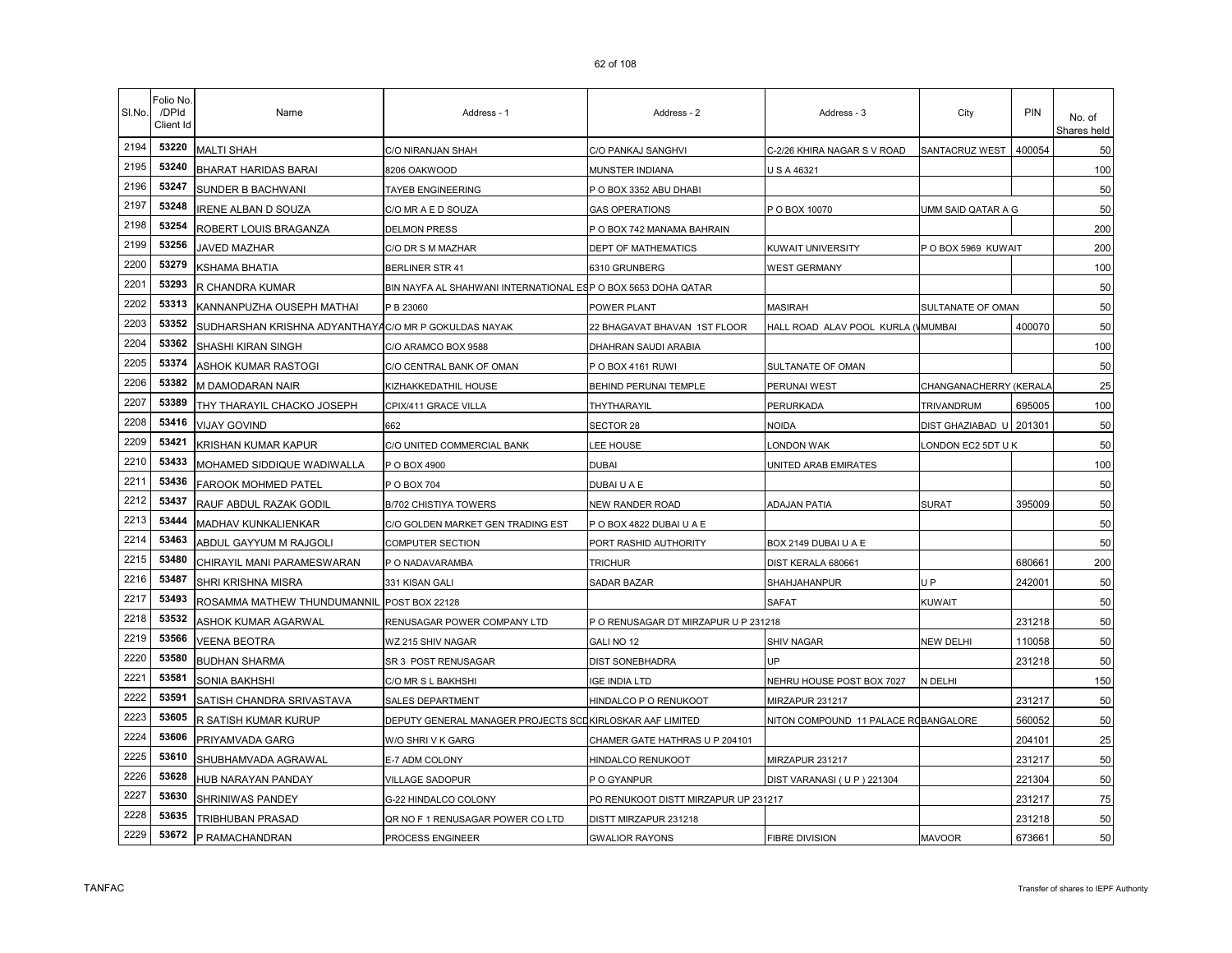| SI.No. | Folio No.<br>/DPId<br>Client Id | Name                     | Address - 1                        | Address - 2                                                               | Address - 3              | City                     | <b>PIN</b> | No. of<br>Shares held |
|--------|---------------------------------|--------------------------|------------------------------------|---------------------------------------------------------------------------|--------------------------|--------------------------|------------|-----------------------|
| 2230   | 53696                           | <b>K G MENON</b>         | SRIKALA                            | CHELEMBRA                                                                 | <b>MALLPURAM DIST</b>    | <b>KERALA</b>            | 673634     | 50                    |
| 2231   | 53748                           | PUSHPA HIRANANDINI       | NO.10 BLUE NILE                    | NO.24TH ROAD BANDRA                                                       | BOMBAY 400050            |                          | 400050     | 50                    |
| 2232   | 53833                           | K S HANUMANTA RAO        | 61-B MEHER APARTMENTS              | ANSTEY ROAD                                                               | OFF ALTAMOUNT ROAD       | Mumbai                   | 400026     | 100                   |
| 2233   | 53921                           | PREM PAL                 | <b>B 6 DHANASTRA</b>               | WODE HOUSE ROAD                                                           | COLABA                   | <b>BOMBAY</b>            | 400005     | 50                    |
| 2234   | 53931                           | VIJAYA PADMANABHAN       | 5 & 6 UDYAN                        | 100-A L J MARG                                                            | <b>BOMBAY</b>            |                          | 400006     | 50                    |
| 2235   | 53933                           | <b>BHARAT SAVEL</b>      | OVERSEAS HOUSE                     | 8 NUNGAMBAKKAM TANK BUND ROAD                                             | NUNGAMBAKKAM             | <b>MADRAS</b>            | 600034     | 50                    |
| 2236   | 53954                           | SANT KUMAR SABOO         | C/O NATIONAL ENGINEERING INDS LTD  | KHATIPURA ROAD                                                            | JAIPUR RAJ 302006        |                          | 302006     | 100                   |
| 2237   | 53976                           | NARANDAS KANJI MEHTA     | PRABHU NIVAS 4TH FLOOR BLOCK NO 24 | 148 V P ROAD                                                              | <b>BOMBAY 400004</b>     |                          | 400004     | 100                   |
| 2238   | 54031                           | ARUN KUMAR BAJAJ         | MITTAL TOWER "C" WING 6-TH FLOOR   | BLOCK NO.62 NARIMAN POINT                                                 | <b>BOMBAY 400021</b>     |                          | 400021     | 100                   |
| 2239   | 54033                           | DEVIDUTTA DHURMAL BAJAJ  | MITTAL TOWERS C-WING 6-TH FLOOR    | BLOCK NO.62 NARIMAN POINT                                                 | <b>BOMBAY 400021</b>     |                          | 400021     | 100                   |
| 2240   | 54053                           | MAHENDRA PRAKASH GUPTA   | <b>B/30 GEETANJALI ENCLAVE</b>     | MALVIYA NAGAR EXTENSION                                                   | <b>NEW DELHI 110017</b>  |                          | 110017     | 100                   |
| 2241   | 54119                           | SUMAN S SHARMA           | C/O DR SURENDRA SHARMA             | C-4-602 HYDE PARK, RESIDENCY OFF GBUNDER ROAD, CHITALSAR, MANFITHANE WEST |                          |                          | 400610     | 100                   |
| 2242   | 54142                           | <b>RITA DARU</b>         | 9 WEST VIEW APTS 7TH ROAD          | "E" LANE KALYANI NAGAR                                                    |                          | PUNE                     | 411006     | 50                    |
| 2243   | 54162                           | JAGAT KUMAR PANJWANI     | BLDG NO.7 FLAT NO.8                | PRINCE APTS NEAR NAVAL COAST BTY BEACH ROAD                               |                          | VISAKHAPATNAM (A         | 530002     | 100                   |
| 2244   | 54172                           | RAMANI SUNDER RAJAN      | 201/235 2ND FLOOR                  | SECTOR VI                                                                 | KANENAGAR ANTOP HILL     | MUMBAI                   | 400037     | 50                    |
| 2245   | 54217                           | K ANVARULLAH KHAN        | C/O MR S H JEELANI                 | 17 3RD FLOOR PARAG APTS                                                   | 83 J P ROAD VERSOVA      | <b>BOMBAY</b>            | 400061     | 50                    |
| 2246   | 54227                           | ROOP CHAND BEHL          | 15 ISHWAR NAGAR                    | NEAR SURYA SOFITAL HOTEL                                                  | <b>MATHURA ROAD</b>      | NEW DELHI                | 110065     | 50                    |
| 2247   | 54234                           | <b>HARPARIT SINGH</b>    | 125-A SANT NAGAR                   | NEAR EAST OF KAILASH                                                      | <b>NEW DELHI 110065</b>  |                          | 110065     | 50                    |
| 2248   | 54327                           | PAWAN KUMAR BHOMIA       | 7/8 CENTURY NIWAS                  | NEAR T V CENTRE                                                           | P B MARG WORLI           | BOMBAY                   | 400025     | 100                   |
| 2249   | 54331                           | RAMAN MANILAL THAKKAR    | 29 SAGAR KUNJ                      | 78 NEPEAN SEA ROAD                                                        | <b>BOMBAY</b>            |                          | 400006     | 100                   |
| 2250   | 54344                           | ANISHA GOKHALE           | C/O SUMANT GOKHALE                 | 8 ATOMICA P K ATRE MARG                                                   | <b>WORLI</b>             | <b>BOMBAY</b>            | 400018     | 100                   |
| 2251   | 54355                           | SUDHIR BABAJI PARAB      | JUHU RAJANIGANDHA CO OP HSG SOCY   | FLAT NO 21                                                                | 11TH GULMOHAR CROSS ROAD | NR SAURASHTRA SOCY J V F |            | 150                   |
| 2252   | 54416                           | ANJALI BAGRODIA          | 21 VIJAY VILAS                     | OOMER PARK                                                                | WARDEN ROAD              | <b>BOMBAY</b>            | 400036     | 50                    |
| 2253   | 54449                           | PRADUMNA KUMAR JAIN      | FLAT NO 801                        | 4 MAYFAIR ROAD CALCUTTA 700019                                            |                          |                          | 700019     | 50                    |
| 2254   | 54477                           | USHA DOKANIA             | C/O MALCHAND GOENKA                | HUKUMCHAND JUTE MILLS LTD                                                 | 9/1 R N MUKHERJEE RD     | CALCUTTA                 | 700001     | 100                   |
| 2255   | 54503                           | C R VASUDEVAN NAMBIAR    | C/O PRATIBHA INVESTMENTS LTD       | <b>15 INDIA EXCHANGE PLACE</b>                                            | 3RD FLOOR                | CALCUTTA                 | 700001     | 50                    |
| 2256   | 54505                           | P M KRISHNADAS NAMBISAN  | C/O UNIVERSAL AUTOCRAFTS PVT LTD   | P-I TRANSPORT DEPOT ROAD                                                  | CALCUTTA 700088          |                          | 700088     | 50                    |
| 2257   | 54517                           | <b>GOGRAJ KHAITAN</b>    | C/O SHYAM SREE SHOP NO G 25 & 26   | GROUND FLOOR HOWRAH A C MARKE 47 DOBSON ROAD                              |                          | <b>HOWRAH</b>            | 711101     | 100                   |
| 2258   | 54518                           | DEVI PRASAD JHUNJHUNWALA | 34-E MAHARSHI DEBENDRA ROAD        |                                                                           |                          | CALCUTTA                 | 700006     | 50                    |
| 2259   | 54520                           | VIDYADEVI JHUNJHUNWALA   | 34-E MAHARSHI DEBENDRA ROAD        |                                                                           |                          | CALCUTTA                 | 700006     | 100                   |
| 2260   | 54585                           | AJAY KUMAR SURANA        | M/S JAIPRAKASH STEELS              | 100 CANNING STREET CALCUTTA 700001                                        |                          |                          | 700001     | 50                    |
| 2261   | 54593                           | RAM KRISHNA AGRAWAL      | C/O S R BATTBOI & COMPANY          | 36 GANESH CHANDRA AVENUE                                                  | CALCUTTA 700013          |                          | 700013     | 100                   |
| 2262   | 54599                           | TEJRAJ JAIN              | C/O M/S JUGRAJ TEJRAJ              | 2 PORTUGUSE CHURCH ST                                                     | CALCUTTA 700001          |                          | 700001     | 100                   |
| 2263   | 54629                           | RABINDRA CHANDRA BISWAS  | <b>GENERAL MANAGER [WORKS]</b>     | IPITATA REFRACTORIES LTD                                                  | DHENKANAL                | ORISSA                   | 759013     | 100                   |
| 2264   | 54655                           | TRIVEDI DEVI CHOUDHRY    | 26 BURTOLLA STREET                 | 3RD FLOOR                                                                 | CALCUTTA                 |                          | 700007     | 50                    |
| 2265   | 54656                           | MAHABIR PRASAD CHOUDHRY  | 26 BURTOLLA STREET 3RD FLOOR       | CALCUTTA 700007                                                           |                          |                          | 700007     | 50                    |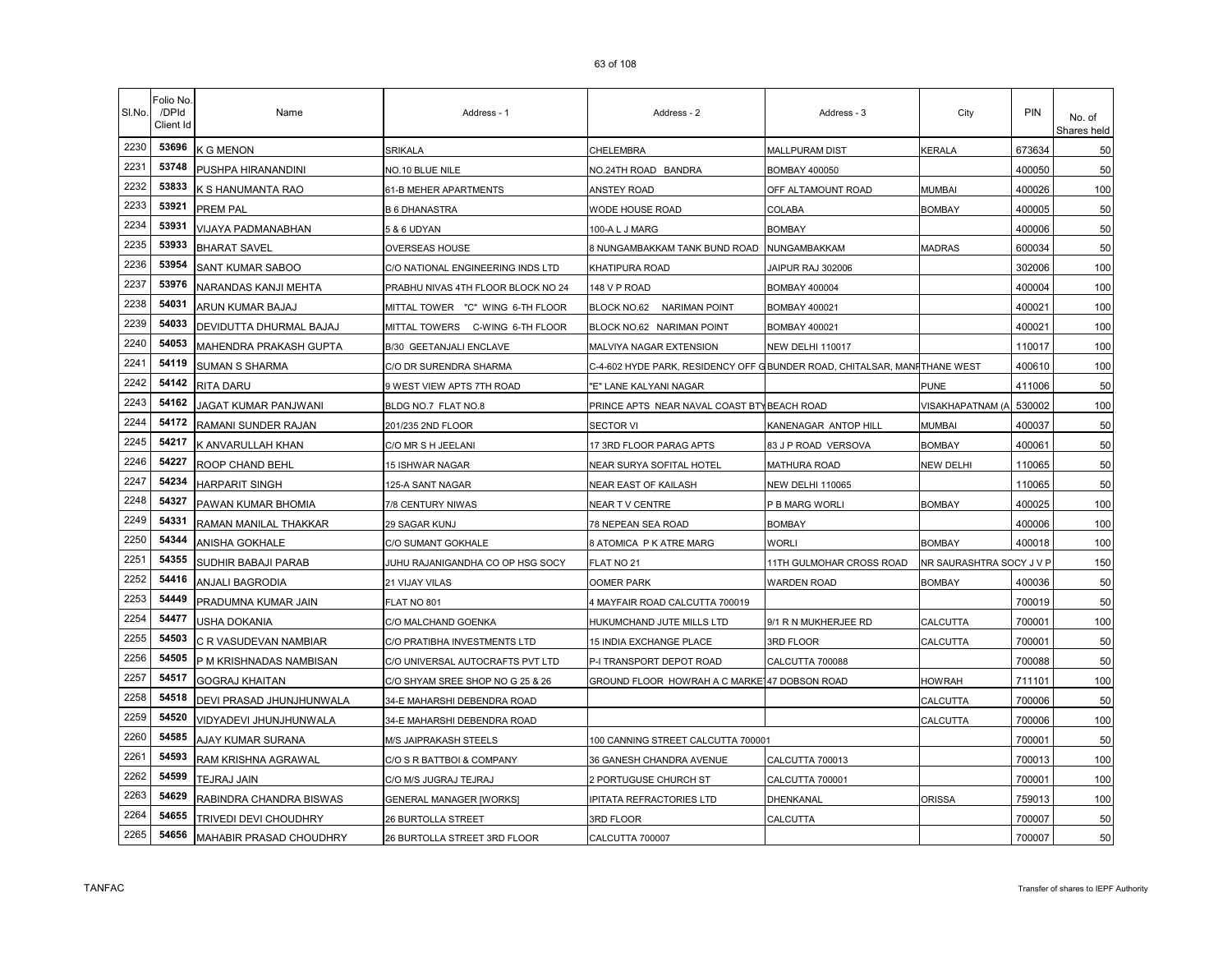| SI.No. | Folio No<br>/DPId<br>Client Id | Name                             | Address - 1                          | Address - 2                                                            | Address - 3            | City                    | <b>PIN</b> | No. of<br>Shares held |
|--------|--------------------------------|----------------------------------|--------------------------------------|------------------------------------------------------------------------|------------------------|-------------------------|------------|-----------------------|
| 2266   | 54744                          | OM PRAKASH GOYAL                 | GOYAL TEA & CO                       | 76/3 DHAN MANDI SRIGANGA NAGAR                                         | RAJASTHAN 335001       |                         | 335001     | 100                   |
| 2267   | 54749                          | MANGILAL JAIN                    | 60-A BONDEL ROAD                     | BLOCK C FLAT 2AB                                                       | ROSE GARDEN APARTMENTS | KOLKATA                 | 700019     | 50                    |
| 2268   | 54786                          | PRAMOD KUMAR BANSAL              | 120 MAHATMA GANDHI ROAD              | 4TH FLOOR                                                              | CALCUTTA               |                         | 700007     | 50                    |
| 2269   | 54816                          | KAUSHLYADEVI S AGARWAL           | SANSKAR JYOT FLAT NO 4 IST FLOOR     | 76 CHITARANJAN ROAD                                                    | <b>VILE PARLE EAST</b> | <b>BOMBAY 400057</b>    | 400057     | 100                   |
| 2270   | 54833                          | PRATIBHA PRAVINCHANDRA SHAH      | C/O M J NAGARDAS & CO                | P BOX 2500                                                             | 55/3 B R B B ROAD      | CALCUTTA 700001         | 700001     | 150                   |
| 2271   | 54847                          | DAKSHA BHUPENDRA KHAKHAR         | C/O MR BHUPENDRA KHAKHAR             | 4TH FLOOR BLOCK NO 10/A                                                | 44 EZRA STREET         | CALCUTTA 700001         | 700001     | 25                    |
| 2272   | 54854                          | RAMA MUNDRA                      | C/O MEGRAJ KANYALAL                  | 113 MANOHAR DAS KATRA                                                  | CALCUTTA 700007        |                         | 700007     | 100                   |
| 2273   | 54856                          | RAJENDRA KUMAR SINGH             | JAYASHREE CO-OP HSG SOCY LTD         | 10 SHREE NILAY POST PRABHAS NAGARISHRA DIST HOOGHLY WEST BENGAL 712249 |                        |                         | 712249     | 50                    |
| 2274   | 54886                          | RAM KRISHNA AGRAWAL              | C/O S R BATLIBOL & COMPANY           | 36 GANESH CHANDRA AVENUE                                               | CALCUTTA 700013        |                         | 700013     | 100                   |
| 2275   | 54890                          | NEELAKANTAN PALAMADAI RAJAMAIYAR | 22 WAHAB NAGAR                       | SECUNDERABAD                                                           |                        |                         | 500009     | 75                    |
| 2276   | 54895                          | USHA KUMARI                      | 270 JODHPUR PARK                     | CALCUTTA 700068                                                        |                        |                         | 700068     | 100                   |
| 2277   | 54937                          | PREM BIRLA                       | C/O EASTERN SPINNING MILLS & IND LTD | <b>VIL PIRGACHHA</b>                                                   | P KADAMGACHHI          | <b>DIST 24 PARGANAS</b> | 743201     | 50                    |
| 2278   | 54947                          | YUGAL KUMAR CHATURVEDI           | C/O M N CHATURVEDI                   | 183 RAJA DINENDRA STREET                                               |                        | CALCUTTA                | 700004     | 50                    |
| 2279   | 54956                          | DILIP KUMAR CHATTERJEE           | <b>BIRAJ BHAVAN</b>                  | 74 SHAMNAGAR ROAD                                                      | DUM DUM                | CALCUTTA 700055         | 700055     | 50                    |
| 2280   | 54957                          | NIRUPAM CHOWDHURY                | 38/1/2 RAMTONU BOSE LANE             | CALCUTTA 700006                                                        |                        |                         | 700006     | 50                    |
| 2281   | 54971                          | SHUBH KARAN BAJAJ                | C/O ORIENT GENERAL INDUSTRIES LTD    | 6 GHORE BIBI LANE CALCUTTA 700054                                      |                        |                         | 700054     | 50                    |
| 2282   | 54978                          | RAJA SUBRAMANIAN KARUPPIAH       | 10/2 MANOHAR PUKUR ROAD              | CALCUTTA 700026                                                        |                        |                         | 700026     | 100                   |
| 2283   | 54986                          | SHARDA DEVI TIBREWALA            | C/O SUSHIL KUMAR PAWAN KUMAR         | JOHARI BAZAR                                                           | P O JHUNJHUNU          |                         | 333001     | 50                    |
| 2284   | 54999                          | <b>INDIRA ANKLESARIA</b>         | 1 WOODBURN ROAD                      | CALCUTTA 700020                                                        |                        |                         | 700020     | 100                   |
| 2285   | 55062                          | KAMALA TALREJA                   | 10/73 CHARU CHANDRA AVENUE           | TOLLYGUNJ CALCUTTA 700033                                              |                        |                         | 700033     | 100                   |
| 2286   | 55067                          | VEENA GANERIWALA                 | 12/1 NATHER BAGAN STREET             | CALCUTTA 700005                                                        |                        |                         | 700005     | 100                   |
| 2287   | 55069                          | PRATEEP KUMAR DASGUPTA           | 2 ELGIN LANE                         | CALCUTTA                                                               |                        |                         | 700020     | 50                    |
| 2288   | 55070                          | SATISH RAJ SINGH CHAUHAN         | R 161 GREATER KAILASH I              | <b>NEW DELHI 110048</b>                                                |                        |                         | 110048     | 100                   |
| 2289   | 55100                          | DAMODARLAL MOONDHRA              | C/O S L BHATTER                      | 11 C BURDWAN ROAD CALCUTTA 700027                                      |                        |                         | 700027     | 100                   |
| 2290   | 55102                          | RAVI MOONDHRA                    | C/O S L BHATTER                      | 11 C BURDWAN ROAD CALCUTTA 700027                                      |                        |                         | 700027     | 50                    |
| 2291   | 55111                          | <b>SUJAY CHAUDHURI</b>           | C/O 139 RAJA DINENDRA STREET         | CALCUTTA 700004                                                        |                        |                         | 700004     | 100                   |
| 2292   | 55121                          | JAGAT NARAYAN DE                 | 39/C CENTRAL ROAD,                   | JADAVPUR,                                                              |                        | <b>KOLKATA</b>          | 700032     | 100                   |
| 2293   | 55131                          | BIMLA DEVI JHUNJHUNWALA          | 402 PANCHSHEEL                       | 8/1 DIAMOND HARBOUR ROAD                                               | CALCUTTA 700027        |                         | 700027     | 50                    |
| 2294   | 55148                          | H B SHARMA                       | C/O SHRI SUNDER SINGH BANI           | C M T COLONY, DEHRIAYA                                                 | RAMPUR ROAD, HALDWANI  | DIST NAINITAL UP        | 263139     | 50                    |
| 2295   | 55186                          | PADAM CHAND JAIN                 | 146 HARSH VIHAR                      | PITAMPURA                                                              | DELHI 110034           |                         | 110034     | 50                    |
| 2296   | 55224                          | RAVISHANKAR MISHRA               | OLD GOURELLA                         | P O PENDRA ROAD                                                        | <b>DIST BILASPUR</b>   | M <sub>P</sub>          | 495117     | 50                    |
| 2297   | 55225                          | <b>BIDYAKANT DAS</b>             | C/O HINDUSTAN ALUMINIUM CORPN LTD    | PO AMARKANTAK                                                          | <b>DIST SHAHDOL</b>    | MADHYA PRADESH          | 484886     | 50                    |
| 2298   | 55249                          | SANTRADEVI RUHELA                | INE NO 3 QTR NO 44-45                | P O BIRLA NAGAR                                                        | <b>GWALIOR</b>         | MADHYA PRADESH          | 474004     | 50                    |
| 2299   | 55255                          | SHRINATH ARORA                   | 29 CIMMCO LINE                       | BIRLANAGAR                                                             | <b>GWALIOR</b>         | MADHYA PRADESH          | 474004     | 50                    |
| 2300   | 55270                          | SUREKHA GOYAL                    | 140 B LANE NO 3 BIRLA NAGAR          | <b>GWALIOR 474004</b>                                                  |                        |                         | 474004     | 50                    |
| 2301   | 55271                          | ASHOK KUMAR GOYAL                | 140 B LANE NO 3 BIRLA NAGAR          | <b>GWALIOR 474004</b>                                                  |                        |                         | 474004     | 50                    |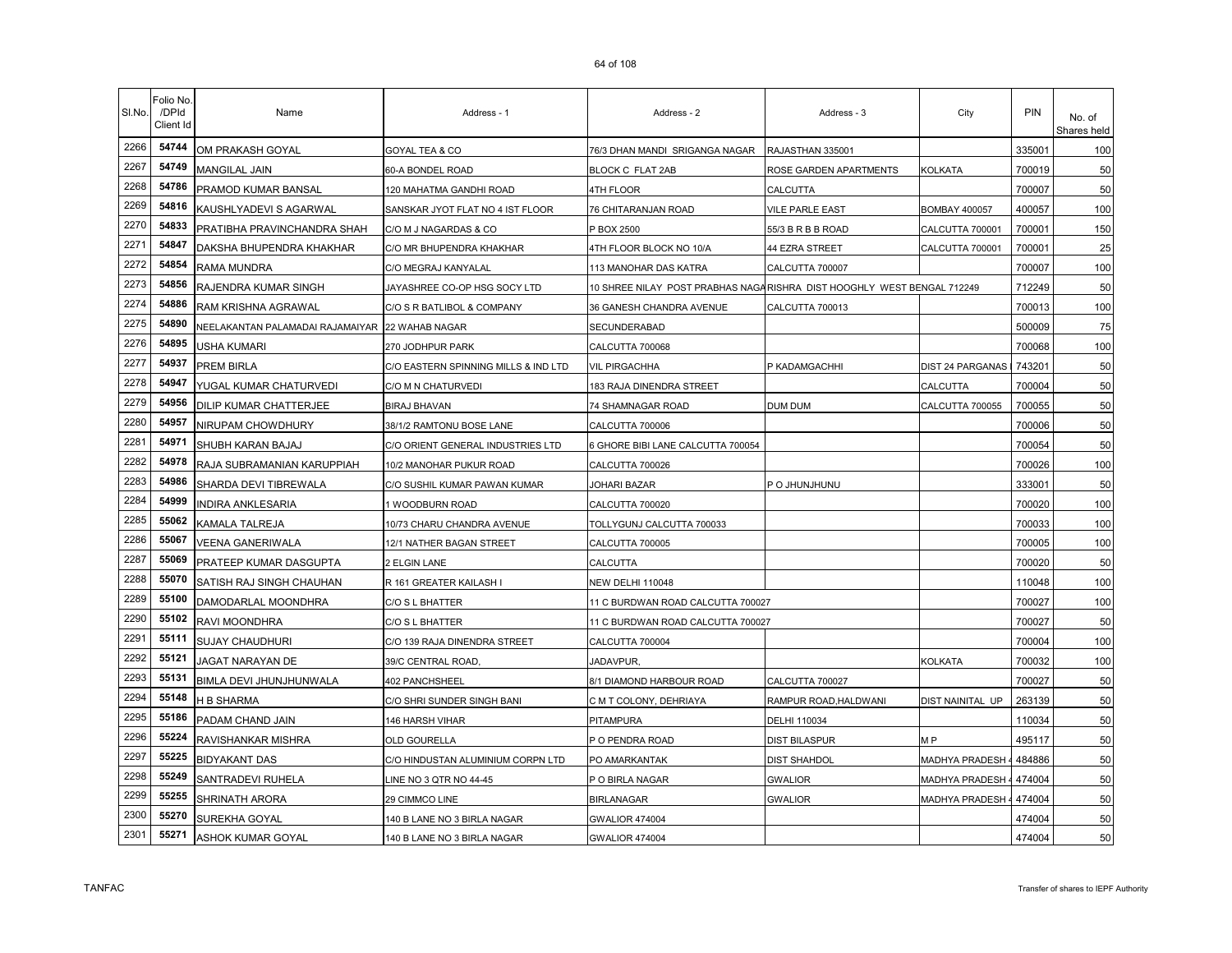| SI.No. | Folio No<br>/DPId<br>Client Id | Name                                           | Address - 1                              | Address - 2                                              | Address - 3                                             | City                  | PIN    | No. of<br>Shares held |
|--------|--------------------------------|------------------------------------------------|------------------------------------------|----------------------------------------------------------|---------------------------------------------------------|-----------------------|--------|-----------------------|
| 2302   | 55274                          | SURENDRA SINGH JINDANI                         | DY MANAGER MAINT                         | CIMMCO LTD                                               | <b>BHARATPUR</b>                                        | RAJASTHAN 321001      | 321001 | 50                    |
| 2303   | 55309                          | R SURESH                                       | 28 SADULLAH ST T NAGAR                   | MADRAS TAMIL NADU 600017                                 |                                                         |                       | 600017 | 50                    |
| 2304   | 55315                          | SNEH LATA MEHTA                                | NO 6 Y BLOCK                             | ANNA NAGAR                                               | <b>MADRAS</b>                                           |                       | 600040 | 50                    |
| 2305   | 55317                          | <b>BALLABH CHAND MEHTA</b>                     | NO 6 Y BLOCK                             | ANNA NAGAR                                               |                                                         | <b>MADRAS</b>         | 600040 | 50                    |
| 2306   | 55319                          | P VENUGOPAL                                    | 38 S S DEWAN 6TH STREET                  | AYANAVARAM                                               |                                                         | <b>MADRAS</b>         | 600023 | 50                    |
| 2307   | 55320                          | <b>G RAMACHANDRAN</b>                          | NO.463 PANDIAN STREET                    | 6TH MAIN ROAD                                            | <b>GOMATHIPURAM</b>                                     | <b>MADURAI</b>        | 625020 | 50                    |
| 2308   | 55323                          | M BALASUBRAMANIAM                              | "S.M & SONS ARCADE"                      | NEW NO:211,IMPERIAL ROAD.                                | <b>NEXT TO BHARAT OVERSEAS</b><br><b>BANK LIMITED,)</b> | CUDDALORE -O.T        | 607003 | 100                   |
| 2309   | 55335                          | <b>S RAMESH</b>                                | SURAMANGALAM                             | PALLI NELIYANUR BO                                       | PONDY STATE 605107                                      |                       | 605107 | 100                   |
| 2310   | 55336                          | SUDHIR GOYAL                                   | C/O AIR TRANSPORT CORPORATION (ASSAM)    | <b>KEDAR ROAD</b>                                        |                                                         | <b>GUWAHATI</b>       | 781001 | 100                   |
| 2311   | 55371                          | DHARMA CHAND JANGID                            | C/O D P SHARMA                           | 35 N RAJA NABA KISSEN STREET                             |                                                         | CALCUTTA              | 700005 | 100                   |
| 2312   | 55381                          | SHANTHA KRISHNA MOORTHY                        | CHANDRA SRI                              | 3 SRILABDHI COLONY                                       | MOWBRAYS ROAD ALWARPET                                  | MADRAS 600018         | 600018 | 100                   |
| 2313   | 55383                          | RAJENDRA KELA                                  | C/O HYDERABAD ENGINEERING INDUSTRIES     | <b>BALA NAGAR TOWN SHIP</b>                              | HYDERABAD 500037                                        |                       | 500037 | 50                    |
| 2314   | 55389                          | P K VISWANATHAN                                | K 17 INDIRA NAGAR                        | <b>BAGALUR ROAD</b>                                      | HOSUR                                                   |                       | 635109 | 50                    |
| 2315   | 55394                          | PARAMJEET SAINI                                | CLINICAL LABORATORY                      | LAXMI MALHAR 1751 B WARD                                 | OPP SWAPNIL APPTS                                       | NEW MAHADWAR ROAD KOI |        | 50                    |
| 2316   | 55409                          | K M SUNDARAM                                   | 140 BAWA MADAM LANE                      | NORTH MAIN STREET                                        | THNJAVUR-613 009                                        |                       | 613009 | 100                   |
| 2317   | 55421                          | SISIR KUMAR BHOWMICK                           | 14 GOVARDHAN SINGH STREET                | ROYAPETTAH                                               | MADRAS 600014                                           |                       | 600014 | 50                    |
| 2318   | 55426                          | V NARASIMHA PRASAD                             | C/O BEST ALUMINIUM FABRICATORS           | 51/1 NEW KALASI PALAM EXTN                               | BANGALORE 560002                                        |                       | 560002 | 50                    |
| 2319   | 55431                          | <b>G PAREKH</b>                                | C/O MACHINE TOOLS & ACCESSORIES PVT LT   | PLOT 10/9 AMBATTUR INDUSTRIAL EST/AMBATTUR MADRAS 600058 |                                                         |                       | 600058 | 100                   |
| 2320   | 55453                          | KAUSHALKUMAR SHUKLA                            | 110/2 ERANOWANA                          | POONA 411004                                             |                                                         |                       | 411004 | 100                   |
| 2321   | 55454                          | KALPNATH SHUKLA                                | 130, ST. PATRICKS TOWN CO-OP HSG SOCIETY |                                                          |                                                         | <b>PUNE</b>           | 411013 | 100                   |
| 2322   | 55455                          | KENCHANAGOUDA M PATIL                          | 18/3 BHARAT KUNJ VASAHAT NO 1            | GANESH NAGAR                                             | PUNE 411038                                             |                       | 411038 | 50                    |
| 2323   | 55464                          | RAMAIYER LAKSHMI NARAYAN                       | 54 INDRA GANDHI STREET                   | KAVERIRANGAN NAGAR                                       | SALIGRAMAM 600093                                       |                       | 600093 | 50                    |
| 2324   | 55475                          | NIRMALA RAJA                                   | 32/2 AGA ABBAS ALI ROAD                  | 3RD CROSS                                                | BANGALORE 560042                                        |                       | 560042 | 50                    |
| 2325   | 55485                          | JAYALAKSHMI RANGANATHAN                        | AJ-64 ANNA NAGAR                         | MADRAS 600040                                            |                                                         |                       | 600040 | 50                    |
| 2326   | 55492                          | SRINIVASAN RENGANATHAN AYYANGAR                | 3/50 THIRUCHENDURAI AGRAHARAM            | ANDANALLUR P O TRICHY DT 639101                          |                                                         |                       | 639101 | 50                    |
| 2327   | 55507                          | MATHALA PARDHASARADHI                          | C/O SRI SAI RAMA ROLLING MILLS           | TADITHOTA RAJAHMUNDRY 533101                             |                                                         |                       | 533101 | 50                    |
| 2328   | 55523                          | RAHUL GUPTA                                    | F 8/17 VASANT VIHAR                      | NEW DELHI 110057                                         |                                                         |                       | 110057 | 100                   |
| 2329   | 55531                          | H K PATNEY                                     | R-854 NEW RAJINDER NAGAR                 | <b>NEW DELHI 110060</b>                                  |                                                         |                       | 110060 | 50                    |
| 2330   | 55535                          | JANAKI RAMACHANDRAN                            | D-I/213 SATYA MARG                       | CHANAKYAPURI                                             |                                                         | <b>NEW DELHI</b>      | 110021 | 100                   |
| 2331   | 55536                          | COMAL SUNDARAM RAMACHANDRAN D-I/213 SATYA MARG |                                          | CHANAKYAPURI                                             |                                                         | <b>NEW DELHI</b>      | 110021 | 100                   |
| 2332   | 55537                          | C R GAYATHRI                                   | D-I/213 SATYA MARG                       | <b>CHANAKYAPURI</b>                                      |                                                         | <b>NEW DELHI</b>      | 110021 | 100                   |
| 2333   | 55538                          | C R RAJENDRAN                                  | D-I/213 SATYA MARG                       | CHANAKYAPURI                                             |                                                         | <b>NEW DELHI</b>      | 110021 | 100                   |
| 2334   | 55539                          | C R SUNDARAMURTI                               | D-I/213 SATYA MARG                       | CHANAKYAPURI                                             |                                                         | <b>NEW DELHI</b>      | 110021 | 100                   |
| 2335   | 56030                          | DHARAM PAUL UPPAL                              | BEHIND OLD PO                            | MUKERIAN-144 211                                         | PUNJAB                                                  |                       | 144211 | 50                    |
| 2336   | 56035                          | RANJAN KUMAR CHOPRA                            | 55F CANNING STREET                       | 2ND FLOOR ROOM NO 2                                      | CALCUTTA-700 001                                        |                       | 700001 | 50                    |
| 2337   | 56077                          | <b>GAUTAM MOTI CHAINANI</b>                    | 53 CINEMA WADI                           | OPP SBILJROAD                                            | MAHIM                                                   | <b>BOMBAY</b>         | 400016 | 50                    |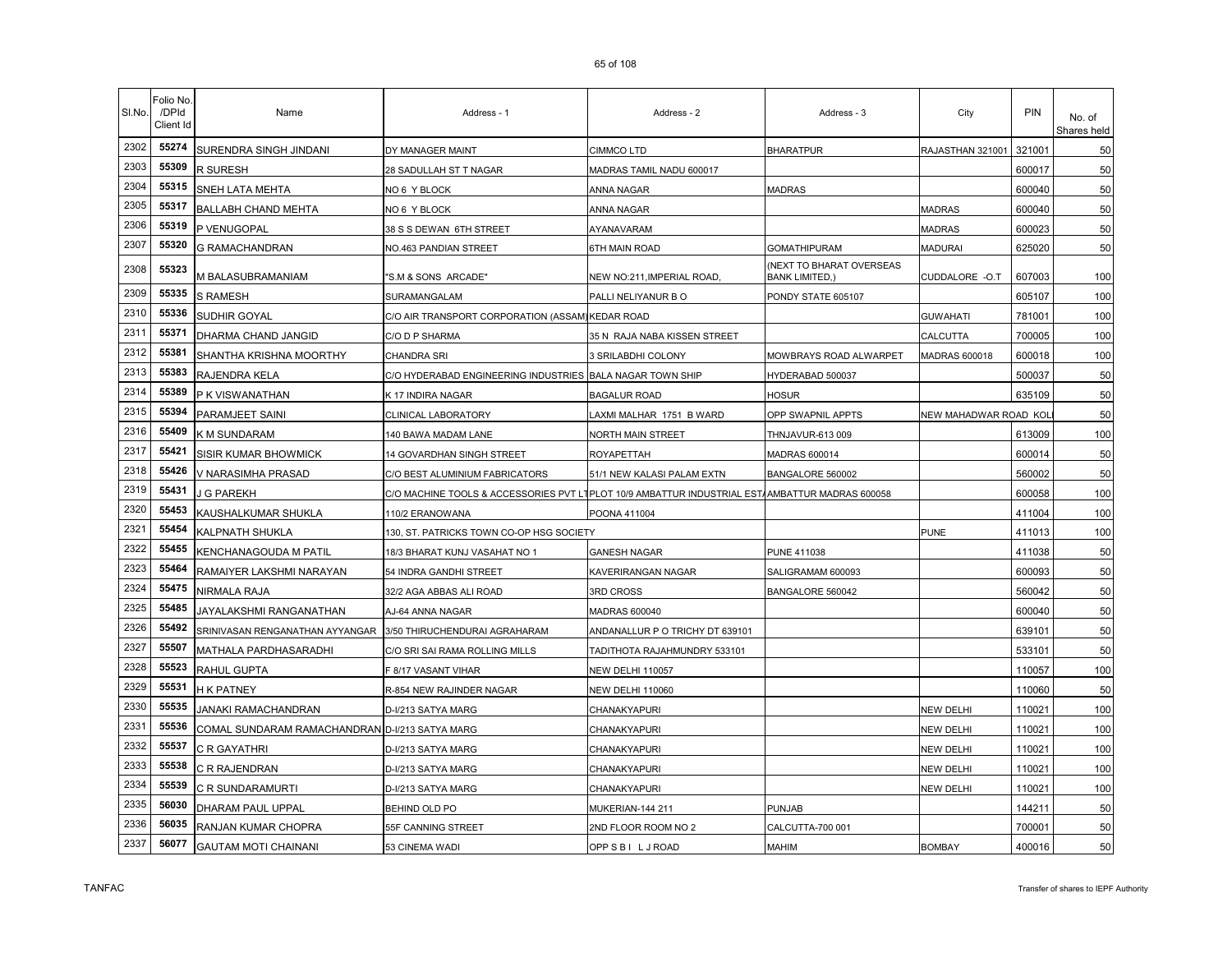| SI.No. | Folio No.<br>/DPId<br>Client Id | Name                       | Address - 1                      | Address - 2                               | Address - 3               | City              | <b>PIN</b> | No. of<br>Shares held |
|--------|---------------------------------|----------------------------|----------------------------------|-------------------------------------------|---------------------------|-------------------|------------|-----------------------|
| 2338   | 56082                           | ASHOK KUMAR GUPTA          | 8-B MAHAVEER NAGAR III           | KOTA                                      |                           | RAJASTHAN         |            | 50                    |
| 2339   | 56217                           | INDIRA PAL KHILNANI        | A-5 MAYFAIR GARDEN               | NEW DELHI-110 016                         |                           |                   | 110016     | 100                   |
| 2340   | 56267                           | RAMESH MAGANLAL RAJPARA    | 67/E/1049 KRISHNANAGAR           | SAIJPUR BOGHA                             | AHMEDABAD-382 346         |                   | 382346     | 50                    |
| 2341   | 56318                           | <b>NARAIN DASS</b>         | 1/10868 SUBHASH PARK             | NAVIN SHAHDRA                             | DELHI-110 032             |                   | 110032     | 200                   |
| 2342   | 56376                           | VIPUL KUMAR JAIN           | C/O P C JAIN                     | 146 HARSH VIHAR PITAMPURA                 | DELHI 110034              |                   | 110034     | 50                    |
| 2343   | 56379                           | KIRAN NAGRATH              | 380 R K MANDIR LANE              | NARHI                                     | <b>LUCKNOW</b>            | U P               |            | 150                   |
| 2344   | 56395                           | SANGEETA SHARMA            | 177 JULKIAN MOHALLA              | CHAKRI BAZAR                              |                           | <b>BATALA</b>     | 143505     | 50                    |
| 2345   | 56479                           | SUNITA ARORA               | BLOCK 39 FLAT 249                | GOVT COLONY                               | PARNASREE                 | CALCUTTA-700 060  | 700060     | 50                    |
| 2346   | 56480                           | VINOD KUMAR ARORA          | BLOCK 39 FLAT 249                | <b>GOVT COLONY</b>                        | PARNASREE                 | CALCUTTA-700 060  | 700060     | 50                    |
| 2347   | 56507                           | <b>GINNI KEDIA</b>         | 194 JAMUNALAL BAJAJ STREET       | CALCUTTA-7                                | <b>BILASRAI KATRA</b>     |                   |            | 50                    |
| 2348   | 56553                           | K C GEORGE                 | KOCHUKALEEKAL HOUSE              | RUBBER BOARD POST                         | KOTTAYAM                  | <b>KERALA</b>     | 686009     | 100                   |
| 2349   | 56604                           | <b>BL SHAH</b>             | BANK WALA H NO 2653 SHAH BHAWAN  | RASTA GHEE WALONKA                        | JAIPUR-302 003            |                   | 302003     | 100                   |
| 2350   | 56616                           | SANJAY CHIMANLAL DAVE      | C/14 PINKY PARF FLATS            | <b>B/D MANIASHAH</b>                      | MANINAGAR                 | AHMEDABAD-380 008 | 380008     | 50                    |
| 2351   | 56645                           | <b>GOPAL PRASAD LADHA</b>  | 16 HARE STREET                   | CALCUTTA-700 001                          |                           |                   | 700001     | 50                    |
| 2352   | 57043                           | SANJIV RELAN               | 45/18 EAST PATEL NAGAR           | NEW DELHI-110 008                         |                           |                   | 110008     | 100                   |
| 2353   | 57064                           | MAHENDRA KUMAR MAHAWAR     | SHREE KRISHNA TRADING COMPANY    | 27 AMARTOLLA STREET                       | CALCUTTA-700 001          |                   | 700001     | 50                    |
| 2354   | 57151                           | KANWAL BIRSINGH KUCKREJA   | <b>15 MAIN MARKET</b>            | SARABHA NAGAR                             | <b>LUDHIANA-1</b>         |                   | 141001     | 50                    |
| 2355   | 57177                           | P RAJAKUMARI               | <b>ASST MANAGER</b>              | <b>SYNDICATE BANK</b>                     | <b>GANDHINAGAR BRANCH</b> | BANGALORE-560 009 | 560009     | 50                    |
| 2356   | 57201                           | ASHA RANI                  | KM-30 NEW KAVI NAGAR             | GHAZIABAD-201 002 UP                      |                           |                   |            | 50                    |
| 2357   | 57206                           | P S ARORA                  | 26 ARA KASHAN ROAD               | <b>NEW DELHI-110 055</b>                  |                           |                   | 110055     | 50                    |
| 2358   | 57222                           | PARDUMAN KUMAR JAIN        | C/O BANK OF BARODA               | SOJATI GATE                               | <b>JODHPUR</b>            | RAJASTHAN         | 342001     | 50                    |
| 2359   | 59028                           | UMASHANKAR GANPATLAL ASATI | 313/319 SAMUEL STREET            | HARESH CHAMBER                            | VADGADI                   | <b>BOMBAY</b>     | 400003     | 50                    |
| 2360   | 59033                           | RAVI CHANDER LAMA          | 150-1 SARUBHA NAGAR              | LUDHIANA                                  |                           |                   | 141001     | 50                    |
| 2361   | 59034                           | SARU JAIN                  | 4/14A                            | ASAF ALI ROAD                             | NEW DELHI                 |                   |            | 150                   |
| 2362   | 59093                           | RAKESH KUMAR BANSAL        | STATE BANK OF PATIALA            | <b>MAIN BRANCH</b>                        | <b>BARNALA-148 101</b>    |                   | 148101     | 50                    |
| 2363   | 59108                           | PARAS KOTHARI              | PANCHAWATTI                      | BEHIND STATE BANK OF INDIA                | KASTURBA ROAD             | RAJKOT            | 360001     | 50                    |
| 2364   | 59119                           | VIJAY S PODDAR             | POST BOX NO 4                    | BHIWANI-125 021                           | <b>HARYANI</b>            |                   | 125021     | 50                    |
| 2365   | 59174                           | AABIDA Z AHMED             | 17 100 FEET ROAD                 | 6TH BLOCK BANASHANKARI 3RD STAGE3RD PHASE |                           | BANGALORE-560 08  | 560085     | 25                    |
| 2366   | 59185                           | <b>SARU JAIN</b>           | 4/14-A ASAF ALI ROAD             | NEW DELHI                                 |                           |                   |            | 50                    |
| 2367   | 61064                           | <b>KRISHNA KUMAR</b>       | 2 GYAN LOK                       | HAPUR-245 101                             |                           |                   | 245101     | 100                   |
| 2368   | 61121                           | KAMALA PATI SINGH          | 26/A                             | SAURASTRA SOCIETY                         | AHMEDABAD 380007          |                   | 380007     | 50                    |
| 2369   | 61149                           | MANSARI CHAKABARTY         | STURDIA CHEMICALS LTD            | RISHIKESH-249 201                         |                           |                   | 249201     | 50                    |
| 2370   | 61151                           | MANJARI CHAKRABARTY        | STURDIA CHEMICALS LTD            | RISHIKESH UP                              |                           |                   |            | 50                    |
| 2371   | 61237                           | R P GUPTA                  | DY CHIEF ENGINEER (CONST)        | 3-A BOULEVARD ROAD                        | <b>TISHIZARI</b>          | DELHI             | 110054     | 100                   |
| 2372   | 61241                           | SUNITA NARULA              | C/O M/S NATIONAL TRADING COMPANY | 3 AMARTOLLA ST                            | CALCUTTA-700 001          |                   | 700001     | 100                   |
| 2373   | 63032                           | SMT.NARINDER KAUR          | 12 NEW FRIENDS COLONY            | NEAR KANOJIA HOSPITAL                     | SHAHJAHANPUR              | U.P               | 242001     | 100                   |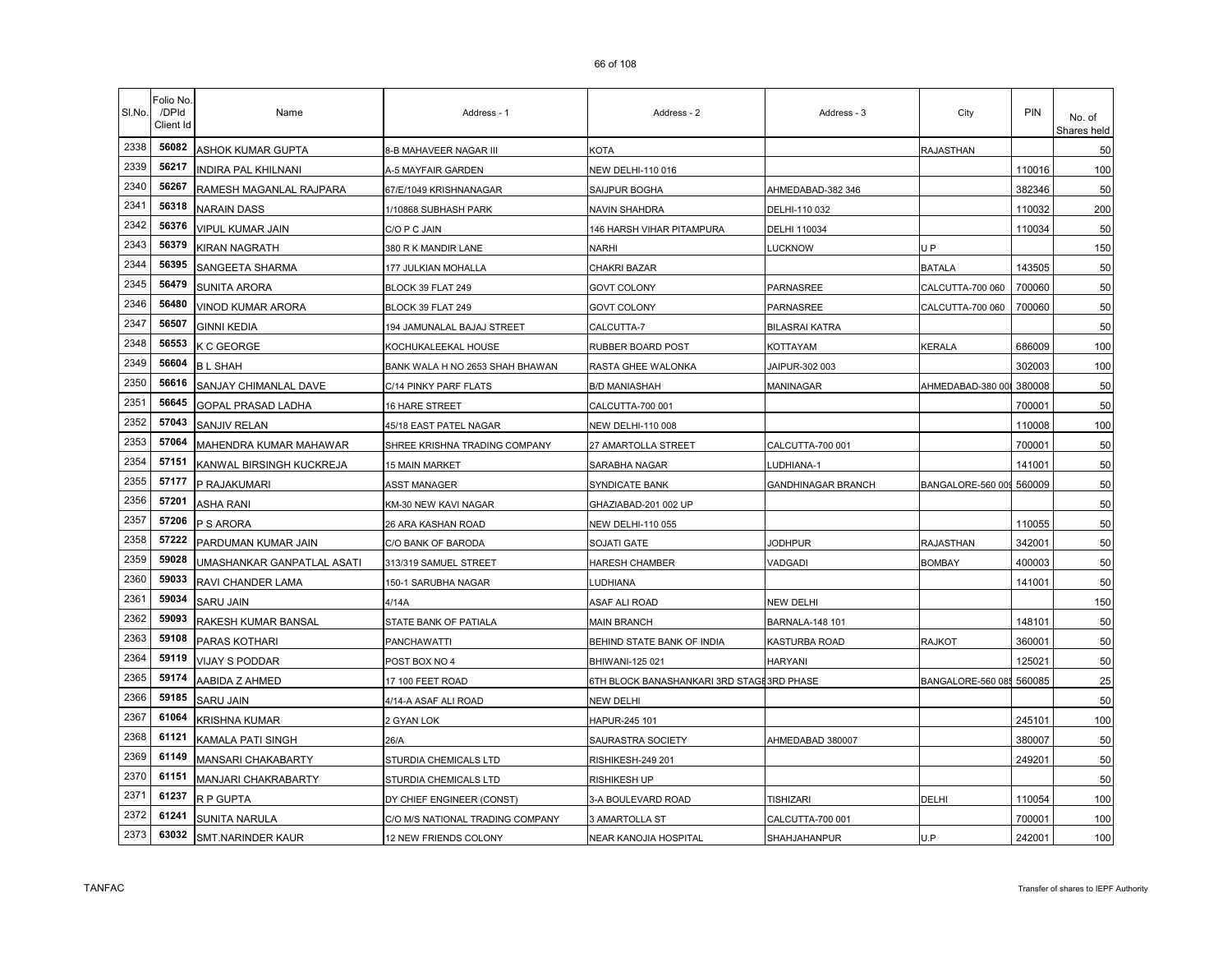| SI.No. | Folio No<br>/DPId<br>Client Id | Name                           | Address - 1                          | Address - 2                                                              | Address - 3                                     | City                     | PIN    | No. of<br>Shares held |
|--------|--------------------------------|--------------------------------|--------------------------------------|--------------------------------------------------------------------------|-------------------------------------------------|--------------------------|--------|-----------------------|
| 2374   | 63045                          | CARLOS HONORATO LUIS           | C-2 VICTORY BLOCKS                   | 31-B HILL RD                                                             | <b>BANDRA</b>                                   | <b>BOMBAY</b>            | 400050 | 250                   |
| 2375   | 63072                          | KAMLESH KUMAR JAIN             | 191 GURHAI LANE                      | CIRCULAR ROAD                                                            | SHAHADRA                                        | DELHI                    | 110032 | 100                   |
| 2376   | 63077                          | RAJ GUPTA                      | IG/174 HARSHWARDHAN NAGAR            | BHOPAL-462 003                                                           |                                                 |                          | 462003 | 50                    |
| 2377   | 63147                          | ARVIND LAXMIKANT LADHAD        | <b>GOAN TOWER</b>                    | HUBLI-580 920                                                            | KARNATAKA                                       |                          | 580920 | 50                    |
| 2378   | 63159                          | SANTHOSH MALHOTRA              | JC 38/B LIG FLATS                    | MAYAPURI                                                                 | N DELHI-110 064                                 |                          | 110064 | 100                   |
| 2379   | 65011                          | VENKATA YATHIRAJA VALLI THATHA | LIC OF INDIA                         | KOTHAPET                                                                 | GUNTUR-522 001 AP                               |                          | 522001 | 50                    |
| 2380   | 65099                          | ARVIND LAXMIKANT LADHAD        | MAHESWARI STORES                     | <b>BARDAN STREET</b>                                                     | HUBLI-580 029                                   |                          | 580029 | 50                    |
| 2381   | 65175                          | <b>BABUBHAI AMBALAL PATEL</b>  | NEAR SWAMINARAYAN TEMPLE             | KUNDAL                                                                   | KADI N G-382 715                                |                          | 382715 | 100                   |
| 2382   | 67023                          | SANDHYA GUPTA                  | B-7/1-A VASANT VIHAR                 |                                                                          |                                                 | <b>NEW DELHI</b>         | 110057 | 100                   |
| 2383   | 67029                          | RAMESH KUMAR DINGLIWAL         | 7 KASHMIR AVENUE                     | <b>AMRITSAR</b>                                                          |                                                 | PUNJAB                   | 143001 | 50                    |
| 2384   | 67030                          | <b>MANILAL RAIJIBHAI PATEL</b> | PRABHU KUNJ BUNGALLOW                | FIRST FLOOR TELI LANE                                                    | VILLAGE:GIMHAVAN, TALUK: DAPODISTT.RATNAGIRI, M |                          | 415712 | 50                    |
| 2385   | 67058                          | CHUNILAL W MASAND              | E-5 KONARK ESTATE                    | OPP POONA CLUB                                                           | PUNE 411081                                     |                          | 411081 | 100                   |
| 2386   | 67145                          | SANJAY JINDAL                  | YOGESH GUPTA & CO                    | MEMBER DELHI STOCK EXCHANGE                                              | <b>ASAFALI ROAD</b>                             | <b>NEW DELHI</b>         | 110002 | 50                    |
| 2387   | 67179                          | PUSHPA KAPUR                   | G-81 SUJAN SINGH PARK                | NEW DELHI-110 003                                                        |                                                 |                          | 110003 | 375                   |
| 2388   | 67202                          | KANCHANBEN HARSUKHLAL SHAH     | 76/30 MARINE DRIVE                   | F ROAD                                                                   | PANCHASAR BLDG                                  | <b>BOMBAY</b>            | 400020 | 50                    |
| 2389   | 67229                          | <b>MADHU SHARMA</b>            | C/O NAGALAND CARPETS                 | 2169 MAIN ROAD                                                           | <b>WEST PATEL NAGAR</b>                         | <b>NEW DELHI</b>         | 110008 | 50                    |
| 2390   | 67242                          | HEMLATHA SUSHILKANT SANGHANI   | 21/2 ROHITVILLA SEWREE WALALA ESTATE | R D NO 1-A BEHIND AURORA CINEMA M BOMBAY 400019                          |                                                 |                          | 400019 | 50                    |
| 2391   | 67247                          | R N SETHI                      | C4E/4 POCKT 8                        | <b>JANAKPURI</b>                                                         | NEW DELHI-58                                    |                          | 110058 | 100                   |
| 2392   | 67293                          | <b>ALOK SARDA</b>              | C/O N K MALANI                       | SHRIRAM SADAN                                                            | 202 DHARAMPETH EXTN                             | <b>NAGPUR</b>            | 440010 | 400                   |
| 2393   | 67295                          | <b>SUMAN GUPTA</b>             | 62/13 HARBANS MOHAL                  | KANPUR-208 001                                                           |                                                 |                          | 208001 | 100                   |
| 2394   | 67304                          | SHASHI PRABHA LAL              | F-51 RAJOURI GARDEN                  | <b>NEW DELHI-110 027</b>                                                 |                                                 |                          | 110027 | 50                    |
| 2395   | 67342                          | NISHA SHARMA                   | SHARDA KUNJ                          | PUROHIT JIKA BAGH                                                        | JAIPUR-302 001                                  |                          | 302001 | 100                   |
| 2396   | 67366                          | KAMLA MEHRA                    | 137 SECTOR - G                       | SHASHTRI NAGAR                                                           |                                                 | JODHPUR [RAJ]            |        | 100                   |
| 2397   | 67370                          | <b>MUNNI DEVI</b>              | 13/392 H PRASAD NIKETAN              | <b>CIVIL LINES</b>                                                       | KANPUR                                          |                          | 208001 | 50                    |
| 2398   | 69036                          | <b>BELA MAHAJAN</b>            | M/S MEDICARE AGENCIES PVT LTD        | 2/16 JULLENA COMPLEX                                                     | OKHLA ROAD                                      | NEW DELHI                | 110025 | 50                    |
| 2399   | 69038                          | SHANTI DEVI ASHANT             | 293 DWARAKA 6TH MAIN ROAD            | WEST OF CHORD RD IIND STAGE II-PHAMAHALAXMIPURAM LAYOUT BANGALORE 560086 |                                                 |                          | 560086 | 50                    |
| 2400   | 69057                          | A ANNA PORSIA RAJA             | TATA POWER HOUSE                     | LAKE ROAD                                                                | <b>BHANDUP</b>                                  | <b>BOMBAY</b>            | 400078 | 50                    |
| 2401   | 70027                          | KRISHNA KUMARI M YADAV         | N I OFFICER COLONY                   | <b>MEGHANI NAGAR</b>                                                     | AHMADABAD-380 016                               |                          | 380016 | 50                    |
| 2402   | 70095                          | <b>MADHU SHARMA</b>            | C/O NAGALAND CARPETS                 | 2169 MAIN ROAD                                                           | <b>WEST PATEL NAGAR</b>                         | <b>NEW DELHI</b>         | 110008 | 100                   |
| 2403   | 71020                          | <b>ASHA RANI</b>               | <b>14 VIIITH CROSS</b>               | DR RADHA KRISHNAN ROAD                                                   | <b>MYLAPORE</b>                                 | MADRAS-600 004           | 600004 | 50                    |
| 2404   | 71138                          | RAJENDRA KUMAR SHARDA          | C/O M/S SARDA SOAP WORKS             | P O CHIRAWA                                                              |                                                 | DIST JHUNJHUNU, R        | 333026 | 50                    |
| 2405   | 71156                          | <b>DALJEET SETHI</b>           | BN WEST 82                           | SHALIMAR BAGH                                                            |                                                 | DELHI                    | 110088 | 50                    |
| 2406   | 71168                          | MAYUR MANGALDAS KOTHARI        | HARI CHAMBERS ROOM NO.4 2ND FLOOR    | SHAHID BHAGATSINGH ROAD                                                  | <b>BOMBAY 400023</b>                            | BOMBAY-23                | 400023 | 100                   |
| 2407   | 72071                          | NAGIMDAS HIRACHAND RUPAMI      | <b>ARIHANT</b>                       | 4 STATION PLOT                                                           | HONDAL-360 311                                  |                          | 360311 | 50                    |
| 2408   | 72092                          | <b>B S NEELAKANTA</b>          | 57 PRATHIMA                          | OWER PALACE                                                              | PORLHADI                                        | BANGALORE-560 003 560003 |        | 50                    |
| 2409   | 72164                          | <b>SURINDER SINGH BAINS</b>    | 36 INF DIVSIG REGT                   | C/O 56 APO                                                               |                                                 |                          |        | 150                   |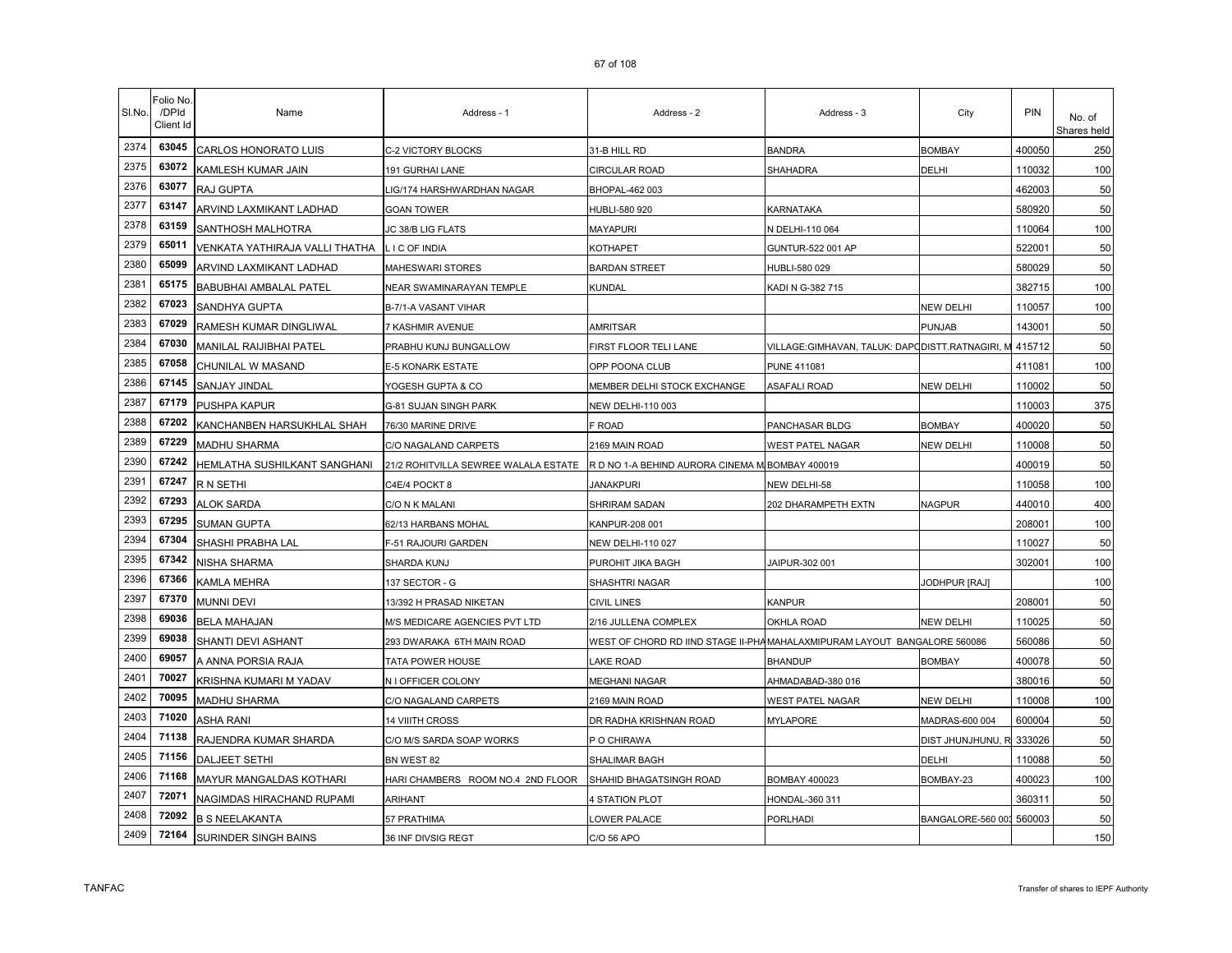| SI.No. | Folio No<br>/DPId<br>Client Id | Name                                                            | Address - 1                        | Address - 2                                                          | Address - 3                  | City                   | PIN    | No. of<br>Shares held |
|--------|--------------------------------|-----------------------------------------------------------------|------------------------------------|----------------------------------------------------------------------|------------------------------|------------------------|--------|-----------------------|
| 2410   | 72179                          | RAMCHANDRAMARUTI CHIMBALKAR                                     | RASHMI VILAS CHIMBALKAR            | 31 MUKUND NAGAR                                                      | PUNE-37                      |                        | 411037 | 50                    |
| 2411   | 72212                          | <b>BHIKHOO SORABJI</b>                                          | 303/4 JUPJTER APT                  | CUFFE PARADE                                                         | COLABA                       | BOMBAY-400 005         | 400005 | 50                    |
| 2412   | 72226                          | <b>PVKSRAJU</b>                                                 | NO 5 UPSTAIRS                      | SANNIDI ROAD                                                         | BASAVANAGUDI P O             | BANGALORE-560 004      | 560004 | 50                    |
| 2413   | 72304                          | <b>ILA HARSHIT TRIVEDI</b>                                      | 33 BRIJESH HARIDAS NAGAR           | SHIMPOLI ROAD                                                        | SHIMPOLI BORIVALI [WEST]     | MUMBAI                 | 400092 | 50                    |
| 2414   | 73049                          | PAWAN KUMAR NARULA                                              | C/O NATIONAL TRADING CO            | 3 AMRATOLLA STREET                                                   | CALCUTTA 700001              |                        | 700001 | 50                    |
| 2415   | 73050                          | ANIL KUMAR NARULA                                               | C/O NATIONAL TRADING CO            | 3 AMRATOLLA STREET                                                   | CALCUTTA 700001              |                        | 700001 | 200                   |
| 2416   | 73053                          | HEMANGI HEMANT GHAISAS                                          | 7 MUKUND NIWAS                     | RAM MANTRI ROAD                                                      | DADAR                        | <b>BOMBAY</b>          | 400028 | 50                    |
| 2417   | 73054                          | <b>INDRANIL CHOWDHURY</b>                                       | 25 KHADER NAVAZ KHAN ROAD          | MADRAS 600006                                                        |                              |                        | 600006 | 50                    |
| 2418   | 73066                          | SANJAY JAIN                                                     | 4/66 JAWAHAR NAGAR                 | <b>JAIPUR</b>                                                        |                              |                        |        | 50                    |
| 2419   | 73090                          | KRISHNA KANT SHUKLA                                             | C/O R.B.I. E.C.D.                  | THE MALL                                                             | <b>KANPUR 208001</b>         |                        | 208001 | 50                    |
| 2420   | 73100                          | KRISHNA BHAGWAN MEHROTRA                                        | 63/7-A THE MALL                    | KANPUR 208004                                                        |                              |                        | 208004 | 300                   |
| 2421   | 73158                          | SHASHIKANT PRABHUDAS BHANSALI PLOT NO 487                       |                                    | 17TH ROAD                                                            | KHAR                         | <b>BOMBAY</b>          | 400052 | 100                   |
| 2422   | 73200                          | SHREE KUMAR KOTHARI                                             | C/O R KAY TEXTILES                 | ALOKA HOUSE 1ST FLOOR                                                | <b>6 B BENTINCK STREET</b>   | CALCUTTA               | 700001 | 350                   |
| 2423   | 73240                          | MANOBENDRA NATH SEN                                             | 5 RAMMOHAN ROY ROAD                | <b>1ST FLOOR</b>                                                     |                              | CALCUTTA               | 700009 | 100                   |
| 2424   | 73279                          | LAKSHMAN RAO KOTHAGATTU                                         | 10-4-771 14/B                      | SHREE RAM NAGAR COLONY                                               | HYDERABAD 500028             |                        | 500028 | 50                    |
| 2425   | 73300                          | MALVIKA ASHWIN DESAI                                            | 129/3571 PANT NAGAR                | GHATLOPAR (E)                                                        | <b>BOMBAY 400075</b>         |                        | 400075 | 100                   |
| 2426   | 74128                          | <b>INDU SHARMA</b>                                              | C/O BRIG B N SHARMA CHIEF SECURITY | OFFICER PUNJAB & SIND BANK H O BAN21 RAJINDRA PLACE NEW DELHI 110008 |                              |                        | 110008 | 100                   |
| 2427   | 74141                          | N S RAMASWAMY                                                   | NO 84 (UPSTAIRS)                   | ROBERTSON ROAD                                                       | FRAYER TOWN BANGALORE 560005 |                        | 560005 | 50                    |
| 2428   | 74149                          | RAMESHCHANDRA SAKARCHAND DARJI                                  | PRIMARY HEALTH CENTRE              | AT SUNDHIYA                                                          | TQ KHERALU                   | DIST MEHSANA           |        | 100                   |
| 2429   | 74160                          | PRAKASH BULAKIDAS BANTHIA                                       | B-12(A) "CHANDAN VILLA"            | AXMI NAGAR                                                           | NEAR GUPTA NURSING HOME      | <b>NAGPUR</b>          | 440022 | 100                   |
| 2430   | 74165                          | GODAVARI MERCANTILE PVT LTD                                     | 8-A BURDWAN ROAD                   | CALCUTTA                                                             |                              |                        | 700027 | 50                    |
| 2431   | 75005                          | SHAILESH D SHAH                                                 | 73 CENTRAL AVENUE                  | SANTACRUZ WEST                                                       |                              | <b>MUMBAI</b>          | 400054 | 100                   |
| 2432   | 75055                          | ROSHANLAL BHALLA                                                | K - 24 KIRTI NAGAR                 | NEW DELHI                                                            |                              |                        |        | 50                    |
| 2433   | 75075                          | BHAGWATI INVESTMENT PRIVATE LIMITEDE - 588 GREATER KAILASH - II |                                    | NEW DELHI 110048                                                     |                              |                        | 110048 | 100                   |
| 2434   | 75100                          | <b>SUNIL KUMAR</b>                                              | 36 VINOBA PURI                     | LAJPUT NAGAR                                                         | NEW DELHI 110024             |                        | 110024 | 50                    |
| 2435   | 75146                          | JAYANTI J HARVEY                                                | 45 KOTECHA NAGAR                   | KALAWAD ROAD                                                         | RAJKOT 360001                |                        | 360001 | 50                    |
| 2436   | 75156                          | BARBARA BRAGANZA                                                | GREVES FOSECO LTD                  | <b>SUNDER NAGAR</b>                                                  | JAMSHEDPUR 832107            |                        | 832107 | 50                    |
| 2437   | 75196                          | S MUTHU KRISHNAN                                                | <b>G 3 KANDAN FLATS</b>            | 34/73, DR RAJENDRA PRASAD ROAD                                       | <b>NEHRU NAGAR</b>           | <b>CHROMEPET CHENN</b> | 600044 | 50                    |
| 2438   | 75289                          | NEMI CHAND JAIN                                                 | II/0-36 LAJPAT NAGAR               | NEW DELHI 110024                                                     |                              |                        | 110024 | 50                    |
| 2439   | 75319                          | ASHWINI KUMAR RASTOGI                                           | 101 IIIRD FLOOR                    | HALWARIA MARKET HAZRATGANJ                                           | <b>LUCKNOW 226001</b>        |                        | 226001 | 50                    |
| 2440   | 75443                          | <b>SITA DEVI MRIG</b>                                           | C-2C/12/74                         | <b>JANAK PURI</b>                                                    | DELHI 110058                 |                        | 110058 | 100                   |
| 2441   | 75453                          | HEMLATA SUSHILKANT SANGHANI                                     | 21/2 ROHIT VILLA SW ESTATE         | RD NO 1A BEHIND AURORA CINEMA                                        | <b>MATUNGA (CR) 400019</b>   |                        | 400019 | 100                   |
| 2442   | 75466                          | M A V CLARA MONTRIRO                                            | 3D POCKET III MIG DDA FLATS        | MAYUR VIHAR                                                          | <b>NEW DELHI 110091</b>      |                        | 110091 | 50                    |
| 2443   | 75523                          | C G VAIDYANATHAN                                                | 442 VINAYAK APARTMENTS             | C-58/19 SECTOR 62                                                    |                              | NOIDA UTTERPRADI       | 201301 | 100                   |
| 2444   | 75533                          | ANIT KANJI SAVLA                                                | 2/39 KABULI BUILDING               | JACOB CIRCLE DHOBIWADA ROAD                                          | <b>BOMBAY 400011</b>         |                        | 400011 | 50                    |
| 2445   | 75605                          | <b>MENABEN AMBALAL PATEL</b>                                    | NO 6 NEW ALKAPURI SOCIETY          | <b>GULBAI TEKARA</b>                                                 | ELLIS BRIDGE                 | AHMEDABAD              | 380015 | 50                    |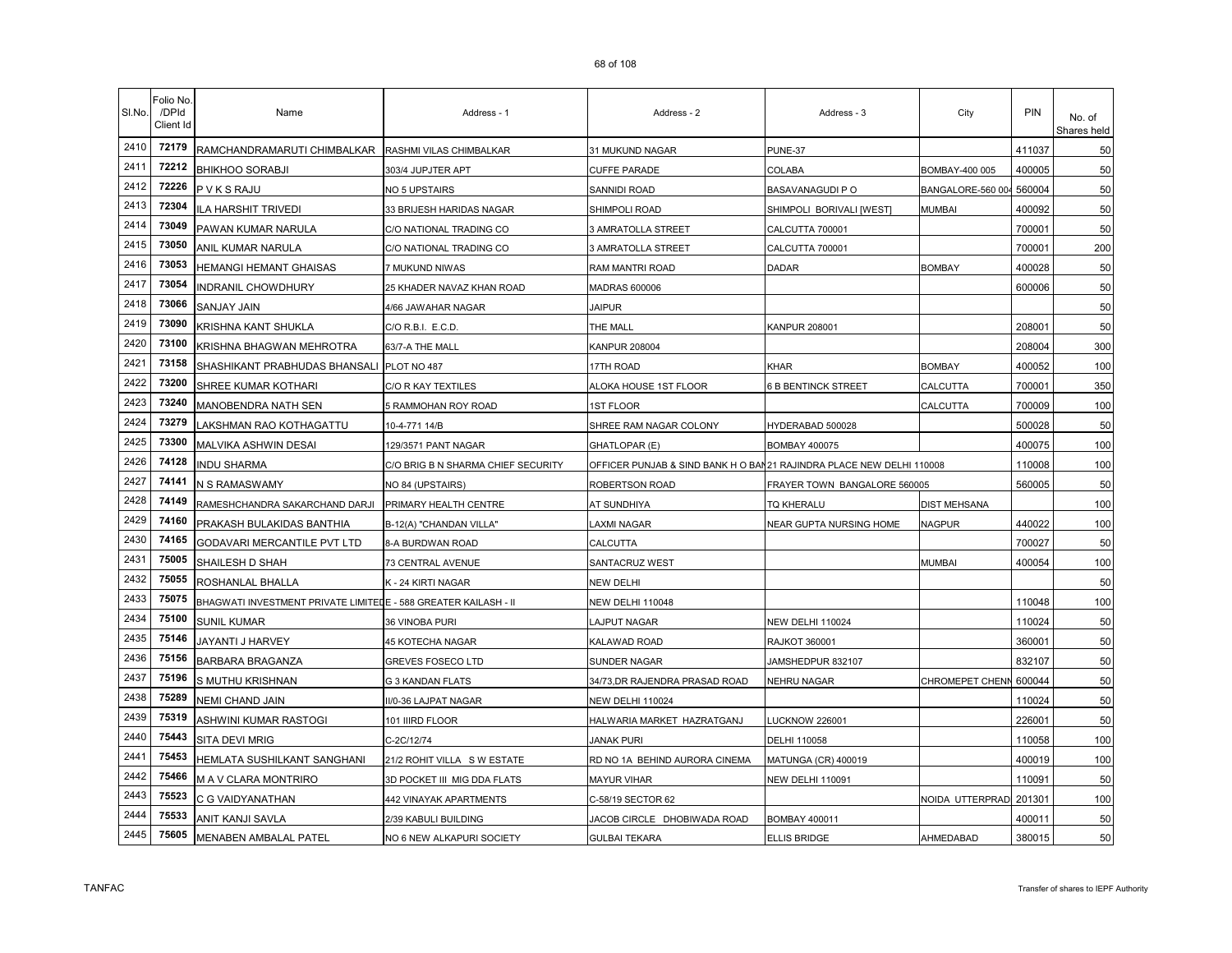| SI.No. | Folio No<br>/DPId<br>Client Id | Name                               | Address - 1                                       | Address - 2                                                 | Address - 3                        | City                | PIN                | No. of<br>Shares held |
|--------|--------------------------------|------------------------------------|---------------------------------------------------|-------------------------------------------------------------|------------------------------------|---------------------|--------------------|-----------------------|
| 2446   | 75645                          | <b>HEMLATA S SANGHANI</b>          | 21/2 ROHIT VILLA SWESTATE RD NO 1-A               | BEHIND AURORA CINEMA                                        | MATUNGA CR 400019                  |                     | 400019             | 50                    |
| 2447   | 75716                          | RASHNA M KERAWALLA                 | KERAWALLA BLDG OPP V S GENERAL HOSPITELLIS BRIDGE |                                                             | AHMEDABAD                          |                     |                    | 200                   |
| 2448   | 75727                          | SHEELA SANTHANAM                   | A/6 AMOL APARTMENT                                | KAWADEWADI                                                  | PUNE                               |                     | 411049             | 50                    |
| 2449   | 75791                          | <b>SUMAN GOENKA</b>                | C/O GIMPEX PRIVATE LTD                            | 89 BAJAJ BHAWAN                                             | 226 NARIMAN POINT BOMBAY 400021    |                     | 400021             | 100                   |
| 2450   | 75804                          | SANTOSH AGARWAL                    | LANE NO 7 FLAT NO 112                             | JAY KALYAN COLONY                                           | KAMLA NAGAR KANPUR - 5             |                     | 208005             | 100                   |
| 2451   | 75815                          | LAJU RAMESH HIRANANDANI            | BALDEV BHAVAN 1ST FLOOR FLAT NO 107               | OPP UNION BANK MAHARANA PRATAP IBHAVANDAR (WEST) DIST THANE |                                    |                     |                    | 50                    |
| 2452   | 75858                          | RAKESH PAUL                        | H NO 318 BHARAT NAGAR                             | UDHIANA 141001                                              |                                    |                     | 14100 <sup>-</sup> | 100                   |
| 2453   | 75882                          | KANNIYA LAL                        | 318 RAIL BAZAR                                    | KANPUR 208004                                               |                                    |                     | 208004             | 200                   |
| 2454   | 75897                          | S K J DHANASHEKAR                  | 41 SARANGAPANI STREET                             | <b>T NAGAR</b>                                              | <b>MADRAS 600017</b>               |                     | 600017             | 50                    |
| 2455   | 75927                          | CHAMPA BEN KOTAK                   | 132-E KAMLA NAGAR                                 | <b>NEW DELHI 110007</b>                                     |                                    |                     | 110007             | 100                   |
| 2456   | 75999                          | YOGINDER SARAF                     | C/74 B GANGOTRI ENCLAVE                           | ALAKNANDA                                                   | <b>NEW DELHI</b>                   |                     | 110019             | 100                   |
| 2457   | 76041                          | DINESH KUMAR SAXENA                | C/O SRI SHYAM SWAROOP SAXENA                      | 65 BAZARIA MOTI LAL                                         | BAREILLY (UP)                      |                     |                    | 100                   |
| 2458   | 76105                          | R VENKATACHALAM                    | 27 BORE BANK ROAD                                 | BANGALORE 560046                                            |                                    |                     | 560046             | 100                   |
| 2459   | 76177                          | <b>NIDHI SHARMA</b>                | S B 53 TONK ROAD                                  | <b>BAPU NAGAR</b>                                           | JAIPUR 302015                      |                     | 302015             | 50                    |
| 2460   | 76238                          | DAKSHA BAKULESH MEHTA              | G/4 SHRILAL ASHISH                                | 34 GARODIA NAGAR                                            | GHATKOPAR (EAST) BOMBAY 400077     |                     | 400077             | 50                    |
| 2461   | 76252                          | <b>VINAY AGARWAL</b>               | SECTOR 12                                         | FLAT NO 990                                                 | R K PURAM                          | <b>NEW DELHI</b>    | 110022             | 50                    |
| 2462   | 76307                          | SHANTI DEVI LAKHANI                | A/63 VISHNU BAUG                                  | 137 S V ROAD                                                | ANDHERI (WEST) BOMBAY 400058       |                     | 400058             | 100                   |
| 2463   | 76317                          | NARENDRA J MEHTA                   | 6/2203 NAGAR SHERI                                | SURAT 395003                                                |                                    |                     | 395003             | 50                    |
| 2464   | 76321                          | <b>BIMAL KUMAR JAIN</b>            | C/O SUDEEP ENTERPRISES                            | 9 INDIA EXCHANGE PLACE                                      | 3RD FLOOR CALCUTTA 700001          |                     | 70000 <sup>-</sup> | 25                    |
| 2465   | 76334                          | SWATANTRA KUMAR                    | 27 PREM PURI                                      | GHAZIABAD 20100                                             |                                    |                     | 201001             | 50                    |
| 2466   | 76553                          | MAHESH KUMAR NARULA                | C/O NATIONAL TRADING CO                           | 3 AMRATOLLA STREET                                          | CALCUTTA 700001                    |                     | 700001             | 100                   |
| 2467   | 76554                          | PAWAN KUMAR NARULA                 | C/O NATIONAL TRADING CO                           | 3 AMRATOLLA STREET                                          | CALCUTTA 700001                    |                     | 700001             | 50                    |
| 2468   | 76686                          | RAMESH CHANDRA SAKARCHAND DARJI    | PRIMARY HEALTH CENTRE                             | AT SUNDHIYA                                                 | TQ KHERALU                         | <b>DIST MEHSANA</b> |                    | 50                    |
| 2469   | 76710                          | ANIL SHARMA                        | 35/I POCKET A 3                                   | SECTOR 7                                                    | ROHINI                             | DELHI               | 110085             | 50                    |
| 2470   | 76725                          | UPENDRA GILL                       | 2079 BIRLA MILL                                   | COLONY BHATHIRINDA                                          | PUNJAB)                            |                     |                    | 100                   |
| 2471   | 76742                          | <b>KUSUM GUPTA</b>                 | 4609 CHARKHE WALAN                                | DELHI - 6                                                   |                                    |                     | 110006             | 100                   |
| 2472   | 76779                          | <b>INDU TALWAR</b>                 | 670 SADAR BAZAR                                   | DELHI 110006                                                |                                    |                     | 110006             | 50                    |
| 2473   | 76799                          | <b>VIVEK KAPUR</b>                 | B-6/66 SAFDARJUNG ENCLAVE                         | NEW DELHI                                                   |                                    |                     | 110029             | 300                   |
| 2474   | 76802                          | SANTOSH KUMAR MAHESHWARI           | <b>48/15 LATHI MOHAL</b>                          | KANPUR 208001                                               |                                    |                     | 208001             | 50                    |
| 2475   | 76833                          | MAHESH CHIMANLAL SHAH              | 122 GULALWADI                                     | GHAT NI CHAWL 1ST FLOOR                                     | ROOM 26 BOMBAY 400004              |                     | 400004             | 50                    |
| 2476   | 76838                          | RAMA BARETH                        | PLOT NO B-13                                      | SHASTRI NAGAR                                               | <b>JODHPUR</b>                     | <b>RAJASTHAN</b>    |                    | 50                    |
| 2477   | 76861                          | NASIRA ABBASBHOY BANDUKWALA        | SARKAR RESIDENCY                                  | A-1 FLAT NO.503,                                            | DR MASCARENHAS ROAD MAZAG/MUMBAI   |                     | 400010             | 100                   |
| 2478   | 76921                          | C P MALHOTRA                       | D-151 PREET VIHAR                                 | DELHI 110092                                                |                                    |                     | 110092             | 100                   |
| 2479   | 76976                          | HAMZA TRADING & INVESTMENT (P) LTD | <b>ABDUL QADIR</b>                                | 203 KUSAL BAZAR                                             | 32-33 NEHRU PLACE NEW DELHI 110019 |                     | 110019             | 200                   |
| 2480   | 77005                          | NANDINI N RAO                      | 2196/2 11TH MAIN ROAD                             | I STAGE 'A' BLOCK                                           | RAJAJI NAGAR BANGALORE 560010      |                     | 560010             | 100                   |
| 2481   | 77043                          | K NAGARAJAN                        | 33 PURAM PRAKASHA RAO ROAD                        | <b>BALAJI NAGAR</b>                                         | <b>MADRAS 600014</b>               |                     | 600014             | 50                    |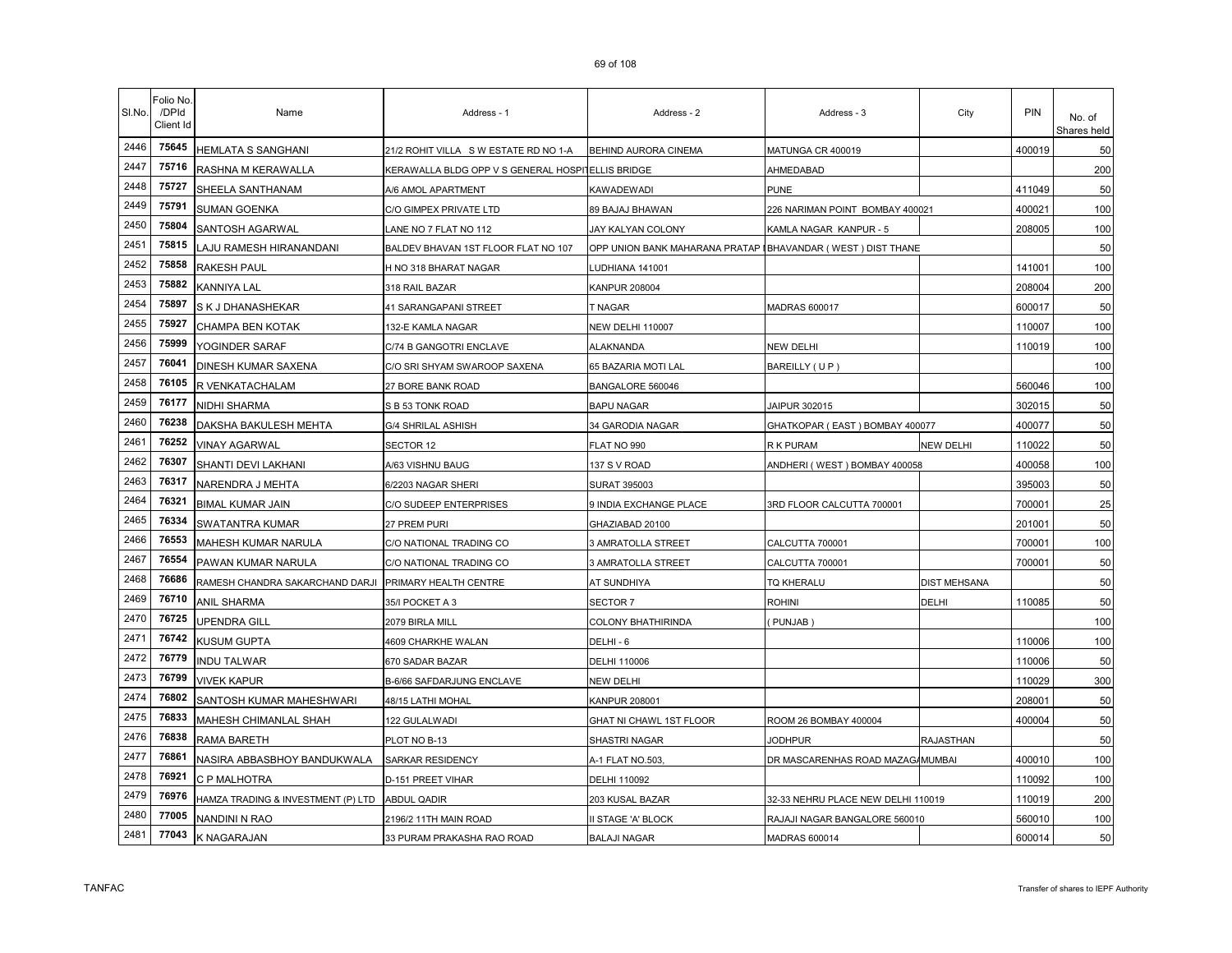| SI.No. | Folio No<br>/DPId<br>Client Id | Name                                                   | Address - 1                     | Address - 2                                     | Address - 3                  | City                  | PIN    | No. of<br>Shares held |
|--------|--------------------------------|--------------------------------------------------------|---------------------------------|-------------------------------------------------|------------------------------|-----------------------|--------|-----------------------|
| 2482   | 77109                          | RADHA KRISHAN                                          | C-49 SOUTH EXTENSION PART I     | <b>NEW DELHI 110049</b>                         |                              |                       | 110049 | 100                   |
| 2483   | 77137                          | SITARATNA A HEGDE                                      | C/O K A HEDGE NEW BANK OF INDIA | REGIONAL OFFICE NO 14 WHITES ROAI MADRAS 600014 |                              |                       | 600014 | 50                    |
| 2484   | 77160                          | HANS RAJ SACHDEVA                                      | 13 GANDHI SQUARE                | MALKA GANJ                                      | DELHI 110007                 |                       | 110007 | 100                   |
| 2485   | 77171                          | PROSPECTIVE BUSINESS PVT LTD                           | 2 MULLICK STREET                | CALCUTTA 700007                                 |                              |                       | 700007 | 150                   |
| 2486   | 77190                          | PRAULBEN TRIVEDI                                       | KALPANA SOCIETY                 | PLOT NO 4/B 'CHANDRA VILAS'                     | VIDYA NAGAR BHAVNAGAR 364001 |                       | 364001 | 50                    |
| 2487   | 77208                          | RANJANA PURSHOTTAM CHANDAK                             | 73 DHANSHREE BUILDING           | KACHIPURA RAMDASPETH                            | NAGPUR 440010                |                       | 440010 | 100                   |
| 2488   | 77265                          | KULBIR SINGH MALHOTRA                                  | 27-B, SUNDER APARTMENTS         | GH-10, PASCHIM VIHAR                            | <b>OUTER RING ROAD</b>       | <b>NEW DELHI</b>      | 110087 | 150                   |
| 2489   | 77295                          | KULVINDER SINGH TULI                                   | 23 NEW MARKET                   | WEST PATEL NAGAR                                | NEW DELHI 110008             |                       | 110008 | 100                   |
| 2490   | 77316                          | <b>MANISH NATH PATHAK</b>                              | 152 OLD 17 B                    | ULSOOR CROSS ROAD                               |                              | <b>BANGALORE</b>      | 560008 | 150                   |
| 2491   | 77322                          | R VRINDA BAI                                           | C/O G S PAI                     | VP/2/477-A MALAM POST                           | CANARA BANK                  | MANARCAUD KOTTAYAM DT |        | 50                    |
| 2492   | 77325                          | DINSHAW N BILLIMORIA                                   | 53 RICHMOND ROAD                | NAINA TERRACES 6TH FLOOR                        | BANGALORE 560025             |                       | 560025 | 100                   |
| 2493   | 77367                          | AMRATLAL BHAILAL SHAH                                  | 97 99 ZAVARI BAZAR              | <b>BOMBAY</b>                                   | 400002 400002                |                       | 400002 | 250                   |
| 2494   | 77383                          | RAJEEV KUMAR SALUJA                                    | B-1/135 JANAK PURI              | <b>NEW DELHI 110058</b>                         |                              |                       | 110058 | 100                   |
| 2495   | 77384                          | SUREKHA KOTHARI                                        | C/O KOHINOOR KNITTING MILLS     | 113 MANOHAR DAS KATRA                           | CALCUTTA 700007              |                       | 700007 | 50                    |
| 2496   | 77400                          | MILIND YESHWANT PANAT                                  | 19A/16 MAITRI PARK              | V N PURAV MARG                                  | CHEMBUR                      | <b>BOMBAY</b>         | 400071 | 50                    |
| 2497   | 77513                          | <b>SATYA WATI</b>                                      | K-24 KIRTI NAGAR                | <b>NEW DELHI 110015</b>                         |                              |                       | 110015 | 200                   |
| 2498   | 77547                          | RAM CHAND SACHDEV                                      | C/O MRS VEENA KOPAR             | 1/267 SUBHASH NAGAR                             |                              | NEW DELHI             | 110077 | 100                   |
| 2499   | 77637                          | JANKI DEVI                                             | C/O MR H N MEHROTRA             | <b>JANKI NIWAS</b>                              | SWASTHYA VIHAR               | <b>MODI NAGAR</b>     | 201201 | 200                   |
| 2500   | 77824                          | BHUPENDRA MAFATLAL SHAH                                | OKMANHYA SOCIETY                | BLOCK NO 6 GROUND FLOOR                         | OLD AGRA ROAD THANE (M S)    |                       |        | 100                   |
| 2501   | 77968                          | SADASHIV P SHENOY                                      | DATT NIVAS IIND FLOOR           | M.G. ROAD                                       | MULUND (W) BOMBAY 400080     |                       | 400080 | 50                    |
| 2502   | 77969                          | ANANT M KAMAT                                          | 6/43 SADHANA                    | TPS VI 1ST ROAD                                 | SANTACRUZ (W) BOMBAY 400054  |                       | 400054 | 100                   |
| 2503   | 78021                          | <b>MAHENDRA SHAH</b>                                   | C/O TEHMUL B SETHNA             | 'PERINA' SHAHPUR MILL COMPOUND                  | AHMEDABAD 380001             |                       | 380001 | 100                   |
| 2504   | 78127                          | PORONUE ABRAHAM MATHEW                                 | NO 8/1 MATHURADAS COLONY        | KALINA SANTACRUZE EAST                          | <b>BOMBAY 400098</b>         |                       | 400098 | 50                    |
| 2505   | 78141                          | K S SATYA PRAKASH                                      | NO 18 14TH CROSS 11TH MAIN      | MALLESWARAM                                     | <b>BANGALORE</b>             |                       | 560003 | 100                   |
| 2506   | 78170                          | HANS RAJ SACHDEVA                                      | NO 954 HUTCLAY HOTEL            | ATTUR CH CH                                     | DELHI                        |                       |        | 75                    |
| 2507   | 78187                          | <b>ALKA BEOTRA</b>                                     | B-138 NEHRU GROUND              | NIT FARIDABAD 121001                            |                              |                       | 121001 | 100                   |
| 2508   | 78211                          | MAHENDRA KUMAR MAHAWAR                                 | NO 27 AMARTOLLA STREET          | CALCUTTA 700001                                 |                              |                       | 700001 | 50                    |
| 2509   | 78213                          | USHA RANI                                              | B-XIX -15 LADIES CLUB ROAD      | <b>CIVIL LINES</b>                              | LUDHIANA 141001              |                       | 141001 | 50                    |
| 2510   | 78234                          | <b>VINAY KUMAR</b>                                     | B-XIX 15 LADIES CLUB ROAD       | <b>CIVIL LINES</b>                              |                              | LUDHIANA              | 141001 | 300                   |
| 2511   | 78236                          | <b>MUKESH BANSAL</b>                                   | MANOHAR LAL BANSAL & CO         | 11 DSE ASAF ALI ROAD                            | <b>NEW DELHI 110002</b>      |                       | 110002 | 100                   |
| 2512   | 78246                          | SANDEEP KUMAR BHUPENDRA JARIWALA NO 6/1657 LAL DARWAJA |                                 | <b>GUNDI SHERI</b>                              |                              | SURAT (GUJARAT)       | 395003 | 100                   |
| 2513   | 78255                          | ANAND SAROOP BANSAL                                    | MANOHAR LAL BANSAL& CO          | 11 DSE ASAF ALI ROAD                            | <b>NEW DELHI 110002</b>      |                       | 110002 | 350                   |
| 2514   | 78300                          | K S SATYA PRAKASH                                      | NO 18 14TH CROSS 11TH MAIN      | MALLESWARAM                                     | <b>BANGALORE</b>             |                       | 560003 | 50                    |
| 2515   | 78308                          | SAROJ JOSHI                                            | NO 225-A LAJWANTI GARDEN        | P O NANGAL RAYA                                 | <b>NEW DELHI 110046</b>      |                       | 110046 | 100                   |
| 2516   | 78309                          | PRADEEP JOSHI                                          | NO 225 A LAJWANTI GARDEN        | P O NANGAL RAYA                                 | NEW DELHI 110046             |                       | 110046 | 100                   |
| 2517   | 78312                          | <b>BRIJ BHUSHAN ARORA</b>                              | IX / 6501 NEHRU STREET          | <b>GANDHI NAGAR</b>                             | DELHI 110031                 |                       | 110031 | 50                    |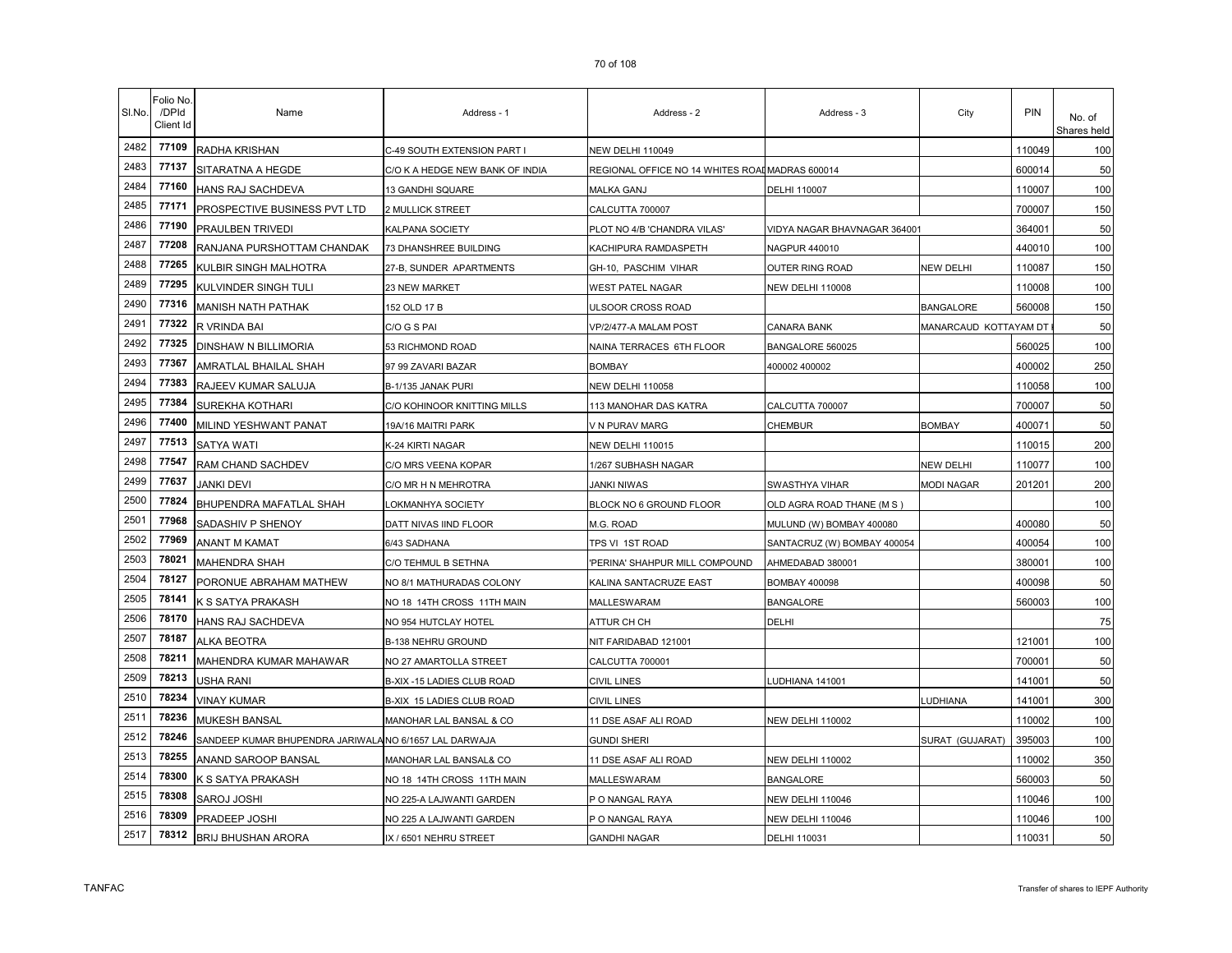| SI.No. | Folio No<br>/DPId<br>Client Id | Name                     | Address - 1                                                        | Address - 2                    | Address - 3                     | City              | <b>PIN</b> | No. of<br>Shares held |
|--------|--------------------------------|--------------------------|--------------------------------------------------------------------|--------------------------------|---------------------------------|-------------------|------------|-----------------------|
| 2518   | 78328                          | R K LALWANI              | <b>INDUS LAMINATORS</b>                                            | F-22 PANKI IND ESTATE          | SITE II KANPUR 208022           |                   | 208022     | 50                    |
| 2519   | 78331                          | RUXANA M NOORANI         | SUNNY SIDE GROUND FLOOR                                            | NO 12 DR PETER DIAS ROAD       | BANDRA BOMBAY 400050            |                   | 400050     | 500                   |
| 2520   | 78400                          | ANIMA SAHA               | C/O MAKHANLAL SAHA                                                 | SREE NAGAR ROAD P O BIRATI     | CALCUTTA (WEST BENGAL) 700051   |                   | 700051     | 50                    |
| 2521   | 78428                          | <b>VEENA CHAWALLA</b>    | NO E-1 SICKANAGAR                                                  | V P ROAD                       | BOMBAY 400004                   |                   | 400004     | 100                   |
| 2522   | 78479                          | P GANESWARA RAO          | C/O MANGALDEEP                                                     | VIJAYAWADA 520002              |                                 |                   | 520002     | 50                    |
| 2523   | 78501                          | LEELA NAMECHAND THANVI   | NO 302 SWEETLAND APARTMENT I C COLONY7TH HOLLY X ROAD BORIVLI WEST |                                | <b>BOMBAY 400103</b>            |                   | 400103     | 100                   |
| 2524   | 78569                          | RAJESH ARORA             | C/O RUBBER SALES CORPORATION                                       | MUKER NALLAMUTHU STREET        | <b>MADRAS 600001</b>            |                   | 600001     | 50                    |
| 2525   | 78570                          | RAVI ARORA               | C/O RUBBER SALES CORPORATION                                       | MUKER NALLAMUTHU STREET        | <b>MADRAS 600001</b>            |                   | 600001     | 50                    |
| 2526   | 78586                          | K S KRISHNAMURTHY        |                                                                    | <b>B 58 SARVODAYA ENCLAVE</b>  | NEW DELHI 110017                |                   | 110017     | 200                   |
| 2527   | 78639                          | SUBASH CHAND JAIN        | C/O S K JAIN                                                       | 162 UIAYAN VIHAR               | NEAR VIVEK VIHAR                | <b>NEW DELHI</b>  | 110092     | 50                    |
| 2528   | 78650                          | NAHAR SINGH              | RZ-3/209 J BLOCK                                                   | GALI NO.4                      | WEST SAGARPUR                   | <b>NEW DELHI</b>  | 110046     | 100                   |
| 2529   | 78666                          | <b>AMRIT NARWANI</b>     | FLAT NO 7 AWDHUT PRASAD SOCIETY                                    | GANDHI ROAD ULHASNAGAR         | DISTRICT THANE 421005           |                   | 421005     | 50                    |
| 2530   | 78708                          | RAMESH GOYAL             | B-5 / 200 SAFDARJUNG ENCLAVE                                       | <b>NEW DELHI 110029</b>        |                                 |                   | 110029     | 50                    |
| 2531   | 78709                          | PREM LATA GOYAL          | B5/200 SAFDARJUNG ENCLAVE                                          | <b>NEW DELHI 110029</b>        |                                 |                   | 110029     | 50                    |
| 2532   | 78739                          | <b>HARISH TYAGI</b>      | U P STOCK EXCHANGE ASSOCIATION LTD                                 | 14/76 CIVIL LINES              |                                 |                   | 208001     | 50                    |
| 2533   | 78771                          | VINAY KUMAR AGARWAL      | C/O BANK OF MAHARASHTRA                                            | NO 21 VIDHAN SABHA MARG        | <b>LUCKNOW 226001</b>           |                   | 226001     | 50                    |
| 2534   | 78833                          | SHASHI JAIN              | NO 49 SIDDARTH ENCLAVE                                             | RING ROAD OPP MAHARANI BAGH    | NEW DELHI 110014                |                   | 110014     | 50                    |
| 2535   | 78863                          | <b>VINOD GUPTA</b>       | I-269 PATEL NAGAR I                                                | SECTOR 7                       | GHAZIABAD 201001                |                   | 201001     |                       |
| 2536   | 78927                          | YUNUS MAMAJIWALA         | 22ND NAREEN 2ND FLOOR                                              | RED CROSS STREET               | AGRIPADA BOMBAY 400011          |                   | 400011     | 50                    |
| 2537   | 78937                          | ISMAIL KARIM KASMANI     | FAZAL BUNGLOW PATIL GULLY                                          | OPP HINGLA DEVI MANDIR         | VERSOWA VILLAGE BOMBAY 400061   |                   | 400061     | 50                    |
| 2538   | 78977                          | SIVA KUMAR SUNDARAM      | C/O K SUNDARAM                                                     | 14/12/2A JENNETIVARI STREET    | HENMENPET VIJAYAWADA 520003     |                   | 520003     | 50                    |
| 2539   | 79002                          | VASANTRAI MANILAL DOSHI  | NO. 605 ALKA 'B' S V ROAD                                          | OPP M A HIGH SCHOOL            | ANDHERI WEST BOMBAY 400058      |                   | 400058     | 50                    |
| 2540   | 79012                          | RAMESH KUNVARJI SHAH     | NO.5 MANGAL MURTI                                                  | NEAR BEDEKUR SCHOOL            | NAUPUDE THANE 400602            |                   | 400602     | 50                    |
| 2541   | 79038                          | R DEVANATHAN             | RAJESWARI VILLA GR. FLOOR                                          | 39 T T K SALAI I CROSS STREET  | ALWARPET                        | CHENNAI           | 600018     | 100                   |
| 2542   | 79044                          | KAMLESH SEHGAL           | W/O LT COL R K SEHGAL RETD ENGRS                                   | 55 B SWASTIK VIHAR FLATS       | MANSADEVI ROAD                  | PANCHKULA DIST AI | 134109     | 150                   |
| 2543   | 79185                          | MULCHANDRA AGRWAL        | B/46 O N G C COLONY                                                | MEHSANA 394002                 | (N-GUJARAT) 394002              |                   | 394002     | 50                    |
| 2544   | 79196                          | VED PARKASH SHARMA       | C/O PAWAN SHARMA                                                   | C-312 WALCHAND COMPLEX         | FATAK ROAD BHAYANDER WEST THANE |                   |            | 50                    |
| 2545   | 79199                          | RAVI KANT SHARMA         | A-96 PRIYA DARSHANI VIHAR                                          | KHUREJI KHAS                   | NEW DELHI                       |                   |            | 50                    |
| 2546   | 79228                          | <b>BEENA MALAHOTRA</b>   | NO.13/29                                                           | WEST PATEL NAGAR               |                                 | <b>NEW DELHI</b>  | 110008     | 50                    |
| 2547   | 79254                          | SULOCHANA RAMAKRISHNAN   | NO.42 MOTILAL MANSION                                              | BHAUDAJI ROAD MATUNGA EAST     | BOMBAY 400019                   |                   | 400019     | 100                   |
| 2548   | 79268                          | <b>VIJAY KUMAR SARAF</b> | C/O BHUPEN CHAMBERS                                                | DALAL STREET                   | <b>BOMBAY 400023</b>            |                   | 400023     | 50                    |
| 2549   | 79327                          | VIRENDRA KUMAR VERMA     | NO 2/25 ANSARI ROAD                                                | NEW DELHI 110002               |                                 |                   | 110002     | 200                   |
| 2550   | 79358                          | RENUKA RAJESH JAIN       | <b>JAJU CLINJE</b>                                                 | <b>JAIN CLINIC</b>             | <b>BHARUCH DISTRICT</b>         |                   |            | 50                    |
| 2551   | 79374                          | <b>SUNIL SIRALDAS</b>    | 788 B ANAND SAGAR                                                  | IIIRD ROAD KHAR                | <b>BOMBAY 400052</b>            |                   | 400052     | 50                    |
| 2552   | 79402                          | <b>INDIRA KUMAR</b>      | <b>B-5 ASHOK SUPARA</b>                                            | 27 (OLD NO.12) THIRD MAIN ROAD | KASTURIBA NAGAR ADYAR           | CHENNAI           | 600020     | 50                    |
| 2553   | 79432                          | V LAKSHMANAN             | E-1205                                                             | RAJENDRA NAGAR                 | <b>IZAT NAGAR</b>               | U <sub>P</sub>    | 243122     | 100                   |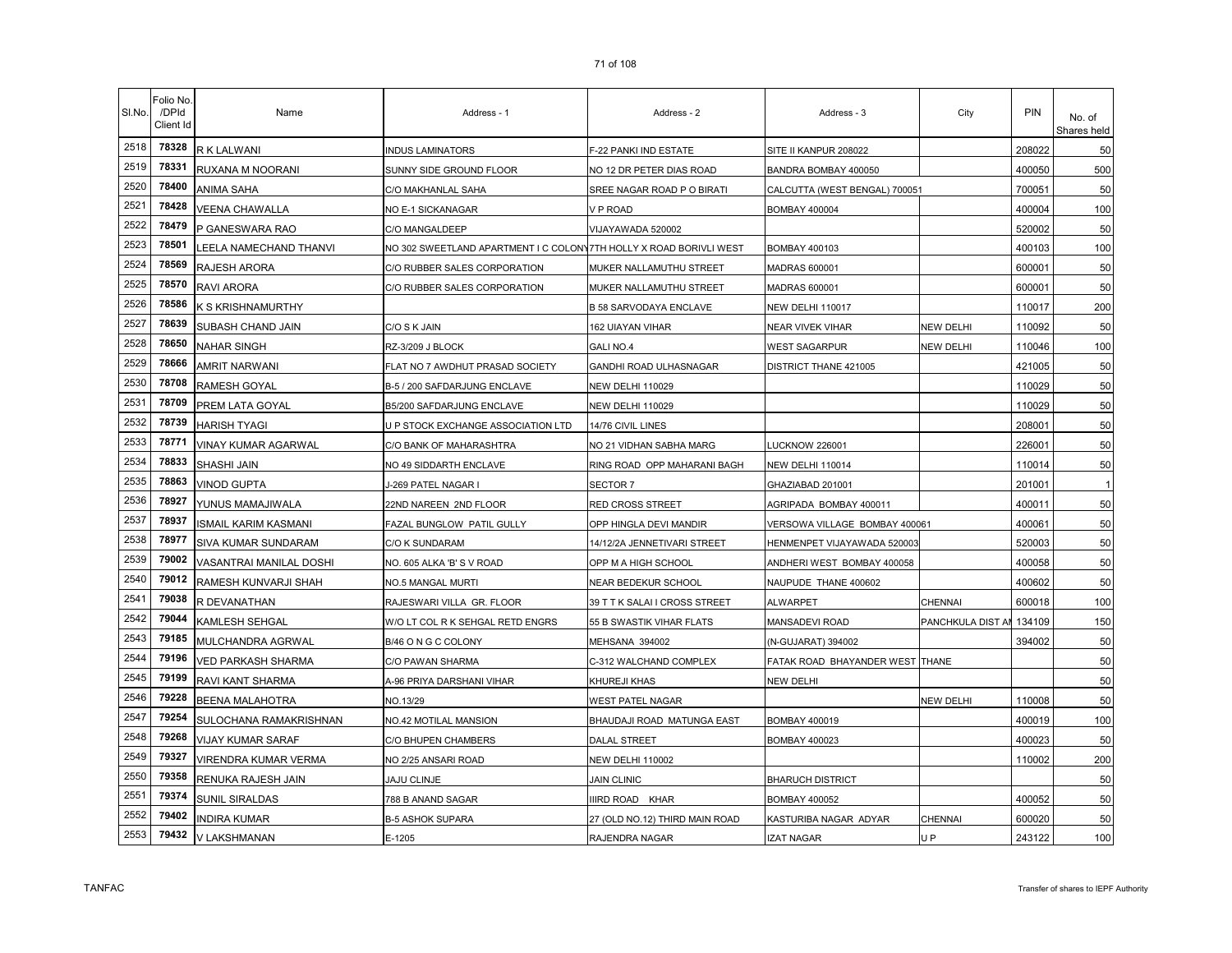| SI.No. | Folio No<br>/DPId<br>Client Id | Name                                                | Address - 1                                                                   | Address - 2                                          | Address - 3                    | City                 | PIN    | No. of<br>Shares held |
|--------|--------------------------------|-----------------------------------------------------|-------------------------------------------------------------------------------|------------------------------------------------------|--------------------------------|----------------------|--------|-----------------------|
| 2554   | 79435                          | JAWAHARLAL                                          | DIVISION OF PHARMACOLOGY                                                      | AND TOXYCOLOGY                                       | VRI                            | <b>ZATNAGAR</b>      | 243122 | 50                    |
| 2555   | 79510                          | RATNAKARA PAI G                                     | ALUNGAL HOUSE                                                                 | PALARIVATTOM POST                                    | COCHIN 682025                  |                      | 682025 | 50                    |
| 2556   | 79574                          | RAJESH BATHIJA                                      | NO.43 HANUMAN SHARAN                                                          | BOMANJI PETIT ROAD                                   | BOMBAY 400036                  |                      | 400036 | 50                    |
| 2557   | 79579                          | MALTI GOVINDAN                                      | F/14 MAHAVIR PARK SOCIETY                                                     | BEHIND SHANTIVAN SOCIETY                             | SUESSEN TARSALI ROAD           | VADODARA             | 390010 | 50                    |
| 2558   | 79678                          | BINDUBEN BALVANTRAI NAIK                            | <b>BRAHMIN FALIA</b>                                                          | AT POST KANSAD TAL CHORYASI                          | <b>VIA SACHIN</b>              |                      |        | 100                   |
| 2559   | 79681                          | SAMEER KUMAR MATHUR                                 | C/O R K MATHUR                                                                | 439 KAILASH TOWERS-II                                | EAST OF KAILASH                | <b>NEW DELHI</b>     | 110065 | 100                   |
| 2560   | 79684                          | REKHA SHRIVASTAVA                                   | C/O ELEKTRO MEK SALES & SER P LTD                                             | A 408 ANSAL CHAMBER I                                | 3 BHIKHAJI CAMA PLACE          | <b>NEW DELHI</b>     | 110066 | 50                    |
| 2561   | 79721                          | DIGAMBAR DAMU MAHAJAN                               | FLAT NO.G-1 SHRI CHAKRADHAR APPT                                              | HARISH COLONY SAHAKAR NAGAR                          | <b>GORAKSHAN ROAD</b>          | AKOLA                |        | 100                   |
| 2562   | 79726                          | <b>BAL KRISHNA TRIPATHI</b>                         | NO.1035 HOUSING BOARD COLONY                                                  | <b>KARNAL 132001</b>                                 |                                |                      | 132001 | 100                   |
| 2563   | 79731                          | P SHANKAR                                           | 20 D MUNDY STREET                                                             |                                                      |                                | VELLORE              | 632004 | 50                    |
| 2564   | 79807                          | SNENHIL M MUNSHI                                    | ANKUR NO 2                                                                    | B/H CENTRAL BANK OF INDIA                            | AT BHARUCH                     | <b>GUJARAT STATE</b> |        | 100                   |
| 2565   | 79889                          | UPENDRA KANAIYALAL JOSHI                            | <b>VIMAL</b><br>NO.14 VALMIKI ASHRAM                                          | MALAVIYA NAGAR                                       | <b>RAJKOT 360004</b>           |                      | 360004 | 50                    |
| 2566   | 79927                          | REYNOLD ANDREWS                                     | <b>B-4 RAJ TAJA APARTMENTS</b>                                                | AZAD ROAD VILE PARLE EAST                            | <b>BOMBAY 400057</b>           |                      | 400057 | 250                   |
| 2567   | 79989                          | SIDHARTH KAPOOR                                     |                                                                               | 13/397 CIVIL LINES                                   | KANPUR-1                       |                      | 208001 | 100                   |
| 2568   | 80050                          | ABDUL WAHAB BHOIRA                                  | C/O FALAH INVESTMENT LIMITED                                                  | 4 SAYEED HOUSE 1ST FLOOR                             | 63/65 S V S ROAD MAHIM         | <b>MUMBAI</b>        | 400016 | 50                    |
| 2569   | 80121                          | <b>MANJULA SHARMA</b>                               | C/O VIYOGI HARJI                                                              | F/13/2 MODELTOWN                                     | <b>NEW DELHI 110009</b>        |                      | 110009 | 50                    |
| 2570   | 80166                          | RAVINDER KUMAR GUPTA                                | PUNJAB NATIONAL BANK                                                          | UNA                                                  | H P                            |                      | 174303 | 50                    |
| 2571   | 80243                          | YEDAVALLI SYAMALA                                   | C/O Y GANGADHARA RAO                                                          | INDIAN OVERSEAS BANK                                 | 4/9 BRODIPET                   | GUNTUR-2 A P         | 522002 | 50                    |
| 2572   | 80363                          | KOMBALAM DEVARAJAN                                  | H 33 NOOTAN NAGAR                                                             | TURNER ROAD BANDRA WEST                              | <b>BOMBAY 400050</b>           |                      | 400050 | 50                    |
| 2573   | 80379                          | <b>GEETA BHASIN</b>                                 | C/O P N BHASIN                                                                | H 2 BLOCK HOUSE NO 41                                | KIDWAI NAGAR                   |                      |        | 50                    |
| 2574   | 80513                          | <b>SOVA DATTA</b>                                   | QTR NO.III/03                                                                 | NHPC TTC COLONY                                      | POST MALIHA DIST MALDA         | <b>WEST BENGAL</b>   | 732101 | 50                    |
| 2575   | 80600                          | KESHAV DEV GOYAL                                    | C/O. R P MODI                                                                 | E 125 AMBA-BARI                                      | JAIPUR 302012                  |                      | 302012 | 50                    |
| 2576   | 80661                          | ARMIN K MEDHORA                                     | NO.5 POPULAR CLOTH MARKET                                                     | GANDHIBAGH                                           | <b>NAGPUR 440002</b>           |                      | 440002 | 50                    |
| 2577   | 80669                          | KOMAL PRASAD AHARWAR                                | HOUSE NO.255 KRONDI POST OFFICE                                               | RANJHI JABALPUR                                      | MADHYA PRADESH 482010          |                      | 482010 | 100                   |
| 2578   | 80709                          | MAHESH HARIPRASAD JOSHI                             | MAHESH NIWAS MAIN ROAD                                                        | NEAR DENA BANK AT & POST. MANDNSURAT DISTRICT 394160 |                                |                      | 394160 | 50                    |
| 2579   | 80710                          | RAKSHABEN MAHESH JOSHI                              | MAHESH NIWAS MAIN ROAD                                                        | NEAR DENA BANK AT & POST. MAND\SURAT DISTRICT 394160 |                                |                      | 394160 | 50                    |
| 2580   | 80711                          | KISHORE BABU V                                      | <b>BLUE MOUNT</b>                                                             | KANNIPARAMBA POST                                    | <b>MAVOOR</b>                  |                      |        | 50                    |
| 2581   | 80802                          | MUKESH BANSAL                                       | MANOHAR LAL BANSAL & CO                                                       | 12 DELHI STOCK EXCHANGE BLDG                         | ASAF ALI ROAD NEW DELHI 110002 |                      | 110002 | 150                   |
| 2582   | 80921                          | LEOPARD FINANCIERS PRIVATE LIMITED   51 EZRA STREET |                                                                               |                                                      |                                | CALCUTTA             | 700001 | 50                    |
| 2583   | 80983                          |                                                     | GANPATISHANKER PURSHOTTAMDAS VYANEAR NGW ALAKPURI SOCIETY GULBAI TEKHAMBAVADI |                                                      | AHMEDABAD 380015               |                      | 380015 | 50                    |
| 2584   | 80985                          | HEMLATA K GUJARATHI                                 | 13/204 SIDHARTH NAGAR IV                                                      | OPP OLD POLICE STATION GOREGAON BOMBAY 400062        |                                |                      | 400062 | 50                    |
| 2585   | 81045                          | PANKAJ SRIVASTAVA                                   | 446-A D L W COLONY                                                            | VARANASI 221004                                      |                                |                      | 221004 | 50                    |
| 2586   | 81110                          | ZENOBIA FARDOON MISTRY                              | TAPIA BLDG IST FLOOR C-BLOCK                                                  | JALBHOY STREET                                       | NEW CHARNI ROAD JUNCTION       | <b>BOMBAY</b>        | 400004 | 50                    |
| 2587   | 81167                          | ARVIND P SHAH                                       | AMAR CHAMBERS 4TH FLOOR                                                       | KAZI SYED STREET                                     | BOMBAY 400003                  |                      | 400003 | 50                    |
| 2588   | 81170                          | M INBAMANI                                          | NO. C-22 RAMALINGA NAGAR                                                      | <b>WORAIUR</b>                                       | <b>TRICHY</b>                  |                      | 620003 | 50                    |
| 2589   | 81250                          | P LAKSHMI                                           | 44 VENKATACHALA CHETTY STREET                                                 | TRIPLICANE                                           | <b>MADRAS 600005</b>           |                      | 600005 | 50                    |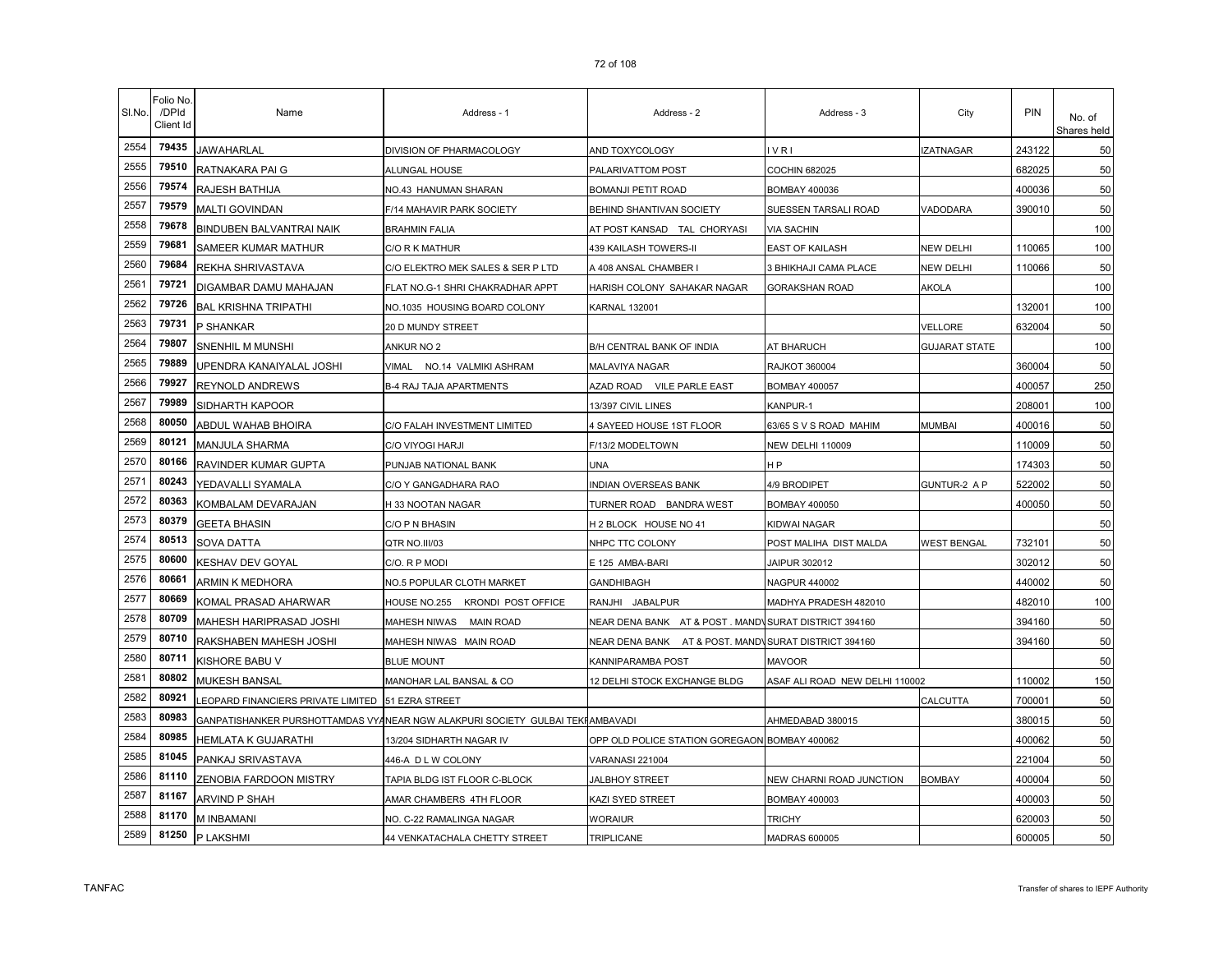|  | 7 J UI 1 UU |  |  |
|--|-------------|--|--|
|  |             |  |  |
|  |             |  |  |
|  |             |  |  |

| SI.No. | Folio No.<br>/DPId<br>Client Id | Name                          | Address - 1                                                       | Address - 2                                                   | Address - 3                                        | City                    | <b>PIN</b> | No. of<br>Shares held |
|--------|---------------------------------|-------------------------------|-------------------------------------------------------------------|---------------------------------------------------------------|----------------------------------------------------|-------------------------|------------|-----------------------|
| 2590   | 81255                           | SARITA UPPAL                  | <b>JAIKA APARTMENTS</b>                                           | OPP VCA GROUND CIVIL LINES                                    | <b>NAGPUR</b>                                      |                         |            | 100                   |
| 2591   | 81316                           | U G KRISHNAIAH                | _OKUMUDIGARUVU                                                    | KAIKALUR POST                                                 | KRISHNA DIST A P 521333                            |                         | 521333     | 200                   |
| 2592   | 81319                           | MANJU RAHEJA                  | 155-A POCKET GG-I                                                 | VIKASPURI                                                     | <b>NEW DELHI 110018</b>                            |                         | 110018     | 50                    |
| 2593   | 81334                           | VALIA PURAIL RAJKUMAR         | RAHUL APT 2-B                                                     | 105 ADARSH MARVE ROAD MALAD WESBOMBAY 400064                  |                                                    |                         | 400064     | 50                    |
| 2594   | 81395                           | VINAY SURESH BORKAR           | G K BUILDING NO 4                                                 | FLAT NO 20 GAMDEVI                                            | <b>BOMBAY 400007</b>                               |                         | 400007     | 50                    |
| 2595   | 81524                           | J NARANG                      | C-2/121 LODHI COLONY                                              | NEW DELHI                                                     |                                                    |                         | 110003     | 100                   |
| 2596   | 81542                           | V LAKSHMI BHAVANI             | C/O V SIVAKUMAR                                                   | T-39 C.M.E                                                    | <b>PUNE 411031</b>                                 |                         | 411031     | 100                   |
| 2597   | 81551                           | T S ARAVAMUTHAN               | 27 FIFTH MAIN ROAD                                                | NEW COLONY CHROMEPET                                          | <b>MADRAS</b>                                      |                         | 600044     | 50                    |
| 2598   | 81614                           | RANVEER CHAND BHANDARI        | A-12 VANDANA APARTMENTS                                           | NARGHAR ROAD BHAYNDAR EAST                                    | <b>THANE 401105</b>                                |                         | 401105     | 50                    |
| 2599   | 81627                           | MOHIT SHUKLA                  | APARTMENT 3 A CHIRAG                                              | 50-A GARCHA ROAD                                              |                                                    | CALCUTTA                | 700019     | 50                    |
| 2600   | 81648                           | S N LAMBA                     | LAMBA AND CO                                                      | WZ 10 A RATTAN PARK                                           | OPP KIRTI NAGAR                                    | NEW DELHI               | 110015     | 50                    |
| 2601   | 81654                           | REKHA SRIVASTAV               | ELEKTRO MEK SALES & SERVICES PVT LTD                              | A 408 ANSAL CHAMBER I                                         | 3 BHIKHAJI CAMA PLACE                              | NEW DELHI               | 110066     | 50                    |
| 2602   | 81687                           | <b>TANI KALRA</b>             | 62 NAVJIWAN VIHAR                                                 | <b>NEW DELHI 110017</b>                                       |                                                    |                         | 110017     | 50                    |
| 2603   | 81768                           | ARUNA SHARMA                  | 1508 SECTOR 43-B                                                  | CHANDIGARH 160036                                             |                                                    |                         | 160036     | 50                    |
| 2604   | 81887                           | SHIV CHARAN SHARMA            | 10/5 KALKAJI EXTENSION                                            | NEW DELHI 110019                                              |                                                    |                         | 110019     | 100                   |
| 2605   | 81907                           | PRIYA BARUAH                  | S C GOSWAMI ROAD                                                  | OPPOSITE HARI SABHA                                           | BEHIND LIFE PHARMACEUTICALS PAN BAZAR GAUHA 781001 |                         |            | 200                   |
| 2606   | 81910                           | T E VARGHESE                  | SHREE APARTMENT                                                   | FLAT NO 11 2ND FLOOR                                          | ANANTWADI KOLSAWADI                                | KALYAN EAST THAN 421306 |            | 50                    |
| 2607   | 82189                           | M K A KHAN                    | 30/1 MUFTI AMIRULLAH SAHIB STREET                                 | SECOND LANE MADRAS                                            |                                                    |                         | 600005     | 50                    |
| 2608   | 82353                           | CHERIYAN ABRAHAM              | 37 COLLEGE ROAD                                                   | MADRAS                                                        | TAMIL NADU 600006                                  |                         | 600006     | 50                    |
| 2609   | 82371                           | PARIMAL DUTTA                 | <b>FUZE SHOP</b>                                                  | AMBAJHARI DEFENCE PROJECT                                     | NAGPUR 440021                                      |                         | 440021     | 100                   |
| 2610   | 82453                           | JJJAL KUMAR TALUKDAR          | 64 PAIKPARA ROW                                                   | CALCUTTA                                                      | WEST BENGAL 700037                                 |                         | 700037     | 50                    |
| 2611   | 82515                           | DEEPTI BAZWARIA               | C/O M/S RAYMOND APPAREL LTD                                       | No: 40 MOOSA STREET                                           | T.NAGAR                                            | CHENNAI                 | 600017     | 50                    |
| 2612   | 82653                           | CONRAD CARIDADE DESA          | 4/7 CANOPUS APARTMENT                                             | BOAT CLUB ROAD                                                | <b>PUNE 411001</b>                                 |                         | 411001     | 150                   |
| 2613   | 82909                           | SAMIR HARSHAD PATEL           | C/O EASTERN INDUSTRIES                                            | KASTURCHAND MILL ESTATE                                       | DR. M C JAWLE ROAD DADAR                           | BOMBAY                  | 400028     | 100                   |
| 2614   | 82955                           | ARBIND BAKSHI                 | 158 INDRAPURI COLONY                                              | <b>INDORE</b>                                                 | (MP)                                               |                         | 452001     | 50                    |
| 2615   | 83126                           | HASMUKHBHAI V MEHTA           | 66 MIRZA STREET                                                   | <b>FIRST FLOOR</b>                                            | <b>BOMBAY</b>                                      |                         | 400002     | 300                   |
| 2616   | 83160                           | K S ANANTHALAKSHMI            | <b>B/14 SRI SAI APARTMENTS</b>                                    | <b>M.D.KENI ROAD</b>                                          | <b>BHANDUP EAST</b>                                | <b>BOMBAY</b>           | 400042     | 25                    |
| 2617   | 83164                           | MUKESH A DOSHI                | 518 KALBADEVI ROAD                                                | BOMBAY 400002                                                 |                                                    |                         | 400002     | 50                    |
| 2618   | 83181                           | SHOBHA RATHI                  | CONSTRUCTION HOUSE                                                | 796/189-B BHANDARKAR INSTITUTE RO/DECCAN GYMKHANA PUNE 411004 |                                                    |                         | 411004     | 50                    |
| 2619   | 83260                           | BANU SHUJAUDIN CHITALWALA     | <b>ADAM MAHAL</b>                                                 | BLOCK-C 4TH FLOOR                                             | NEW TARDEO ROAD                                    | <b>BOMBAY</b>           | 400034     | 100                   |
| 2620   | 83261                           | SHUJAUDIN BADRUDIN CHITALWALA | <b>ADAM MAHAL</b>                                                 | BLOCK-C 4TH FLOOR                                             | NEW TARDEO ROAD                                    | BOMBAY                  | 400034     | 100                   |
| 2621   | 83277                           | GIRIJA NANDAN SINGH           | C/O UPENDRA KUMAR                                                 | DAV TEACHER, DURGA COLONY                                     | RAJ HIGH SCHOOL ROAD                               | PAKUR (JHARKHAND        | 816107     | 100                   |
| 2622   | 83449                           | VIMLADEVI S JHUNJHUNWALA      | C/O UNIVERSAL CONSULTANTS & CONTRACT 19 FATIMA BUILDING IST FLOOR |                                                               | 7 NAGDEVI STREET                                   | BOMBAY                  | 400003     | 500                   |
| 2623   | 83455                           | KIDAR NATH KAPUR              | C-102 NEW SUBZI MANDI                                             | AZADPUR                                                       | DELHI                                              |                         | 110033     | 100                   |
| 2624   | 83465                           | SUMITRA GAGGAR                | C/O MR SANJAY GAGGAR                                              | <b>CEMENT BUNGLOW</b>                                         | A 399 PAREEK COLLEGE ROAD                          | <b>BANI PARK JAIPUR</b> | 302006     | 50                    |
| 2625   | 83482                           | <b>SUNIL MAHAJAN</b>          | ROAD NO.45                                                        | HOUSE NO.32                                                   | PUNJABI BAGH                                       | NEW DELHI               | 110026     | 50                    |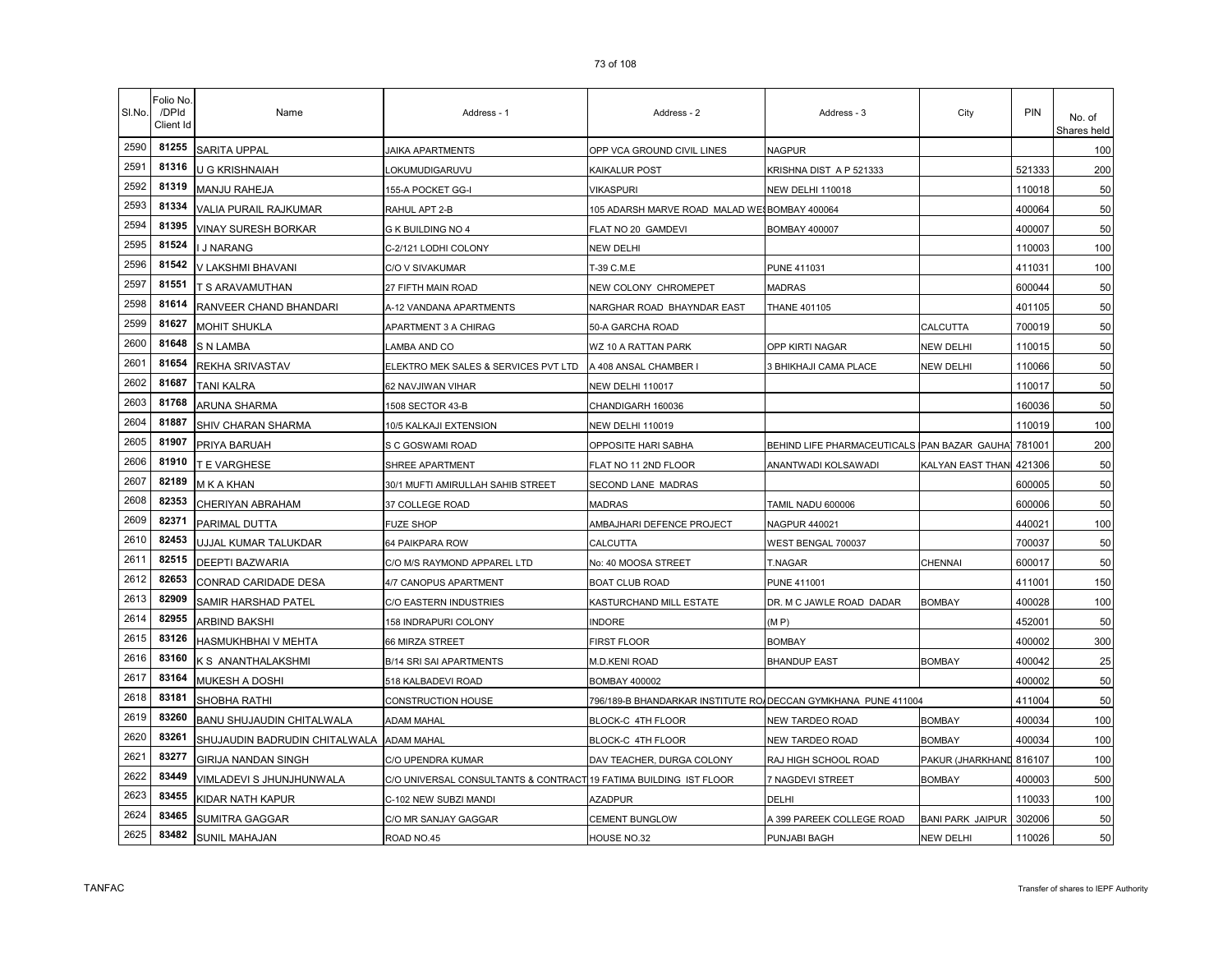| SI.No. | Folio No.<br>/DPId<br>Client Id | Name                        | Address - 1                        | Address - 2                              | Address - 3                                 | City                     | <b>PIN</b> | No. of<br>Shares held |
|--------|---------------------------------|-----------------------------|------------------------------------|------------------------------------------|---------------------------------------------|--------------------------|------------|-----------------------|
| 2626   | 83490                           | K BADRI NARAYANAN           | C/O SMT. KAMAKSHI VANCHINATHAN     | 6 SANKARAPURAM 1ST STREET                | CHOOLAIMEDU                                 | <b>MADRAS</b>            | 600094     | 150                   |
| 2627   | 84002                           | T SUNDAR                    | 8/2 VEERASAMI STREET               | EGMORE                                   | MADRAS                                      |                          | 600008     |                       |
| 2628   | 84006                           | PUNWASI RAM GUPTA           | <b>ELECTRICIAN</b>                 | RECOVERY CACHAR PAPER MILL               | POST PANCHGRAM                              | DIST CACHAR ASSA         | 788802     | 25                    |
| 2629   | 84013                           | BAJRANG LALL DAYAMA         | SHARMA KUNJ                        | BOMPAS TOWN POST                         | <b>DEV SANGH</b>                            | BDEOGHARSPBIH814113      |            | 150                   |
| 2630   | 84018                           | YALLAPPA SHEENAPPA SUNADHAL | <b>H.NO. VPC 224</b>               | AT&PO ANAGAWADI                          | TAL BILGI                                   | DIST BAGALKOT [KARNATAK/ |            | 25                    |
| 2631   | 84019                           | T PRAKASHMAL                | 29 KANDAPPA MUDALI STREET          | SOWCARPET                                | <b>MADRAS</b>                               |                          | 600079     |                       |
| 2632   | 84035                           | <b>BASIRAN BIBI</b>         | 6 KASAMA FLATS                     | <b>BEHIND TAGORE HALL</b>                | PALDI                                       | AHMEDABAD                | 380006     | 150                   |
| 2633   | 84043                           | D RAMA RAO                  | NO.2 4TH MAIN                      | TATA SILK FARM VII-BLOCK                 | <b>JAYA NAGAR</b>                           | <b>BANGALORE</b>         | 560082     | 25                    |
| 2634   | 84052                           | SWARN SOOD                  | C-603 POOJA BUILDING               | HAPPY HOME SOCIETY                       | EXTN JAYANT SAWANT MARG DAHBORIVALI WEST BO |                          | 400068     | 25                    |
| 2635   | 84054                           | HARIDAS KHIMJI UDESHI       | 2/20 ARTIST VILLAGE                | KONKAN BHAVAN                            | SECTOR NO.8 C.B.D                           | <b>NEW BOMBAY</b>        | 400614     | 25                    |
| 2636   | 84062                           | RAMESH HARI INDULKAR        | SHIV CO-OP HOUSING SOCIETY LTD     | FLAT NO.9                                | NANDA PATKAR ROAD VILE PARL                 | <b>BOMBAY</b>            | 400057     | 25                    |
| 2637   | 84071                           | <b>VIJAYA BARVE</b>         | <b>FLAT NO 1&amp; 2</b>            | 171(OLD NO 193)                          | SHUKRAWAR PETH                              | PUNE                     | 411002     | 25                    |
| 2638   | 84082                           | SAM MANEKSHAH BILLIMORIA    | 266 PATEL BUILDING                 | OPP. CENTRAL CINEMA RAJA RAM MOH         | <b>GIRGAON</b>                              | <b>BOMBAY</b>            | 400004     | 25                    |
| 2639   | 84095                           | MUKHOPADHYAY GOBINDALAL     | A-5 (II) H D F C COLONY            | CHINCHWAD                                | <b>PUNE</b>                                 |                          | 411019     | 25                    |
| 2640   | 84133                           | <b>GEETIKA ROY</b>          | 38 DDA SFS                         | MOUNT KAILASH                            | <b>EAST OF KAILASH</b>                      | NEW DELHI                | 110065     | 25                    |
| 2641   | 84136                           | VIRENDRA KUMAR JAIN         | 77/43-A COOLIE BAZAR               | KANPUR                                   |                                             |                          | 208001     |                       |
| 2642   | 84144                           | PRATIBHA KAUSHIK            | 94-97 AGARWAL FARM                 | MANSAROVAR                               | <b>JAIPUR</b>                               |                          | 302020     | 25                    |
| 2643   | 84154                           | <b>RAM KISHORE</b>          | G-653 SHRI NIWAS PURI              | NEW DELHI                                | 110065                                      |                          | 110065     | 5                     |
| 2644   | 84156                           | SARUP SINGH KOHLI           | H 102 PRINCE APTS                  | 54 J P EXTN                              | PATPAR GANJ                                 | DELHI                    | 110092     | 25                    |
| 2645   | 84179                           | M R RAVINDRANATH            | CALI SHOP FASHION CENTRE           | NO.25 KEMPA GOWDA CIRCLE                 | <b>BANGALORE</b>                            |                          | 560009     | 10                    |
| 2646   | 84204                           | VIKAS KASHYAP               | 5-A GURU GOBIND SINGH MARG         | KAROL BAGH                               | NEW DELHI                                   |                          | 110005     | 25                    |
| 2647   | 84207                           | TONI BHATIA                 | <b>HOUSE NO.2595</b>               | SECTOR-16 NEAR SECTOR-16 MARKETFARIDABAD |                                             | <b>HARYANA</b>           | 121002     | $\overline{2}$        |
| 2648   | 84214                           | I SHANTHAKUMARI             | 5 RAJAGOPAL NAICK STREET           | CHINTADRIPET                             | MADRAS                                      |                          | 600002     | 5                     |
| 2649   | 84233                           | <b>ARUN AGARWAL</b>         | C/O HIND FINANCERS                 | 95-B CHITTARANJAN AVENUE                 | CALCUTTA                                    |                          | 700073     | $\overline{1}$        |
| 2650   | 84236                           | ASHA DEVI SWAIKA            | <b>BC-28 SALT LAKE CITY</b>        | SECTOR-1                                 | CALCUTTA                                    |                          | 700064     | 75                    |
| 2651   | 84287                           | TRILOK CHAND                | C/O 32 REGAL BUILDINGS             | <b>SANSAD MARG</b>                       | NEW DELHI                                   |                          | 110001     | 100                   |
| 2652   | 84290                           | P ANTONY                    | 7 MILLERS ROAD                     | KILPAUK                                  | <b>MADRAS</b>                               |                          | 600010     | 50                    |
| 2653   | 84421                           | <b>JASVANTIBEN J VORA</b>   | B/306 BORIVLI SHOPPING CENTRE      | CHANDAVARKAR LANE                        | <b>BORIVLI WEST</b>                         | <b>BOMBAY</b>            | 400092     | 200                   |
| 2654   | 84538                           | <b>SAKUNTALA</b>            | A-261 KIDWAI NAGAR                 | NEW DELHI                                |                                             |                          | 110023     | 150                   |
| 2655   | 84625                           | <b>HARENDRA V SHAH</b>      | 19/21 JANMA BHOOMI MARG            | <b>VIRESHWAR CHAMBERS</b>                | 2ND FLOOR                                   | <b>BOMBAY</b>            | 400001     | 150                   |
| 2656   | 84639                           | M S RAGHAVAN                | PLOT NO.5 KENNEDY STREET           | <b>TAMBARAM WEST</b>                     | <b>MADRAS</b>                               |                          | 600045     | 50                    |
| 2657   | 84701                           | <b>DOLLY B ISRANI</b>       | 702 JOWEL MAHAL                    | SEVEN BUNGLOWS                           | VERSOVA                                     | BOMBAY                   | 400061     | 250                   |
| 2658   | 84718                           | SALMA KAGALWALA             | 5TH FLOOR FIDA BUILDING            | 18 SHAMALDAS GANDHI MARG                 | <b>BOMBAY</b>                               |                          | 400002     | 100                   |
| 2659   | 84727                           | RAJESH NAUGRAIYA            | KALIASTHAN                         | DIRA OPP. DR RPD HOUSE                   | POST BEGAMPUR                               | PATNA                    | 800009     | 50                    |
| 2660   | 84856                           | P THULASIMANI               | KONGU & CO                         | 3 ANNA SALAI                             | <b>MADRAS</b>                               |                          | 600002     | 100                   |
| 2661   | 84949                           | <b>MAHESH KRISHNAN</b>      | 2ND FLOOR RAJABAHADUR MANSION NO.2 | 24/B HAMAM STREET                        | <b>BOMBAY</b>                               |                          | 400023     | 200                   |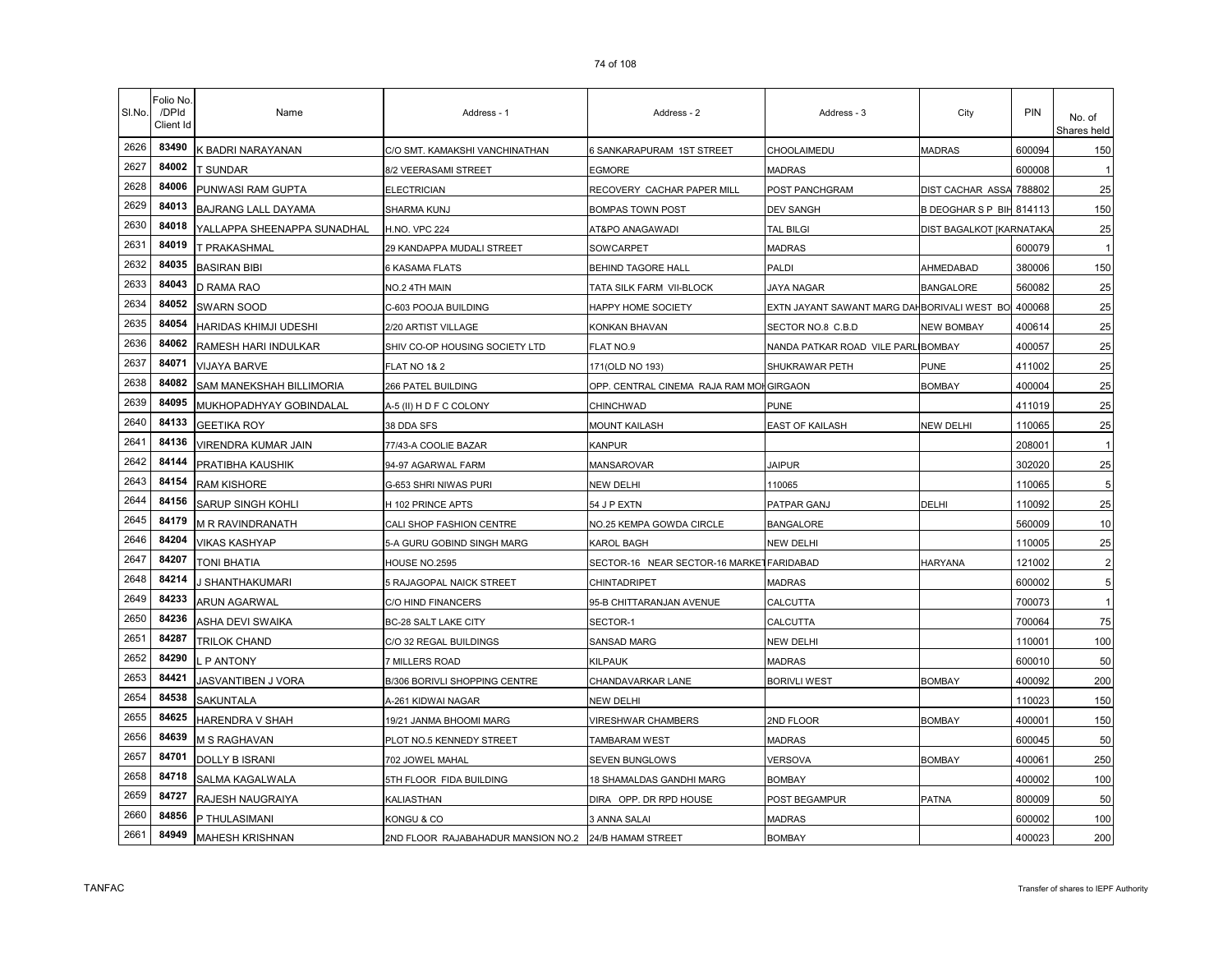| SI.No. | Folio No<br>/DPId<br>Client Id | Name                                                     | Address - 1                         | Address - 2                                 | Address - 3                            | City               | PIN    | No. of<br>Shares held |
|--------|--------------------------------|----------------------------------------------------------|-------------------------------------|---------------------------------------------|----------------------------------------|--------------------|--------|-----------------------|
| 2662   | 84987                          | AGARWAL VINODKUMAR SANWARLAL 415-C VENKATESHWAR BUILDING |                                     | POST BHAYANDAR WEST                         | DIST. THANE                            |                    |        | 50                    |
| 2663   | 85060                          | CHHAYA NEUPANE                                           | C-II/20 AIIMS CAMPUS                | ANSARI NAGAR                                | NEW DELHI                              |                    | 110029 | 1750                  |
| 2664   | 85110                          | RAMA BHATTER                                             | C/O GANGAVISHAN BHATTER             | MUDRA KA CHOK                               | BIKANER                                |                    | 334001 | 100                   |
| 2665   | 85402                          | RAKESH KUMAR MALANI                                      | C/O M/S R S MALANI PVT LTD          | <b>3 COMMERCIAL BUILDINGS</b>               | 23 NETAJI SUBHAS ROAD                  | CALCUTTA           | 700001 |                       |
| 2666   | 85407                          | DILSHAD BEGUM                                            | C-2 SEA BROOKE APARTMENTS           | 4TH C-WARD ROAD VALMIKI NAGAR               | THIRUVANMIYUR                          | <b>MADRAS</b>      | 600041 | 100                   |
| 2667   | 85533                          | KISHORKUMAR A GANDHI                                     | 8 SWINAGAR TWIN BUNGLOWS            | BEHIND VRINDAVAN 132 FEET RING RO SATELLITE |                                        | AHMEDABAD          | 380015 | 50                    |
| 2668   | 85534                          | TANVI KISHORKUMAR GANDHI (MINOF8 SWINAGAR TWIN BUNGLOWS  |                                     | BEHIND VRINDAVAN                            | 132 FEET RING ROAD SATELLITE           | AHMEDABAD          | 380015 | 100                   |
| 2669   | 85535                          | RITESH KISHORKUMAR GANDHI (MINQ8 SWINAGAR TWIN BUNGLOWS  |                                     | BEHIND VRINDAVAN                            | 132 FEET RING ROAD SATELLITTEAHMEDABAD |                    | 380015 | 100                   |
| 2670   | 85545                          | RUPAL KISHORKUMAR GANDHI (MINO 8 SWINAGAR TWIN BUNGLOWS  |                                     | BEHIND VRINDAVAN                            | 132 FEET RING ROAD SATELLITE AHMEDABAD |                    | 380015 | 100                   |
| 2671   | 85613                          | MADANLAL D AGRAWAL                                       | AGRAWAL BUILDING                    | OPP. M O INDUSTRIES                         | AT & POST DHULIA                       | (M.S)              | 424001 | 50                    |
| 2672   | 85632                          | POPATLAL M SHAH                                          | 901 AKRUTI ERICA                    | SHRADHANAND ROAD                            | <b>VILE PARLE EAST</b>                 | <b>MUMBAI</b>      | 400057 | 150                   |
| 2673   | 85755                          | <b>BHAVNA DIPAK SHAH</b>                                 | CHOWK-SHERI                         | SARKHEJ GAM                                 | AHMEDABAD                              |                    | 382210 | 100                   |
| 2674   | 85887                          | SARWAN SINGH RATHORE                                     | H NO.4 RAM MANDIR                   | KALA TALAO                                  | KALYAN                                 | DIST. THANE (MARA) | 421301 | 200                   |
| 2675   | 85927                          | T J RAJESWARI                                            | C/O SREE VIGNESHWAR FINANCIERS      | TNSC BANK BUILDING                          | 17 RANGANATHAN CHETTY ST NUMADRAS      |                    | 600034 | 50                    |
| 2676   | 86014                          | SAVAILAL GALALCHAND VORA                                 | 2ND FLOOR MANI BHUVAN               | KAMA LANE                                   | <b>GHATKOPAR</b>                       | <b>BOMBAY</b>      | 400086 | 50                    |
| 2677   | 86110                          | RAJESH MANSUKHLAL MODHA                                  | 3/51 SUNDER NAGAR                   | CHAR RASTA                                  | NARANPURA                              | AHMEDABAD          | 380013 | 50                    |
| 2678   | 86115                          | <b>BEENABEN BUDHBHATTI</b>                               | C/O ANANDIBEN BUDHABHATTI           | ANAND HEAD POST OFFICE                      | ANAND                                  | GUJARAT            | 388001 | 50                    |
| 2679   | 86228                          | <b>DULARI</b>                                            | 1128 GALI TELIYAN                   | TILAK BAZAR                                 | DELHI                                  |                    | 110006 | 50                    |
| 2680   | 86292                          | BANWARI LAL CHHAWCHHARIA                                 | 1/A NAVDO MULLICK LANE              | CALCUTTA                                    |                                        |                    | 700006 | 50                    |
| 2681   | 86341                          | HANS RAJ CHHABRA                                         | E-67 SOUTH EXTENSION PART-I         | NEW DELHI                                   |                                        |                    | 110049 | 200                   |
| 2682   | 86392                          | MOHAMED RAFIQUE MOOSA AGBANI                             | 39/7 MANISH NAGAR                   | ANDHERI WEST                                | <b>BOMBAY</b>                          |                    | 400058 | 50                    |
| 2683   | 86537                          | SHAILAJA A SHAH                                          | C/O TRILOCHANA K DOSHI              | KHATAU BUILDING                             | 26-A 2ND FLOOR MARINE STREE BOMBAY     |                    | 400023 | 50                    |
| 2684   | 86625                          | KIRITKUMAR RANJITLAL GAJIWALA                            | 10/697 SPECTRO PRACTICAL LAB        | AMBAJI ROAD                                 | HAWADIA CHAKLA                         | <b>SURAT</b>       | 395003 | 50                    |
| 2685   | 86644                          | NALINI RAJENDRA GUPTA                                    | 32 BAND STAND BUILDING 'A'          | KANE ROAD                                   | <b>BANDRA WEST</b>                     | <b>BOMBAY</b>      | 400050 | 200                   |
| 2686   | 86732                          | SHIRIN BAROT                                             | AARTEE FINANCIAL CONSULTANCY        | 57 SARANG STREET BURHANI BLDG               | 1ST FLOOR OFFICE NO.9                  | <b>BOMBAY</b>      | 400003 | 50                    |
| 2687   | 86744                          | NAMITA PRAKASH                                           | C/O SATYA PRAKASH                   | <b>BANK OF MAHARASHTRA</b>                  | PATANKAR BAZAR                         | <b>GWALIOR</b>     |        | 50                    |
| 2688   | 86753                          | RAHUL KAPOOR                                             | S W-36 SUKH NIWAS                   | SOMAI BAGH                                  |                                        | AGRA               | 282005 | 300                   |
| 2689   | 86892                          | DINESH DWARKADAS JUTHANI                                 | 233 MANIAR GALI                     | SWDESHI MARKET                              | KALBADEVI ROAD                         | <b>BOMBAY</b>      | 400002 | 50                    |
| 2690   | 86920                          | M RAJESWARI                                              | NO.44 NELSON MANIKAM ROAD           | 3RD FLOOR                                   | <b>MADRAS</b>                          |                    | 600029 | 150                   |
| 2691   | 86959                          | <b>SHAISTA</b>                                           | CRD-II/6                            | PANDARA PARK                                | NEW DELHI                              |                    | 110003 | 100                   |
| 2692   | 86993                          | PRIMROSE INVESTMENTS PVT LTD                             | 17-A MADHUBAN APARTMENTS            | 60-61 WORLI HILL ROAD                       | <b>BOMBAY</b>                          |                    | 400018 | 100                   |
| 2693   | 87050                          | K A K BHAT                                               | SANSKRIT LECTURER                   | N P U COLLEGE                               | <b>BARKUR POST</b>                     | D K                | 576210 | 50                    |
| 2694   | 87097                          | <b>PIRDAN BAID</b>                                       | C/O SUNIL BAID                      | CIC HOME FINANCE CO LTD                     | 339 CANIL STREET                       | KOLKATA            | 700048 | 50                    |
| 2695   | 87169                          | S V S RAMALINGAM                                         | 7 UNITED INDIA NAGAR                | 1ST STREET                                  | AYANAVARAM                             | <b>MADRAS</b>      | 600023 | 50                    |
| 2696   | 87248                          | STUTI KEJRIWAL                                           | C/O AMPOLES & VIALS MFG CO. PVT LTD | 139/A MAROL MAROSHI ROAD                    |                                        | <b>BOMBAY</b>      | 400059 | 50                    |
| 2697   | 87285                          | PL SAKUNTHALA                                            | 35 B NEW TANK STREET                | NUNGAMBAKKAM                                | <b>MADRAS</b>                          |                    | 600034 | 50                    |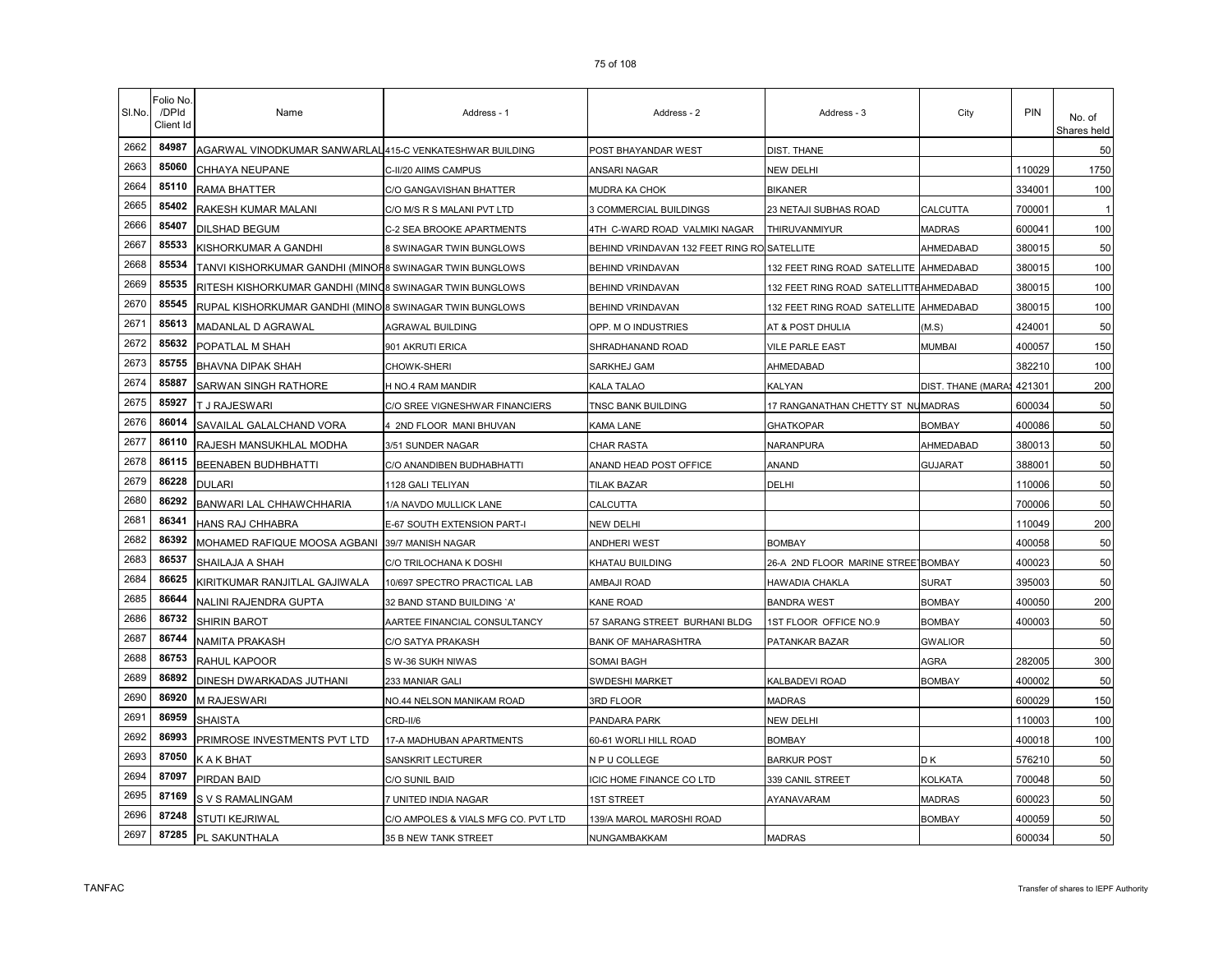| SI.No. | Folio No<br>/DPId<br>Client Id | Name                         | Address - 1                         | Address - 2                                     | Address - 3                        | City                  | PIN    | No. of<br>Shares held |
|--------|--------------------------------|------------------------------|-------------------------------------|-------------------------------------------------|------------------------------------|-----------------------|--------|-----------------------|
| 2698   | 87319                          | NAIMESH JAYANTILAL SHAH      | 'PARAS'                             | OPP. MUNICIPAL SCHOOL                           | NAVRANGPURA                        | AHMEDABAD             | 380009 | 100                   |
| 2699   | 87542                          | K KRISHNAN NAYAR             | EP VIII/756                         | THENGOLIL PUTHENPURA                            | ETTUMANOOR                         | KERALA                | 686631 | 50                    |
| 2700   | 87731                          | NALINI BALAGOPAL MENON       | GOKULAM                             | <b>3 GOPAL MENON STREET</b>                     | CHOOLAI                            | <b>MADRAS</b>         | 600112 | 100                   |
| 2701   | 87813                          | R DINAKER                    | 235 `Y' BLOCK                       | 6TH MAIN ROAD                                   | ANNA NAGAR                         | <b>MADRAS</b>         | 600040 | 200                   |
| 2702   | 87862                          | NEERAJ BATRA                 | C/O HARSHAD S MEHTA                 | 32 MADHULI 3RD FLOOR                            | DR. ANNIE BESANT ROAD WORLI BOMBAY |                       | 400018 | 1000                  |
| 2703   | 87892                          | K ANNAMALAI                  | D NO.4 3RD WEST STREET              | KOMARASAMY PATTY                                |                                    | SALEM                 | 636007 | 50                    |
| 2704   | 87971                          | SHASHI CHOPRA                | COTTAGE 18                          | WEST PATEL NAGAR                                |                                    | <b>NEW DELHI</b>      |        | 50                    |
| 2705   | 88040                          | PANZY CHHABRA (NRI)          | C/O JANAK KUMARI CHHABRA            | HOUSE NO.599                                    | SECTOR 10-D                        | CHANDIGARH            | 160010 | 200                   |
| 2706   | 88043                          | LAKSHMI VENKATESAN           | D II M-2805                         | NETAJI NAGAR                                    |                                    | <b>NEW DELHI</b>      | 110023 | 50                    |
| 2707   | 88081                          | N VENKATESH                  | C/O SHIVA & CO                      | <b>B-11 FIRST FLOOR</b>                         | PARSN COMMERCIAL COMPLEX NMADRAS   |                       | 600006 | 50                    |
| 2708   | 88084                          | R SHANTHI                    | OLD NO.8 NEW NO.17                  | NORTH END ROAD                                  | <b>GOPALAPURAM</b>                 | CHENNAI               | 600086 | 50                    |
| 2709   | 88148                          | ASHOKKUMAR K DAMANI          | <b>ST FLOOR, SURYA MAHAL</b>        | 5, BURJORJI BHARUCHA MARG                       | FORT                               | <b>MUMBAI</b>         | 400023 | 50                    |
| 2710   | 88171                          | BHARAT SHANTILAL SHAH        | 1201 DEV DARSHAN                    | 12TH FLOOR                                      | 50 RIDGE ROAD                      | <b>BOMBAY</b>         | 400006 | 50                    |
| 2711   | 88221                          | S VENKATACHARI               | D 10-B                              | CHEMPLAST COLONY                                | <b>METTUR DAM</b>                  | <b>SALEM DISTRICT</b> | 636403 | 50                    |
| 2712   | 88239                          | RAJESH ANUBHAI SHAH          | 64 RAMANLAL JANI'S ROAD             | NEAR GANCHI'S POLE                              | <b>MANEK CHOWK</b>                 | AHMEDABAD             | 380001 | 50                    |
| 2713   | 88290                          | MANOJ KUMAR BATHWAL          | C/O NAND KISHORE BATHWAL            | <b>TUNDI ROAD</b>                               | <b>GIRIDIH</b>                     | <b>BIHAR</b>          | 815301 | 25                    |
| 2714   | 88325                          | SANDEEP CLIFTON SOANS        | FELLOWSHIP APARTMENTS 1             | JASMINE PESTOM SAGAR                            | <b>CHEMBUR</b>                     | <b>BOMBAY</b>         | 400089 | 50                    |
| 2715   | 88336                          | AMIT GANDHI                  | 12 JEEVAN AKASH                     | FORJETT STREET                                  | TARDEO                             | <b>BOMBAY</b>         | 400036 | 50                    |
| 2716   | 88382                          | ADI JAMSHED MOUNTVALA        | <b>COURT VIEW'</b>                  | 126 M KARVE ROAD                                |                                    | <b>BOMBAY</b>         | 400020 | 100                   |
| 2717   | 88489                          | MADHU SUDHAN KANODIA         | 719 HAZOORI CHAMBERS                | ZAMPA BAZAR                                     |                                    | <b>SURAT</b>          |        | 1550                  |
| 2718   | 88583                          | <b>G SANTHI</b>              | 86 BAZAAR STREET                    |                                                 |                                    | PERALAM               | 609405 | 100                   |
| 2719   | 88590                          | <b>S RAMANI</b>              | 80/3 DWARAKA FLATS                  | ANNA NAGAR WEST EXTENSION                       |                                    | <b>MADRAS</b>         | 600101 | 50                    |
| 2720   | 88663                          | <b>S R S SASTRY</b>          | MAHADEVA MAHAL                      | 72 SENGUPTHA STREET                             | <b>RAM NAGAR</b>                   | COIMBATORE            | 641009 | 50                    |
| 2721   | 88702                          | CHAMPAKLAL CHHOTALAL KAPADIA | 5/555 HARIPURA BHAVANIVAD MAIN ROAD | OPP. GUJRAT DAIRY                               |                                    | <b>SURAT</b>          | 395003 | 50                    |
| 2722   | 88817                          | AJAY KHANDERAO VARTAK        | <b>B-17 TARUWELL SOCIETY</b>        | DR. KARANJIA ROAD                               | ANDHERI WEST                       | <b>BOMBAY</b>         |        | 50                    |
| 2723   | 88849                          | <b>JOLLEY MATHAI</b>         | C/O AFCO INDL & CHEM LTD            | 35 ATOZ INDL ESTATE                             | <b>G K MARG</b>                    | <b>BOMBAY</b>         | 400013 | 100                   |
| 2724   | 88866                          | N S SARATH                   | 'LAKSHMI SUDHA'                     | <b>URAKAM</b>                                   | <b>TRICHUR DIST</b>                | <b>KERALA</b>         | 680562 | 100                   |
| 2725   | 88919                          | BHARTI JITENDRA MEHTA        | <b>MEHTA BROS</b>                   | 295 DHARMARAJ CULLY                             | MYULJI JETHA MARKET KALBADE BOMBAY |                       | 400002 | 300                   |
| 2726   | 88920                          | JITENDRA HIRALAL MEHTA       | MEHTA BROS                          | 295 DHARMARAJ GULLY MULJI JETHA NKALBADEVI ROAD |                                    | <b>BOMBAY</b>         | 400002 | 200                   |
| 2727   | 88963                          | AJAY MURLIDHAR PHALOD        | A/19 & 20 NEMINATH APTS             | SHIMPOLI ROAD                                   | <b>BORIVALI WEST</b>               | <b>BOMBAY</b>         | 400092 | 50                    |
| 2728   | 89115                          | SANJAY B MALUSTE             | SATYA BHAMA NIWAS 3RD FLOOR         | 369 V P ROAD                                    | OPERA HOUSE                        | <b>BOMBAY</b>         | 400004 | 100                   |
| 2729   | 89160                          | SRINIVASARAO DASIKA          | ARCHANA APTS APT NO 201             | 6-1-132/45 SKANDAGIRI                           | PADMARAO NAGAR                     | SECUNDERABAD          | 500361 | 50                    |
| 2730   | 89167                          | R MANGAYARKKARASI            | THE INVESTORS CLUB                  | THE VYSYA BANK LTD                              | 185 ANNA SALAI                     | <b>MADRAS</b>         | 600006 | 50                    |
| 2731   | 89206                          | <b>GODAWARI RATHI</b>        | PLOT NO.584 "RANI ILLAM"            | IST FLOOR WEST 4TH STREET                       | K K NAGAR                          | MADURAI               | 625020 | 150                   |
| 2732   | 89292                          | <b>SUMAN GARG</b>            | C/O GEETIKA MEDICALS                | N-67 VIJAY VIHAR                                | UTTAM NAGAR                        | NEW DELHI             | 110059 | 100                   |
| 2733   | 89333                          | MAYABEN ARVINDKUMAR PATEL    | 116 NARSINH BHAVAN                  | <b>MUKTIMEDAN</b>                               | <b>MANI NAGAR</b>                  | AHMEDBAD              | 380008 | 50                    |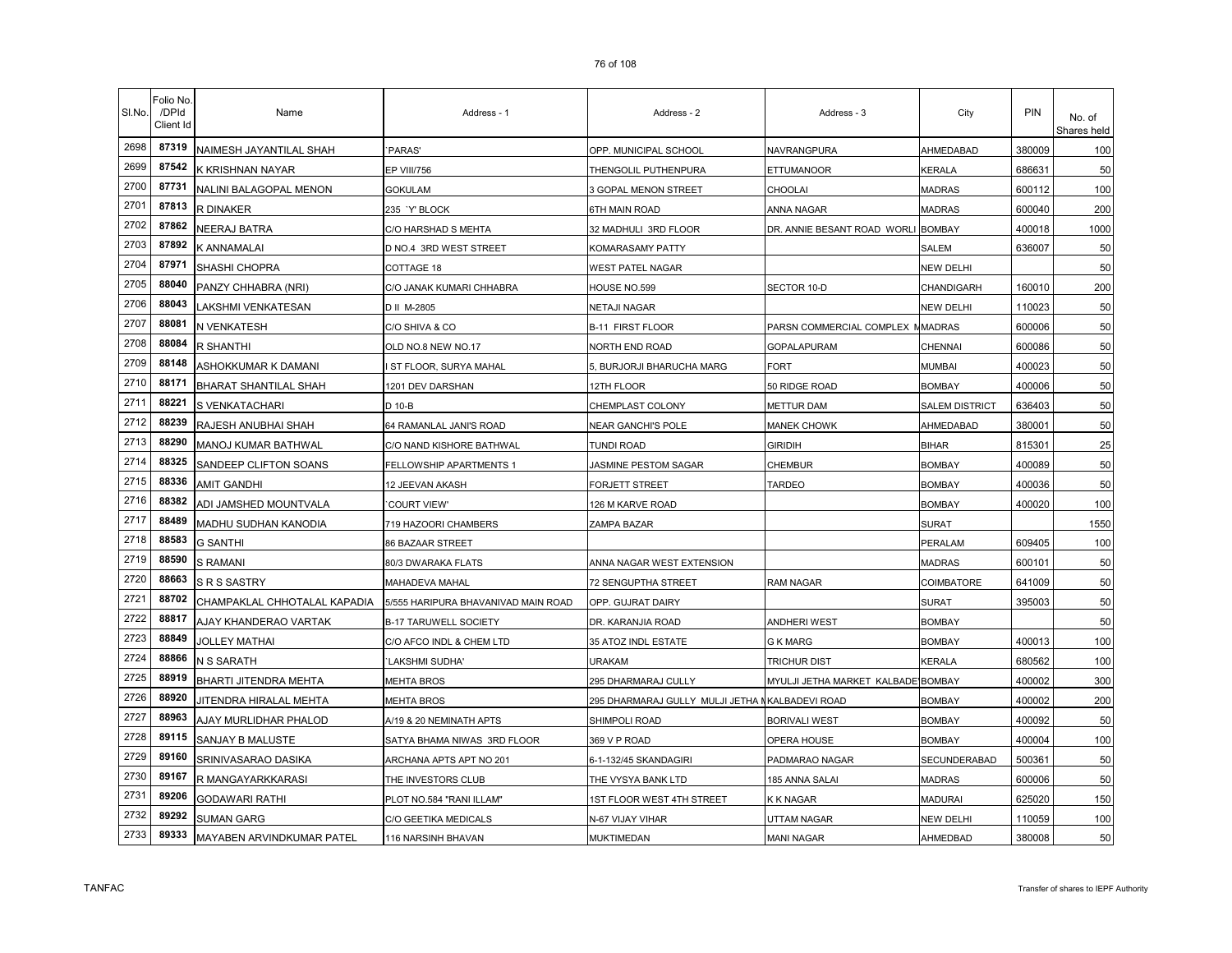| SI.No. | Folio No<br>/DPId<br>Client Id | Name                                                       | Address - 1                     | Address - 2            | Address - 3                                | City                    | PIN    | No. of<br>Shares held |
|--------|--------------------------------|------------------------------------------------------------|---------------------------------|------------------------|--------------------------------------------|-------------------------|--------|-----------------------|
| 2734   | 89384                          | <b>SALIL DATAR</b>                                         | 7 MANJIRI BUILDING              | MAKRAND SOCIETY        | S V S MARG NEAR DARGAH MAHIBOMBAY          |                         | 400016 | 50                    |
| 2735   | 89466                          | <b>SONI KRISHNAN</b>                                       | A-6 SHIVDARASHAN CO-OP HSG SOCY | O T SECTION            |                                            | <b>ULHAS NAGAR</b>      | 421003 | 100                   |
| 2736   | 89499                          | RAJESH DOSHI                                               | C/O MUKESH S SHAH               | 44/B ACHARAT BAUG      | DHIROJSHA ROAD SANTACRUZ WBOMBAY           |                         | 400054 | 50                    |
| 2737   | 89505                          | SHAILAJA C JHIKRE                                          | C/O SRI R D KICHAMBARE          | D-1/8 BRAMHA MEMORIES  | <b>BHOSALE NAGAR</b>                       | PUNE                    | 411007 | 50                    |
| 2738   | 89526                          | <b>TARA CHAND</b>                                          | NW-112                          | SOAMI BAGH             |                                            | AGRA                    | 282005 | 50                    |
| 2739   | 89655                          | <b>SUNITA GARG</b>                                         | B-66                            | PRASHANT VIHAR         |                                            | DELHI                   | 110085 | 150                   |
| 2740   | 89686                          | RAJU SETHIA                                                | C/O M/S GANESH JUTE CO          | 1-A BURMAN STREET      |                                            | CALCUTTA                | 700007 | 50                    |
| 2741   | 89688                          | SUNDAR SETHIA                                              | C/O M/S GANESH JUTE CO          | 1-A BURMAN STREET      |                                            | CALCUTTA                | 700007 | 150                   |
| 2742   | 89691                          | KARISHMA BUSINESS & FINANCE PVT LTD C/O RAMA INTERNATIONAL |                                 | ROOM NO 611 6TH FLOOR  | <b>4 SYNAGOGUE STREET</b>                  | CALCUTTA                | 700001 | 50                    |
| 2743   | 89759                          | S M RAJU                                                   | 119 SATHY ROAD                  | SARAVANAMPATTI         |                                            | COIMBATORE              | 641035 | 50                    |
| 2744   | 89765                          | <b>AJIT VAJANI</b>                                         | 22 SEWA SADAN                   | D J ROAD               | VILE PARLE WEST                            | <b>BOMBAY</b>           | 400056 | 100                   |
| 2745   | 89813                          | VRINDA AVINASH DALVI                                       | A-4 BANK OF INDIA COLONY        | <b>DATTAWADI</b>       |                                            | <b>PUNE</b>             | 411030 | 50                    |
| 2746   | 89908                          | PRAVEEN CHOWDHRY                                           | QUEEN'S MANSION FLAT NO.19      | 3RD FLOOR              | <b>12 PARK STREET</b>                      | CALCUTTA                | 700016 | 200                   |
| 2747   | 89922                          | <b>BINA P VIRANI</b>                                       | 52 DADYSETH AGIARY LANE         | <b>BHAGWAN BHUVAN</b>  | 2ND FLOOR                                  | <b>BOMBAY</b>           | 400002 | 150                   |
| 2748   | 89931                          | SITAPATI CHANDRASHEKHAR                                    | 107/2 AVANTI APARTMENTS         | CHHEDA NAGAR           | <b>CHEMBUR</b>                             | <b>BOMBAY</b>           | 400089 | 100                   |
| 2749   | 90081                          | CHEPURTI RAJESHWARI                                        | 8-8-45/1 3RD LANE               | NEHRU NAGAR            | <b>GUNTUR</b>                              | (A P)                   | 522001 | 50                    |
| 2750   | 90093                          | MEHUL SUMATIBHAI SHAH                                      | 101 WALKESHWAR ROAD             | OLD INDIRA BHUVAN      | FIRST FLOOR                                | <b>BOMBAY</b>           | 400006 | 150                   |
| 2751   | 90125                          | DAKSHA KOTHARI                                             | KARMA KSHETRA                   | B-1 WING BLOCK 24      | -LANK ROAD NEAR SHANMUKHANSION EAST BOMBAY |                         | 400022 | 200                   |
| 2752   | 90128                          | SHAMBHUBHAI D MAV                                          | HIRA MOTI NAGAR BLDG-A          | B-WING ROOM NO.22/23   | MULUND CHECK NAKA                          | <b>THANE</b>            | 400604 | 100                   |
| 2753   | 90510                          | R LAKSHMINARAYANAN                                         | 29-B 2ND CROSS                  | JAYARAM NAGAR          | TIRUVANMIYUR                               | <b>MADRAS</b>           | 600041 | 50                    |
| 2754   | 90545                          | <b>GOVINDLAL M PARIKH</b>                                  | D-1 ARIHANT APARTMENTS          | 22 RAJA ANNAMALAI ROAD |                                            | <b>MADRAS</b>           | 600084 | 50                    |
| 2755   | 90666                          | PREETY SHARMA                                              | C/O DESHBANDHU SHARMA           | JAYENDRA GANJ          |                                            | <b>GWALIOR</b>          | 474009 | 300                   |
| 2756   | 90686                          | RAJENDRA PRASHAD GUPTA                                     | 2603 HAI BASTI                  | NAYA BAZAR             |                                            | DELHI                   | 110006 | 100                   |
| 2757   | 90692                          | BRIJNANDAN KAUR                                            | 51-A ANAND NAGAR                | <b>BATALA ROAD</b>     |                                            | <b>AMRITSAR</b>         |        | 250                   |
| 2758   | 90693                          | <b>MEHAR SINGH</b>                                         | 51-A ANAND NAGAR                | <b>BATALA ROAD</b>     |                                            | <b>AMRITSAR</b>         |        | 200                   |
| 2759   | 90696                          | RAJNIKANT L SOMAIYA                                        | MADHAV KUNJ                     | JERASAR LANE           | <b>GHATKOPAR EAST</b>                      | <b>BOMBAY</b>           | 400077 | 50                    |
| 2760   | 90865                          | T KANAGASABAI                                              | NO 1 KAMARAJAR ROAD             |                        |                                            | KARUR                   | 639001 | 50                    |
| 2761   | 90903                          | K V D RAMARAO                                              | 4-1-32 PATUR                    | NARASARAOPET           | <b>GUNTUR</b>                              | A P                     | 522601 | 50                    |
| 2762   | 90916                          | ANJANABEN JAYANTILAL SHAH                                  | D/1/1 GRID COLONY               | G E B DABHAN           |                                            | <b>NADIAD</b>           | 387320 | 100                   |
| 2763   | 90938                          | <b>SUKHDEV KAUR</b>                                        | 71 MODEL COLONY                 | HOSHIARPUR             |                                            | PUNJAB                  | 146001 | 100                   |
| 2764   | 91029                          | P GOPINATH                                                 | A 4 BHARAT FLATS                | IST CROSS STREET       | KARPAGAM AVENUE                            | <b>MADRAS</b>           | 600028 | 50                    |
| 2765   | 91044                          | R MALATHI                                                  | BAJAJ FLATS BLCOK I 2 B         | NANDANAM EXTENSION     |                                            | <b>MADRAS</b>           | 600035 | 50                    |
| 2766   | 91287                          | JYOTI R NAYAK (MINOR)                                      | 25/1 RACHANA APARTMENT          | <b>SWASTIK PARK</b>    | CHEMBUR                                    | <b>BOMBAY</b>           | 400071 | 100                   |
| 2767   | 91303                          | V RAMALINGAM                                               | NO.18C K T C NAGAR              | MAHARAJA NAGAR         |                                            | TIRUNELVELI             | 627011 | 50                    |
| 2768   | 91317                          | TRILOK CHANDRA JAIN                                        | <b>JAIN CLINIC</b>              | <b>ANTA</b>            | DIST. KOTA                                 | RAJASTHAN               | 325202 | 100                   |
| 2769   | 91442                          | <b>MANJU KHANDELIA</b>                                     | C/O CHENAB TEXTILE MILLS        | KATHUA                 |                                            | JAMMU AND KASHMI 184102 |        | 100                   |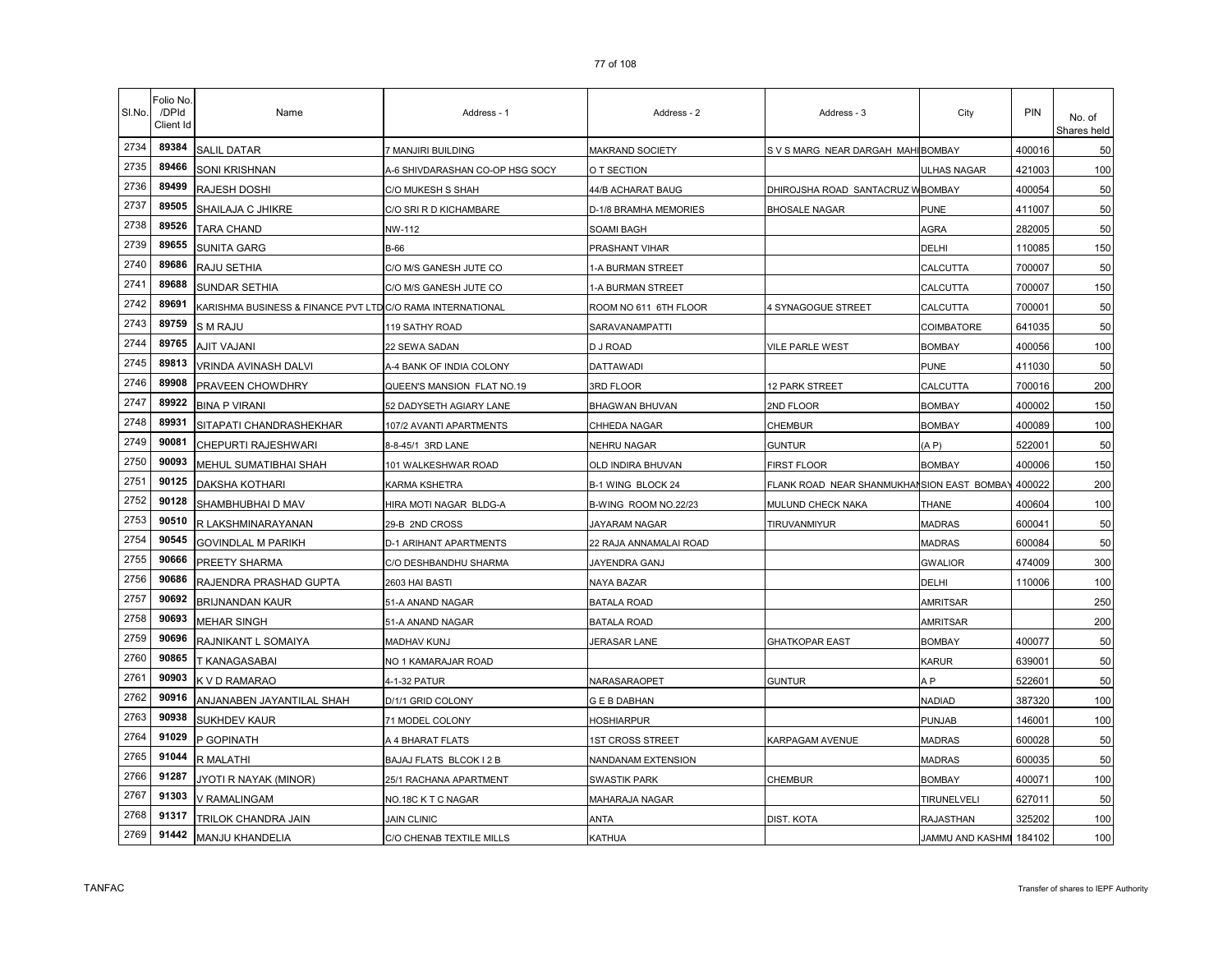| SI.No. | Folio No.<br>/DPId<br>Client Id | Name                       | Address - 1                        | Address - 2                                                 | Address - 3                          | City                 | PIN    | No. of<br>Shares held |
|--------|---------------------------------|----------------------------|------------------------------------|-------------------------------------------------------------|--------------------------------------|----------------------|--------|-----------------------|
| 2770   | 91455                           | M SETHURAMAN               | 103 UMA THEATRE BUILDINGS          | SURAMANGALAM                                                |                                      | SALEM                | 636005 | 100                   |
| 2771   | 91485                           | T KANNAN                   | TRUSTEEE                           | MISS VISALAKSHI KANNAN MARRIAGE TTHIAGARAJAR MILLS PREMISES |                                      | KAPPALUR             | 626709 | 50                    |
| 2772   | 91495                           | N VISALATCHI               | ALVA HOSPITAL                      | /ETTAI KARANPUDUR                                           |                                      | POLLACHI             | 642129 | 50                    |
| 2773   | 91543                           | BHAT MADHUSUDAN HARGOVIND  | 603/A RAM TOWERS                   | <b>INK ROAD</b>                                             | <b>BORIVALI WEST</b>                 | <b>BOMBAY</b>        | 400091 | 150                   |
| 2774   | 91565                           | AGARWAL VIJAY KUMAR        | SHREE GANPATI INVESTMENT           | KHEMKA LANE                                                 | <b>UPPER BAZAR</b>                   | RANCHI               | 834001 | 50                    |
| 2775   | 91632                           | PUSHPA A MAKHARIA          | 68 MITTAL CHAMBERS                 | NARIMAN POINT                                               |                                      | <b>BOMBAY</b>        | 400021 | 50                    |
| 2776   | 91657                           | R VISWANATHAN              | 4425 ANNA ANGAR                    |                                                             |                                      | <b>MADRAS</b>        | 600040 | 150                   |
| 2777   | 91669                           | A R VENKATARAMAN           | KAILASH, NEW NO.86, OLD NO.87VENUE | KAMARAJ AVENUE                                              | ADAYAR                               | CHENNAI              | 600020 | 100                   |
| 2778   | 91684                           | M S NARAYANASAMY           | No. D/6 - 56TH STREET              | ASHOK NAGAR                                                 |                                      | CHENNAI              | 600083 | 50                    |
| 2779   | 91696                           | V BAMINI                   | NO 16 FIRST MAIN ROAD              | AKE AREA                                                    | NUNGAMBAKKAM                         | CHENNAI              | 600034 | 50                    |
| 2780   | 91697                           | M S VAIDYNATHAN            | "PREMALAYA"                        | #16/09 FLAT NO.4 PONGI MADALAYAM                            | NANGANALLUR                          | CHENNAI              | 600061 | 50                    |
| 2781   | 91704                           | T L SEETHARAM              | 51/1 PALWELS ROAD                  | SRIPURAM COLONY                                             | SAINT THOMAS MOUNT                   | <b>MADRAS</b>        | 600016 | 5                     |
| 2782   | 91762                           | JAYAM KRISHNAMOORTHY       | 1-51 B PERUMAL KOIL STREET         | SITHAKKADU                                                  |                                      | MAYILADUTHURAI       | 609003 | 50                    |
| 2783   | 91803                           | RASHMI KHANDELWAL          | FLAT NO.18 TYPE VI                 | NIZAM PALACE                                                | A J C BOSE ROAD                      | CALCUTTA             | 700020 | 100                   |
| 2784   | 91820                           | <b>KEWAL KRISHAN</b>       | <b>C/O DECENT ESTATES</b>          | MG 1/19 VIKASPURI                                           | NEW DELHI                            |                      | 110018 | 50                    |
| 2785   | 91828                           | KUMUD CHHOTALAL SHETH      | F/13 BHANGWADI                     | <b>IST FLOOR</b>                                            | KALBADEVI ROAD                       | <b>BOMBAY</b>        | 400002 | 200                   |
| 2786   | 91892                           | RUPA R DESAI               | 34 HIMGIRI CO OP HSG SOCY LTD      | 755-756 PEDDAR ROAD                                         | OPPOSITE JASLOK HOSPITAL             | BOMBAY               | 400026 | 50                    |
| 2787   | 91931                           | DAMIN VALLADARES           | <b>ANTHONIO REST</b>               | 26 MATHARPACADY                                             | MAZAGAON                             | <b>BOMBAY</b>        | 400010 | 350                   |
| 2788   | 91932                           | SURESH GARG                | M GARG AND CO                      | 2161/61 NAI WALA                                            | GURUDWARA ROAD KAROL BAGHNEW DELHI   |                      | 110005 | 50                    |
| 2789   | 91972                           | LATA PANKAJ DESAI          | 15 NAVRANG APT                     | BEHIND S I A HIGH SCHOOL                                    | SHASTRI NAGAR KOPAR ROAD             | <b>DOMBIVLI WEST</b> | 421202 | 100                   |
| 2790   | 91988                           | D SANTHOSH                 | 10 BALAJI NAGAR 1ST STREET         | ROYAPETTAH                                                  |                                      | <b>MADRAS</b>        | 600014 | 50                    |
| 2791   | 91998                           | T SEETHA DEVI              | 1032 76TH STREET                   | <b>12TH SECTOR</b>                                          | <b>KK NAGAR</b>                      | <b>MADRAS</b>        | 600078 | 50                    |
| 2792   | 92004                           | S RAJARAM                  | B 1A/1A JANAKPURI                  |                                                             |                                      | <b>NEW DELHI</b>     | 110058 | 100                   |
| 2793   | 92010                           | V SUBRAMANIAN              | 80/3 DWARAKA FLATS                 | ANNA NAGAR WEST EXTN                                        |                                      | <b>MADRAS</b>        | 600101 | 100                   |
| 2794   | 92044                           | V R PARVATIKAR             | MOHAN AND CO                       | NO 6 E/68 CHITRAPUR BHAVAN                                  | 8TH MAIN 15TH CROSS MALLESWBANGALORE |                      | 560055 | 50                    |
| 2795   | 92045                           | <b>DILIP R MEHTA</b>       | MOHAN AND CO                       | NO 6 E/68 CHITRAPUR BHAVAN                                  | 8TH MAIN 15TH CROSS MALLESWBANGALORE |                      | 560055 | 50                    |
| 2796   | 92070                           | PRAHLAD KRISHNA GUPTA      | F 26 MANSAROVAR COLONY             | RAMGHAT ROAD                                                |                                      | <b>ALIGARH</b>       | 202001 | 50                    |
| 2797   | 92073                           | RAMILABEN SUDHIRBHAI PATEL | C/O VITHALBHAI RAOJIBHAI PATEL     | NEAR MADHI MOTA PORE                                        | POST NADIAD                          | <b>GUJARAT</b>       | 387001 | 200                   |
| 2798   | 92153                           | P A JOHN                   | 201 SULTAN MANZIL                  | <b>NEAR CANARA BANK</b>                                     | <b>MUMBRA</b>                        | <b>THANE</b>         | 400612 | 100                   |
| 2799   | 92160                           | MADHULATA KHANDELWAL       | C/O PRAHLAD KHANDELWAL AND CO      | R 15 2ND FLOOR JAGDISH MARKET                               | ABIDS                                | <b>HYDERABAD</b>     | 500001 | 50                    |
| 2800   | 92164                           | K KUNJAMMAL                | NO 6/179 MUGAPPAIR EAST            | M M D A COLONY                                              |                                      | <b>MADRAS</b>        | 600050 | 50                    |
| 2801   | 92166                           | S SUBRAMANIAN              | A-1-2-6 KAILASH                    | 14TH CROSS STREET                                           | <b>BESANT NAGAR</b>                  | CHENNAI              | 600090 | 150                   |
| 2802   | 92171                           | T S LAKSHMI                | D-1 SRIJI APPARTMENTS              | RAJASEKARA MUDALIAR ROAD                                    | <b>MYLAPORE</b>                      | <b>MADRAS</b>        | 600004 | 50                    |
| 2803   | 92256                           | SANJAY V DAVADA            | C/O VINOD P DAVADA                 | NEAR DAN BHUVAN                                             | SATYANARAYAN TEMPLE ROAD             | PORBANDAR            | 360575 | 50                    |
| 2804   | 92270                           | WAMAN GANESH GODBOLE       | C/O VAISHALI V PATWARDHAN          | 34 ARUN KAMAL SOCIETY                                       | OFF G B INDULKAR MARG VILE PABOMBAY  |                      | 400057 | 50                    |
| 2805   | 92362                           | MARIA ELIDA D SOUZA        | B 8 CHOGLE BLDG 3RD FLOOR          | ST FRANCIS XAVIER STREET                                    | <b>GIRGAUM ROAD</b>                  | <b>BOMBAY</b>        | 400002 | 100                   |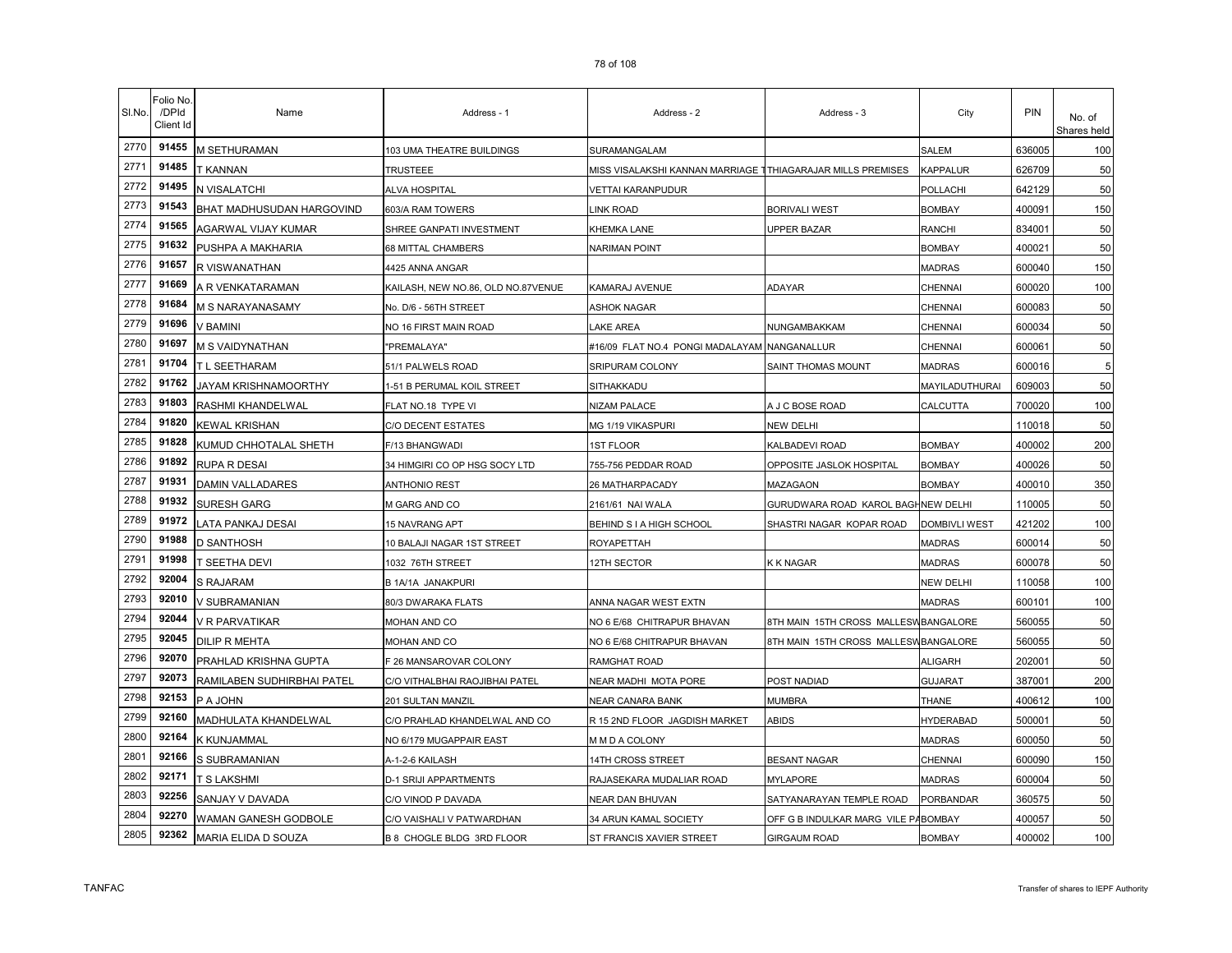| SI.No. | <sup>=</sup> olio No<br>/DPId<br>Client Id | Name                       | Address - 1                         | Address - 2                                 | Address - 3                         | City              | PIN    | No. of<br>Shares held |
|--------|--------------------------------------------|----------------------------|-------------------------------------|---------------------------------------------|-------------------------------------|-------------------|--------|-----------------------|
| 2806   | 92385                                      | <b>G SELVARAJAN</b>        | PLOT NO 6 DOOR NO 2                 | FIRST FLOOR LAKSHMI NAGAR                   | SECOND STREET ADAMBAKKAM            | <b>CHENNAI</b>    | 600088 | 50                    |
| 2807   | 92462                                      | <b>MANMOHAN NEEMA</b>      | 34/1 GRASIM STAFF QUARTERS          | BIRLA GRAM                                  | NAGDA                               |                   | 456331 | 50                    |
| 2808   | 92492                                      | V SHANTHI                  | W/O M RAJEN                         | GOPALAN RADAI STREET                        | AYYANKUTTI PALAYAM                  | PONDICHERRY       | 605009 | 100                   |
| 2809   | 92562                                      | P LEELA                    | 29 WAHAB STREET                     | CHOOLAIMEDU                                 | <b>MADRAS</b>                       |                   | 600094 | 50                    |
| 2810   | 92585                                      | MANISH GOSWAMI             | JOHN WYETH I LTD                    | APEEJAY HOUSE                               | 3RD FLOOR D W ROAD                  | <b>BOMBAY</b>     | 400020 | 100                   |
| 2811   | 92629                                      | <b>VIPIN KUMAR</b>         | C/O MEENA GUPTA                     | F 14 SHANTI NAGAR                           | CANTT                               | <b>KANPUR</b>     | 208004 | 350                   |
| 2812   | 92676                                      | BHATT MADHUSUDAN HARGOVIND | 603/A RAM TOWERS                    | LINK ROAD                                   | <b>BORIVALI WEST</b>                | <b>BOMBAY</b>     | 400091 | 50                    |
| 2813   | 92703                                      | S RAJAGOPALAN              | C/O N THALAMUTHY                    | M-143 7TH CROSS ROAD TNHB QTRS              | THIRUVALLUVAR NGR THIRUVANI CHENNAI |                   | 600041 | 50                    |
| 2814   | 92726                                      | V R SENTHIL RAJ            | 17 BRONSON GARDEN STREET            | <b>KELLYS</b>                               |                                     | <b>MADRAS</b>     | 600010 | 100                   |
| 2815   | 92750                                      | GAJANAND H AGARWAL         | 17/19 DALAL STREET                  | WADIA BUILDING 3RD FLOOR                    | FORT                                | <b>BOMBAY</b>     | 400023 | 50                    |
| 2816   | 92824                                      | V EASWARANATH              | SYNDICATE BANK                      | VRAVAKONDA POST                             | ANANTAPUR DIST                      | A <sub>P</sub>    | 515812 | 25                    |
| 2817   | 92926                                      | T CHIDAMBARAM              | 20 DEVENDRAPURAM                    |                                             |                                     | <b>SALEM</b>      | 636001 | 100                   |
| 2818   | 92951                                      | ANURAG RATHI               | <b>MURLI BROS</b>                   | 71/21 GODOWN STREET                         |                                     | <b>MADRAS</b>     | 600001 | 50                    |
| 2819   | 92957                                      | NORATMAL JAIN              | C/O C PARSAN CHAND                  | 33 THIRUMALAI MUDALI STREET                 | VEPERY                              | <b>MADRAS</b>     | 600007 | 100                   |
| 2820   | 93017                                      | JOOSAB MOOSA               | 128 SOUTH MASI STREET               |                                             |                                     | <b>MADURAI</b>    | 625001 | 900                   |
| 2821   | 93101                                      | VISHNUKUMAR PARASRAMKA     | C/O BIRLA VIDYA VIHAR TRUST         | <b>11TH FLOOR</b>                           | 10 CAMAC STREET                     | CALCUTTA          | 700017 | 400                   |
| 2822   | 93156                                      | CHHAYA BATUK PANJI         | 1006 SHREE APARTMENTS               | <b>MAKKAI POOL</b>                          | <b>VANPURA</b>                      | SURAT             | 395001 | 100                   |
| 2823   | 93164                                      | SURINDER SINGH             | 104/435 P ROAD                      |                                             |                                     | KANPUR            | 208001 | 250                   |
| 2824   | 93201                                      | A SATYANARAYANA            | HOUSE 43 5TH CROSS                  | MILK COLONY                                 | MALLESWARAM WEST POST               | <b>BANGALORE</b>  | 560055 | 50                    |
| 2825   | 93407                                      | RICHA GUPTA                | C/O M/S S S INSTALMENTS P LTD       | 35 A CIVIL LINES                            | CHOWKI CHAURAHA                     | <b>BAREILLY</b>   | 243001 | 100                   |
| 2826   | 93431                                      | C VENKATARAMA REDDY        | NO 5 (NEW NO.9) NEW STREET UPSTAIRS | <b>VENU NAIDU STREET</b>                    | CHETPET                             | CHENNAI           | 600031 | 50                    |
| 2827   | 93448                                      | D S SRIDHAR                | 24 BEEMARAJA MUDALI ST              | <b>PUDUPET</b>                              | <b>GUDIYATHAM</b>                   | N A DIST          | 632602 | 50                    |
| 2828   | 93450                                      | NDIRA BANSILAL KHURANA     | A/33 RNA SHOPPING ARCADE            | OKHANDWALA COMPLEX                          | VERSOVA ANDHERI WEST                | <b>BOMBAY</b>     | 400058 | 50                    |
| 2829   | 93454                                      | K P R PRASANNA             | NO 61 MITRANANDA                    | 1ST MAIN ROAD                               | SESHADRIPURAM                       | <b>BANGALORE</b>  | 560020 | 50                    |
| 2830   | 93469                                      | MEENAL NARENDRA PADHYE     |                                     | B 4/3 TNHB BAGALUR RD HOSUR                 |                                     | <b>TAMIL NADU</b> | 635109 | 50                    |
| 2831   | 93492                                      | <b>SATISH GUPTA</b>        | A/64/103 SAFALATA BUILDING          | ANAND NAGAR                                 | DAHISAR E                           | <b>BOMBAY</b>     | 400068 | 50                    |
| 2832   | 93562                                      | <b>REEMA SAWNNEY</b>       | 19/18 VENUS APARTMENTS              | <b>VENUS COLONY</b>                         | <b>ALWARPET</b>                     | <b>MADRAS</b>     | 600018 | 50                    |
| 2833   | 93571                                      | SHRIVATSAN IYENGAR         | BHARAT OVERSEAS BANK LTD            | 756 ANNA SALAI                              | HABEEB TOWERS                       | <b>MADRAS</b>     | 600002 | 50                    |
| 2834   | 93577                                      | KAMLESH                    | <b>TANK VIEW</b>                    | 6 KASI VISWANATHAR SANNATHI STREIKUMBAKONAM |                                     |                   | 612001 | 50                    |
| 2835   | 93611                                      | K N S HUMAYUN              | 22 ARUNACHALA STREET                | CHINDADRIPET                                |                                     | <b>MADRAS</b>     | 600002 | 50                    |
| 2836   | 93612                                      | M SALAHUDIN                | 14/2 JAGANATHAPURAM IIND STREET     | CHETPUT                                     |                                     | <b>MADRAS</b>     | 600031 | 50                    |
| 2837   | 93651                                      | KT RM RAMASAMY CHETTIAR    | K LAKSHMIPURAM                      | VIA KOTHAMANGALAM                           |                                     | P T T DISTRICT    | 623105 | 50                    |
| 2838   | 93686                                      | PAWAN KUMAR HALAN          | 87 DHAN DEVI KHANNA ROAD            | 2ND FLOOR                                   |                                     | CALCUTTA          | 700014 | 300                   |
| 2839   | 93691                                      | S SANTHI                   | 5/365 ELLAIPURAGANDHI STREET        | PARAMAKKUDI                                 |                                     | RAMNAD DIST       | 623707 | 50                    |
| 2840   | 93734                                      | A GANESAN                  | 19 JUDGE JUMBULINGAM STREET         | GF1 SHYAM'S COURT                           | <b>MYLAPORE</b>                     | MADRAS            | 600004 | 50                    |
| 2841   | 93779                                      | V SUNDARAM                 | 19 SRINIVASAN STREET                | R A PURAM                                   |                                     | <b>MADRAS</b>     | 600028 | 150                   |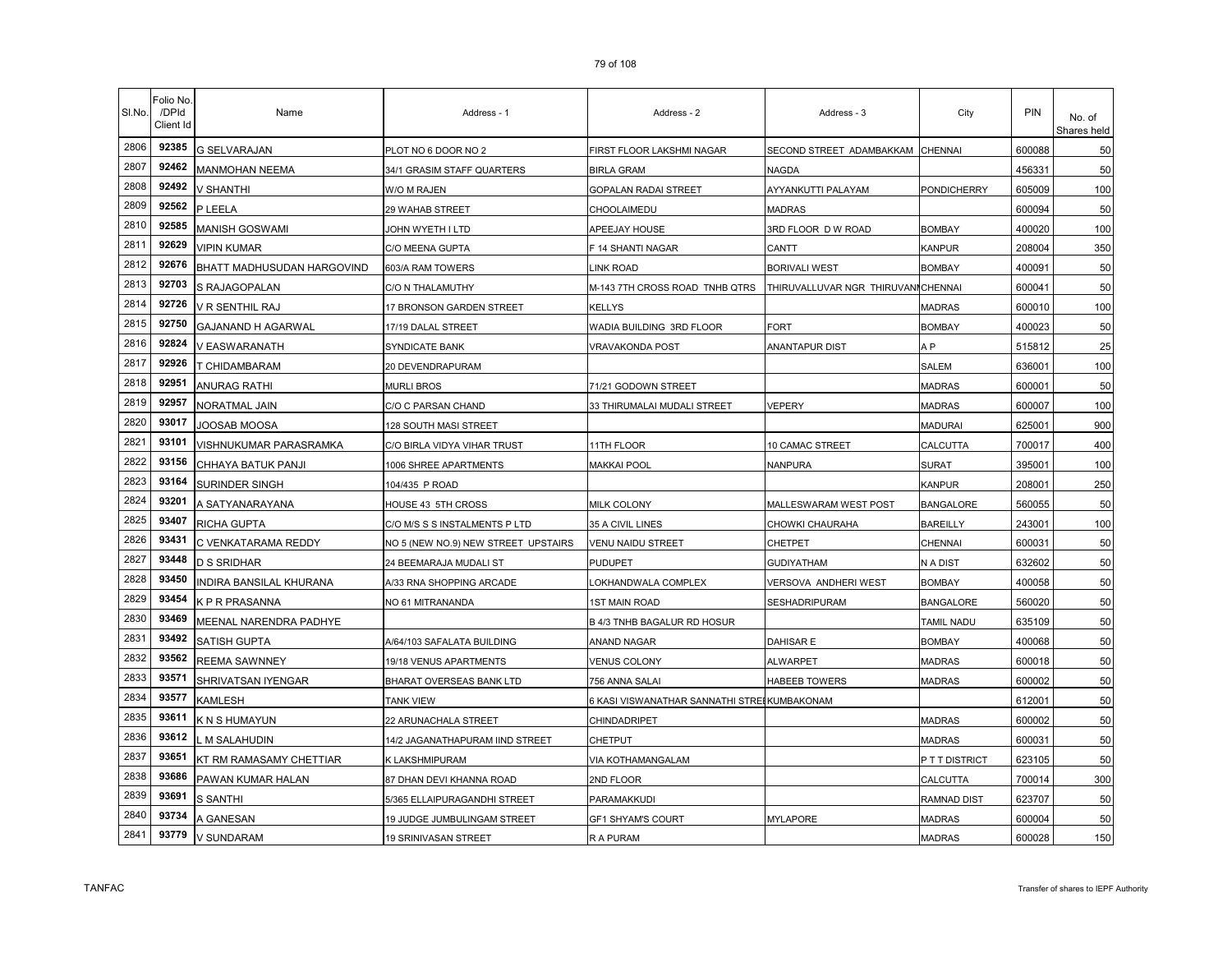| SI.No. | Folio No<br>/DPId<br>Client Id | Name                                                             | Address - 1                         | Address - 2                                 | Address - 3                        | City             | PIN    | No. of<br>Shares held |
|--------|--------------------------------|------------------------------------------------------------------|-------------------------------------|---------------------------------------------|------------------------------------|------------------|--------|-----------------------|
| 2842   | 93781                          | <b>SHANTHINI ARTHUR</b>                                          | 7 SUNDARESWARAR KOIL STREET         | EAST TAMBARAM                               |                                    | <b>MADRAS</b>    | 600059 | 100                   |
| 2843   | 93813                          | RM ARUNACHALAM                                                   | 30 THIRD STREET                     | MUTHU PATTANAM                              | KARAIKUDI                          | P T T DISTRICT   | 623001 | 50                    |
| 2844   | 93919                          | ATUL BABULAL VORA                                                | 82/2 SHREYAS                        | 25TH ROAD                                   | SION (WEST)                        | <b>BOMBAY</b>    | 400022 | 100                   |
| 2845   | 93956                          | R MEENAKSHI                                                      | FLAT NO 2 II FLOOR                  | INDIAN BANK BUILDINGS                       | A ELDAMS ROAD ALWARPET             | <b>MADRAS</b>    | 600018 | 50                    |
| 2846   | 94005                          | S MOUROUGAPPANE                                                  | 21 PERUMAL KOIL STREET              | MUTHIALPET                                  |                                    | PONDICHERRY      | 605003 | 100                   |
| 2847   | 94045                          | MANJU P SADARANGANI                                              | MERCANTILE BANK CHAMBERS            | 2ND FLOOR                                   | 16 VEER NARIMAN ROAD FORT          | <b>BOMBAY</b>    | 400023 | 50                    |
| 2848   | 94188                          | VASANTHA A BOHARA                                                | 36/1 A E KOIL STREET                | NEW WASHARMANPET                            |                                    | <b>MADRAS</b>    | 600081 | 50                    |
| 2849   | 94291                          | AYESHA RUMAISA                                                   | NO 1 8TH STREET                     | GOPALAPURAM                                 | <b>MADRAS</b>                      |                  | 600086 | 500                   |
| 2850   | 94307                          | R RAMANUJAM                                                      | PLOT 1173 18TH CENTRAL CROSS STREET | M K B NAGAR                                 | <b>MADRAS</b>                      |                  | 600039 | 200                   |
| 2851   | 94359                          | S ARUL PRAKASAM                                                  | 26 A PANAYATHAMMAN KOIL STREET      | REDHILLS                                    |                                    | <b>MADRAS</b>    | 600052 | 100                   |
| 2852   | 94378                          | SUNDARAYYA PAULRAJ KINGSLEY                                      | AB-149                              | 3RD MAIN ROAD                               | ANNA NAGAR                         | CHENNAI          | 600040 | 50                    |
| 2853   | 94463                          | M P SWAMINATHAN                                                  | 25 [OLD NO 14]                      | ST MAIN ROAD                                | NEW COLONY CHROMPET                | CHENNAI          | 600044 | 100                   |
| 2854   | 94466                          | MOVVA SIVARAMAKRISHNAIAH                                         | CHIEF ACCOUNTS OFFICER              | O/O TELECOM DISTRICT                        | MANAGER                            | <b>BELLARY</b>   | 583101 | 100                   |
| 2855   | 94468                          | A BALASUBRAMANIAN                                                | 43 BIG STREET                       | <b>TRIPLICANE</b>                           |                                    | <b>MADRAS</b>    | 600005 | 200                   |
| 2856   | 94478                          | NEW MOON INVESTMENT AND FINANCE PVT LTNEW MOON INV & FINANCE LTD |                                     | 107 KALAIMAGHAL STREET                      | KOMARAPALAYAM                      | NAMAKKAL DIST    | 638183 | 300                   |
| 2857   | 94577                          | V VENKATARAMAN                                                   | 49/G AMBICA APTS                    | K K NAGAR                                   | DR RAMASAMY SALAI                  | <b>MADRAS</b>    | 600078 | 100                   |
| 2858   | 94579                          | S NARAYANAN                                                      | A/O SWASTIK AND CO                  | 3A-B CENTURY PLAZA                          | 560 -562 ANNA SALAI                | TEYNAMPET MADRA  | 600018 | 50                    |
| 2859   | 94582                          | A MANOHARAN                                                      | 251 PAPER MILLS ROAD                | PERAMBUR                                    |                                    | <b>MADRAS</b>    | 600011 | 100                   |
| 2860   | 94638                          | TRISHLA VAISHNAV                                                 | 603 RAJENDRA APTS                   | BERCHA ROAD                                 | <b>KILPAUK</b>                     | <b>MADRAS</b>    | 600010 | 100                   |
| 2861   | 94682                          | S SUSHILA                                                        | C/O A S RAMANATHAN                  | <b>JANAKI BHAVAN</b>                        | <b>DHARAMPETH</b>                  | <b>NAGPUR</b>    | 440010 | 100                   |
| 2862   | 94753                          | M MEENAKSHI                                                      | FAIRSTOCK AND CO                    | STOCK AND SHARE BROKERS                     | 142 NORTH MASI STREET              | <b>MADURAI</b>   | 625001 | 100                   |
| 2863   | 94762                          | P A LINGA NADAR                                                  | THANGAVEL INDUSTRIES                | 29/1 VENKATAPATHI IYENGAR STREET            |                                    | MADURAI          | 625009 | 100                   |
| 2864   | 94763                          | N RAVI                                                           | 14/13 B 2 NEELAMEGGA NAGAR          | HOSUR                                       |                                    |                  | 635109 | 50                    |
| 2865   | 94773                          | RAMESH K SHAH                                                    | 33 3RD FLOOR                        | PINTOVILLA                                  | R B S K BOLE ROAD DADAR WES BOMBAY |                  | 400028 | 250                   |
| 2866   | 94852                          | S RAVICHANDRAN                                                   | 17/10 KOOTHAPAKKAM MAIN ROAD        |                                             |                                    | CUDDALORE        | 607002 | 100                   |
| 2867   | 94906                          | BAGHYAVANTI JAIN                                                 | <b>NO 105</b>                       | <b>AUDIAPPA NAIK STREET</b>                 |                                    | <b>MADRAS</b>    | 600079 | 50                    |
| 2868   | 94907                          | DINESHKUMAR D JAIN                                               | <b>NO 105</b>                       | AUDIAPPA NAIK STREET                        |                                    | <b>MADRAS</b>    | 600079 | 50                    |
| 2869   | 94939                          | <b>MAHENDRA KUMAR</b>                                            | 51 STRAHANS ROAD                    | <b>PATTALAM</b>                             |                                    | <b>MADRAS</b>    | 600012 | 100                   |
| 2870   | 94948                          | SAPANA CHANDRAKANTH BHANDARI                                     | FLAT NO 3 SHAAN TERRACE             | OPP LAST BUS STOP                           | MARKET YARD GUL TEKDI              | <b>PUNE</b>      | 411037 | 100                   |
| 2871   | 94953                          | <b>BADURU ZAMAN</b>                                              | 63 KALAVI CHETTY STREET             | CHINDADRI PET                               |                                    | <b>MADRAS</b>    | 600002 | 50                    |
| 2872   | 94958                          | M V R S PRASAD                                                   | 8/6 THANIKACHALAM ROAD              | T NAGAR                                     |                                    | <b>MADRAS</b>    | 600017 | 50                    |
| 2873   | 94964                          | <b>S RATHINAM</b>                                                | 8/1 TEACHERS COLONY                 | <b>FIRST FLOOR</b>                          | ROYAPETTAH                         | MADRAS           | 600014 | 100                   |
| 2874   | 94977                          | ASHOK KUMAR GUPTHA                                               | G 10                                | SHANTHI NAGAR                               | CANTT <sub>4</sub>                 | KANPUR           | 208004 | 100                   |
| 2875   | 95022                          | NAGENDRA RAO KOLLI                                               | C/O KONARK THEATRE                  | <b>DILSUKH NAGAR</b>                        |                                    | <b>HYDERABAD</b> | 500660 | 100                   |
| 2876   | 95048                          | FARZANA RAFIQUE                                                  | C/O SHREE INVESTMENTS               | BHONDU MARKET OPP DR KUTHE HOS BADNERA ROAD |                                    | AMRAVATHI (MAHA) | 444605 | 200                   |
| 2877   | 95072                          | SP UMAYAL                                                        | 215 ARIZHAR ANNA NAGAR              |                                             |                                    | <b>MADURAI</b>   | 625020 | 100                   |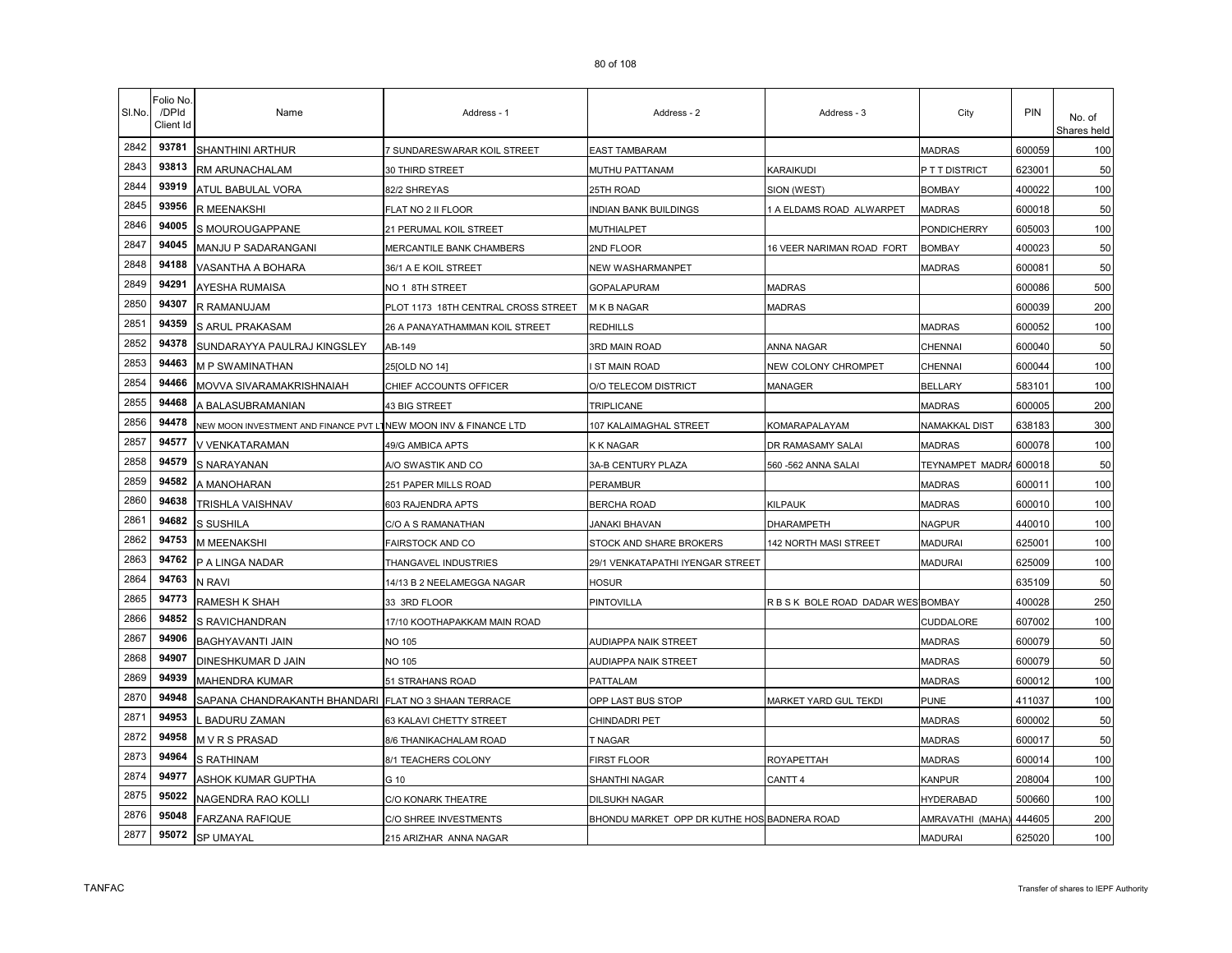| SI.No. | Folio No.<br>/DPId<br>Client Id | Name                                               | Address - 1                      | Address - 2                                      | Address - 3              | City           | <b>PIN</b> | No. of<br>Shares held |
|--------|---------------------------------|----------------------------------------------------|----------------------------------|--------------------------------------------------|--------------------------|----------------|------------|-----------------------|
| 2878   | 95135                           | <b>BALU</b>                                        | 235 A                            | <b>MOUNT ROAD</b>                                |                          | <b>MADRAS</b>  | 600006     | 50                    |
| 2879   | 95178                           | R C K GUPTA                                        | 13 GEE GEE CASTLE                | 186 AVAI SHANMUGHAM RD                           |                          | <b>MADRAS</b>  | 600086     | 50                    |
| 2880   | 95186                           | <b>VIPIN KUMAR</b>                                 | C/O MEENA GUPTA                  | F 14 SHANTI NAGAR                                | CANTT                    | <b>KANPUR</b>  | 208004     | 150                   |
| 2881   | 95187                           | J VENKATARAMAN                                     | 68/6                             | T S V KOIL ST                                    | <b>MYLAPORE</b>          | <b>MADRAS</b>  | 600004     | 100                   |
| 2882   | 95203                           | R BAVATHARANI                                      | A/3 LLOYDS COLONY                | LLOYDS RD                                        | ROYAPETTAH               | <b>MADRAS</b>  | 600014     | 50                    |
| 2883   | 95228                           | M ABDUL SATHAR                                     | C/O PONDS INDIA LTD              | SHOE DIVISION                                    | ARUMPARTHAPURAM          | PONDY          | 605110     | 50                    |
| 2884   | 95257                           | YELURI CHINA SUBBARAO                              | KOMALA MEDICALS                  | 5-1-321                                          | <b>GANDHI CHOWK</b>      | NARASARAOPET   | 522601     | 50                    |
| 2885   | 95259                           | P SATISH PANDHARE                                  | C/O KOTHARI RATHI AND ASSO       | BHAGWAGAR BHAWAN BEHIND HOTEL CENTRAL AVENUE     |                          | NAGPUR         | 440018     | 100                   |
| 2886   | 95285                           | SAROJ GORAWARA                                     | $E-1$                            | WEST PATEL NAGAR                                 |                          | NEWDELHI       | 110008     | 100                   |
| 2887   | 95308                           | KUMARAVELU SHANMUGASUNDARAM30 CHIDAMBARA AGRAHARAM |                                  | KARAIKUDI                                        | PASUMPON DIST            | TAMIL NADU     | 623001     | 50                    |
| 2888   | 95309                           | KAMARAJ                                            | 30 CHIDAMBARA AGRAHARAM          | KARAIKUDI                                        | PASUMPON DIST            | TAMIL NADU     | 623001     | 50                    |
| 2889   | 95357                           | M K SRINIVASAN                                     | NO 26 47TH STREET                | <b>ASHOK NAGAR</b>                               | <b>MADRAS</b>            |                | 600083     | 50                    |
| 2890   | 95379                           | ANSUYA SANTHANAM                                   | 8 & 9 ARADHANAI FIRST MAIN ROAD  | RAMALINGA NAGAR                                  |                          | <b>TRICHY</b>  | 620001     | 100                   |
| 2891   | 95416                           | NEVES AGUSTA D SOUZA                               | 9 B PALI VILLAGE                 | <b>BANDRA</b>                                    |                          | <b>BOMBAY</b>  | 400050     | 100                   |
| 2892   | 95458                           | BIPINKUMAR PARSHOTTADAS PATEL                      | C/O PARSHOTTAMDAS SOMABHAI PATEL | NE DENA BANK                                     |                          | ANAND          |            | 50                    |
| 2893   | 95472                           | MAHAVEERCHAND DHOKA                                | 12 LAKSHMINARSIMHAN STREET       | T NAGAR                                          |                          | <b>MADRAS</b>  | 600017     | 50                    |
| 2894   | 95475                           | M DHANDAYUDHAPANI                                  | SRI MANIKANDAN FINANCE           | 12 ALLITHURAI BAZZAR                             | SOMARASAM PETTAI POST    | <b>TRICHY</b>  | 620102     | 50                    |
| 2895   | 95520                           | K BALASUBRAMANIAM                                  | 27 G 3 PATTKAN STREET            | JOTHIPURAM POST                                  |                          | COIMBATORE     | 641047     | 100                   |
| 2896   | 95544                           | VANDANA DESHRAJ MANSOCH                            | CHAPRU NAGAR                     | <b>SWASTIK SOCIETY</b>                           | FLAT NO 2/276 LAKAD GANJ | NAGPUR         |            | 50                    |
| 2897   | 95576                           | V RAVINDER                                         | C/O A V THOMAS AND CO LTD        | 22 MARSHALLS ROAD                                | EGMORE                   | <b>MADRAS</b>  | 600008     | 50                    |
| 2898   | 95606                           | PRAMOD KUMAR BHALOTIA                              | NO 3 BALAKRISHNAN STREET         | <b>TONDIARPET</b>                                |                          | <b>MADRAS</b>  | 600081     | 200                   |
| 2899   | 95646                           | ASHOK KUMAR WALIA                                  | A 102 YOJAMA VIHAR               |                                                  |                          | DELHI          | 110092     | 50                    |
| 2900   | 95670                           | P CHANDRA SEKAR                                    | 10 PARAMSIVA CHETTY STREET       |                                                  |                          | <b>MADRAS</b>  | 600003     | 500                   |
| 2901   | 95717                           | PUSHPA SINGHANIA                                   | C/O TUNNULAL                     | 109 KARAYA ROAD                                  | CALCUTTA                 |                | 700017     | 50                    |
| 2902   | 95735                           | R PREMANAYAGAM                                     | FLAT NO 4 FIRST FLOOR            | RESIDENTIAL APARTMENTS                           | 108 T T K ROAD ALWARPET  | <b>MADRAS</b>  | 600018     | 100                   |
| 2903   | 95739                           | G CHANDRA SEKARAN                                  | 5 A KUMARAPPA MAISTRY STREET     |                                                  |                          | <b>MADRAS</b>  | 600001     | 100                   |
| 2904   | 95793                           | Y ARLAGADDAPARVATHI                                | W/O Y RAMBABU                    | S VENKATAPURAM                                   | <b>THANAM POST</b>       | VISAKHAPATNAM  | 531021     | 50                    |
| 2905   | 95866                           | S ASOKAN                                           | C/O EICHER MOTORS LTD            | 22/2 YESHWANT NIWAS ROAD                         |                          | <b>NDORE</b>   | 452003     | 100                   |
| 2906   | 95882                           | ANANT PARADKAR                                     | RUBAI 17/2 ANANT KRUPA HSG SOCY  | S NO 119/1 PLOT 17 PANT ROAD                     | <b>PUNE</b>              |                | 411038     | 50                    |
| 2907   | 95893                           | SUBRAMANIAN SRIKANTH                               | 13 III MAIN ROAD                 | <b>RAM NAGAR</b>                                 | NANGANALLUR              | <b>MADRAS</b>  | 600061     | 100                   |
| 2908   | 95914                           | AJOY SINGH BANTHIA                                 | U 7 A GREEN PARK                 | NEW DELHI                                        |                          |                | 110016     | 100                   |
| 2909   | 95925                           | M V SELVARAJ                                       | 41 BAZAAR STREET                 | <b>TITTAGUDI</b>                                 | SOUTH ARCOT DIST         | tamil nadu     | 606106     | 50                    |
| 2910   | 95926                           | S PANNEER SELVAM                                   | <b>43 BAZAAR STREET</b>          | <b>TITTAGUDI</b>                                 | SOUTH ARCOT DIST         | TAMILNADU      | 606106     | 100                   |
| 2911   | 95934                           | RAJ KAPOOR                                         | <b>D 4 PRESS ENCLAVE</b>         | <b>SAKET</b>                                     |                          | NEW DELHI      | 110017     | 200                   |
| 2912   | 95972                           | UTTAM JAIN                                         | MANGALAM TIMBER SHOP NO.3        | WELFARE CHAMBERS VASHI TURBHE SECTOR NO.17 VASHI |                          | NEW MUMBAI     | 400705     | 50                    |
| 2913   | 95979                           | AR KAMALA NARAYANAN                                | ADAIKKAMMAI ILLAM                | 4 VIDYA COLONY FIRST STREET                      | K K NAGAR                | <b>MADURAI</b> | 625020     | 50                    |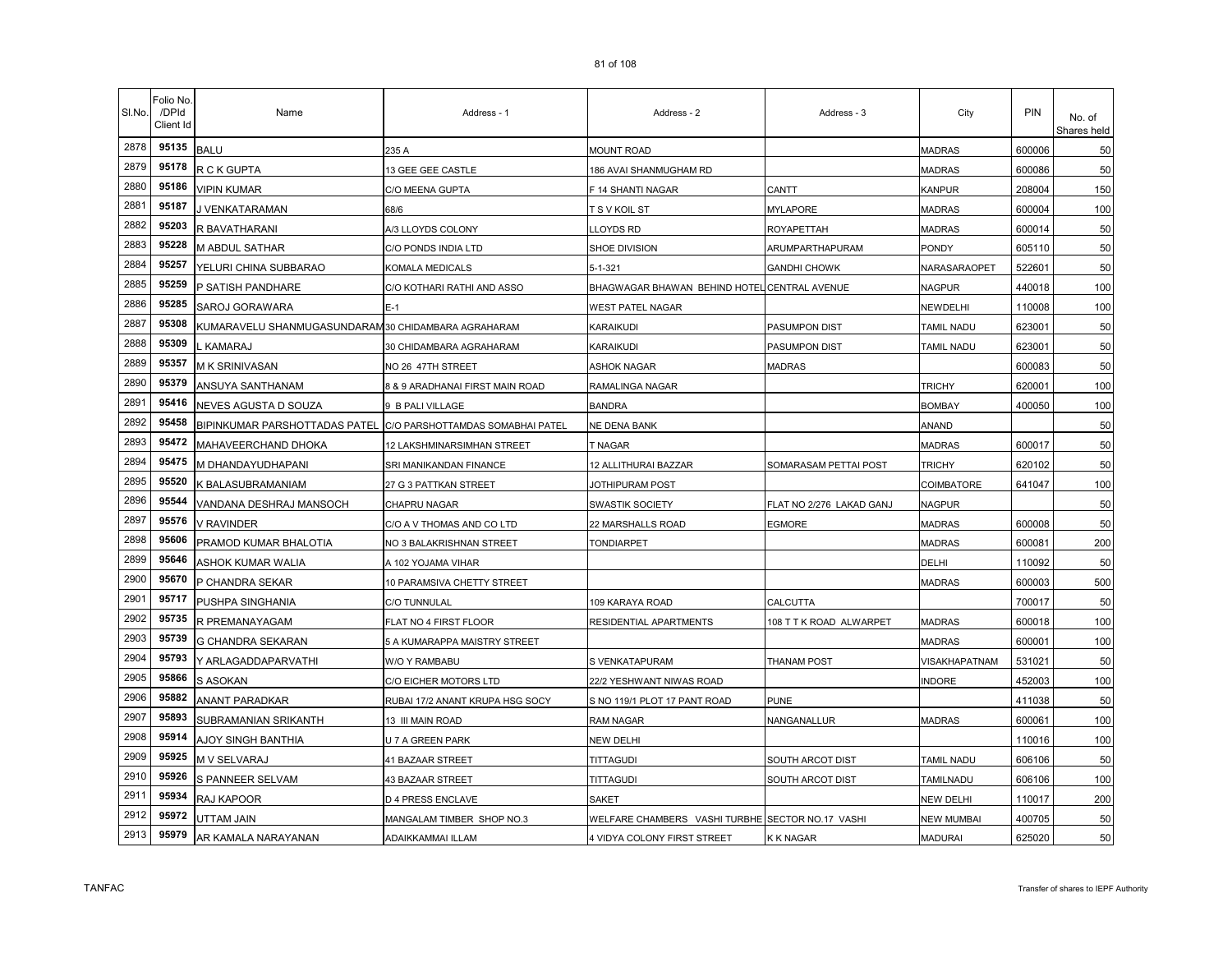| SI.No. | Folio No<br>/DPId<br>Client Id | Name                       | Address - 1                                    | Address - 2                                  | Address - 3                            | City             | PIN    | No. of<br>Shares held |
|--------|--------------------------------|----------------------------|------------------------------------------------|----------------------------------------------|----------------------------------------|------------------|--------|-----------------------|
| 2914   | 96027                          | <b>S R RATNA</b>           | SRIDHAR AGENCIES                               | M G ROAD                                     |                                        | CHIKMAGLUR       | 577101 | 50                    |
| 2915   | 96080                          | R GOPINATH                 | 27 P M CHETTY STREET                           | SAIDAPET                                     | VELLORE                                | N A A DIST       | 632001 | 50                    |
| 2916   | 96104                          | <b>GAYATHRI PANICKER</b>   | B 33 SHANTI MAHAL                              | S V ROAD                                     | <b>BORIVALI (WEST)</b>                 | BOMB AY          | 400092 | 100                   |
| 2917   | 96109                          | G SIVANANDAN               | 49/50 LAWRENCE ROAD                            |                                              |                                        | CUDDALORE        | 607002 | 200                   |
| 2918   | 96116                          | M PRAKASAM                 | NO.12-D P T V COLONY                           | KRISHNAGIRI                                  | <b>DHAMAPURI DIST</b>                  | TAMIL NADU       | 635001 | 100                   |
| 2919   | 96119                          | KAWALJEET KAUR             | B-122 GUJARANMELA TOWN                         | PART I                                       |                                        | DELHI            | 110009 | 100                   |
| 2920   | 96120                          | T V LAKSHMIPATHI           | NO 59 THATCHI ARUNACHALA MUDALI STREE MYLAPORE |                                              | <b>MADRAS</b>                          |                  | 600004 | 50                    |
| 2921   | 96152                          | HEERALAL                   | C/O KISHORE BROTHERS                           | 61 B PERUMAL MUDALI STREET                   |                                        | <b>MADRAS</b>    | 600079 | 50                    |
| 2922   | 96153                          | <b>GOPAL</b>               | C/O KISHORE BROTHERS                           | 61 B PERUMAL MUDALY STREET                   |                                        | <b>MADRAS</b>    | 600079 | 50                    |
| 2923   | 96283                          | DEEPA SUHAS SARAPH         | 12/274 VIJAY NAGAR SOCIETY                     | SWAMI NITYANAND MARG                         | <b>ANDHERI EAST</b>                    | <b>BOMBAY</b>    | 400069 | 50                    |
| 2924   | 96314                          | S GOVINDARAJAN             | UCO BANK                                       | 11 METTUR ROAD                               |                                        | <b>ERODE</b>     | 638011 | 100                   |
| 2925   | 96348                          | R LAKSHMI                  | MADHURA PLASTICS                               | 7 RAJAGOPALAN STREET                         |                                        | <b>MADRAS</b>    | 600033 | 50                    |
| 2926   | 96421                          | SURENDRA SINGH DUGAR       | 8 THANIKACHALAM ROAD                           | T NAGAR                                      |                                        | <b>MADRAS</b>    | 600017 | 30                    |
| 2927   | 96432                          | JAYPRAKASH B DUDHELA       | A/402 DEVENDRA APPARTMENT                      | 4TH FLOOR ROKADIA LANE                       | <b>BORIVLI WEST</b>                    | <b>BOMBAY</b>    | 400092 | 50                    |
| 2928   | 96472                          | ARVIND SINGHAL             | 79/7 EAST PUNJABI BAGH                         |                                              |                                        | NEW DELHI        | 110026 | 100                   |
| 2929   | 96480                          | DHANENDRA H BENANI         | C/O DILIP KUMAR N SHAH                         | MAHAVIR BHUVAN                               | <b>BIBI AIABI ROAD</b>                 | MANGALORE        |        | 50                    |
| 2930   | 96492                          | O P CHANDNA                | C/O M/S FORT GLOSTER INDUSTRIES LTD            | M 71 CANNOUGHT CIRCUS                        | NEW DELHI                              |                  | 110001 | 100                   |
| 2931   | 96501                          | V PURUSHOTHAMAN            | NO 139 13TH AVENUE                             | KALPAKKAM                                    |                                        |                  | 603102 | 50                    |
| 2932   | 96610                          | SANDEEP AGGARWAL           | FOREST RANGE OFFICER                           | RAJPURA FOREST RANGE                         | <b>RAJPURA</b>                         | <b>PUNJAB</b>    | 140401 | 50                    |
| 2933   | 96612                          | <b>GURDILAL CHAND</b>      | C/O D S KUMARIA                                | B 19/699 SANUPAM MALERKOTLA HOUS CIVIL LINES |                                        | LUDHIANA         | 141001 | 100                   |
| 2934   | 96616                          | HARISH CHAND JAIN          | NO C 136                                       | EAST OF KAILASH PART I                       |                                        | DELHI            | 110065 | 50                    |
| 2935   | 96617                          | PARASMAL GHEVARCHAND ZABAK | AT MALKAPUR                                    | <b>DIST BULDHANA</b>                         | MAHARASHTRA                            |                  | 443101 | 200                   |
| 2936   | 96618                          | KALPANA RAMESH MALANI      | AVANTE SHOP NO 12                              | INDIAN MERCANTILE MANSION                    | WODE HOUSE ROAD                        | <b>BOMBAY</b>    | 400039 | 150                   |
| 2937   | 96631                          | DAMIAN VALLADARES          | <b>ANTHONIO REST</b>                           | 26 MATHARPACADY                              | MAZAGAON                               | <b>BOMBAY</b>    | 400010 | 50                    |
| 2938   | 96642                          | S A ETHEL ROSE             | 24/6 ARULAGAM                                  | <b>BISHOP DAVID NAGAR</b>                    |                                        | VELLORE          | 632001 | 150                   |
| 2939   | 96686                          | ARUNA PAREKH               | B/6 PRAN NAGAR NO 3                            | OFF MANDAPESHWAR ROAD                        | <b>BORIVALI WEST</b>                   | <b>BOMBAY</b>    | 400092 | 50                    |
| 2940   | 96698                          | N SRINIVASAN               | 27 JANAKIRAM COLONY                            | NELLIKUPPAM                                  |                                        | SOUTH ARCOT DIST | 607105 | 50                    |
| 2941   | 96699                          | J SETTU                    | 14 THUKKARAM LANE                              | MANJAKUPPAM                                  |                                        | CUDDALORE        | 607001 | 50                    |
| 2942   | 96722                          | K NAGARATHINAM             | 33 KAMALAM NAGAR                               |                                              |                                        | CUDDALORE        | 607002 | 50                    |
| 2943   | 96723                          | R GANESH                   | TANFAC INDUSTRIES LIMITED                      | 14 SIPCOT INDUSTRIAL COMPLEX                 |                                        | CUDDALORE        | 607005 | 50                    |
| 2944   | 96733                          | V SRIDHAR                  | 19 THIRUMALAI SWAMY STREET                     | LAKSHMI NAGAR                                | KOVINDAMPALAYAM POST                   | COIMBATORE       | 641030 | 50                    |
| 2945   | 96739                          | <b>B VENKATESAN</b>        | NO.105 SANNADHI STREET FIRST FLOOR             | NR.SREE PAADALESWARAR TEMPLE                 | <b>THIRUPPADIRIPULIYUR</b>             | CUDDALORE        | 607002 | 50                    |
| 2946   | 96756                          | P ELANGOVAN                |                                                | TANFAC INDUSTRIES LIMITED                    | 14 SIPCOT INDUSTRIAL COMPLEX CUDDALORE |                  | 607005 | 100                   |
| 2947   | 96765                          | J PARTHASARATHI            | 98 BHARATHI STREET                             | <b>GOPICHETTIPALAYAM</b>                     |                                        | ERODE            | 638452 | 50                    |
| 2948   | 96779                          | N VASUDEVAN                | TANFAC INDUSTRIES LIMITED                      | 14 SIPCOT INDUSTRIAL COMPLEX                 |                                        | CUDDALORE        | 607005 | 50                    |
| 2949   | 96788                          | R SOWRIRAJAN               | 42 MARIYA SOOSAI NAGAR                         |                                              |                                        | CUDDALORE        | 607001 | 50                    |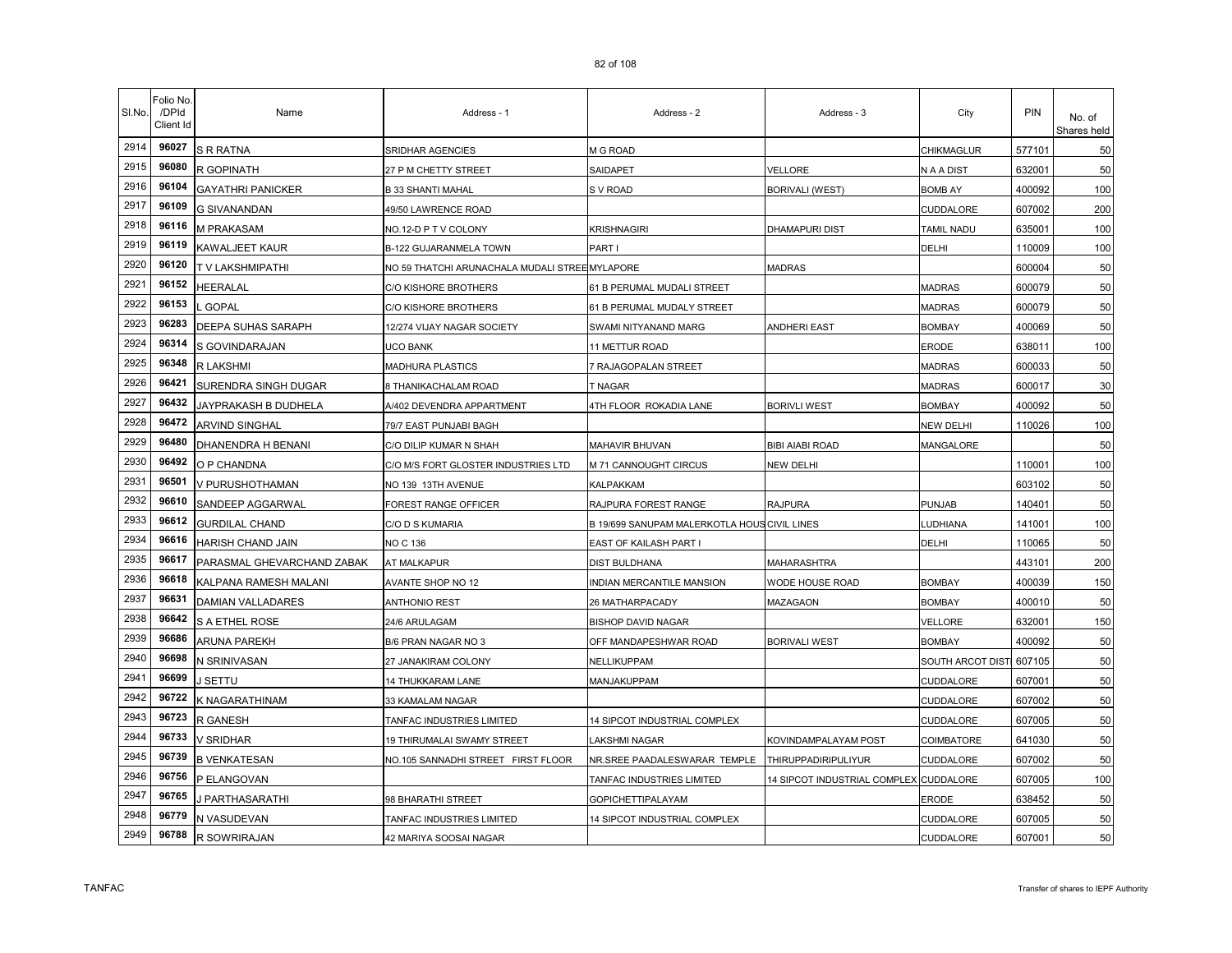| SI.No. | Folio No<br>/DPId<br>Client Id | Name                                                | Address - 1                          | Address - 2                                        | Address - 3                                  | City                    | <b>PIN</b> | No. of<br>Shares held |
|--------|--------------------------------|-----------------------------------------------------|--------------------------------------|----------------------------------------------------|----------------------------------------------|-------------------------|------------|-----------------------|
| 2950   | 96814                          | P RAMESH                                            | KARAIYOORTHOPPU                      | ERIPURAKKARAI POST                                 | ADIRAMPATTINAM                               | TANJORE DISTRICT        | 614701     | 50                    |
| 2951   | 96821                          | T JAYAMOHAN                                         | TANFAC INDUSTRIES LIMITED            | 14 SIPCOT INDUSTRIAL COMPLEX                       |                                              | CUDDALORE               | 607005     | 50                    |
| 2952   | 96827                          | <b>G SELVARAJ</b>                                   | 56 VEERABHADRA SWAMY KOIL STREET     | CUDDALORE O T                                      |                                              | CUDDALORE               | 607003     | 50                    |
| 2953   | 96844                          | JOSEPH CHACKO                                       | 106 VANDIPALAYAM ROAD                | <b>THIRIPPAPULIYUR</b>                             |                                              | CUDDALORE               | 607002     | 50                    |
| 2954   | 96855                          | R SETHURAMAN                                        | 1/18 ORATHUR POST                    | VILLUPURAM TAULK                                   |                                              | SOUTH ARCOT DIST 605601 |            | 50                    |
| 2955   | 96863                          | R PANNEERSELVAM                                     | NO 61/31 BHARATHIAR STREET           | KILPATTAMPAKKAM                                    |                                              | NELLIKUPPAM             | 607105     | 50                    |
| 2956   | 96871                          | S GANESAN                                           | NO 101 MAHATHMA GANDHI ROAD          | RAJIV GANDHI NAGAR                                 | ALAPAKKAM                                    | PORUR CHENNAI           | 600116     | 50                    |
| 2957   | 96902                          | <b>M ARASU</b>                                      | NO 5 SIVALINGA MUDALI STREET         | <b>CUDDALORE O T</b>                               |                                              | CUDDALORE               | 607003     | 50                    |
| 2958   | 96907                          | THE SWASTIK JANATA SAHAKARI BAN 502 KALBADEVI ROAD  |                                      |                                                    |                                              | <b>BOMBAY</b>           | 400002     | 100                   |
| 2959   | 96910                          | PRADEEP KUMAR MAHESHWARI                            | B/6/12 MAHESH NAGAR                  | GOREGAON WEST                                      |                                              | <b>BOMBAY</b>           | 400062     | 100                   |
| 2960   | 96962                          | BALWANT RAJ MEHTA                                   | 381 4TH C ROAD                       | SARDARPURA                                         |                                              | <b>JODHPUR</b>          | 342003     | 100                   |
| 2961   | 96968                          | R HARIDOSS                                          | NO 9 LOCK STREET                     | <b>KOTTUR</b>                                      |                                              | <b>MADRAS</b>           | 600085     | 50                    |
| 2962   | 96981                          | <b>ALOK JAIN</b>                                    | 504 505 GUNDECHA CHAMBER             | NAGINDAS MASTER ROAD                               | <b>FORT</b>                                  | <b>BOMBAY</b>           | 400023     | 50                    |
| 2963   | 96989                          | NOSHIR DINSHAW MISTRY                               | DARUWALLA HOUSE                      | ARDESHIR DADY CROSS LANE                           | KHETWADI                                     | <b>BOMBAY</b>           | 400004     | 150                   |
| 2964   | 96990                          | DAMODARLAL MOONDHARA                                | MONDHARA BUILDINGS                   | SUJANGARH                                          | RAJASTHAN                                    |                         | 331507     | 50                    |
| 2965   | 97014                          | <b>BALRAJ NARANG</b>                                | 12/2 EAST PATEL NAGAR                |                                                    |                                              | NEW DELHI               | 110008     | 50                    |
| 2966   | 97025                          | ISMAIL NOORMOHAMED POONAWALL                        | 198 KAMBEKAR STREET                  |                                                    |                                              | <b>BOMBAY</b>           | 400003     | 100                   |
| 2967   | 97098                          | UNIT TRUST OF INDIA                                 | C/O STOCK HOLDING CORPN OF INDIA LTD | <b>IST FLOOR TEJ BUILDING</b>                      | 8-B BAHADUR SHAH ZAFAR MARGIINDRAPRASTHA EST |                         | 110002     | 2200                  |
| 2968   | 97104                          | DEVI GIANCHAND CHANDANANI                           | NW 156 SOAMI BAGH                    | P O DAYAL BAGH                                     | AGRA                                         |                         | 282005     | 100                   |
| 2969   | 97109                          | SHRIVALLABH SHARDA                                  | A P RAYONS LTD                       | KAMLAPURAM TOWNSHIP                                | DIST WARANGAL                                | ANDHRA PRADESH          | 506172     | 50                    |
| 2970   | 97114                          | EN JAYARAMULU                                       | DOOR NO.1-88 FORT                    | KALYAN DRUG                                        | ANANTAPUR DIST                               | ANDHRA PRADESH          | 515761     | 100                   |
| 2971   | 97165                          | RAJNIKANT CHIMANBHAI PATEL (NRI) C/O BANK OF BARODA |                                      | N R INVESTMENT DEPARTMENT                          | STOCK EXCHANGE BUILDING DAL FORT BOMBAY      |                         | 400023     | 200                   |
| 2972   | 97194                          | Y VISWESWARA RAO                                    | C-10 NABARD OFFICERS QUARTERS        | 32 BAZULLA ROAD                                    | T NAGAR                                      | MADRAS                  | 600017     | 50                    |
| 2973   | 97210                          | RITA GUPTA                                          | BANGLA NO.1111                       | SADAR BAZAR                                        | CANTT                                        | LUCKNOW (U.P.)          |            | 200                   |
| 2974   | 97226                          | <b>ALIT MEHTA</b>                                   | MANGALAM TIMBER SHOP NO.3            | WELFARE CHAMBERS VASHI TURBHE I SECTOR NO.17 VASHI |                                              | NEW MUMBAI              | 400705     | 50                    |
| 2975   | 97272                          | GEETA VISHWANATHAN                                  | NO.4 SWAGATHAM                       | NO.16/25 BINNY CRESENT                             | BENSON TOWN                                  | <b>BANGALORE</b>        | 560001     | 100                   |
| 2976   | 97284                          | RAJAMANI NATARAJAN                                  | B/11 AKSHAYA                         | CHEDDA NAGAR                                       | CHEMBUR                                      | <b>BOMBAY</b>           | 400089     | 100                   |
| 2977   | 97287                          | P RAVICHANDRAN                                      | 44 ARMENIAN STREET                   |                                                    |                                              | <b>MADRAS</b>           | 600001     | 100                   |
| 2978   | 97296                          | N VENKATARAMAN                                      | MANAGER INDIAN BANK                  | 184 ANNA SALAI                                     | NEMILI                                       | <b>NORTH ARCOT AMBI</b> | 631051     | 50                    |
| 2979   | 97318                          | UNIT TRUST OF INDIA                                 | C/O STOCK HOLDING CORPN OF INDIA LTD | 6TH FLOOR A G TOWERS                               | 125/1 PARK STREET                            | CALCUTTA                | 700017     | 300                   |
| 2980   | 97320                          | R SAVITHRI                                          | 3231/1 M C COLONY                    | <b>B BLOCK</b>                                     |                                              | DAVANGERE               | 577004     | 50                    |
| 2981   | 97341                          | PREMA UNNI                                          | 2 D NO.17                            | IND CRESCENT PARK ROAD                             | GANDHI NAGAR ADYAR                           | MADRAS                  | 600020     | 150                   |
| 2982   | 97359                          | SHOBHNA HARSHAD GOYANI                              | A/1 VIMAL NAGAR                      | S V ROAD                                           | KANDIVLI (WEST)                              | <b>BOMBAY</b>           | 400067     | 50                    |
| 2983   | 97379                          | JAGDISH TIBREWAL                                    | 36 SOMESHWAR T/B                     | SOMESHWAR COMPLEX NO.1                             | SATELLITE ROAD                               | AHMEDABAD               | 380015     | 50                    |
| 2984   | 97380                          | JAGDISH TIBREWAL                                    | 36 SOMESHWAR T/B                     | SOMESHWAR COMPLEX NO.1                             | SATELLITE ROAD                               | AHMEDABAD               | 380015     | 50                    |
| 2985   | 97399                          | RAJENDRA TRIVEDI                                    | 306 CENTRAL FACILITY BUILDING        | A P M C II PHASE II SECTOR 19                      | ABV ST BNK OF SAURASHTRA VANAVI MUMBAI       |                         | 400705     | 100                   |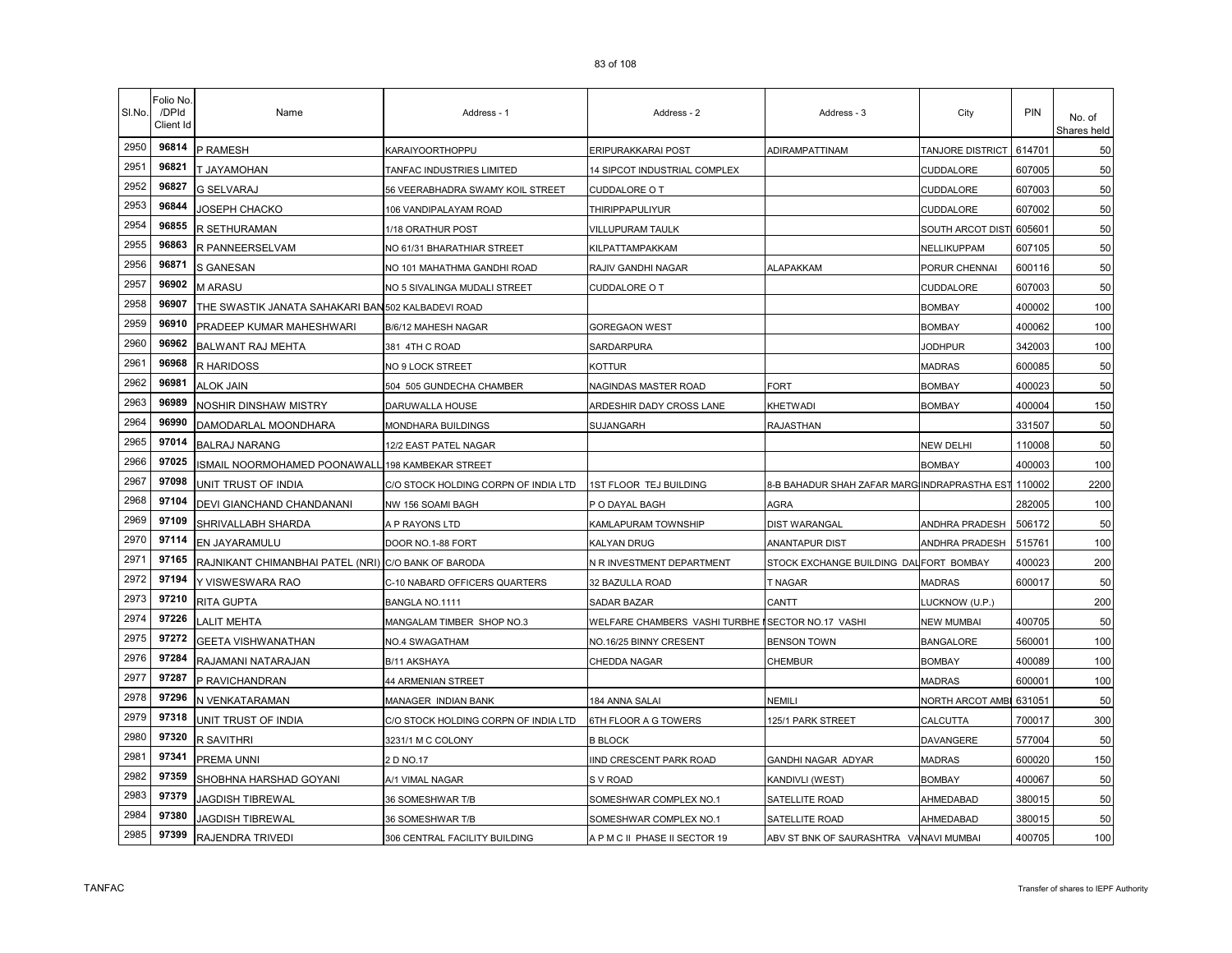| SI.No. | Folio No<br>/DPId<br>Client Id | Name                                                                      | Address - 1                 | Address - 2                                       | Address - 3                                  | City               | PIN    | No. of<br>Shares held |
|--------|--------------------------------|---------------------------------------------------------------------------|-----------------------------|---------------------------------------------------|----------------------------------------------|--------------------|--------|-----------------------|
| 2986   | 97434                          | A K MISHRA                                                                | C/O M S SARVESWARAN         | 12 MASILAMANI ROAD                                | BALAJI NAGAR ROYAPETTAH                      | <b>MADRAS</b>      | 600014 | 50                    |
| 2987   | 97472                          | SARITA SATISH SHAH                                                        | 68/19-A PRATAPGANJ PETH     | NR.ALKYA PRESS                                    |                                              | SATARA             | 415002 | 50                    |
| 2988   | 97492                          | SAHARA INDIA MUTUAL BENEFIT COMPANY LTI INVESTMENT SECTION                |                             | AMBA DEEP 7TH FLOOR                               | 14 KASTURBA GANDHI MARG                      | NEW DELHI          | 110001 | 150                   |
| 2989   | 97503                          | E DEENADHAYALAN                                                           | NO.1 SIVAN KOIL TANK STREET | VILLIVAKKAM                                       |                                              | <b>MADRAS</b>      | 600049 | 50                    |
| 2990   | 97509                          | NAZEER                                                                    | 2 PTC OFFICERS COLONY       | MADURAVOYAL                                       |                                              | <b>MADRAS</b>      | 602102 | 100                   |
| 2991   | 97538                          | KANHAIYA HARIDAS GUJAR                                                    | 760 RAVIWAR PETH            |                                                   |                                              | <b>PUNE</b>        | 411002 | 100                   |
| 2992   | 97559                          | MANJUSHREE DHOOT                                                          | <b>JAIJAIWANTI</b>          | 633 NARAYAN PETH                                  | APPA BALWANT CHOWK                           | <b>PUNE</b>        | 411030 | 100                   |
| 2993   | 97574                          | NANDLAL TULSIDAS SHAH                                                     | 5TH BLDG. BLOCK NO.601      | FAM HSG SOC., BONKODE                             | SECTOR-11, KOPARKHAIRNE                      | <b>NAVI MUMBAI</b> | 400709 | 100                   |
| 2994   | 97581                          | PRAKASH G BAFNA                                                           | 186 RANGAI GOWDER STREET    |                                                   |                                              | COIMBATORE         | 641001 | 100                   |
| 2995   | 97582                          | CHAMPALAL G BAFNA                                                         | 186 RANGAI GOWDER STREET    |                                                   |                                              | COIMBATORE         | 641001 | 100                   |
| 2996   | 97588                          | KANAKPAT SINGH DUGAR                                                      | 34/2-B BALLY GUNGE          | <b>CIRCULAR ROAD</b>                              | CALCUTTA                                     |                    | 700019 | 200                   |
| 2997   | 97595                          | R VRINDA BAI                                                              | HOUSE 137                   | CANAL ROAD                                        | <b>GIRI NAGAR</b>                            | ERNAKULAM COCHI    | 682020 | 50                    |
| 2998   | 97601                          | S MOHANKUMAR                                                              | 48 D/2 VIVEKANANDA SALAI    | ERODE                                             |                                              |                    | 638011 | 50                    |
| 2999   | 97612                          | <b>BERZEEN PHIROZE IRANI</b>                                              | <b>GULSHAN</b>              | 4 MUTHIA STREET                                   |                                              | <b>MADRAS</b>      | 600086 | 50                    |
| 3000   | 97642                          | SARADHAMBAL                                                               | NO.4 GANGA NAGAR            | KOLATHUR                                          |                                              | <b>MADRAS</b>      | 600099 | 100                   |
| 3001   | 97684                          | S JAYALAKSHMI                                                             | 104 IB HORIZON VIEW         | BANK OF MAHARASHTRA LANE                          | <b>BUNGLOWS VERSOVA</b>                      | <b>BOMBAY</b>      | 400061 | 50                    |
| 3002   | 97739                          | R K GAUTAM                                                                | C/O MR B B SHARMA           | K-117 SHASTRI NAGAR                               |                                              | MEERUT             | 250005 | 50                    |
| 3003   | 97759                          | CANARA BANK TRUSTEE CANBANK M.F.A/C CA C/O CANBANK FINANCIAL SERVICES LTD |                             | UMA MAHESH M M CHOTANI ROAD                       | MAHIM (WEST)                                 | <b>BOMBAY</b>      | 400016 | 150                   |
| 3004   | 97844                          | YOUNG PROFESSIONALS                                                       | C/O NR.S.SRIDHAR            | KRD GEE GEE CRYSTAL 7TH FLOOR                     | NO.91/92 DR.RADHAKRISHNAN SAIMYLAPORE, CHENN |                    | 600004 | 250                   |
| 3005   | 97852                          | M JAYAKUMAR                                                               | 1176 4TH STREET             | THENDRAL COLONY                                   | ANNA NAGAR                                   | <b>MADRAS</b>      | 600040 | 50                    |
| 3006   | 97893                          | MAQSOODAHMED ABDULRASHID KAGZI                                            | C-1 602 SARKAR RESIDENCY    | DR. MASCARENHAS ROAD                              | MAZAGAON                                     | <b>MUMBAI</b>      | 400010 | 50                    |
| 3007   | 97938                          | <b>RENU MODI</b>                                                          | C/O KOTHARI SALES AGENCIES  | 14/1/1-A JACKSON LANE                             | CALCUTTA                                     |                    | 700001 | 100                   |
| 3008   | 97939                          | <b>ALIT MEHTA</b>                                                         | MANGALAM TIMBER SHOP NO.3   | WELFARE CHAMBERS VASHI TURBHE ISECTOR NO.17 VASHI |                                              | <b>NEW MUMBAI</b>  | 400705 | 100                   |
| 3009   | 97966                          | RITA VERMA                                                                | NO 6 SOUTH AVENUE           |                                                   |                                              | <b>NEW DELHI</b>   | 110001 | 100                   |
| 3010   | 97993                          | HARSHAD H GANDHI                                                          | ROTUNDA BLDG OFF            | NO 520 BOMBAY SAMACHAR MARG                       | <b>BOMBAY</b>                                |                    | 400001 | 50                    |
| 3011   | 98033                          | HEMLATA SUBHASH MANE                                                      | SPANDAN                     | DATTACHAYA COOP HSG SOCY                          | DATTA MAL                                    | SATARA (M.S.)      | 415001 | 50                    |
| 3012   | 98063                          | S MOHAN KUMAR                                                             | 48 D/2 VIVEKANANDA SALAI    | <b>ERODE</b>                                      |                                              |                    | 638011 | 50                    |
| 3013   | 98068                          | <b>HARBANS LAL</b>                                                        | EP 102 SAIDAN LAYOUT        |                                                   | <b>JALANDHAR CITY</b>                        | PUNJAB             | 144001 | 50                    |
| 3014   | 98141                          | KISHORE CHANDRAKAR                                                        | C/O M D NAGARIA             | 27 MOHAN NAGAR                                    |                                              | DURG (M.P.)        | 491001 | 100                   |
| 3015   | 98196                          | ARUN M KHANDELWAL                                                         | <b>SHIV CHHAYA</b>          | <b>CAMP ROAD</b>                                  | <b>AMRAVATI</b>                              |                    | 444602 | 100                   |
| 3016   | 98207                          | SANJAY KOHLI                                                              | TARSON TRADERS              | AT POST BINDKI                                    | <b>DIST FATEHPUR</b>                         | U <sub>P</sub>     | 212635 | 50                    |
| 3017   | 98211                          | R I SUBRAMANIAN                                                           | NO 14 3RD CROSS STREET      | KARPAGAM GARDEN                                   | ADYAR                                        | <b>MADRAS</b>      | 600020 | 300                   |
| 3018   | 98269                          | T R SRIDHARAN                                                             | 4 BABU RAO STREET           | TIRUPAPULIYUR                                     |                                              | CUDDALORE          | 607002 | 50                    |
| 3019   | 98277                          | <b>SATISH PAWAR</b>                                                       | CIVIL HOSPITAL CAMPUS       | OSMANABAD                                         | M S                                          |                    | 413501 | 50                    |
| 3020   | 98294                          | A INDRASEN REDDY                                                          | 504 BHANU TOWERS            | 7-1-26 AMEERPET                                   |                                              | <b>HYDERABAD</b>   | 500016 | 50                    |
| 3021   | 98344                          | RAJENDRA VITHALDAS SHAH                                                   | 10 SAVITA SADAN             | SUBHASH LANE DAFATRY ROAD                         | <b>MALAD EAST</b>                            | <b>BOMBAY</b>      | 400097 | 100                   |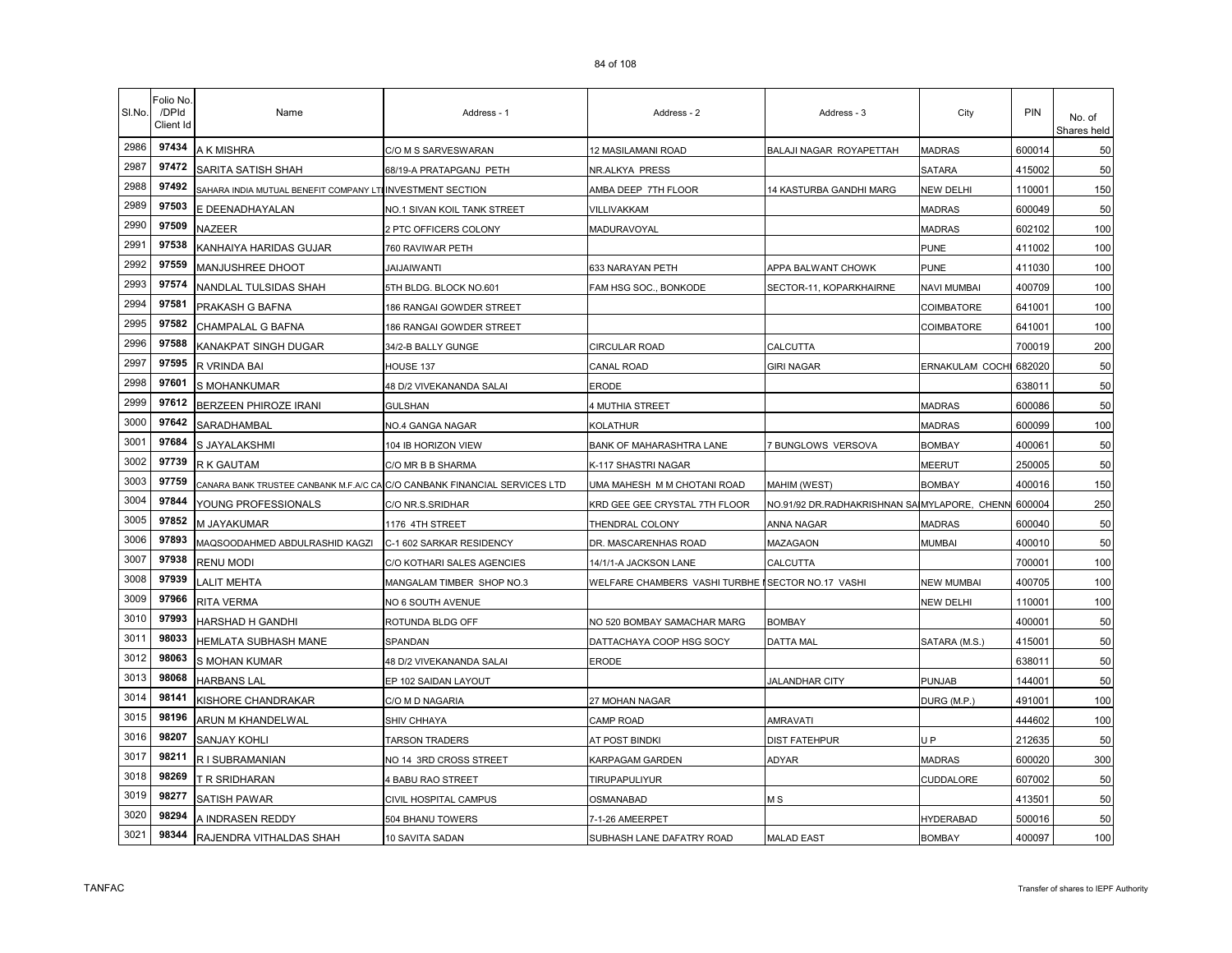| SI.No. | Folio No<br>/DPId<br>Client Id | Name                        | Address - 1                                  | Address - 2                                    | Address - 3                        | City                   | PIN    | No. of<br>Shares held |
|--------|--------------------------------|-----------------------------|----------------------------------------------|------------------------------------------------|------------------------------------|------------------------|--------|-----------------------|
| 3022   | 98360                          | <b>BHARTI HARISH PATEL</b>  | 8 A NILAY APARTMENT                          | BEHIND NAVRANG SCHOOL                          | NARANPURA                          | AHMEDABAD              | 380013 | 50                    |
| 3023   | 98379                          | S ELANGO                    | C/O POND'S INDIA LTD                         | <b>EATHER DIVISION</b>                         | C 35 PIPDIC INDL ESTATE            | PONDICHERRY            | 605009 | 50                    |
| 3024   | 98410                          | NEVES AGUSTA D SOUZA        | UNIVERSAL FILTRATION CO                      | 202 COMMERCE HOUSE 2ND FLOOR                   | 140 NAGINDAS MASTER ROAD MEBOMBAY  |                        | 400023 | 200                   |
| 3025   | 98435                          | SUNIL JHUNJHUNU WALA        | 33 ELLAIAMAN KOIL STREET                     | KOTTUR                                         |                                    | <b>MADRAS</b>          | 600085 | 50                    |
| 3026   | 98436                          | KONAKANCHI GOPINATH         | ANNAM BHOTLAVARIPALEM                        | PARCHUR MANDALAM                               | PRAKASAM DIST                      | A P                    | 523174 | 50                    |
| 3027   | 98438                          | SUMITRA RAMAKRISHNAN        | 14 CENTRAL AVENUE                            | KESAVAPERUMAL PURAM                            | <b>MADRAS</b>                      |                        | 600028 | 50                    |
| 3028   | 98441                          | UMA RAMAKRISHNAN            | <b>14 CENTRAL AVENUE</b>                     | KESAVAPERUMAL PURAM                            |                                    | <b>MADRAS</b>          | 600028 | 50                    |
| 3029   | 98457                          | P LAKSHMANAN                | NO 26 POLICE COMMISSIONERS OFFICE ROALEGMORE |                                                |                                    | <b>MADRAS</b>          | 600008 | 50                    |
| 3030   | 98525                          | ATUL KUMAR SODHANI          | C/O SMT A D SODHANI                          | 22 RANGBARI ROAD                               | KOTA                               | <b>RAJASTHAN</b>       | 324006 | 50                    |
| 3031   | 98535                          | N RAJAM                     | 5 SECOND STREET                              | NANDANAM EXTENSION                             |                                    | <b>MADRAS</b>          | 600035 | 300                   |
| 3032   | 98554                          | C VIJAYA KUMAR              | <b>BOON INVESTMENTS</b>                      | NO 338/7 NEW SUNSHINE APARTMENTS SECOND AVENUE |                                    | ANNA NAGAR MADR 600040 |        | 50                    |
| 3033   | 98605                          | P KHALEEL                   | FARIQ AND CO SHARE BROKERS                   | FIRST FLOOR WESTERN WING                       | 213 LINGHI CHETTY STREET           | <b>MADRAS</b>          | 600001 | 50                    |
| 3034   | 98614                          | S SANKARA NARAYANAN         | FLAT NO 6                                    | SATYA APARTMENTS                               | 6 KALVI VARU STREET                | MYLAPORE MADRA         | 600004 | 50                    |
| 3035   | 98626                          | <b>G GOMATHY</b>            | PLOT NO 184                                  | 5 4TH CROSS STREET                             | <b>AKSHMI NAGAR EXTENSION</b>      | PORUR MADRAS           | 600116 | 50                    |
| 3036   | 98644                          | USHA MUNSHI                 | C/O PROF K MUNSHI                            | B 102 NEW MULTI STOREY BUILDING                | <b>IIT POWAI</b>                   | <b>BOMBAY</b>          | 400076 | 100                   |
| 3037   | 98663                          | SURESH KUMAR HALAN          | 87 DHANDEVI KHANNA ROAD                      |                                                |                                    | CALCUTTA               | 700054 | 200                   |
| 3038   | 98698                          | SP VENKATACHALAM            | NO.3 LATTICE BRIDGE ROAD                     | IST STREET                                     | INDIRA NAGAR ADYAR                 | <b>MADRAS</b>          | 600020 | 50                    |
| 3039   | 98707                          | ANIL KUMAR B JAIN           | RAJASTHAN TRADING CO                         | <b>MAIN ROAD</b>                               | HIRIYUR                            | DIST CHITRADURG        | 572143 | 50                    |
| 3040   | 98714                          | ANSUYABEN N DESAI           | AT & POST DUNGRI STATION                     | DUNGRI W RLY                                   | <b>DIST VALSAD</b>                 | <b>GUJARAT</b>         | 396375 | 100                   |
| 3041   | 98745                          | K K SHRIVASTAVA             | FLAT NO 42 BLOCK NO C                        | HYDERABAD ESTATE                               | NEPEA SEA ROAD CUMBALLA HIL MUMBAI |                        | 400026 | 50                    |
| 3042   | 98778                          | <b>ANITA KHANNA</b>         | C/O S K KHANNA                               | D-50, PANDAV NAGAR                             |                                    | <b>NEW DELHI</b>       | 110092 | 50                    |
| 3043   | 98784                          | THANKI BALKRISHNA LADHUBHAI | MAHAJAN VANDI LANE                           | CHHAYA                                         | PORBANDAR                          | <b>GUJARAT</b>         | 360578 | 50                    |
| 3044   | 98818                          | DHAIRYALATA SAILESH SHAH    | 51 KAMAL                                     | 69 WALKESHWAR ROAD                             |                                    | <b>BOMBAY</b>          | 400006 | 200                   |
| 3045   | 98860                          | RANJANA DWIVEDI             | E 1024 RAJENDRA NAGAR                        | <b>IZAT NAGAR</b>                              | <b>DIST BAREILLY</b>               | U <sub>P</sub>         | 243122 | 100                   |
| 3046   | 98903                          | ANNEM INDRASEN REDDY        | 504 BHANU TOWERS                             | 7-1-26 AMEERPET                                |                                    | <b>HYDERABAD</b>       | 500016 | 100                   |
| 3047   | 98923                          | URVASHI K SHELAT            | 6 HANU MANTHA ROYAL KOIL STREET              |                                                |                                    | <b>MADRAS</b>          | 600003 | 50                    |
| 3048   | 98924                          | ASHOK KUMAR PATURU          | 27 ELLAYAMMAN KOIL STREET                    | <b>TIRUVOTTIYUR</b>                            |                                    | <b>MADRAS</b>          | 600019 | 50                    |
| 3049   | 98981                          | SHRIKANTH SHAMRAJ BHALERAO  | RAJWANT                                      | 793/3 BHANDARKAR INSTITUTE ROAD                |                                    | <b>PUNE</b>            | 411004 | 200                   |
| 3050   | 98984                          | MOHANJIT SINGH              | 2 SOUTH END LANE                             |                                                |                                    | <b>NEW DELHI</b>       |        | 200                   |
| 3051   | 99001                          | Y VISWESWARA RAO            | C 13 NABARD OFFICERS QUARTERS                | 32 BAZULLA ROAD                                | <b>T NAGAR</b>                     | <b>MADRAS</b>          | 600017 | 50                    |
| 3052   | 99011                          | S RAMARATHINAM              | C/O SRI N PARTHASARATHY                      | DEVAKKOTTAI HOUSE                              | 18 T P KOIL STREET TRIPLICANE      | <b>CHENNAI</b>         | 600005 | 50                    |
| 3053   | 99012                          | <b>R REVATHI</b>            | C/O N PARTHASARATHY                          | DEVAKOTTAI HOUSE                               | 18 T P KOIL STREET TRIPLICANE      | CHENNAI                | 600005 | 50                    |
| 3054   | 99021                          | V SUNANDA BAI               | <b>16 UPSTAIRS</b>                           | TANJORE ROAD                                   | <b>T NAGAR</b>                     | <b>MADRAS</b>          | 600017 | 50                    |
| 3055   | 99039                          | ANAND SINGH GAHLOT          | 47 TATA COLONY                               | PAREL TANK ROAD                                | PAREL                              | BOMBAY                 | 400012 | 50                    |
| 3056   | 99042                          | AMIT JAIN                   | <b>TU 48</b>                                 | PITAM PURA                                     | DELHI                              |                        | 110034 | 250                   |
| 3057   | 99043                          | ASHISH JAIN                 | <b>TU 48</b>                                 | PITAM PURA                                     | DELHI                              |                        | 110034 | 250                   |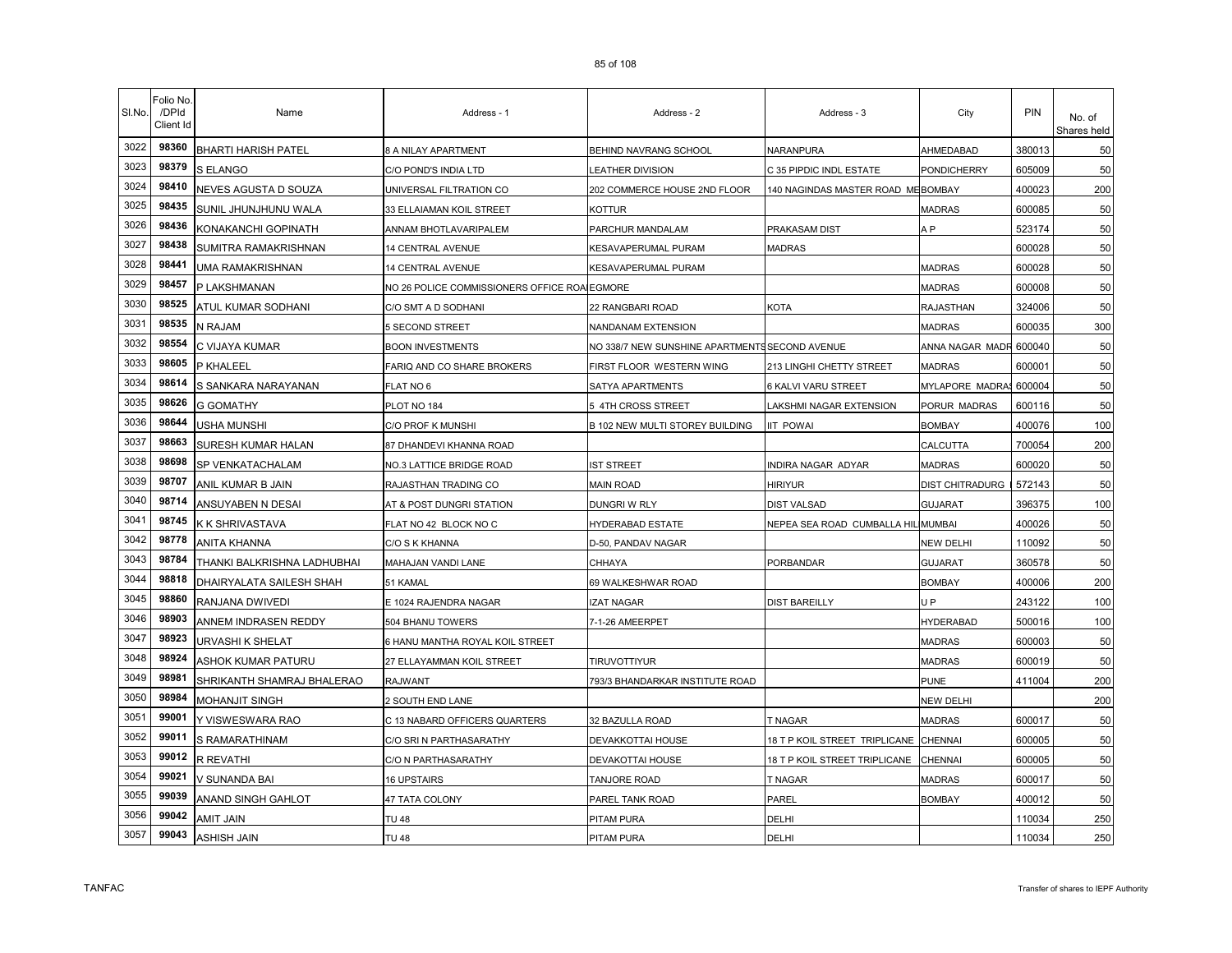| SI.No. | Folio No<br>/DPId<br>Client Id | Name                                                  | Address - 1                                                                 | Address - 2                                            | Address - 3                            | City                    | PIN    | No. of<br>Shares held |
|--------|--------------------------------|-------------------------------------------------------|-----------------------------------------------------------------------------|--------------------------------------------------------|----------------------------------------|-------------------------|--------|-----------------------|
| 3058   | 99051                          | DILIP KUMAR AGARWAL                                   | C/O SHREE BALLABH AGARWAL                                                   | 106 SOUDAGAR MOHHALLA                                  | NEAR ZAMA MASZID                       | BHIWANDI THANE MAHARASH |        | 50                    |
| 3059   | 99068                          | A RAJAGOPAL                                           | FLAT NO.S-2 SECOND FLOOR                                                    | ANUGRAHA APARTMENTS NO.10                              | 10TH CROSS 1ST MAIN ROAD               | PRASHANTH NAGAR         | 560040 | 50                    |
| 3060   | 99079                          | POTLURI FINANCE AND LEASING PVT LTD TRADE CENTRE BLDG |                                                                             | 105 WALLAJAH ROAD                                      |                                        | MADRAS                  | 600002 | 100                   |
| 3061   | 99156                          | <b>BALRAJ SHETTY</b>                                  | SEEMA AND CO                                                                | 1ST FLOOR BUNTS HOSTEL BLDG                            | KARANGALPADY                           | MANGALORE               | 575003 | 50                    |
| 3062   | 99157                          | S SUBHADRA DEVI                                       | <b>14 THUKKARAM LANE</b>                                                    | MANJAKUPPAM                                            |                                        | CUDDALORE               | 607001 | 50                    |
| 3063   | 99162                          | ANSHU GUPTA                                           | GEETANJALI APARTMENTS                                                       | <b>B-6A GROUND FLOOR</b>                               | VIP ROAD TEGHARIA P O HATIAR CALCUTTA  |                         | 700059 | 50                    |
| 3064   | 99181                          | SHALMALEE PALEKAR                                     | CHIREBANDEE 10TH NORTH SOUTH ROAD                                           | JVPD SCHEME                                            |                                        | <b>BOMBAY</b>           | 400049 | 50                    |
| 3065   | 99190                          | ATIKA GHOSH                                           | W/O SUMANTRA GHOSH                                                          | 224 ASHIANA CENTRE                                     | <b>ADITYAPUR</b>                       | <b>JAMSHEDPUR</b>       | 831013 | 100                   |
| 3066   | 99217                          | BHAGWAN DDAS MUNDHRA                                  | OM ENTERPRISES                                                              | 59 JAMUNALAL BAZAR STREET                              |                                        | CALCUTTA                | 700007 | 100                   |
| 3067   | 99240                          | Y UMANATH SHETTY                                      | SHETTY INVESTMENT CONSULTANTS                                               | 1ST FLOOR MYSORE TEMPO BUILDING A M ROAD KALALIPALAYAM |                                        | <b>BANGALORE</b>        | 560002 | 25                    |
| 3068   | 99264                          | V SUNDARAMURTHY                                       | C/O ARTHI AND CO                                                            | H SENTHIL FLATS                                        | 23 BURKIT ROAD T NAGAR                 | <b>MADRAS</b>           | 600017 | 200                   |
| 3069   | 99265                          | PREMLATA DEVI AGARWAL                                 | C/O MURARILAL AGARWAL                                                       | <b>MULTAI</b>                                          |                                        |                         | 460661 | 100                   |
| 3070   | 99276                          | <b>GODAWARI RATHI</b>                                 | PLOT NO.584 "RANI ILLAM"                                                    | <b>1ST FLOOR WEST 4TH STREET</b>                       | <b>K K NAGAR</b>                       | <b>MADURAI</b>          | 625020 | 250                   |
| 3071   | 99380                          |                                                       | BANCO SANTANDER - A/C EXPLORER MAURITIUC/O THE HONGKONG AND SHANGHAI BANKIN | <b>CORPORATION LIMITED</b>                             | <b>INVESTMENT DEPARTMENT</b>           | 52/60 MAHATMA GAN       | 400001 | 200                   |
| 3072   | 99393                          | RAMASWAMY P AIYAR                                     | FLAT NO.106 S M R EMPIRE                                                    | STREET NO.9 HOUSE NO.384                               | WEST MARREDPALLY                       | SECUNDERABAD            | 500026 | 25                    |
| 3073   | 99507                          | <b>B K RATHI</b>                                      | C/O SURAJMAL RATHI                                                          | NO 74 NEW HANUMAN LANE                                 | Souri Building                         | <b>BOMBAY</b>           | 400002 | 50                    |
| 3074   | 99559                          | USHA BALJEKAR                                         | C 3 SAINAGARI KALYANI NAGAR                                                 | NAGAR ROAD PUNE                                        |                                        |                         | 411014 | 50                    |
| 3075   | 99593                          | V S VARADARAJAN                                       | 435/14 TNHB FLATS                                                           | 3RD AVENUE                                             | ANNA NAGAR EAST                        | <b>MADRAS</b>           | 600102 | 50                    |
| 3076   | 99614                          | RASESH CHANDRAKANT DAWDA                              | FLAT NO 13 BRIJ BHAVAN                                                      | 7TH FLOOR 630 PEDDAR ROAD                              | <b>BOMBAY</b>                          |                         | 400026 | 200                   |
| 3077   | 99751                          | K RAMASASTRULU                                        | PLOT NO 26 4TH STREET                                                       | KRISHNA NAGAR                                          | VIRUGAMBAKKAM MADRAS                   |                         | 600092 | 100                   |
| 3078   | 99771                          | K T THAYALAN                                          | NEW NO.60 OLD NO.51                                                         | MOSQUE STREET                                          | SAIDAPET                               | <b>CHENNAI</b>          | 600015 | 50                    |
| 3079   | 99814                          | <b>KANTA SUD</b>                                      | HOUSE NO.B-977                                                              | GREENFIELDS COLONY                                     | ARAVALI HILLS P.O.-NHPC SECTOFARIDABAD |                         | 121010 | 350                   |
| 3080   | 99871                          | AMRIT LAL GARG                                        | C/O SAT NARAYAN BANSAL                                                      | 28 PAT RAM NAGAR                                       | NARWANA                                | <b>DIST JIND HRY</b>    | 126116 | 100                   |
| 3081   | 99892                          | <b>VIDYA KINI</b>                                     | C 15 INDAL COLONY                                                           | BELGAUM KARNATAKA                                      |                                        |                         | 590010 | 50                    |
| 3082   | 99904                          | <b>S UMAYAL</b>                                       | 13 11TH CROSS                                                               | RAINBOW NAGAR                                          | <b>PONDICHERRY</b>                     |                         | 605011 | 100                   |
| 3083   | 99908                          | S VISWANATHAN                                         | 10-A NAGARAJUNA NAGAR                                                       | 2ND STREET KODAMBAKKAM                                 | MADRAS                                 |                         | 600024 | 100                   |
| 3084   | 99910                          | V SRINIVASAN                                          | 31 VALLUVAR STREET                                                          | ARUMBAKKAM MADRAS                                      |                                        |                         | 600106 | 50                    |
| 3085   | 99917                          | SURENDRA SODHANI                                      | 263/7 MADHU MANS                                                            | DR A B ROAD WORLI                                      | <b>BOMBAY</b>                          |                         | 400025 | 100                   |
| 3086   | 99919                          | R SHALINI                                             | FLAT NO 6 NO 4 PULIYUR FIRST ROAD                                           | TRUSTPURAM MADRAS                                      |                                        |                         | 600024 | 250                   |
| 3087   | 99920                          | K LAKSHMI                                             | NEW NO.77 (OLD NO.524)                                                      | FLAT NO.G APSARA                                       | DR RAMASWAMY ROAD K K NAGA CHENNAI     |                         | 600078 | 200                   |
| 3088   | 99938                          | JAGDISH CHAND AGGARWAL                                | HOUSE NO 367 SECTOR 16                                                      | FARIDABAD HARYANA                                      |                                        |                         | 121002 | 100                   |
| 3089   | 99954                          | AJIYA                                                 | W/O MR JOJO JOSEPH                                                          | 54 4TH STREET                                          | KALPAKKAM                              | TAMIL NADU              | 603102 | 50                    |
| 3090   | 99957                          | <b>S MYLARASU</b>                                     | C/O MERCURY STOCKS                                                          | <b>151 KATTOOR STREET</b>                              | PAPPANAICKENPALAYAM                    | COIMBATORE              | 641037 | 50                    |
| 3091   | 99963                          | <b>RAJESH</b>                                         | C/O VINA AGENCIES                                                           | 164-A DEMELLOWS ROAD                                   | PATTALAM MADRAS                        |                         | 600012 | 50                    |
| 3092   | 99964                          | URMIL GOYAL                                           | W/O KRISHAN KUMAR GOYAL                                                     | DHARODI WALE WARD NO 10                                | PATRAM NAGAR                           | NARWANA                 | 126116 | 100                   |
| 3093   | 99972                          | M BHAGYALAKSHMI                                       | C/O AJIT C PATEL                                                            | NO 9 MANOHAR AVENUE                                    | <b>EGMORE MADRAS</b>                   |                         | 600008 | 150                   |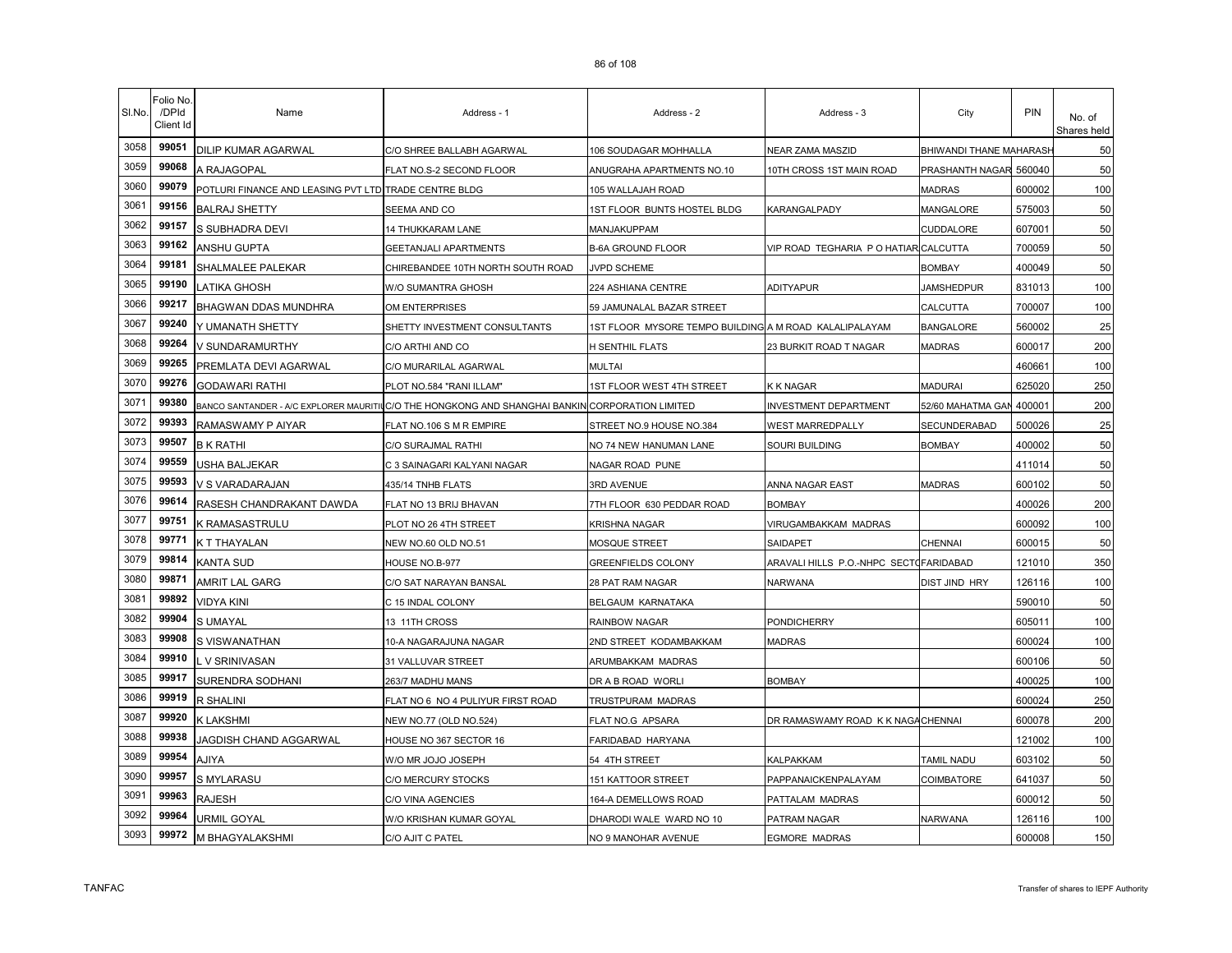| SI.No. | Folio No.<br>/DPId<br>Client Id | Name                         | Address - 1                           | Address - 2                                    | Address - 3                                          | City                     | PIN    | No. of<br>Shares held |
|--------|---------------------------------|------------------------------|---------------------------------------|------------------------------------------------|------------------------------------------------------|--------------------------|--------|-----------------------|
| 3094   | 100018                          | R JAGADAMBA                  | C/O V RAMAKRISHNA RAO                 | 12-2-709/A/15 KAROL BAGH                       | <b>BERBUN</b>                                        | MENDIPATNAM HYD          | 500028 | 100                   |
| 3095   | 100046                          | S SIVAKUMAR                  | <b>B-4 DOLPHIN BAY</b>                | 13-A KALAKSHTRA ROAD                           | THIRUVANMIYUR                                        | <b>CHENNAI</b>           | 600041 | 50                    |
| 3096   | 100062                          | NEEL KAMAL DEKA              | 103 MANSAROVAR PLOT 43                | SECTOR 14 VASHI                                | NEW BOMBAY                                           |                          | 400705 | 100                   |
| 3097   | 100095                          | PRAKASH KUMAR MOHANLALJI     | C/O RAJASTHAN TRADING CO              | <b>MAIN ROAD</b>                               | HIRIYUR                                              | DIST CHITRADURGA         | 572143 | 50                    |
| 3098   | 100099                          | RAMACHANDRA MANJUNATH HEGDE  | C/O SHREE ENGINEERING WORKS           | SIDDAPUR N K                                   | KARNATAKA                                            |                          |        | 50                    |
| 3099   | 100115                          | <b>ARUN KUMAR</b>            | SF 13 DDA BUILDING                    | BHIKAJI CAMA BHAWAN                            | NEW DELHI                                            |                          | 110066 | 150                   |
| 3100   | 100162                          | <b>VIPIN GUPTA</b>           | C/O TANFAC INDUSTRIES LIMITED         | HINDALCO INDUSTRIES LIMITED                    | 4TH FLOOR UCO BANK BUILDING 10 PARLIAMENT STR 110001 |                          |        | 50                    |
| 3101   | 100163                          | FATEMA BAKIRBHAI UDAIPURWALA | M/S R HUSSAIN AND SONS                | NO 5 SUNKURAMA STREET                          | SHOP NO 7 P B NO 240                                 | <b>MADRAS</b>            | 600001 | 100                   |
| 3102   | 100173                          | JASHBHAI RAMBHAI PATEL       | RAM KRUPA                             | <b>STATION ROAD</b>                            | PETLAD                                               |                          | 388450 | 100                   |
| 3103   | 100175                          | K VISWANATHAN                | H BLOCK S-4 VASANTH APARTMENTS        | 100 FEET BYE PASS ROAD                         | VELACHERY                                            | <b>MADRAS</b>            | 600042 | 50                    |
| 3104   | 100196                          | DHANANJAY R DAYMA            | C/O GOPALJI TRADERS                   | 3RD FLOOR SMRUTI THEATRE                       | COMPLEX MT ROAD SADAR                                | <b>NAGPUR</b>            |        | 50                    |
| 3105   | 100234                          | KIRAN S MEHTA                | A 2 SHYAM ASHISH APTT                 | LALA LAJPATRAI ROAD                            | VILE PARLE WEST BOMBAY                               |                          | 400056 | 100                   |
| 3106   | 100274                          | SARASWATI KESWANI            | 5 SHITAL DARSHAN 2ND FLOOR            | MAHATMA PHULE ROAD                             | MULUND EAST BOMBAY                                   |                          | 400081 | 50                    |
| 3107   | 100288                          | DINESH HIMATLAL ADANI        | ADANI INVESTMENTS                     | 5 A NIRMAL ANAND SOCIETY                       | 107/C J P ROAD ANDHERI WEST                          | <b>BOMBAY</b>            | 400058 | 50                    |
| 3108   | 100306                          | P BALAJI                     | 9 ARUMUGAM STREET                     | NEAR SELECT TALKIES                            | MADRAS                                               |                          | 600079 | 25                    |
| 3109   | 100308                          | DHANANJAY R DAYMA            | C/O GOPALJI TRADERS                   | SMRUTI THEATRE COMPLEX                         | MOUNT ROAD EXTN SADAR                                | NAGPUR                   | 440001 | 50                    |
| 3110   | 100310                          | <b>GOWRI</b>                 | 3171 M C C B BLOCK                    | DAVANAGERE                                     | KARNATAKA                                            |                          | 577004 | 50                    |
| 3111   | 100312                          | <b>GOWRI</b>                 |                                       | 3171 M C C B BLOCK                             | DAVANGERE                                            | KARNATAKA                | 577004 | 50                    |
| 3112   | 100321                          | RAGHU KISHORE PENDURTHY      | H NO 11-3-123 NEHRU NAGAR             | KHAMMAM                                        | KHAMMAM DIST A P                                     |                          | 507001 | 100                   |
| 3113   | 100329                          | AJAY P BHUTA                 | 1 VIJAY PARK                          | <b>JANKI KUTIR</b>                             | JUHU ROAD JUHU                                       | <b>BOMBAY</b>            | 400049 | 50                    |
| 3114   | 100374                          | R P SETH                     | ELITE STOCK MANAGEMENT P LTD          | 1007 INDRA PRAKASH                             | 21 BARAKHAMBA ROAD                                   | <b>NEW DELHI</b>         | 110001 | 100                   |
| 3115   | 100392                          | PRADIP M RAO                 | 17-B/1 GREAT EASTERN ROYALE           | 333 BELLASIS ROAD                              | <b>TARDEO</b>                                        | <b>MUMBAI</b>            | 400034 | 500                   |
| 3116   | 100397                          | <b>G ANBARASU</b>            | NERINGIPATTY                          | SAMINAICKEN PATTY POST                         |                                                      | SALEM                    | 636011 | 50                    |
| 3117   | 100464                          | <b>BHUPINDER SINGH</b>       | 119/12 G NASIMABAD                    | DARSHANPURWA KANPUR 12                         |                                                      |                          | 208012 | 50                    |
| 3118   | 100490                          | P KISHORE KUMAR              | DOOR NO 12-8-7/5 REGISTER OFFICE ROAD | PRAKASH NAGAR                                  | NARASARAOPET                                         |                          | 522601 | 100                   |
| 3119   | 100502                          | S C JAGADISH                 | <b>ASST MANAGER LABORATORY</b>        | M/S FERRO ALLOYS CORPORATION LTUSHREERAM NAGAR |                                                      | <b>VIZIANAGARAM DIST</b> | 532101 | 100                   |
| 3120   | 100536                          | <b>TELLA RAMA</b>            | H NO 40-3-18 KRISHNA NAGAR            | VENKATESWARA PURAM                             | VIJAYAWADA A P                                       |                          | 520010 | 100                   |
| 3121   | 100547                          | VIMAL LUNAWATH               | 26 GOVINDAPPA NAICKEN STREET          | <b>MADRAS</b>                                  |                                                      |                          | 600001 | 300                   |
| 3122   | 100550                          | <b>SEEMA DEVI MOHATA</b>     | <b>DHUN HOUSE</b>                     | MISSION ROAD BHADRA                            | AHMEDABAD                                            |                          | 380001 | 100                   |
| 3123   | 100616                          | CHAVATA TEJOMURTHY           | Q NO H D 79 PRAGATHI COLONY           | RAMAKRISHNAPURAM POST                          | ADILABAD DIST A P                                    |                          | 504301 | 50                    |
| 3124   | 100621                          | T K NAGESH                   | 18 VYASAR STREET                      | T NAGAR MADRAS                                 |                                                      |                          | 600017 | 50                    |
| 3125   | 100627                          | KANTI R HALPATI              | DHAN BHUVAN 2ND FLOOR                 | <b>BALAJI ROAD</b>                             | DR RAMLAL GALI                                       | <b>SURAT</b>             | 395003 | 50                    |
| 3126   | 100654                          | BHIKHAM CHAND LAMBORIA       | P 14 NEW C I T ROAD                   | 3RD FLOOR                                      |                                                      | CALCUTTA                 | 700073 | 700                   |
| 3127   | 100666                          | AFIFA BEGUM                  | 74 BANGARUNAIKEN STREET               | MOUNT ROAD MADRAS                              |                                                      |                          | 600002 | 50                    |
| 3128   | 100667                          | ANIL KUMAR JAIN              | D15 KOMAL CHAMBER                     | PANCH KUWA GATE                                |                                                      | AHMEDABAD                |        | 100                   |
| 3129   | 100705                          | MEENA KHANDELWAL             | C/O GOPAL KRISHNA KHANDELWAL          | DEEPAK BATTERIES                               | . D PALLY                                            | <b>KOTHAGUDEM</b>        | 507101 | 100                   |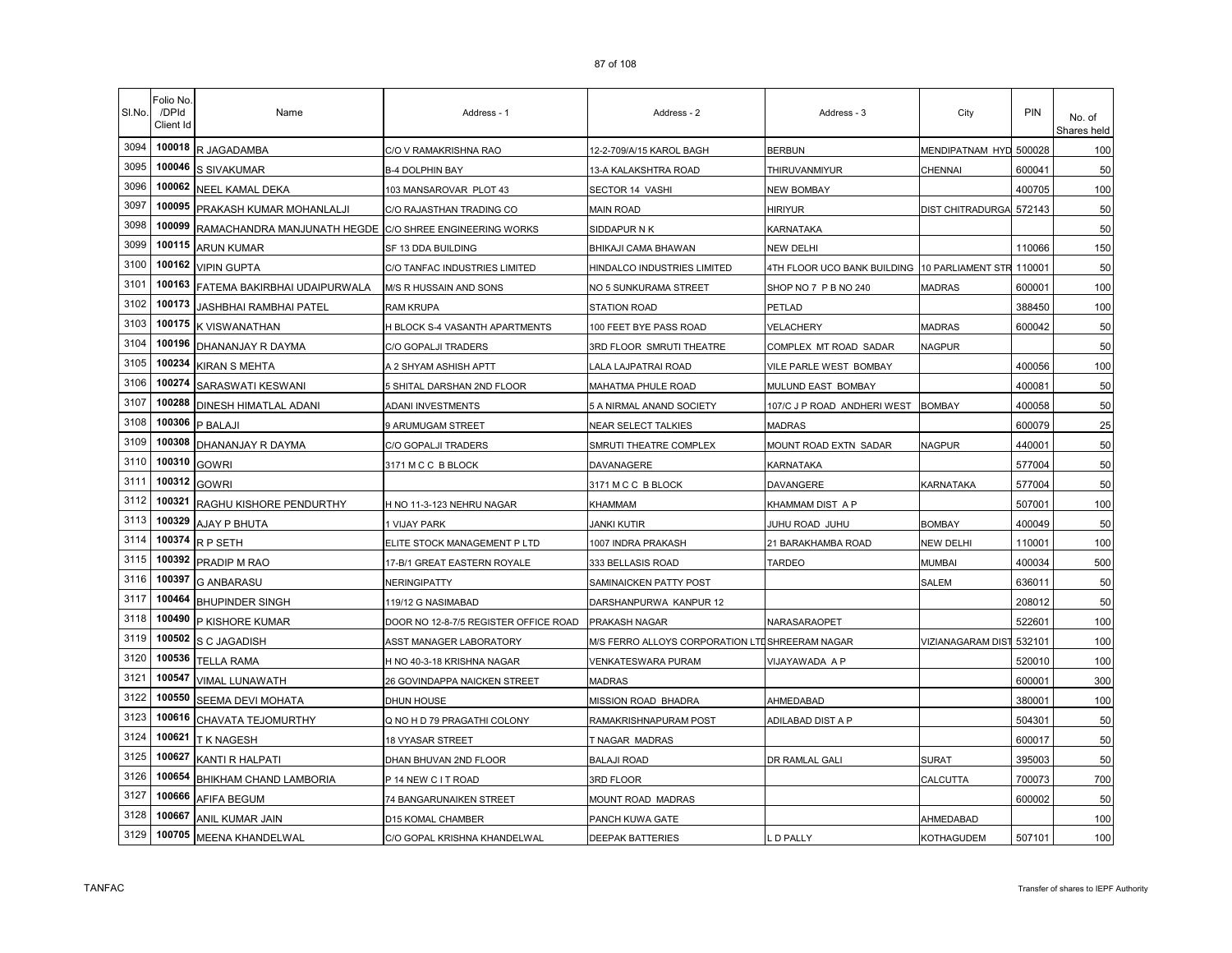| SI.No. | Folio No<br>/DPId<br>Client Id | Name                                                     | Address - 1                        | Address - 2                   | Address - 3                | City                     | PIN    | No. of<br>Shares held |
|--------|--------------------------------|----------------------------------------------------------|------------------------------------|-------------------------------|----------------------------|--------------------------|--------|-----------------------|
| 3130   | 100718                         | SURYA NARAYANARAJU KUNDHARAJI MALIKIPURAM                |                                    | E G DIST                      | ANDHRAPRADESH              |                          | 533253 | 50                    |
| 3131   | 100744                         | R SARANAYAKI                                             | 155 VENKATA NAGAR 4TH CROSS        | PONDICHERRY                   |                            |                          | 605011 | 50                    |
| 3132   | 100768                         | <b>GRESHMA G MUKHI</b>                                   | B 104 JOS ROQUE                    | 5TH CROSS ROAD I C COLONY     | <b>BORIVLI WEST</b>        | <b>BOMBAY</b>            | 400103 | 50                    |
| 3133   | 100799                         | M G DHAMU                                                | P 21 FORESHORE ESTATE              | MADRAS                        |                            |                          | 600028 | 100                   |
| 3134   | 100819                         | Y SURYANARAYANA                                          | QR NO D1 112                       | <b>BASANT NAGAR</b>           | DIST KARIM NAGAR A P       |                          | 505187 | 50                    |
| 3135   | 100833                         | S V SRINIVASA MURTHY                                     | SATHYANARAYANA HALL                | M G ROAD                      | CHINTAMANI                 |                          | 563125 | 100                   |
| 3136   | 100834                         | JANAKI RAMANI                                            | NO 8/1 THATCHI ARUNACHALA          | MUDALI STREET                 | <b>MYLAPORE</b>            | <b>MADRAS</b>            | 600004 | 50                    |
| 3137   | 100835                         | A VENKATARAMANI                                          | NO 8/1 THATCHI ARUNACHALA          | MUDALI STREET                 | <b>MYLAPORE</b>            | <b>MADRAS</b>            | 600004 | 50                    |
| 3138   | 100845                         | P NARAYANA REDDY                                         | ARCHANA NURSING HOME               | RAYACHOTY                     | <b>CUDDAPH DIST</b>        |                          | 516269 | 50                    |
| 3139   | 100868                         | C VYRAKANNU                                              | 30 V O C STREET                    | PANRUTI                       | S A V DIST TAMILNADU       |                          | 607106 | 100                   |
| 3140   | 100871                         | KOSTUB INVESTMENT LTD                                    | 64 A POCKET F                      | <b>GANGOTRI ENCLAVE</b>       | ALAKNANDA KALKAJI          | <b>NEW DELHI</b>         | 110019 | 100                   |
| 3141   | 100874                         | Y VENKAT JAIRAM (NRI)                                    | 55-42-4 NEAR DOCTORS COLONY        | SEETHAMADHARA                 | VISAKAPATNAM               |                          | 530013 | 50                    |
| 3142   | 100881                         | <b>SHARDA MEENA</b>                                      | C/O R.C. MEENA                     | 2A/002 KALYANI APTS           | UNIT-8                     | <b>BHUBANESWAR</b>       | 751012 | 50                    |
| 3143   | 100882                         | <b>VENKATESWARLU KURAPATI</b>                            | 23-1-294 A GANDHI ROAD             | ONGOLE                        | A P                        |                          | 523001 | 50                    |
| 3144   | 100947                         | <b>BHANUBEN K PATEL</b>                                  | C/18 VASUDHARA FLATS               | NEXT TO DARPAN CINEMA         | AMBE HANUMAN ROAD          | <b>SURAT</b>             |        | 50                    |
| 3145   | 100974                         | VASUDEV L ASHNANI                                        | <b>VEGETABLE MARKET</b>            | SHOP NO 3                     | PORBANDAR                  |                          | 360575 | 50                    |
| 3146   | 100984                         | <b>BINISH BALRAM BALANI</b>                              | KARISHMA MED AND GEN STORES CLINIC | S 27 CLOVER CENTRE            | MOLEDINA ROAD CAMP         | PUNE                     | 411001 | 500                   |
| 3147   | 100985                         | STOCK HOLDING CORPORATION OF INDIA LTD 44/1 MEHRA ESTATE |                                    | BS MARG NEAR VIKHROLI STATION | <b>VIKHROLI WEST</b>       | <b>BOMBAY</b>            | 400079 | 400                   |
| 3148   | 101004                         | <b>G SIDHARDHAN</b>                                      | ASSISTANT PROFESSOR                | MANAGEMENT DIVISION           | ANNA UNIVERSITY            | MADRAS                   | 600025 | 150                   |
| 3149   | 101011                         | SAISHANTI M DESHMUKH                                     | C/O HANSABEN K CHAMPANERIA         | RAJ SHYAMA                    | NEAR MAHAVIR HEALTH CAMPUS | J P ROAD ATHWA GA 395001 |        | 50                    |
| 3150   | 101022                         | PILLAMARRI SATYANARAYANA MURTHY                          | PALLANTLA                          | DEVERAPALLI MANDAL            | WEST GODAVARI DIST A P     |                          | 534313 | 100                   |
| 3151   | 101032                         | K V V NAGESWARA RAO                                      | FLAT NO 33 SURYA COMPLEX           | DURGA NAGAR COLONY            | PANJAGUTTA                 | <b>HYDERABAD</b>         | 500482 | 50                    |
| 3152   | 101127                         | POTU PADMAJA                                             | NO 30/604 H P NAGAR EAST COLONY    | VASINAKA                      | CHEMBUR                    | <b>MUMBAI</b>            | 400074 | 100                   |
| 3153   | 101135                         | S JAGADEESAN                                             | C/O RAJSRI ENGINEERING             | 1837 L G B COLONY             | TRICHY ROAD                | COIMBATORE               | 641045 | 100                   |
| 3154   | 101150                         | <b>PR SOLAIAPPAN</b>                                     | FLAT C 29 KAASHYAP COURT           | NO 13 VELACHERY MAIN ROAD     | CHENNAI                    |                          | 600042 | 50                    |
| 3155   | 101159                         | MATHALA SANYASI NAIDU                                    | 43-5-58 RAILWAY NEW COLONY         | VISAKHAPATNAM                 |                            |                          | 530016 | 300                   |
| 3156   | 101165                         | NAUSHAD S NILGIRIWALA                                    | 11 BOAT CLUB ROAD                  | NARANGI BAUG                  | <b>UCKY VILLA</b>          | <b>PUNE</b>              | 411001 | 50                    |
| 3157   | 101192                         | <b>VENKATA RAMANA YELLANKI</b>                           | VQ NO T 2 368                      | POST GODAVARI 8 INCLINE       | <b>DIST KARIM NAGAR</b>    | A <sub>P</sub>           | 505211 | 100                   |
| 3158   | 101217                         | HIRE CHANDRABHAN MADHAV                                  | C/O SHIVAJI L RANDHE               | SIDDHARTH NAGAR KOPRI ROAD    | NEAR SANGEETA STORES       | <b>THANE EAST</b>        | 400603 | 50                    |
| 3159   | 101226                         | SUBBARAO CHALUVADI                                       | 34-1-41 HOSPITAL ROAD              | NEAR ELEPHANT TREE            | ONGOLE                     |                          | 523001 | 50                    |
| 3160   | 101236                         | <b>B JAYAVEL</b>                                         | 2/81 WEST STREET                   | ERAIYUR                       | PENNADAM R S POST          | S A V DIST               | 606111 | 50                    |
| 3161   | 101266                         | <b>G M GANESAN</b>                                       | 28/TYPE II BHARATHYAR NAGAR        | AVADI                         | <b>MADRAS</b>              |                          | 600054 | 50                    |
| 3162   | 101270                         | <b>S MAN MOHAN</b>                                       | 804 - HATVEE TOWER                 | 100 FT ANAND NAGAR ROAD       | SATELLITE                  | AHMEDABAD(GUJAR 380015   |        | 50                    |
| 3163   | 101271                         | <b>AMRIT K SEERA</b>                                     | 804 - HATVEE TOWER                 | 100 FT ANAND NAGAR ROAD       | SATELLITE                  | AHMEDABAD (GUJAF 380015  |        | 50                    |
| 3164   | 101272                         | <b>HEMALATA ROUT</b>                                     | C/O SISIR KUMAR ROUT               | SYNDICATE BANK                | AT/PO NISCHINTAKOILI       | DIST CUTTACK ORIS 754207 |        | 50                    |
| 3165   | 101280                         | S M SEENIVASAGAM                                         | 15 SANJEEVAROYAN KOIL STREET       | WASHERMENPET                  | <b>MADRAS</b>              |                          | 600021 | 250                   |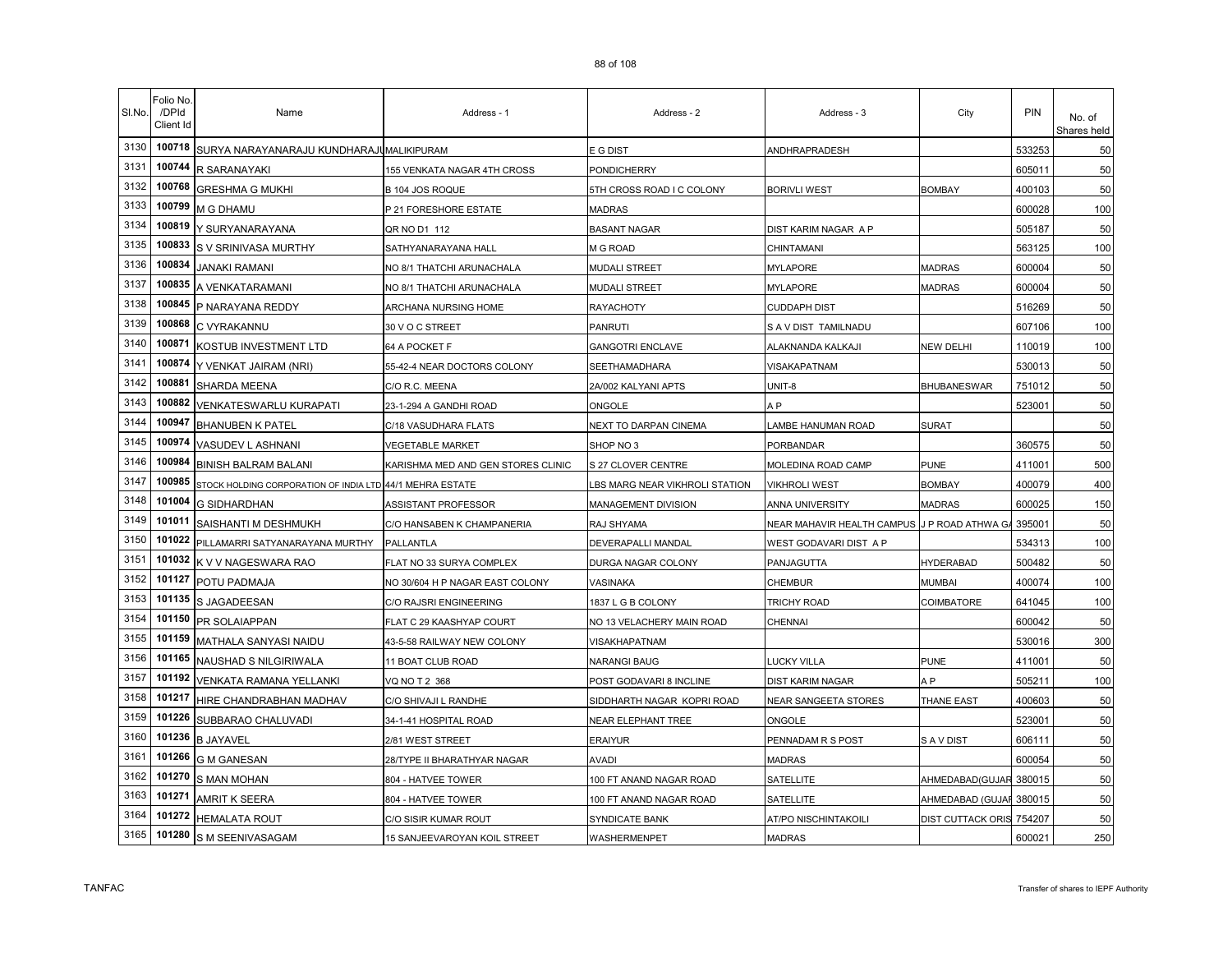| SI.No. | Folio No.<br>/DPId<br>Client Id | Name                           | Address - 1                        | Address - 2                               | Address - 3                       | City                | PIN    | No. of<br>Shares held |
|--------|---------------------------------|--------------------------------|------------------------------------|-------------------------------------------|-----------------------------------|---------------------|--------|-----------------------|
| 3166   | 101282                          | HEMANT PRAKASH JAI             | A 401 SHAILESH APARTMENTS          | OPP RAM MANDIR SVP ROAD                   | <b>BORIVLI WEST</b>               | <b>BOMBAY</b>       | 400103 | 50                    |
| 3167   | 101321                          | BIJINEPALLI NARAYANA           | HINDI PANDIT                       | Z P H SCHOOL                              | <b>GANGIREDDY PALLI</b>           | CUDDAPAH            | 516321 | 50                    |
| 3168   | 101322                          | RAMESHWARI DEVI                | <b>INVESTMENT POINT</b>            | JPPER GROUND FLOOR                        | BUSSINESS PLAZA LOKMAT SQUANAGPUR |                     | 440010 | 50                    |
| 3169   | 101344                          | AMBABEN MOHANLAL GANDHI        | MALI KHADKI                        | GOYA BAZAR                                | ANKLESHWER                        | <b>DIST BHARUCH</b> | 393001 | 100                   |
| 3170   | 101376                          | PRAMILA CHORDIA                | NO 52 KALATHI PILLAI STREET        | <b>MADRAS</b>                             |                                   |                     | 600079 | 100                   |
| 3171   | 101387                          | <b>VIMUBEN RAMANBHAI PATEL</b> | 16 VIKRAM SOCIETY                  | <b>GOTRI ROAD</b>                         | <b>BARODA</b>                     |                     | 390021 | 300                   |
| 3172   | 101393                          | REENA BALRAM BALANI            | KARISHMA MED AND GEN STORES CLINIC | S 27 CLOVER CENTRE                        | MOLEDINA ROAD CAMP                | <b>PUNE</b>         | 411001 | 1000                  |
| 3173   | 101431                          | <b>BALALINGAM KESARI</b>       | 26-16-3 VUYYUR ZAMINDAR STREET     | <b>GANDHI NAGARAM</b>                     | VIJAYAWADA                        |                     | 520003 | 50                    |
| 3174   | 101442                          | NITA JAISINGH                  | HARI BHAVAN                        | 64 DESHMUKH MARG                          | <b>MUMBAI</b>                     |                     | 400026 | 300                   |
| 3175   | 101480                          | M MARAPPAN                     | 22 L VIVEKANANDA NAGAR             | 10TH CROSS                                | SENGUNTHAPURAM                    | <b>KARUR</b>        | 639002 | 100                   |
| 3176   | 101516                          | SURBHI A CHHAJER               | <b>146 WARGHMAN NAGAR</b>          |                                           |                                   | <b>NAGPUR</b>       | 440008 | 50                    |
| 3177   | 101562                          | SREE LAKSHMI DASARI            |                                    | NC 32 P H COLONY                          | <b>GADAVARIKHANI</b>              |                     | 505209 | 100                   |
| 3178   | 101571                          | C GURUVAYURAPAN                | ENMAAS INVESTMENTS                 | 60/1 KULANDAIVEL ROAD                     | KALAI ARANGAM COMPLEX             | <b>KARUR</b>        | 639001 | 100                   |
| 3179   | 101572                          | <b>GEETAMITTAL</b>             | E 14 SHASTRINAGAR                  | MEERUT CITY                               |                                   |                     | 250001 | 300                   |
| 3180   | 101575                          | LAVU MADHAVI LATHA             | C/O L ANKAMMA                      | <b>CHURCH STREET</b>                      | PEDANANDIPADU                     |                     | 522235 | 100                   |
| 3181   | 101578                          | P N BHASKARA REDDY             | AKUTHOTA ST                        | OLD PET                                   | CHANDRAGIRI                       |                     | 517101 | 50                    |
| 3182   | 101585                          | <b>GURMUKH SINGH</b>           | KG CH 21                           | KAVI NAGAR                                | <b>GHAZIABAD</b>                  | UTTAR PRADESH       | 201001 | 200                   |
| 3183   | 101590                          | G C BASAVALINGAPPA             | 191 DR KESARY BUILDING             | THIRD MAIN P J EXTENSION                  | DAVANGERE                         | KARNATAKA           | 577002 | 300                   |
| 3184   | 101625                          | DEEPAK SHANTILAL MEHTA         | RENUKA GROUND FLOOR                | OPP JAIN TEMPLE                           | NAVRANGPURA                       | AHMEDABAD           | 380009 | 100                   |
| 3185   | 101629                          | <b>KANTA WIGH</b>              | FLAT NO 5 BLDG NO 1 NEW BLDG       | PLOT NO 510 ADENWALA ROAD                 | FIVE GARDENS MATUNGA              | <b>MUMBAI</b>       | 400019 | 200                   |
| 3186   | 101631                          | <b>ASHOK BATRA</b>             | C 223 GREATER KAILASHI             |                                           |                                   | <b>NEW DELHI</b>    | 110048 | 50                    |
| 3187   | 101633                          | SAROJ WIGH                     | FLAT NO 5 BLDG NO 1 NEW BLDG       | PLOT NO 510 ADENWALA ROAD                 | FIVE GARDENS MATUNGA              | <b>MUMBAI</b>       | 400019 | 200                   |
| 3188   | 101634                          | SUBHASH WIGH                   | H NO 2390 BLOCK 56 SECTOR 7        | C G S COLONY ANTOP HILL                   | SION                              | <b>BOMBAY</b>       | 400037 | 200                   |
| 3189   | 101635                          | AMARNATH WIGHMAL               | FLAT NO 5 BLDG NNO 1 NEW BLDG      | PLOT NO 510 ADENWALA ROAD                 | FIVE GARDENS MATUNGA              | <b>MUMBAI</b>       | 400019 | 200                   |
| 3190   | 101636                          | SHRUITI WIGH                   | FLAT NO 5 BLDG NO 1 NEW BLDG       | PLOT NO 510 ADENWALA ROAD                 | FIVE GARDENS MATUNGA              | <b>MUMBAI</b>       | 400019 | 200                   |
| 3191   | 101651                          | R ASHOK KUMAR                  | NO 1 LAKE PLACE                    | 3RD FLOOR RASH BEHARI AVENUE P O CALCUTTA |                                   |                     | 700029 | 100                   |
| 3192   | 101658                          | <b>NARESH MALIK</b>            | 3/114 SAYYADBARA                   | NEAR CHAUKI MIRA JI                       | <b>BUDAUN</b>                     |                     | 243601 | 50                    |
| 3193   | 101672                          | SANJAY RAJARAM SHAH            | A-18 ADINATH HOUSING SOCIETY       | PUNE SATARA ROAD                          |                                   | <b>PUNE</b>         | 411037 | 50                    |
| 3194   | 101676                          | NAGA VENKATEWARA RAO APPANA    | <b>M/S A V R TRADERS</b>           | <b>MAIN ROAD</b>                          | AMBAJIPETA                        | ANDHRA PRADESH      | 533214 | 100                   |
| 3195   | 101679                          | <b>BVPAGOPINATH</b>            | NO 5 MARTHAN APARTMENT             | <b>RAM NAGAR</b>                          | VISHAKAPATNAM                     |                     | 530021 | 100                   |
| 3196   | 101691                          | JAYASHRI MURALI                | 2-B HVS HOMES 5                    | 15TH CORSS                                | MALLESWARAM                       | <b>BANGALORE</b>    | 560055 | 100                   |
| 3197   | 101716                          | ANANTA RAMAIAH NALLANI         | QTR NO HB 12 AREA                  | HOSPITAL CAMPUS                           | RAMAKRISHNAPUR                    | ANDRA PRADESH       | 504301 | 50                    |
| 3198   | 101750                          | SURYANARAYANARAJU KUNADHA RAJU | MALIKIPURAM                        | E G DIST                                  |                                   | ANDRA PRADESH       | 533253 | 50                    |
| 3199   | 101835                          | THOTA PURNA CHANDRA RAO        | D NO 2/39 10TH LINE                | PANDARI PURAM                             | CHILAKALURI PETA                  | <b>GUNTUR AP</b>    | 522616 | 100                   |
| 3200   | 101847                          | <b>BUPA GOPINATH</b>           | NO 5 MARTHAND APARTMENTS           | <b>RAMANAGAR</b>                          | VISKAPATNAM                       |                     | 530001 | 50                    |
| 3201   | 101904                          | K VENKATA NARAYANA             | C/O BALAJI OIL MERCHANTS           | OLD SBI STREET                            | AKIVIDU                           | ANDRA PRADESH       | 534235 | 50                    |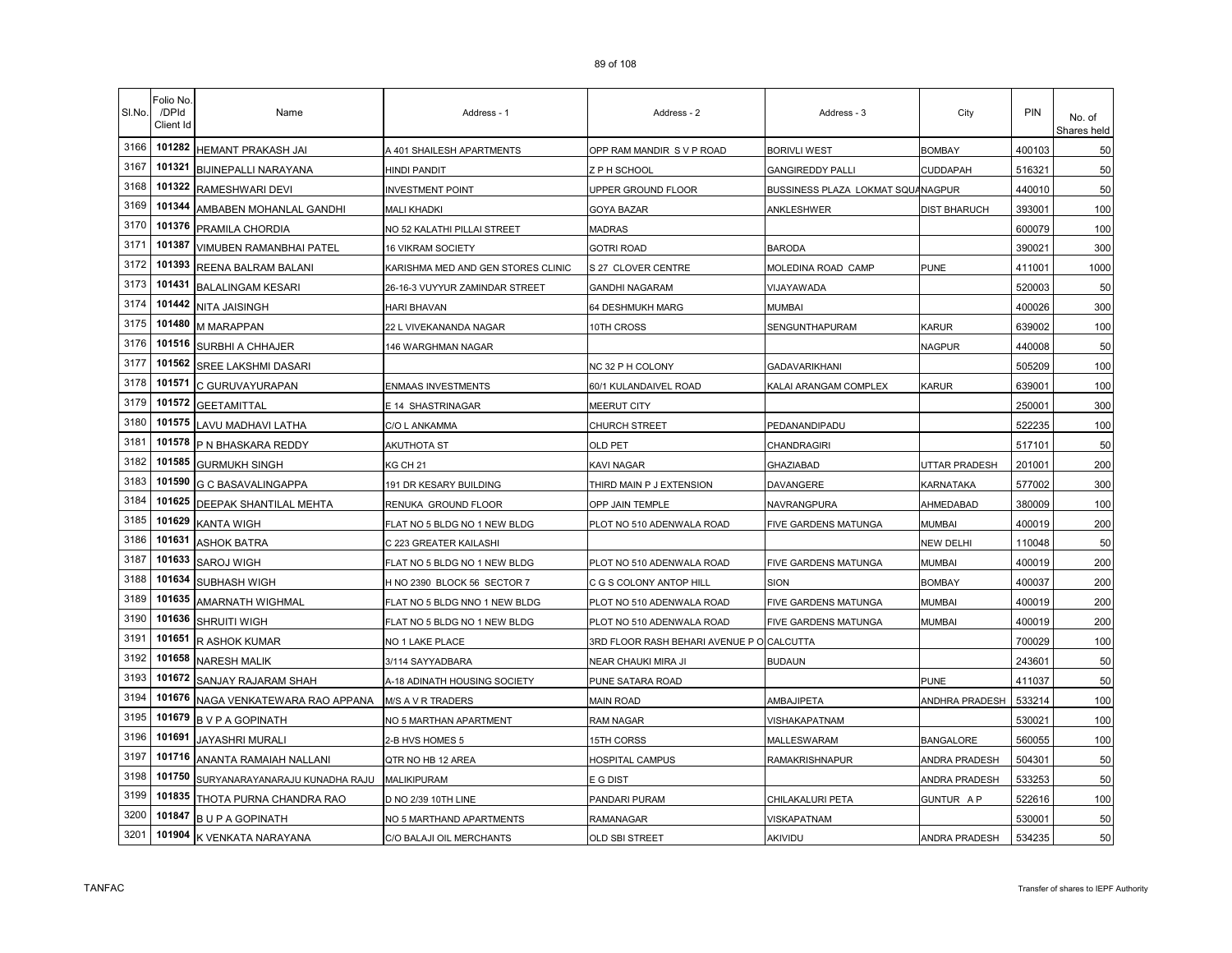| SI.No. | Folio No.<br>/DPId<br>Client Id | Name                                   | Address - 1                       | Address - 2                   | Address - 3                                   | City                  | PIN    | No. of<br>Shares held |
|--------|---------------------------------|----------------------------------------|-----------------------------------|-------------------------------|-----------------------------------------------|-----------------------|--------|-----------------------|
| 3202   | 102005                          | GHANASHYAM MAJHI                       | AT/PO KHAIRIA                     | <b>BALASORE (DIST)</b>        | ORISSA                                        |                       | 756048 | 100                   |
| 3203   | 102030                          | MANNEM BHASKAR RAO                     | C/O P SURYACHANDRAN               | QR NO JE 407                  | √TPS                                          | IBRAHIMPATNAM AF      | 521456 | 100                   |
| 3204   | 102052                          | SUNIL SHENOY P                         | VENKATESH NIVAS                   | NEAR S R H PRIMARY SCHOOL     | ANEKERE KARKALA                               |                       | 574104 | 50                    |
| 3205   | 102088                          | <b>B SEKHAR</b>                        | PLOT NO 206 11TH STREET           | ANNA NAGAR WEST EXTN          | MADRAS                                        |                       | 600101 | 100                   |
| 3206   | 102110                          | P NARAYANA REDDY                       | DOOR NO 6-1-143 MAIN ROAD         | NARASARAOPET                  | <b>GUNTUR</b>                                 | A <sub>P</sub>        | 522601 | 50                    |
| 3207   | 102118                          | M SANKARANARAYANAN                     | RAJAGOPALANPATTY PO               | ANDIPATTY TK                  | <b>MADHURAI DIST</b>                          |                       | 626536 | 100                   |
| 3208   | 102121                          | M NEELAKANTAM                          | C/O BUKKA SRINIVASULU & BROS      | D NO 4 102/A                  | <b>DILSUK NAGAR</b>                           | <b>HYDERABAD</b>      | 500660 | 100                   |
| 3209   | 102128                          | MALIGIREDDY LAXMA REDDY                | H NO 11-3-178                     | <b>BALAJI NAGAR</b>           | KHAMMAM DIST                                  | A <sub>P</sub>        | 507002 | 50                    |
| 3210   | 102140                          | K KRISHNAMURTHY                        | FLAT NO A 1                       | BLDG NO F 4                   | SECTOR 9 VASHI                                | NAVI MUMBAI           | 400703 | 200                   |
| 3211   | 102146                          | S HARIHARAN                            | C/O BHORUKA STEEL LTD             | 48 LAVELLA ROAD               | <b>BANGALORE</b>                              |                       | 560001 | 500                   |
| 3212   | 102147                          | NIRUBEN V SHAH                         | 501 PARASNATH APT                 | HANUMAN CHAR RASTA            | GOPIPURA 5TH FLOOR                            | <b>SURAT</b>          | 395002 | 100                   |
| 3213   | 102180                          | N DHANDAPANI                           | 3 KOVALAN STREET                  |                               |                                               | <b>CUDDALORE PORT</b> | 607003 | 50                    |
| 3214   | 102197                          | TAHER CHARANYA                         | BLOCK NO 5 GULMOHAR BLDG          | NARANGI BAGH                  | 1 BOAT CLUB ROAD                              | <b>PUNE</b>           | 411001 | 100                   |
| 3215   | 102215                          | K UMA KARUNANIDHI                      | 10/20 SYNDICATE APARTMENT         | CROSS DR B N ROAD             | <b>NAGAR</b>                                  | <b>MADRAS</b>         | 600017 | 100                   |
| 3216   | 102233                          | V UMA DEVI                             | 3/937 SOCIETY COLONY              |                               |                                               | PRODDATUR             | 516361 | 50                    |
| 3217   | 102235                          | S RAMAKRISHNAN                         | 39 VENKATESA NAGAR                | EXTN I STREET                 | VIRUGAMBAKKAM                                 | <b>MADRAS</b>         | 600092 | 100                   |
| 3218   | 102251                          | ANJUBEN VIKRAMKUMAR SHAH               | 13 BANSARI ROW HOUSES             | B/H ANAND NAGAR FLATS         | NEAR AUDA LAKE 100 WIDE ROAD SATELLITE AHMEDA |                       | 380051 | 100                   |
| 3219   | 102316                          | <b>KASHIF MUKHTAR</b>                  | 5A/1 SHAUKAT ALI ROAD             | <b>ATALA</b>                  |                                               | ALLAHABAD             |        | 50                    |
| 3220   | 102323                          | P LILLI                                | 5/41 R V E NAGAR SOUTH            | KANGAYAM ROAD                 | tirupur                                       |                       | 641604 | 50                    |
| 3221   | 102348                          | RAMA PENDURTHY                         | HOUSE NO 11/3/123                 | NEHRU NAGAR                   | KHAMMAM                                       | A P                   | 507001 | 150                   |
| 3222   | 102349                          | VEMULA SATYANARAYANA RAO               | C/O P RAGHU KISHORE               | HOUSE 11/3/123                | NEHRU NAGAR                                   | <b>KHAMMAM</b>        | 507001 | 100                   |
| 3223   | 102356                          | <b>TILAK RAJ AGNIHOTRI</b>             | H 2 A HIG SANJAY NAGAR            | SECTOR 23                     | RAJ NAGAR                                     | GHAZIABAD U P         |        | 100                   |
| 3224   | 102370                          | PRAMOD KUMAR UPADHYAY                  | AT AND PO JAKKHINI                | <b>DIST VARANASI</b>          | U P                                           |                       | 221305 | 100                   |
| 3225   | 102375                          | G MALLIKARJUNA RAO                     | 4-1-920 SECOND FLOOR              | TILAK ROAD                    | ABIDS                                         | <b>HYDERABAD</b>      | 500002 | 50                    |
| 3226   | 102391                          | SARVESH GAUTOM                         | KH-19 KAVI NAGAR                  | <b>GHAZIABAD</b>              |                                               |                       | 201002 | 50                    |
| 3227   | 102392                          | PRAGATI GAUTAM                         | KH-19 KAVI NAGAR                  | <b>GHAZIABAD</b>              |                                               |                       | 201002 | 50                    |
| 3228   | 102393                          | S K SHARMA                             | KH-19 KAVI NAGAR                  | <b>GHAZIABAD</b>              |                                               |                       | 201002 | 50                    |
| 3229   | 102405                          | SIKHA BANERJEE                         | N-1 THAKURDAS HOUSE               | A.C.C RESIDENTIAL COMPLEX     | NEAR MENTAL HOSPITAL                          | THANE (WEST)          | 400604 | 100                   |
| 3230   | 102408                          | <b>MOHAN PARVATIKAR</b>                | C/O MOHAN & CO NO                 | 6E/68                         | <b>BTH MAIN 15TH CROSS</b>                    | MALLESWARAM           |        | 200                   |
| 3231   | 102415                          | JASTI CHANDRA SEKHAR                   |                                   | <b>GHANTAVARI STREET</b>      | GANDHI NAGAR TENALI                           | GUNTUR (DT.) A.P      | 522201 | 200                   |
| 3232   | 102416                          | RAMA PENDURTHY                         | H.NO                              | 11-3-123                      | NEHRU NAGAR                                   | KHAMMAM               | 507001 | 50                    |
| 3233   | 102426                          | SUNITA SAROHA                          | DG II/84C                         | /IKAS PURI                    | NEW DELHI                                     |                       | 110018 | 100                   |
| 3234   | 102427                          | AZARD BIRLA INDIA INVST CO (MAURITUUS) | ICICI LTD CUSTODIAL SERVICES DEPT | SHANTI                        | 13 WALCHAND HIRACHAND MARG BOMBAY             |                       | 400038 | 450                   |
| 3235   | 102429                          | SOUTHERN INDIA DEPOSITORY SERVICES P I | CENTURY CENTRE GROUND FLOOR       | 39 TTK ROAD                   | ALWARPET                                      | <b>MADRAS</b>         | 600018 | 150                   |
| 3236   | 102442                          | TEJ KUMAR MATHUR                       | 47-B POCKET I                     | DILSHAD GARDEN                |                                               | DELHI                 | 110095 | 100                   |
| 3237   | 102460                          | A S R KRISHNA PRASAD                   | AUGUST INVESTMENT CORPORATION     | 13-G MOTLIBHAI WADIA BUILDING | 22 S A BRELVI ROAD FORT                       | <b>BOMBAY</b>         | 400001 | 50                    |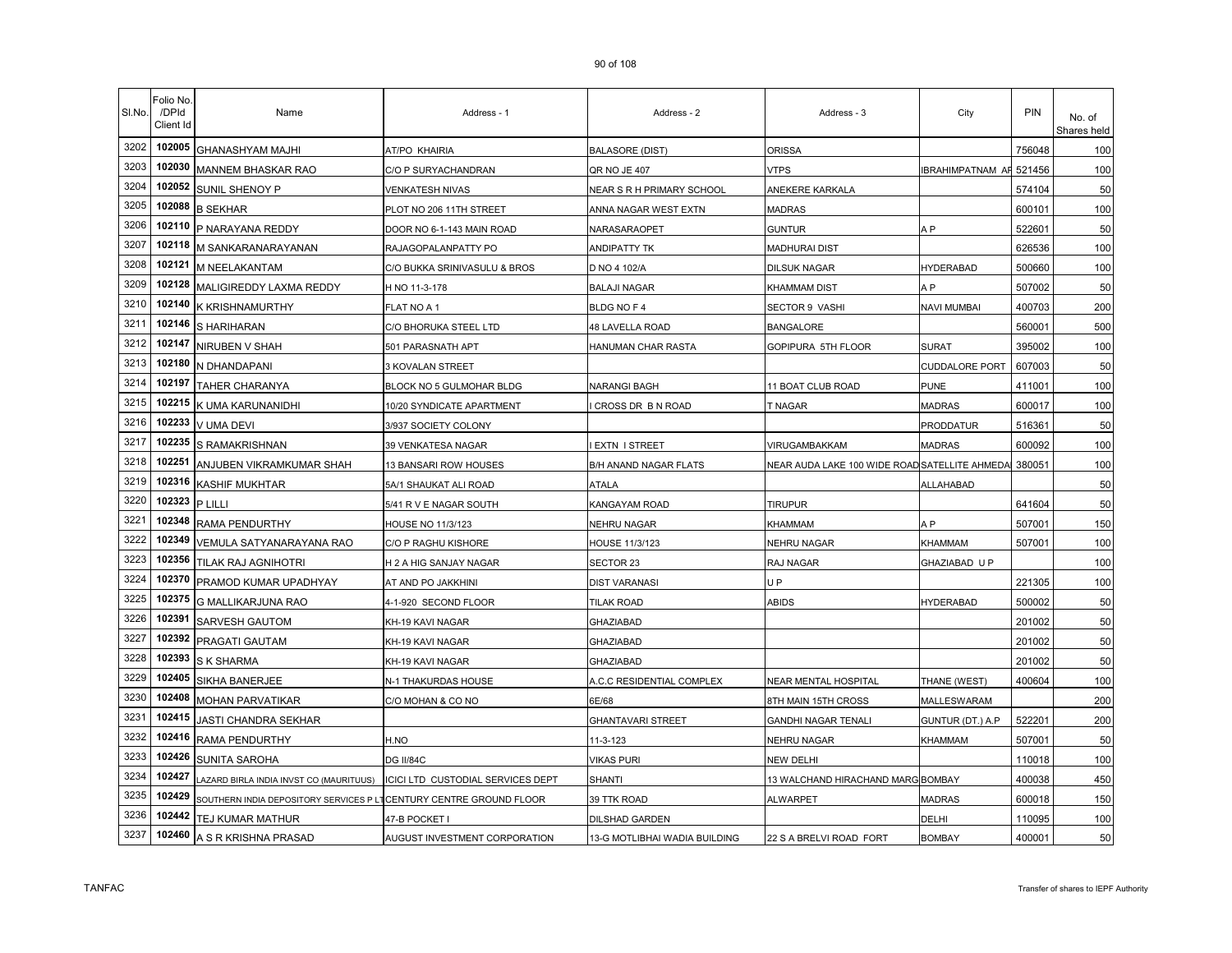| SI.No. | Folio No<br>/DPId<br>Client Id | Name                                                     | Address - 1                     | Address - 2                                         | Address - 3                          | City                | PIN                | No. of<br>Shares held |
|--------|--------------------------------|----------------------------------------------------------|---------------------------------|-----------------------------------------------------|--------------------------------------|---------------------|--------------------|-----------------------|
| 3238   | 102462                         | <b>SANJEEV B BHATT</b>                                   | <b>16 SUSHANT APARTMENTS</b>    | <b>GANDHINAGAR</b>                                  | <b>KALYAN</b>                        | DIST THANE (M.S.)   | 421301             | 100                   |
| 3239   | 102466                         | <b>HITENDRA G PATEL</b>                                  | ANANDPARU                       | OPP POONAM COMPLEX                                  | AT&PO UNJHA                          | TA SIDHPUR DT MAI   | 384170             | 50                    |
| 3240   | 102468                         | <b>NABHA MUTALIK</b>                                     | MAHAJAN COMPOUND                | VIKRAMPUR                                           | <b>ATHNI</b>                         | DIST BELGAUM        | 591304             | 100                   |
| 3241   | 102470                         | <b>BABU</b>                                              | S & V AGENCIES                  | 518 DHANVANTHRI ROAD                                |                                      | <b>MYSORE</b>       | 570001             | 100                   |
| 3242   | 102499                         | <b>G KUMUDHA</b>                                         | <b>48 RAKKIAPPA STREET</b>      | MYLAPORE                                            |                                      | MADRAS              | 600004             | 200                   |
| 3243   | 102510                         | ANANT BALKRISHNA DIGHE                                   | UTTAM 2 MITH BUNDAR ROAD        | CHANDANI                                            | KOLIWADA                             | THANE (EAST)        | 400603             | 50                    |
| 3244   | 102591                         | C GUNASEKAR                                              | 1ST FLOOR 42 SPENCER COMPOUND   | 6TH CROSS STREET                                    | THIRUVALLUVAR NAGAR                  | DINDIGUL MANNAR     | 624003             | 100                   |
| 3245   | 102603                         | SANGHI CORPORATE SERVICES LTD                            | FOUNTAIN CHAMBERS 4TH FLOOR     | 1-C NANABHAI LANE                                   | FORT                                 | <b>BOMBAY</b>       | 400023             | 200                   |
| 3246   | 102608                         | KOMALAVALLI LAKSHMI NARASIMHAN ARAVAMUDA NIVAS FLAT NO.9 |                                 | <b>METRO FLATS</b>                                  | 18 RANGARAJAPURAM MAIN ROAI MADRAS   |                     | 600024             | 50                    |
| 3247   | 102654                         | <b>VIJAY SAMBRANI</b>                                    | <b>T-62A 32 CROSS</b>           | <b>BESANT NAGAR</b>                                 |                                      | <b>MADRAS</b>       | 600090             | 100                   |
| 3248   | 102664                         | <b>M SURESH</b>                                          | 5/10 PINJALA SUBRAMANIAN STREET | T NAGAR                                             |                                      | <b>MADRAS</b>       | 600017             | 50                    |
| 3249   | 102720                         | <b>G PRAMOD REDDY</b>                                    | H NO.7-52                       | MARUTHI NAGAR                                       | OPP NEW SANTHOSE NAGAR COL HYDERABAD |                     | 500059             | 100                   |
| 3250   | 102723                         | K VIJAYA LAKSHMI                                         | QR.NO.AMB-4 J K COLONY          | YELLANDU POST                                       | <b>KHAMMAM DIST</b>                  | A.P                 | 507123             | 100                   |
| 3251   | 102726                         | <b>G SUBBARAJU</b>                                       | 27-17-18/1-ASR NAGAR            | <b>BHIMAVARAM</b>                                   | W.E.DT                               | <b>BHIMAVARAM</b>   | 534202             | 100                   |
| 3252   | 102733                         | SADHANABEN D BADHEKA                                     | 76 RUPALI SOCIETY               | TALAJA ROAD                                         | <b>BHAUVAGAR</b>                     | <b>BHAWAGAR</b>     | 364002             | 100                   |
| 3253   | 102773                         | N THANGAMANI DAISY                                       | <b>INDIAN BANK</b>              | <b>BEACH ROAD</b>                                   |                                      | <b>TUTICORIN</b>    | 628001             | 100                   |
| 3254   | 102796                         | MAJOR ASHOK KUMAR YADAV                                  | 18 FIELD REGIMENT               | C/O 56 ADO                                          |                                      |                     |                    | 100                   |
| 3255   | 102818                         | <b>PATTAMMAL</b>                                         | VIJAY & CO SHARE BROKERS        | SWATHI COURT 22 VIJAYA RAGHAVACHT. NAGAR            |                                      | <b>MADRAS</b>       | 600017             | 50                    |
| 3256   | 102820                         | RAM PRATAP CHARITIABLE SOCIETY MANI KOTHI                |                                 | KAPUR FARM                                          |                                      | MADHUBAN            | 132037             | 200                   |
| 3257   | 102826                         | BRESCON FINANCIAL SERVICES LTD 403/404 AN CHAMBERS       |                                 | TURNER ROAD BANDRA WEST                             |                                      | <b>BOMBAY</b>       | 400050             | 50                    |
| 3258   | 102867                         | <b>SANJAY KUMAR GUPTA</b>                                | HINDI TRANSLATOR                | 1ST FLOOR AIRPORT AUTHORITY OF IN HYDERABAD AIRPORT |                                      | <b>HYDERABAD</b>    | 500016             | 50                    |
| 3259   | 102875                         | <b>SAMAYAM RAVI</b>                                      | C/O SHREE TOWERS 2ND FLOOR      | A/2 MADHU CHOWK                                     | MOGHAL RAJAPURAM                     | VIJAYAWADA          | 520010             | 100                   |
| 3260   | 102914                         | MAMTA DHAWAN                                             | C/O SAI S K DHAWAN              | C-112/3 RAJENDRA NAGAR                              | <b>BAREILLY</b>                      | U.P                 | 243122             | 100                   |
| 3261   | 102942                         | <b>MUKESH GUPTA</b>                                      | AGGARWAL SALES AGENCY           | 5 INDUSTRIAL AREA                                   | PHAGWARA                             |                     | 14440 <sup>-</sup> | 50                    |
| 3262   | 102945                         | <b>DEVAGUPTAM KALYANI</b>                                | 16/328 S N PURAM                | <b>GUDIVADA</b>                                     | KRISHNA DIST A P                     |                     | 521301             | 100                   |
| 3263   | 102959                         | SWARUPARANI GANDE                                        | H NO 10-1-15 CHARWADAN STREET   | <b>SIDDIPET</b>                                     | DIST MEDAK A P                       |                     | 502103             | 100                   |
| 3264   | 102990                         | N SUNEEL KUMAR                                           | 5/360-1 TRUNK ROAD              | CUDDAPAH                                            | DIST AND POST                        | A <sub>P</sub>      | 516001             | 50                    |
| 3265   | 103035                         | BHAGIRATH PRASHAD SONI                                   | 85 SADUL COLONY                 | <b>BIKANER</b>                                      |                                      |                     | 334001             | 50                    |
| 3266   | 103070                         | K L SRINIVASA RAO                                        | QUARTER NO B-42                 | <b>K COLONY</b>                                     | YELLANDU                             | <b>KHAMMAM DIST</b> | 507123             | 50                    |
| 3267   | 103072                         | NALUMACHU MANOHAR                                        | Q NO T2-3H1 G M S OFFICE COLONY | GODAVARIKHANI                                       | A P                                  |                     | 505209             | 50                    |
| 3268   | 103091                         | M V SATYA NARAYANA                                       | C/O D S N RAJU                  | 50-27-8/3 TPT COLONY                                | SEETAMMADHARA                        | VISAKHAPATNAM       | 530013             | 100                   |
| 3269   | 103099                         | RAMDAS S NEWALKAR                                        | 55/1953 TILAK NAGAR             | CHEMBUR                                             | <b>BOMBAY</b>                        |                     | 400089             | 100                   |
| 3270   | 103108                         | MEHUL GOLECHA                                            | A/202 KOKIL KUNJ                | BEHIND PATEL NAGAR                                  | M G CROSS ROAD NO 4 KANDIVAL BOMBAY  |                     | 400067             | 50                    |
| 3271   | 103110                         | SUBHASIS MAHAPATRA                                       | 10-A IL PALAZZO                 | LITTLE GIBBS ROAD                                   | <b>MALABAR HILL</b>                  | MUMBAI              | 400006             | 200                   |
| 3272   | 103116                         | R HAMTHU NISHA                                           | <b>IST FLOOR</b>                | 85 PORTU GUESE CHURCH STREET                        | <b>SEVEN WELLS</b>                   | <b>MADRAS</b>       | 600001             | 200                   |
| 3273   | 103125                         | <b>G PANDU RANGA RAO</b>                                 | DOOR NO 2/122 1ST ROAD          | <b>NEW TOWN</b>                                     |                                      | <b>ANANTAPUR</b>    | 515004             | 50                    |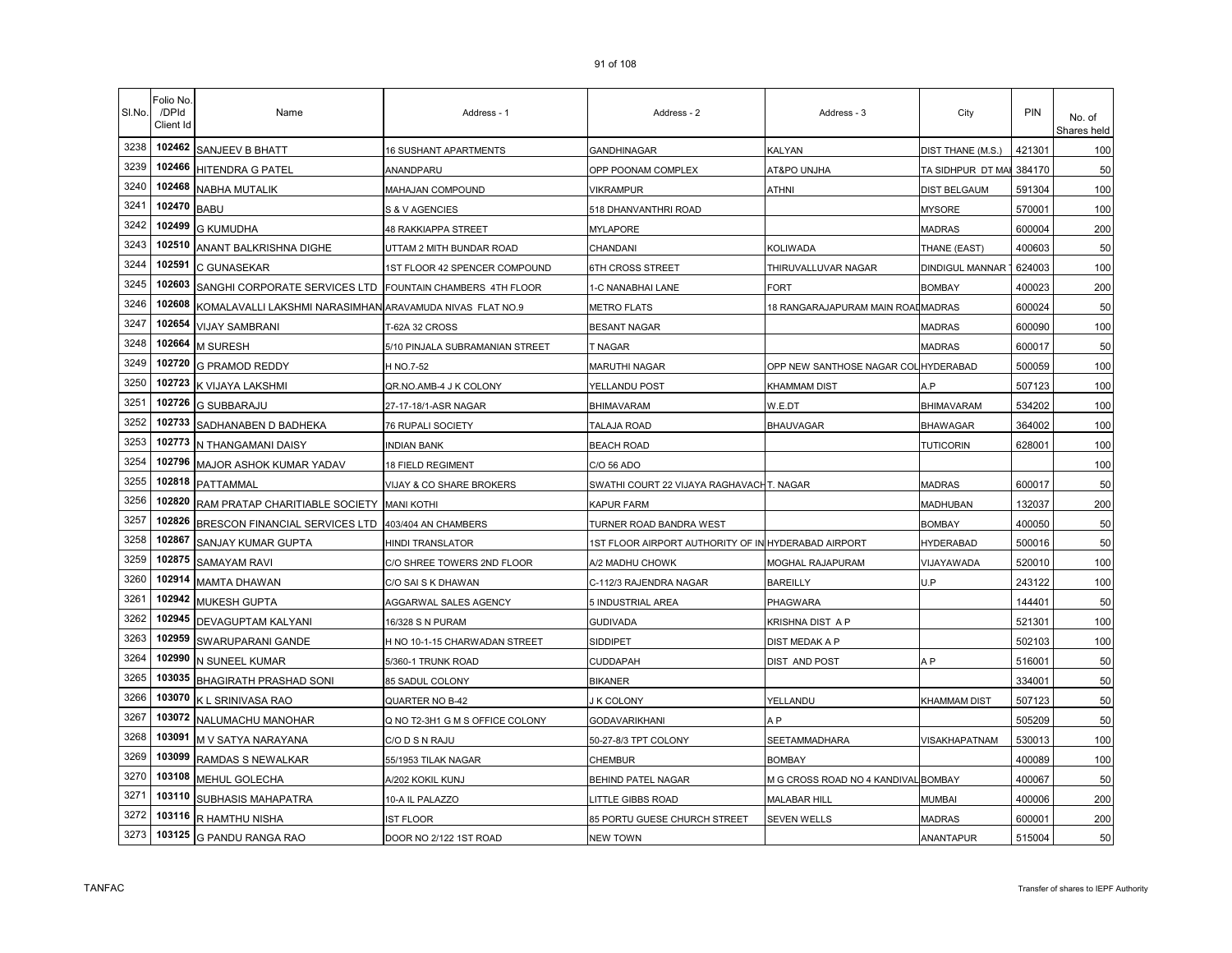| SI.No. | Folio No.<br>/DPId<br>Client Id | Name                        | Address - 1                        | Address - 2                                | Address - 3                               | City               | PIN    | No. of<br>Shares held |
|--------|---------------------------------|-----------------------------|------------------------------------|--------------------------------------------|-------------------------------------------|--------------------|--------|-----------------------|
| 3274   | 103133                          | POORNIMA RAJKUMAR           | NO 7 MUNUSAMY STREET               | PAZAVANTHANGAL                             | <b>MADRAS</b>                             |                    | 600114 | 50                    |
| 3275   | 103166                          | A NATRAJ                    | FORESIGHT FINANCIAL SERVICES LTD   | TEMPLE TOWER 3RD FLOOR                     | 476/2 ANNA SALAI NANDANAM                 | <b>MADRAS</b>      | 600035 | 200                   |
| 3276   | 103167                          | V RAGHAVAN                  | FORESIGHT FINANCIAL SERVICES LTD   | TEMPLE TOWER 3RD FLOOR                     | 476/2 ANNA SALAI NANDANAM                 | MADRAS             | 600035 | 200                   |
| 3277   | 103168                          | RAM PAUL GUPTA              | FORESIGHT FINANCIAL SERVICES LTD   | TEMPLE TOWER 3RD FLOOR                     | 476/2 ANNA SALAI NANDANAM                 | <b>MADRAS</b>      | 600035 | 200                   |
| 3278   | 103176                          | <b>MADAN S EKBOTE</b>       | 305 B WING ANKOOR APARTMENTS       | BHUJBAI WADI                               | RAMBAUGH LANE NO 2                        | <b>KALYAN WEST</b> | 421301 | 50                    |
| 3279   | 103189                          | PRAKASH B DESAI             | 10 ANKUR SOCIETY                   | <b>AMALSAD</b>                             |                                           |                    | 396310 | 50                    |
| 3280   | 103215                          | <b>INDER SINGH OBERAI</b>   | A 5 SUSHMANI                       | N S ROAD NO 10                             | JVPD SCHEME                               | <b>BOMBAY</b>      | 400049 | 50                    |
| 3281   | 103240                          | S BHUVANESWARI              | D I FLOOR RAJA APARTMENTS          | 1 THILAKAR STREET                          | SALIGRAMAM                                | <b>MADRAS</b>      | 600093 | 100                   |
| 3282   | 103257                          | V CHANDRA SEKHAR            | S/O V VEERA BADRAIAH               | 3/937 CO OPERATIVE COLONY                  | <b>PRODDATUR</b>                          |                    | 516360 | 50                    |
| 3283   | 103259                          | ASHOK KISHINDAS KANDHARI    | 1/1 GOLDEN PARK SOCIETY            | OPP GUJRAT VIDYAPITH                       | <b>ASHRAM ROAD</b>                        | AHMEDABAD          | 380014 | 50                    |
| 3284   | 103267                          | SREE KUMAR KANNAN           | C/O GODA AND CO SHARE BROKERS      | 101 ANGAPPA NAICKEN STREET                 | 3RD FLOOR                                 | <b>MADRAS</b>      | 600001 | 50                    |
| 3285   | 103272                          | <b>S PREMA</b>              | C/O S ANAND MANAGING DIRECTOR      | RELIABLE ALLOYS CO LTD                     | 11 G MOUNT POONAMALLE ROAD NANDAMBAKKAM M |                    | 600089 | 75                    |
| 3286   | 103274                          | T M SENTHIL KUMAR           | D 1ST FLOOR RAJA APARTMENTS        | 1 THILAKAR STREET                          | SALIGRAMAM                                | <b>MADRAS</b>      | 600093 | 100                   |
| 3287   | 103276                          | CHIRAG MUCHHALA             | SAMRAT A 2                         | 28 JUHU ROAD                               | SANTACRUZ WEST                            | <b>BOMBAY</b>      | 400054 | 50                    |
| 3288   | 103295                          | AVINASH DESHMUKH            | ONIKUR NIWAS                       | OPP HOTEL NANDANVAN STATION ROA AURANGABAD |                                           |                    | 431005 | 100                   |
| 3289   | 103306                          | <b>M RAVI</b>               | KPM SILK CENTRE                    | 851 JAWAHAR BAZAAR                         | KARUR                                     |                    | 639001 | 50                    |
| 3290   | 103322                          | K C SUBIRAMANIAN            | 14 PRATHABHA SIMHAPURAM            | THANJAVUR                                  |                                           |                    | 613009 | 100                   |
| 3291   | 103339                          | S V LAKSHMI                 | NEAR RAJIV INSTITUTE OF TECHNOLOGY | OPP H P GAS GODOWN                         | <b>BI PASS ROAD</b>                       | TANUKU A P         | 534211 | 75                    |
| 3292   | 103342                          | DINAKSHI PAHUJA             | 289/140 MOTI NAGAR                 | <b>LUCKNOW</b>                             |                                           |                    | 226004 | 100                   |
| 3293   | 103352                          | <b>ALPNA RANI</b>           | W/O P K AGARGAL                    | B-229, NAND NIKUNJ                         |                                           | GHAZIABAD          | 201003 | 200                   |
| 3294   | 103360                          | JAGDISH SHAH                | C/O C-2 PUSKKAR APPARTMENT         | 22 NEW JAGNATH                             | RAJKOT                                    |                    | 360001 | 100                   |
| 3295   | 103383                          | UMA DEVI UDDARAJU           | C/O DR U RANGA RAJU                | READER IN CIVIL ENGG                       | S R K R ENGG COLLEGE                      | <b>BHIMAVARAM</b>  | 534202 | 50                    |
| 3296   | 103397                          | SUCHITRA AGARWAL            | C/O SHAILESH GUPTA                 | C II/81 SECTOR 36                          | NOIDA                                     | U <sub>P</sub>     | 201303 | 50                    |
| 3297   | 103439                          | NIRMAL KUMAR SARAWGI        | <b>JAIN HOUSE</b>                  | 8/1 ESPLANADE EAST                         | CALCUTTA                                  |                    | 700069 | 100                   |
| 3298   | 103441                          | <b>MANONMANI RAMANATHAN</b> | 11-A SOUTH LEITH CASTLE ROAD       | <b>SANTHOME</b>                            |                                           | <b>MADRAS</b>      | 600028 | 50                    |
| 3299   | 103442                          | SIDHARTHA SARAWGI           | <b>JAIN HOUSE</b>                  | 8/1 ESPLANADE EAST                         | CALCUTTA                                  |                    | 700069 | 100                   |
| 3300   | 103451                          | RANI JEROME                 | F1-, LAND MARVEL VENUS             | 12/15 6TH CROSS STREET,                    | SHASTHRI NAGAR                            | ADYAR CHENNAI      | 600020 | 100                   |
| 3301   | 103504                          | KISHORE KANTILAL MEHTA      | C/O V K PATEL                      | 38 BHUPEN CHAMBERS                         | 9 DALAL STREET                            | <b>BOMBAY</b>      | 400023 | 50                    |
| 3302   | 103523                          | SHILPA VIJAY SHAH           | 1272 1ST FLOOR 9TH MAIN            | 11TH CROSS B II STAGE                      | WOCROAD MAHALAXMIPURAM BANGALORE          |                    | 560086 | 50                    |
| 3303   | 103534                          | ASHOK KUMAR GUPTA           | <b>MARKET OPERATIONS DEPT</b>      | THE LUDHIANA STOCK EXCHANGE ASSI           | <b>FEROZE GANDHI MARKET</b>               | LUDHIANA           | 141001 | 50                    |
| 3304   | 103576                          | V SUKUMAR                   | <b>SRIVARI</b>                     | 262 RANGAPILLAI STREET                     | PONDICHERRY                               |                    | 605001 | 100                   |
| 3305   | 103596                          | <b>OM PRAKASH</b>           | SECURITY OFFICE                    | RENUSAGAR POWER                            | POST RENUSAGAR                            | DIST SONEBHADRA    | 231218 | 100                   |
| 3306   | 103597                          | IBRAHIM A BARDANWALA        | FLAT 401 BANSON                    | SAIBABA ROAD OFF S V ROAD                  | SANTACRUZ WEST                            | <b>BOMBAY</b>      | 400054 | 100                   |
| 3307   | 103611                          | KAMEPALLI VENKATA RAMANAIAH | C/O BALAJI FINANCE CORPORATION     | K B ROAD                                   | CHILAKALORIPET                            |                    | 522616 | 300                   |
| 3308   | 103635                          | K ARUMUGAM                  | 26 RAILWAY QUARTERS                | <b>CUDDALORE ROAD</b>                      | PANRUTI                                   | TAMILNADU          | 607106 | 100                   |
| 3309   | 103637                          | ASHOK KUMAR DEORA           | C/O HANUMAN PRASAD DEORA           | 41/A TARA CHAND DUTT STREET                | CALCUTTA                                  |                    | 700073 | 50                    |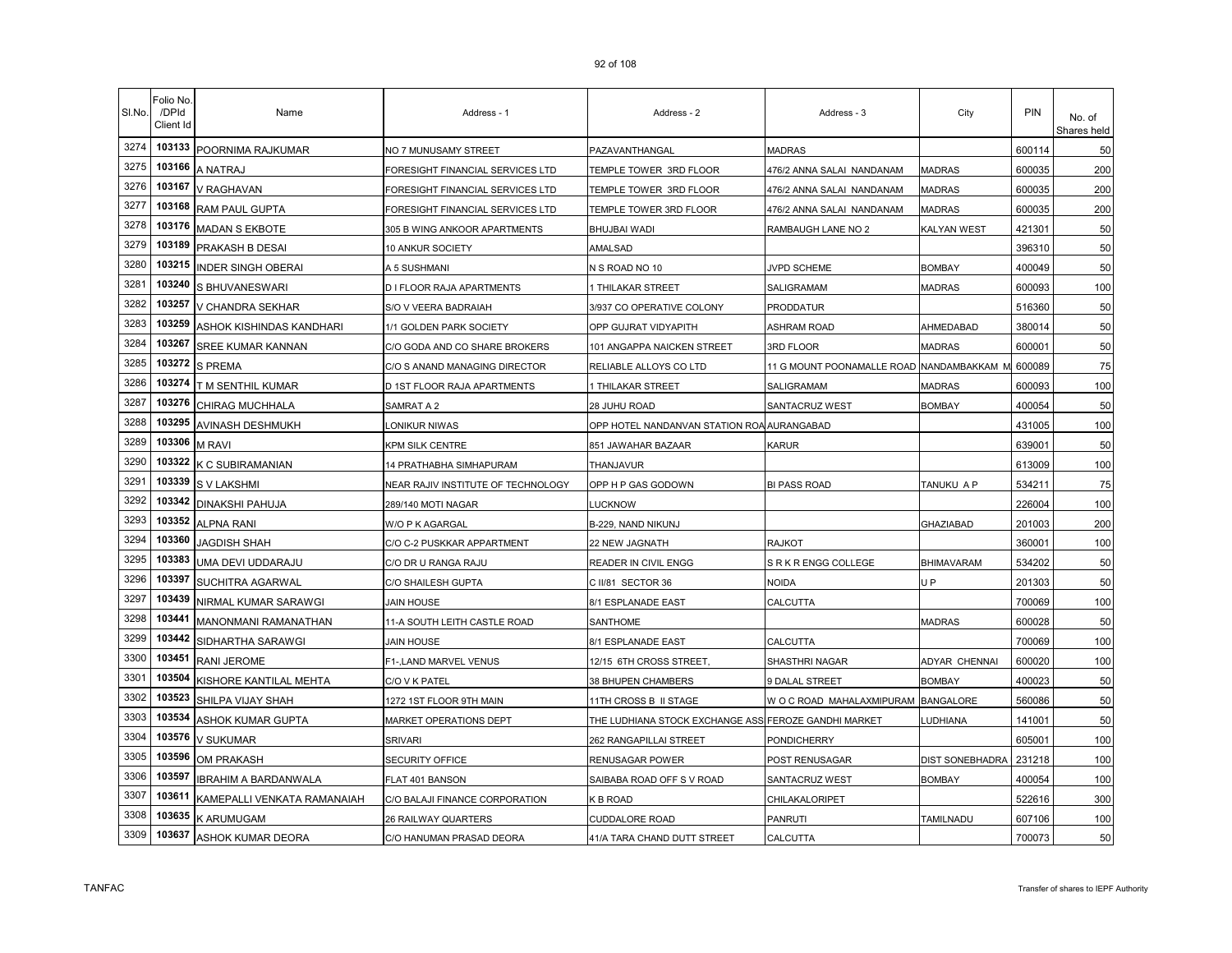| SI.No. | Folio No.<br>/DPId<br>Client Id | Name                                                     | Address - 1                                       | Address - 2               | Address - 3                       | City               | PIN    | No. of<br>Shares held |
|--------|---------------------------------|----------------------------------------------------------|---------------------------------------------------|---------------------------|-----------------------------------|--------------------|--------|-----------------------|
| 3310   | 103646                          | <b>SHABNAM BHARTI</b>                                    | P 175 A SANJAY NAGAR                              | <b>GHAZIABAD</b>          |                                   |                    | 201002 | 200                   |
| 3311   | 103648                          | <b>S B SINGH</b>                                         | METRO STOCKS MADRAS                               | GRACE BUILDING            | NO 25 MONICHOLS ROAD              | CHETPUT MADRAS     | 600031 | 100                   |
| 3312   | 103653                          | R SRINIVASAN                                             | NO 9 CHAKKARAPANI SOUTH STREET                    | KUMBAKONAM                |                                   |                    | 612001 | 300                   |
| 3313   | 103667                          | DAMODAR PANDHARINATH VAIDYA                              | <b>B/4 DEEPAK APTS</b>                            | HAREKRISHNA MANDIR PATH   | MODEL COLONY                      | PUNE               | 411016 | 50                    |
| 3314   | 103733                          | <b>GITA S VISWANATHAN</b>                                | AA-25 ANNA NAGAR                                  |                           |                                   | <b>MADRAS</b>      | 600040 | 50                    |
| 3315   | 103736                          | MANDAVA BHARATHI                                         | REGIONAL AGRICULTURAL                             | <b>RESEARCH STATION</b>   | ANAKAPALLE                        |                    | 531001 | 100                   |
| 3316   | 103737                          | VEMURI RAJA BAPARAO                                      | REGIONAL AGRICULTURAL                             | <b>RESEARCH STATION</b>   | ANAKAPALLE                        |                    | 531001 | 100                   |
| 3317   | 103738                          | K SARADHA                                                | A/19 SHILPA APARTMENTS                            | DR CHARAT SINGH COLONY    | CHAKALA                           | <b>BOMBAY</b>      | 400093 | 50                    |
| 3318   | 103770                          | PARVINDER SINGH                                          | KOTHI NO 1224                                     | <b>SECTOR 8 C</b>         | CHANDIGARH                        |                    | 160018 | 50                    |
| 3319   | 103785                          | <b>MEENA GUPTA</b>                                       | 65 MALL ROAD                                      | JALLANDHER CANTT          | PUNJAB                            |                    | 144005 | 50                    |
| 3320   | 103792                          | PADMA CHOUDHARY                                          | 13 HARDUTT RAI CHAMARIA ROAD                      | <b>HOWRAH</b>             |                                   |                    | 711101 | 100                   |
| 3321   | 103810                          | ARCHNA CHANDRA                                           | I WAHEEDA                                         | PALI HILL                 | <b>BANDRA (WEST)</b>              | <b>MUMABI</b>      | 400050 | 100                   |
| 3322   | 103912                          | CHINNAPA REDDY GUNAPATI                                  | 04/08/1978                                        | 3/B                       | <b>KORITEPADU</b>                 | <b>GUNTUR</b>      | 522007 | 100                   |
| 3323   | 103923                          | <b>HARISH BAHRI</b>                                      | 12 UB BUNGLOW ROAD F F                            | DELHI                     |                                   |                    | 110007 | 550                   |
| 3324   | 103963                          | SAJI GEORGE                                              | <b>SPIC PHARMA</b>                                | <b>ANTIBIOTIC COMPLEX</b> | <b>SIPCOT</b>                     | CUDDALORE          | 607005 | 100                   |
| 3325   | 104050                          | RAJENDRA KOTECHA                                         | <b>G R MAGNETS LTD</b>                            | 71 CANNING STREET         | A-528 5TH FLOOR                   | CALCUTTA           | 700001 | 100                   |
| 3326   | 104112                          | NILKANTH KASHINATH NAGARKAR                              | 310 JAIPRASAD                                     | V SAVARKAR MARG           | OPP CATERING COLLEGE DADAR MUMBAI |                    | 400028 | 50                    |
| 3327   | 104162                          | T L RANGAVITTAL                                          | 41 1ST CROSS STREET                               | EAST C I T NAGAR          | <b>MADRAS</b>                     |                    | 600035 |                       |
| 3328   | 104163                          | T R VENKATESULU                                          | 41 1ST CROSS STREET                               | EAST C I T NAGAR          | <b>MADRAS</b>                     |                    | 600035 |                       |
| 3329   | 104164                          | T R RAMADAS                                              | <b>B.2SRI NANDAN APARTMENTS,</b>                  | NO.22, THOMAS ROAD        | T.NAGAR,                          | CHENNAI            | 600017 |                       |
| 3330   | 104165                          | T R BADRINATH                                            | 41 1ST CROSS STREET                               | EAST C I T NAGAR          | MADRAS                            |                    | 600035 |                       |
| 3331   | 104166                          | T R SHANKAR                                              | 41 1ST CROSS STREET                               | EAST C I T NAGAR          | <b>MADRAS</b>                     |                    | 600035 |                       |
| 3332   | 104235                          | BANDARU NAGABHUSHANAM                                    | 3-190 THOGATA STREET                              | DHARMAVARAM               | ANANTAPUR DIST                    | A P                | 515671 | 1000                  |
| 3333   | 104240                          | KRISHAN GOPAL GUPTA                                      | MIG 308/1 PHASE 1                                 | TIKAIT RAI TALAB          | LDA COLONY                        | LUCKNOW            | 226017 | 100                   |
| 3334   | 104295                          | PARVINDER SINGH                                          | KOTHI NO 1224                                     | SECTOR 8 C                | CHANDIGARH                        |                    | 160018 | 50                    |
| 3335   | 104309                          | SHRUTI SECURITIES PRIVATE LIMITED 17TH FLOOR FLAT NO A 7 |                                                   | 33 A CHOWRINGHEE ROAD     |                                   | CALCUTTA           | 700071 | 50                    |
| 3336   | 104326                          | <b>G MAHADEVAN</b>                                       | 68-A SATHYA MURTHY STREET                         | <b>PANRUTI</b>            | S A V DIST                        |                    | 607106 | 100                   |
| 3337   | 104330                          | DAULAT RAM BANSAL                                        | <b>BANSALJI ASSOCIATES</b>                        | 35 G T ROAD EAST          | USHAGRAM ASANSOL                  | <b>WEST BENGAL</b> | 713303 | 50                    |
| 3338   | 104354                          | <b>AVTAR AHUJA</b>                                       | S 330 PANCHSHEEL PARK                             | <b>NEW DELHI</b>          |                                   |                    | 110017 | 50                    |
| 3339   | 104389                          | M BALACHANDRAN                                           | H-186 MRPL TOWNSHIP                               | <b>KUTHETHOOR</b>         |                                   | MANGALORE          | 574149 | 50                    |
| 3340   | 104445                          | RAI INVESTMENTS LIMITED                                  | 112-113 VEENA CHAMBERS                            | 21 DALAL STREET           | <b>BOMBAY</b>                     |                    | 400001 | 150                   |
| 3341   | 104461                          | BHANUBEN THAKORBHAI VASHI                                | 30 CHITRAKUT SOCIETY                              | OUT SIDE PANIGATE         | NAGHODIA ROAD                     | <b>BARODA</b>      | 390019 | 50                    |
| 3342   | 104496                          | <b>KISHORI DEVI</b>                                      | W/O LATE K N DAS                                  | HINDALCO COLONY           | AMARKANTAK                        | SHAHDOL M P        | 484886 | 50                    |
| 3343   | 104580                          | S K SHAH                                                 | NO.9 TANA STREET                                  | PURUSAWALKAM              |                                   | CHENNAI            | 600007 | 50                    |
| 3344   | 104601                          | P RUGMINY AMMAL                                          | 1/37 ASRAMAM GRAMAM                               | ASRAMAM                   | SUCHINDRUM                        | K K DIST           | 629704 | 100                   |
| 3345   | 104627                          | <b>INDRAJEET R MERCHANT</b>                              | 1204/8 GHOLE ROAD PANGARKAR BUNGLOW SHIVAJI NAGAR |                           | <b>PUNE</b>                       |                    | 411004 | 100                   |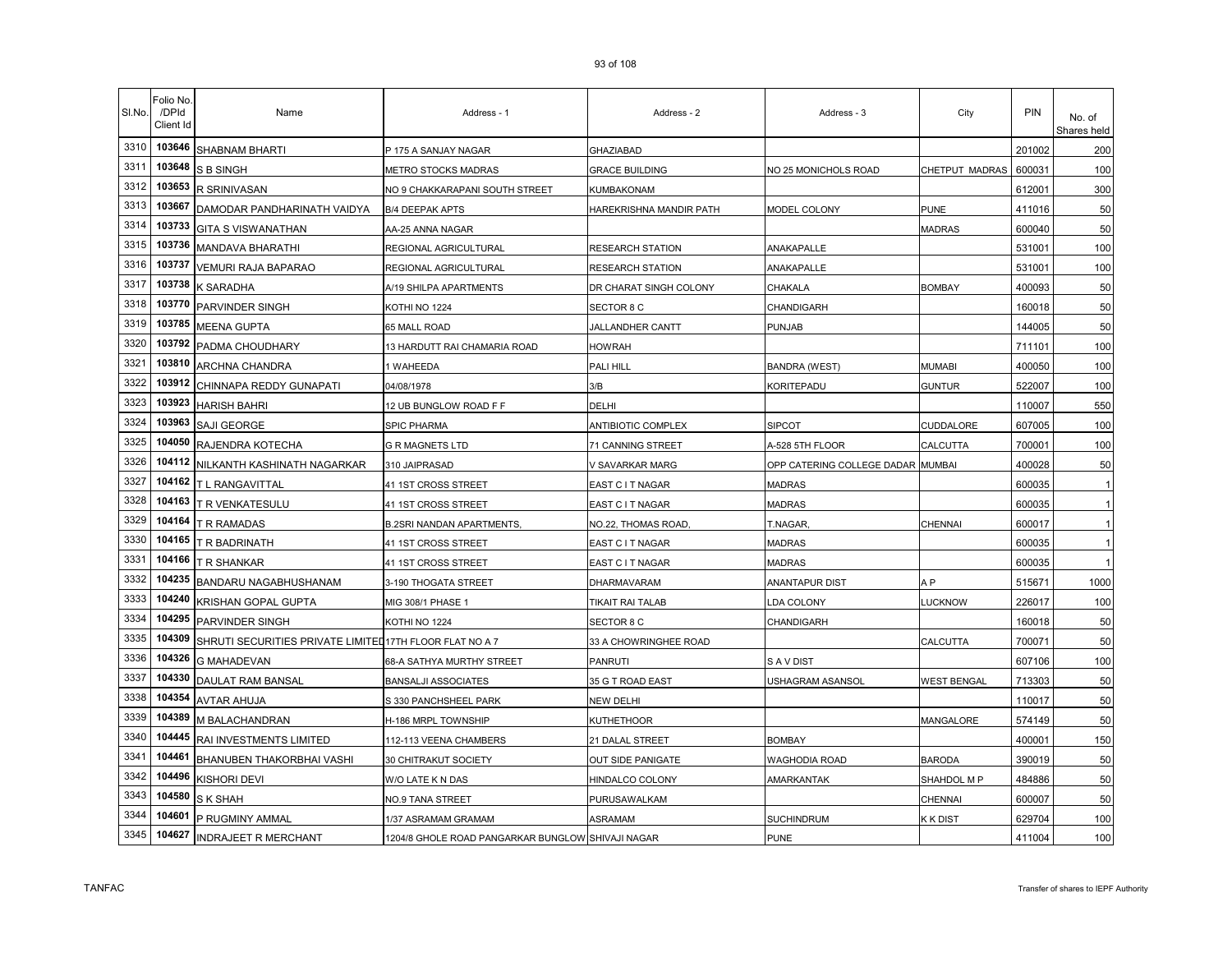| SI.No. | Folio No.<br>/DPId<br>Client Id | Name                       | Address - 1                   | Address - 2                                                     | Address - 3           | City             | PIN    | No. of<br>Shares held |
|--------|---------------------------------|----------------------------|-------------------------------|-----------------------------------------------------------------|-----------------------|------------------|--------|-----------------------|
| 3346   | 104648                          | V VEERAPPAN                | 42-A CSR NAGAR                | 5TH STOP                                                        | THIRU NAGAR           | <b>MADURAI</b>   | 625006 | 50                    |
| 3347   | 104656                          | ABHIK GUPTA                | D 14 NIZAMUDIN EAST           |                                                                 | NEW DELHI             |                  | 110013 | 200                   |
| 3348   | 104686                          | <b>B SANTHANAM</b>         | 12 SANDELE                    | 199 PERRY ROAD                                                  | BANDRA WEST           | MUMBAI           | 400050 | 500                   |
| 3349   | 104699                          | SUMAN ATUL VATSYAYAN       | C/O A B MODGIL                | 4 NOCIL HOUSING COLONY                                          | POST BOX NO 73        | THANE BELAPUR RC | 400601 | 50                    |
| 3350   | 104700                          | <b>VIJAY LUXAMI MODGIL</b> | C/O A B MODGIL                | 4 NOCIL HOUSING COLONY                                          | POST BOX NO 73        | THANE BELAPUR RO | 400601 | 50                    |
| 3351   | 104716                          | MILAN SHARAD RUPAREL       | 502 SUJATA CHAMBERS           | 1/3 MIRCHI STREET                                               | ABHECHAND GANDHI MARG | <b>MUMBAI</b>    | 400009 | 100                   |
| 3352   | 104719                          | MILAN SHARAD RUPAREL       | 502 SUJATA CHAMBERS           | 1/3 MIRCHI STREET                                               | ABHECHAND GANDHI MARG | <b>MUMBAI</b>    | 400009 | 150                   |
| 3353   | 104739                          | VIJAY LUXAMI MODGIL        | C/O A B MODGIL                | 4 NOCIL HOUSING COLONY                                          | POST BOX NO 73        | THANE BELAPUR RO | 400601 | 50                    |
| 3354   | 104746                          | ASEMA ABDULRAZAK PUTHAWALA | 2350 MOTI MAKERIWAD           | NR ZAKARIA MASJID                                               | RELIEF ROAD           | AHMEDABAD        | 380001 | 50                    |
| 3355   | 104747                          | ASEMA ABDULRAZAK PUTHAWALA | 2350 MOTI MAKERIWAD           | NR ZAKARIA MASJID                                               | RELIEF ROAD           | AHMEDABAD        | 380001 | 50                    |
| 3356   | 104748                          | NAZEMA PUTHAWALA           | 2350 MOTI MAKERIWAD           | NR ZAKARIA MASJID                                               | <b>RELIEF ROAD</b>    | AHMEDABAD        | 380001 | 50                    |
| 3357   | 104749                          | NAZEMA PUTHAWALA           | 2350 MOTI MAKERIWAD           | NR ZAKARIA MASJID                                               | RELIEF ROAD           | AHMEDABAD        | 380001 | 50                    |
| 3358   | 104822                          | SURESHKUMAR R ZAWAR        | NEAR ATUL MANGAL KARAYALAYA   | RUKHMINI NAGAR                                                  | <b>AMRAVATI</b>       | M S              | 444606 | 50                    |
| 3359   | 104848                          | SHARAD AMARSHI RUPAREL     | 502 SUJATA CHAMBERS           | 1/3 MIRCHI STREET                                               | ABHECHAND GANDHI MARG | <b>MUMBAI</b>    | 400009 | 100                   |
| 3360   | 104863                          | OTCO INTERNATIONAL LIMITED | SUITE NO 9 4TH FLOOR          | 6/2 MOIRA STREET                                                |                       | CALCUTTA         | 700017 | 850                   |
| 3361   | 104887                          | KOSHA INVESTMENTS LIMITED  | C/O M J PATEL                 | CAMA BLDG 3RD FLOOR                                             | 24/26 DALAL STREET    | MUMBAI           | 400023 | 200                   |
| 3362   | 105049                          | HARI MOHAN RASTOGI         | 215/78 C SUBHASH MARG         | <b>UCKNOW</b>                                                   |                       |                  | 226003 | 50                    |
| 3363   | 105067                          | RAMESH C PATEL             | NEAR DURWAJA                  | AT & POST DABHAN                                                | TQ NADIAD             | DIST KHEDA GUJ   | 387320 | 25                    |
| 3364   | 105090                          | HARI MOHAN RASTOGI         | 215/78 C SUBHASH MARG         | LUCKNOW                                                         |                       |                  | 226003 | 50                    |
| 3365   | 105102                          | MADANLAL BANSAL            | 7 ATMA DARPAN APARTMENT       | NEAR MUNICIPAL SHOPPING CENTRE ADARSH SOCIETY ATHWA LINES SURAT |                       |                  | 395001 | 100                   |
| 3366   | 105127                          | SHASWAT STOCK BROKERS LTD  | SAMARPAN                      | B/H ANAND SHOPPING CENTRE                                       | <b>BHATTA PALDI</b>   | AHMEDABAD        | 380007 | 200                   |
| 3367   | 105165                          | <b>VINOD VYAS</b>          | S/O RAM SHANKER VYAS          | SINGH WAY                                                       | <b>BANSWARA</b>       | <b>RAJASTHAN</b> | 327001 | 50                    |
| 3368   | 105179                          | MAHENDRA KUMAR             | 08 2ND CROSS T N NAGAR        | PALANIPET                                                       | ARAKKONAM             | <b>TAMILNADU</b> | 631002 | 300                   |
| 3369   | 105187                          | TRILOK CHAND VERMA         | B G 7/45 PASCHIM VIHAR        | NEW DELHI                                                       |                       |                  | 110063 | 50                    |
| 3370   | 105229                          | <b>SUNITA KHENI</b>        | B/2 GSFC COLONY P O           | <b>MOTI KHAVDI</b>                                              | <b>DIST JAM NAGAR</b> | <b>GUJARAT</b>   | 361140 | 50                    |
| 3371   | 105272                          | BHOLANATH RAMKRISHNA ARTE  | C/O MRS VINITA V GUPTE        | 7/A-41 PEREIRA NAGAR                                            | <b>KHOPAT</b>         | THANE WEST       | 400601 | 100                   |
| 3372   | 105311                          | VASANT VASUDEO PRANJPE     | E-607 GREATER KAILASH PART II | <b>NEW DELHI</b>                                                |                       |                  | 110048 | 200                   |
| 3373   | 105320                          | R AMULYA                   | H NO 16-2-836/A/21            | MADHAV NAGAR                                                    | SAIDABAD              | <b>HYDERABAD</b> | 500059 | 50                    |
| 3374   | 105466                          | AJAY KUMAR AGARWAL         | C/O GOPAL BANKA               | 107 C TODI CHAMBERS                                             | 2 LAL BAZAR STREET    | CALCUTTA         | 700001 | 100                   |
| 3375   | 105481                          | MERAMAN DUDA KESHVALA      | 64 II FLOOR                   | EUREKA CENTRE                                                   | KOPIKAR ROAD          | HUBLI KARNATAKA  | 580020 | 50                    |
| 3376   | 105490                          | R K GARG                   | 26 DAL MANDI                  | SADAR BAZAR                                                     | MEERUT                | U P              | 250002 | 50                    |
| 3377   | 105500                          | SRIDHAR RAGHAVAN           | 1/6 DEV APARTMENTS            | 17TH CROSS RAOD                                                 | BESANT NAGAR          | <b>CHENNAI</b>   | 600090 | 50                    |
| 3378   | 105584                          | M MOHAMED MUSADHIK         | 54 BIG STREET                 | PATTUKKOTTAI                                                    |                       |                  | 614601 | 50                    |
| 3379   | 105593                          | DINENDRA JAIN              | 101 DHIRAJ PARK               | <b>DESAI FALIA</b>                                              | UDHNAGAM              | SURAT [GUJ]      | 394210 | 100                   |
| 3380   | 105674                          | ANUSHREE ABHIJIT KULKARNI  | 96 B HIRAK SOCIETY            | S V ROAD IRLA VILE PARLE WEST                                   | BLDG NO 2 BLOCK NO 5  | MUMBAI           | 400056 | 50                    |
| 3381   | 105824                          | <b>B G HARISH</b>          | NO 172 7TH MAIN               | SRINIVASANAGAR                                                  | MYSORE BANK COLONY    | <b>BANGALORE</b> | 560050 | 100                   |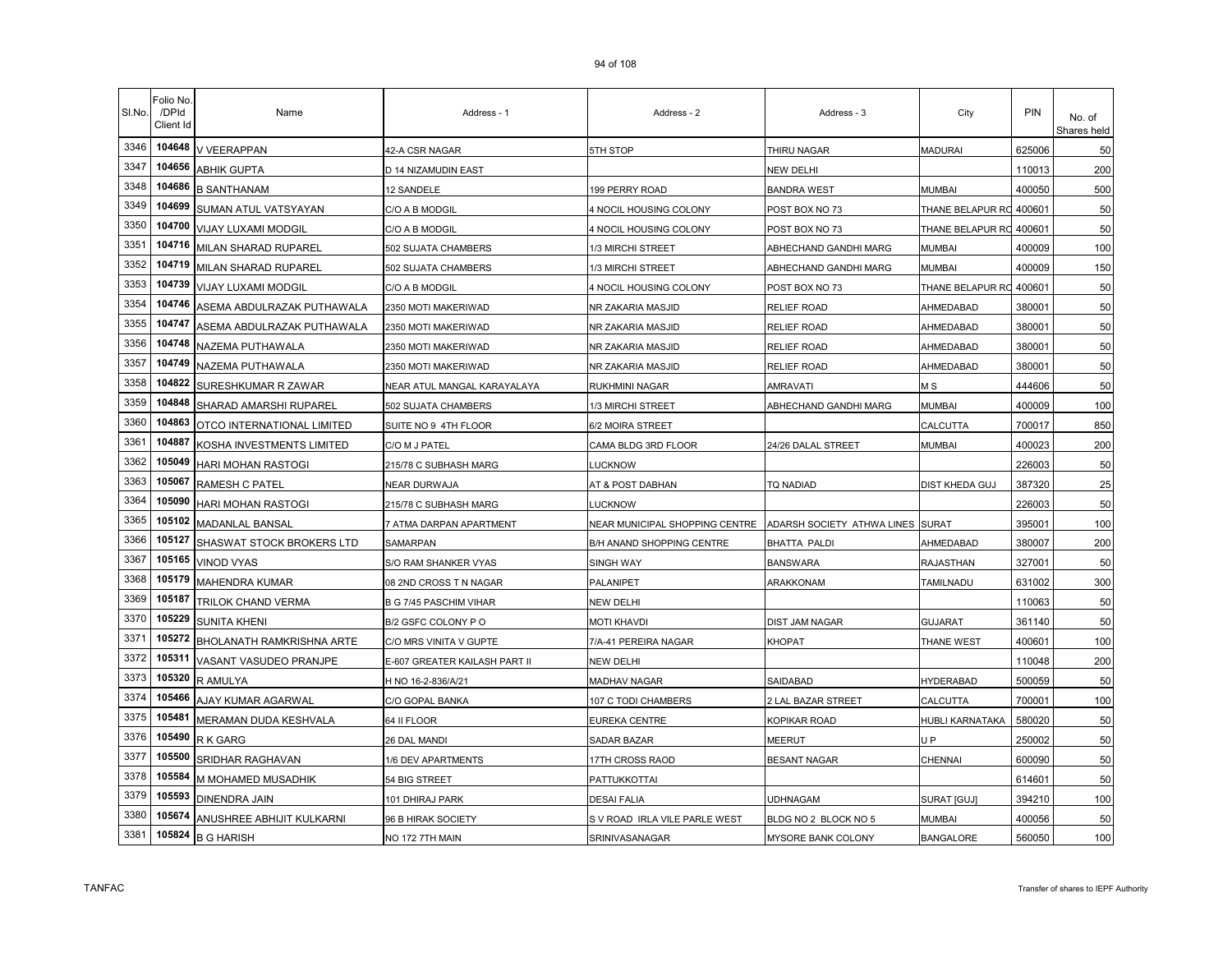| SI.No. | <sup>=</sup> olio No.<br>/DPId<br>Client Id | Name                                                | Address - 1                        | Address - 2                                 | Address - 3                         | City                    | PIN    | No. of<br>Shares held |
|--------|---------------------------------------------|-----------------------------------------------------|------------------------------------|---------------------------------------------|-------------------------------------|-------------------------|--------|-----------------------|
| 3382   | 105904                                      | LALIT KUMAR GUPTA                                   | 24 BRIJ APARTMENTS                 | 29/624 KASTUR PARK                          | SHIMPOLI ROAD BORIVLI [WEST] MUMBAI |                         | 400092 | 250                   |
| 3383   | 105940                                      | LATA RAMASWAMY                                      | FLAT 22 T A PENN ROAD              | <b>ALIPORE</b>                              |                                     | CALCUTTA                | 700027 | 200                   |
| 3384   | 105966                                      | V P GARG                                            | CONTINENTAL TPT ORGNSTN P LTD      | 410/12 BHARAT CHAMBERS                      | BARODA STREET P D MELLO ROAMUMBAI   |                         | 400009 | 100                   |
| 3385   | 106005                                      | <b>SUJAY MOHAN DATAR</b>                            | 9 AVANTIKABAI GOKHALE ROAD         |                                             |                                     | <b>MUMBAI</b>           | 400004 | 50                    |
| 3386   | 106021                                      | K S SANKARA RAMESWARAN                              | TC 20/66, RAJ VIHAR UPSTAIRS       | MELARANNOOR                                 | KARAMANA                            | TRIVANDRUM              | 695002 | 50                    |
| 3387   | 106052                                      | <b>BHAGWANJI N PATEL</b>                            | 901 HILLTONE APTS                  | AMIN ROAD (WEST END)                        | OPP BANSI PARK                      | <b>RAJKOT</b>           | 360005 | 200                   |
| 3388   | 106108                                      | SHIVAM M CHANDAN                                    | 8/2119 NEW ROAD                    |                                             |                                     | <b>COCHIN</b>           | 682002 | 100                   |
| 3389   | 106139                                      | SUVENDRA PATRA                                      | ROOM NO-10                         | <b>MEENA MANSION</b>                        | 17 G A KOIL STREET                  | <b>MADRAS</b>           | 600014 | 700                   |
| 3390   | 106166                                      | PADMANABHUNI MALAKONDESWA RAO                       | <b>CHEEMA KURTI</b>                |                                             |                                     | PRAKASAM DIST           | 523226 | 50                    |
| 3391   | 106168                                      | <b>G RAJENDRAN NAIR</b>                             | PULITHARA PARAMBU                  | METHANAM ROAD                               | VATTEKUNNAM EDAPPALLY PO            | KOCHI                   | 682024 | 50                    |
| 3392   | 106187                                      | MOHAMMED ARIFUDDIN                                  | CASHIER                            | THE NIZAM SUGARS LTD                        | MACHINERY DIVISION                  | NAGARJUNASAGAR          | 508203 | 50                    |
| 3393   | 106265                                      | <b>SUNITA KHENI</b>                                 | B-2 G S F C COLONY                 | P O MOTI KHAVDI                             |                                     | <b>JAMNAGAR DIST</b>    | 361140 | 50                    |
| 3394   | 106272                                      | <b>NARBADA GUPTA</b>                                | G-606 SOM VIHAR                    | R K PURAM                                   |                                     | <b>NEW DELHI</b>        | 110022 | 100                   |
| 3395   | 106303                                      | RAJNEESH KHANNA                                     | 61 ANUPAM APARTMENTS               | SAIDULAJAB                                  | M B ROAD                            | <b>NEW DELHI</b>        | 110068 | 50                    |
| 3396   | 106332                                      | <b>S M VAKIL</b>                                    | 301 SIDDHARTH                      | NEAR MOHAN PARK                             | GHOD DOD ROAD                       | <b>SURAT</b>            | 395007 | 50                    |
| 3397   | 106530                                      | <b>SUJATA GUPTA</b>                                 | A K GUPTA UNIVERSAL GLASS          | IV/17 INDUSTRIAL AREA                       |                                     | SAHIBABAD               | 201010 | 200                   |
| 3398   | 106533                                      | RASHMI DEVANDER TALWAR                              | 1 UMA KUNJ                         | 110 MODEL TOWN                              | P ROAD ANDHERI [W]                  | <b>MUMBAI</b>           | 400053 | 100                   |
| 3399   | 106554                                      | JAI KUMAR GUPTA                                     | SAVITRI SADAN HOUSE NO 89          | SECTOR NO 5 TRIKVTA NAGAR                   | Jammu                               |                         | 180012 | 50                    |
| 3400   | 106561                                      | ASHISH M MEHTA                                      | 54 B N KAPOLE NIWAS                | DR AMBEDKAR ROAD                            | <b>MATUNGA</b>                      | <b>MUMBAI</b>           | 400019 | 100                   |
| 3401   | 106580                                      | GANESH KUMAR SINGHANIA                              | 23/51 GARIAHAT ROAD                | <b>GOUL PARK</b>                            |                                     | CALCUTTA                | 700029 | 50                    |
| 3402   | 106599                                      | <b>BHARATI H SANGHVI</b>                            | 401 CHANDEN S V ROAD               | NEAR GOLDEN TOBACO                          | VILE PARLE(w)                       | <b>MUMBAI</b>           | 400056 | 150                   |
| 3403   | 106601                                      | ABDULRASHID SHAIKH                                  | PUNJAB NATIONAL BANK               | GANDHIDHAM                                  |                                     | KUTCH DIST (GUJ)        | 370201 | 50                    |
| 3404   | 106674                                      | ALOKE KUMAR PATHAK                                  | DGM POWER GRID                     | <b>ALANKAR PLACE</b>                        | <b>BORING ROAD</b>                  | <b>PATNA</b>            | 800001 | 200                   |
| 3405   | 106691                                      | NEELAM SAWANI                                       | C/O BRIG V K SAWANI                | COMMANDER 45 INFANTRY BRIGADE               |                                     | C/O 56 APO              |        | 50                    |
| 3406   | 106739                                      | MADAN FINANCIAL SERVICES LIMITED 124 MARSHALLS ROAD |                                    | EGMORE                                      |                                     | CHENNAI                 | 600008 | 50                    |
| 3407   | 106754                                      | KOMALAM SARDANA                                     | D-118 SAKET                        |                                             |                                     | <b>NEW DELHI</b>        | 110017 | 50                    |
| 3408   | 106771                                      | BERTHA MASCARENHAS                                  | LILLY LODGE GROUND FLOOR           | THIRD PASTA LANE                            | COLABA                              | <b>MUMBAI</b>           | 400005 | 100                   |
| 3409   | 106818                                      | SACHINDRANATH NAN                                   | AROGYA NIKETAN                     | PANKHATULI                                  |                                     | HOOGHLY, WEST BE 712103 |        | 50                    |
| 3410   | 106826                                      | DIVYAKANT N AKRUWALA                                | 28/2 JAYANT PARK                   | NEAR BHADVATNAGAR                           | GHODASAR                            | AHMEDABAD               | 380050 | 100                   |
| 3411   | 106828                                      | SHILPABEN HARISHKUMAR PATEL                         | 4 SHAKTIKRUPA SOCIETY              | GANGAMIYA I G ROAD                          | OPP NEW C K HALL                    | ANAND GUJARAT           | 388001 | 100                   |
| 3412   | 106895                                      | SHEKHAR SINGH                                       | 202 MAKER TOWER E                  | SBI CAPITAL MARKET                          | CUFFE PARADE                        | <b>MUMBAI</b>           | 400005 | 100                   |
| 3413   | 106897                                      | K RAGHUKUMAR                                        | C/O K RAVINDRA REVATHI FINANCE     | SRI RANGARAJAPURAM                          |                                     | NELLORE                 | 524002 | 200                   |
| 3414   | 106923                                      | <b>G NAGAMANI</b>                                   | C/O SREE SUJATHA SHARE CONSULTANTS | 7A-8-10 KALKALUR ROAD                       | EASTERN STREET                      | ELURU, ANDHRA PR        | 534001 | 50                    |
| 3415   | 106950                                      | SEEMA ROYE                                          | UNIT 41 KEWAL INDUSTRIAL ESTATE    | SENAPATI BAPAI MARG                         | OWER PAREL (W)                      | <b>MUMBAI</b>           | 400013 | 50                    |
| 3416   | 106973                                      | <b>SEEMA ROYE</b>                                   | UNIT 41 KEWAL INDL ESTATE          | S B MARG                                    | OWER PAREL [WEST]                   | MUMBAI                  | 400013 | 200                   |
| 3417   | 106980                                      | JAI KISHAN SHARMA                                   | DOOR NO.86-13-8/2 FLAT NO.F-1      | SHIRDI SAI TOWER NR KORAS SCHOOL TILAK ROAD |                                     | RAJAMUNDRY              | 533103 | 50                    |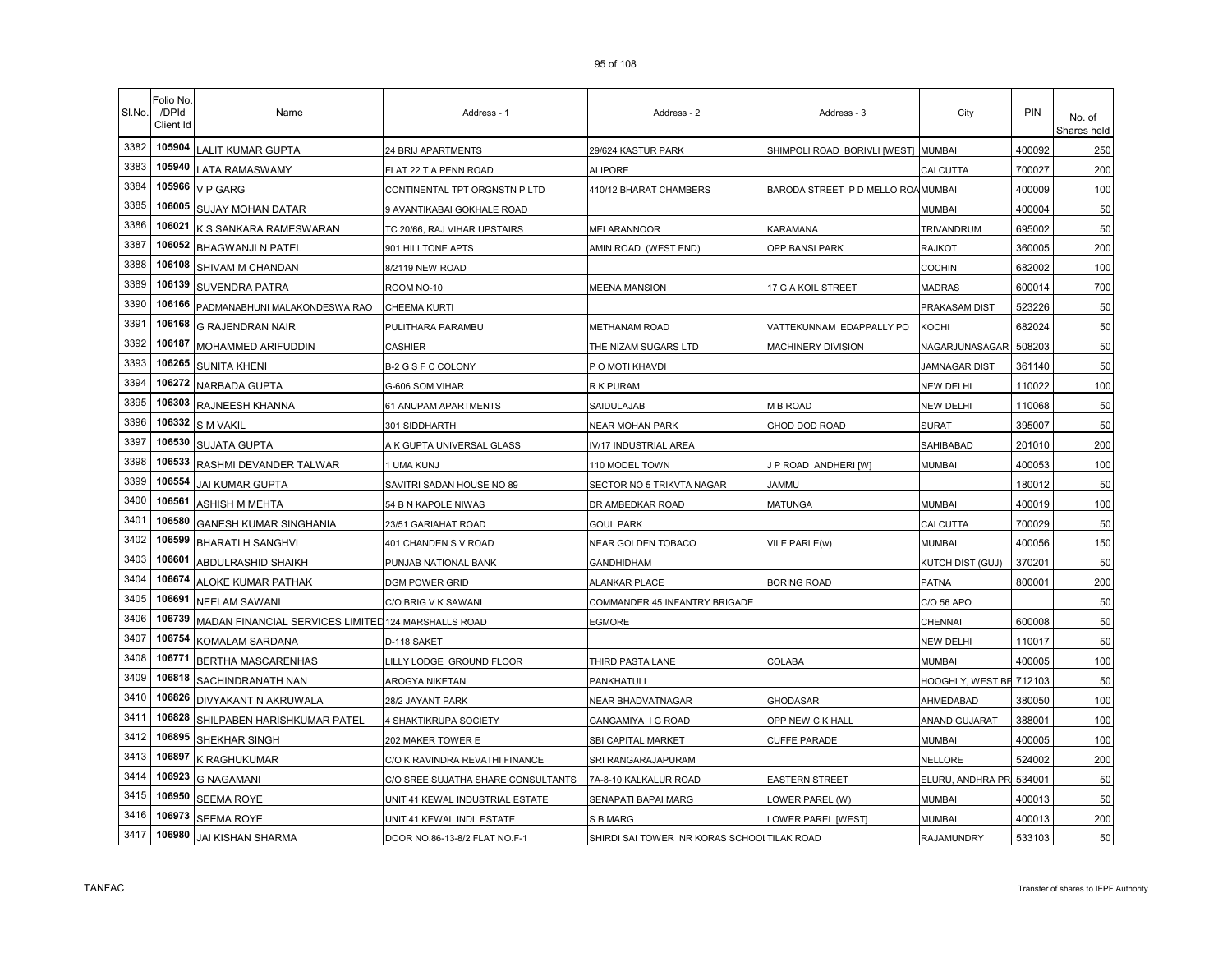| SI.No. | Folio No.<br>/DPId<br>Client Id | Name                          | Address - 1                      | Address - 2                                  | Address - 3                           | City                | PIN    | No. of<br>Shares held |
|--------|---------------------------------|-------------------------------|----------------------------------|----------------------------------------------|---------------------------------------|---------------------|--------|-----------------------|
| 3418   | 107061                          | <b>NEELU BHARTI</b>           | B-22/34 ONGC COLONY - II         | NEW MAGDULLA                                 |                                       | <b>SURAT</b>        | 394518 | 50                    |
| 3419   | 107087                          | <b>SUPRITI ROY</b>            | GOLF GREEN URBAN COMPLEX         | PHASE IV[B]  TYPE W2A[R]                     | BLOCK NO.8 FLAT NO.5                  | CALCUTTA            | 700095 | 100                   |
| 3420   | 107090                          | <b>NANDA</b>                  | 165 1ST B ROAD                   | SARDARPURA                                   |                                       | <b>JODHPUR</b>      | 342003 | 50                    |
| 3421   | 107230                          | REKHA RAGHUNATH               | 845 1ST FLOOR                    | URBAN ESTATE                                 | PHASE II                              | <b>JALANDHAR</b>    | 144022 | 100                   |
| 3422   | 107271                          | NIRANJAN MANGALBHAI PRAJAPATI | A A I [NAD]                      | AHMEDABAD AIR PORT                           | AHMEDABAD AIRPORT FIRE STREIAHMEDABAD |                     | 380016 | 50                    |
| 3423   | 107287                          | M UMA                         | C/O M S CHARI                    | <b>BHOKARE PLOTS</b>                         | <b>RAM NAGAR</b>                      | CHANDRAPUR          | 442401 | 100                   |
| 3424   | 107289                          | RAVI JAISWAL                  | SHRI RAM SEWAK BHAWAN            | I T I ROAD                                   | Karoundi                              | VARANASI            | 221005 | 50                    |
| 3425   | 107301                          | <b>MAMTA DALIYA</b>           | 12/693 BIRLA SADAN               | RAJARAM ROAD                                 |                                       | <b>ICHALKARANJI</b> | 416115 | 50                    |
| 3426   | 107496                          | SHANKAR LAL AGRAWAL           | RITESH TRADERS                   | P O JAMURIA                                  |                                       | <b>DIST BURDWAN</b> | 713336 | 200                   |
| 3427   | 107507                          | CHEKURI SUMA RAMA RAJU        | <b>B-1 RELIANCE TOWN SHIP</b>    | ODHIVALI CHOWK POST                          | KHALAPUR TALUK                        | <b>DIST RAIGAD</b>  | 410206 | 50                    |
| 3428   | 107689                          | KAMALA KAPOOR                 | 16 BASAK STREET                  |                                              |                                       | CALCUTTA            | 700007 | 100                   |
| 3429   | 107819                          | <b>G RAJA PANDIAN</b>         | 21 MAIN ROAD                     | KOOTHAPAKKAM                                 |                                       | <b>CUDDALORE</b>    | 607002 | 50                    |
| 3430   | 107928                          | R KRISHNAMOORTHY              | NO 30 LAKSHMIKRUPA               | 2 ND CROSS                                   | <b>MICO LAYOUT</b>                    | <b>BANGALORE</b>    | 560076 | 200                   |
| 3431   | 107949                          | RAKESH KUMAR                  | C/O SHREE KRISHNA PHARMA         | 1711 MANSAL BUILDING                         | <b>BHAGIRATH PALACE</b>               | DELHI               | 110006 | 50                    |
| 3432   | 108044                          | NARANJAN SINGH                | 3812/11 PRITAM NAGAR             | JAWADI ROAD                                  |                                       | LUDHIANA [PB]       |        | 500                   |
| 3433   | 108068                          | N PADMANABAN                  | 3 PERUMAL KOIL WEST              |                                              |                                       | KARAIKUDI           | 630001 | 100                   |
| 3434   | 108235                          | RAJESH KUMAR SRIVASTAVA       | 60-B GOKHLE MARKET               | OPP TIS HAZARI COURT                         |                                       | DELHI               | 110054 | 200                   |
| 3435   | 108314                          | <b>ANISH KUMAR</b>            | 168 SAVITRI NAGAR                |                                              |                                       | <b>NEW DELHI</b>    | 110017 | 100                   |
| 3436   | 108318                          | RAVINDRA UPADHYA              | BRIJ MOHAN VIDYALAYA             | 41 KEROLLAN                                  | <b>BEHARIPUR</b>                      | BAREILLY(UP)        | 243001 | 300                   |
| 3437   | 108428                          | MANJU GUPTA                   | B-207 ST NO - 3                  | SADATPUR EXTN                                | <b>KARALWAL NAGAR</b>                 | DELHI               | 110094 | 100                   |
| 3438   | 108509                          | <b>HANIF QURESHI</b>          | DY SUPDTT POLICE                 | <b>CITY POLICE STATION</b>                   |                                       | <b>PANIPAT</b>      | 132103 | 100                   |
| 3439   | 108535                          | KIRAN AGARWAL                 | 1102 MANISH TOWER                | MANISH NAGAR 4 BUNGALOWS                     | P ROAD ANDHERI (W)                    | <b>MUMBAI</b>       | 400053 | 250                   |
| 3440   | 108619                          | RAJESH KOTHARI                | <b>VINOD TEXTILES</b>            | <b>48 ELEPHANT GATE STREET</b>               | SOWCARPET                             | CHENNAI             | 600079 | $\overline{2}$        |
| 3441   | 108686                          | <b>VEENA GOYAL</b>            | B-167 LOK VIHAR                  | PITAM PURA                                   |                                       | DELHI               | 110034 | 300                   |
| 3442   | 108705                          | P A ANTO                      | EF-4 5632                        | BILATHIKKULAM HSG COLONY                     | ERANHIPPALAM                          | CALICUT             | 673006 | 200                   |
| 3443   | 108709                          | <b>G B SELVAGANESAN</b>       | INDIA CEMENTS INVT. SERVICES LTD | STATUS QUO 38 STERLING ROAD                  | NUNGAMBAKKAM                          | CHENNAI             | 600034 | 50                    |
| 3444   | 108744                          | <b>T KALAI SELVI</b>          | FLAT K SRI VENKATESWARA APTS     | NEW NO.19 OLD NO.9 KRISHNAPURAM (CHOOLAIMEDU |                                       | CHENNAI             | 600094 | 100                   |
| 3445   | 108788                          | S P BHARGAVA                  | 110 ADARSH NAGAR                 |                                              |                                       | <b>AJMER</b>        | 305008 | 100                   |
| 3446   | 108888                          | NIMISH LAXMIDAS CHHICHHIYA    | 9 UDAY FLATES                    | SANSKAR BANTI SOCIETY                        | ANKUR ROAD NARANPURA                  | AHMEDABAD           | 380013 | 200                   |
| 3447   | 108914                          | RAVINDER NATH MONGA           | STANDARD RESTURANT               | 44 REGAL BUILDING                            | CONNAUGHT PLACE                       | <b>NEW DELHI</b>    | 110001 | 50                    |
| 3448   | 108928                          | DINESH P JAIN                 | PITTAJI'S MANSION                | STATION ROAD                                 |                                       | <b>HUBLI</b>        | 580020 | 50                    |
| 3449   | 108955                          | V V K RAJAMOHAN               | H NO 1-1-380/7                   | <b>ASHOK NAGAR</b>                           | ASHOK NAGAR EXTN                      | <b>HYDERABAD</b>    | 500020 | 100                   |
| 3450   | 108984                          | <b>G SATISH</b>               | 3A SRI CHAKRA APARTMENTS         | 23A PCO ROAD                                 | <b>EGMORE</b>                         | CHENNAI             | 600008 | 100                   |
| 3451   | 109006                          | <b>HEMAN KHANNA</b>           | C - 45 SOAMI NAGAR               |                                              |                                       | <b>NEW DELHI</b>    | 110017 | 50                    |
| 3452   | 109017                          | SHASHI SHUKLA                 | MEDICAL OFFICER                  | <b>BASE HOSPITAL</b>                         | <b>DELHI CANTT</b>                    | <b>NEW DELHI</b>    | 110010 | 100                   |
| 3453   | 109098                          | R RAJENDRAN                   | 74 PERIYAR NAGAR                 | <b>TV KOIL</b>                               |                                       | <b>TRICHY</b>       | 620005 | 50                    |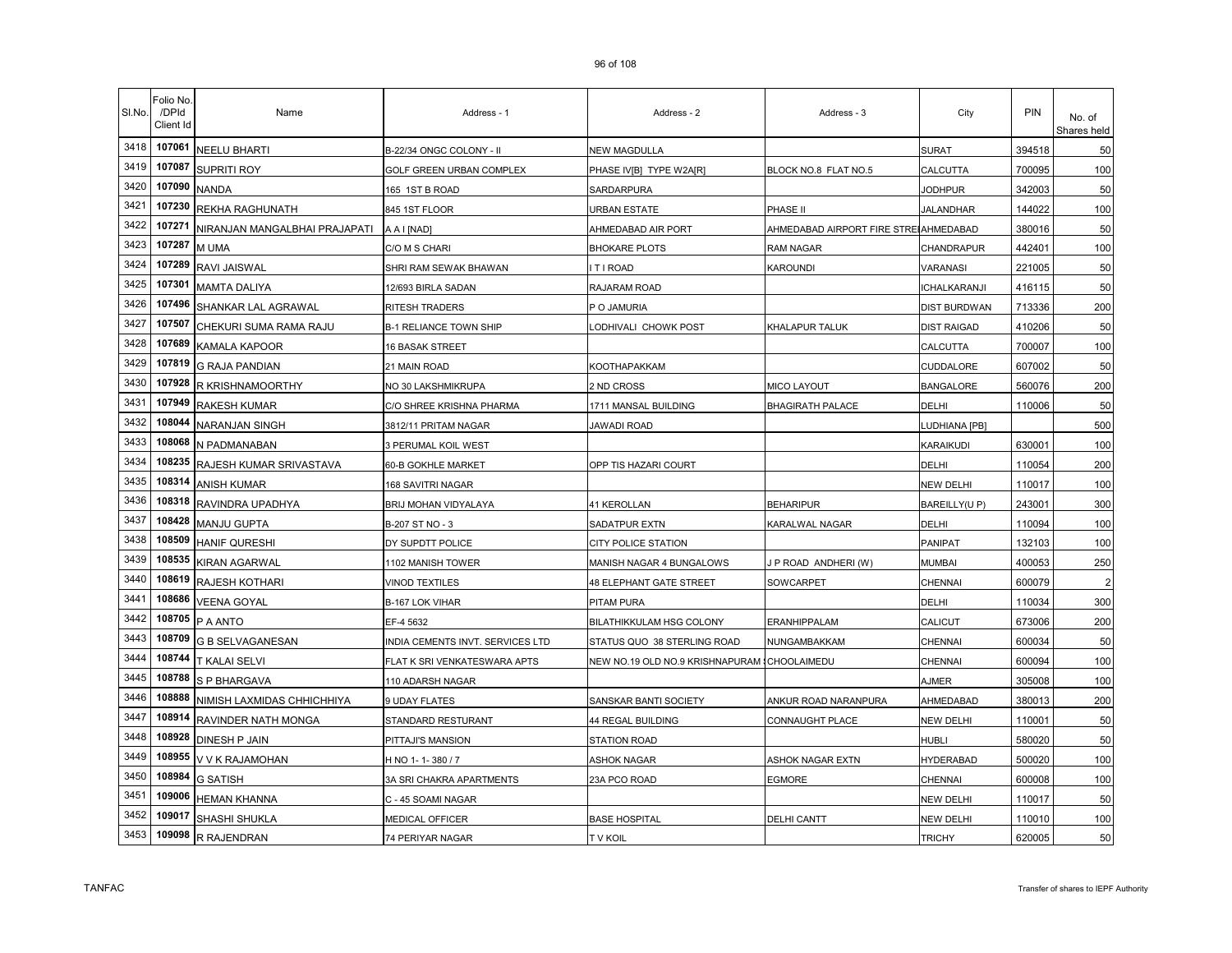| SI.No. | Folio No<br>/DPId<br>Client Id | Name                             | Address - 1                      | Address - 2                  | Address - 3                      | City             | PIN    | No. of<br>Shares held |
|--------|--------------------------------|----------------------------------|----------------------------------|------------------------------|----------------------------------|------------------|--------|-----------------------|
| 3454   | 109114                         | ASWATHANARAYAN RAMA RAO          | <b>78 VENKATAGIRI</b>            | ANUSHAKTI NAGAR              |                                  | <b>MUMBAI</b>    | 400094 | 50                    |
| 3455   | 109132                         | SHAILENDRA AGARWAL               | 4/117-F CIVIL LINES              | CHURCH ROAD                  |                                  | AGRA             | 282002 | 50                    |
| 3456   | 109191                         | SUMITA SOOD                      | B-13 HYDERABAD ESTATE            | NEPEAN SEA ROAD              |                                  | <b>MUMBAI</b>    | 400036 | 500                   |
| 3457   | 109277                         | <b>DEEPAK AGGARWAL</b>           | C/O RULIA MAL LAL CHAND          | PO SANGARIA                  |                                  | SRIGANGA NAGAR D | 335063 | 100                   |
| 3458   | 109479                         | SHANTA S PALSHIKAR               | 3/43 SHANTASHRI                  | NAVASAYHARI HSG SOCY         | KARVE NAGAR                      | <b>PUNE</b>      | 411052 | 75                    |
| 3459   | 109552                         | <b>MANOJ MODI</b>                | C/O MODI RICE & DALL MILL        | <b>GWALIOR JHANSI ROAD</b>   | <b>DABRA</b>                     | GWALIOR (M.P.)   | 475110 | 200                   |
| 3460   | 109658                         | <b>R SAVITHRI</b>                | 1/24 BLOCK A                     | <b>GREEN TOWERS</b>          | <b>GOLF GREEN</b>                | CALCUTTA         | 700095 | 50                    |
| 3461   | 109668                         | PRECIOUS SECURITIES (P) LTD      | 338 FIRST FLOOR                  | PRABHAT COMPLEX              | <b>GROAD</b>                     | <b>BANGALORE</b> | 560009 | -1                    |
| 3462   | 109914                         | PADMAVATHY S                     | M/S PADMA ENTERPRISES            | 194 ANNA SALAI               | THOUSAND LIGHTS                  | CHENNAI          | 600006 | 50                    |
| 3463   | 110068                         | ANIL KUMAR GUPTA                 | C/O SHRI RAM KARAN GUPTA         | THE GANPER MFG CO LTD        | <b>7 COUNCIL HOUSE STREET</b>    | CALCUTTA         | 700001 | 300                   |
| 3464   | 110070                         | ASHWANI DOGRA                    | 3315/22 D                        |                              |                                  | CHENNAI          | 600022 | 100                   |
| 3465   | 110209                         | KALPANA SHAILESH JARIWALA        | 2/314 MOTOMAHOLLO                | RUSTOMPURA                   |                                  | SURAT            | 395002 | 50                    |
| 3466   | 110249                         | ARUN KUMAR BOPPANA               | 325 VARDHAMAN MARKET             | SECTOR-17 VASHI              | NAVI                             | <b>MUMBAI</b>    | 400705 | 50                    |
| 3467   | 110356                         | <b>INDUMATHI V</b>               | SF-5 SRI RAM FLATS               | 19 MEDAVAKKAM MAIN ROAD      | KOILAMBAKKAM                     | CHENNAI          | 600117 | 50                    |
| 3468   | 110362                         | <b>NANDITA PAN</b>               | 21-5 RUBY PARK EAST              | P O HALTU                    |                                  | KOLKATTA         | 700078 | 100                   |
| 3469   | 110364                         | <b>BEHARI LAL</b>                | H N 96 OPPOSITE                  | PETROL PUMP CAMP             |                                  | YAMUNA NAGAR     | 135001 | 200                   |
| 3470   | 110371                         | PUSHPA LATHA I                   | 24/293 RAMANAIDUPET              |                              |                                  | MACHIUPATNAM     | 521001 | 150                   |
| 3471   | 110440                         | SULOCHANA DEVI                   | FLAT NO 9                        | DESHBANDHU HSG SOCIETY       | P EXT AREA                       | DELHI            | 110092 | 50                    |
| 3472   | 110448                         | <b>SELLAPANDI R</b>              | <b>14 KULAMANGALAM MAIN ROAD</b> | SELLUR                       |                                  | <b>MADURAI</b>   | 625002 | 100                   |
| 3473   | 110493                         | <b>GOPINATH A DR</b>             | MANGALATH ILLAM DEVI NAGAR       | PUNKUNNAM THRISSUR           |                                  |                  | 680002 | 50                    |
| 3474   | 110554                         | BHOGILAL JATULAL KAMANI          | 5/31,32 D.L JAIN COMP            | OPP.VOLTAS AMBEDKAR ROAD     |                                  | MUMBAI           | 400012 | 200                   |
| 3475   | 110565                         | ANAND M CHANDAK HUF              | 202 SUBHEDAR APPT                | ABOVE PURTI SUPER BAZAR      | CONGRESS NAGAR                   | <b>NAGPUR</b>    | 440012 | 100                   |
| 3476   | 110572                         | CHUDAMANI G                      | 10/9K PANCHASHEEL APPTS.         | GANAPATHY LAY OUT            | K.K.PUDUR.                       | COIMBATORE       | 641038 | 50                    |
| 3477   | 110581                         | JONNAVITHULA RAMESH              | PLOT NO 582 8TH MAIN             | 16TH CROSS BEML LAYOUT       | THUBARHALI                       | <b>BANGALORE</b> | 560066 | 50                    |
| 3478   | 110594                         | SAROJA K                         | NO 35 ANNANAGAR                  | CUDDALORE                    |                                  | CUDDALORE        | 607001 | 100                   |
| 3479   | 110632                         | <b>GURMINDER KAUR GUJRAL</b>     | RAVI PHASE II                    | FLAT NO-7                    | PIMPRI                           | <b>PUNE</b>      | 411017 | 50                    |
| 3480   | 110657                         | BHOGILAL JATULAL KAMANI          | 5/31 D L JAIN COMP               | OPP VOLTAS                   | AMBEDKAR ROAD                    | <b>MUMBAI</b>    | 400012 | 100                   |
| 3481   | 110665                         | SATINDER TANWAR                  | W2-1670                          | NANGAL RAI                   |                                  | <b>NEW DELHI</b> | 110046 | 50                    |
| 3482   | 110675                         | SIBANI BOSE                      | 205 EMBASSY APANA GHAR           | UNIT NO:6 SHRI SAMARTH NAGAR | ANDHERI WEST                     | <b>MUMBAI</b>    | 400053 | 50                    |
| 3483   | 110684                         | <b>GRACE NORONHA</b>             | D/64 NIRVARA CHS LTD             | <b>B K MARG-MAHIM</b>        |                                  | <b>MUMBAI</b>    | 400016 | 100                   |
| 3484   | 110778                         | SUNITA JALAN                     | KRITI TELE SERVICES              | M M ROAD FANCY BAZAR         |                                  | GUWAHATI (ASSAM) | 781001 | 50                    |
| 3485   | 110841                         | <b>NEELA GUPTA</b>               | <b>MRINALINI APARTMENTS</b>      | 47C/4 MOORE AVENUE           | <b>IST FLOOR FLAT NO 10</b>      | KOLKATA          | 700040 | 50                    |
| 3486   | 110902                         | HANOZ IQBAL AHMED                | NO 7 SUNBEAM 2ND FLOOR           | OPP MT CARMEL CHURCH         | MT CARMEL ROAD BANDRA WESTMUMBAI |                  | 400050 | 100                   |
| 3487   | 110915                         | <b>RITA GUPTA</b>                | AT NEW COLONY ULLAO              | PO ULLAO                     | SARAI                            | <b>BIHAR</b>     | 251134 | 100                   |
| 3488   | N300020<br>10229295            | <b>GULSHAN LAL</b>               | 3 70 NEW NAGOLE                  | DISTT R R                    |                                  | <b>HYDERABAD</b> | 500035 | 450                   |
| 3489   | <b>IN300020</b>                | 10538995 YASMIN SABBIR SADAKWALA | NEAR AJANTA READYMADE STORE      | CHHIPWAD BAZAR               | <b>AT DABHOI</b>                 | DT BARODA        | 391110 | 1                     |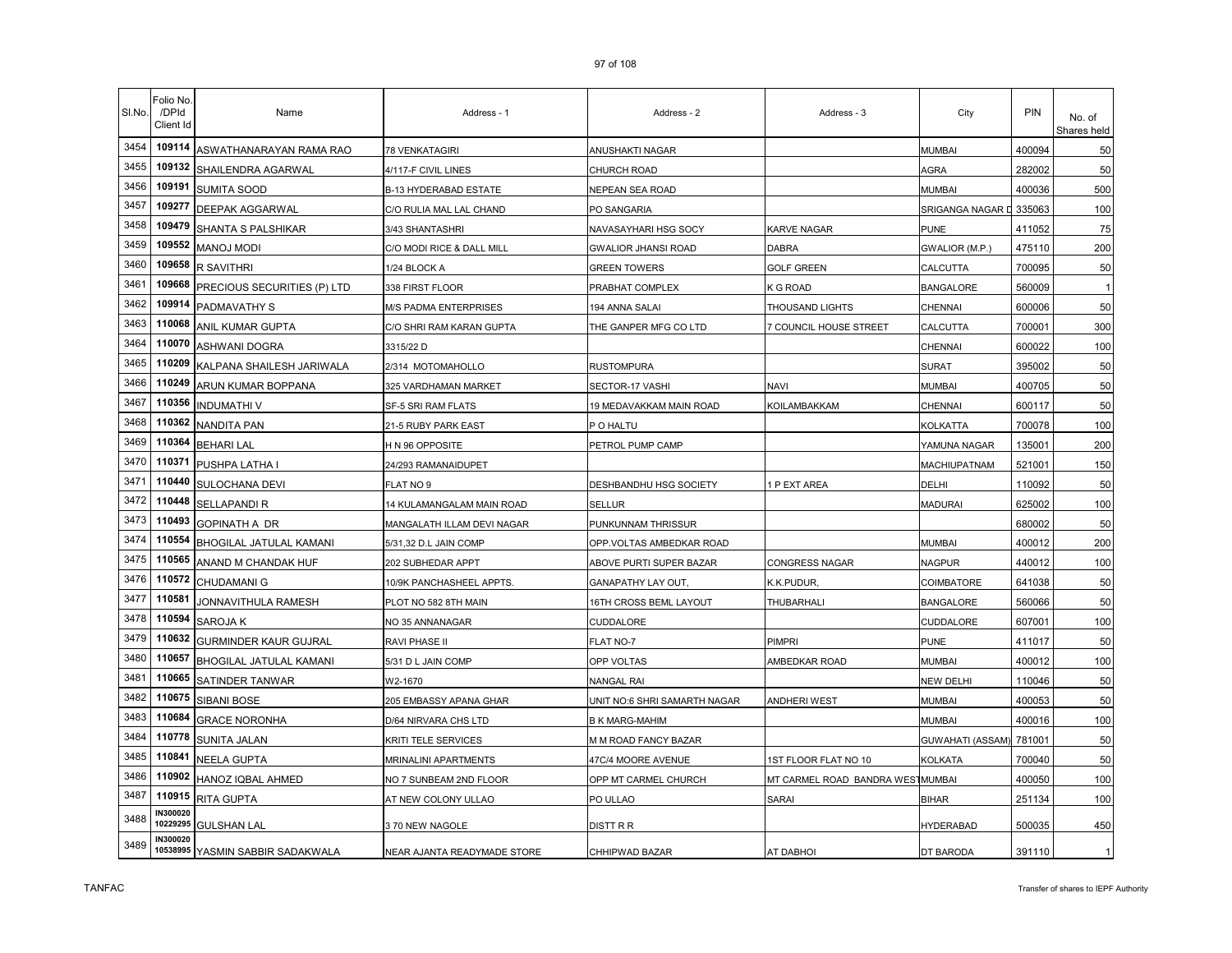| SI.No. | Folio No<br>/DPId<br>Client Id | Name                                                | Address - 1                        | Address - 2                   | Address - 3                                        | City                   | PIN    | No. of<br>Shares held |
|--------|--------------------------------|-----------------------------------------------------|------------------------------------|-------------------------------|----------------------------------------------------|------------------------|--------|-----------------------|
| 3490   | <b>IN300020</b><br>10765594    | PUSHPA THAKURDAS ASWANI                             | <b>ISH KRIPA</b>                   | FLAT NO 617 14TH RD           | KHAR WEST                                          | <b>MUMBAI</b>          | 400052 | 50                    |
| 3491   | IN300020<br>10868397           | POORNIMA SURESH                                     | D3 CEEBROS PRANAV 17 HADDOWS       | ROAD 1 STREET NUNGAMBAKKAM    | CHENNAI                                            | TAMILNADU              | 600029 | 100                   |
| 3492   | <b>IN300020</b><br>10984130    | YALAMANCHILI VIJAYALAKSHMI                          | 5 38 11 KRISHNA NAGAR              | POST MOULA ALI                | HYDERABAD                                          |                        | 500040 | 100                   |
| 3493   | IN300020<br>11064338           | DURVASULA VENKATA SURYANARAYANA<br><b>ACHARYULU</b> | FLAT 8 SRI SAI NILAYAM             | R K MISSION ROAD              | PANDURANGAPURAM                                    | VISAKHAPATNAM          | 530003 | 100                   |
| 3494   | <b>IN300020</b><br>11130593    | <b>D LEELABAI</b>                                   | 22 5TH STREET                      | KOVALAN NAGAR                 |                                                    | <b>MADURAI</b>         | 625003 | 50                    |
| 3495   | <b>IN300020</b><br>11551217    | <b>T SAROJA</b>                                     | NO 24 GANESH AVENUE EXT            | SAKTHI NAGAR                  | PORUR                                              | CHNNAI                 | 600116 | 100                   |
| 3496   | <b>IN300020</b><br>30104991    | JIVAN KUMAR KHOSLA                                  | C/O MRS R THAKAR 158               | GOLF LINKS                    |                                                    | <b>NEW DELHI</b>       | 110003 | 100                   |
| 3497   | <b>IN300079</b><br>10252285    | GIRI BABU VANKAYALAPATI                             | M 126, BHAVANI COMPLEX             | MINISTER ROAD                 | <b>BEGUMPET</b>                                    | HYDERABAD, ANDH 500016 |        | 25                    |
| 3498   | <b>IN300095</b><br>10400990    | Tarun                                               | S/o Ramesh Sharma,                 | F-2 Antonetta Society,        | Borda Margao, Fatorda,                             | South Goa              | 403602 | 50                    |
| 3499   | <b>IN300095</b><br>10750435    | G Mohan                                             | The Oriental Insurance Company Ltd | Imperial Road                 |                                                    | CUDDALORE              | 607002 | 50                    |
| 3500   | IN300142<br>10443040           | RADHIKA GUJRAL                                      | A-1, SILVER LINE                   | 29 VIMAN NAGAR                | PUNE                                               |                        | 411014 | 100                   |
| 3501   | IN300159<br>10516246           | RASILA DINESH VARIA                                 | 202 GOKUL SUSHMA                   | OPP. LIONS GARDEN             | INKING ROAD EXTENSION SANTAMUMBAI                  |                        | 400054 | 50                    |
| 3502   | <b>IN300175</b><br>10000391    | VIVEKANANTHA.N.MR                                   | 9 SOUTH STREET EXTENSION           | SINGARAYAR COLONY             | NARIMEDU                                           | <b>MADURAI</b>         | 625002 | 125                   |
| 3503   | IN300175<br>10071191           | <b>GANESAN. J</b>                                   | 7/5 5TH CROSS                      | SABARI NAGAR                  | PORUR                                              | <b>CHENNAI</b>         | 600116 | 100                   |
| 3504   | IN300175<br>10161513           | KARUPPIAH. N. R                                     | PANDUTHAKARAN PUDUR                | MANMANGALAM POST              | KARUR                                              |                        | 639006 | 100                   |
| 3505   | IN300175<br>10205812           | RAJKUMAR. R                                         | D/25 HIGH SCHOOL ROAD              | BLOCK II                      |                                                    | NEYVELI                | 607803 | 100                   |
| 3506   | <b>IN300183</b><br>10062311    | ANISH NANDA                                         | C-503 ,EDEN-IV                     | HIRANANDANI GARDENS           | POWAI                                              | <b>MUMBAI</b>          | 400076 | 50                    |
| 3507   | <b>IN300183</b><br>10103573    | KRISHNA THAKURDAS JETHRA                            | 68/1529                            | ADRASH NAGAR                  | <b>WORLI</b>                                       | <b>MUMBAI</b>          | 400025 | 100                   |
| 3508   | IN300183<br>10199478           | K. SUDHAKARA SHETTY                                 | C-2/13, MANEK NAGAR                | NEAR AJANTA TALKIES           | <b>BORIVLI (WEST)</b>                              | <b>MUMBAI</b>          | 400092 | 50                    |
| 3509   | IN300183<br>10399244           | RASILA PRAVIN PANCHMATIYA                           | 134/140 GOVERDAN NIKETAN           | 3RD FLOOR ROOM NO 12          | 7TH CAVEL CROSS LANE KALBADI MUMBAI MAHARASH       |                        | 400002 | 75                    |
| 3510   | <b>IN300183</b><br>10894228    | SHRINIWAS C MANIYAR                                 | PL N 12                            | GURUMAHIMA FL 1301            | SECTOR 14 SANPADA                                  | NAVI MUMBAI MAHAI      | 400706 | 50                    |
| 3511   | IN300183<br>11013005           | ZORAWAR INDERSINGH KALRA                            | 62 NAVJIVAN VIHAR                  | NEW DELHI                     |                                                    |                        | 110017 | 50                    |
| 3512   | IN300183<br>12270025           | YOGESH JHUNJHUNWALA                                 | P/603, SILENT PARK                 | MIRA BHAYNDER ROAD, NEAR OLD- | GOLDEN NEST, BHAYNDER (EAST)THANE                  |                        | 401105 |                       |
| 3513   | IN300183<br>12541228           | MEHMOODMIYA GAFARBHAI GHOTLAWAL BUNLOW 14           |                                    | GULISTAN SOC                  | OPP SEKH SAHEB BUNGLOW JUV/SARKHEG ROAD AHI 380055 |                        |        | 50                    |
| 3514   | IN300183<br>13479848           | SHASHIKALA PRABHAKAR SHETTY                         | FLAT NO 602 OM SHREE APARTMENT     | MALEMAR 1 ST CROSS ROAD       | KOTTARA CHOWK                                      | MANGALORE              | 575006 | 200                   |
| 3515   | IN300206<br>10153960           | USHA BHATIA                                         | $G-31$                             | SAKET                         |                                                    | <b>NEW DELHI</b>       | 110017 | 1000                  |
| 3516   | <b>IN300206</b><br>10366951    | <b>SURENDER KUMAR</b>                               | BF-113                             | EAST SHALIMAR BAGH            |                                                    | DELHI                  | 110052 | 100                   |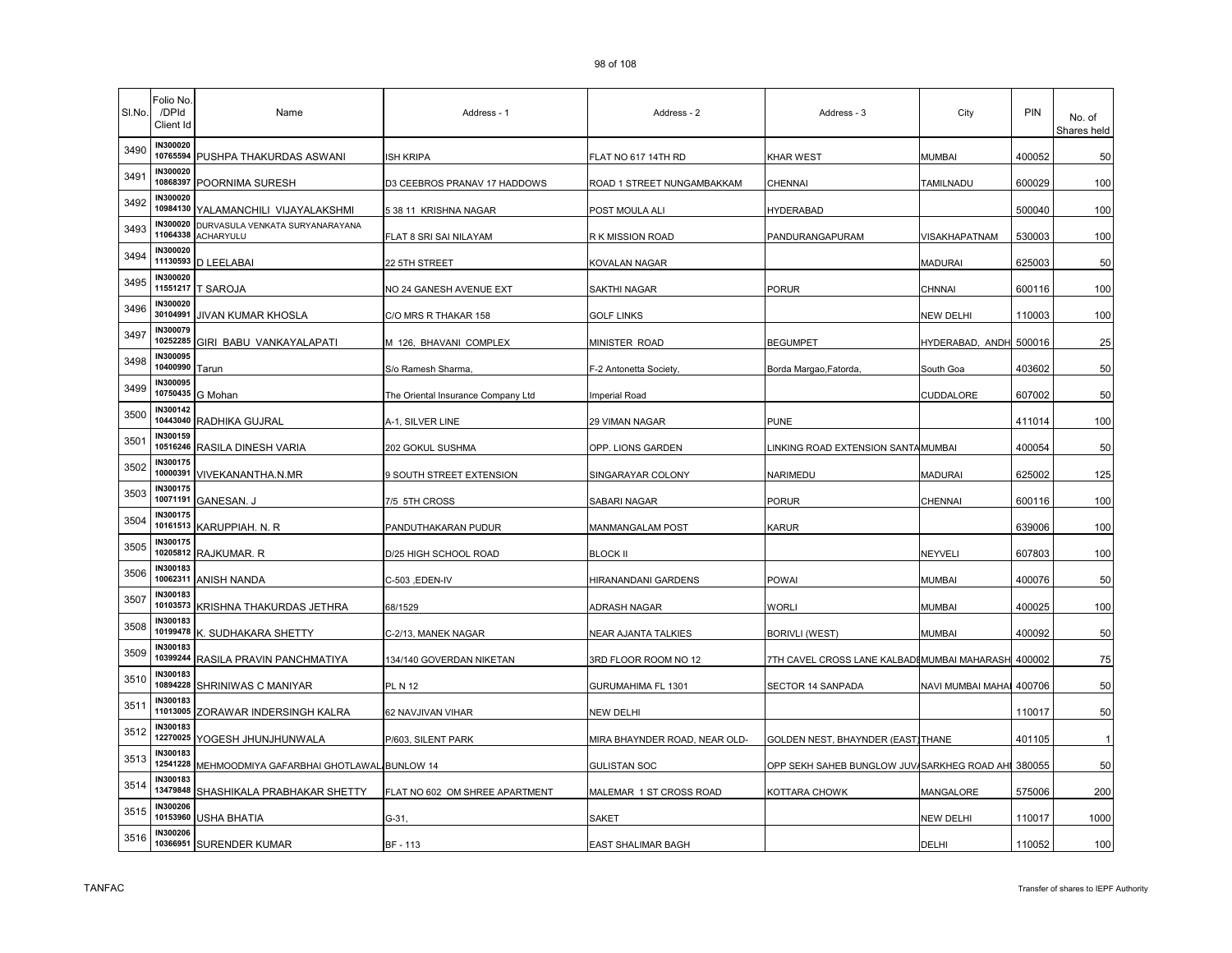| SI.No. | <sup>=</sup> olio No.<br>/DPId<br>Client Id | Name                          | Address - 1                         | Address - 2                | Address - 3                                         | City                    | <b>PIN</b> | No. of<br>Shares held |
|--------|---------------------------------------------|-------------------------------|-------------------------------------|----------------------------|-----------------------------------------------------|-------------------------|------------|-----------------------|
| 3517   | IN300206<br>10646460                        | SUNIL KUMAR SARDA             | 24/18                               | <b>MALL ROAD</b>           | <b>KANPUR</b>                                       | <b>UTTAR PRADESH</b>    | 208001     | 50                    |
| 3518   | IN300214<br>10844153                        | <b>B SUDHAKARA PRABHU</b>     | 171/4 MAIN ROAD                     | BADIADKA                   |                                                     | KASARAGOD               | 671551     | 50                    |
| 3519   | IN300214<br>11352606                        | SHANTI RAVINDRAN              | D 202 GURUPRASAD PLOT NO 6          | S SAMARTH NAGAR X RD NO 2  | ANDHERI WEST                                        | <b>MUMBAI</b>           | 400053     | 50                    |
| 3520   | IN300214<br>12169296                        | SUBRAMANYA DIXIT              | NO 28 5TH MAIN 6TH CROSS            | KEB LAYOUT RMV II STAGE    | GEDDALAHALLI SANJAYANAGAR                           | <b>BANGALORE</b>        | 560094     | 50                    |
| 3521   | IN300214<br>12242257                        | GURJARI MARKETING PRIVATE LTD | 58 JUHU SUPREME SHOPPING CENTRE     | GULMOHAR ROAD              | JUHU SCHEME                                         | <b>MUMBAI</b>           | 400049     |                       |
| 3522   | N300214<br>13146797                         | <b>B GOMATHI</b>              | DOOR NO 7/871, FLAT - D1            | A - BLOCK, RC BLOSSOMS     | NOOKAMPALAYAM MAIN ROAD, PECHENNAI,TAMIL NAD 600100 |                         |            | 50                    |
| 3523   | IN300214<br>13303568                        | THEJUS S KAMBI                | MAGNASOFT CONSULING INDIA PVT 33 1  | 3RD FLOOR LALBAGH ROAD     |                                                     | <b>BANGALORE KARNA</b>  | 560027     | 600                   |
| 3524   | IN300214                                    | 13590422 R RAMESH BABU        | OLD NO 24 A NEW NO 36               | VENKATA IYER STREET        | MANNADY                                             | <b>CHENNAI</b>          | 600001     | 100                   |
| 3525   | IN300239<br>10478916                        | SUDHIR Y N                    | NO 4 POST OFFICE BUILDING           | SECOND CROSS, GANDHI BAZAR | <b>SHIMOGA</b>                                      | KARNATAKA               | 577202     | 66                    |
| 3526   | IN300239<br>10681784                        | PADMAJADEVI VARMA             | ANCHERI MADOM                       | ELAMANA ROAD               | THRIPPUNITHURA                                      | ERNAKULAM.              | 682301     | 1000                  |
| 3527   | IN300239<br>11319645                        | KRISHNA CHAWLA                | B 14                                | R B I COLONY               | HAUZ KHAS                                           | <b>NEW DELHI</b>        | 110016     | 50                    |
| 3528   | IN300239<br>12074092                        | SUNIL MALLIKARJUN BULLA       | USHA 39, 2ND CROSS                  | DHANALAXMI LAYOUT,         | VIDYARANYAPURA                                      | <b>BANGALORE</b>        | 560097     | 50                    |
| 3529   | N300239<br>12443672                         | PREM KUMAR BAIROLIYA          | 31, SWAMY ENCLAVE                   | NO 9,1ST MAIN ROAD         | <b>1ST BLOCK</b>                                    | KORAMANGALA, BAN 560034 |            | 19                    |
| 3530   | IN300239<br>30041833                        | NAGABHUSHANA SETTY L M        | S/O L.B MAHESHWARA SHETTY           | T M ROAD                   | <b>_AKKAVALLI</b>                                   | KARNATAKA               | 577128     | 15                    |
| 3531   | IN300280<br>10544278                        | MUNIR NIJAM MUJAWAR           | B 3, REVENUE COOP SOC               | <b>ICS COLONY</b>          | <b>GANESH KHIND ROAD</b>                            | <b>PUNE</b>             | 411007     | 200                   |
| 3532   | IN300343<br>10203828                        | PATEL ASHLESH VIKRAMBHAI      | 48, SHARDA NAGAR                    | PALDI,                     |                                                     | AHMEDABAD               | 380007     | 100                   |
| 3533   | IN300343<br>10750124                        | PATEL CHINTAN MAHENDRABHAI    | A/31, SEJAL NAGAR SOC. SUMIN PARK,  | G. D. HIGH SCHOOL ROAD,    | SAIJPUR BOGHA                                       | AHMEDABAD.              | 382345     | 50                    |
| 3534   | <b>IN300360</b><br>10251049                 | <b>ASHOK CHHEDA</b>           | 150 - A, SADOR SADAN                | 1ST FLOOR, FLAT NO 3       | MAJOR R PARMESHWARAN ROAD WADALA, MUMBAI            |                         | 400031     | 100                   |
| 3535   | IN300378<br>10189158                        | MALARVIZHI.J                  | SHRI NIDHI INVESTMENTS, FIRST FLOOR | 30, KRISHNA PILLAI STREET  | JAIN COMPLEX                                        | TINDIVANAM              | 604001     | 300                   |
| 3536   | N300394<br>10528471                         | NIRMALA SAWANI                | C/O WG CDR V MANCHANDA              | P 372, ATS GREENS VILLAGE  | EXPRESSWAY SECTOR 93A                               | NOIDA UP                | 201304     | 50                    |
| 3537   | N300394<br>10528480                         | NIRMALA SAWANI                | C/O WG CDR V MANCHANDA              | P 372, ATS GREENS VILLAGE  | EXPRESSWAY SECTOR-93 A                              | NOIDA UP                | 201304     | 50                    |
| 3538   | IN300394<br>10596309                        | <b>D VENKATESAN</b>           | 1ST MAY FLOWER OLD-19               | NEW-35 MAHATMA GANDHI ROAD | ADYAR                                               | <b>CHENNAI</b>          | 600020     | 50                    |
| 3539   | IN300394<br>11682015                        | RAJENDRA PRASAD MISHRA        | E-001 SHALIMAR CAMPUS               | E-8 GULMOHAR--3            | P O TRILANGA                                        | <b>BHOPAL</b>           | 462039     | 100                   |
| 3540   | IN300394<br>12960090                        | K S SURESH                    | 6 AND 7                             | APPAVOO MUDALI STREET      | PUDUPALAYAM                                         | <b>CUDDALORE</b>        | 607001     | 100                   |
| 3541   | IN300394<br>14405085                        | AN MEENAKSHIE                 | 3/152                               | LAKSHMIPURAM               |                                                     | PALANI                  | 624601     | 50                    |
| 3542   | IN300394<br>15571130                        | PADMA SHREE                   | 13-6-433/132                        | NETAJI NAGAR               | RING ROAD                                           | <b>HYDERABAD</b>        | 500067     | 50                    |
| 3543   | IN300394<br>15596534                        | <b>KUSUM SHARMA</b>           | 201/20B                             | KRISHNA GALI NO -3         | MAUZPUR                                             | <b>DELHI</b>            | 110053     | 50                    |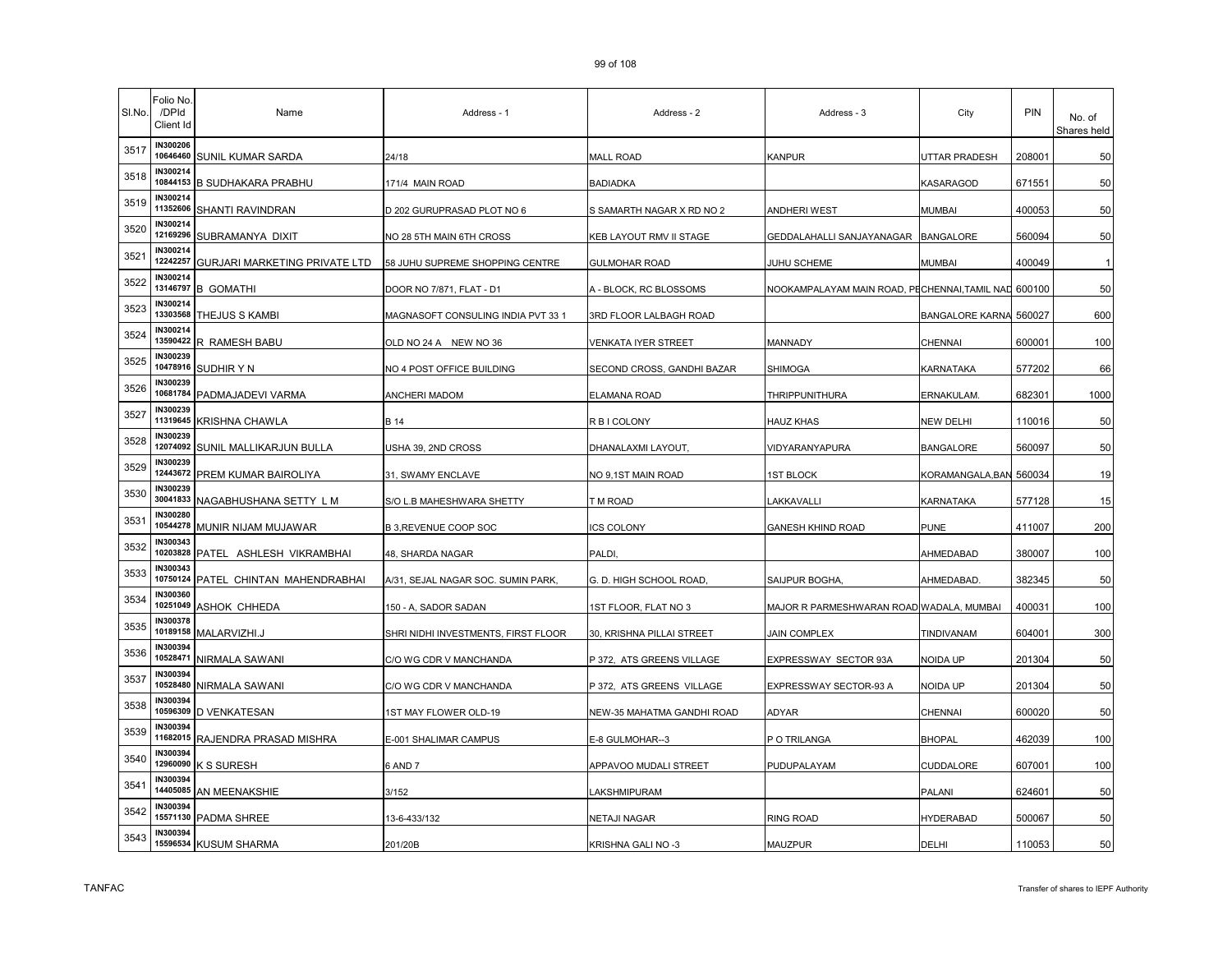| SI.No. | Folio No.<br>/DPId<br>Client Id | Name                                                | Address - 1                     | Address - 2                                         | Address - 3                | City                   | <b>PIN</b> | No. of<br>Shares held |
|--------|---------------------------------|-----------------------------------------------------|---------------------------------|-----------------------------------------------------|----------------------------|------------------------|------------|-----------------------|
| 3544   | IN300425                        | 10054580 VISHWANATH R. AGARWALA                     | 1001, GREEN GARDEN APARTMENT,   | CITY LIGHT ROAD,                                    |                            | SURAT.                 | 395007     | 50                    |
| 3545   | IN300441<br>10123456            | PAMELA JOSEPH                                       | 'SHANGRI-LA'                    | 9 NAWAB HABIBULLAH AVENUE                           | 2ND STREET                 | CHENNAI                | 600006     | 25                    |
| 3546   | <b>IN300441</b><br>10874873     | RAJESWARI GANESH                                    | F2 HANGING GARDENS              | 14 VIDYODAYA 1ST CROSS                              | T NAGAR                    | CHENNAI                | 600017     | 100                   |
| 3547   | <b>IN300441</b><br>10955384     | MOHAN LAL BHATTER                                   | 4 AMAR JOTHI APTS               | 93 BASHYAKARALU ROAD WEST                           | <b>1ST FLOOR R S PURAM</b> | COIMBATORE             | 641002     | 50                    |
| 3548   | IN300450<br>10118619            | HANOZ IQBAL AHMED                                   | C/O MR. S. A. MIRZA             | IMROZE 69 LULLA NAGAR                               | DHARAMDAS LULLA RD.        | <b>PUNE</b>            | 411048     | 600                   |
| 3549   | IN300450<br>10144645            | MADHU BALA                                          | HOUSE NO 9, TYPE B              | <b>BEL COLONY</b>                                   | SECTOR 14, PANCHKULA       | <b>HARYANA</b>         | 134113     | 50                    |
| 3550   | <b>IN300450</b><br>10238849     | <b>NAVRATAN PUGLIA</b>                              | C/O BALAJI TEXTILES             | 75 G. A. ROA                                        | CHENNAI                    |                        | 600021     | 250                   |
| 3551   | <b>IN300450</b><br>10506128     | RAKHEE ARJAN KHATRI                                 | PEARL QUEEN                     | NORTH AVENUE ROAD THIRD FLOOR                       | <b>B WING FLAT NO-6</b>    | SANTACRUZ (WEST)       | 400054     | 500                   |
| 3552   | IN300450<br>10522007            | KEDAR KUMAR R. AGRAWAL                              | 303 APHRODITE BLDG              | RAHEJA ACROPOLIS II DEONAR PADA RNR TELECOM FACTORY |                            | CHEMBUR MUMBAI         | 400088     | 50                    |
| 3553   | IN300450<br>10930554            | S. RAJIV GOPAL                                      | G-34 ORIENTAL VILLAS            | SUSHANT LOK-3 SECTOR-57                             | GURGAON                    | <b>HARYANA</b>         | 122003     | 100                   |
| 3554   | <b>IN300450</b><br>10930562     | <b>MRIDULA GOPAL</b>                                | G-34 ORIENTAL VILLAS            | SUSHANT LOK-3 SECTOR-57                             | GURGAON                    | <b>HARYANA</b>         | 122003     | 50                    |
| 3555   | IN300450<br>11118113            | <b>BAL KRISHAN SOOD</b>                             | BAZAR BANRA WALA                | KAURAN STREET                                       | PHAGWARA                   |                        | 144401     | 50                    |
| 3556   | IN300450<br>12901157            | PRAVEEN KUMAR SHARMA                                | POWER HOUSE COMPLEX             | TEESTA STAGE V                                      | SINGTAM                    | <b>SIKKIM</b>          | 737101     | 200                   |
| 3557   | IN300476<br>10027988            | SUVARNA KHANDEPARKAR                                | DOSTI ESTATES, JUPITER          | B- WING, 4TH FLOOR, FLAT NO 407                     | S M ROAD, WADALA EAST      | <b>MUMBAI</b>          | 400037     | 100                   |
| 3558   | IN300476<br>40585692            | BELA SANJAY VADODARIA                               | B 601 EDEN GARDEN OFF MAHAKALI  | CAVES ROAD PLOT NO 368/4B                           | SHER E PUNJAB ANDHERI EAST | <b>MUMBAI MAHARASH</b> | 400093     | 25                    |
| 3559   | <b>IN300476</b><br>40738532     | RAVINDRA KUMAR SINHA                                | C/10 SWASTIC APTS               | OPP JUDGES BUNGLOW                                  | <b>BODAKDEV</b>            | AHMEDABAD              | 380052     | 50                    |
| 3560   | <b>IN300476</b><br>40748027     | GODRICH FINANCE AND SECURITIES LTD A 7 BASEMENT     |                                 | GREATER KAILASH ENCLAVE                             | PART II                    | <b>NEW DELHI</b>       | 110048     | 100                   |
| 3561   | <b>IN300476</b><br>40854285     | JAGDISH N CHANDAN                                   | A 63 PASCHIM APT                | OFF CADELL ROAD                                     | <b>D MARG PRABHADEVI</b>   | <b>MUMBAI</b>          | 400028     | 100                   |
| 3562   | IN300476<br>40861545            | ANURADHA KAPOOR                                     | D 4 PRESS ENCLAVE               | <b>SAKET</b>                                        |                            | <b>NEW DELHI</b>       | 110017     | 250                   |
| 3563   | <b>IN300476</b><br>41684340     | REENA MOHAN                                         | 250 RPS FLATS                   | SHEIKH SARAI                                        | PHASE I                    | <b>NEW DELHI</b>       | 110017     | 50                    |
| 3564   | <b>IN300476</b><br>41948062     | RANJANA NARAIN                                      | R 2/211 RAJ NAGAR               |                                                     |                            | <b>GHAZIABAD</b>       | 201002     | 298                   |
| 3565   | IN300476<br>41951090            | AJOY KUMAR ROY                                      | FLAT 5 BLOCK 6                  | MIG II PHASE 2                                      | <b>GOLF GREEN</b>          | <b>KOLKATA</b>         | 700095     | 50                    |
| 3566   | IN300476<br>42173552            | ANAND MANHARBHAI MAKWANA                            | B 5/4426                        | VASANT KUNJ                                         |                            | <b>NEW DELHI</b>       | 110070     | 50                    |
| 3567   | <b>IN300476</b><br>42789834     | KOLLI LAKSHMI NARASAMBA                             | KOLLI SREERAMA PRASAD YVK SADAN | FLAT NO 202                                         | SRINIVASANAGAR KAPRA       | <b>HYDERABAD</b>       | 500062     | 50                    |
| 3568   | IN300476<br>42892623            | SHAMSUNDER MARUTI SHINDE                            | PLOT NO 14 SECTOR NO 18         | MAHATMAPHULE NAGAR                                  | CHINCHWAD                  | <b>PUNE</b>            | 411019     | 50                    |
| 3569   | IN300476<br>43161109            | UNITED BANK OF INDIA - N.S.ROAD BRANC67-A, N S ROAD |                                 |                                                     |                            | <b>KOLKATA</b>         | 700001     | 100                   |
| 3570   | IN300476                        | 43306142 HITESH MANJIBHAI PATEL                     | 8 KRUSHNA NAGAR                 | KAMREJ CHAR RASTA                                   | KAMREJ DIST SURAT          | <b>KAMREJ</b>          | 394185     | 100                   |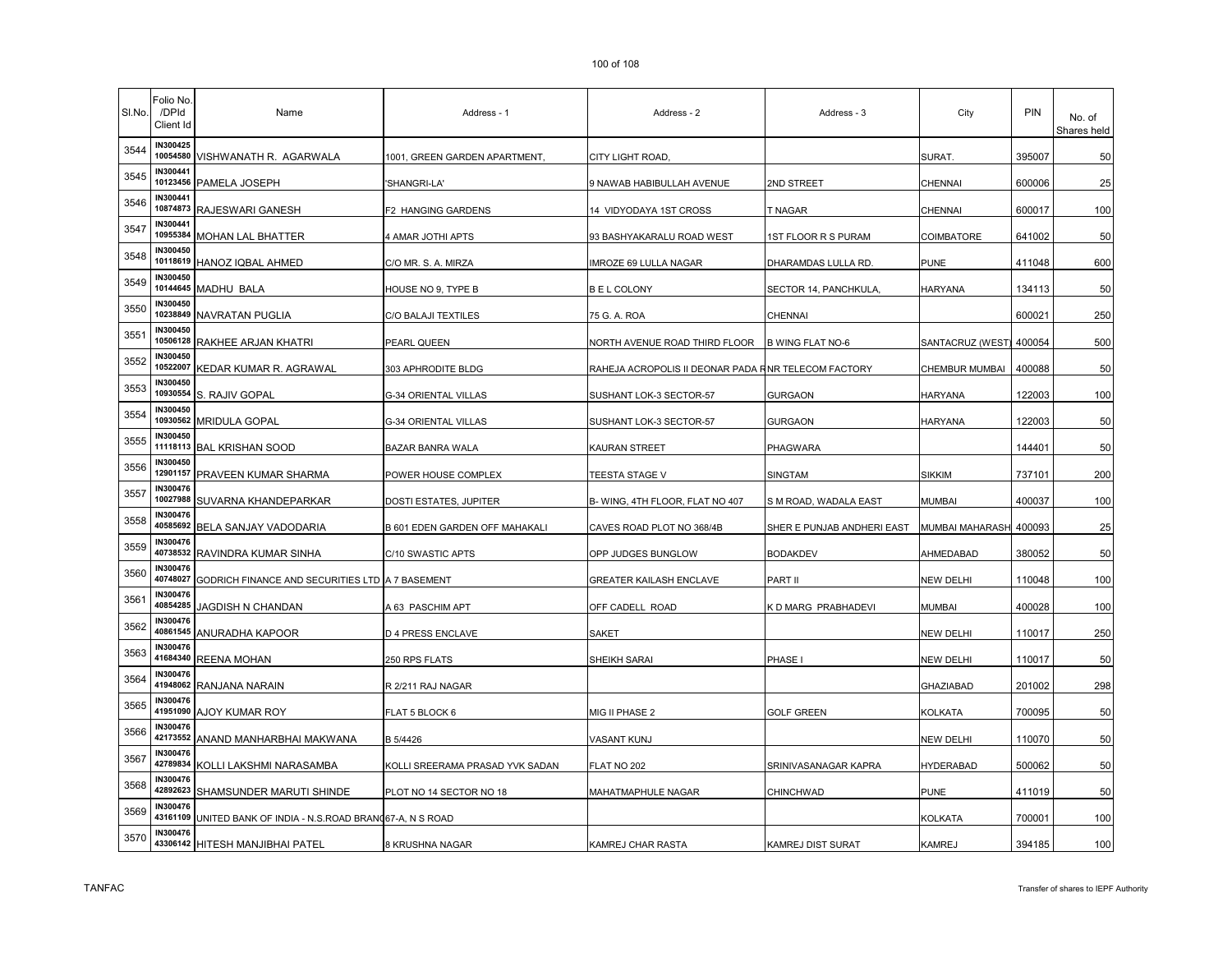| SI.No. | Folio No.<br>/DPId<br>Client Id | Name                               | Address - 1                          | Address - 2                                    | Address - 3                            | City                     | <b>PIN</b> | No. of<br>Shares held |
|--------|---------------------------------|------------------------------------|--------------------------------------|------------------------------------------------|----------------------------------------|--------------------------|------------|-----------------------|
| 3571   | IN300484                        | 10123831 NAVEEN WAHI               | 275 16TH CROSS                       | 2ND BLOCK                                      | R.T.NAGAR                              | <b>BANGALORE</b>         | 560032     | 50                    |
| 3572   | IN300484<br>10365723            | KIRIT JAYANTILAL SHAH              | FLAT NO 65 BLDG NO 7                 | C G S COLONY                                   | TYPE III GR FLOOR                      | WADALA (W) MUMBA 400031  |            | 50                    |
| 3573   | IN300484<br>10867110            | <b>TAPATI BAGAL</b>                | 14 H, DHAKURIA STATION ROAD          |                                                |                                        | KOLKATA                  | 700031     | 50                    |
| 3574   | IN300484<br>11411145            | <b>PRAKASH KUMAR ARORA</b>         | HOUSE NO 226                         | JYOTI NAGAR NEAR DON BOSCO SCHO P O SEVOK ROAD |                                        | SILIGURI, WB             | 734401     | 50                    |
| 3575   | IN300484<br>11713899            | RADHEY SHYAM SHARMA                | SHARMAJI KI BAGIYA                   | OPP M P HOUSING BOARD COLONY                   | GHURDANG BIRLA VIKAS                   | <b>SATNA MP</b>          | 485005     | 50                    |
| 3576   | IN300484<br>11859149            | <b>DIPAK KUMAR BASU</b>            | <b>BLOSSOM APARTMENT</b>             | FLAT 206 INDIRA NAGAR                          | BEHIND RELIANCE FRESH GACHI IHYDERABAD |                          | 500032     | 50                    |
| 3577   | IN300484<br>12224697            | <b>BIMAL KUMAR SIRIRAM VASHIST</b> | G/91, PARASWANATH TOWER              | NR SUBHASH CHOWK, GURUKUL ROAD MEMNAGAR        |                                        | AHMEDABAD                | 380052     | 50                    |
| 3578   | IN300484<br>12489863            | RAJENDRA KUMAR NATHULAL DAD        | 1206 BLOCK 6B SAPPHIRE HEIGTS        | LOKHANDWALA COMPLEX                            | KANDIVALI E                            | <b>MUMBAI</b>            | 400101     | 1000                  |
| 3579   | IN300484<br>13043992            | JITENDERA KAPOOR                   | VILLAGE AND PO BHOORARANI            | RUDRAPUR                                       |                                        | <b>DISST U S NAGAR</b>   | 263153     | 100                   |
| 3580   | IN300484<br>13376233            | <b>SUNDEEP MOHAN</b>               | B/12 MEDHAVI SOC                     | OKHANDWALA COMPLEX                             | ANDHERI W                              | <b>MUMBAI</b>            | 400058     | 50                    |
| 3581   | IN300513<br>10582952            | SHRIVISHNU UTTAM KOLWALKER         | 106/1 WARD NO 1                      | PORTAIS A PANAJI                               | <b>TISWADI</b>                         | GOA                      | 403001     | 50                    |
| 3582   | IN300513<br>11443556            | <b>PREMA NARESH</b>                | OLD NO 125 NEW 90 SANTHOME HIGH ROAD | <b>SANTHOME</b>                                | CHENNAI                                | TAMILNADU                | 600028     | 25                    |
| 3583   | IN300513<br>12291076            | SANGHVI PRAGNA H                   | A/703 DIVYA VAISHNAVI BLDG           | GORAI 3 BORIVALI W                             | NR RELIANCE SUB STATION                | MUMBAI MAHARASH 400091   |            | 50                    |
| 3584   | IN300513<br>13250562            | <b>FAZAL IQBAL NAGANI</b>          | VEENA BEENA APTS A WING 6TH FLR      | A/604 R M NO 604 A D MARG                      | SEWREE                                 | <b>MUMBAI</b>            | 400015     | 5                     |
| 3585   | IN300513                        | 14277904 DHARMESH KUMAR BHARTI     | 7823 NP SINGH HOUSE SECOND FLOOR     | ROSHANARA ROAD                                 |                                        | <b>NEW DELHI</b>         | 110007     | 100                   |
| 3586   | IN300513<br>18067439            | <b>ANDREW RANWEER</b>              | 308 MATOSHREE CHS PLOT NO 31         | SEC 42 NERUL                                   |                                        | NAVI MUMBAI MAHAI 400706 |            | 100                   |
| 3587   | IN300556<br>10021897            | <b>RAJ KUMAR</b>                   | VASISTHA BHAWAN                      | 179 CIVIL LINES                                |                                        | <b>BAREILLY</b>          | 243001     | 200                   |
| 3588   | IN300597<br>10061804            | MEERA M PRABHU MRS                 | F 1, SUDARSAN GARDEN                 | 106, VELACHERY ROAD                            | <b>GUINDY</b>                          | CHENNAI                  | 600032     | 50                    |
| 3589   | IN300601<br>10222061            | P AUGUSTIN SAHAYAM                 | FLAT NO G 1 SUGANTH TOWERS           | 112 (NEW 176) BHARATHMATHA STREE]TAMBARAM EAST |                                        | CHENNAI                  | 600059     | 100                   |
| 3590   | IN300610<br>10313248            | GHANSHYAM DAS DAGA                 | 179 BANGUR PARK                      | PO RISHRA                                      | DIST HOOGLY                            | WEST BENGAL              | 712248     | 50                    |
| 3591   | IN300669<br>10058012            | SOMA UDAY LAKSHMI                  | D NO 15 - 148                        | PADMA SALI STREET                              | VENKATAGIRI                            | NELLORE(DIST)            | 524132     | 50                    |
| 3592   | IN300749<br>10012827            | VINAYAK RAGHUVIR SHIRODKAR         | D-15, BANK OF INDIA AMRUTTARA        | STAFF SOCIETY, YARI ROAD                       | VERSOVA,                               | ANDHERI (WEST), M 400061 |            | 25                    |
| 3593   | IN300749<br>10122857            | UDAY VENKATESH HEGDE               | C501 ABHISHEK APT                    | INDRAVADAN SOC                                 | DUTT MANDIR RD                         | MALADEASTMUMBAI 400097   |            | 200                   |
| 3594   | IN300749<br>10238024            | SUSHILKANT CHUNILAL SANGHANI       | BLOCK NO.2, ROHIT VILLA              | PLOT NO.21 S.WESTATE RD NO.1 A                 | BEHIND AURORA CINEMA                   | MATUNGA(CR), BOM 400019  |            | 100                   |
| 3595   | IN300749<br>10263737            | SUMAN G CHURIWALA                  | B/4 NANDANVAN SOCIETY                | OPP AMBE DHAM                                  | MULUND WEST                            | <b>MUMBAI</b>            | 400080     | 50                    |
| 3596   | IN300749<br>10665552            | RADHA SATISH NERKAR                | B/6, PUSHPANJALI                     | SHAHAJI RAJE ROAD                              | VILE PARLE EAST                        | <b>MUMBAI</b>            | 400057     | 50                    |
| 3597   | IN300749<br>10665561            | SATISH KASHINATH NERKAR            | B/6, PUSHPANJALI                     | SHAHAJI RAJE ROAD                              | VILE PARLE EAST                        | <b>MUMBAI</b>            | 400057     | 50                    |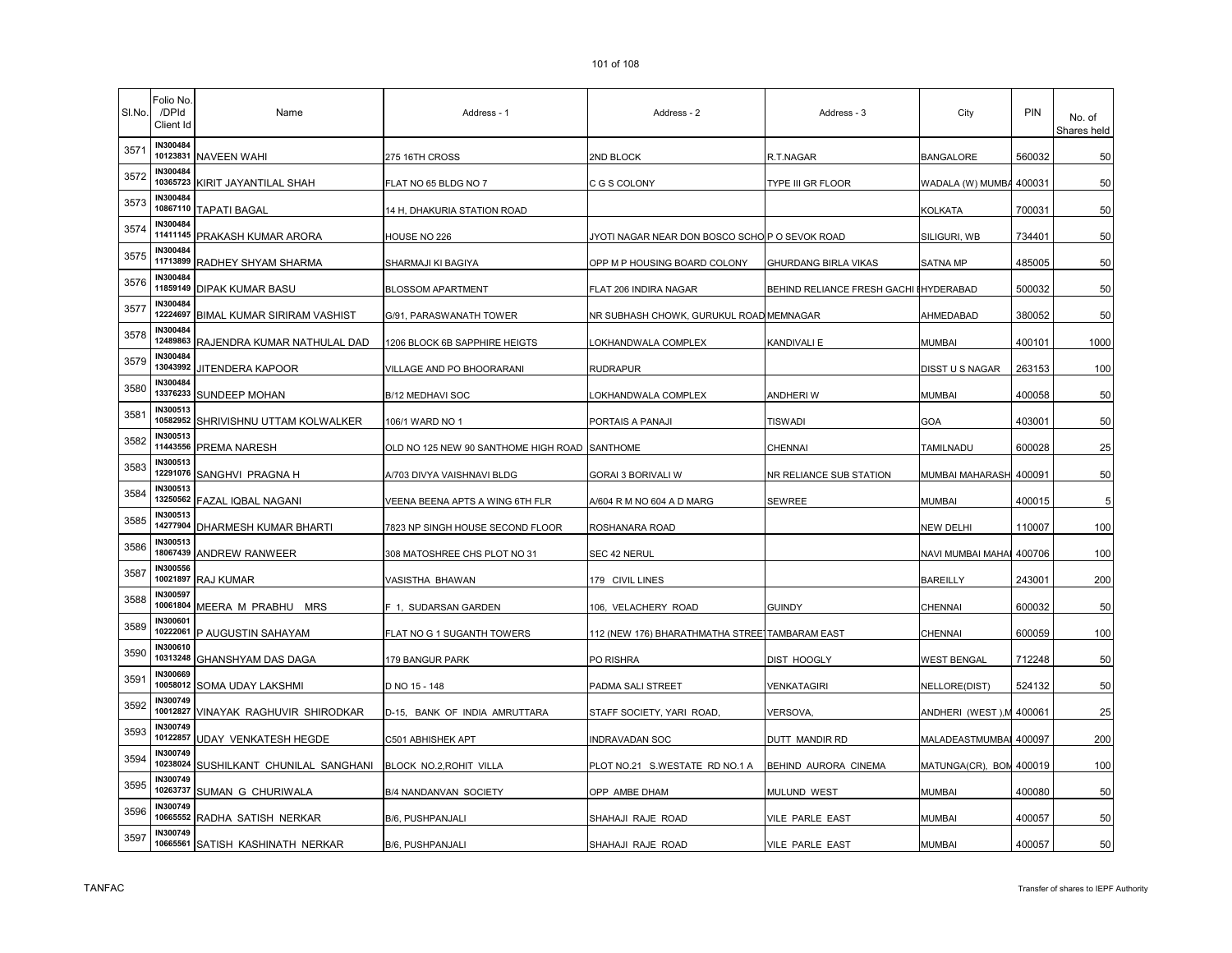| SI.No. | Folio No.<br>/DPId<br>Client Id | Name                         | Address - 1                          | Address - 2                 | Address - 3                           | City              | PIN    | No. of<br>Shares held |
|--------|---------------------------------|------------------------------|--------------------------------------|-----------------------------|---------------------------------------|-------------------|--------|-----------------------|
| 3598   | IN300757<br>10591799            | SURYAKANT RAMJI ABHANI       | 2ND FLOOR RAM NIVAS                  | NAROJE LANE                 | <b>GHATKOPAR W</b>                    | <b>MUMBAI</b>     | 400086 | 50                    |
| 3599   | IN300757<br>11338691            | TEJ KUCHROO                  | 202 KUSH APT                         | VEERA DESAI ROAD            | ANDHERI WEST                          | MUMBAI            | 400053 | 100                   |
| 3600   | IN300757<br>11521111            | MADHUKANTA DULERAI MEHTA     | 13 UPASANA 3RD FLOOR                 | ADY JAMSHEDJI ROAD          | SHIVAJI PARK                          | <b>MUMBAI</b>     | 400016 | 50                    |
| 3601   | IN300781<br>10023400            | <b>MUDITA GUPTA</b>          | 575, POCKET-5                        | PHASE-1                     | MAYUR VIHAR                           | DELHI             | 110091 | 500                   |
| 3602   | IN300829<br>10212355            | <b>DESAI PRADEEP MANOHAR</b> | 48/2, SHETYE MARKET BLDG.            | G.K.ROAD,                   | PAREL BHOIWADA                        | <b>MUMBAI</b>     | 400012 | 25                    |
| 3603   | IN300829<br>10246419            | SAWANT TUKARAM NAMDEO        | 20/3 KENI APTS                       | LT. DILIP GUPTE RD          | MAHIM                                 | <b>MUMBAI</b>     | 400016 | 50                    |
| 3604   | IN300829<br>10298753            | POSE BHANU JAGANNATH         | 30/2 KRISHNA SUDAMA                  | OLD MUMBAI PUNE ROAD        | <b>KALWA</b>                          | <b>THANE</b>      | 400605 | 100                   |
| 3605   | IN300829<br>10656404            | JAIN HITESH HEMRAJ           | A-2, JIVRAM BHUVAN                   | <b>RRTRD</b>                | MULUND (W)                            |                   | 400080 | 95                    |
| 3606   | IN300829<br>10850385            | PUNAMIYA SANJIV KUMAR        | FLAT NO 1102 FORTUNE HEIGHTS 11TH FL | J ROAD                      | MAHIM WEST                            | <b>MUMBAI</b>     | 400016 | 300                   |
| 3607   | IN300829<br>11151753            | MAHANT GANESH SHAMRAO        | ARUNODAY DATTAPADA CROSS RD. NO.1,   | BORIVLI(E)                  |                                       | <b>MUMBAI</b>     | 400066 | 100                   |
| 3608   | IN300829<br>11650633            | MANSUKH SHIVJI NANDU         | PLOT NO 7 1ST FLOOR                  | NANDU VILLA J NEHRU ROAD    | MULUND WEST                           | MUMBAI            | 400080 | 100                   |
| 3609   | IN300888<br>13152869            | <b>KIRAN KANDHARI</b>        | E 484, GREATER KAILASH II            |                             |                                       | <b>NEW DELHI</b>  | 110048 | 100                   |
| 3610   | IN300888<br>14039612            | <b>AMITABH DEVA</b>          | B 27/66 A                            | DURGAKUND                   |                                       | <b>VARANASI</b>   | 221005 | 100                   |
| 3611   | IN300888<br>14683280            | RAJA AGRAWAL                 | <b>B-95 LIG COLONY</b>               | KHANDWA                     | M <sub>P</sub>                        |                   | 450001 | 45                    |
| 3612   | IN300888<br>14713299            | AMIN MUKESHKUMAR BALDEVBHAI  | DADA CHAWLK                          | NEAR BANK OF BARODA         | VIRSAD                                | <b>VIRSAD</b>     | 388580 | 50                    |
| 3613   | IN300896<br>10081383            | <b>VIJI SASI</b>             | VIJI NIVAS                           | KOONATHARA P O              | <b>SHORNUR</b>                        | PALGHAT           | 679523 | 50                    |
| 3614   | IN300940<br>10153772            | <b>VIJAY KUMAR</b>           | C/O-RIKKI BAKERY                     | SOHAN CINEMA                |                                       | HISAR             | 125001 | 200                   |
| 3615   | IN301022<br>20420538            | PARAMESWARI BUDIGUTTA        | 104 MEGHA RESIDENCY APTS             | <b>BHAGAT NAGAR</b>         | KARIMNAGAR                            | KARIMNAGAR        | 505001 | 25                    |
| 3616   | IN301022<br>20422725            | NIKHAT FATIMA                | H NO 6 2 34/1/B/2/1                  | MEERBAGH COLONY             | HYDERABAD ROAD                        | NALGONDA AP       | 508001 | 100                   |
| 3617   | IN301022<br>20477818            | MULLAPUDI MEENAKSHI          | FLAT NO 401 74 6/6 18T               | SRI RAMS PLAZA              | NEHRU STREET AYYAPPA NAGAR VIJAYAWADA |                   | 520007 | 50                    |
| 3618   | IN301022<br>21012973            | AMBATI YAMUNA DEVI           | 7 520 3 A                            | N G O CLONY                 | CUDDAPAH                              | ANDHRA PRADESH    | 516001 | 50                    |
| 3619   | IN301071<br>80050522            | GOURISHANKAR HARLALKA        | 301 WALLFORT TOWER                   | CAESAR ROAD CROSS LANE NO 1 | MAHTAR PADA ROAD AMBOLI               | ANDHERI WEST MUN  | 400058 | 50                    |
| 3620   | IN301080<br>22146917            | V GEETHA RANI                | NEW NO 415 PARK MAIN ROAD            | MARIAPPA NAGAR              | ANNAMALAI NAGAR                       | ANNAMALAI NAGAR   | 608002 | $\overline{7}$        |
| 3621   | IN301080<br>22191520            | S SREERAMAN                  | NO 5 MOSQUE STREET                   | MYLAPORE                    | CHENNAI                               |                   | 600004 | 100                   |
| 3622   | IN301080<br>22215836            | K NARAYANAN                  | NO 64 A 1                            | THENMATHUR VILLAGE          |                                       | TV MALAI DISTRICT | 606603 | 50                    |
| 3623   | IN301080<br>22256506            | K BAABU                      | 42/231                               | M G ROAD                    | VILLUPURAM                            | <b>TAMILNADU</b>  | 605602 | 50                    |
| 3624   | IN301080                        | 22301826 S P VELUSAMY        | <b>NO 1040</b>                       | KOVAI ROAD                  | <b>KARUR</b>                          | KARUR             | 639002 | 100                   |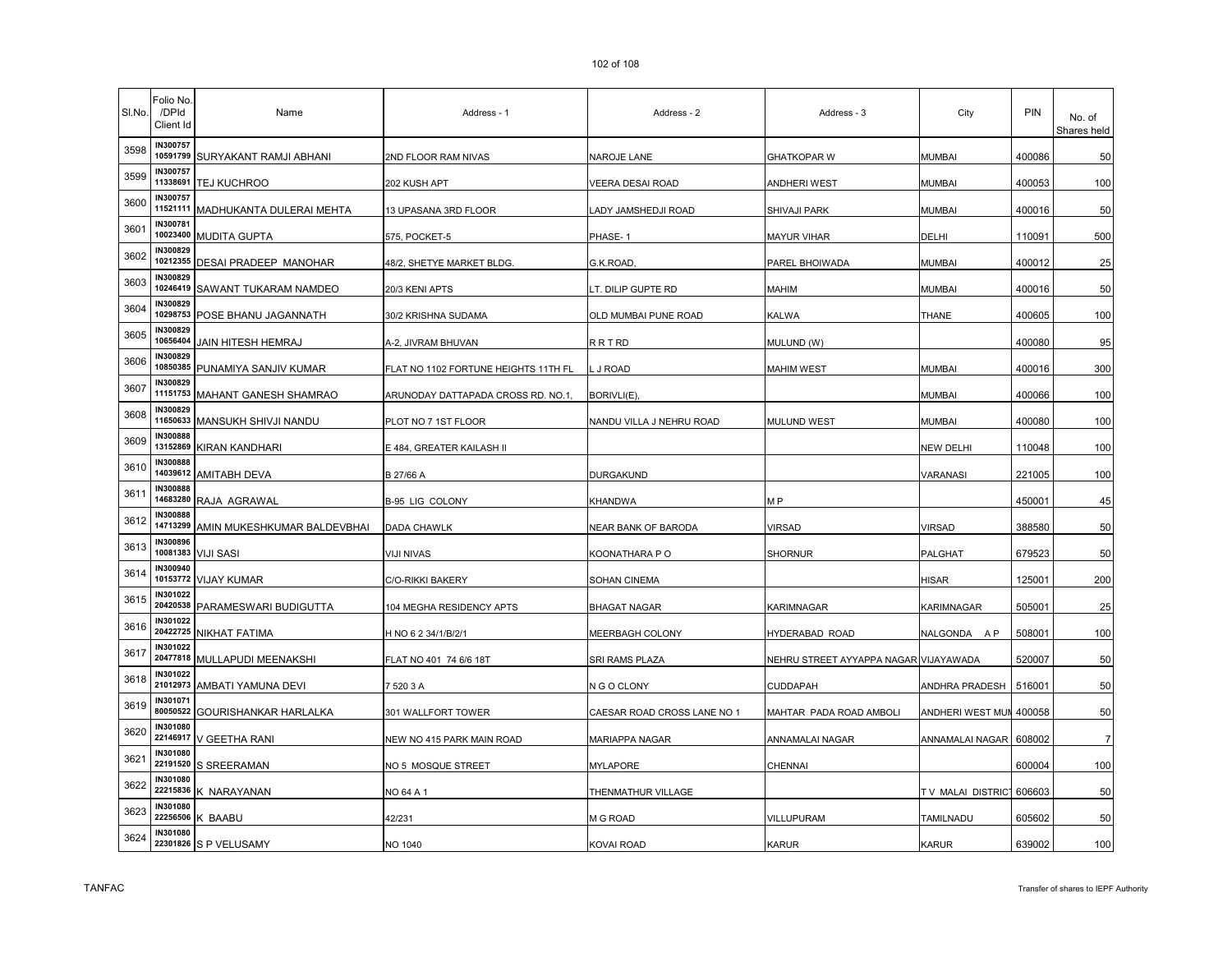| SI.No. | Folio No.<br>/DPId<br>Client Id | Name                        | Address - 1                         | Address - 2                     | Address - 3                               | City                    | <b>PIN</b> | No. of<br>Shares held |
|--------|---------------------------------|-----------------------------|-------------------------------------|---------------------------------|-------------------------------------------|-------------------------|------------|-----------------------|
| 3625   | IN301098<br>10065130            | JAYENDRA TARACHAND BHANDARI | SHRAM SHIVAJI CHOWK                 |                                 |                                           | <b>JALNA</b>            | 431203     | 500                   |
| 3626   | IN301127<br>16089829            | CHAMAN LAL PASRICHA         | 3 EVERGREEN                         | DADYSETH 2ND CROSS ROAD         | CHOWPATTY                                 | <b>MUMBAI</b>           | 400007     | 100                   |
| 3627   | IN301127<br>16103475            | CHAMAN LAL PASRICHA         | <b>BEVERGREEN</b>                   | DADYSETH 2ND CROSS ROAD         |                                           | <b>MUMBAI</b>           | 400007     | 200                   |
| 3628   | IN301127<br>16218204            | SARITA AGARWAL              | SHEO GUNJ                           | <b>HARMU ROAD</b>               |                                           | <b>RANCHI</b>           | 834001     | 300                   |
| 3629   | IN301135<br>13648473            | N PRASHANTH                 | NO 32/1 ROOPA SHREE                 | RANGA RAO ROAD                  | SHANKARPURAM                              | <b>BANGALORE</b>        | 560004     | 10                    |
| 3630   | IN301135<br>26381896            | T V VISWANATH GUPTA         | C/O GOWRISHANKAR AND COMPANY        | NO 72/1 1ST FLOOR BHS MAIN ROAD | SHANKARAPURAM                             | <b>BANGALORE</b>        | 560004     | 10                    |
| 3631   | IN301143<br>10073613            | H N PRASAD SINGHAL          | C/O PRASAD NURSING HOME             | NAJAFGARH                       |                                           | <b>NEW DELHI</b>        | 110043     | 100                   |
| 3632   | IN301143<br>10073648            | APARNA PRASAD               | C/O PRASAD NURSING HOME             | NAJAFGARH                       |                                           | <b>NEW DELHI</b>        | 110043     | 100                   |
| 3633   | IN301143<br>10073664            | USHA PRASAD                 | C/O PRASAD NURSING HOME             | <b>NAJAFGARH</b>                |                                           | <b>NEW DELHI</b>        | 110043     | 100                   |
| 3634   | <b>IN301143</b><br>10363557     | SUPREET KAUR SETHI          | II I 77                             | LAJPAT NAGAR                    |                                           | <b>NEW DELHI</b>        | 110024     | 25                    |
| 3635   | <b>IN301151</b><br>12190409     | PRITHVI PAL SINGH NAGPAL    | C-119, POCKET -7,                   | KENDRIYA VIHAR-2                | SECTOR-82                                 | <b>NOIDA</b>            | 201304     | 50                    |
| 3636   | <b>IN301151</b><br>12802331     | SOM CHAUDHURI               | S 2 262 KAILASH NAGAR               | P O VRINDABAN                   |                                           | <b>DIST MATHURA</b>     | 281121     | 100                   |
| 3637   | <b>IN301151</b><br>12835654     | V C SENTHIL KUMAR           | 62 MOOKATHAL STREET                 | PURASA WALKAN                   | CHENNAI                                   |                         | 600007     | 100                   |
| 3638   | IN301151                        | 13340714 SUKAN KAUR PUROHIT | HANUMAN GALI                        | NEAR BALJI NAMKEEN SHOP         | KAANDA FALSA                              | JODHPUR (RAJ)           | 342004     | 50                    |
| 3639   | IN301151<br>13461337            | KAILASH CHAND PUROHIT       | KAILASH CHAND PUROHIT               | <b>HANUMAN GALI</b>             | NR BALJIT NAMKEEN SHOP KHANIJODHPUR (RAJ) |                         | 342004     | 50                    |
| 3640   | IN301151<br>20086775            | ANKIT JALU                  | FLAT NO 3C FORT PURVI               | 10/1 CHAKRABERIA ROAD           |                                           | <b>KOLKATA</b>          | 700026     | 100                   |
| 3641   | IN301151<br>21460675            | SANTOSH RAGHAVAN NAIR       | NEW NO 4 OLD NO 17 6TH CROSS STREET | LAKE AREA NEAR VALLUVARKOTTAM   | NUNGAMBAKKAM                              | CHENNAI                 | 600034     | 100                   |
| 3642   | <b>IN301151</b><br>22002866     | VIKAS DARSHAN ARORA         | 303, ACROPOLIS CHS LTD              | OKHANDWALA COMPLEX              | ANDHERI WEST                              | <b>MUMBAI</b>           | 400053     | 200                   |
| 3643   | <b>IN301151</b><br>22285735     | MAHENDRA CHOPRA             | 9 ROOP MAHAL PLOT NO 222            | R A KIDWAI ROAD                 | WADALA                                    | <b>MUMBAI</b>           | 400031     | 100                   |
| 3644   | IN301241<br>10005066            | RAMA RANI SACHDEVA          | $B-57$                              | ALPHA-1                         | GREATER NOIDA(U.P.)                       | DIST.GAUTAM BUDH 201306 |            | 1000                  |
| 3645   | IN301250<br>28244094            | MURARI LAL CHOUDHARY        | 65 JODHPUR PARK                     | CALCUTTA                        |                                           |                         | 700068     | 100                   |
| 3646   | IN301276<br>30338179            | ANSUYABEN CHUNILAL RAVAL    | AT AND PO VIRATA                    | TA AND DIST MEHSANA             | MEHSANA                                   | MEHSANA N G             | 384001     | 50                    |
| 3647   | <b>IN301313</b><br>20343254     | MAHADEB DUTTA               | 15/D 1/B                            | DURGA CHARAN MITRA STREET       | DURGA CHARAN MITRA STREET                 | CALCUTTA                | 700006     | 50                    |
| 3648   | <b>IN301313</b><br>20429687     | <b>REETA PANDIT</b>         | B 208/A RAMPRASHA COLONY            |                                 |                                           | CHAZIABAD               | 201011     | 50                    |
| 3649   | IN301313<br>20527620            | SARALA MUNDRA               | C/O ADITYA TEXTILES                 | 29 SADANANDA ROAD               | 2ND FLOOR                                 | CALCUTTA                | 700026     | 100                   |
| 3650   | IN301313<br>20572505            | MURALI A                    | PLOT NO 19 LAKSHMANA SAMI STREET    | VIJAYA LAKSHMI PURAM            | AMBATTUR                                  | CHENNAI                 | 600053     | 75                    |
| 3651   | IN301313                        | 20689937 RAVICHAND ISMAVEL  | ROOM NO 307 HOSPITAL ANNEXE         | CHRISTIAN MEDICAL COLLEGE       | HOSPITAL CAMPUS                           | VELLORE                 | 632004     | 75                    |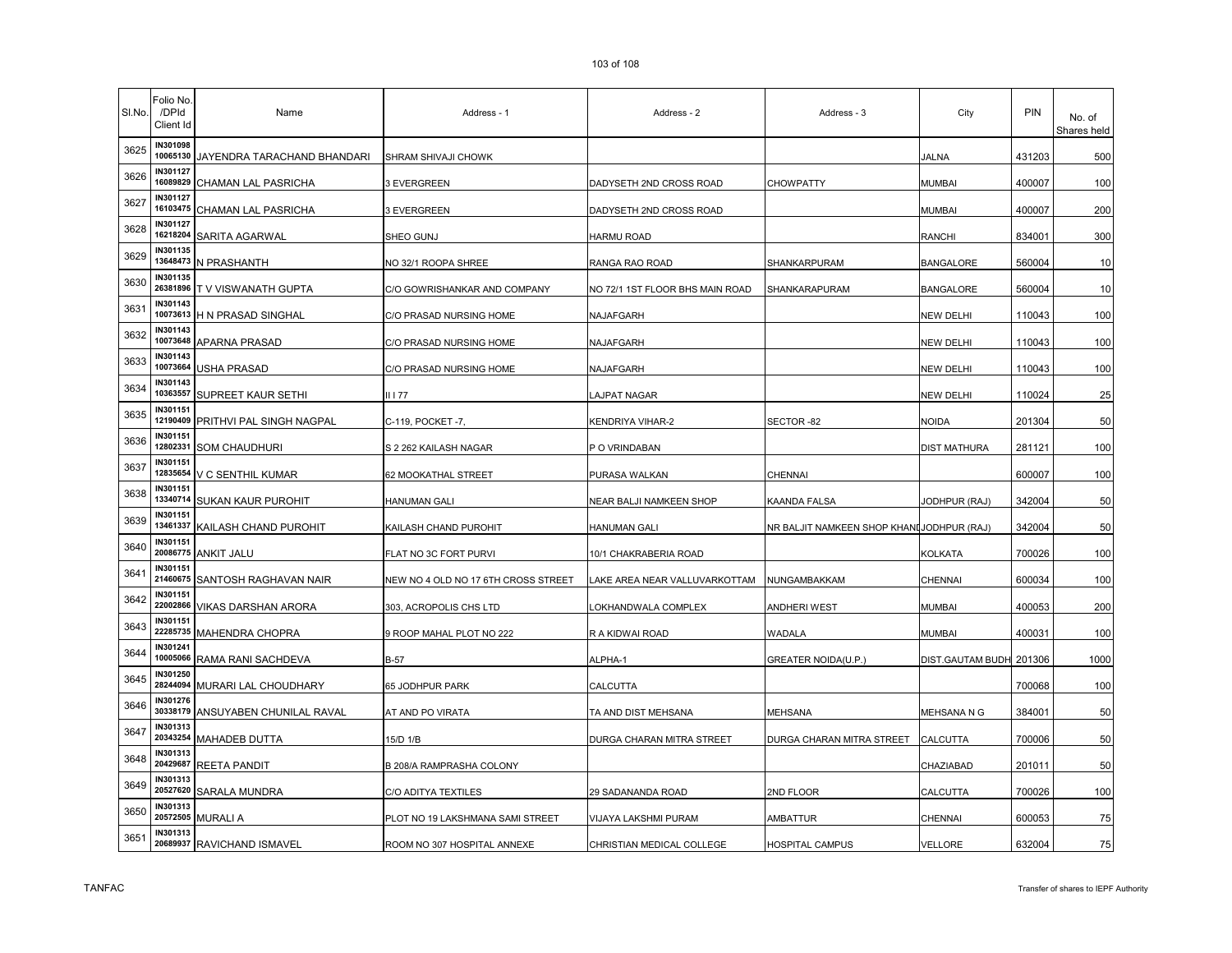| SI.No. | Folio No.<br>/DPId<br>Client Id | Name                       | Address - 1                   | Address - 2                               | Address - 3                           | City                    | <b>PIN</b> | No. of<br>Shares held |
|--------|---------------------------------|----------------------------|-------------------------------|-------------------------------------------|---------------------------------------|-------------------------|------------|-----------------------|
| 3652   | IN301313                        | 20822087 NAGARAJAN R       | 23/7 RENGAPPAN STREET         | <b>GOMATHI FALTS</b>                      | <b>WEST MAMBALAM</b>                  | <b>CHENNAI</b>          | 600033     | 50                    |
| 3653   | IN301313<br>20908246            | SESHAN K G                 | 26/22 DEMONTE COLONY          | ALWARPET                                  |                                       | CHENNAI                 | 600018     | 50                    |
| 3654   | IN301321<br>10399438            | ISHA SECURITIES LIMITED    | 22, GOVT.SERVANT SOCIETY      | NR.MUNICIPAL MARKET                       | C.G.ROAD                              | AHMEDABAD               | 380009     |                       |
| 3655   | <b>IN301356</b><br>20011846     | PARIMALA R BHAT            | NO 1472POORNADRISHTI ROAD     | C AND D BLOCK                             | KUVEMPUNAGAR                          | <b>MYSORE</b>           | 570023     | 100                   |
| 3656   | IN301356<br>40012907            | RACHEL PHILIP              | 19, FIRST MAIN ROAD           | SABARI NAGAR                              | PORUR                                 | CHENNAI                 | 600116     | 50                    |
| 3657   | IN301436<br>10205137            | NARENDRA KUMAR RUSTOGI     | 19, SURAKSHA                  | COMFORT APARTMENT                         | PADMANABH NAGAR                       | BANGALORE, KARNA 560070 |            | 50                    |
| 3658   | IN301436<br>10269619            | <b>G S CHAWLA</b>          | D-300                         | <b>GROUND FLOOR</b>                       | DEFENCE COLONY                        | <b>NEW DELHI</b>        | 110024     | 500                   |
| 3659   | IN301549                        | 15542772 SHYAMRAO B RANE   | R H 12 SANCHAYNI ANANTH       | VISHWA COOP HSG SOCIETY                   | <b>AQUEM</b>                          | <b>MARGAO</b>           | 403601     | 100                   |
| 3660   | IN301549<br>16256862            | RICHA GUPTA                | 13/20 PUNJABI BAG EXT         |                                           |                                       | <b>NEW DELHI</b>        | 110026     | 100                   |
| 3661   | IN301549<br>16304078            | ANJALI KAMPANI             | 11 BUNGLOWS                   | NIZAMUDDIN EAST                           |                                       | <b>NEW DELHI</b>        | 110013     | 50                    |
| 3662   | <b>IN301549</b><br>16558201     | SHAHNAWAZ DARUWALLA        | 159 BAPU KHOTE STREET         | 2ND FLOOR FLAT NO 5                       |                                       | <b>MUMBAI</b>           | 400003     | 30                    |
| 3663   | IN301549<br>16908516            | LALITHA MOORTHI            | E/6 252 AWHO FLATS            | PARAMESHWARA VIHAR                        | 28 ARCOT ROAD SALIGRAMAM              | <b>CHENNAI</b>          | 600093     | 50                    |
| 3664   | IN301549<br>17008011            | J RAMESH                   | FLAT CEDAR 007 SJR PARK VISTA | HARLUR ROAD OFF SARIAPURA ROAD AMBALIPURA |                                       | <b>BANGALORE</b>        | 560034     | 50                    |
| 3665   | IN301549<br>17558071            | ASHWINI AVINASH TELANG     | PLOT 23 KSHIPRA               | SAHANIVAS KARVE NAGAR                     |                                       | <b>PUNE</b>             | 411052     | 50                    |
| 3666   | IN301549<br>18042877            | SHEELA BHAGWAN KULKARNI    | BUNGLOW NO 10 PLOT NO 5/A     | MATRUCHHAYA ABHINAV NAGAR                 | <b>BORIVALI EAST</b>                  | <b>MUMBAI</b>           | 400066     | 50                    |
| 3667   | IN301549<br>18137047            | SONADEVI KAMAL AGRAWAL     | B - 121 - ISHAAN - 3          | OPP HILTON ROW HOUSE                      | PRAHALADNAGAR                         | AHMEDABAD, GUJAF 380051 |            | 1000                  |
| 3668   | IN301549<br>18183315            | <b>BASANTI DEVI BIHANY</b> | F 66 LILAC APARTMENT          | ASHIANA GARDEN                            | SONARI                                | JAMSHEDPUR              | 831011     | 50                    |
| 3669   | IN301549<br>19285059            | HUSENA F HARIANAWALA       | 143 H MAKER TOWERS            | <b>CUFFE PARADE</b>                       |                                       | <b>MUMBAI</b>           | 400005     | 50                    |
| 3670   | IN301557<br>21819806            | <b>DINESH BANSAL</b>       | MAINAWATI HOSPITAL            | <b>GANDHI ROAD</b>                        | <b>BARAUT</b>                         | <b>BAGHPAT</b>          | 250611     | 75                    |
| 3671   | IN301590<br>10003794            | HARINDER NATH CHOPRA       | E-2/28                        | DLF CITY, PHAS-I                          | <b>GURGAON</b>                        | <b>HARYANA</b>          | 122002     | 10                    |
| 3672   | IN301629                        | 10010035 RASHMI SARAF      | 67-A, ASHUTOSH MUKHERJEE ROAD |                                           |                                       | <b>KOLKATA</b>          | 700025     | 100                   |
| 3673   | IN301637<br>40231323            | AKSHITHA S                 | 34 GENERAL MUTHAIAH STREET    | SOWCARPET                                 | CHENNAI                               |                         | 600079     | -1                    |
| 3674   | <b>IN301637</b><br>40231332     | NEHA S                     | 34 GENERAL MUTHAIAH STREET    | SOWCARPET                                 | CHENNAI                               |                         | 600079     | -1                    |
| 3675   | <b>IN301637</b><br>40231340     | <b>PRATHIK S</b>           | 34                            | GENERAL MUTHAIAH STREET                   | SOWCARPET                             | CHENNAI                 | 600079     | -1                    |
| 3676   | IN301637<br>60035967            | VIJAYAN V N                | NO 261 DHARMAPURAM STREET     |                                           |                                       | RAJAPALAYAM             | 626117     | 50                    |
| 3677   | IN301653<br>10107629            | <b>CHANCHAL KHERA</b>      | 391/6                         | JACOB PURA                                |                                       | <b>GURGOAN</b>          | 122001     | 300                   |
| 3678   | <b>IN301696</b>                 | 10049447 RAJESH KOTHARI    | ANNAMMAL BUILDING, ROOM NO.9  | I FLOOR, NEW NO.40, OLD NO.36             | RANGANATHAN STREET,<br><b>T.NAGAR</b> | <b>CHENNAI</b>          | 600017     | $\mathbf{1}$          |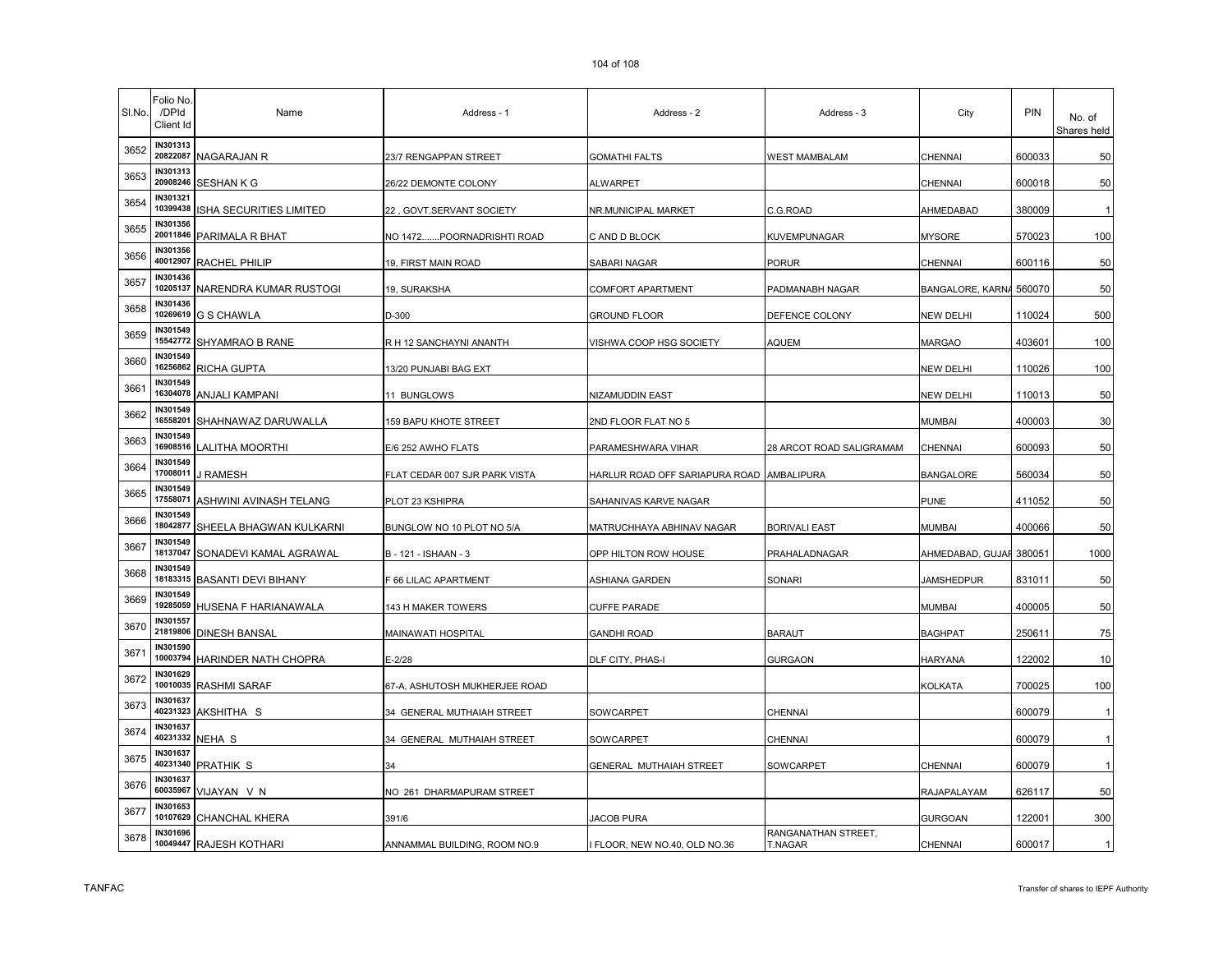| SI.No. | Folio No.<br>/DPId<br>Client Id | Name                                       | Address - 1                                    | Address - 2                       | Address - 3                                    | City             | <b>PIN</b> | No. of<br>Shares held |
|--------|---------------------------------|--------------------------------------------|------------------------------------------------|-----------------------------------|------------------------------------------------|------------------|------------|-----------------------|
| 3679   | IN301696                        | 10261704 SARAVANAN.M                       | 273/150-2                                      | <b>GANDHI NAGAR</b>               | <b>ATTUR TALUK</b>                             | SALEM TAMIL NADU | 636102     | 5                     |
| 3680   | IN301696<br>10430942            | SASIKUMAR.K.M                              | NEW NO.27, OLD NO.9/B                          | KALAMEGAM STREET                  | <b>EAST TAMBARAM</b>                           | CHENNAI          | 600059     | 100                   |
| 3681   | IN301696<br>10608895            | DAMERLA SITA                               | 45-57/2/1                                      | NARASIMHA NAGAR                   |                                                | VISAKHAPATNAM    | 530024     | 50                    |
| 3682   | IN301696<br>11140158            | VENKAT D                                   | OLD NO 6 NEW NO 3 NEVAL HOSPITAL               | 9TH STREET PERIYAMEDU VEPERY      | CHENNAI TAMIL NADU                             | CHENNAI          | 600007     |                       |
| 3683   | IN301959<br>10000554            | SURENDER PAL NARANG                        | B-45                                           | 2ND FLOOR                         | SHANKAR GARDEN                                 | <b>NEW DELHI</b> | 110018     | -1                    |
| 3684   | <b>IN302148</b><br>10018497     | RADA SECURITIES LTD                        | 7 KEDIA ARCADE                                 | 3RD FLOOR                         | 92 INFANTRY ROAD                               | <b>BANGALORE</b> | 560001     | -1                    |
| 3685   | IN302236<br>10016459            | AJIT SATISH CHAUHAN                        | 202/A1 PHASE II                                | <b>BRAHMAND SOCIETY</b>           | AZAD NAGAR GHODBYNDER<br>ROAD THANE            | MAHARASHTRA      | 400607     | 100                   |
| 3686   | IN302236                        | 10782738 ALOKE GUPTA                       | 6/3/570 571 II E/204                           | UMBINI ROCKDALE ENCLAVE           | SOMAJIGUDA                                     | <b>HYDERABAD</b> | 500082     | 50                    |
| 3687   | IN302269<br>10416594            | ANURADHA BARATHAN                          | E 6 PANDIAN AVENUE,                            | 123 NEW MARKET STEET,             | CHOOLAIMEDU.                                   | CHENNAI          | 600094     | 100                   |
| 3688   | IN302269<br>11062472            | THENETTI VEDAMURTHY BHANUMURTHY            | 117, FLAT C, SAI KRISHNA,                      | MULLAI STREET,                    | CHILMBU.                                       | CHENNAI          | 600094     | 25                    |
| 3689   | <b>IN302324</b><br>10106848     | <b>VIJAYA LAKSHMI R</b>                    | D NO 9-19-41/8, FLAT NO 303                    | IIND FLOOR, ESWARIS VINAYAGAR PAL | CBM COMPOUND, BEHIND GRT<br><b>JEWELLERIES</b> | VIJAYAWADA       | 530003     | 100                   |
| 3690   | N302365<br>10113502             | <b>KAMINI</b>                              | C-2/100B,                                      | <b>KESHAV PURAM</b>               |                                                | <b>NEW DELHI</b> | 110035     | 100                   |
| 3691   | IN302461<br>10171074            | SUKETU BHARATKUMAR SADIWALA81, VINODBHUVAN |                                                | PRITAM NAGAR SOCIETY              | <b>ELLISBRIDGE</b>                             | AHMEDABAD        | 380006     | 200                   |
| 3692   | IN302540<br>10009626            | <b>UMA DHINGRA</b>                         | C 2/281                                        | JANAK PURI                        |                                                | <b>NEW DELHI</b> | 110058     | 200                   |
| 3693   | <b>IN302679</b><br>30418875     | MULKI JAYANTHA PUTHRAN                     | H 303 GOKUL HEAVEN                             | THAKUR COMPLEX                    | KANDIVALI EAST                                 | <b>MUMBAI</b>    | 400101     | $\mathbf{1}$          |
| 3694   | IN302679<br>30455863            | BRIJ BEHARI LAL AGARWAL                    | HOUSE NO 314                                   | SECTOR 29                         |                                                | <b>FARIDABAD</b> | 121008     | 25                    |
| 3695   | <b>IN302679</b><br>30671816     | RAM RATI GUPTA                             | RAMRATI GUPTA SEWA                             | SADAN SARAPA BAZAR DABRA          |                                                | <b>GWALIOR</b>   | 475110     | 100                   |
| 3696   | IN302679<br>31967253            | SUSHMA GAUTAM                              | A/6 FLAT NO 501                                | <b>SAKET CHSL</b>                 | SAKET COMPLEX                                  | THANA            | 400601     | 100                   |
| 3697   | IN302679<br>32017514            | CHANDAR PRAKASH GUPTA                      | FLAT NO 302                                    | SAPPHIRE COURT                    | <b>MG ROAD ESSEL TOWER</b>                     | <b>GURGAON</b>   | 122009     | 50                    |
| 3698   | IN302679<br>32538769            | HAROLD WALDER                              | A 23 BEACH QUEEN                               | AZAD ROAD JUHU KOLIWADA           | SANTACRUZ (WEST)                               | MUMBAI           | 400049     | 300                   |
| 3699   | IN302679<br>32685047            | MOHD OVAIS JAMIL FAROOQUI                  | A 603 ELIGIBLE APARTMENT                       | PLOT 38 SEC 10                    | <b>DWARKA</b>                                  | DELHI DELHI      | 110075     | 233                   |
| 3700   | IN302679<br>32700144            | MONIKA AGARWAL                             | E 13                                           | <b>GOVT PRESS COLONY</b>          | GANDHINAGAR                                    | <b>NASIK</b>     | 422006     | 1000                  |
| 3701   | <b>IN302679</b><br>33426063     | HIMMAT SHANKAR SHETTY                      | C/12 SAHAKAR NAGAR                             | WADALA                            |                                                | <b>MUMBAI</b>    | 400031     | 200                   |
| 3702   | <b>IN302679</b><br>33689547     | NISHA PACHISIA                             | GENERAL TRANSPORT CORPORATION 43/1 S 3RD FLOOR |                                   | ROOM NO 201                                    | <b>KOLKATA</b>   | 700007     | 100                   |
| 3703   | IN302679<br>34519843            | CHIMANLAL J GAMOT                          | 1 HEM CHHAYA APPARTMENT                        | KASTURBA ROAD                     | mulund w                                       | <b>MUMBAI</b>    | 400080     | 50                    |
| 3704   | IN302679<br>35947992            | <b>G RAJENDIRAN</b>                        | old no 2                                       | NEW NO 29                         | DHECEECHETTY STREET                            | KAVERIPATINAM    | 635112     | 10                    |
| 3705   | IN302679                        | 36119613 SURENDRA BALUSU                   | INFOSYS TECH LTD PLOT NO 24 PH II              | RAJIV GANDHI INFOTECH PARK        | <b>HINJEWADI</b>                               | <b>PUNE</b>      | 411057     | 80                    |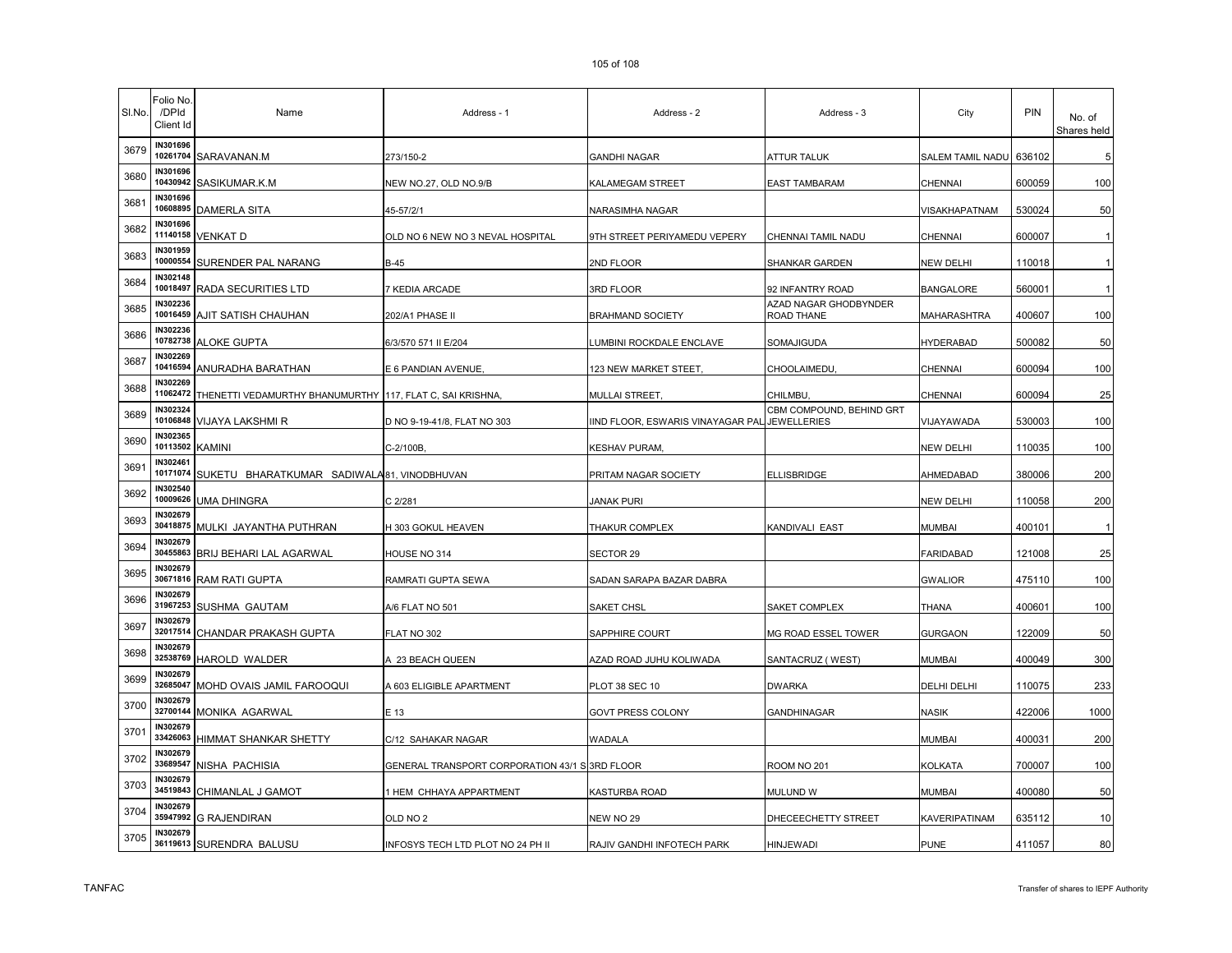| SI.No. | <sup>=</sup> olio No.<br>/DPId<br>Client Id | Name                                                 | Address - 1                        | Address - 2               | Address - 3               | City                     | <b>PIN</b> | No. of<br>Shares held |
|--------|---------------------------------------------|------------------------------------------------------|------------------------------------|---------------------------|---------------------------|--------------------------|------------|-----------------------|
| 3706   | IN302822                                    | 10001610 BRIJ GOPAL MAHESHWARI                       | A-99, PANDAV NAGAR,                |                           |                           | <b>DELHI</b>             | 110092     | 100                   |
| 3707   | IN302822<br>10012577                        | <b>USHA MONGA</b>                                    | $G - 47$                           | II FLOOR                  | KALKAJI.                  | <b>NEW DELHI</b>         | 110019     | 50                    |
| 3708   | IN302822<br>10105987                        | SUBHASH BEHERE                                       | NR. PARASHAR NAGAR                 | 14D, RAJENDER NAGAR       |                           | <b>INDORE</b>            | 452020     | 500                   |
| 3709   | IN302902<br>40206906                        | MANISH SINGH JALAN                                   | 84 KARNIBAGH                       | P O B DEOGHAR             | <b>DIST DEOGHAR</b>       | <b>DEOGHAR JHARKAN</b>   | 814112     | 50                    |
| 3710   | IN302902<br>40250155                        | M MUTHUKANNAN                                        | CUB 72 2ND FLOOR SYMANTEC SOFTWARE | RMZ ICON S NO 3/8B        | <b>BANER ROAD BANER</b>   | PUNE MAHARASHTR 411045   |            | 35                    |
| 3711   | IN302902<br>40315176                        | MAULIK KUMAR NAVINCHANDRA SHAI 76 MARINE DRIVE       |                                    | 9 PANCHASAR BLDG          | F ROAD 1ST FLOOR          | <b>MUMBAI</b>            | 400020     | 20                    |
| 3712   | IN302902<br>40615720                        | ANANT VISHWANATH PATKI                               | B2/202 DAHANUKAR REGENCY           | PLOT 1 DAHANUKAR COLONY   | <b>KOTHRUD</b>            | <b>PUNE</b>              | 411029     | 50                    |
| 3713   | IN302902<br>40718637                        | ARSHAD Y SYED                                        | 16 3 990/B 224                     | NEAR BIBI CANCER HOSPITAL | <b>NEW MALAK PET</b>      | <b>HYDERABAD</b>         | 500024     | 50                    |
| 3714   | IN302902<br>41166969                        | R SHAJI KUMAR                                        | KAVIL PUTHEN                       | VEEDU ARAKANADU           | ALANCHOLAI PO             | KANYA KUMARI             | 629101     | $\overline{2}$        |
| 3715   | IN302902<br>41915816                        | H S HARIHARAN                                        | FLAT B 1003 ASPEN TOWER 2          | GODREJ WOODSMAN ESTATE    | BELLARY ROAD HEBBAL       | <b>BANGALORE KARNA</b>   | 560024     | 50                    |
| 3716   | IN302902<br>42311867                        | DEVENDRA SINGH CHAUDHARY                             | 5 SUBHASH COLONY                   | M G ROAD                  | NAI KI MANDI              | AGRA                     | 282010     | 50                    |
| 3717   | IN302902<br>42635545                        | SHEELA CHOUDHARY                                     | H NO 804                           | SECTOR 15 A               |                           | <b>FARIDABAD</b>         | 121007     | 100                   |
| 3718   | IN302902<br>42853776                        | <b>VIVEK VEDA</b>                                    | 552                                | 1ST FLOOR SECTOR-1        | VAISHALI                  | <b>GAZIABAD</b>          | 221010     | 145                   |
| 3719   | IN302902                                    | 43626463 PUSHPA DEVI BAIROLIYA                       | FLAT NO 31 SWAMY ENCLAVE 9         | 1ST MAIN 1ST BLOCK        | KORMANGALA                | <b>BANGALORE</b>         | 560034     | 54                    |
| 3720   | IN303028<br>50146116                        | NAJMA SHAHNAZ                                        | WO SUK ZUBERI 4/731 NAJAM VILL     | <b>FRIENDS COLONY</b>     | NR ZOHRA BAGH ADA QTR     | <b>ALIGARH</b>           | 202002     | 300                   |
| 3721   | IN303028<br>51183035                        | RAJEEV SHARMA                                        | S1 C53                             | DLF DILSHAD EXT 2         | OPP VAISHNO MATA TEMPLE   | <b>GHAZIABAD UTTAR F</b> | 201005     | 400                   |
| 3722   | IN303028<br>52355079                        | YOGITA AVINASH KOLAPKAR                              | 7 SHRI RAMKRISHNA HARI COMPLEX     | GIRIJA DEVI SOC           | PUNDLIK NAGAR RD GARKHEDA | <b>AURANGABAD</b>        | 431001     | 100                   |
| 3723   | IN303028<br>53542014                        | MOHAMMED ASAFALI PADIYATH                            | <b>SAFIYAS</b>                     | THAYINERY ROAD            |                           | PAYYANNUR                | 670307     | 100                   |
| 3724   | IN303181<br>10027272                        | INDRA BAKSHI                                         | A1, NATIONAL APPTT, SECTOR - 3,    | PLOT - 4, DWARKA,         | DELHI                     |                          | 110078     | 100                   |
| 3725   | 20106000                                    | 0497756 VANDANA NAGESH PRABHU                        | 2-1-2/31(1) BINDHU MADHAV          | HILL GROVE CHILIMBI 2ND   | <b>CROSS MANGLORE</b>     | Mangalore                | 575006     | 3500                  |
| 3726   | 20106000                                    | 0784965 JAYNABEN RAMESHBHAI RATHOD                   | 190/7                              | ARDI FALIYA               | AT&POST CHHAPRA           | <b>NAVSARI</b>           | 396445     | 100                   |
| 3727   | 20106000                                    | 0976014 SOUMEN CHATTERJEE                            | KALIKAPUR                          | <b>UTTARRAIPUR</b>        |                           | <b>KOLKATA</b>           | 743389     | 10                    |
| 3728   | 2010900<br>0391653                          | ANTHONY KIRAN KUMAR TAURO                            | 007, EVAREST BLOCK,                | <b>ADITHYA ENCLAVE,</b>   | AMEERPET                  | <b>HYDERABAD</b>         | 500038     | 100                   |
| 3729   | 20109000<br>0494693                         | ANURAG PARMANAND SARRAF                              | 1232,B BLOCK,KOHINOOR MARKET       | <b>RING ROAD</b>          |                           | <b>SURAT</b>             | 395002     | 150                   |
| 3730   | 20109000<br>0551041                         | RAMESH KUMAR HARGOBIND BAWEJ FLAT NO 201 SHIVLOK APT |                                    | <b>B WING HIRA GHAT</b>   |                           | <b>ULHASNAGAR</b>        | 421003     | 50                    |
| 3731   | 20109000                                    | 1407581 SOMESHWAR RAO SOMA                           | H-NO:1-8-25                        | P.S.R CENTRE              | OPP.LAKSHMI THEATRE       | SURYAPET, NALGON         | 508213     | 100                   |
| 3732   | 20113000                                    | 0159216 AJINDER KAUR DARDI                           | 203, BLOCK A                       | SUMANGALAM APARTMENT      | LINK ROAD,                | <b>BILASPUR</b>          | 495001     | 100                   |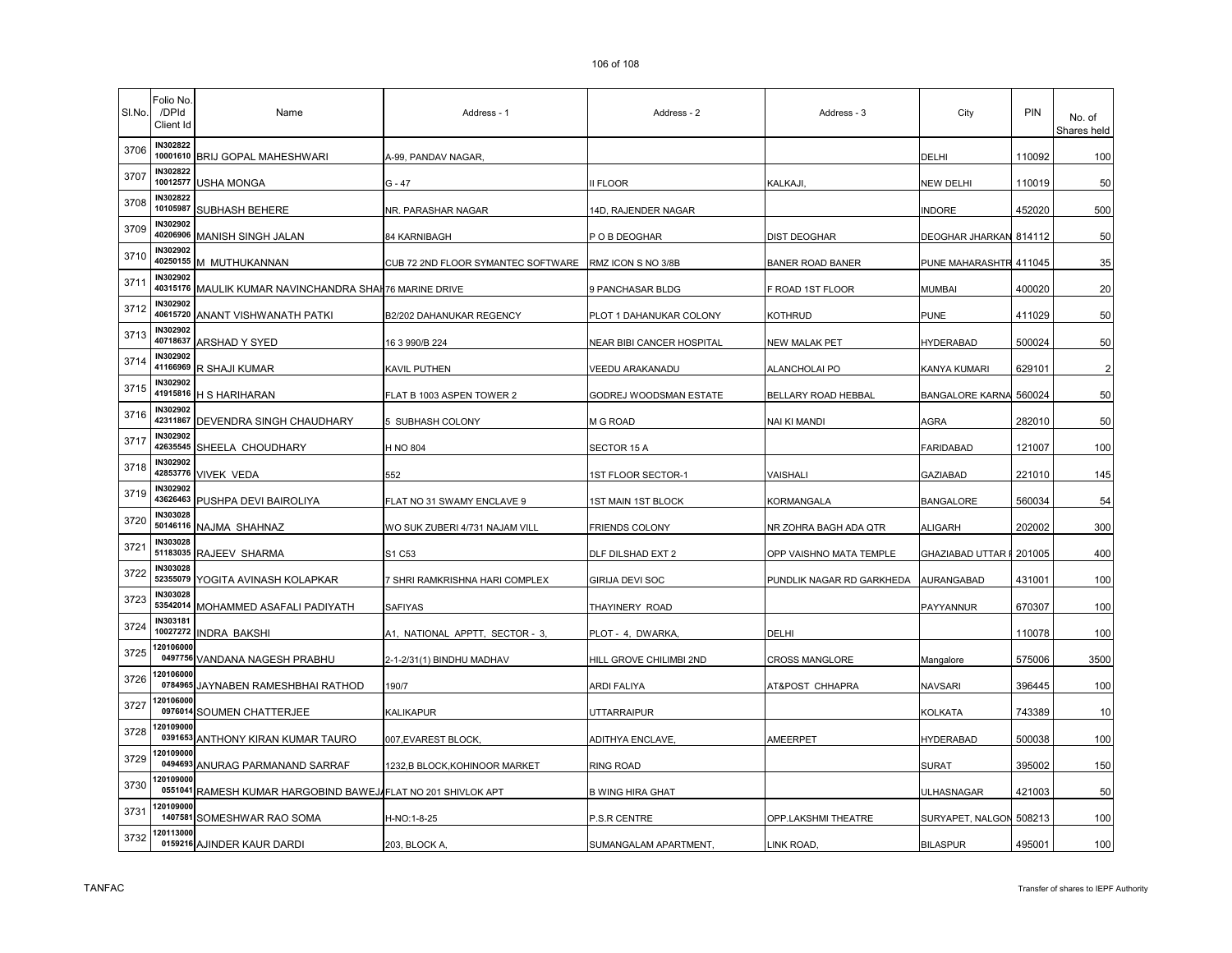| SI.No. | Folio No<br>/DPId<br>Client Id | Name                            | Address - 1                    | Address - 2                     | Address - 3                           | City               | PIN    | No. of<br>Shares held |
|--------|--------------------------------|---------------------------------|--------------------------------|---------------------------------|---------------------------------------|--------------------|--------|-----------------------|
| 3733   | 120132000                      | 0656551 INDIRA PANDEY           | <b>BHW PHC</b>                 | BHATHAT                         |                                       | <b>GORAKHPUR</b>   | 273001 | 50                    |
| 3734   | 20135000                       | 0041148 N.V.S. RAMDAS           | HNO:16-1-1/3                   | NEAR RAJESWARI TEMPLE           |                                       | BHADRACHALAM       | 507111 | 50                    |
| 3735   | 120137000                      | 0061363 SUNITA RAMESH AGRAWAL   | RH-1 / E-9                     | SECTOR 8                        | VASHI                                 | <b>NAVI MUMBAI</b> | 400703 | 75                    |
| 3736   | 20169000                       | 0004078 LAVUKUMAR KRISHNA NAIK  | <b>KRISHNA SADAN</b>           | AT&PO KATHINKON                 | <b>KARWAR</b>                         | <b>KARWAR</b>      | 581301 | 100                   |
| 3737   | 20177010                       | 0014072 TARUN KACHOLIA          | 111, JAIPUR TOWER              | M.I.ROAD                        |                                       | <b>JAIPUR</b>      | 302001 | 50                    |
| 3738   | 20177010                       | 0060326 BHUPENDRA SINGH RATNU   | 1/412, VIDYADHAR NAGAR,        |                                 |                                       | JAIPUR             |        | 50                    |
| 3739   | 120191010                      | 0529048 S PRAKASH               | NO C-27,                       | TAMILNADU GOVT RENT HOUSING     | QUARTERS GANAPATHY                    | COIMBATORE         | 641006 | $\overline{7}$        |
| 3740   | 20191010                       | 0775443 THILLAIMANI BALAMURUGAN | NO - 2/56 AMMAN KOIL STREET    | THIRUMALAYAM PALAYAM            |                                       | COIMBATORE         | 641105 | 5                     |
| 3741   | 20230000                       | 0055053 T V SRINIVASAN          | NO.17/9, VENKATARATHINAM       | NAGAR,                          | ADYAR                                 | <b>CHENNAI</b>     | 600020 | 50                    |
| 3742   | 20254000                       | 0036287 AWTAR SINGH PARMAR      | 64 - H                         | SHAHEED BHAGAT SINGH NAGAR      | PAKHOWAL ROAD                         | <b>LUDHIANA</b>    | 141001 | 50                    |
| 3743   | 120260000                      | 0007815 PRITHVI RAJ AHUJA       | H.NO - 862                     | SECTOR - 15 A                   | ESCORTS NAGAR                         | <b>FARIDABAD</b>   | 121007 | 50                    |
| 3744   | 20289000<br>0050161            | RAJESH SITARAM KAKAR            | 10-A, NIDHIVAN NR HOL-INN,     | UMRA [N], ATHWA LINES,          |                                       | <b>SURAT</b>       | 395007 | $\mathbf{1}$          |
| 3745   | 20289000                       | 0190613 FAROOQ AHMAD HAJI       | NOW-HAMAM                      | SOPORE                          | DIST - BARAMULLA                      | SRINAGAR           | 193201 | $\mathbf{1}$          |
| 3746   | 20298000                       | 0109201 SURESH BALAKRISHNAN     | NO.16, SREE NAGAR,             | PARUTHIPARA,                    |                                       | TRIVANDRUM         |        | 15                    |
| 3747   | 20314000                       | 0010276 JYOTI SINGHANIA         | 142, PACHIM VIHAR              | SIRSI ROAD                      | VAISHALI NAGAR                        | <b>JAIPUR</b>      | 302021 | 2000                  |
| 3748   | 20327000                       | 0064476 PRADEEP KUMAR CHAUHAN   | 3/103, DEEPAK PHASE 1          | SAHARA STATE, JANKIPURAM        |                                       | LUCKNOW            | 226001 | 100                   |
| 3749   | 20332000<br>2806701            | PRAVIN RAMCHANDRA AWAGHADE      | AWAGHADE CHAWL                 | STAR LANE NAMDEOWADI            | PANCHPAKHADI THANE W                  | THANE              | 400602 | 100                   |
| 3750   | 120345000                      | 0021635 DILIP KUMAR CHAMARIA    | 63/1, SHIVTALA STREET          | P.O.BHADRAKALI;DIST-HOOGLY      |                                       | <b>HINDMOTOR</b>   | 712232 | 50                    |
| 3751   | 20447000                       | 0442023 BINAY KUMAR PANDEY      | COMMEREIAL TAX OFFICE          | NEAR JASPUR BUSSTAND            | KASHIPUR                              | <b>KASHIPUR</b>    | 263147 | 90                    |
| 3752   | 20447000<br>1898209            | NITHIN M                        | NO - 518 /A,                   | 3RD MAIN , 1ST BLOCK            | B S K 1ST STAGE, SRINAGAR             | <b>BANGALORE</b>   | 560050 | 20                    |
| 3753   | 20447000                       | 2007089 NEHA TANDON             | R NO 051234 SEC B MBA II       | INSTITUTE OF MANAGEMENT NIRMA   | UNIS G HIGHWAY P O CHANDLOD AHMEDABAD |                    | 382481 | 30                    |
| 3754   | 20452000                       | 0033774 ARUN SHRIDHAR MUNGEKAR  | SHANTILAL CHEDA CHAWLROOM NO-3 | GANESH GALLI, SAWARKAR NAGAR    | THANE                                 | THANE              | 400606 | 300                   |
| 3755   | 20455000                       | 0090864 MONICA SETH             | 7/54 ROAD                      | G F                             | PUNJABI BAGH WEST                     | DELHI              | 110026 | 50                    |
| 3756   | 20545000<br>0020091            | MADHUSUDHAN INANI               | 11-4-813                       | <b>BAZAR GHAT</b>               | RED HILLS                             | <b>HYDERABAD</b>   | 500004 | 16                    |
| 3757   | 20545000                       | 0020110 PUSHPA INANI            | 11-4-813                       | <b>BAZAR GHAT</b>               |                                       | <b>HYDERABAD</b>   | 500004 | 18                    |
| 3758   | 30138000                       | 0119006 VEENA GAJANAN CHAUBAL   | 19 KATHRADA MANSION 3RD FL     | GOKHALE ROAD NORTH              | SHIVAJI PARK DADAR                    | Mumbai             | 400028 | 150                   |
| 3759   | 30174000                       | 0000061 K SUBRAMANIAN           | NEW NO: 31/4, OLD NO: 13/4,    | ANDAL APARTMENTS, 2ND CROSS ST, | <b>WEST CIT NAGAR, NANDANAM</b>       | <b>CHENNAI</b>     | 600035 | 50                    |